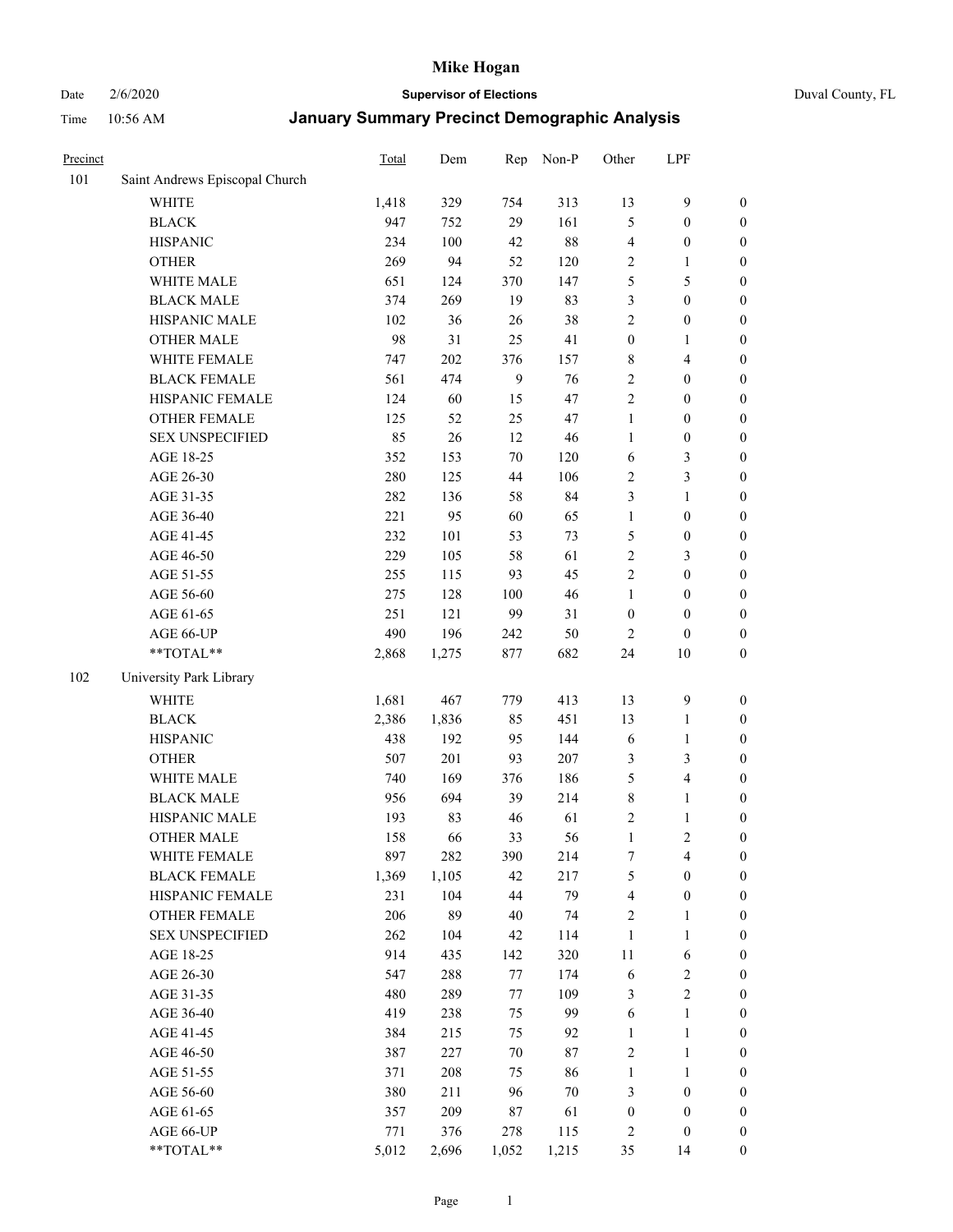Date 2/6/2020 **Supervisor of Elections** Duval County, FL

| Precinct |                            | Total  | Dem   | Rep     | Non-P  | Other            | LPF              |                  |
|----------|----------------------------|--------|-------|---------|--------|------------------|------------------|------------------|
| 103      | River Reach Baptist Church |        |       |         |        |                  |                  |                  |
|          | <b>WHITE</b>               | 935    | 188   | 525     | 205    | 12               | $\sqrt{5}$       | 0                |
|          | <b>BLACK</b>               | 458    | 353   | 15      | $87\,$ | 3                | $\boldsymbol{0}$ | $\boldsymbol{0}$ |
|          | <b>HISPANIC</b>            | 118    | 39    | $28\,$  | 51     | $\boldsymbol{0}$ | $\boldsymbol{0}$ | $\boldsymbol{0}$ |
|          | <b>OTHER</b>               | 177    | 50    | 37      | 89     | 1                | $\boldsymbol{0}$ | $\boldsymbol{0}$ |
|          | WHITE MALE                 | 459    | 73    | 271     | 104    | 7                | $\overline{4}$   | $\boldsymbol{0}$ |
|          | <b>BLACK MALE</b>          | 211    | 150   | $\,8\,$ | 50     | 3                | $\boldsymbol{0}$ | $\boldsymbol{0}$ |
|          | HISPANIC MALE              | 48     | 11    | 13      | 24     | $\boldsymbol{0}$ | $\boldsymbol{0}$ | $\boldsymbol{0}$ |
|          | <b>OTHER MALE</b>          | $70\,$ | 22    | 14      | 33     | $\mathbf{1}$     | $\boldsymbol{0}$ | $\boldsymbol{0}$ |
|          | WHITE FEMALE               | 463    | 111   | 248     | 98     | 5                | $\mathbf{1}$     | $\boldsymbol{0}$ |
|          | <b>BLACK FEMALE</b>        | 239    | 197   | 6       | 36     | $\boldsymbol{0}$ | $\boldsymbol{0}$ | $\boldsymbol{0}$ |
|          | HISPANIC FEMALE            | 67     | 26    | 15      | 26     | $\boldsymbol{0}$ | $\boldsymbol{0}$ | 0                |
|          | OTHER FEMALE               | 82     | 23    | 19      | $40\,$ | $\boldsymbol{0}$ | $\boldsymbol{0}$ | $\boldsymbol{0}$ |
|          | <b>SEX UNSPECIFIED</b>     | 49     | 17    | 11      | $21\,$ | $\boldsymbol{0}$ | $\boldsymbol{0}$ | $\boldsymbol{0}$ |
|          | AGE 18-25                  | 171    | 55    | 42      | $72\,$ | $\overline{c}$   | $\boldsymbol{0}$ | $\boldsymbol{0}$ |
|          | AGE 26-30                  | 154    | 46    | 47      | 59     | $\sqrt{2}$       | $\boldsymbol{0}$ | $\boldsymbol{0}$ |
|          | AGE 31-35                  | 164    | 64    | 44      | 54     | $\mathbf{1}$     | $\mathbf{1}$     | $\boldsymbol{0}$ |
|          | AGE 36-40                  | 166    | 58    | 45      | 61     | $\mathbf{1}$     | $\mathbf{1}$     | $\boldsymbol{0}$ |
|          | AGE 41-45                  | 125    | 57    | 33      | 34     | $\mathbf{1}$     | $\boldsymbol{0}$ | $\boldsymbol{0}$ |
|          | AGE 46-50                  | 126    | 60    | 39      | 26     | $\mathbf{1}$     | $\boldsymbol{0}$ | $\boldsymbol{0}$ |
|          | AGE 51-55                  | 179    | 65    | 77      | 34     | $\sqrt{2}$       | 1                | $\boldsymbol{0}$ |
|          | AGE 56-60                  | 160    | 52    | 72      | 34     | $\sqrt{2}$       | $\boldsymbol{0}$ | 0                |
|          | AGE 61-65                  | 103    | 40    | $47\,$  | 13     | $\overline{c}$   | 1                | 0                |
|          | AGE 66-UP                  | 338    | 132   | 159     | $44\,$ | $\sqrt{2}$       | $\mathbf{1}$     | $\boldsymbol{0}$ |
|          | **TOTAL**                  | 1,688  | 630   | 605     | 432    | 16               | $\mathfrak s$    | $\boldsymbol{0}$ |
| 104      | Arlington Christian Church |        |       |         |        |                  |                  |                  |
|          | <b>WHITE</b>               | 1,431  | 310   | 770     | 334    | 15               | $\boldsymbol{2}$ | $\boldsymbol{0}$ |
|          | <b>BLACK</b>               | 880    | 687   | 51      | 136    | 5                | $\mathbf{1}$     | $\boldsymbol{0}$ |
|          | <b>HISPANIC</b>            | 277    | 99    | 67      | 109    | $\overline{c}$   | $\boldsymbol{0}$ | $\boldsymbol{0}$ |
|          | <b>OTHER</b>               | 260    | 75    | 71      | 113    | $\mathbf{1}$     | $\boldsymbol{0}$ | $\boldsymbol{0}$ |
|          | WHITE MALE                 | 691    | 125   | 376     | 180    | 8                | $\overline{c}$   | $\boldsymbol{0}$ |
|          | <b>BLACK MALE</b>          | 366    | 271   | 24      | 69     | $\mathbf{1}$     | $\mathbf{1}$     | $\boldsymbol{0}$ |
|          | HISPANIC MALE              | 117    | 33    | 32      | 50     | $\overline{c}$   | $\boldsymbol{0}$ | $\boldsymbol{0}$ |
|          | <b>OTHER MALE</b>          | 100    | 25    | 33      | 41     | $\mathbf{1}$     | $\boldsymbol{0}$ | $\boldsymbol{0}$ |
|          | WHITE FEMALE               | 723    | 183   | 382     | 151    | 7                | $\boldsymbol{0}$ | 0                |
|          | <b>BLACK FEMALE</b>        | 501    | 408   | 27      | 62     | 4                | $\boldsymbol{0}$ | $\boldsymbol{0}$ |
|          | HISPANIC FEMALE            | 154    | 63    | 33      | 58     | $\boldsymbol{0}$ | $\boldsymbol{0}$ | $\overline{0}$   |
|          | OTHER FEMALE               | 125    | 39    | 33      | 53     | $\boldsymbol{0}$ | $\boldsymbol{0}$ | $\overline{0}$   |
|          | <b>SEX UNSPECIFIED</b>     | $71\,$ | 24    | 19      | 28     | $\boldsymbol{0}$ | $\boldsymbol{0}$ | $\overline{0}$   |
|          | AGE 18-25                  | 328    | 130   | 66      | 126    | 6                | $\boldsymbol{0}$ | $\theta$         |
|          | AGE 26-30                  | 292    | 106   | 84      | 98     | 4                | $\boldsymbol{0}$ | 0                |
|          | AGE 31-35                  | 261    | 111   | 61      | 84     | 4                | 1                | 0                |
|          | AGE 36-40                  | 257    | 101   | 72      | 83     | $\mathbf{1}$     | $\boldsymbol{0}$ | 0                |
|          | AGE 41-45                  | 224    | 101   | 63      | 58     | $\sqrt{2}$       | $\boldsymbol{0}$ | 0                |
|          | AGE 46-50                  | 250    | 98    | 82      | 68     | $\overline{c}$   | $\boldsymbol{0}$ | 0                |
|          | AGE 51-55                  | 230    | 97    | 90      | 43     | $\boldsymbol{0}$ | $\boldsymbol{0}$ | $\overline{0}$   |
|          | AGE 56-60                  | 268    | 114   | 116     | 36     | 1                | 1                | $\overline{0}$   |
|          | AGE 61-65                  | 229    | 88    | 91      | 47     | $\overline{c}$   | $\mathbf{1}$     | $\overline{0}$   |
|          | AGE 66-UP                  | 507    | 224   | 234     | 48     | $\mathbf{1}$     | $\boldsymbol{0}$ | $\boldsymbol{0}$ |
|          | **TOTAL**                  | 2,848  | 1,171 | 959     | 692    | 23               | 3                | $\boldsymbol{0}$ |
|          |                            |        |       |         |        |                  |                  |                  |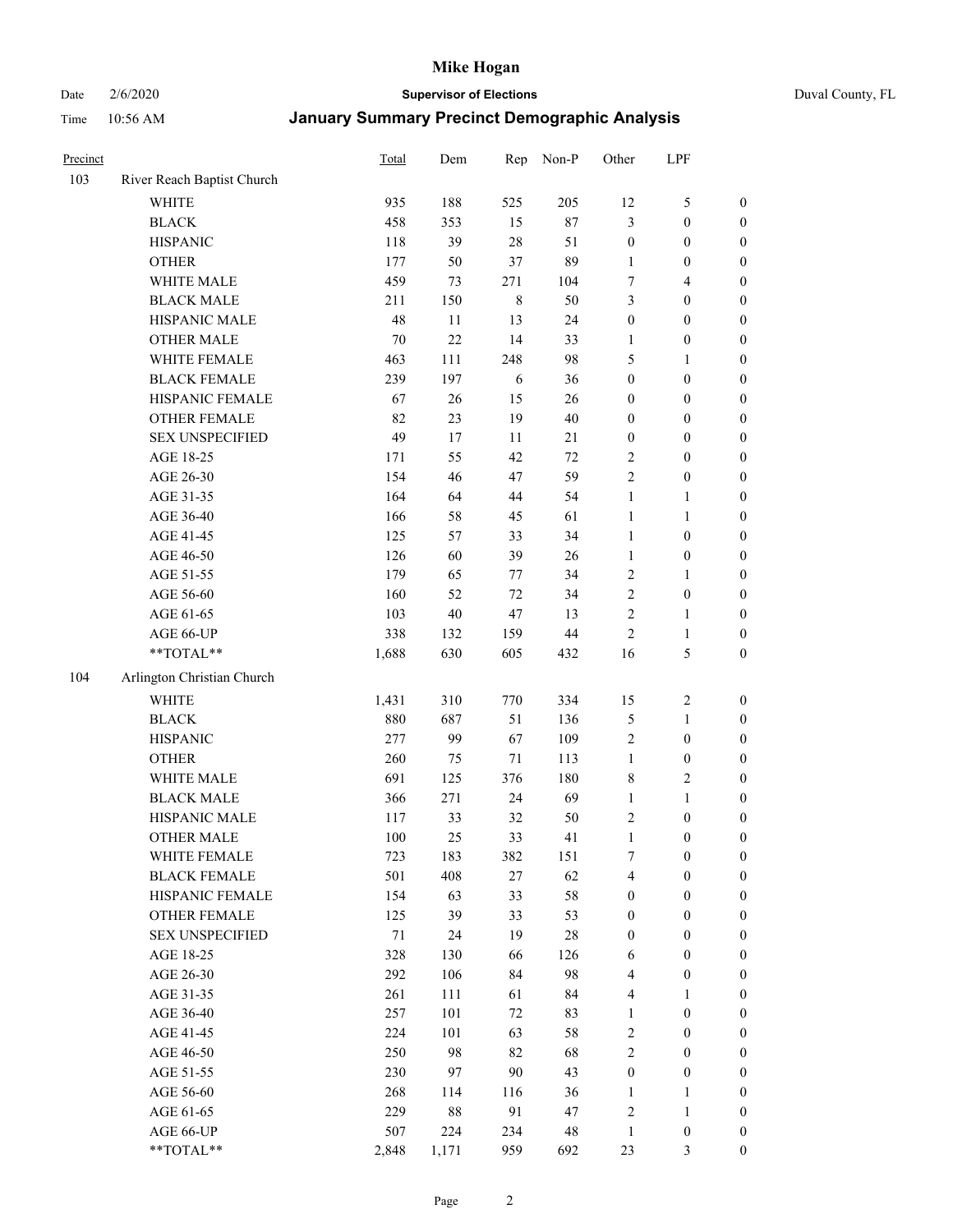Date 2/6/2020 **Supervisor of Elections** Duval County, FL

| Precinct |                               | Total | Dem   | Rep    | Non-P   | Other            | LPF              |                  |
|----------|-------------------------------|-------|-------|--------|---------|------------------|------------------|------------------|
| 105      | Terry Parker Baptist Church   |       |       |        |         |                  |                  |                  |
|          | <b>WHITE</b>                  | 2,432 | 580   | 1,270  | 552     | 20               | $10\,$           | 0                |
|          | <b>BLACK</b>                  | 1,118 | 869   | 56     | 179     | 13               | $\mathbf{1}$     | $\boldsymbol{0}$ |
|          | <b>HISPANIC</b>               | 325   | 113   | 82     | 128     | $\sqrt{2}$       | $\boldsymbol{0}$ | $\boldsymbol{0}$ |
|          | <b>OTHER</b>                  | 382   | 122   | 86     | 172     | $\boldsymbol{0}$ | $\sqrt{2}$       | $\boldsymbol{0}$ |
|          | WHITE MALE                    | 1,105 | 219   | 583    | 284     | 10               | $\mathbf{9}$     | $\boldsymbol{0}$ |
|          | <b>BLACK MALE</b>             | 489   | 351   | 33     | 97      | $\boldsymbol{7}$ | $\mathbf{1}$     | $\boldsymbol{0}$ |
|          | HISPANIC MALE                 | 135   | 40    | 39     | 54      | $\overline{c}$   | $\boldsymbol{0}$ | $\boldsymbol{0}$ |
|          | <b>OTHER MALE</b>             | 142   | 37    | 39     | 66      | $\boldsymbol{0}$ | $\boldsymbol{0}$ | $\boldsymbol{0}$ |
|          | WHITE FEMALE                  | 1,288 | 354   | 666    | 257     | $10\,$           | 1                | $\boldsymbol{0}$ |
|          | <b>BLACK FEMALE</b>           | 604   | 501   | $22\,$ | 75      | 6                | $\boldsymbol{0}$ | 0                |
|          | HISPANIC FEMALE               | 181   | 70    | 41     | $70\,$  | $\boldsymbol{0}$ | $\boldsymbol{0}$ | 0                |
|          | OTHER FEMALE                  | 168   | 69    | $40\,$ | 58      | $\boldsymbol{0}$ | $\mathbf{1}$     | $\boldsymbol{0}$ |
|          | <b>SEX UNSPECIFIED</b>        | 145   | 43    | 31     | $70\,$  | $\boldsymbol{0}$ | $\mathbf{1}$     | $\boldsymbol{0}$ |
|          | AGE 18-25                     | 512   | 188   | 110    | $207\,$ | 4                | $\mathfrak{Z}$   | $\boldsymbol{0}$ |
|          | AGE 26-30                     | 380   | 151   | 88     | 132     | 7                | $\sqrt{2}$       | $\boldsymbol{0}$ |
|          | AGE 31-35                     | 425   | 149   | 116    | 153     | $\overline{4}$   | $\mathfrak{Z}$   | $\boldsymbol{0}$ |
|          | AGE 36-40                     | 348   | 134   | 96     | 112     | 3                | $\mathfrak{Z}$   | $\boldsymbol{0}$ |
|          | AGE 41-45                     | 315   | 118   | 105    | $88\,$  | $\overline{2}$   | $\overline{2}$   | $\boldsymbol{0}$ |
|          | AGE 46-50                     | 310   | 126   | 108    | 76      | $\boldsymbol{0}$ | $\boldsymbol{0}$ | $\boldsymbol{0}$ |
|          | AGE 51-55                     | 343   | 124   | 154    | 59      | 6                | $\boldsymbol{0}$ | $\boldsymbol{0}$ |
|          | AGE 56-60                     | 426   | 172   | 170    | $80\,$  | 4                | $\boldsymbol{0}$ | 0                |
|          | AGE 61-65                     | 380   | 166   | 166    | 44      | 4                | $\boldsymbol{0}$ | 0                |
|          | AGE 66-UP                     | 814   | 354   | 381    | 78      | 1                | $\boldsymbol{0}$ | $\boldsymbol{0}$ |
|          | **TOTAL**                     | 4,257 | 1,684 | 1,494  | 1,031   | 35               | 13               | $\boldsymbol{0}$ |
| 106      | Blue Cypress Community Center |       |       |        |         |                  |                  |                  |
|          | <b>WHITE</b>                  | 2,346 | 551   | 1,302  | 471     | 14               | $\,$ 8 $\,$      | $\boldsymbol{0}$ |
|          | <b>BLACK</b>                  | 1,903 | 1,580 | 54     | 264     | 5                | $\boldsymbol{0}$ | $\boldsymbol{0}$ |
|          | <b>HISPANIC</b>               | 244   | 100   | 45     | 96      | 3                | $\boldsymbol{0}$ | $\boldsymbol{0}$ |
|          | <b>OTHER</b>                  | 415   | 107   | 124    | 180     | $\overline{c}$   | $\sqrt{2}$       | $\boldsymbol{0}$ |
|          | WHITE MALE                    | 1,106 | 232   | 642    | 222     | 5                | $\sqrt{5}$       | $\boldsymbol{0}$ |
|          | <b>BLACK MALE</b>             | 688   | 530   | $28\,$ | 127     | 3                | $\boldsymbol{0}$ | $\boldsymbol{0}$ |
|          | HISPANIC MALE                 | 109   | 42    | 23     | 41      | $\mathfrak{Z}$   | $\boldsymbol{0}$ | $\boldsymbol{0}$ |
|          | <b>OTHER MALE</b>             | 147   | 38    | 54     | 53      | $\mathbf{1}$     | $\mathbf{1}$     | $\boldsymbol{0}$ |
|          | WHITE FEMALE                  | 1,212 | 315   | 645    | 242     | 8                | 2                | 0                |
|          | <b>BLACK FEMALE</b>           | 1,184 | 1,025 | 24     | 133     | 2                | $\boldsymbol{0}$ | $\boldsymbol{0}$ |
|          | HISPANIC FEMALE               | 128   | 57    | $22\,$ | 49      | $\boldsymbol{0}$ | $\boldsymbol{0}$ | $\boldsymbol{0}$ |
|          | OTHER FEMALE                  | 204   | 57    | 61     | 85      | $\mathbf{1}$     | $\boldsymbol{0}$ | $\overline{0}$   |
|          | <b>SEX UNSPECIFIED</b>        | 130   | 42    | 26     | 59      | $\mathbf{1}$     | $\overline{2}$   | 0                |
|          | AGE 18-25                     | 548   | 250   | 120    | 171     | 6                | $\mathbf{1}$     | 0                |
|          | AGE 26-30                     | 513   | 253   | 106    | 151     | $\mathbf{1}$     | $\sqrt{2}$       | 0                |
|          | AGE 31-35                     | 512   | 277   | 99     | 134     | $\sqrt{2}$       | $\boldsymbol{0}$ | 0                |
|          | AGE 36-40                     | 425   | 208   | 95     | 118     | 4                | $\boldsymbol{0}$ | 0                |
|          | AGE 41-45                     | 358   | 181   | 84     | 90      | $\mathbf{1}$     | $\sqrt{2}$       | 0                |
|          | AGE 46-50                     | 371   | 179   | 110    | 79      | $\overline{c}$   | $\mathbf{1}$     | 0                |
|          | AGE 51-55                     | 381   | 192   | 127    | 60      | $\boldsymbol{0}$ | $\sqrt{2}$       | $\boldsymbol{0}$ |
|          | AGE 56-60                     | 452   | 200   | 178    | 67      | 5                | $\sqrt{2}$       | $\boldsymbol{0}$ |
|          | AGE 61-65                     | 395   | 192   | 148    | 52      | 3                | $\boldsymbol{0}$ | $\boldsymbol{0}$ |
|          | AGE 66-UP                     | 952   | 405   | 458    | 89      | $\boldsymbol{0}$ | $\boldsymbol{0}$ | $\boldsymbol{0}$ |
|          | **TOTAL**                     | 4,908 | 2,338 | 1,525  | 1,011   | 24               | 10               | $\boldsymbol{0}$ |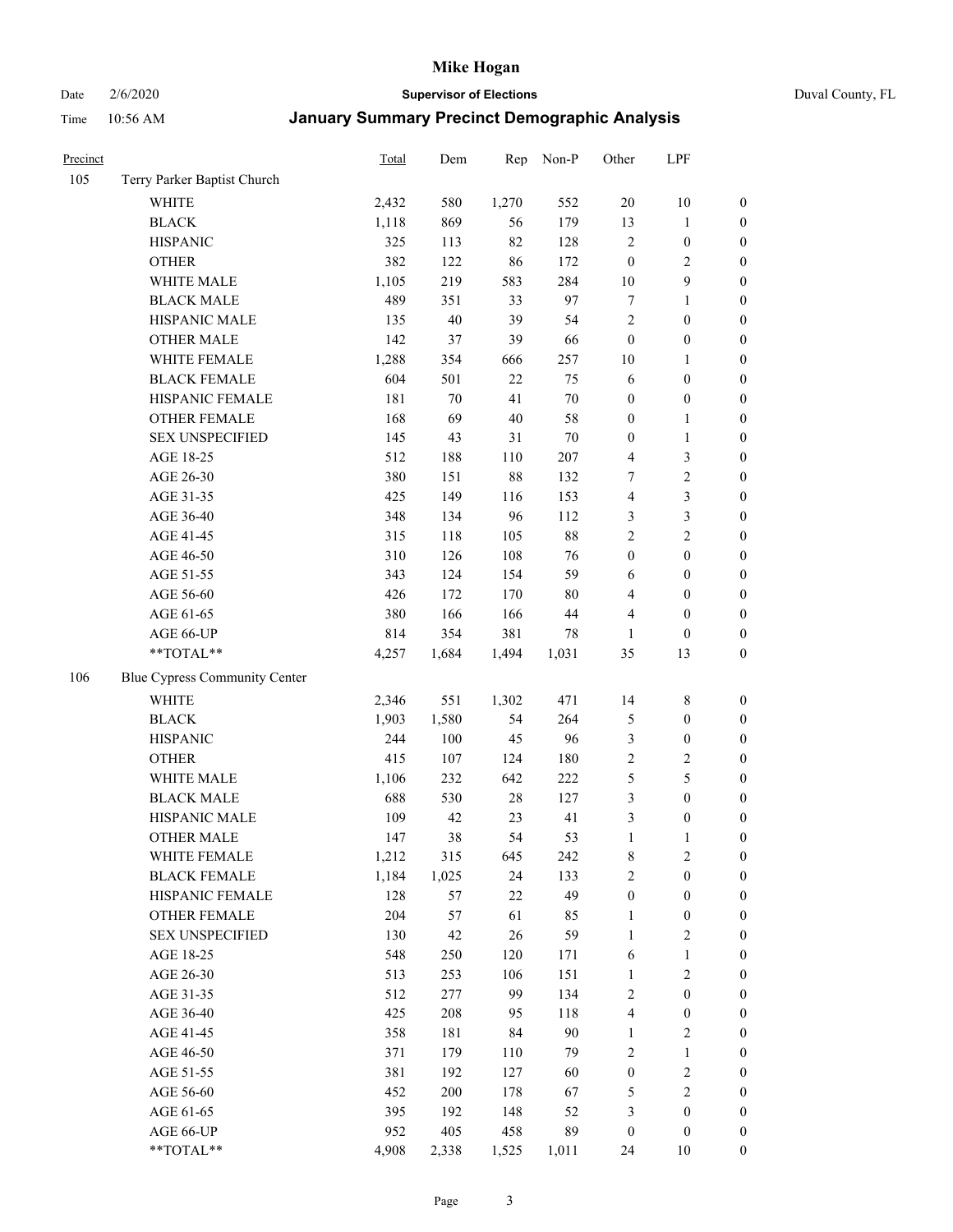Date 2/6/2020 **Supervisor of Elections** Duval County, FL

| Precinct |                                    | Total | Dem    | Rep            | Non-P  | Other                   | LPF                     |                  |
|----------|------------------------------------|-------|--------|----------------|--------|-------------------------|-------------------------|------------------|
| 107      | Arlington Baptist Church           |       |        |                |        |                         |                         |                  |
|          | <b>WHITE</b>                       | 587   | 179    | 261            | 137    | 8                       | $\sqrt{2}$              | 0                |
|          | <b>BLACK</b>                       | 767   | 603    | 28             | 129    | 6                       | $\mathbf{1}$            | 0                |
|          | <b>HISPANIC</b>                    | 88    | 43     | 14             | 29     | $\overline{c}$          | $\boldsymbol{0}$        | $\boldsymbol{0}$ |
|          | <b>OTHER</b>                       | 139   | 54     | 23             | 59     | 2                       | 1                       | $\boldsymbol{0}$ |
|          | WHITE MALE                         | 293   | 82     | 136            | 71     | 4                       | $\boldsymbol{0}$        | $\boldsymbol{0}$ |
|          | <b>BLACK MALE</b>                  | 302   | 218    | 16             | 65     | 3                       | $\boldsymbol{0}$        | $\boldsymbol{0}$ |
|          | HISPANIC MALE                      | 32    | 17     | $\mathfrak{Z}$ | 12     | $\boldsymbol{0}$        | $\boldsymbol{0}$        | $\boldsymbol{0}$ |
|          | <b>OTHER MALE</b>                  | 50    | 19     | 14             | 16     | $\boldsymbol{0}$        | $\mathbf{1}$            | $\boldsymbol{0}$ |
|          | WHITE FEMALE                       | 290   | 96     | 123            | 65     | 4                       | $\sqrt{2}$              | $\boldsymbol{0}$ |
|          | <b>BLACK FEMALE</b>                | 447   | 371    | 11             | 61     | 3                       | $\mathbf{1}$            | $\boldsymbol{0}$ |
|          | HISPANIC FEMALE                    | 55    | $26\,$ | 10             | 17     | $\sqrt{2}$              | $\boldsymbol{0}$        | $\boldsymbol{0}$ |
|          | <b>OTHER FEMALE</b>                | 65    | 29     | $\,$ 8 $\,$    | 26     | $\overline{c}$          | $\boldsymbol{0}$        | $\boldsymbol{0}$ |
|          | <b>SEX UNSPECIFIED</b>             | 47    | 21     | 5              | 21     | $\boldsymbol{0}$        | $\boldsymbol{0}$        | $\boldsymbol{0}$ |
|          | AGE 18-25                          | 166   | 90     | $27\,$         | 47     | $\overline{c}$          | $\boldsymbol{0}$        | $\boldsymbol{0}$ |
|          | AGE 26-30                          | 154   | 90     | 12             | 48     | 4                       | $\boldsymbol{0}$        | $\boldsymbol{0}$ |
|          | AGE 31-35                          | 166   | 102    | 20             | 41     | 3                       | $\boldsymbol{0}$        | $\boldsymbol{0}$ |
|          | AGE 36-40                          | 123   | 67     | 14             | $40\,$ | $\overline{c}$          | $\boldsymbol{0}$        | $\boldsymbol{0}$ |
|          | AGE 41-45                          | 121   | 64     | 22             | 33     | $\mathbf{1}$            | $\mathbf{1}$            | $\boldsymbol{0}$ |
|          | AGE 46-50                          | 127   | 75     | 24             | 27     | $\mathbf{1}$            | $\boldsymbol{0}$        | $\boldsymbol{0}$ |
|          | AGE 51-55                          | 135   | 76     | 32             | 23     | $\sqrt{2}$              | $\sqrt{2}$              | $\boldsymbol{0}$ |
|          | AGE 56-60                          | 144   | 90     | 34             | 19     | $\mathbf{1}$            | $\boldsymbol{0}$        | 0                |
|          | AGE 61-65                          | 146   | 76     | 35             | 33     | $\overline{2}$          | $\boldsymbol{0}$        | $\boldsymbol{0}$ |
|          | AGE 66-UP                          | 298   | 148    | 106            | 43     | $\boldsymbol{0}$        | 1                       | $\boldsymbol{0}$ |
|          | **TOTAL**                          | 1,581 | 879    | 326            | 354    | 18                      | $\overline{\mathbf{4}}$ | $\boldsymbol{0}$ |
| 108      | The Central Church of the Nazarene |       |        |                |        |                         |                         |                  |
|          | <b>WHITE</b>                       | 1,451 | 355    | 745            | 334    | 13                      | $\overline{4}$          | $\boldsymbol{0}$ |
|          | <b>BLACK</b>                       | 537   | 438    | 23             | 74     | $\overline{c}$          | $\boldsymbol{0}$        | $\boldsymbol{0}$ |
|          | <b>HISPANIC</b>                    | 190   | 79     | 36             | 75     | $\boldsymbol{0}$        | $\boldsymbol{0}$        | $\boldsymbol{0}$ |
|          | <b>OTHER</b>                       | 176   | 73     | 38             | 64     | $\mathbf{1}$            | $\boldsymbol{0}$        | $\boldsymbol{0}$ |
|          | WHITE MALE                         | 653   | 133    | 359            | 156    | 3                       | $\overline{c}$          | $\boldsymbol{0}$ |
|          | <b>BLACK MALE</b>                  | 221   | 165    | 14             | $40\,$ | $\overline{2}$          | $\boldsymbol{0}$        | $\boldsymbol{0}$ |
|          | HISPANIC MALE                      | 88    | 31     | 21             | 36     | $\boldsymbol{0}$        | $\boldsymbol{0}$        | $\boldsymbol{0}$ |
|          | <b>OTHER MALE</b>                  | 60    | 21     | 17             | 22     | $\boldsymbol{0}$        | $\boldsymbol{0}$        | $\boldsymbol{0}$ |
|          | WHITE FEMALE                       | 792   | 221    | 384            | 175    | 10                      | $\overline{c}$          | 0                |
|          | <b>BLACK FEMALE</b>                | 302   | 263    | 9              | 30     | $\boldsymbol{0}$        | $\boldsymbol{0}$        | $\boldsymbol{0}$ |
|          | HISPANIC FEMALE                    | 98    | 46     | 15             | 37     | $\boldsymbol{0}$        | $\boldsymbol{0}$        | $\overline{0}$   |
|          | OTHER FEMALE                       | 74    | 37     | 17             | 19     | $\mathbf{1}$            | $\boldsymbol{0}$        | $\overline{0}$   |
|          | <b>SEX UNSPECIFIED</b>             | 66    | $28\,$ | 6              | 32     | $\boldsymbol{0}$        | $\boldsymbol{0}$        | $\overline{0}$   |
|          | AGE 18-25                          | 260   | 104    | 50             | 105    | $\mathbf{1}$            | $\boldsymbol{0}$        | $\theta$         |
|          | AGE 26-30                          | 195   | 85     | 46             | 62     | 2                       | $\boldsymbol{0}$        | 0                |
|          | AGE 31-35                          | 215   | 87     | 56             | $70\,$ | $\overline{c}$          | $\boldsymbol{0}$        | 0                |
|          | AGE 36-40                          | 194   | 78     | 61             | 50     | $\overline{\mathbf{4}}$ | 1                       | 0                |
|          | AGE 41-45                          | 169   | 67     | 42             | 56     | 3                       | $\mathbf{1}$            | 0                |
|          | AGE 46-50                          | 173   | 75     | 67             | 31     | $\boldsymbol{0}$        | $\boldsymbol{0}$        | 0                |
|          | AGE 51-55                          | 210   | 87     | 85             | 36     | $\sqrt{2}$              | $\boldsymbol{0}$        | 0                |
|          | AGE 56-60                          | 287   | 119    | 119            | 46     | 1                       | $\overline{2}$          | $\overline{0}$   |
|          | AGE 61-65                          | 223   | 90     | 90             | 43     | $\boldsymbol{0}$        | $\boldsymbol{0}$        | $\overline{0}$   |
|          | AGE 66-UP                          | 428   | 153    | 226            | 48     | $\mathbf{1}$            | $\boldsymbol{0}$        | $\boldsymbol{0}$ |
|          | **TOTAL**                          | 2,354 | 945    | 842            | 547    | 16                      | $\overline{4}$          | $\boldsymbol{0}$ |
|          |                                    |       |        |                |        |                         |                         |                  |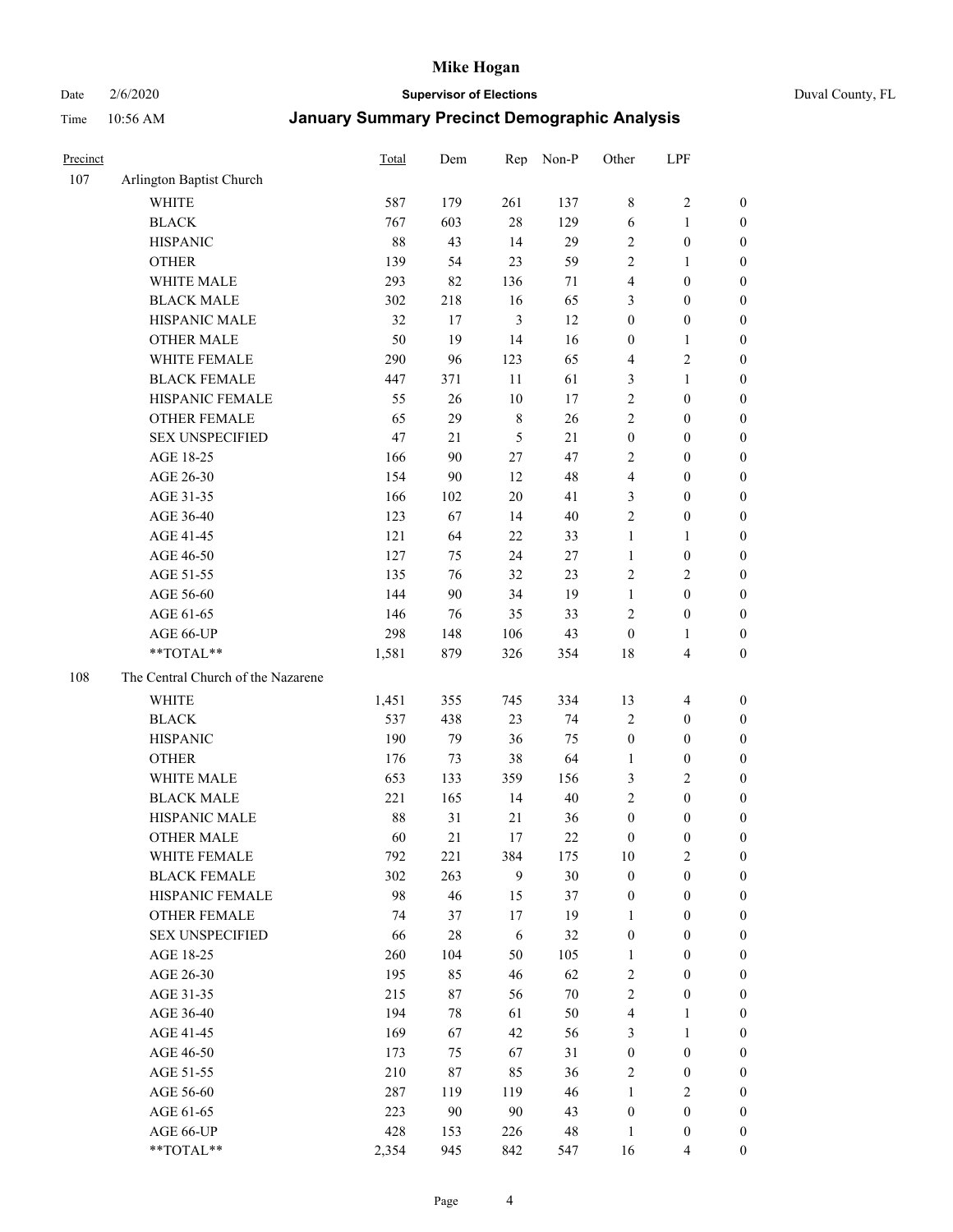Date 2/6/2020 **Supervisor of Elections** Duval County, FL

| Precinct |                                 | Total | Dem    | Rep            | Non-P          | Other                   | LPF                     |                  |
|----------|---------------------------------|-------|--------|----------------|----------------|-------------------------|-------------------------|------------------|
| 109      | Arlington Congregational Church |       |        |                |                |                         |                         |                  |
|          | <b>WHITE</b>                    | 837   | 216    | 434            | 171            | $10\,$                  | 6                       | 0                |
|          | <b>BLACK</b>                    | 457   | 340    | 15             | 94             | $\,$ 8 $\,$             | $\boldsymbol{0}$        | $\boldsymbol{0}$ |
|          | <b>HISPANIC</b>                 | 87    | 45     | 18             | 22             | $\mathbf{1}$            | $\mathbf{1}$            | $\boldsymbol{0}$ |
|          | <b>OTHER</b>                    | 97    | 37     | 25             | 33             | 1                       | 1                       | $\boldsymbol{0}$ |
|          | WHITE MALE                      | 399   | 91     | 213            | 86             | 4                       | $\mathfrak s$           | $\boldsymbol{0}$ |
|          | <b>BLACK MALE</b>               | 185   | 126    | $\,8\,$        | 46             | 5                       | $\boldsymbol{0}$        | $\boldsymbol{0}$ |
|          | HISPANIC MALE                   | 37    | 17     | 7              | 12             | $\boldsymbol{0}$        | $\mathbf{1}$            | $\boldsymbol{0}$ |
|          | <b>OTHER MALE</b>               | 29    | $\tau$ | 13             | $\overline{9}$ | $\boldsymbol{0}$        | $\boldsymbol{0}$        | $\boldsymbol{0}$ |
|          | WHITE FEMALE                    | 433   | 124    | 218            | 84             | 6                       | 1                       | $\boldsymbol{0}$ |
|          | <b>BLACK FEMALE</b>             | 263   | 207    | $\tau$         | 46             | 3                       | $\boldsymbol{0}$        | $\boldsymbol{0}$ |
|          | HISPANIC FEMALE                 | 47    | 27     | 11             | $\,$ 8 $\,$    | $\mathbf{1}$            | $\boldsymbol{0}$        | 0                |
|          | OTHER FEMALE                    | 50    | 25     | 11             | 12             | $\mathbf{1}$            | 1                       | $\boldsymbol{0}$ |
|          | <b>SEX UNSPECIFIED</b>          | 35    | 14     | $\overline{4}$ | 17             | $\boldsymbol{0}$        | $\boldsymbol{0}$        | $\boldsymbol{0}$ |
|          | AGE 18-25                       | 171   | $80\,$ | 30             | 58             | 1                       | $\sqrt{2}$              | $\boldsymbol{0}$ |
|          | AGE 26-30                       | 174   | 77     | 42             | 50             | 4                       | $\mathbf{1}$            | $\boldsymbol{0}$ |
|          | AGE 31-35                       | 195   | 91     | 41             | 60             | $\sqrt{2}$              | $\mathbf{1}$            | $\boldsymbol{0}$ |
|          | AGE 36-40                       | 111   | 56     | 29             | 22             | 3                       | $\mathbf{1}$            | $\boldsymbol{0}$ |
|          | AGE 41-45                       | 92    | 44     | 20             | 26             | $\sqrt{2}$              | $\boldsymbol{0}$        | $\boldsymbol{0}$ |
|          | AGE 46-50                       | 97    | 40     | 27             | 27             | $\overline{c}$          | $\mathbf{1}$            | $\boldsymbol{0}$ |
|          | AGE 51-55                       | 111   | 48     | 44             | 16             | $\overline{2}$          | 1                       | $\boldsymbol{0}$ |
|          | AGE 56-60                       | 118   | 41     | 63             | 14             | $\boldsymbol{0}$        | $\boldsymbol{0}$        | 0                |
|          | AGE 61-65                       | 140   | 53     | 60             | 25             | $\overline{2}$          | $\boldsymbol{0}$        | 0                |
|          | AGE 66-UP                       | 268   | 108    | 135            | $22\,$         | $\sqrt{2}$              | 1                       | $\boldsymbol{0}$ |
|          | **TOTAL**                       | 1,478 | 638    | 492            | 320            | $20\,$                  | 8                       | $\boldsymbol{0}$ |
| 110      | St. Pauls Episcopal Church      |       |        |                |                |                         |                         |                  |
|          | <b>WHITE</b>                    | 1,691 | 412    | 934            | 314            | $21\,$                  | $10\,$                  | $\boldsymbol{0}$ |
|          | <b>BLACK</b>                    | 205   | 155    | 10             | 39             | $\mathbf{1}$            | $\boldsymbol{0}$        | $\boldsymbol{0}$ |
|          | <b>HISPANIC</b>                 | 94    | 40     | 25             | 28             | $\mathbf{1}$            | $\boldsymbol{0}$        | $\boldsymbol{0}$ |
|          | <b>OTHER</b>                    | 157   | 48     | 45             | 60             | $\sqrt{2}$              | $\sqrt{2}$              | $\boldsymbol{0}$ |
|          | WHITE MALE                      | 793   | 168    | 448            | 164            | 8                       | $\mathfrak s$           | $\boldsymbol{0}$ |
|          | <b>BLACK MALE</b>               | 87    | 61     | 6              | 19             | $\mathbf{1}$            | $\boldsymbol{0}$        | $\boldsymbol{0}$ |
|          | HISPANIC MALE                   | 39    | $18\,$ | $11\,$         | $10\,$         | $\boldsymbol{0}$        | $\boldsymbol{0}$        | $\boldsymbol{0}$ |
|          | <b>OTHER MALE</b>               | 54    | 16     | 20             | 15             | $\mathbf{1}$            | $\overline{c}$          | $\boldsymbol{0}$ |
|          | WHITE FEMALE                    | 879   | 238    | 476            | 147            | 13                      | 5                       | 0                |
|          | <b>BLACK FEMALE</b>             | 115   | 91     | $\overline{4}$ | $20\,$         | $\boldsymbol{0}$        | $\boldsymbol{0}$        | $\overline{0}$   |
|          | HISPANIC FEMALE                 | 55    | 22     | 14             | $18\,$         | $\mathbf{1}$            | $\boldsymbol{0}$        | $\overline{0}$   |
|          | OTHER FEMALE                    | 79    | $28\,$ | 23             | 27             | $\mathbf{1}$            | $\boldsymbol{0}$        | $\overline{0}$   |
|          | <b>SEX UNSPECIFIED</b>          | 46    | 13     | 12             | 21             | $\boldsymbol{0}$        | $\boldsymbol{0}$        | 0                |
|          | AGE 18-25                       | 167   | 37     | 65             | 60             | 4                       | $\mathbf{1}$            | 0                |
|          | AGE 26-30                       | 153   | 50     | 63             | 38             | $\mathbf{1}$            | $\mathbf{1}$            | 0                |
|          | AGE 31-35                       | 176   | 41     | 72             | 56             | 4                       | $\mathfrak{Z}$          | 0                |
|          | AGE 36-40                       | 164   | 46     | 55             | 57             | $\overline{\mathbf{c}}$ | $\overline{\mathbf{4}}$ | 0                |
|          | AGE 41-45                       | 138   | 34     | 66             | 35             | 3                       | $\boldsymbol{0}$        | 0                |
|          | AGE 46-50                       | 171   | 44     | 87             | 37             | $\sqrt{2}$              | 1                       | 0                |
|          | AGE 51-55                       | 181   | 54     | 86             | 40             | $\mathbf{1}$            | $\boldsymbol{0}$        | 0                |
|          | AGE 56-60                       | 207   | 66     | 108            | 31             | $\sqrt{2}$              | $\boldsymbol{0}$        | $\overline{0}$   |
|          | AGE 61-65                       | 228   | $87\,$ | 107            | 32             | $\mathbf{1}$            | 1                       | $\boldsymbol{0}$ |
|          | AGE 66-UP                       | 561   | 195    | 305            | 55             | $\sqrt{5}$              | $\mathbf{1}$            | $\boldsymbol{0}$ |
|          | **TOTAL**                       | 2,147 | 655    | 1,014          | 441            | 25                      | 12                      | $\boldsymbol{0}$ |
|          |                                 |       |        |                |                |                         |                         |                  |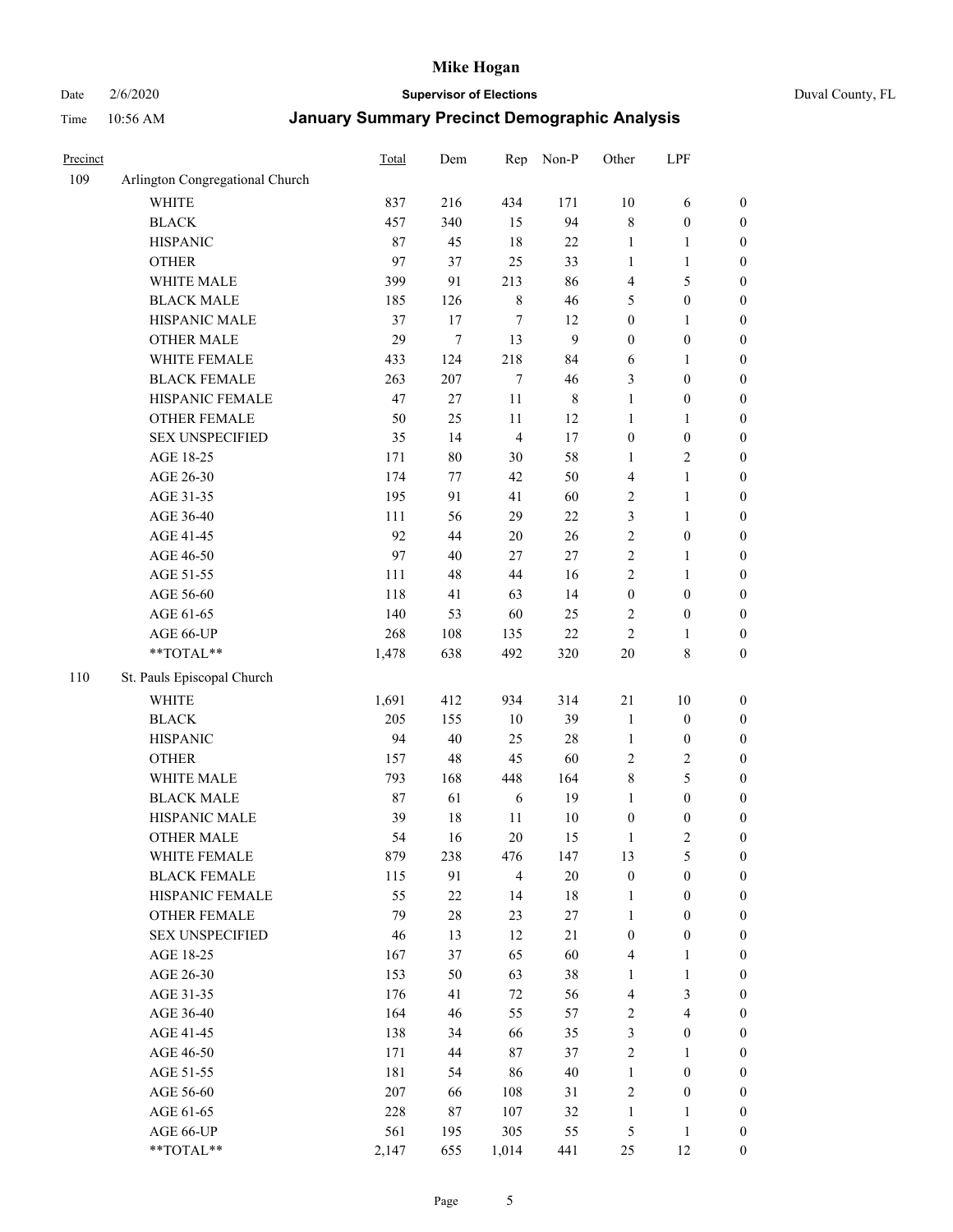Date 2/6/2020 **Supervisor of Elections** Duval County, FL

| Precinct |                                   | Total | Dem    | Rep            | Non-P  | Other            | LPF                     |                  |
|----------|-----------------------------------|-------|--------|----------------|--------|------------------|-------------------------|------------------|
| 111      | Fort Caroline Presbyterian Church |       |        |                |        |                  |                         |                  |
|          | <b>WHITE</b>                      | 1,140 | 259    | 675            | 192    | 11               | $\mathfrak{Z}$          | 0                |
|          | <b>BLACK</b>                      | 315   | 244    | 14             | 54     | $\overline{2}$   | $\mathbf{1}$            | $\boldsymbol{0}$ |
|          | <b>HISPANIC</b>                   | 93    | 39     | 27             | 27     | $\boldsymbol{0}$ | $\boldsymbol{0}$        | $\boldsymbol{0}$ |
|          | <b>OTHER</b>                      | 110   | $28\,$ | 33             | 49     | $\boldsymbol{0}$ | $\boldsymbol{0}$        | $\boldsymbol{0}$ |
|          | WHITE MALE                        | 532   | 95     | 345            | 86     | 4                | $\sqrt{2}$              | $\boldsymbol{0}$ |
|          | <b>BLACK MALE</b>                 | 139   | 95     | $\,8\,$        | 33     | 2                | $\mathbf{1}$            | $\boldsymbol{0}$ |
|          | HISPANIC MALE                     | 39    | 14     | 14             | 11     | $\boldsymbol{0}$ | $\boldsymbol{0}$        | $\boldsymbol{0}$ |
|          | <b>OTHER MALE</b>                 | 37    | 5      | 15             | 17     | $\boldsymbol{0}$ | $\boldsymbol{0}$        | $\boldsymbol{0}$ |
|          | WHITE FEMALE                      | 596   | 162    | 323            | 103    | 7                | 1                       | $\boldsymbol{0}$ |
|          | <b>BLACK FEMALE</b>               | 174   | 148    | 6              | $20\,$ | $\boldsymbol{0}$ | $\boldsymbol{0}$        | 0                |
|          | HISPANIC FEMALE                   | 50    | 22     | 13             | 15     | 0                | $\boldsymbol{0}$        | 0                |
|          | <b>OTHER FEMALE</b>               | 58    | 21     | 12             | 25     | $\boldsymbol{0}$ | $\boldsymbol{0}$        | $\boldsymbol{0}$ |
|          | <b>SEX UNSPECIFIED</b>            | 33    | 8      | 13             | 12     | $\boldsymbol{0}$ | $\boldsymbol{0}$        | $\boldsymbol{0}$ |
|          | AGE 18-25                         | 158   | 51     | 53             | 53     | 1                | $\boldsymbol{0}$        | $\boldsymbol{0}$ |
|          | AGE 26-30                         | 126   | 44     | 44             | 38     | $\boldsymbol{0}$ | $\boldsymbol{0}$        | $\boldsymbol{0}$ |
|          | AGE 31-35                         | 129   | 46     | 46             | 32     | 3                | $\sqrt{2}$              | $\boldsymbol{0}$ |
|          | AGE 36-40                         | 140   | 47     | 51             | 40     | $\mathbf{1}$     | $\mathbf{1}$            | $\boldsymbol{0}$ |
|          | AGE 41-45                         | 111   | 38     | 42             | 29     | $\mathbf{1}$     | $\mathbf{1}$            | $\boldsymbol{0}$ |
|          | AGE 46-50                         | 116   | 46     | 50             | $20\,$ | $\boldsymbol{0}$ | $\boldsymbol{0}$        | $\boldsymbol{0}$ |
|          | AGE 51-55                         | 157   | 46     | 87             | 23     | 1                | $\boldsymbol{0}$        | $\boldsymbol{0}$ |
|          | AGE 56-60                         | 159   | 46     | 86             | 23     | 4                | $\boldsymbol{0}$        | 0                |
|          | AGE 61-65                         | 162   | 48     | $87\,$         | 26     | $\mathbf{1}$     | $\boldsymbol{0}$        | 0                |
|          | AGE 66-UP                         | 399   | 157    | 203            | 38     | $\mathbf{1}$     | $\boldsymbol{0}$        | $\boldsymbol{0}$ |
|          | **TOTAL**                         | 1,658 | 570    | 749            | 322    | 13               | $\overline{\mathbf{4}}$ | $\boldsymbol{0}$ |
| 112      | Regency Square Regional Library   |       |        |                |        |                  |                         |                  |
|          |                                   |       |        |                |        |                  |                         |                  |
|          | <b>WHITE</b>                      | 935   | 263    | 408            | 246    | 13               | $\mathfrak s$           | $\boldsymbol{0}$ |
|          | <b>BLACK</b>                      | 791   | 598    | 35             | 155    | 3                | $\boldsymbol{0}$        | $\boldsymbol{0}$ |
|          | <b>HISPANIC</b>                   | 166   | 71     | 25             | 67     | 2                | $\mathbf{1}$            | $\boldsymbol{0}$ |
|          | <b>OTHER</b>                      | 177   | $70\,$ | 37             | 68     | $\mathbf{1}$     | $\mathbf{1}$            | $\boldsymbol{0}$ |
|          | WHITE MALE                        | 421   | 96     | 192            | 124    | 6                | 3                       | $\boldsymbol{0}$ |
|          | <b>BLACK MALE</b>                 | 311   | 226    | 16             | 68     | $\mathbf{1}$     | $\boldsymbol{0}$        | $\boldsymbol{0}$ |
|          | HISPANIC MALE                     | 68    | 26     | $\overline{9}$ | 31     | 2                | $\boldsymbol{0}$        | 0                |
|          | <b>OTHER MALE</b>                 | 63    | 21     | 12             | 29     | $\boldsymbol{0}$ | $\mathbf{1}$            | $\boldsymbol{0}$ |
|          | WHITE FEMALE                      | 504   | 163    | 212            | 120    | 7                | 2                       | 0                |
|          | <b>BLACK FEMALE</b>               | 470   | 364    | 19             | 85     | $\overline{c}$   | $\boldsymbol{0}$        | $\boldsymbol{0}$ |
|          | HISPANIC FEMALE                   | 95    | 44     | 16             | 34     | $\boldsymbol{0}$ | 1                       | $\overline{0}$   |
|          | <b>OTHER FEMALE</b>               | 84    | 40     | 19             | 24     | $\mathbf{1}$     | $\boldsymbol{0}$        | 0                |
|          | <b>SEX UNSPECIFIED</b>            | 53    | 22     | 10             | 21     | $\boldsymbol{0}$ | $\boldsymbol{0}$        | 0                |
|          | AGE 18-25                         | 273   | 121    | 44             | 101    | 5                | $\sqrt{2}$              | 0                |
|          | AGE 26-30                         | 280   | 133    | 50             | 93     | 3                | $\mathbf{1}$            | 0                |
|          | AGE 31-35                         | 202   | 113    | 29             | 56     | 3                | $\mathbf{1}$            | 0                |
|          | AGE 36-40                         | 181   | 76     | 45             | 58     | 2                | $\boldsymbol{0}$        | 0                |
|          | AGE 41-45                         | 132   | 71     | 27             | 34     | $\boldsymbol{0}$ | $\boldsymbol{0}$        | 0                |
|          | AGE 46-50                         | 163   | 93     | 33             | 37     | $\boldsymbol{0}$ | $\boldsymbol{0}$        | 0                |
|          | AGE 51-55                         | 149   | 63     | 39             | 46     | 1                | $\boldsymbol{0}$        | 0                |
|          | AGE 56-60                         | 160   | 78     | 42             | 34     | 4                | $\sqrt{2}$              | 0                |
|          | AGE 61-65                         | 150   | 67     | 56             | 27     | $\boldsymbol{0}$ | $\boldsymbol{0}$        | 0                |
|          | AGE 66-UP                         | 378   | 187    | 140            | 49     | $\mathbf{1}$     | $\mathbf{1}$            | 0                |
|          | **TOTAL**                         | 2,069 | 1,002  | 505            | 536    | 19               | 7                       | $\boldsymbol{0}$ |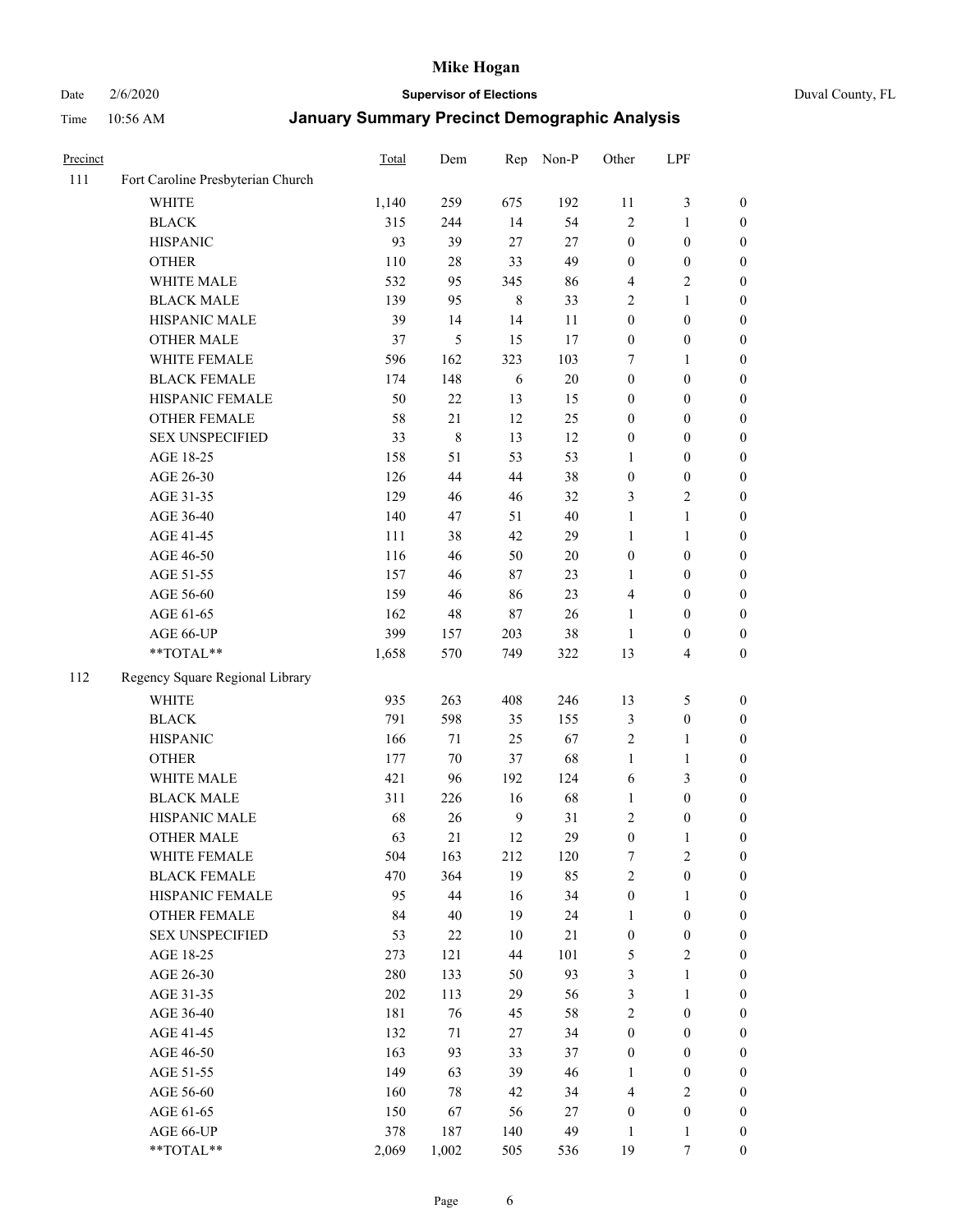Date 2/6/2020 **Supervisor of Elections** Duval County, FL

| Precinct |                                    | <b>Total</b> | Dem   | Rep    | Non-P  | Other                   | LPF              |                  |
|----------|------------------------------------|--------------|-------|--------|--------|-------------------------|------------------|------------------|
| 113      | Fort Caroline Christian Church     |              |       |        |        |                         |                  |                  |
|          | <b>WHITE</b>                       | 2,985        | 726   | 1,578  | 651    | 17                      | 13               | 0                |
|          | <b>BLACK</b>                       | 1,973        | 1,543 | 74     | 344    | 11                      | $\mathbf{1}$     | 0                |
|          | <b>HISPANIC</b>                    | 430          | 179   | 97     | 150    | 4                       | $\boldsymbol{0}$ | 0                |
|          | <b>OTHER</b>                       | 573          | 184   | 115    | 268    | 5                       | 1                | $\boldsymbol{0}$ |
|          | WHITE MALE                         | 1,346        | 269   | 734    | 321    | 11                      | 11               | $\boldsymbol{0}$ |
|          | <b>BLACK MALE</b>                  | 776          | 581   | 42     | 147    | 6                       | $\boldsymbol{0}$ | 0                |
|          | HISPANIC MALE                      | 210          | 79    | 53     | 74     | 4                       | $\boldsymbol{0}$ | $\boldsymbol{0}$ |
|          | <b>OTHER MALE</b>                  | 233          | 76    | 55     | 102    | $\boldsymbol{0}$        | $\boldsymbol{0}$ | $\boldsymbol{0}$ |
|          | WHITE FEMALE                       | 1,608        | 450   | 832    | 318    | 6                       | $\overline{c}$   | 0                |
|          | <b>BLACK FEMALE</b>                | 1,153        | 935   | 31     | 181    | 5                       | $\mathbf{1}$     | 0                |
|          | HISPANIC FEMALE                    | 206          | 94    | 41     | 71     | $\boldsymbol{0}$        | $\boldsymbol{0}$ | 0                |
|          | OTHER FEMALE                       | 253          | 86    | 51     | 111    | 4                       | 1                | 0                |
|          | <b>SEX UNSPECIFIED</b>             | 175          | 62    | 25     | $87\,$ | $\mathbf{1}$            | $\boldsymbol{0}$ | $\boldsymbol{0}$ |
|          | AGE 18-25                          | 709          | 290   | 163    | 243    | 12                      | 1                | $\boldsymbol{0}$ |
|          | AGE 26-30                          | 603          | 271   | 131    | 194    | 3                       | $\overline{4}$   | $\boldsymbol{0}$ |
|          | AGE 31-35                          | 551          | 251   | 116    | 180    | 3                       | $\mathbf{1}$     | $\boldsymbol{0}$ |
|          | AGE 36-40                          | 540          | 257   | 132    | 147    | 3                       | $\mathbf{1}$     | $\boldsymbol{0}$ |
|          | AGE 41-45                          | 458          | 219   | 118    | 114    | $\overline{\mathbf{4}}$ | $\mathfrak{Z}$   | $\overline{0}$   |
|          | AGE 46-50                          | 546          | 260   | 162    | 117    | 4                       | $\mathfrak{Z}$   | 0                |
|          | AGE 51-55                          | 543          | 245   | 178    | 115    | 4                       | $\mathbf{1}$     | 0                |
|          | AGE 56-60                          | 543          | 223   | 214    | 101    | 4                       | 1                | 0                |
|          | AGE 61-65                          | 476          | 209   | 198    | 69     | $\boldsymbol{0}$        | $\boldsymbol{0}$ | 0                |
|          | AGE 66-UP                          | 988          | 405   | 452    | 131    | $\boldsymbol{0}$        | $\boldsymbol{0}$ | 0                |
|          | **TOTAL**                          | 5,961        | 2,632 | 1,864  | 1,413  | 37                      | 15               | $\boldsymbol{0}$ |
| 114      | Destination Church of the Assembli |              |       |        |        |                         |                  |                  |
|          | <b>WHITE</b>                       | 940          | 245   | 392    | 294    | 7                       | $\boldsymbol{2}$ | $\boldsymbol{0}$ |
|          | <b>BLACK</b>                       | 1,209        | 928   | 41     | 232    | 6                       | $\sqrt{2}$       | $\boldsymbol{0}$ |
|          | <b>HISPANIC</b>                    | 216          | 97    | 29     | $88\,$ | $\mathbf{1}$            | $\mathbf{1}$     | $\boldsymbol{0}$ |
|          | <b>OTHER</b>                       | 214          | 83    | 27     | 104    | $\boldsymbol{0}$        | $\boldsymbol{0}$ | $\boldsymbol{0}$ |
|          | WHITE MALE                         | 466          | 104   | 206    | 151    | 4                       | $\mathbf{1}$     | $\overline{0}$   |
|          | <b>BLACK MALE</b>                  | 426          | 297   | $20\,$ | 104    | 3                       | $\overline{2}$   | $\boldsymbol{0}$ |
|          | HISPANIC MALE                      | 92           | 44    | 11     | 37     | $\boldsymbol{0}$        | $\boldsymbol{0}$ | 0                |
|          | <b>OTHER MALE</b>                  | 75           | 29    | 13     | 33     | $\boldsymbol{0}$        | $\boldsymbol{0}$ | 0                |
|          | WHITE FEMALE                       | 459          | 140   | 177    | 138    | 3                       | 1                | 0                |
|          | <b>BLACK FEMALE</b>                | 749          | 604   | 19     | 123    | 3                       | $\boldsymbol{0}$ | $\boldsymbol{0}$ |
|          | HISPANIC FEMALE                    | 117          | 49    | 17     | 49     | $\mathbf{1}$            | $\mathbf{1}$     | $\overline{0}$   |
|          | OTHER FEMALE                       | 83           | 44    | 6      | 33     | $\boldsymbol{0}$        | $\boldsymbol{0}$ | $\overline{0}$   |
|          | <b>SEX UNSPECIFIED</b>             | 112          | 42    | 20     | 50     | $\boldsymbol{0}$        | $\boldsymbol{0}$ | 0                |
|          | AGE 18-25                          | 412          | 201   | 38     | 168    | 3                       | $\sqrt{2}$       | $\theta$         |
|          | AGE 26-30                          | 329          | 186   | 44     | 92     | 6                       | $\mathbf{1}$     | 0                |
|          | AGE 31-35                          | 330          | 174   | 43     | 112    | $\mathbf{1}$            | $\boldsymbol{0}$ | 0                |
|          | AGE 36-40                          | 247          | 138   | 34     | 73     | $\mathbf{1}$            | $\mathbf{1}$     | 0                |
|          | AGE 41-45                          | 176          | 95    | 35     | 45     | $\mathbf{1}$            | $\boldsymbol{0}$ | 0                |
|          | AGE 46-50                          | 219          | 120   | 42     | 56     | $\boldsymbol{0}$        | 1                | 0                |
|          | AGE 51-55                          | 201          | 94    | 55     | 50     | 2                       | $\boldsymbol{0}$ | $\overline{0}$   |
|          | AGE 56-60                          | 217          | 108   | 59     | 50     | $\boldsymbol{0}$        | $\boldsymbol{0}$ | $\overline{0}$   |
|          | AGE 61-65                          | 176          | 93    | 49     | 34     | $\boldsymbol{0}$        | $\boldsymbol{0}$ | $\overline{0}$   |
|          | AGE 66-UP                          | 271          | 143   | 90     | 38     | $\boldsymbol{0}$        | $\boldsymbol{0}$ | $\boldsymbol{0}$ |
|          | **TOTAL**                          | 2,579        | 1,353 | 489    | 718    | 14                      | 5                | $\boldsymbol{0}$ |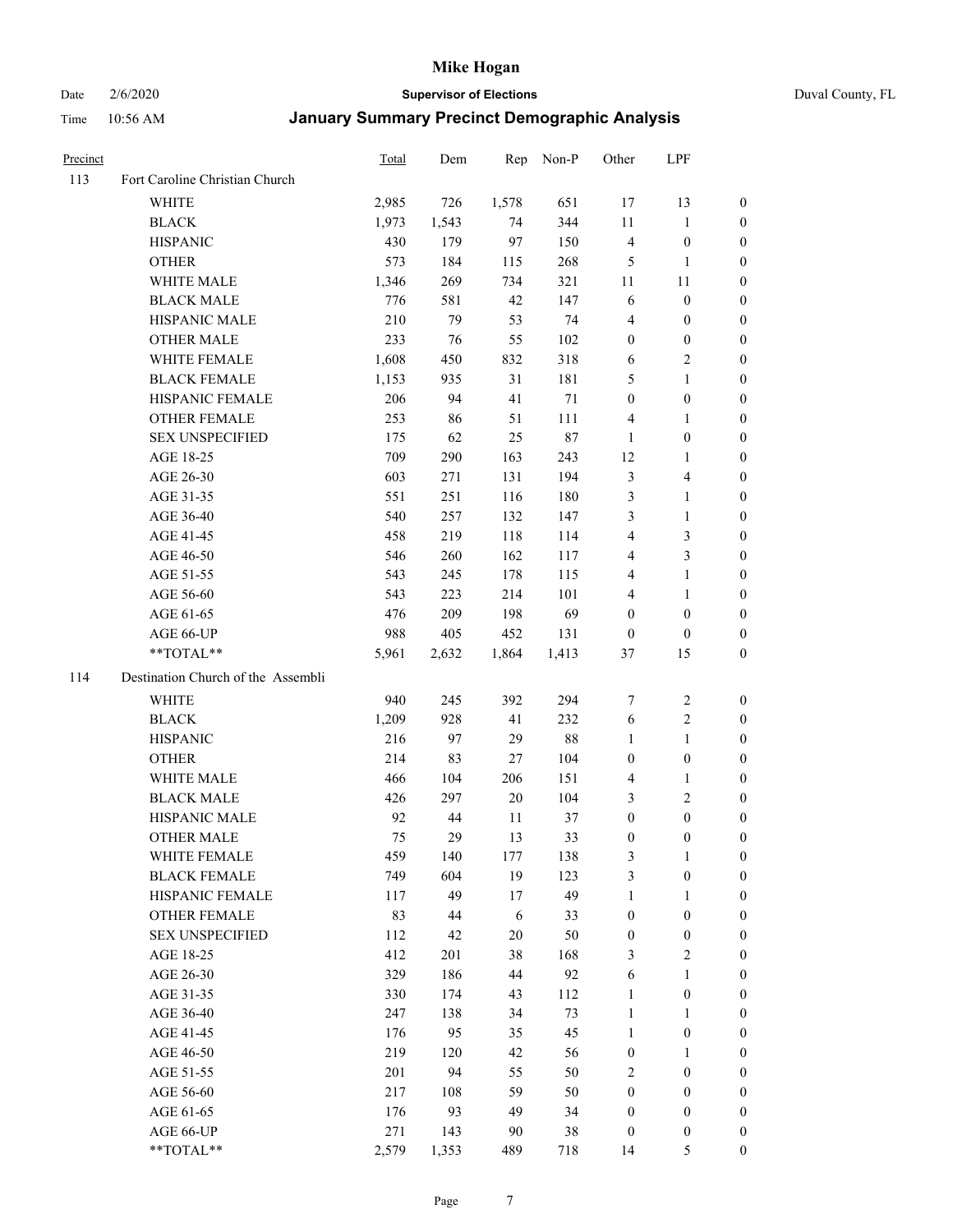Date 2/6/2020 **Supervisor of Elections** Duval County, FL

| Precinct |                            | Total | Dem   | Rep    | Non-P  | Other            | LPF                     |                  |
|----------|----------------------------|-------|-------|--------|--------|------------------|-------------------------|------------------|
| 201      | Victory Celebration Church |       |       |        |        |                  |                         |                  |
|          | <b>WHITE</b>               | 1,882 | 330   | 1,162  | 365    | 17               | $\,$ 8 $\,$             | 0                |
|          | <b>BLACK</b>               | 824   | 639   | 37     | 137    | $11\,$           | $\boldsymbol{0}$        | 0                |
|          | <b>HISPANIC</b>            | 217   | 63    | 61     | 89     | 3                | $\mathbf{1}$            | $\boldsymbol{0}$ |
|          | <b>OTHER</b>               | 251   | 86    | 76     | 87     | $\mathbf{1}$     | 1                       | $\boldsymbol{0}$ |
|          | WHITE MALE                 | 906   | 131   | 575    | 185    | 9                | 6                       | $\boldsymbol{0}$ |
|          | <b>BLACK MALE</b>          | 370   | 267   | 23     | 74     | 6                | $\boldsymbol{0}$        | $\boldsymbol{0}$ |
|          | HISPANIC MALE              | 110   | 23    | 36     | 47     | 3                | $\mathbf{1}$            | $\boldsymbol{0}$ |
|          | <b>OTHER MALE</b>          | 105   | 32    | 34     | 37     | $\mathbf{1}$     | $\mathbf{1}$            | $\boldsymbol{0}$ |
|          | WHITE FEMALE               | 957   | 196   | 577    | 174    | 8                | $\sqrt{2}$              | $\boldsymbol{0}$ |
|          | <b>BLACK FEMALE</b>        | 447   | 368   | 14     | 60     | 5                | $\boldsymbol{0}$        | $\boldsymbol{0}$ |
|          | HISPANIC FEMALE            | 100   | 39    | $22\,$ | 39     | $\boldsymbol{0}$ | $\boldsymbol{0}$        | 0                |
|          | OTHER FEMALE               | 120   | 48    | 37     | 35     | $\boldsymbol{0}$ | $\boldsymbol{0}$        | $\boldsymbol{0}$ |
|          | <b>SEX UNSPECIFIED</b>     | 59    | 14    | 18     | $27\,$ | $\boldsymbol{0}$ | $\boldsymbol{0}$        | $\boldsymbol{0}$ |
|          | AGE 18-25                  | 370   | 139   | 104    | 122    | 3                | $\sqrt{2}$              | $\boldsymbol{0}$ |
|          | AGE 26-30                  | 284   | 93    | 104    | 83     | $\sqrt{2}$       | $\sqrt{2}$              | $\boldsymbol{0}$ |
|          | AGE 31-35                  | 294   | 104   | 119    | 66     | 4                | $\mathbf{1}$            | $\boldsymbol{0}$ |
|          | AGE 36-40                  | 372   | 135   | 122    | 106    | 7                | $\sqrt{2}$              | $\boldsymbol{0}$ |
|          | AGE 41-45                  | 300   | 103   | 122    | 74     | $\mathbf{1}$     | $\boldsymbol{0}$        | $\boldsymbol{0}$ |
|          | AGE 46-50                  | 320   | 114   | 147    | 54     | 4                | $\mathbf{1}$            | $\boldsymbol{0}$ |
|          | AGE 51-55                  | 288   | 120   | 121    | 46     | 1                | $\boldsymbol{0}$        | $\boldsymbol{0}$ |
|          | AGE 56-60                  | 284   | 98    | 144    | 37     | $\overline{4}$   | 1                       | 0                |
|          | AGE 61-65                  | 240   | 76    | 125    | 38     | $\mathbf{1}$     | $\boldsymbol{0}$        | 0                |
|          | AGE 66-UP                  | 418   | 136   | 226    | 50     | $\mathfrak{S}$   | 1                       | $\boldsymbol{0}$ |
|          | **TOTAL**                  | 3,174 | 1,118 | 1,336  | 678    | 32               | $10\,$                  | $\boldsymbol{0}$ |
| 202      | Faith Bridge Church        |       |       |        |        |                  |                         |                  |
|          |                            |       |       |        |        |                  |                         |                  |
|          | <b>WHITE</b>               | 3,462 | 676   | 1,909  | 828    | 31               | $18\,$                  | $\boldsymbol{0}$ |
|          | <b>BLACK</b>               | 808   | 601   | 53     | 148    | 6                | $\boldsymbol{0}$        | $\boldsymbol{0}$ |
|          | <b>HISPANIC</b>            | 377   | 124   | 108    | 141    | 3                | $\mathbf{1}$            | $\boldsymbol{0}$ |
|          | <b>OTHER</b>               | 892   | 215   | 289    | 381    | 5                | $\overline{2}$          | $\boldsymbol{0}$ |
|          | WHITE MALE                 | 1,652 | 266   | 940    | 420    | 16               | $10\,$                  | $\boldsymbol{0}$ |
|          | <b>BLACK MALE</b>          | 376   | 260   | 32     | 82     | $\overline{2}$   | $\boldsymbol{0}$        | $\boldsymbol{0}$ |
|          | HISPANIC MALE              | 168   | 46    | 49     | $70\,$ | $\overline{c}$   | 1                       | 0                |
|          | <b>OTHER MALE</b>          | 382   | 89    | 132    | 159    | $\mathbf{1}$     | $\mathbf{1}$            | $\boldsymbol{0}$ |
|          | WHITE FEMALE               | 1,768 | 400   | 948    | 397    | 15               | 8                       | 0                |
|          | <b>BLACK FEMALE</b>        | 416   | 327   | 21     | 65     | 3                | $\boldsymbol{0}$        | $\boldsymbol{0}$ |
|          | HISPANIC FEMALE            | 201   | 75    | 57     | 68     | $\mathbf{1}$     | $\boldsymbol{0}$        | $\overline{0}$   |
|          | <b>OTHER FEMALE</b>        | 417   | 109   | 137    | 166    | 4                | $\mathbf{1}$            | $\overline{0}$   |
|          | <b>SEX UNSPECIFIED</b>     | 159   | 44    | 43     | 71     | $\mathbf{1}$     | $\boldsymbol{0}$        | 0                |
|          | AGE 18-25                  | 668   | 173   | 262    | 209    | 17               | 7                       | 0                |
|          | AGE 26-30                  | 549   | 142   | 208    | 191    | 6                | $\overline{2}$          | 0                |
|          | AGE 31-35                  | 626   | 172   | 235    | 209    | 6                | $\overline{\mathbf{4}}$ | 0                |
|          | AGE 36-40                  | 557   | 174   | 207    | 171    | 4                | $\mathbf{1}$            | 0                |
|          | AGE 41-45                  | 502   | 148   | 198    | 150    | $\overline{4}$   | $\sqrt{2}$              | 0                |
|          | AGE 46-50                  | 558   | 157   | 266    | 132    | $\mathbf{1}$     | $\sqrt{2}$              | 0                |
|          | AGE 51-55                  | 497   | 151   | 230    | 112    | $\sqrt{2}$       | $\boldsymbol{2}$        | 0                |
|          | AGE 56-60                  | 466   | 127   | 235    | 102    | $\overline{c}$   | $\boldsymbol{0}$        | $\overline{0}$   |
|          | AGE 61-65                  | 351   | 126   | 151    | 73     | $\mathbf{1}$     | $\boldsymbol{0}$        | $\boldsymbol{0}$ |
|          | AGE 66-UP                  | 763   | 245   | 366    | 149    | $\overline{c}$   | $\mathbf{1}$            | $\boldsymbol{0}$ |
|          | **TOTAL**                  | 5,539 | 1,616 | 2,359  | 1,498  | 45               | 21                      | $\boldsymbol{0}$ |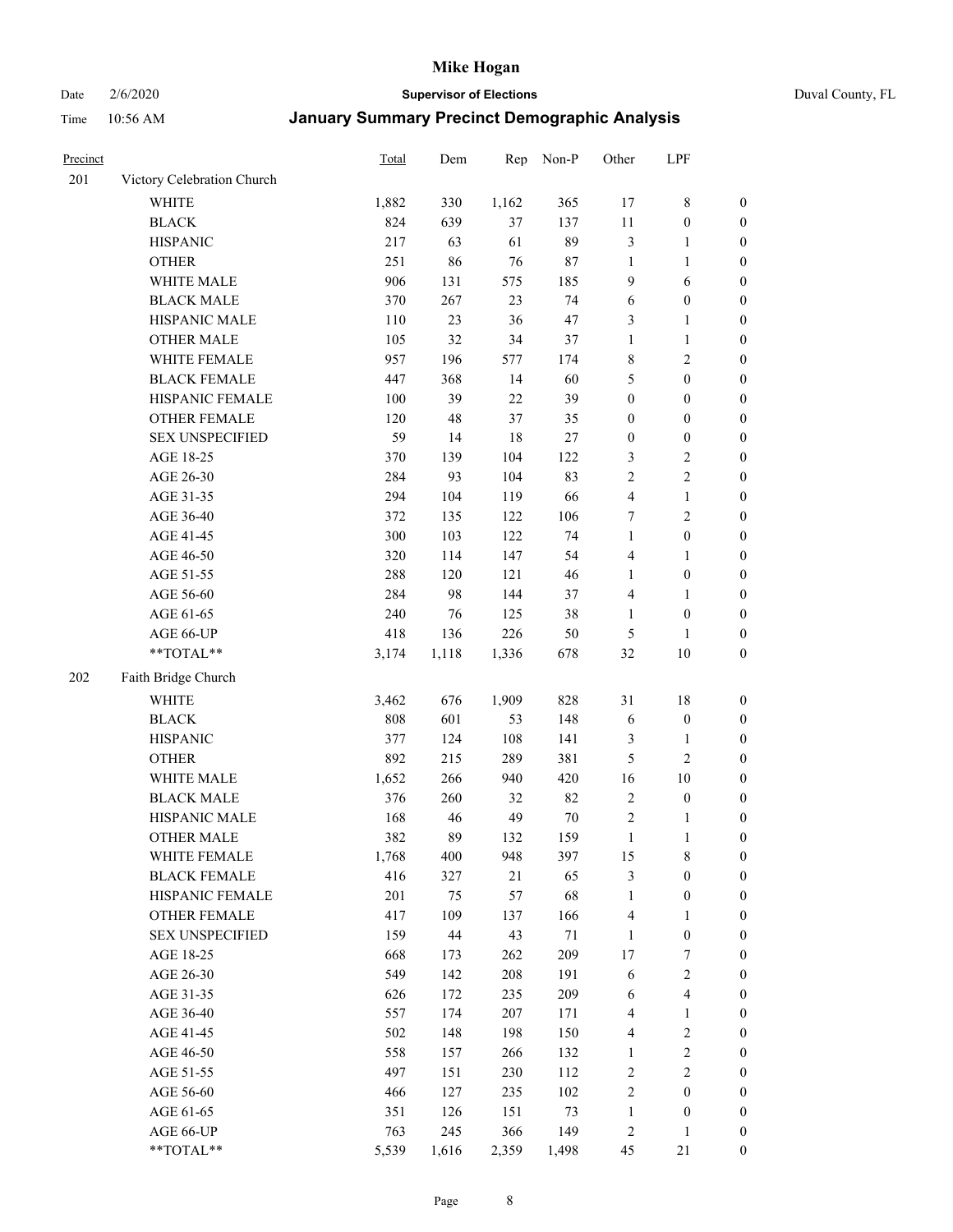Date 2/6/2020 **Supervisor of Elections** Duval County, FL

| Precinct |                                     | Total | Dem   | Rep    | Non-P  | Other                   | LPF                     |                  |
|----------|-------------------------------------|-------|-------|--------|--------|-------------------------|-------------------------|------------------|
| 203      | Faith Chapel Free Will Baptist Chur |       |       |        |        |                         |                         |                  |
|          | <b>WHITE</b>                        | 2,551 | 573   | 1,354  | 583    | 24                      | 17                      | 0                |
|          | <b>BLACK</b>                        | 1,230 | 930   | 44     | 248    | $\tau$                  | $\mathbf{1}$            | 0                |
|          | <b>HISPANIC</b>                     | 351   | 152   | 67     | 131    | $\mathbf{1}$            | $\boldsymbol{0}$        | $\boldsymbol{0}$ |
|          | <b>OTHER</b>                        | 395   | 117   | 101    | 165    | 9                       | 3                       | $\boldsymbol{0}$ |
|          | WHITE MALE                          | 1,205 | 242   | 644    | 294    | 14                      | 11                      | $\boldsymbol{0}$ |
|          | <b>BLACK MALE</b>                   | 469   | 316   | 22     | 129    | $\mathbf{1}$            | $\mathbf{1}$            | $\boldsymbol{0}$ |
|          | HISPANIC MALE                       | 165   | 69    | 34     | 62     | $\boldsymbol{0}$        | $\boldsymbol{0}$        | $\boldsymbol{0}$ |
|          | <b>OTHER MALE</b>                   | 151   | 43    | 52     | 51     | $\overline{4}$          | $\mathbf{1}$            | $\boldsymbol{0}$ |
|          | WHITE FEMALE                        | 1,319 | 322   | 699    | 282    | $10\,$                  | 6                       | $\boldsymbol{0}$ |
|          | <b>BLACK FEMALE</b>                 | 742   | 603   | $22\,$ | 111    | 6                       | $\boldsymbol{0}$        | $\boldsymbol{0}$ |
|          | HISPANIC FEMALE                     | 175   | 78    | 30     | 66     | 1                       | $\boldsymbol{0}$        | 0                |
|          | OTHER FEMALE                        | 191   | 61    | 44     | 79     | 5                       | $\sqrt{2}$              | $\boldsymbol{0}$ |
|          | <b>SEX UNSPECIFIED</b>              | 110   | 38    | 19     | 53     | $\boldsymbol{0}$        | $\boldsymbol{0}$        | $\boldsymbol{0}$ |
|          | AGE 18-25                           | 528   | 177   | 131    | 206    | $10\,$                  | $\overline{\mathbf{4}}$ | $\boldsymbol{0}$ |
|          | AGE 26-30                           | 515   | 218   | 126    | 164    | 5                       | $\sqrt{2}$              | $\boldsymbol{0}$ |
|          | AGE 31-35                           | 449   | 177   | 115    | 152    | 3                       | $\sqrt{2}$              | $\boldsymbol{0}$ |
|          | AGE 36-40                           | 460   | 171   | 131    | 151    | $\overline{c}$          | $\sqrt{5}$              | $\boldsymbol{0}$ |
|          | AGE 41-45                           | 364   | 150   | 105    | 100    | $\overline{\mathbf{4}}$ | $\sqrt{5}$              | $\boldsymbol{0}$ |
|          | AGE 46-50                           | 344   | 132   | 135    | $70\,$ | 7                       | $\boldsymbol{0}$        | $\boldsymbol{0}$ |
|          | AGE 51-55                           | 373   | 135   | 152    | 82     | 4                       | $\boldsymbol{0}$        | $\boldsymbol{0}$ |
|          | AGE 56-60                           | 385   | 143   | 171    | 69     | 1                       | 1                       | 0                |
|          | AGE 61-65                           | 365   | 132   | 179    | 52     | $\overline{c}$          | $\boldsymbol{0}$        | 0                |
|          | AGE 66-UP                           | 742   | 337   | 321    | 80     | $\sqrt{2}$              | $\sqrt{2}$              | $\boldsymbol{0}$ |
|          | **TOTAL**                           | 4,527 | 1,772 | 1,566  | 1,127  | 41                      | $21\,$                  | $\boldsymbol{0}$ |
| 204      | Cedar Bay Baptist Church            |       |       |        |        |                         |                         |                  |
|          | <b>WHITE</b>                        | 2,079 | 426   | 1,274  | 354    | 18                      | $\boldsymbol{7}$        | $\boldsymbol{0}$ |
|          | <b>BLACK</b>                        | 294   | 230   | 12     | 50     | $\boldsymbol{0}$        | $\sqrt{2}$              | $\boldsymbol{0}$ |
|          | <b>HISPANIC</b>                     | 85    | 28    | 41     | 16     | $\boldsymbol{0}$        | $\boldsymbol{0}$        | $\boldsymbol{0}$ |
|          | <b>OTHER</b>                        | 126   | 23    | 45     | 57     | $\mathbf{1}$            | $\boldsymbol{0}$        | $\boldsymbol{0}$ |
|          | WHITE MALE                          | 931   | 161   | 588    | 170    | 8                       | $\overline{4}$          | $\boldsymbol{0}$ |
|          | <b>BLACK MALE</b>                   | 121   | 83    | 6      | 30     | $\boldsymbol{0}$        | $\overline{c}$          | $\boldsymbol{0}$ |
|          | HISPANIC MALE                       | 45    | 13    | 25     | 7      | $\boldsymbol{0}$        | $\boldsymbol{0}$        | $\boldsymbol{0}$ |
|          | <b>OTHER MALE</b>                   | 46    | 4     | 16     | 26     | $\boldsymbol{0}$        | $\boldsymbol{0}$        | $\boldsymbol{0}$ |
|          | WHITE FEMALE                        | 1,131 | 261   | 678    | 179    | 10                      | 3                       | 0                |
|          | <b>BLACK FEMALE</b>                 | 172   | 146   | 6      | $20\,$ | $\boldsymbol{0}$        | $\boldsymbol{0}$        | $\boldsymbol{0}$ |
|          | HISPANIC FEMALE                     | 40    | 15    | 16     | 9      | $\boldsymbol{0}$        | $\boldsymbol{0}$        | $\overline{0}$   |
|          | OTHER FEMALE                        | 52    | 15    | $20\,$ | 16     | $\mathbf{1}$            | $\boldsymbol{0}$        | $\overline{0}$   |
|          | <b>SEX UNSPECIFIED</b>              | 46    | 9     | 17     | $20\,$ | $\boldsymbol{0}$        | $\boldsymbol{0}$        | 0                |
|          | AGE 18-25                           | 254   | 57    | 119    | 75     | $\overline{c}$          | $\mathbf{1}$            | 0                |
|          | AGE 26-30                           | 247   | 62    | 101    | 75     | $\overline{\mathbf{4}}$ | $\mathfrak s$           | 0                |
|          | AGE 31-35                           | 208   | 60    | 94     | 51     | $\overline{2}$          | $\mathbf{1}$            | 0                |
|          | AGE 36-40                           | 237   | 63    | 117    | 57     | $\boldsymbol{0}$        | $\boldsymbol{0}$        | 0                |
|          | AGE 41-45                           | 174   | 57    | 66     | 50     | $\mathbf{1}$            | $\boldsymbol{0}$        | 0                |
|          | AGE 46-50                           | 216   | 59    | 118    | 36     | 3                       | $\boldsymbol{0}$        | 0                |
|          | AGE 51-55                           | 202   | 53    | 118    | $28\,$ | $\sqrt{2}$              | 1                       | 0                |
|          | AGE 56-60                           | 223   | 54    | 135    | 32     | $\overline{c}$          | $\boldsymbol{0}$        | $\overline{0}$   |
|          | AGE 61-65                           | 213   | 57    | 134    | 21     | $\mathbf{1}$            | $\boldsymbol{0}$        | $\boldsymbol{0}$ |
|          | AGE 66-UP                           | 610   | 185   | 370    | 52     | $\overline{c}$          | $\mathbf{1}$            | $\boldsymbol{0}$ |
|          | **TOTAL**                           | 2,584 | 707   | 1,372  | 477    | 19                      | 9                       | $\boldsymbol{0}$ |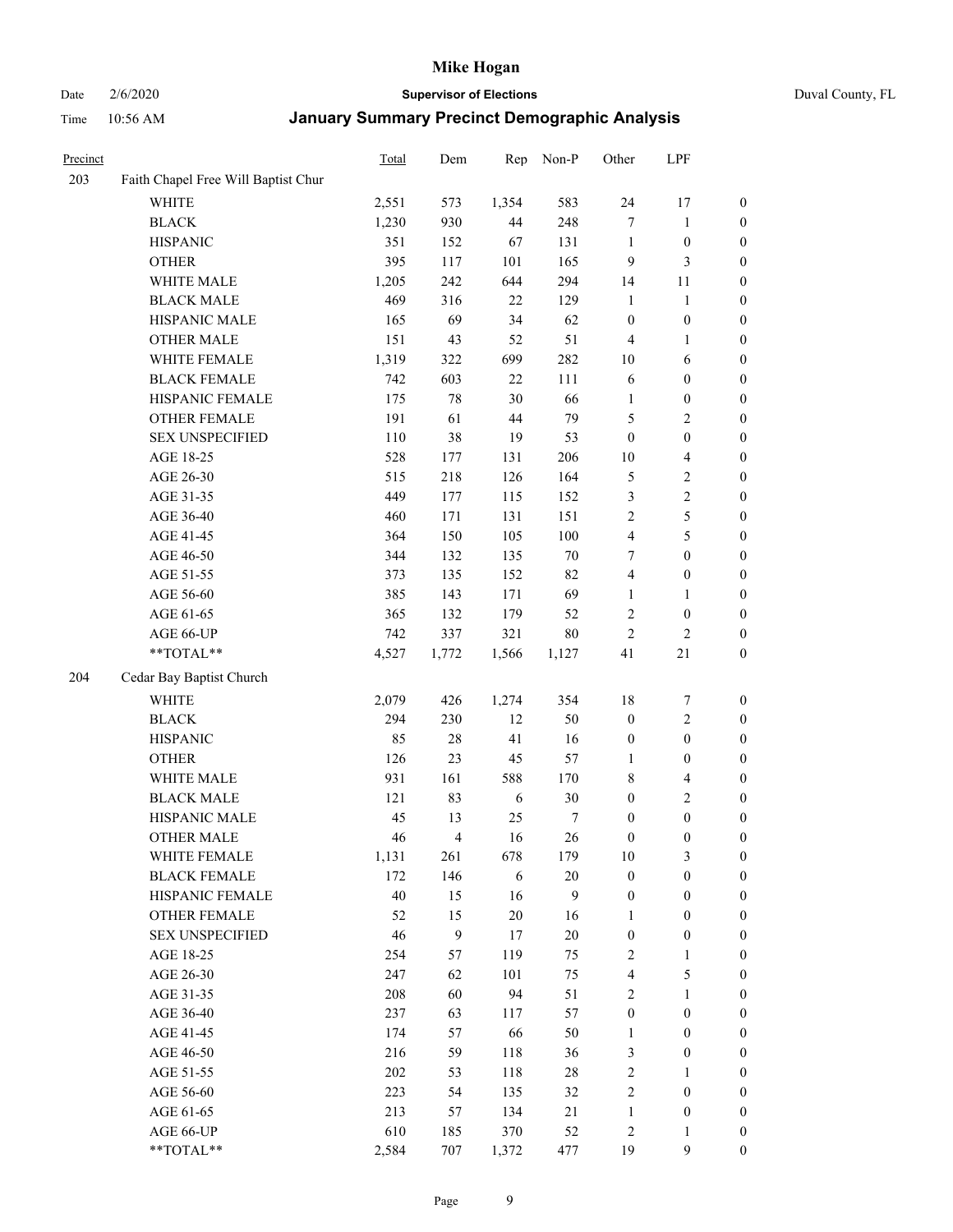Date 2/6/2020 **Supervisor of Elections** Duval County, FL

| Precinct |                               | <b>Total</b> | Dem    | Rep    | Non-P  | Other            | LPF                     |                  |
|----------|-------------------------------|--------------|--------|--------|--------|------------------|-------------------------|------------------|
| 205      | Dunns Creek Baptist Church    |              |        |        |        |                  |                         |                  |
|          | <b>WHITE</b>                  | 5,156        | 959    | 3,018  | 1,102  | 50               | $27\,$                  | $\boldsymbol{0}$ |
|          | <b>BLACK</b>                  | 2,390        | 1,869  | 104    | 398    | 18               | $\mathbf{1}$            | $\boldsymbol{0}$ |
|          | <b>HISPANIC</b>               | 520          | 196    | 142    | 181    | $\mathbf{1}$     | $\boldsymbol{0}$        | $\boldsymbol{0}$ |
|          | <b>OTHER</b>                  | 670          | 171    | 217    | 271    | 7                | $\overline{\mathbf{4}}$ | $\boldsymbol{0}$ |
|          | WHITE MALE                    | 2,432        | 368    | 1,470  | 555    | 25               | 14                      | $\boldsymbol{0}$ |
|          | <b>BLACK MALE</b>             | 1,040        | 761    | 56     | 211    | 11               | 1                       | $\boldsymbol{0}$ |
|          | HISPANIC MALE                 | 262          | 87     | $80\,$ | 94     | $\mathbf{1}$     | $\boldsymbol{0}$        | $\boldsymbol{0}$ |
|          | <b>OTHER MALE</b>             | 266          | 73     | 92     | 94     | $\overline{4}$   | $\mathfrak{Z}$          | $\boldsymbol{0}$ |
|          | WHITE FEMALE                  | 2,667        | 586    | 1,513  | 530    | 25               | 13                      | $\boldsymbol{0}$ |
|          | <b>BLACK FEMALE</b>           | 1,315        | 1,085  | 48     | 175    | 7                | $\boldsymbol{0}$        | $\boldsymbol{0}$ |
|          | HISPANIC FEMALE               | 251          | 107    | 60     | 84     | $\boldsymbol{0}$ | $\boldsymbol{0}$        | 0                |
|          | OTHER FEMALE                  | 308          | 81     | 107    | 116    | 3                | $\mathbf{1}$            | $\boldsymbol{0}$ |
|          | <b>SEX UNSPECIFIED</b>        | 195          | 47     | 55     | 93     | $\boldsymbol{0}$ | $\boldsymbol{0}$        | $\boldsymbol{0}$ |
|          | AGE 18-25                     | 994          | 351    | 321    | 302    | 18               | $\sqrt{2}$              | $\boldsymbol{0}$ |
|          | AGE 26-30                     | 818          | 250    | 292    | 260    | 12               | $\overline{\mathbf{4}}$ | $\boldsymbol{0}$ |
|          | AGE 31-35                     | 908          | 273    | 329    | 290    | 10               | 6                       | $\boldsymbol{0}$ |
|          | AGE 36-40                     | 879          | 330    | 286    | 250    | 6                | $\boldsymbol{7}$        | $\boldsymbol{0}$ |
|          | AGE 41-45                     | 839          | 314    | 305    | 210    | 3                | $\boldsymbol{7}$        | $\boldsymbol{0}$ |
|          | AGE 46-50                     | 887          | 371    | 336    | 173    | 4                | $\mathfrak{Z}$          | $\boldsymbol{0}$ |
|          | AGE 51-55                     | 837          | 310    | 368    | 153    | 4                | $\sqrt{2}$              | $\boldsymbol{0}$ |
|          | AGE 56-60                     | 744          | 287    | 344    | 107    | 5                | $\mathbf{1}$            | 0                |
|          | AGE 61-65                     | 588          | 215    | 292    | $77\,$ | $\overline{4}$   | $\boldsymbol{0}$        | $\boldsymbol{0}$ |
|          | AGE 66-UP                     | 1,236        | 492    | 606    | 128    | 10               | $\boldsymbol{0}$        | $\boldsymbol{0}$ |
|          | **TOTAL**                     | 8,736        | 3,195  | 3,481  | 1,952  | 76               | $32\,$                  | $\boldsymbol{0}$ |
| 206      | Resurrection Episcopal Church |              |        |        |        |                  |                         |                  |
|          | <b>WHITE</b>                  | 3,903        | 706    | 2,522  | 631    | $27\,$           | 17                      | $\boldsymbol{0}$ |
|          | <b>BLACK</b>                  | 313          | 241    | $22\,$ | 49     | $\boldsymbol{0}$ | $\mathbf{1}$            | $\boldsymbol{0}$ |
|          | <b>HISPANIC</b>               | 172          | 42     | 67     | 62     | $\mathbf{1}$     | $\boldsymbol{0}$        | $\boldsymbol{0}$ |
|          | <b>OTHER</b>                  | 311          | 84     | 115    | 111    | $\mathbf{1}$     | $\boldsymbol{0}$        | $\boldsymbol{0}$ |
|          | WHITE MALE                    | 1,894        | 287    | 1,242  | 341    | 12               | 12                      | $\boldsymbol{0}$ |
|          | <b>BLACK MALE</b>             | 152          | 110    | 13     | $28\,$ | $\boldsymbol{0}$ | $\mathbf{1}$            | $\boldsymbol{0}$ |
|          | HISPANIC MALE                 | 71           | 13     | 27     | 31     | $\boldsymbol{0}$ | $\boldsymbol{0}$        | $\boldsymbol{0}$ |
|          | <b>OTHER MALE</b>             | 121          | 30     | 43     | 47     | $\mathbf{1}$     | $\boldsymbol{0}$        | $\boldsymbol{0}$ |
|          | WHITE FEMALE                  | 1,982        | 415    | 1,262  | 285    | 15               | 5                       | 0                |
|          | <b>BLACK FEMALE</b>           | 158          | 128    | 9      | 21     | $\boldsymbol{0}$ | $\boldsymbol{0}$        | $\boldsymbol{0}$ |
|          | HISPANIC FEMALE               | 97           | $28\,$ | 39     | 29     | $\mathbf{1}$     | $\boldsymbol{0}$        | $\overline{0}$   |
|          | OTHER FEMALE                  | 150          | 44     | 65     | 41     | $\boldsymbol{0}$ | $\boldsymbol{0}$        | $\overline{0}$   |
|          | <b>SEX UNSPECIFIED</b>        | 74           | 18     | 26     | 30     | $\boldsymbol{0}$ | $\boldsymbol{0}$        | 0                |
|          | AGE 18-25                     | 443          | 101    | 205    | 128    | 6                | $\mathfrak{Z}$          | 0                |
|          | AGE 26-30                     | 307          | 84     | 142    | $78\,$ | $\boldsymbol{0}$ | $\mathfrak{Z}$          | 0                |
|          | AGE 31-35                     | 351          | 87     | 161    | 94     | 6                | $\mathfrak{Z}$          | 0                |
|          | AGE 36-40                     | 343          | 72     | 165    | 99     | 3                | $\overline{\mathbf{4}}$ | 0                |
|          | AGE 41-45                     | 301          | 70     | 152    | 78     | $\mathbf{1}$     | $\boldsymbol{0}$        | 0                |
|          | AGE 46-50                     | 357          | 79     | 209    | 63     | 3                | 3                       | 0                |
|          | AGE 51-55                     | 470          | 97     | 296    | 77     | $\boldsymbol{0}$ | $\boldsymbol{0}$        | $\boldsymbol{0}$ |
|          | AGE 56-60                     | 532          | 117    | 349    | 63     | 2                | 1                       | $\boldsymbol{0}$ |
|          | AGE 61-65                     | 427          | 82     | 290    | 52     | 3                | $\boldsymbol{0}$        | $\boldsymbol{0}$ |
|          | AGE 66-UP                     | 1,167        | 283    | 757    | 121    | 5                | $\mathbf{1}$            | $\boldsymbol{0}$ |
|          | **TOTAL**                     | 4,699        | 1,073  | 2,726  | 853    | 29               | 18                      | $\boldsymbol{0}$ |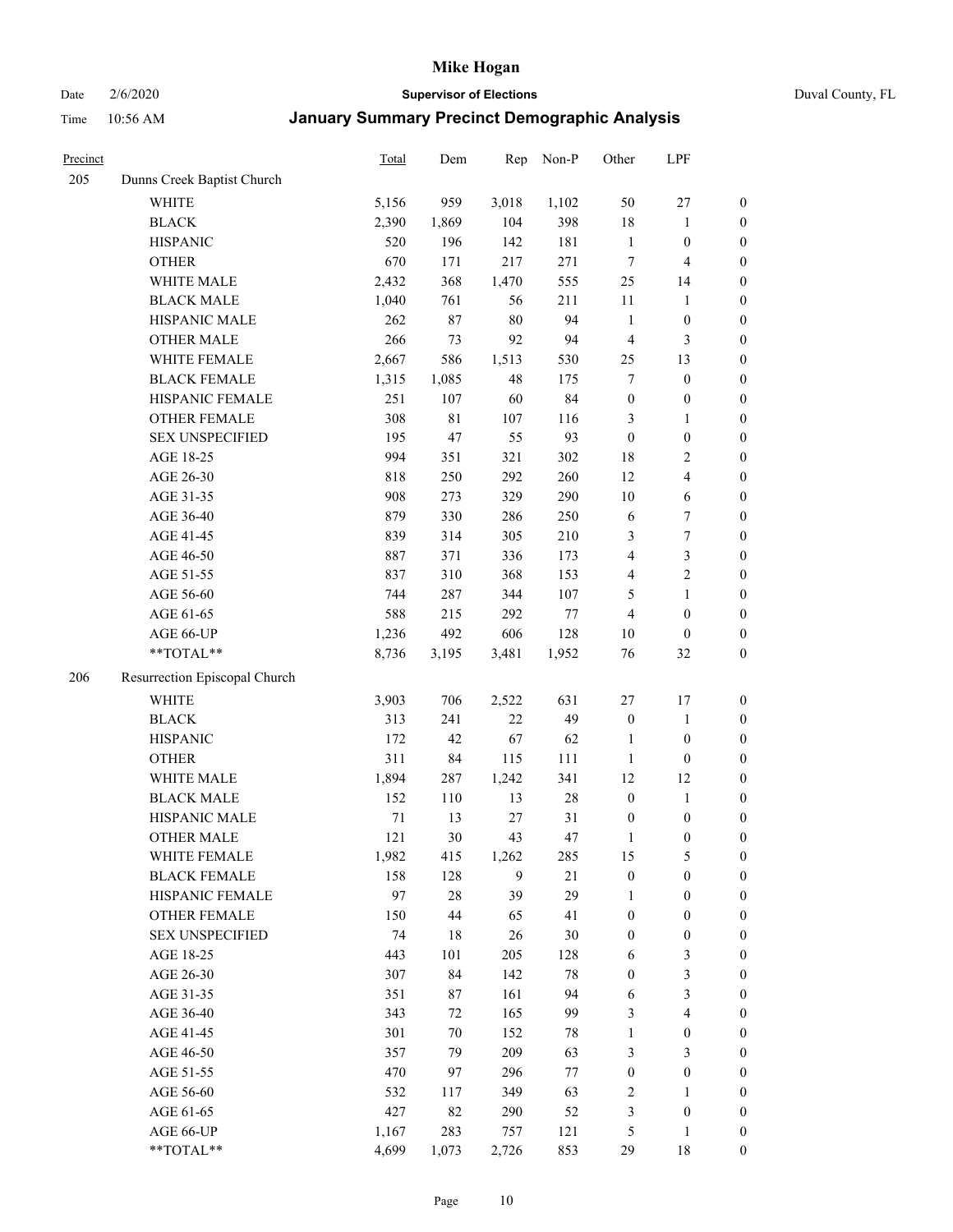# Date 2/6/2020 **Supervisor of Elections** Duval County, FL

| Precinct |                                     | <b>Total</b> | Dem                          | Rep          | Non-P                | Other                                | LPF                   |                                    |
|----------|-------------------------------------|--------------|------------------------------|--------------|----------------------|--------------------------------------|-----------------------|------------------------------------|
| 207      | Police Athletic League              |              |                              |              |                      |                                      |                       |                                    |
|          | <b>WHITE</b>                        | 3,488        | 741                          | 1,889        | 808                  | 37                                   | 13                    | 0                                  |
|          | <b>BLACK</b>                        | 1,059        | 818                          | 32           | 197                  | $11\,$                               | $\mathbf{1}$          | 0                                  |
|          | <b>HISPANIC</b>                     | 386          | 139                          | 98           | 147                  | $\mathbf{1}$                         | $\mathbf{1}$          | $\boldsymbol{0}$                   |
|          | <b>OTHER</b>                        | 515          | 127                          | 166          | 217                  | $\overline{4}$                       | $\mathbf{1}$          | $\boldsymbol{0}$                   |
|          | WHITE MALE                          | 1,643        | 280                          | 951          | 383                  | 22                                   | 7                     | $\boldsymbol{0}$                   |
|          | <b>BLACK MALE</b>                   | 449          | 317                          | 20           | 102                  | $\mathbf{9}$                         | $\mathbf{1}$          | $\boldsymbol{0}$                   |
|          | HISPANIC MALE                       | 163          | 51                           | 47           | 65                   | $\boldsymbol{0}$                     | $\boldsymbol{0}$      | $\boldsymbol{0}$                   |
|          | <b>OTHER MALE</b>                   | 208          | 46                           | 73           | 88                   | $\mathbf{1}$                         | $\boldsymbol{0}$      | $\boldsymbol{0}$                   |
|          | <b>WHITE FEMALE</b>                 | 1,815        | 456                          | 928          | 410                  | 15                                   | 6                     | $\boldsymbol{0}$                   |
|          | <b>BLACK FEMALE</b>                 | 594          | 491                          | 11           | 90                   | $\sqrt{2}$                           | $\boldsymbol{0}$      | 0                                  |
|          | HISPANIC FEMALE                     | 210          | 84                           | 49           | 75                   | $\mathbf{1}$                         | 1                     | 0                                  |
|          | <b>OTHER FEMALE</b>                 | 240          | 71                           | 78           | 88                   | 3                                    | $\boldsymbol{0}$      | $\boldsymbol{0}$                   |
|          | <b>SEX UNSPECIFIED</b>              | 126          | 29                           | 28           | 68                   | $\boldsymbol{0}$                     | $\mathbf{1}$          | $\boldsymbol{0}$                   |
|          | AGE 18-25                           | 521          | 172                          | 145          | 193                  | 11                                   | $\boldsymbol{0}$      | $\boldsymbol{0}$                   |
|          | AGE 26-30                           | 551          | 174                          | 173          | 193                  | 5                                    | 6                     | $\boldsymbol{0}$                   |
|          | AGE 31-35                           | 563          | 191                          | 170          | 193                  | 6                                    | $\mathfrak z$         | $\boldsymbol{0}$                   |
|          | AGE 36-40                           | 507          | 174                          | 164          | 159                  | $\,$ 8 $\,$                          | $\sqrt{2}$            | $\boldsymbol{0}$                   |
|          | AGE 41-45                           | 415          | 145                          | 134          | 132                  | 3                                    | $\mathbf{1}$          | $\boldsymbol{0}$                   |
|          | AGE 46-50                           | 414          | 146                          | 161          | 102                  | 3                                    | $\sqrt{2}$            | $\boldsymbol{0}$                   |
|          | AGE 51-55                           | 468          | 170                          | 201          | 91                   | 5                                    | $\mathbf{1}$          | $\boldsymbol{0}$                   |
|          | AGE 56-60                           | 510          | 174                          | 243          | 90                   | 3                                    | $\boldsymbol{0}$      | 0                                  |
|          | AGE 61-65                           | 473          | 164                          | 220          | 85                   | 4                                    | $\boldsymbol{0}$      | $\boldsymbol{0}$                   |
|          | AGE 66-UP                           | 1,023        | 315                          | 574          | 128                  | 5                                    | $\mathbf{1}$          | $\boldsymbol{0}$                   |
|          | **TOTAL**                           | 5,448        | 1,825                        | 2,185        | 1,369                | 53                                   | 16                    | $\boldsymbol{0}$                   |
| 208      | Fire Station #49                    |              |                              |              |                      |                                      |                       |                                    |
|          | <b>WHITE</b>                        |              | 290                          | 1,322        | 310                  |                                      | $\mathfrak{Z}$        |                                    |
|          |                                     | 1,937        |                              |              |                      | 12                                   |                       | $\boldsymbol{0}$                   |
|          | <b>BLACK</b>                        | 169          | 121                          | 15           | 31                   | $\overline{c}$                       | $\boldsymbol{0}$      | $\boldsymbol{0}$                   |
|          | <b>HISPANIC</b>                     | 47           | 11                           | 25           | 11                   | $\boldsymbol{0}$                     | $\boldsymbol{0}$      | $\boldsymbol{0}$                   |
|          | <b>OTHER</b>                        | 82           | 23                           | 33           | 25                   | $\mathbf{1}$                         | $\boldsymbol{0}$      | $\boldsymbol{0}$                   |
|          | WHITE MALE                          | 936          | 125                          | 643          | 159                  | 8<br>$\overline{2}$                  | $\mathbf{1}$          | $\boldsymbol{0}$                   |
|          | <b>BLACK MALE</b>                   | 79           | 48                           | $\mathbf{9}$ | $20\,$               |                                      | $\boldsymbol{0}$      | $\boldsymbol{0}$                   |
|          | HISPANIC MALE<br><b>OTHER MALE</b>  | 23<br>30     | $\overline{\mathbf{4}}$<br>7 | 15<br>13     | $\overline{4}$<br>10 | $\boldsymbol{0}$<br>$\boldsymbol{0}$ | $\boldsymbol{0}$      | 0                                  |
|          |                                     |              |                              |              |                      |                                      | $\boldsymbol{0}$      | $\boldsymbol{0}$                   |
|          | WHITE FEMALE<br><b>BLACK FEMALE</b> | 977          | 162<br>$72\,$                | 664<br>6     | 145<br>9             | 4<br>$\boldsymbol{0}$                | 2<br>$\boldsymbol{0}$ | 0                                  |
|          | HISPANIC FEMALE                     | 87<br>23     | 7                            | 9            | 7                    | $\boldsymbol{0}$                     | $\boldsymbol{0}$      | $\boldsymbol{0}$<br>$\overline{0}$ |
|          | <b>OTHER FEMALE</b>                 | 34           | 13                           | 12           |                      | 1                                    | $\boldsymbol{0}$      | $\overline{0}$                     |
|          | <b>SEX UNSPECIFIED</b>              | 46           | $\tau$                       | 24           | 8<br>15              | $\boldsymbol{0}$                     | $\boldsymbol{0}$      | $\overline{0}$                     |
|          | AGE 18-25                           | 193          | 35                           | 94           | 61                   | 3                                    | $\boldsymbol{0}$      | $\overline{0}$                     |
|          | AGE 26-30                           | 132          | $28\,$                       | 63           | 40                   | $\boldsymbol{0}$                     | $\mathbf{1}$          | $\overline{0}$                     |
|          | AGE 31-35                           | 117          | 23                           | 65           | 29                   | $\boldsymbol{0}$                     | $\boldsymbol{0}$      | 0                                  |
|          | AGE 36-40                           | 152          | 17                           | 93           | 38                   | 3                                    | $\mathbf{1}$          | 0                                  |
|          | AGE 41-45                           | 155          | 26                           | 97           | 30                   | $\sqrt{2}$                           | $\boldsymbol{0}$      | 0                                  |
|          | AGE 46-50                           | 176          | 30                           | 119          | 24                   | 3                                    | $\boldsymbol{0}$      | 0                                  |
|          |                                     |              |                              |              |                      |                                      |                       |                                    |
|          | AGE 51-55<br>AGE 56-60              | 242<br>247   | 51<br>50                     | 155<br>155   | 33<br>40             | 3<br>1                               | $\boldsymbol{0}$<br>1 | $\overline{0}$<br>$\overline{0}$   |
|          | AGE 61-65                           |              | 62                           |              |                      | $\boldsymbol{0}$                     | $\boldsymbol{0}$      | $\overline{0}$                     |
|          | AGE 66-UP                           | 271<br>549   | 123                          | 179<br>375   | 30<br>51             | $\boldsymbol{0}$                     | $\boldsymbol{0}$      | $\boldsymbol{0}$                   |
|          | **TOTAL**                           | 2,235        | 445                          | 1,395        | 377                  | 15                                   | $\mathfrak{Z}$        | $\boldsymbol{0}$                   |
|          |                                     |              |                              |              |                      |                                      |                       |                                    |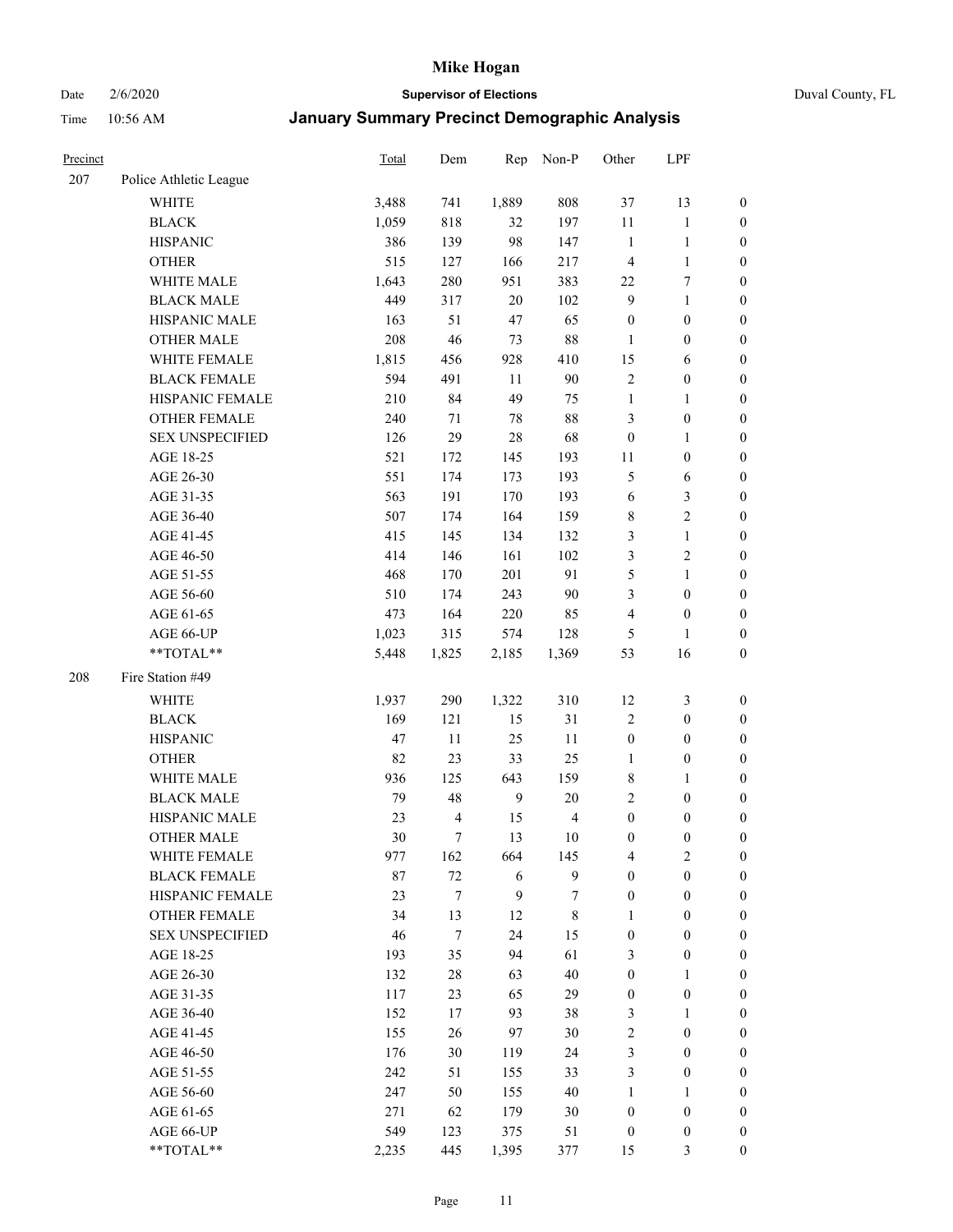Date 2/6/2020 **Supervisor of Elections** Duval County, FL

| Precinct |                            | Total | Dem                     | Rep              | Non-P          | Other            | LPF              |                  |
|----------|----------------------------|-------|-------------------------|------------------|----------------|------------------|------------------|------------------|
| 209      | Monument Pointe Fellowship |       |                         |                  |                |                  |                  |                  |
|          | <b>WHITE</b>               | 2,203 | 437                     | 1,352            | 385            | 19               | $10\,$           | 0                |
|          | <b>BLACK</b>               | 129   | 98                      | 15               | 16             | $\boldsymbol{0}$ | $\boldsymbol{0}$ | 0                |
|          | <b>HISPANIC</b>            | 89    | 36                      | 28               | 25             | $\boldsymbol{0}$ | $\boldsymbol{0}$ | $\boldsymbol{0}$ |
|          | <b>OTHER</b>               | 163   | 30                      | 74               | 57             | 2                | $\boldsymbol{0}$ | $\boldsymbol{0}$ |
|          | WHITE MALE                 | 1,078 | 178                     | 692              | 191            | 9                | $\,8\,$          | $\boldsymbol{0}$ |
|          | <b>BLACK MALE</b>          | 72    | 49                      | 12               | 11             | $\boldsymbol{0}$ | $\boldsymbol{0}$ | $\boldsymbol{0}$ |
|          | HISPANIC MALE              | 42    | 12                      | 16               | 14             | $\boldsymbol{0}$ | $\boldsymbol{0}$ | $\boldsymbol{0}$ |
|          | <b>OTHER MALE</b>          | 57    | 13                      | 22               | $21\,$         | 1                | $\boldsymbol{0}$ | $\boldsymbol{0}$ |
|          | WHITE FEMALE               | 1,103 | 254                     | 648              | 189            | $10\,$           | $\overline{2}$   | $\boldsymbol{0}$ |
|          | <b>BLACK FEMALE</b>        | 57    | 49                      | $\mathfrak{Z}$   | $\mathfrak s$  | $\boldsymbol{0}$ | $\boldsymbol{0}$ | $\boldsymbol{0}$ |
|          | HISPANIC FEMALE            | 47    | 24                      | 12               | $11\,$         | $\boldsymbol{0}$ | $\boldsymbol{0}$ | 0                |
|          | OTHER FEMALE               | 76    | 15                      | 40               | $20\,$         | 1                | $\boldsymbol{0}$ | $\boldsymbol{0}$ |
|          | <b>SEX UNSPECIFIED</b>     | 52    | $\tau$                  | 24               | 21             | $\boldsymbol{0}$ | $\boldsymbol{0}$ | $\boldsymbol{0}$ |
|          | AGE 18-25                  | 222   | 57                      | 101              | 61             | 3                | $\boldsymbol{0}$ | $\boldsymbol{0}$ |
|          | AGE 26-30                  | 199   | 48                      | 89               | 55             | 5                | $\sqrt{2}$       | $\boldsymbol{0}$ |
|          | AGE 31-35                  | 220   | 37                      | 111              | 71             | $\mathbf{1}$     | $\boldsymbol{0}$ | $\boldsymbol{0}$ |
|          | AGE 36-40                  | 216   | 49                      | 96               | 63             | 3                | $\mathfrak s$    | $\boldsymbol{0}$ |
|          | AGE 41-45                  | 183   | 30                      | 104              | 46             | 2                | $\mathbf{1}$     | $\boldsymbol{0}$ |
|          | AGE 46-50                  | 190   | 38                      | 116              | 35             | $\boldsymbol{0}$ | $\mathbf{1}$     | $\boldsymbol{0}$ |
|          | AGE 51-55                  | 216   | 43                      | 137              | 32             | 4                |                  |                  |
|          |                            |       |                         | 180              |                |                  | $\boldsymbol{0}$ | 0                |
|          | AGE 56-60                  | 290   | 63                      |                  | 45             | 1                | 1                | 0                |
|          | AGE 61-65                  | 259   | 70                      | 170              | 17             | 2                | $\boldsymbol{0}$ | 0                |
|          | AGE 66-UP<br>**TOTAL**     | 589   | 166                     | 365              | 58             | $\boldsymbol{0}$ | $\boldsymbol{0}$ | $\boldsymbol{0}$ |
|          |                            | 2,584 | 601                     | 1,469            | 483            | 21               | $10\,$           | $\boldsymbol{0}$ |
| 210      | Sisters Creek Marina       |       |                         |                  |                |                  |                  |                  |
|          | <b>WHITE</b>               | 1,281 | 239                     | 842              | 180            | $10\,$           | 10               | $\boldsymbol{0}$ |
|          | <b>BLACK</b>               | 67    | 50                      | $\overline{4}$   | 12             | $\mathbf{1}$     | $\boldsymbol{0}$ | $\boldsymbol{0}$ |
|          | <b>HISPANIC</b>            | 38    | 10                      | 13               | 15             | $\boldsymbol{0}$ | $\boldsymbol{0}$ | $\boldsymbol{0}$ |
|          | <b>OTHER</b>               | 77    | 16                      | 42               | 19             | $\boldsymbol{0}$ | $\boldsymbol{0}$ | $\boldsymbol{0}$ |
|          | WHITE MALE                 | 641   | 104                     | 434              | 93             | 5                | $\mathfrak s$    | $\boldsymbol{0}$ |
|          | <b>BLACK MALE</b>          | 37    | $27\,$                  | $\boldsymbol{0}$ | $10\,$         | $\boldsymbol{0}$ | $\boldsymbol{0}$ | $\boldsymbol{0}$ |
|          | HISPANIC MALE              | 17    | 2                       | 6                | $\mathbf{9}$   | $\boldsymbol{0}$ | $\boldsymbol{0}$ | $\boldsymbol{0}$ |
|          | <b>OTHER MALE</b>          | 33    | $\overline{\mathbf{4}}$ | 21               | $\,$ 8 $\,$    | $\boldsymbol{0}$ | $\boldsymbol{0}$ | $\boldsymbol{0}$ |
|          | WHITE FEMALE               | 628   | 132                     | 404              | 82             | 5                | 5                | 0                |
|          | <b>BLACK FEMALE</b>        | 29    | 22                      | $\overline{4}$   | $\overline{c}$ | $\mathbf{1}$     | $\boldsymbol{0}$ | $\overline{0}$   |
|          | HISPANIC FEMALE            | 20    | $\boldsymbol{7}$        | 7                | $\sqrt{6}$     | $\boldsymbol{0}$ | $\boldsymbol{0}$ | $\overline{0}$   |
|          | OTHER FEMALE               | 37    | 11                      | 17               | $\mathbf{9}$   | $\boldsymbol{0}$ | $\boldsymbol{0}$ | $\overline{0}$   |
|          | <b>SEX UNSPECIFIED</b>     | 21    | 6                       | $\,$ 8 $\,$      | $\tau$         | $\boldsymbol{0}$ | $\boldsymbol{0}$ | 0                |
|          | AGE 18-25                  | 105   | $20\,$                  | 59               | 25             | 1                | $\boldsymbol{0}$ | $\theta$         |
|          | AGE 26-30                  | 71    | 15                      | 38               | 18             | $\boldsymbol{0}$ | $\boldsymbol{0}$ | 0                |
|          | AGE 31-35                  | 85    | $\,$ 8 $\,$             | 54               | 18             | 3                | $\overline{2}$   | 0                |
|          | AGE 36-40                  | 76    | 17                      | 36               | $21\,$         | $\mathbf{1}$     | $\mathbf{1}$     | 0                |
|          | AGE 41-45                  | 88    | 20                      | 50               | 14             | $\mathbf{1}$     | $\mathfrak{Z}$   | 0                |
|          | AGE 46-50                  | 104   | 16                      | 70               | 15             | 2                | $\mathbf{1}$     | 0                |
|          | AGE 51-55                  | 147   | 20                      | 109              | 17             | $\mathbf{1}$     | $\boldsymbol{0}$ | 0                |
|          | AGE 56-60                  | 182   | 34                      | 121              | 25             | $\mathbf{1}$     | 1                | $\overline{0}$   |
|          | AGE 61-65                  | 204   | 56                      | 119              | $28\,$         | $\boldsymbol{0}$ | $\mathbf{1}$     | $\overline{0}$   |
|          | AGE 66-UP                  | 400   | 109                     | 244              | 45             | $\mathbf{1}$     | $\mathbf{1}$     | 0                |
|          | **TOTAL**                  | 1,463 | 315                     | 901              | 226            | 11               | $10\,$           | $\boldsymbol{0}$ |
|          |                            |       |                         |                  |                |                  |                  |                  |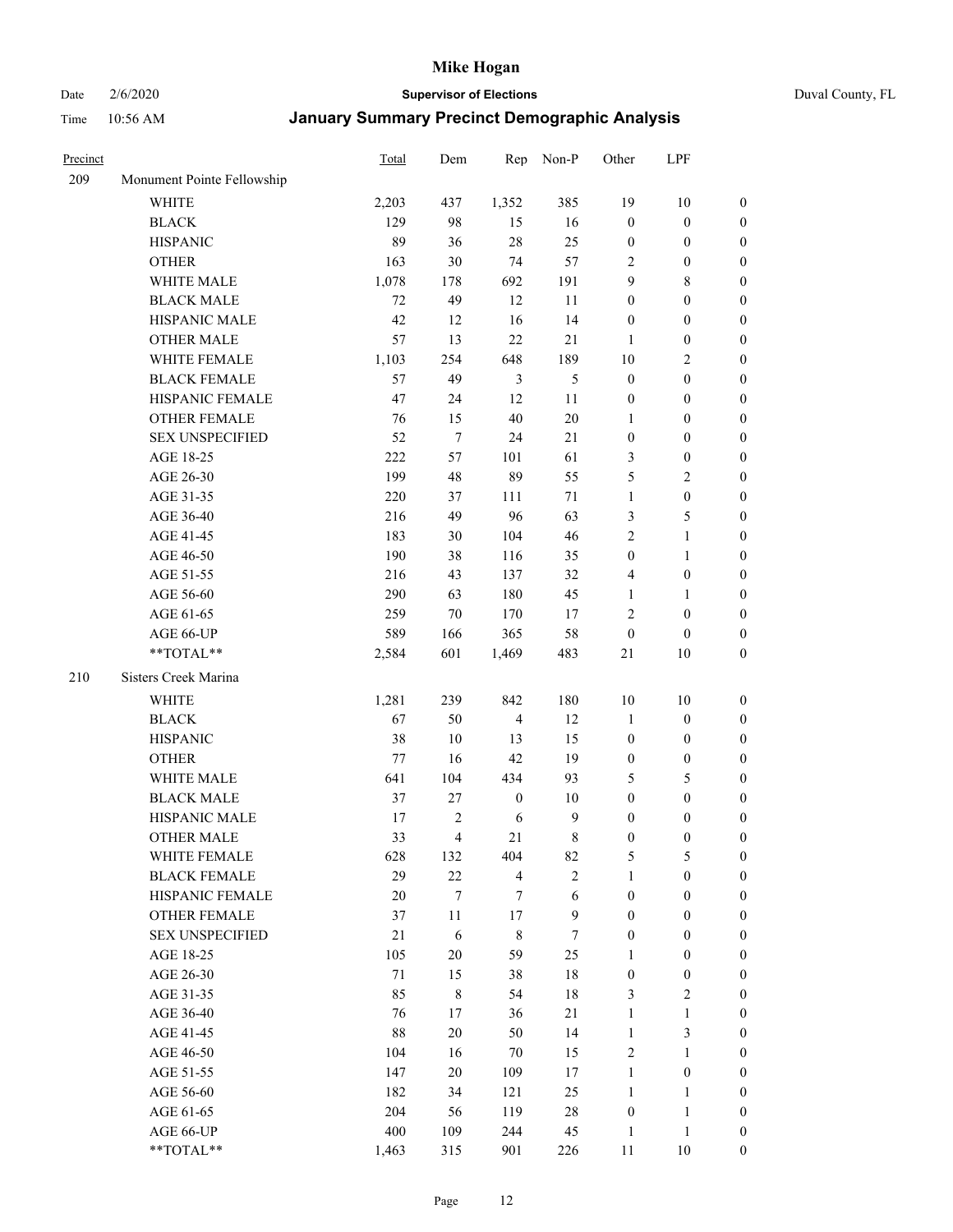Date 2/6/2020 **Supervisor of Elections** Duval County, FL

| Precinct |                                     | Total                          | Dem                            | Rep                     | Non-P                  | Other                                | LPF                                  |                                      |
|----------|-------------------------------------|--------------------------------|--------------------------------|-------------------------|------------------------|--------------------------------------|--------------------------------------|--------------------------------------|
| 211      | Spirit of Life Lutheran Church      |                                |                                |                         |                        |                                      |                                      |                                      |
|          | <b>WHITE</b>                        | 3,066                          | 551                            | 1,816                   | 668                    | 24                                   | $\boldsymbol{7}$                     | 0                                    |
|          | <b>BLACK</b>                        | 1,338                          | 1,005                          | 62                      | 260                    | 10                                   | $\mathbf{1}$                         | 0                                    |
|          | <b>HISPANIC</b>                     | 305                            | 119                            | 86                      | 100                    | $\boldsymbol{0}$                     | $\boldsymbol{0}$                     | $\boldsymbol{0}$                     |
|          | <b>OTHER</b>                        | 431                            | 109                            | 128                     | 190                    | 2                                    | $\sqrt{2}$                           | $\boldsymbol{0}$                     |
|          | WHITE MALE                          | 1,479                          | 226                            | 908                     | 330                    | 10                                   | $\mathfrak s$                        | $\boldsymbol{0}$                     |
|          | <b>BLACK MALE</b>                   | 611                            | 429                            | 31                      | 143                    | 7                                    | $\mathbf{1}$                         | $\boldsymbol{0}$                     |
|          | HISPANIC MALE                       | 155                            | 62                             | 45                      | 48                     | $\boldsymbol{0}$                     | $\boldsymbol{0}$                     | $\boldsymbol{0}$                     |
|          | <b>OTHER MALE</b>                   | 188                            | 45                             | 61                      | $80\,$                 | 1                                    | $\mathbf{1}$                         | $\boldsymbol{0}$                     |
|          | WHITE FEMALE                        | 1,547                          | 320                            | 887                     | 324                    | 14                                   | $\overline{2}$                       | $\boldsymbol{0}$                     |
|          | <b>BLACK FEMALE</b>                 | 710                            | 561                            | 31                      | 115                    | 3                                    | $\boldsymbol{0}$                     | $\boldsymbol{0}$                     |
|          | HISPANIC FEMALE                     | 147                            | 55                             | 40                      | 52                     | $\boldsymbol{0}$                     | $\boldsymbol{0}$                     | 0                                    |
|          | OTHER FEMALE                        | 168                            | 54                             | 50                      | 63                     | 1                                    | $\boldsymbol{0}$                     | $\boldsymbol{0}$                     |
|          | <b>SEX UNSPECIFIED</b>              | 135                            | 32                             | 39                      | 63                     | $\boldsymbol{0}$                     | $\mathbf{1}$                         | $\boldsymbol{0}$                     |
|          | AGE 18-25                           | 610                            | 198                            | 171                     | 233                    | 8                                    | $\boldsymbol{0}$                     | $\boldsymbol{0}$                     |
|          | AGE 26-30                           | 424                            | 160                            | 133                     | 128                    | 3                                    | $\boldsymbol{0}$                     | $\boldsymbol{0}$                     |
|          | AGE 31-35                           | 518                            | 159                            | 196                     | 156                    | 4                                    | $\mathfrak{Z}$                       | $\boldsymbol{0}$                     |
|          | AGE 36-40                           | 598                            | 207                            | 215                     | 166                    | 6                                    | $\overline{4}$                       | $\boldsymbol{0}$                     |
|          | AGE 41-45                           | 588                            | 208                            | 236                     | 139                    | 4                                    | $\mathbf{1}$                         | $\boldsymbol{0}$                     |
|          | AGE 46-50                           | 574                            | 241                            | 213                     | 119                    | $\mathbf{1}$                         | $\boldsymbol{0}$                     | $\boldsymbol{0}$                     |
|          | AGE 51-55                           | 487                            | 181                            | 203                     | 99                     | 3                                    | 1                                    | $\boldsymbol{0}$                     |
|          | AGE 56-60                           | 394                            | 124                            | 214                     | 54                     | $\sqrt{2}$                           | $\boldsymbol{0}$                     | 0                                    |
|          | AGE 61-65                           | 321                            | 101                            | 173                     | 44                     | 3                                    | $\boldsymbol{0}$                     | 0                                    |
|          | AGE 66-UP                           | 619                            | 203                            | 337                     | 76                     | $\overline{2}$                       | $\mathbf{1}$                         | $\boldsymbol{0}$                     |
|          | **TOTAL**                           | 5,140                          | 1,784                          | 2,092                   | 1,218                  | 36                                   | $10\,$                               | $\boldsymbol{0}$                     |
| 212      | Black Hammock Island Community Cent |                                |                                |                         |                        |                                      |                                      |                                      |
|          | <b>WHITE</b>                        | 664                            | 117                            | 435                     | 108                    | $\overline{4}$                       | $\boldsymbol{0}$                     | $\boldsymbol{0}$                     |
|          | <b>BLACK</b>                        | 6                              | 5                              | $\boldsymbol{0}$        | $\mathbf{1}$           | $\boldsymbol{0}$                     | $\boldsymbol{0}$                     | $\boldsymbol{0}$                     |
|          | <b>HISPANIC</b>                     | $\mathfrak{2}$                 | $\mathbf{1}$                   | 1                       | $\boldsymbol{0}$       | $\boldsymbol{0}$                     | $\boldsymbol{0}$                     | $\boldsymbol{0}$                     |
|          | <b>OTHER</b>                        | 24                             | 5                              | $\,$ 8 $\,$             | 11                     |                                      | $\boldsymbol{0}$                     | $\boldsymbol{0}$                     |
|          | WHITE MALE                          |                                |                                |                         |                        | $\boldsymbol{0}$                     |                                      |                                      |
|          | <b>BLACK MALE</b>                   | 327<br>$\overline{\mathbf{4}}$ | 45<br>$\overline{\mathbf{4}}$  | 223<br>$\boldsymbol{0}$ | 58<br>$\boldsymbol{0}$ | $\mathbf{1}$<br>$\boldsymbol{0}$     | $\boldsymbol{0}$<br>$\boldsymbol{0}$ | $\boldsymbol{0}$<br>$\boldsymbol{0}$ |
|          | HISPANIC MALE                       | $\sqrt{2}$                     |                                |                         |                        |                                      |                                      |                                      |
|          | <b>OTHER MALE</b>                   | 10                             | $\mathbf{1}$<br>$\overline{2}$ | 1<br>5                  | $\boldsymbol{0}$<br>3  | $\boldsymbol{0}$<br>$\boldsymbol{0}$ | $\boldsymbol{0}$                     | 0                                    |
|          |                                     |                                |                                |                         |                        |                                      | $\boldsymbol{0}$                     | $\boldsymbol{0}$                     |
|          | WHITE FEMALE<br><b>BLACK FEMALE</b> | 327<br>$\overline{2}$          | 71<br>1                        | 204<br>$\boldsymbol{0}$ | 49<br>1                | 3<br>$\boldsymbol{0}$                | $\boldsymbol{0}$<br>$\boldsymbol{0}$ | 0<br>$\overline{0}$                  |
|          | HISPANIC FEMALE                     | $\mathbf{0}$                   | $\boldsymbol{0}$               | $\boldsymbol{0}$        | $\boldsymbol{0}$       | $\boldsymbol{0}$                     | $\boldsymbol{0}$                     | $\overline{0}$                       |
|          | <b>OTHER FEMALE</b>                 | $\,$ 8 $\,$                    | 3                              | $\sqrt{2}$              |                        | $\boldsymbol{0}$                     | $\boldsymbol{0}$                     | $\overline{0}$                       |
|          | <b>SEX UNSPECIFIED</b>              | 16                             | $\mathbf{1}$                   | 9                       | 3<br>6                 | $\boldsymbol{0}$                     | $\boldsymbol{0}$                     | $\overline{0}$                       |
|          | AGE 18-25                           | 52                             | 4                              | 33                      | 15                     | $\boldsymbol{0}$                     | $\boldsymbol{0}$                     | $\theta$                             |
|          | AGE 26-30                           | 52                             | 6                              | 31                      | 15                     | $\boldsymbol{0}$                     | $\boldsymbol{0}$                     | $\overline{0}$                       |
|          | AGE 31-35                           | 52                             | 9                              | 30                      | 13                     | $\boldsymbol{0}$                     | $\boldsymbol{0}$                     | $\overline{0}$                       |
|          | AGE 36-40                           | 34                             | $\overline{\mathcal{L}}$       | 21                      | $\mathbf{9}$           | $\boldsymbol{0}$                     | $\boldsymbol{0}$                     | 0                                    |
|          | AGE 41-45                           | 42                             | 10                             | 22                      | 9                      | 1                                    | $\boldsymbol{0}$                     | 0                                    |
|          | AGE 46-50                           | 69                             | 11                             | 42                      | 15                     | 1                                    | $\boldsymbol{0}$                     | $\overline{0}$                       |
|          |                                     |                                |                                |                         |                        |                                      |                                      |                                      |
|          | AGE 51-55<br>AGE 56-60              | 77<br>94                       | 13<br>17                       | 49<br>71                | 14<br>6                | $\mathbf{1}$<br>$\boldsymbol{0}$     | $\boldsymbol{0}$<br>$\boldsymbol{0}$ | $\overline{0}$<br>$\overline{0}$     |
|          | AGE 61-65                           | 89                             | 24                             | 56                      |                        | 1                                    | $\boldsymbol{0}$                     | $\overline{0}$                       |
|          | AGE 66-UP                           | 134                            | 30                             | 89                      | 8<br>15                | $\boldsymbol{0}$                     | $\boldsymbol{0}$                     | $\boldsymbol{0}$                     |
|          | **TOTAL**                           | 696                            | 128                            | 444                     | 120                    | $\overline{4}$                       | $\boldsymbol{0}$                     | $\boldsymbol{0}$                     |
|          |                                     |                                |                                |                         |                        |                                      |                                      |                                      |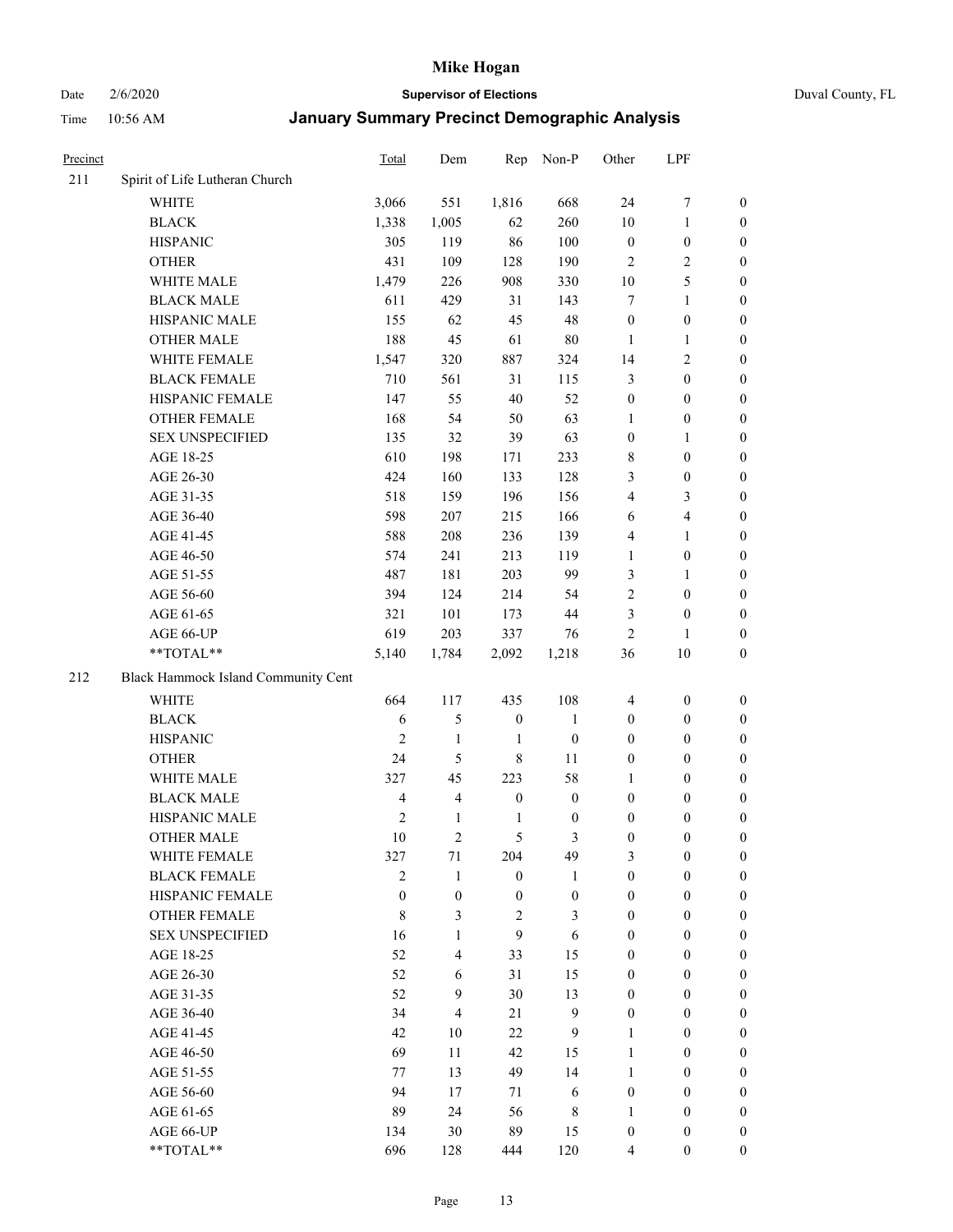Date 2/6/2020 **Supervisor of Elections** Duval County, FL

| Precinct |                                     | Total | Dem                     | Rep            | Non-P          | Other            | LPF              |                  |
|----------|-------------------------------------|-------|-------------------------|----------------|----------------|------------------|------------------|------------------|
| 213      | Hidden Hills Country Club           |       |                         |                |                |                  |                  |                  |
|          | <b>WHITE</b>                        | 958   | 157                     | 656            | 136            | 7                | $\sqrt{2}$       | $\boldsymbol{0}$ |
|          | <b>BLACK</b>                        | 194   | 156                     | 15             | $20\,$         | 3                | $\boldsymbol{0}$ | $\boldsymbol{0}$ |
|          | <b>HISPANIC</b>                     | 44    | 14                      | 23             | 6              | $\mathbf{1}$     | $\boldsymbol{0}$ | $\boldsymbol{0}$ |
|          | <b>OTHER</b>                        | 116   | 24                      | 61             | 31             | $\boldsymbol{0}$ | $\boldsymbol{0}$ | $\boldsymbol{0}$ |
|          | WHITE MALE                          | 460   | 72                      | 325            | 58             | 4                | 1                | $\boldsymbol{0}$ |
|          | <b>BLACK MALE</b>                   | 91    | 66                      | 10             | 14             | 1                | $\boldsymbol{0}$ | $\boldsymbol{0}$ |
|          | HISPANIC MALE                       | 21    | 8                       | 11             | $\mathbf{1}$   | 1                | $\boldsymbol{0}$ | $\boldsymbol{0}$ |
|          | <b>OTHER MALE</b>                   | 44    | 8                       | 25             | 11             | $\boldsymbol{0}$ | $\boldsymbol{0}$ | $\boldsymbol{0}$ |
|          | WHITE FEMALE                        | 492   | 84                      | 327            | 77             | 3                | 1                | $\boldsymbol{0}$ |
|          | <b>BLACK FEMALE</b>                 | 99    | 87                      | 5              | 5              | $\overline{c}$   | $\boldsymbol{0}$ | $\boldsymbol{0}$ |
|          | HISPANIC FEMALE                     | 22    | 6                       | 11             | 5              | $\boldsymbol{0}$ | $\boldsymbol{0}$ | 0                |
|          | <b>OTHER FEMALE</b>                 | 55    | 12                      | 28             | 15             | $\boldsymbol{0}$ | $\boldsymbol{0}$ | $\boldsymbol{0}$ |
|          | <b>SEX UNSPECIFIED</b>              | 28    | 8                       | 13             | $\tau$         | $\boldsymbol{0}$ | $\boldsymbol{0}$ | $\boldsymbol{0}$ |
|          | AGE 18-25                           | 130   | 35                      | 62             | 29             | 3                | $\mathbf{1}$     | $\boldsymbol{0}$ |
|          | AGE 26-30                           | 65    | 24                      | $27\,$         | 10             | 3                | $\mathbf{1}$     | $\boldsymbol{0}$ |
|          | AGE 31-35                           | 51    | 13                      | 29             | 9              | $\boldsymbol{0}$ | $\boldsymbol{0}$ | $\boldsymbol{0}$ |
|          | AGE 36-40                           | 55    | 15                      | 22             | 18             | $\boldsymbol{0}$ | $\boldsymbol{0}$ | $\boldsymbol{0}$ |
|          | AGE 41-45                           | 82    | 29                      | 39             | 14             | $\boldsymbol{0}$ | $\boldsymbol{0}$ | $\boldsymbol{0}$ |
|          | AGE 46-50                           | 119   | 39                      | 51             | $28\,$         | 1                | $\boldsymbol{0}$ | $\boldsymbol{0}$ |
|          | AGE 51-55                           | 121   | 29                      | 68             | 24             | $\boldsymbol{0}$ | $\boldsymbol{0}$ | $\boldsymbol{0}$ |
|          | AGE 56-60                           | 156   | 34                      | 101            | 18             | 3                | $\boldsymbol{0}$ | 0                |
|          | AGE 61-65                           | 146   | 47                      | 85             | 13             | 1                | $\boldsymbol{0}$ | 0                |
|          | AGE 66-UP                           | 385   | 85                      | 270            | $30\,$         | $\boldsymbol{0}$ | $\boldsymbol{0}$ | $\boldsymbol{0}$ |
|          | **TOTAL**                           | 1,312 | 351                     | 755            | 193            | 11               | $\sqrt{2}$       | $\boldsymbol{0}$ |
| 301      | Queen's Harbor Yacht & Country Club |       |                         |                |                |                  |                  |                  |
|          | <b>WHITE</b>                        | 1,711 | 248                     | 1,182          | 267            | 12               | $\sqrt{2}$       | $\boldsymbol{0}$ |
|          | <b>BLACK</b>                        | 133   | 97                      | 11             | 24             | $\mathbf{1}$     | $\boldsymbol{0}$ | $\boldsymbol{0}$ |
|          | <b>HISPANIC</b>                     | 46    | 9                       | 29             | 8              | $\boldsymbol{0}$ | $\boldsymbol{0}$ | $\boldsymbol{0}$ |
|          | <b>OTHER</b>                        | 157   | 31                      | 65             | 59             | $\overline{2}$   | $\boldsymbol{0}$ | $\boldsymbol{0}$ |
|          | WHITE MALE                          | 847   | 98                      | 608            | 134            | 6                | $\mathbf{1}$     | $\boldsymbol{0}$ |
|          | <b>BLACK MALE</b>                   | 63    | 43                      | $\mathbf{9}$   | 11             | $\boldsymbol{0}$ | $\boldsymbol{0}$ | $\boldsymbol{0}$ |
|          | HISPANIC MALE                       | 19    | $\overline{\mathbf{4}}$ | 12             | $\mathfrak{Z}$ | $\boldsymbol{0}$ | $\boldsymbol{0}$ | $\boldsymbol{0}$ |
|          | <b>OTHER MALE</b>                   | 55    | 5                       | 28             | 22             | $\boldsymbol{0}$ | $\boldsymbol{0}$ | $\boldsymbol{0}$ |
|          | WHITE FEMALE                        | 845   | 148                     | 569            | 121            | 6                | 1                | 0                |
|          | <b>BLACK FEMALE</b>                 | 69    | 54                      | $\overline{2}$ | 12             | $\mathbf{1}$     | $\boldsymbol{0}$ | $\boldsymbol{0}$ |
|          | HISPANIC FEMALE                     | 26    | 5                       | $17\,$         | $\overline{4}$ | $\boldsymbol{0}$ | $\boldsymbol{0}$ | $\overline{0}$   |
|          | <b>OTHER FEMALE</b>                 | 79    | $20\,$                  | $30\,$         | 27             | $\overline{c}$   | $\boldsymbol{0}$ | $\overline{0}$   |
|          | <b>SEX UNSPECIFIED</b>              | 44    | 8                       | 12             | 24             | $\boldsymbol{0}$ | $\boldsymbol{0}$ | $\overline{0}$   |
|          | AGE 18-25                           | 192   | 48                      | 100            | 41             | 3                | $\boldsymbol{0}$ | $\theta$         |
|          | AGE 26-30                           | 86    | $20\,$                  | 49             | 17             | $\boldsymbol{0}$ | $\boldsymbol{0}$ | $\overline{0}$   |
|          | AGE 31-35                           | 61    | 11                      | 30             | $20\,$         | $\boldsymbol{0}$ | $\boldsymbol{0}$ | 0                |
|          | AGE 36-40                           | 106   | 18                      | 54             | 34             | $\boldsymbol{0}$ | $\boldsymbol{0}$ | 0                |
|          | AGE 41-45                           | 109   | 21                      | 60             | $28\,$         | $\boldsymbol{0}$ | $\boldsymbol{0}$ | 0                |
|          | AGE 46-50                           | 172   | 40                      | 93             | 35             | 4                | $\boldsymbol{0}$ | 0                |
|          | AGE 51-55                           | 188   | 34                      | 121            | 31             | 2                | $\boldsymbol{0}$ | $\overline{0}$   |
|          | AGE 56-60                           | 248   | 38                      | 174            | 36             | $\boldsymbol{0}$ | $\boldsymbol{0}$ | $\overline{0}$   |
|          | AGE 61-65                           | 214   | 40                      | 132            | 37             | 5                | $\boldsymbol{0}$ | $\overline{0}$   |
|          | AGE 66-UP                           | 669   | 115                     | 473            | 79             | $\boldsymbol{0}$ | $\overline{c}$   | $\boldsymbol{0}$ |
|          | **TOTAL**                           | 2,047 | 385                     | 1,287          | 358            | 15               | $\overline{2}$   | $\boldsymbol{0}$ |
|          |                                     |       |                         |                |                |                  |                  |                  |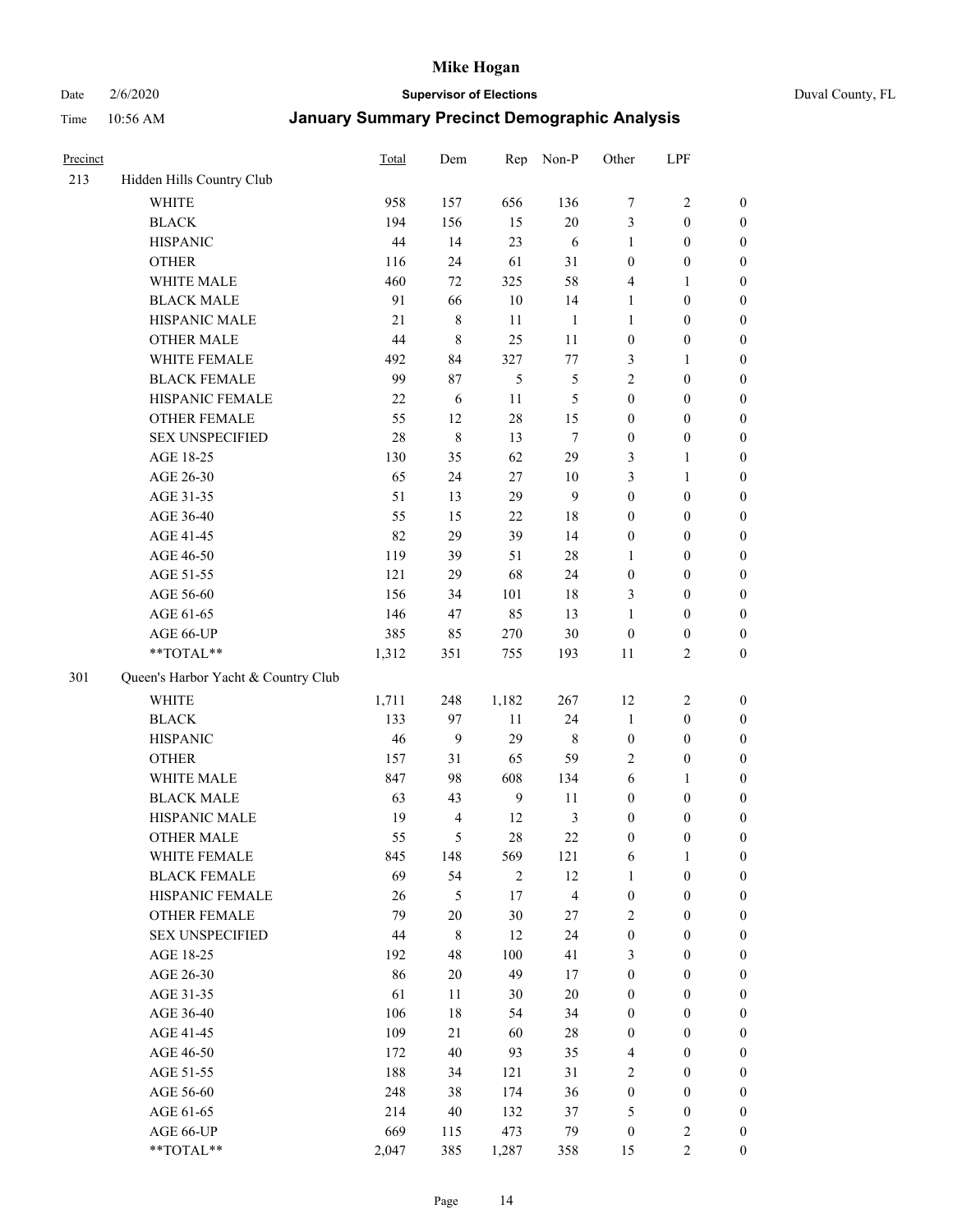## Date 2/6/2020 **Supervisor of Elections** Duval County, FL

| Precinct |                        | <b>Total</b> | Dem | Rep            | Non-P   | Other            | LPF              |                  |
|----------|------------------------|--------------|-----|----------------|---------|------------------|------------------|------------------|
| 302      | Fire Station #58       |              |     |                |         |                  |                  |                  |
|          | <b>WHITE</b>           | 1,651        | 380 | 833            | 420     | 9                | $\mathbf{9}$     | $\boldsymbol{0}$ |
|          | <b>BLACK</b>           | 244          | 184 | 13             | 45      | $\sqrt{2}$       | $\boldsymbol{0}$ | 0                |
|          | <b>HISPANIC</b>        | 158          | 48  | 55             | 54      | $\mathbf{1}$     | $\boldsymbol{0}$ | $\boldsymbol{0}$ |
|          | <b>OTHER</b>           | 293          | 68  | 113            | 110     | $\overline{c}$   | $\boldsymbol{0}$ | $\boldsymbol{0}$ |
|          | WHITE MALE             | 809          | 154 | 438            | 201     | 8                | $\,$ 8 $\,$      | $\boldsymbol{0}$ |
|          | <b>BLACK MALE</b>      | 112          | 77  | $\,8\,$        | 25      | $\sqrt{2}$       | $\boldsymbol{0}$ | $\boldsymbol{0}$ |
|          | HISPANIC MALE          | 78           | 18  | 24             | 36      | $\boldsymbol{0}$ | $\boldsymbol{0}$ | $\boldsymbol{0}$ |
|          | <b>OTHER MALE</b>      | 127          | 31  | 47             | 47      | $\overline{2}$   | $\boldsymbol{0}$ | $\boldsymbol{0}$ |
|          | <b>WHITE FEMALE</b>    | 825          | 222 | 390            | 211     | $\mathbf{1}$     | 1                | $\boldsymbol{0}$ |
|          | <b>BLACK FEMALE</b>    | 129          | 105 | 5              | 19      | $\boldsymbol{0}$ | $\boldsymbol{0}$ | 0                |
|          | HISPANIC FEMALE        | 75           | 26  | 31             | 17      | 1                | $\boldsymbol{0}$ | 0                |
|          | <b>OTHER FEMALE</b>    | 130          | 29  | 54             | 47      | $\boldsymbol{0}$ | $\boldsymbol{0}$ | $\boldsymbol{0}$ |
|          | <b>SEX UNSPECIFIED</b> | 61           | 18  | 17             | 26      | $\boldsymbol{0}$ | $\boldsymbol{0}$ | $\boldsymbol{0}$ |
|          | AGE 18-25              | 209          | 60  | 64             | 82      | $\overline{c}$   | $\mathbf{1}$     | $\boldsymbol{0}$ |
|          | AGE 26-30              | 235          | 71  | $8\sqrt{1}$    | 81      | $\mathbf{1}$     | $\mathbf{1}$     | $\boldsymbol{0}$ |
|          | AGE 31-35              | 239          | 55  | 88             | 90      | 3                | $\mathfrak{Z}$   | $\boldsymbol{0}$ |
|          | AGE 36-40              | 211          | 66  | 76             | 64      | 3                | $\sqrt{2}$       | $\boldsymbol{0}$ |
|          | AGE 41-45              | 228          | 67  | 86             | 72      | $\sqrt{2}$       | $\mathbf{1}$     | $\boldsymbol{0}$ |
|          | AGE 46-50              | 183          | 42  | 98             | 41      | $\overline{c}$   | $\boldsymbol{0}$ | $\boldsymbol{0}$ |
|          | AGE 51-55              | 187          | 51  | 88             | 47      | $\mathbf{1}$     | $\boldsymbol{0}$ | 0                |
|          | AGE 56-60              | 227          | 74  | 107            | 46      | $\boldsymbol{0}$ | $\boldsymbol{0}$ | 0                |
|          | AGE 61-65              | 229          | 71  | 117            | 41      | $\boldsymbol{0}$ | $\boldsymbol{0}$ | 0                |
|          | AGE 66-UP              | 398          | 123 | 209            | 65      | $\boldsymbol{0}$ | 1                | $\boldsymbol{0}$ |
|          | **TOTAL**              | 2,346        | 680 | 1,014          | 629     | 14               | $\mathbf{9}$     | $\boldsymbol{0}$ |
| 303      | Isle of Faith          |              |     |                |         |                  |                  |                  |
|          | WHITE                  | 2,835        | 613 | 1,561          | 617     | 31               | 13               | $\boldsymbol{0}$ |
|          | <b>BLACK</b>           | 174          | 130 | 9              | 35      | $\boldsymbol{0}$ | $\boldsymbol{0}$ | $\boldsymbol{0}$ |
|          | <b>HISPANIC</b>        | 148          | 45  | 56             | 45      | $\overline{c}$   | $\boldsymbol{0}$ | $\boldsymbol{0}$ |
|          | <b>OTHER</b>           | 255          | 65  | 95             | 93      | $\sqrt{2}$       | $\boldsymbol{0}$ | $\boldsymbol{0}$ |
|          | <b>WHITE MALE</b>      | 1,360        | 244 | 776            | 308     | 22               | $10\,$           | $\boldsymbol{0}$ |
|          | <b>BLACK MALE</b>      | 82           | 53  | $\overline{4}$ | 25      | $\boldsymbol{0}$ | $\boldsymbol{0}$ | $\boldsymbol{0}$ |
|          | HISPANIC MALE          | 69           | 18  | 26             | 24      | 1                | $\boldsymbol{0}$ | 0                |
|          | <b>OTHER MALE</b>      | 94           | 23  | 36             | 35      | $\boldsymbol{0}$ | $\boldsymbol{0}$ | 0                |
|          | WHITE FEMALE           | 1,440        | 363 | 769            | 296     | 9                | 3                | 0                |
|          | <b>BLACK FEMALE</b>    | 89           | 74  | 5              | $10\,$  | $\boldsymbol{0}$ | $\boldsymbol{0}$ | $\boldsymbol{0}$ |
|          | HISPANIC FEMALE        | 74           | 26  | 29             | 19      | $\boldsymbol{0}$ | $\boldsymbol{0}$ | $\overline{0}$   |
|          | <b>OTHER FEMALE</b>    | 126          | 37  | 47             | 40      | $\overline{c}$   | $\boldsymbol{0}$ | $\overline{0}$   |
|          | <b>SEX UNSPECIFIED</b> | 78           | 15  | 29             | 33      | $\mathbf{1}$     | $\boldsymbol{0}$ | $\overline{0}$   |
|          | AGE 18-25              | 321          | 74  | 143            | 100     | 4                | $\boldsymbol{0}$ | $\overline{0}$   |
|          | AGE 26-30              | 297          | 82  | 132            | 77      | 5                | $\mathbf{1}$     | 0                |
|          | AGE 31-35              | 322          | 81  | 129            | 105     | 7                | $\boldsymbol{0}$ | 0                |
|          | AGE 36-40              | 321          | 82  | 123            | 109     | 3                | $\overline{4}$   | 0                |
|          | AGE 41-45              | 265          | 64  | 120            | $77\,$  | $\mathbf{1}$     | $\mathfrak{Z}$   | 0                |
|          | AGE 46-50              | 261          | 58  | 134            | 63      | $\overline{4}$   | $\sqrt{2}$       | 0                |
|          | AGE 51-55              | 284          | 64  | 166            | 50      | $\mathbf{1}$     | $\mathfrak{Z}$   | $\boldsymbol{0}$ |
|          | AGE 56-60              | 329          | 69  | 206            | 52      | $\overline{c}$   | $\boldsymbol{0}$ | $\overline{0}$   |
|          | AGE 61-65              | 308          | 73  | 176            | 57      | $\overline{c}$   | $\boldsymbol{0}$ | $\overline{0}$   |
|          | AGE 66-UP              | 704          | 206 | 392            | $100\,$ | 6                | $\boldsymbol{0}$ | $\boldsymbol{0}$ |
|          | **TOTAL**              | 3,412        | 853 | 1,721          | 790     | 35               | 13               | $\boldsymbol{0}$ |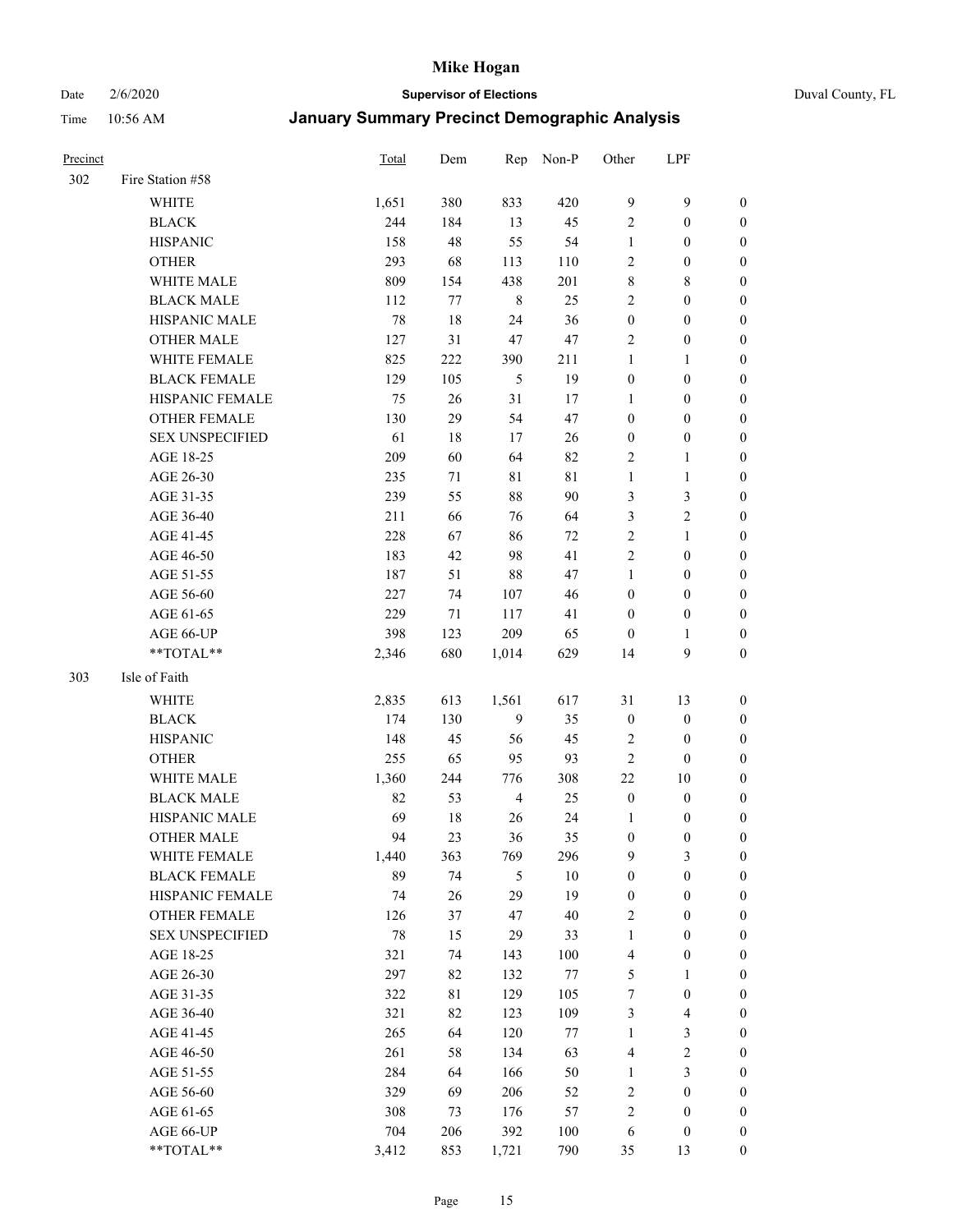Date 2/6/2020 **Supervisor of Elections** Duval County, FL

| Precinct |                                    | <b>Total</b> | Dem   | Rep            | Non-P   | Other            | LPF                     |                  |
|----------|------------------------------------|--------------|-------|----------------|---------|------------------|-------------------------|------------------|
| 304      | Jacksonville Golf and Country Club |              |       |                |         |                  |                         |                  |
|          | <b>WHITE</b>                       | 1,754        | 269   | 1,158          | 314     | 11               | $\sqrt{2}$              | 0                |
|          | <b>BLACK</b>                       | 53           | 35    | 6              | 12      | $\boldsymbol{0}$ | $\boldsymbol{0}$        | 0                |
|          | <b>HISPANIC</b>                    | 51           | 9     | 27             | 13      | 2                | $\boldsymbol{0}$        | $\boldsymbol{0}$ |
|          | <b>OTHER</b>                       | 161          | 28    | 58             | 75      | $\boldsymbol{0}$ | $\boldsymbol{0}$        | $\boldsymbol{0}$ |
|          | WHITE MALE                         | 858          | 92    | 595            | 167     | 4                | $\boldsymbol{0}$        | $\boldsymbol{0}$ |
|          | <b>BLACK MALE</b>                  | 25           | 14    | $\mathfrak{Z}$ | $\,8\,$ | $\boldsymbol{0}$ | $\boldsymbol{0}$        | $\boldsymbol{0}$ |
|          | HISPANIC MALE                      | 25           | 5     | 12             | $\tau$  | 1                | $\boldsymbol{0}$        | $\boldsymbol{0}$ |
|          | <b>OTHER MALE</b>                  | 72           | 12    | 28             | 32      | $\boldsymbol{0}$ | $\boldsymbol{0}$        | $\boldsymbol{0}$ |
|          | WHITE FEMALE                       | 879          | 173   | 554            | 144     | 6                | $\overline{2}$          | $\boldsymbol{0}$ |
|          | <b>BLACK FEMALE</b>                | $27\,$       | 21    | $\mathfrak{Z}$ | 3       | $\boldsymbol{0}$ | $\boldsymbol{0}$        | 0                |
|          | HISPANIC FEMALE                    | 24           | 4     | 15             | 5       | $\boldsymbol{0}$ | $\boldsymbol{0}$        | 0                |
|          | <b>OTHER FEMALE</b>                | 68           | 14    | 21             | 33      | $\boldsymbol{0}$ | $\boldsymbol{0}$        | $\boldsymbol{0}$ |
|          | <b>SEX UNSPECIFIED</b>             | 41           | 6     | 18             | 15      | $\sqrt{2}$       | $\boldsymbol{0}$        | $\boldsymbol{0}$ |
|          | AGE 18-25                          | 202          | 36    | 119            | 44      | 3                | $\boldsymbol{0}$        | $\boldsymbol{0}$ |
|          | AGE 26-30                          | 96           | 21    | 45             | 28      | $\sqrt{2}$       | $\boldsymbol{0}$        | $\boldsymbol{0}$ |
|          | AGE 31-35                          | 76           | 11    | 47             | 18      | $\boldsymbol{0}$ | $\boldsymbol{0}$        | $\boldsymbol{0}$ |
|          | AGE 36-40                          | 141          | 29    | 69             | 39      | 3                | $\mathbf{1}$            | $\boldsymbol{0}$ |
|          | AGE 41-45                          | 106          | 13    | 65             | 28      | $\boldsymbol{0}$ | $\boldsymbol{0}$        | $\boldsymbol{0}$ |
|          | AGE 46-50                          | 175          | 34    | 103            | 37      | $\boldsymbol{0}$ | 1                       | $\boldsymbol{0}$ |
|          | AGE 51-55                          | 202          | 29    | 144            | $28\,$  | $\mathbf{1}$     | $\boldsymbol{0}$        | $\boldsymbol{0}$ |
|          | AGE 56-60                          | 260          | 38    | 164            | 57      | $\mathbf{1}$     | $\boldsymbol{0}$        | 0                |
|          | AGE 61-65                          | 222          | 39    | 137            | 45      | $\mathbf{1}$     | $\boldsymbol{0}$        | 0                |
|          | AGE 66-UP                          | 536          | 90    | 354            | 90      | $\overline{2}$   | $\boldsymbol{0}$        | $\boldsymbol{0}$ |
|          | **TOTAL**                          | 2,019        | 341   | 1,249          | 414     | 13               | $\sqrt{2}$              | $\boldsymbol{0}$ |
| 305      | Chets Creek Church                 |              |       |                |         |                  |                         |                  |
|          | <b>WHITE</b>                       | 4,310        | 973   | 2,279          | 986     | 48               | 24                      | $\boldsymbol{0}$ |
|          | <b>BLACK</b>                       | 360          | 258   | 26             | 74      | $\overline{c}$   | $\boldsymbol{0}$        | $\boldsymbol{0}$ |
|          | <b>HISPANIC</b>                    | 312          | 98    | $80\,$         | 128     | 6                | $\boldsymbol{0}$        | $\boldsymbol{0}$ |
|          | <b>OTHER</b>                       | 481          | 135   | 156            | 188     | $\mathbf{1}$     | 1                       | $\boldsymbol{0}$ |
|          | WHITE MALE                         | 1,990        | 358   | 1,096          | 502     | 23               | 11                      | $\boldsymbol{0}$ |
|          | <b>BLACK MALE</b>                  | 172          | 114   | 18             | $40\,$  | $\boldsymbol{0}$ | $\boldsymbol{0}$        | $\boldsymbol{0}$ |
|          | HISPANIC MALE                      | 137          | 38    | 34             | 61      | $\overline{4}$   | $\boldsymbol{0}$        | 0                |
|          | <b>OTHER MALE</b>                  | 166          | 40    | 58             | 67      | $\mathbf{1}$     | $\boldsymbol{0}$        | $\boldsymbol{0}$ |
|          | WHITE FEMALE                       | 2,266        | 599   | 1,162          | 469     | 25               | 11                      | 0                |
|          | <b>BLACK FEMALE</b>                | 184          | 141   | $\,$ 8 $\,$    | 33      | $\sqrt{2}$       | $\boldsymbol{0}$        | $\boldsymbol{0}$ |
|          | HISPANIC FEMALE                    | 171          | 59    | $44\,$         | 66      | $\sqrt{2}$       | $\boldsymbol{0}$        | $\boldsymbol{0}$ |
|          | OTHER FEMALE                       | 227          | 81    | 75             | 71      | $\boldsymbol{0}$ | $\boldsymbol{0}$        | $\overline{0}$   |
|          | <b>SEX UNSPECIFIED</b>             | 150          | 34    | 46             | 67      | $\boldsymbol{0}$ | $\mathfrak{Z}$          | 0                |
|          | AGE 18-25                          | 621          | 183   | 222            | 203     | $11\,$           | $\sqrt{2}$              | 0                |
|          | AGE 26-30                          | 581          | 166   | 243            | 161     | $\boldsymbol{7}$ | $\overline{\mathbf{4}}$ | 0                |
|          | AGE 31-35                          | 548          | 158   | 198            | 187     | 3                | $\sqrt{2}$              | 0                |
|          | AGE 36-40                          | 483          | 138   | 181            | 154     | 7                | $\mathfrak{Z}$          | 0                |
|          | AGE 41-45                          | 464          | 117   | 202            | 136     | $\sqrt{2}$       | $\boldsymbol{7}$        | 0                |
|          | AGE 46-50                          | 503          | 109   | 255            | 128     | 9                | $\sqrt{2}$              | 0                |
|          | AGE 51-55                          | 463          | 106   | 247            | 107     | $\overline{c}$   | $\mathbf{1}$            | 0                |
|          | AGE 56-60                          | 416          | 111   | 220            | 75      | $\,$ 8 $\,$      | $\sqrt{2}$              | $\boldsymbol{0}$ |
|          | AGE 61-65                          | 370          | 104   | 197            | 64      | 3                | $\sqrt{2}$              | $\boldsymbol{0}$ |
|          | AGE 66-UP                          | 1,013        | 271   | 576            | 161     | 5                | $\boldsymbol{0}$        | $\boldsymbol{0}$ |
|          | **TOTAL**                          | 5,463        | 1,464 | 2,541          | 1,376   | 57               | 25                      | $\boldsymbol{0}$ |
|          |                                    |              |       |                |         |                  |                         |                  |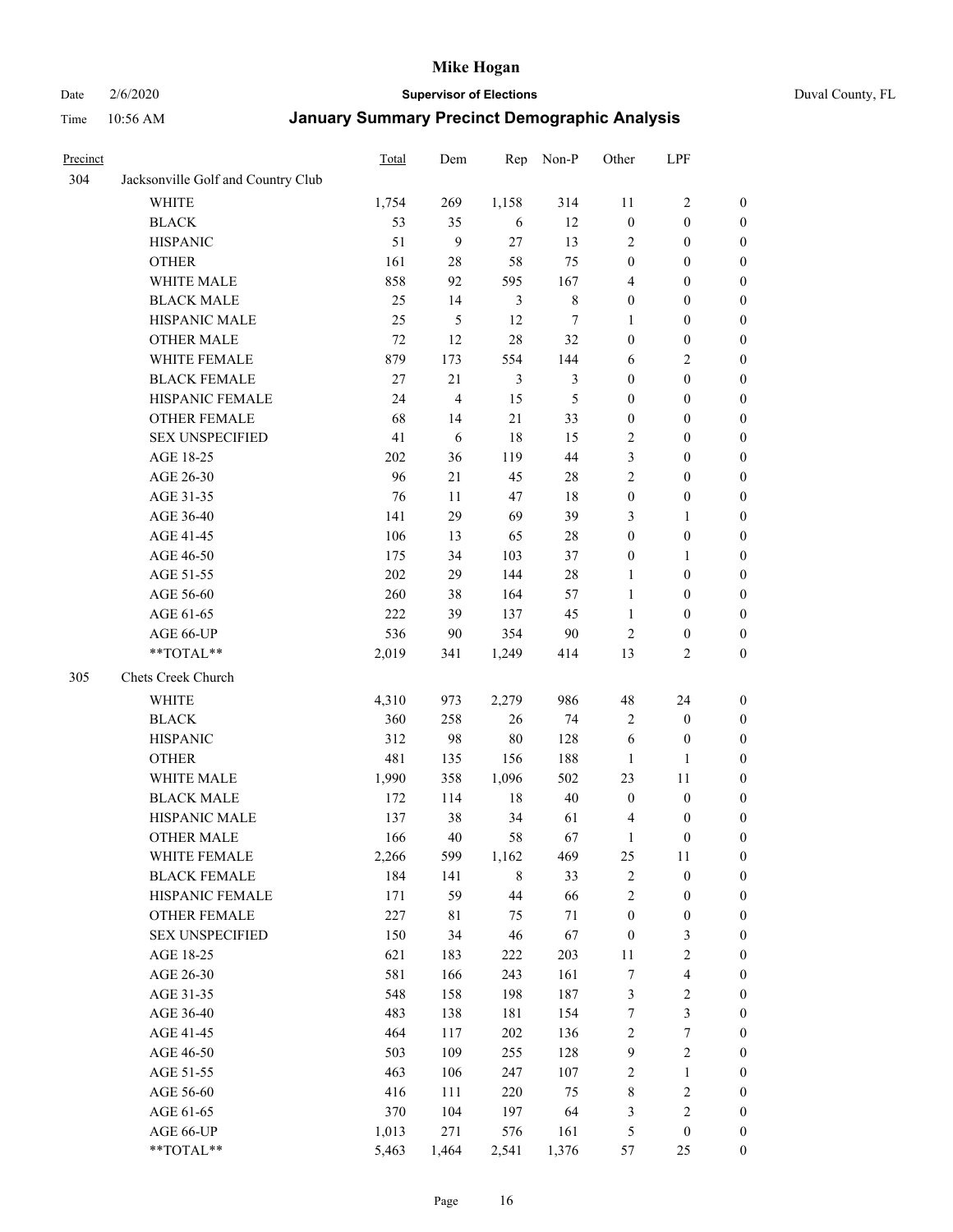Date 2/6/2020 **Supervisor of Elections** Duval County, FL

| Precinct |                                        | Total        | Dem       | Rep      | Non-P      | Other                            | LPF                                   |                                      |
|----------|----------------------------------------|--------------|-----------|----------|------------|----------------------------------|---------------------------------------|--------------------------------------|
| 306      | East Pointe Baptist Church             |              |           |          |            |                                  |                                       |                                      |
|          | <b>WHITE</b>                           | 2,198        | 531       | 1,041    | 593        | 19                               | 14                                    | 0                                    |
|          | <b>BLACK</b>                           | 772          | 551       | 31       | 185        | 3                                | $\sqrt{2}$                            | $\boldsymbol{0}$                     |
|          | <b>HISPANIC</b>                        | 391          | 133       | 102      | 152        | 4                                | $\boldsymbol{0}$                      | $\boldsymbol{0}$                     |
|          | <b>OTHER</b>                           | 964          | 260       | 288      | 405        | 9                                | $\overline{2}$                        | $\boldsymbol{0}$                     |
|          | WHITE MALE                             | 1,031        | 216       | 515      | 280        | 8                                | 12                                    | $\boldsymbol{0}$                     |
|          | <b>BLACK MALE</b>                      | 364          | 243       | 22       | 96         | $\sqrt{2}$                       | $\mathbf{1}$                          | $\boldsymbol{0}$                     |
|          | HISPANIC MALE                          | 171          | 44        | 50       | 74         | $\mathfrak{Z}$                   | $\boldsymbol{0}$                      | $\boldsymbol{0}$                     |
|          | <b>OTHER MALE</b>                      | 422          | 106       | 130      | 179        | 5                                | $\overline{c}$                        | $\boldsymbol{0}$                     |
|          | WHITE FEMALE                           | 1,137        | 308       | 512      | 304        | $11\,$                           | $\overline{2}$                        | $\boldsymbol{0}$                     |
|          | <b>BLACK FEMALE</b>                    | 395          | 297       | 9        | 87         | $\mathbf{1}$                     | $\mathbf{1}$                          | $\boldsymbol{0}$                     |
|          | HISPANIC FEMALE                        | 203          | 84        | 49       | 69         | $\mathbf{1}$                     | $\boldsymbol{0}$                      | 0                                    |
|          | OTHER FEMALE                           | 439          | 135       | 140      | 161        | 3                                | $\boldsymbol{0}$                      | $\boldsymbol{0}$                     |
|          | <b>SEX UNSPECIFIED</b>                 | 163          | 42        | 35       | 85         | $\mathbf{1}$                     | $\boldsymbol{0}$                      | $\boldsymbol{0}$                     |
|          | AGE 18-25                              | 528          | 181       | 127      | 213        | 7                                | $\boldsymbol{0}$                      | $\boldsymbol{0}$                     |
|          | AGE 26-30                              | 456          | 141       | 144      | 164        | 4                                | $\mathfrak{Z}$                        | $\boldsymbol{0}$                     |
|          | AGE 31-35                              | 462          | 164       | 140      | 147        | 5                                | $\sqrt{6}$                            | $\boldsymbol{0}$                     |
|          | AGE 36-40                              | 440          | 145       | 136      | 151        | 6                                | $\sqrt{2}$                            | $\boldsymbol{0}$                     |
|          | AGE 41-45                              | 441          | 144       | 145      | 148        | $\overline{c}$                   | $\sqrt{2}$                            | $\boldsymbol{0}$                     |
|          | AGE 46-50                              | 439          | 155       | 157      | 121        | 4                                | $\overline{2}$                        | $\boldsymbol{0}$                     |
|          | AGE 51-55                              | 387          | 151       | 135      | 99         | $\mathbf{1}$                     | $\mathbf{1}$                          | $\boldsymbol{0}$                     |
|          | AGE 56-60                              | 372          | 116       | 147      | 106        | 3                                | $\boldsymbol{0}$                      | 0                                    |
|          | AGE 61-65                              | 271          | 86        | 117      | 65         | $\mathbf{1}$                     | $\sqrt{2}$                            | 0                                    |
|          | AGE 66-UP                              | 525          | 189       | 213      | 121        | $\sqrt{2}$                       | $\boldsymbol{0}$                      | $\boldsymbol{0}$                     |
|          | **TOTAL**                              | 4,325        | 1,475     | 1,462    | 1,335      | 35                               | $18\,$                                | $\boldsymbol{0}$                     |
| 307      | Pablo Creek Regional Library           |              |           |          |            |                                  |                                       |                                      |
|          | <b>WHITE</b>                           | 1,955        | 439       | 917      | 561        | 25                               | 13                                    | $\boldsymbol{0}$                     |
|          | <b>BLACK</b>                           | 287          | 199       | $17\,$   | 67         |                                  | $\boldsymbol{0}$                      |                                      |
|          | <b>HISPANIC</b>                        | 349          | 147       | 65       | 132        | 4<br>$\overline{c}$              | $\mathfrak{Z}$                        | $\boldsymbol{0}$<br>$\boldsymbol{0}$ |
|          | <b>OTHER</b>                           | 255          | 63        | 64       | 123        | 5                                | $\boldsymbol{0}$                      | $\boldsymbol{0}$                     |
|          | WHITE MALE                             | 893          | 149       | 454      | 266        |                                  | 9                                     |                                      |
|          | <b>BLACK MALE</b>                      | 132          | 85        | $10\,$   | 35         | 15<br>$\overline{2}$             | $\boldsymbol{0}$                      | $\boldsymbol{0}$<br>$\boldsymbol{0}$ |
|          | HISPANIC MALE                          |              | 61        | 32       | 60         |                                  |                                       |                                      |
|          | <b>OTHER MALE</b>                      | 155<br>102   | 27        | 29       | 46         | $\mathbf{1}$<br>$\boldsymbol{0}$ | 1<br>$\boldsymbol{0}$                 | $\boldsymbol{0}$<br>$\boldsymbol{0}$ |
|          |                                        |              |           |          |            |                                  |                                       | 0                                    |
|          | WHITE FEMALE<br><b>BLACK FEMALE</b>    | 1,042<br>150 | 286       | 452<br>7 | 290        | 10<br>$\sqrt{2}$                 | 4                                     | $\overline{0}$                       |
|          | HISPANIC FEMALE                        | 186          | 110<br>82 | 32       | 31<br>69   | $\mathbf{1}$                     | $\boldsymbol{0}$<br>$\sqrt{2}$        | $\overline{0}$                       |
|          |                                        |              |           |          |            |                                  |                                       |                                      |
|          | OTHER FEMALE<br><b>SEX UNSPECIFIED</b> | 120<br>66    | 32<br>16  | 32       | 51         | 5<br>$\boldsymbol{0}$            | $\boldsymbol{0}$<br>$\boldsymbol{0}$  | $\overline{0}$<br>0                  |
|          |                                        | 400          | 108       | 15       | 35         |                                  | $\mathfrak{Z}$                        | $\theta$                             |
|          | AGE 18-25                              |              |           | 111      | 171        | 7                                |                                       |                                      |
|          | AGE 26-30                              | 352<br>327   | 104       | 115      | 125<br>116 | 3                                | $\sqrt{5}$<br>$\overline{\mathbf{4}}$ | 0<br>0                               |
|          | AGE 31-35                              |              | 93        | 105      |            | 9                                |                                       |                                      |
|          | AGE 36-40                              | 282<br>210   | 82        | 94<br>78 | 101<br>69  | 3<br>$\mathbf{1}$                | $\sqrt{2}$<br>$\mathbf{1}$            | 0                                    |
|          | AGE 41-45                              |              | 61        |          |            |                                  |                                       | 0                                    |
|          | AGE 46-50                              | 235          | 72        | 94       | 66         | $\overline{c}$                   | $\mathbf{1}$                          | 0                                    |
|          | AGE 51-55                              | 228          | 72        | 92       | 63         | $\mathbf{1}$                     | $\boldsymbol{0}$                      | 0                                    |
|          | AGE 56-60                              | 235          | 75        | 104      | 54         | $\overline{c}$                   | $\boldsymbol{0}$                      | $\overline{0}$                       |
|          | AGE 61-65                              | 191          | 59        | 85       | 44         | 3                                | $\boldsymbol{0}$                      | $\overline{0}$                       |
|          | AGE 66-UP                              | 385          | 122       | 185      | 73         | 5                                | $\boldsymbol{0}$                      | 0                                    |
|          | **TOTAL**                              | 2,846        | 848       | 1,063    | 883        | 36                               | 16                                    | $\boldsymbol{0}$                     |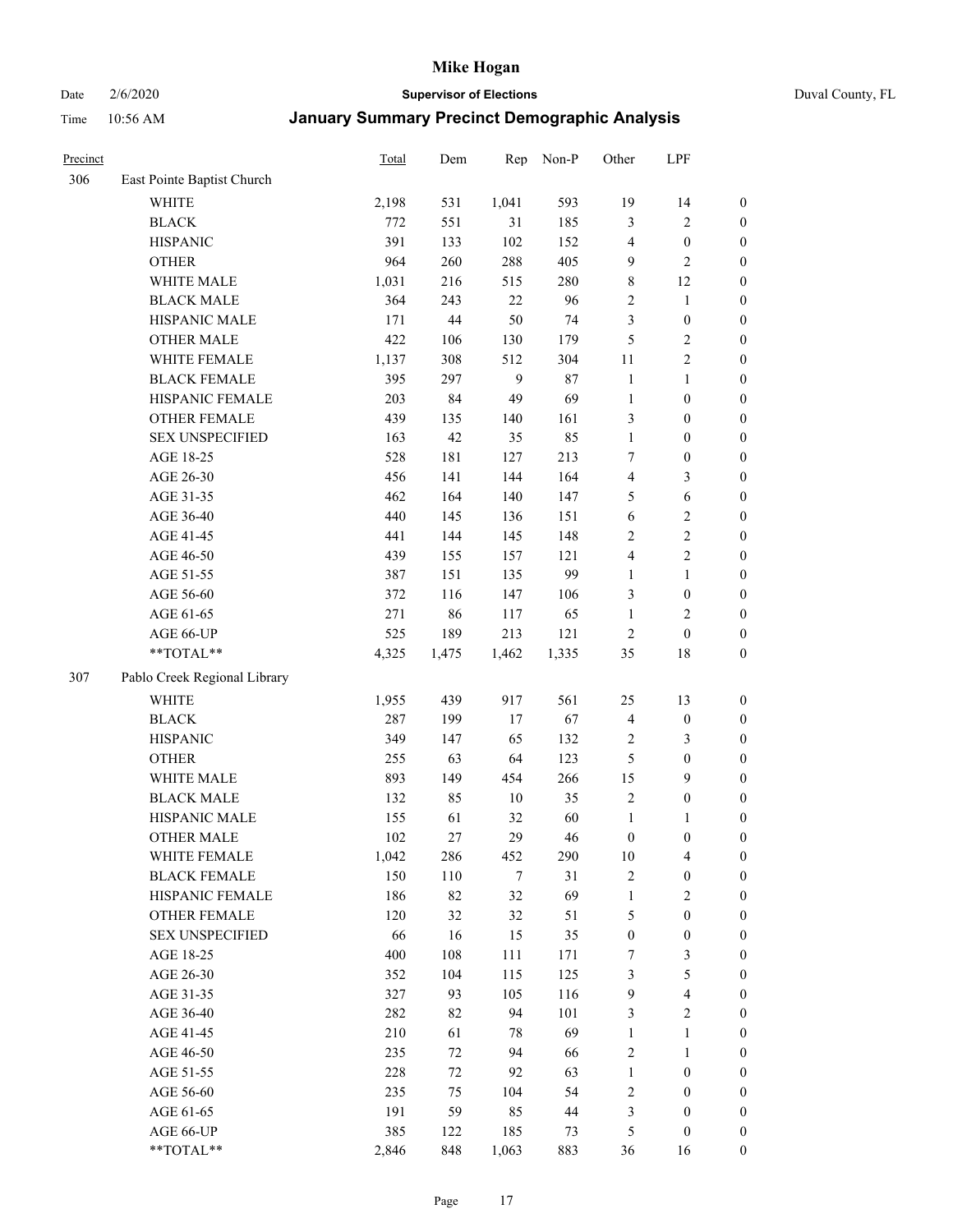Date 2/6/2020 **Supervisor of Elections** Duval County, FL

| Precinct |                            | Total | Dem              | Rep        | Non-P                    | Other            | LPF              |                  |
|----------|----------------------------|-------|------------------|------------|--------------------------|------------------|------------------|------------------|
| 308      | The Woods Community Center |       |                  |            |                          |                  |                  |                  |
|          | <b>WHITE</b>               | 1,420 | 282              | 822        | 291                      | 11               | 14               | $\boldsymbol{0}$ |
|          | <b>BLACK</b>               | 92    | 68               | $\tau$     | 16                       | $\mathbf{1}$     | $\boldsymbol{0}$ | $\boldsymbol{0}$ |
|          | <b>HISPANIC</b>            | 61    | 23               | $20\,$     | 18                       | $\boldsymbol{0}$ | $\boldsymbol{0}$ | $\boldsymbol{0}$ |
|          | <b>OTHER</b>               | 128   | 35               | 40         | 51                       | $\boldsymbol{0}$ | $\overline{2}$   | $\boldsymbol{0}$ |
|          | WHITE MALE                 | 673   | 114              | 394        | 148                      | 6                | 11               | $\boldsymbol{0}$ |
|          | <b>BLACK MALE</b>          | 46    | 34               | 5          | 7                        | $\boldsymbol{0}$ | $\boldsymbol{0}$ | $\boldsymbol{0}$ |
|          | HISPANIC MALE              | 23    | $\boldsymbol{9}$ | 10         | $\overline{\mathcal{A}}$ | $\boldsymbol{0}$ | $\boldsymbol{0}$ | $\boldsymbol{0}$ |
|          | <b>OTHER MALE</b>          | 49    | 12               | 23         | 13                       | $\boldsymbol{0}$ | $\mathbf{1}$     | $\boldsymbol{0}$ |
|          | WHITE FEMALE               | 734   | 166              | 424        | 137                      | 4                | $\mathfrak{Z}$   | $\boldsymbol{0}$ |
|          | <b>BLACK FEMALE</b>        | 44    | 33               | $\sqrt{2}$ | $\,$ 8 $\,$              | $\mathbf{1}$     | $\boldsymbol{0}$ | $\boldsymbol{0}$ |
|          | HISPANIC FEMALE            | 38    | 14               | $10\,$     | 14                       | $\boldsymbol{0}$ | $\boldsymbol{0}$ | 0                |
|          | <b>OTHER FEMALE</b>        | 63    | $20\,$           | 15         | 27                       | $\boldsymbol{0}$ | 1                | $\boldsymbol{0}$ |
|          | <b>SEX UNSPECIFIED</b>     | 31    | 6                | 6          | 18                       | $\mathbf{1}$     | $\boldsymbol{0}$ | $\boldsymbol{0}$ |
|          | AGE 18-25                  | 141   | 39               | 44         | 52                       | $\mathbf{1}$     | $\sqrt{5}$       | $\boldsymbol{0}$ |
|          | AGE 26-30                  | 102   | 33               | 44         | 22                       | $\mathbf{1}$     | $\sqrt{2}$       | $\boldsymbol{0}$ |
|          | AGE 31-35                  | 162   | 35               | 78         | 47                       | $\mathbf{1}$     | $\mathbf{1}$     | $\boldsymbol{0}$ |
|          | AGE 36-40                  | 169   | 30               | 98         | 36                       | $\overline{c}$   | $\mathfrak{Z}$   | $\boldsymbol{0}$ |
|          | AGE 41-45                  | 174   | 39               | 89         | 43                       | $\overline{2}$   | $\mathbf{1}$     | $\boldsymbol{0}$ |
|          | AGE 46-50                  | 153   | 32               | 76         | 43                       | $\boldsymbol{0}$ | $\overline{2}$   | $\boldsymbol{0}$ |
|          | AGE 51-55                  | 130   | $22\,$           | 76         | 32                       | $\boldsymbol{0}$ | $\boldsymbol{0}$ | $\boldsymbol{0}$ |
|          | AGE 56-60                  | 153   | 37               | 92         | 23                       | $\boldsymbol{0}$ | 1                | 0                |
|          | AGE 61-65                  | 137   | 27               | 82         | 26                       | 2                | $\boldsymbol{0}$ | $\boldsymbol{0}$ |
|          | AGE 66-UP                  | 380   | 114              | 210        | 52                       | 3                | $\mathbf{1}$     | $\boldsymbol{0}$ |
|          | **TOTAL**                  | 1,701 | 408              | 889        | 376                      | 12               | 16               | $\boldsymbol{0}$ |
| 309      | Watson Realty Corporation  |       |                  |            |                          |                  |                  |                  |
|          | <b>WHITE</b>               | 2,141 | 478              | 1,063      | 565                      | 17               | $18\,$           | $\boldsymbol{0}$ |
|          | <b>BLACK</b>               | 510   | 381              | 28         | 96                       | 4                | $\mathbf{1}$     | $\boldsymbol{0}$ |
|          | <b>HISPANIC</b>            | 253   | 96               | 74         | 80                       | 3                | $\boldsymbol{0}$ | $\boldsymbol{0}$ |
|          | <b>OTHER</b>               | 455   | 155              | 131        | 166                      | 3                | $\boldsymbol{0}$ | $\boldsymbol{0}$ |
|          | WHITE MALE                 | 1,010 | 175              | 535        | 275                      | $10\,$           | 15               | $\boldsymbol{0}$ |
|          | <b>BLACK MALE</b>          | 218   | 149              | 16         | 49                       | 3                | $\mathbf{1}$     | $\boldsymbol{0}$ |
|          | HISPANIC MALE              | 97    | 34               | $28\,$     | 33                       | $\overline{c}$   | $\boldsymbol{0}$ | 0                |
|          | <b>OTHER MALE</b>          | 194   | 61               | 52         | 79                       | $\overline{2}$   | $\boldsymbol{0}$ | $\boldsymbol{0}$ |
|          | WHITE FEMALE               | 1,102 | 295              | 518        | 281                      | 7                | 1                | 0                |
|          | <b>BLACK FEMALE</b>        | 290   | 231              | 12         | 46                       | $\mathbf{1}$     | $\boldsymbol{0}$ | $\boldsymbol{0}$ |
|          | HISPANIC FEMALE            | 147   | 60               | 43         | 43                       | $\mathbf{1}$     | $\boldsymbol{0}$ | $\overline{0}$   |
|          | OTHER FEMALE               | 213   | 79               | 67         | 66                       | $\mathbf{1}$     | $\boldsymbol{0}$ | $\overline{0}$   |
|          | <b>SEX UNSPECIFIED</b>     | 88    | 26               | 25         | 35                       | $\boldsymbol{0}$ | $\overline{2}$   | 0                |
|          | AGE 18-25                  | 383   | 114              | 116        | 147                      | 5                | $\mathbf{1}$     | 0                |
|          | AGE 26-30                  | 350   | 123              | 111        | 111                      | 3                | $\overline{c}$   | 0                |
|          | AGE 31-35                  | 387   | 135              | 109        | 131                      | 6                | $\sqrt{6}$       | 0                |
|          | AGE 36-40                  | 324   | 106              | 117        | 94                       | $\overline{c}$   | $\mathfrak s$    | 0                |
|          | AGE 41-45                  | 234   | 96               | 58         | 76                       | 3                | $\mathbf{1}$     | 0                |
|          | AGE 46-50                  | 252   | 85               | 106        | 59                       | $\mathbf{1}$     | $\mathbf{1}$     | 0                |
|          | AGE 51-55                  | 277   | 79               | 139        | 57                       | $\mathbf{1}$     | $\mathbf{1}$     | 0                |
|          | AGE 56-60                  | 285   | 78               | 132        | 75                       | $\boldsymbol{0}$ | $\boldsymbol{0}$ | $\boldsymbol{0}$ |
|          | AGE 61-65                  | 329   | 104              | 164        | 58                       | $\overline{c}$   | $\mathbf{1}$     | $\boldsymbol{0}$ |
|          | AGE 66-UP                  | 534   | 188              | 243        | 98                       | $\overline{4}$   | $\mathbf{1}$     | $\boldsymbol{0}$ |
|          | **TOTAL**                  | 3,359 | 1,110            | 1,296      | 907                      | 27               | 19               | $\boldsymbol{0}$ |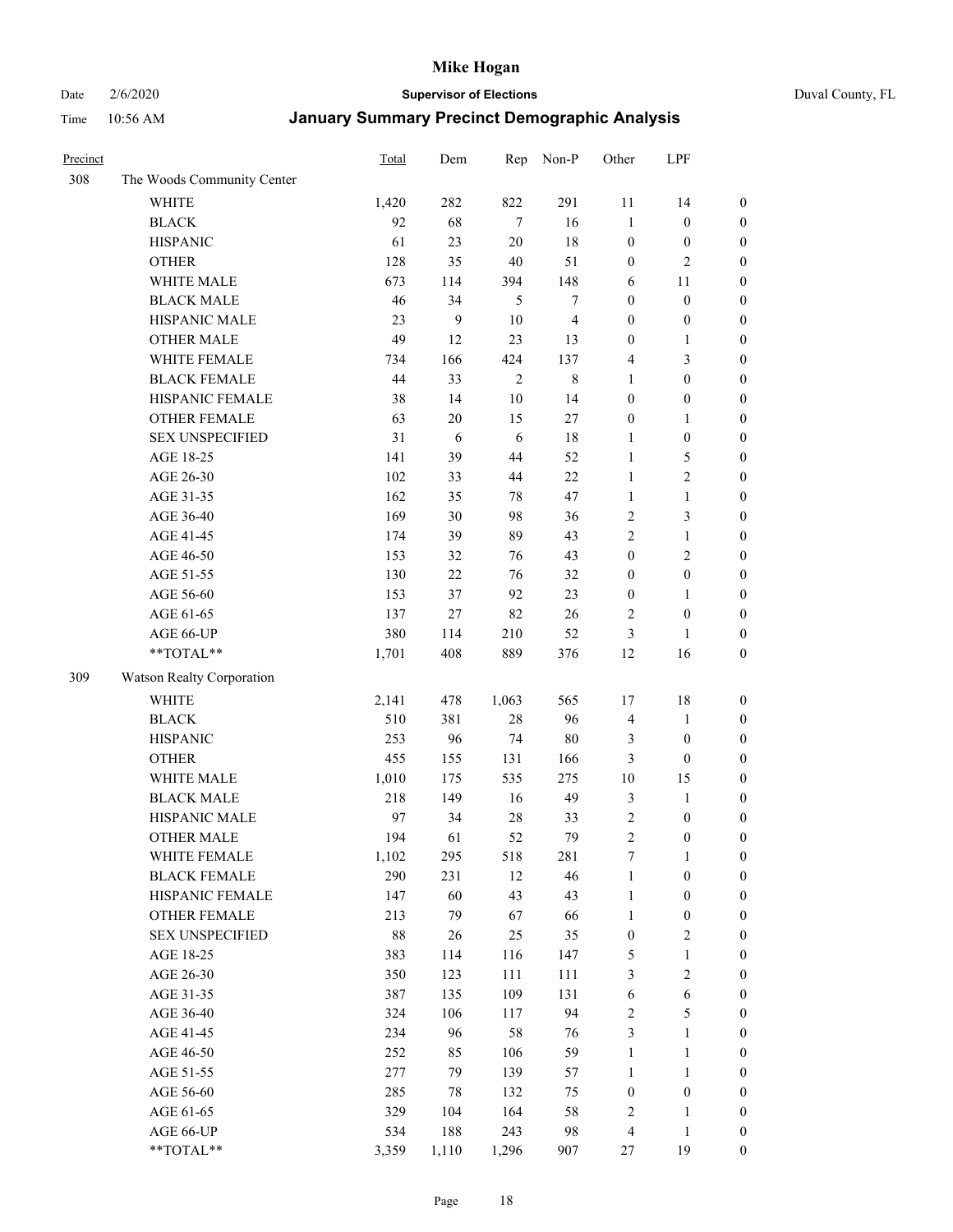# Date 2/6/2020 **Supervisor of Elections** Duval County, FL

| Precinct |                                     | <b>Total</b> | Dem            | Rep            | Non-P          | Other              | LPF                     |                                      |
|----------|-------------------------------------|--------------|----------------|----------------|----------------|--------------------|-------------------------|--------------------------------------|
| 310      | The Windsor at San Pablo            |              |                |                |                |                    |                         |                                      |
|          | <b>WHITE</b>                        | 2,472        | 475            | 1,501          | 473            | 15                 | $\,$ 8 $\,$             | 0                                    |
|          | <b>BLACK</b>                        | 88           | 63             | $\overline{7}$ | 17             | $\mathbf{1}$       | $\boldsymbol{0}$        | 0                                    |
|          | <b>HISPANIC</b>                     | 96           | 20             | 31             | 44             | $\mathbf{1}$       | $\boldsymbol{0}$        | 0                                    |
|          | <b>OTHER</b>                        | 208          | 65             | 66             | 72             | $\overline{c}$     | $\mathfrak{Z}$          | $\boldsymbol{0}$                     |
|          | WHITE MALE                          | 1,083        | 157            | 679            | 234            | 7                  | 6                       | $\boldsymbol{0}$                     |
|          | <b>BLACK MALE</b>                   | 40           | $28\,$         | $\overline{2}$ | $10\,$         | $\boldsymbol{0}$   | $\boldsymbol{0}$        | $\boldsymbol{0}$                     |
|          | HISPANIC MALE                       | 39           | $\,$ 8 $\,$    | 13             | 18             | $\boldsymbol{0}$   | $\boldsymbol{0}$        | $\boldsymbol{0}$                     |
|          | <b>OTHER MALE</b>                   | 78           | 24             | 26             | 26             | $\mathbf{1}$       | $\mathbf{1}$            | $\boldsymbol{0}$                     |
|          | WHITE FEMALE                        | 1,371        | 312            | 813            | 236            | 8                  | $\overline{c}$          | $\boldsymbol{0}$                     |
|          | <b>BLACK FEMALE</b>                 | 48           | 35             | 5              | $\overline{7}$ | $\mathbf{1}$       | $\boldsymbol{0}$        | 0                                    |
|          | HISPANIC FEMALE                     | 57           | 12             | 18             | 26             | $\mathbf{1}$       | $\boldsymbol{0}$        | 0                                    |
|          | OTHER FEMALE                        | 111          | 40             | 34             | 34             | $\mathbf{1}$       | $\sqrt{2}$              | 0                                    |
|          | <b>SEX UNSPECIFIED</b>              | 37           | $\overline{7}$ | 15             | 15             | $\boldsymbol{0}$   | $\boldsymbol{0}$        | $\boldsymbol{0}$                     |
|          | AGE 18-25                           | 148          | 42             | 57             | 46             | $\sqrt{2}$         | 1                       | $\boldsymbol{0}$                     |
|          | AGE 26-30                           | 128          | 25             | 60             | 42             | $\mathbf{1}$       | $\boldsymbol{0}$        | $\boldsymbol{0}$                     |
|          | AGE 31-35                           | 187          | 41             | 90             | 51             | 3                  | $\sqrt{2}$              | $\boldsymbol{0}$                     |
|          | AGE 36-40                           | 258          | 60             | 114            | 81             | $\overline{c}$     | $\mathbf{1}$            | $\boldsymbol{0}$                     |
|          | AGE 41-45                           | 225          | 46             | 110            | 64             | 3                  | $\overline{2}$          | $\boldsymbol{0}$                     |
|          | AGE 46-50                           | 222          | 45             | 129            | 48             | $\boldsymbol{0}$   | $\boldsymbol{0}$        | $\boldsymbol{0}$                     |
|          | AGE 51-55                           | 210          | 33             | 122            | 52             | 1                  | $\sqrt{2}$              | 0                                    |
|          | AGE 56-60                           | 208          | 39             | 127            | 41             | $\boldsymbol{0}$   | $\mathbf{1}$            | 0                                    |
|          | AGE 61-65                           | 163          | 47             | 93             | 23             | $\boldsymbol{0}$   | $\boldsymbol{0}$        | 0                                    |
|          | AGE 66-UP                           | 1,115        | 245            | 703            | 158            | 7                  | $\overline{c}$          | 0                                    |
|          | **TOTAL**                           | 2,864        | 623            | 1,605          | 606            | 19                 | 11                      | $\boldsymbol{0}$                     |
| 311      | Isle of Faith United Methodist Chur |              |                |                |                |                    |                         |                                      |
|          | <b>WHITE</b>                        |              |                |                |                |                    |                         |                                      |
|          | <b>BLACK</b>                        | 2,336<br>101 | 462<br>77      | 1,335          | 508<br>16      | 16<br>$\mathbf{1}$ | 15<br>$\boldsymbol{0}$  | $\boldsymbol{0}$<br>$\boldsymbol{0}$ |
|          | <b>HISPANIC</b>                     | 82           | 30             | 7<br>$27\,$    | 25             | $\boldsymbol{0}$   | $\boldsymbol{0}$        | $\boldsymbol{0}$                     |
|          | <b>OTHER</b>                        | 166          | 52             | 66             | 47             | 1                  | $\boldsymbol{0}$        | $\boldsymbol{0}$                     |
|          | WHITE MALE                          | 1,087        | 157            | 648            | 268            | 6                  | 8                       | $\boldsymbol{0}$                     |
|          | <b>BLACK MALE</b>                   | 48           | 34             | 5              | $\overline{9}$ | $\boldsymbol{0}$   | $\boldsymbol{0}$        | $\boldsymbol{0}$                     |
|          | HISPANIC MALE                       | 39           | 15             | 10             | 14             | $\boldsymbol{0}$   | $\boldsymbol{0}$        | 0                                    |
|          | <b>OTHER MALE</b>                   | 64           | 18             | 29             | 16             | 1                  | $\boldsymbol{0}$        | 0                                    |
|          | WHITE FEMALE                        | 1,225        | 298            | 676            | 234            | 10                 | 7                       | 0                                    |
|          | <b>BLACK FEMALE</b>                 | 52           | 42             | $\mathfrak{2}$ | 7              | $\mathbf{1}$       | $\boldsymbol{0}$        | $\boldsymbol{0}$                     |
|          | HISPANIC FEMALE                     | 39           | 13             | 17             | 9              | $\boldsymbol{0}$   | $\boldsymbol{0}$        | $\overline{0}$                       |
|          | <b>OTHER FEMALE</b>                 | 82           | 27             | 31             | 24             | $\boldsymbol{0}$   | $\boldsymbol{0}$        | $\overline{0}$                       |
|          | <b>SEX UNSPECIFIED</b>              | 49           | 17             | 17             | 15             | $\boldsymbol{0}$   | $\boldsymbol{0}$        | 0                                    |
|          | AGE 18-25                           | 238          | 48             | 113            | 69             | 7                  | $\mathbf{1}$            | $\theta$                             |
|          | AGE 26-30                           | 256          | 55             | 117            | 79             | $\mathbf{1}$       | $\overline{\mathbf{4}}$ | 0                                    |
|          | AGE 31-35                           | 202          | 53             | 73             | 74             | $\mathbf{1}$       | $\mathbf{1}$            | 0                                    |
|          | AGE 36-40                           | 236          | 55             | 120            | 56             | 2                  | $\mathfrak{Z}$          | 0                                    |
|          | AGE 41-45                           | 185          | 47             | 80             | 57             | $\boldsymbol{0}$   | $\mathbf{1}$            | 0                                    |
|          | AGE 46-50                           | 189          | 44             | 105            | 36             | 1                  | $\mathfrak{Z}$          | 0                                    |
|          | AGE 51-55                           | 229          | 43             | 132            | 52             | $\mathbf{1}$       | $\mathbf{1}$            | 0                                    |
|          | AGE 56-60                           | 288          | 59             | 172            | 56             | $\mathbf{1}$       | $\boldsymbol{0}$        | $\overline{0}$                       |
|          | AGE 61-65                           | 232          | 47             | 147            | 37             | $\boldsymbol{0}$   | 1                       | $\overline{0}$                       |
|          | AGE 66-UP                           | 628          | 170            | 374            | $80\,$         | 4                  | $\boldsymbol{0}$        | $\boldsymbol{0}$                     |
|          | **TOTAL**                           | 2,685        | 621            | 1,435          | 596            | 18                 | 15                      | $\boldsymbol{0}$                     |
|          |                                     |              |                |                |                |                    |                         |                                      |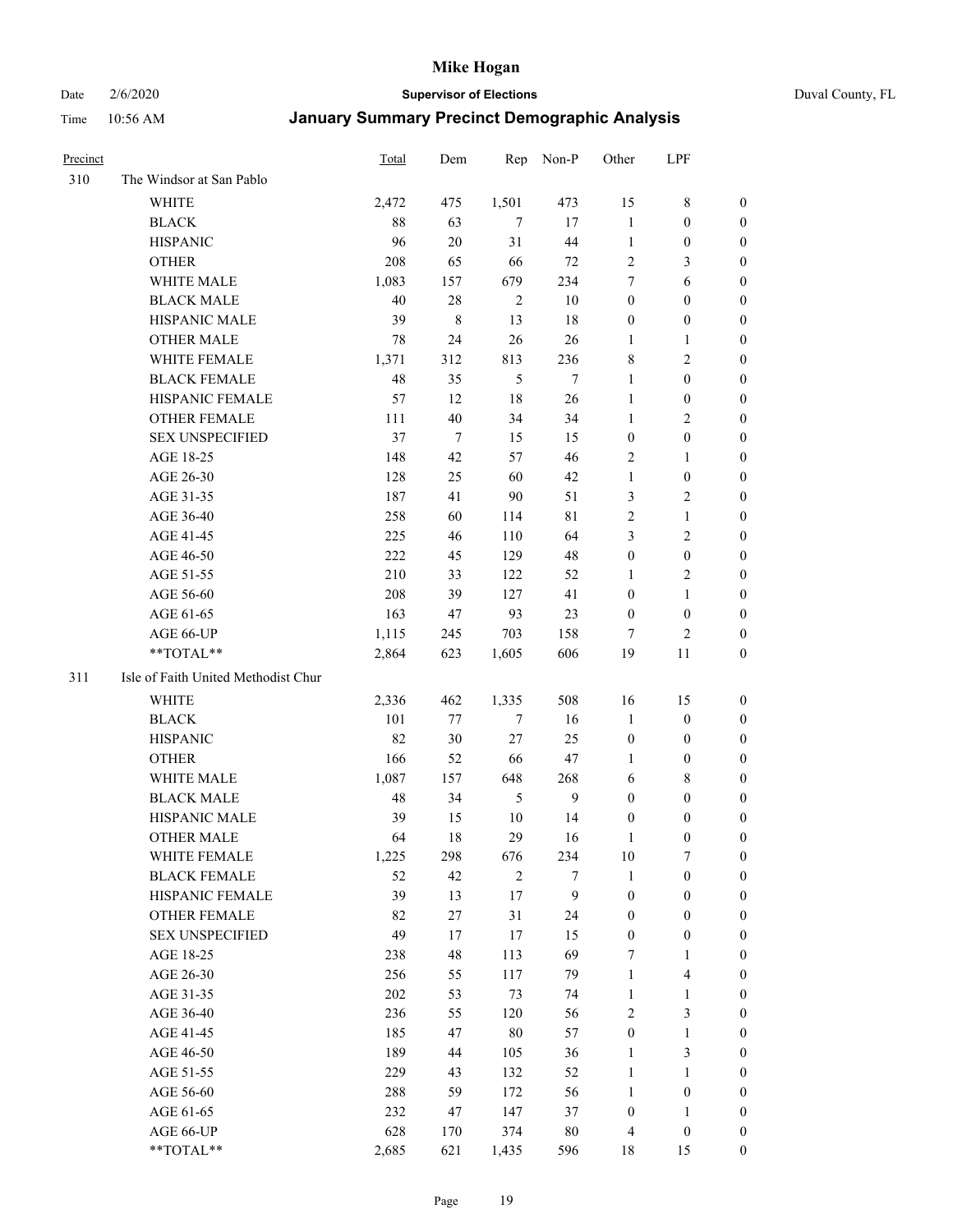Date 2/6/2020 **Supervisor of Elections** Duval County, FL

| Precinct |                              | Total | Dem   | Rep    | Non-P  | Other            | LPF              |                  |
|----------|------------------------------|-------|-------|--------|--------|------------------|------------------|------------------|
| 312      | Pablo Creek Regional Library |       |       |        |        |                  |                  |                  |
|          | <b>WHITE</b>                 | 5,706 | 1,150 | 3,093  | 1,359  | $72\,$           | 32               | 0                |
|          | <b>BLACK</b>                 | 760   | 546   | 36     | 166    | $11\,$           | $\mathbf{1}$     | $\boldsymbol{0}$ |
|          | <b>HISPANIC</b>              | 567   | 198   | 151    | 212    | 6                | $\boldsymbol{0}$ | $\boldsymbol{0}$ |
|          | <b>OTHER</b>                 | 1,204 | 317   | 383    | 498    | 4                | $\overline{2}$   | $\boldsymbol{0}$ |
|          | WHITE MALE                   | 2,631 | 415   | 1,543  | 621    | 28               | 24               | $\boldsymbol{0}$ |
|          | <b>BLACK MALE</b>            | 357   | 236   | 19     | 94     | $\boldsymbol{7}$ | 1                | $\boldsymbol{0}$ |
|          | HISPANIC MALE                | 263   | 77    | $72\,$ | 109    | 5                | $\boldsymbol{0}$ | $\boldsymbol{0}$ |
|          | <b>OTHER MALE</b>            | 497   | 117   | 162    | 214    | $\overline{2}$   | $\overline{c}$   | $\boldsymbol{0}$ |
|          | WHITE FEMALE                 | 3,014 | 717   | 1,523  | 722    | 44               | $\,$ 8 $\,$      | $\boldsymbol{0}$ |
|          | <b>BLACK FEMALE</b>          | 390   | 305   | 14     | 67     | $\overline{4}$   | $\boldsymbol{0}$ | $\boldsymbol{0}$ |
|          | HISPANIC FEMALE              | 293   | 120   | 75     | 97     | $\mathbf{1}$     | $\boldsymbol{0}$ | 0                |
|          | <b>OTHER FEMALE</b>          | 582   | 175   | 188    | 218    | $\mathbf{1}$     | $\boldsymbol{0}$ | $\boldsymbol{0}$ |
|          | <b>SEX UNSPECIFIED</b>       | 210   | 49    | 67     | 93     | $\mathbf{1}$     | $\boldsymbol{0}$ | $\boldsymbol{0}$ |
|          | AGE 18-25                    | 922   | 280   | 317    | 304    | 16               | $\sqrt{5}$       | $\boldsymbol{0}$ |
|          | AGE 26-30                    | 864   | 215   | 317    | 311    | 12               | $\mathbf{9}$     | $\boldsymbol{0}$ |
|          | AGE 31-35                    | 768   | 196   | 287    | 271    | $\mathbf{9}$     | $\sqrt{5}$       | $\boldsymbol{0}$ |
|          | AGE 36-40                    | 770   | 204   | 318    | 230    | 15               | $\mathfrak{Z}$   | $\boldsymbol{0}$ |
|          | AGE 41-45                    | 684   | 184   | 283    | 209    | 5                | $\mathfrak{Z}$   | $\boldsymbol{0}$ |
|          | AGE 46-50                    | 785   | 209   | 364    | 199    | $\,$ 8 $\,$      | $\sqrt{5}$       | $\boldsymbol{0}$ |
|          | AGE 51-55                    | 746   | 179   | 379    | 181    | 6                | $\mathbf{1}$     | $\boldsymbol{0}$ |
|          | AGE 56-60                    | 694   | 172   | 357    | 153    | 8                | $\overline{4}$   | 0                |
|          | AGE 61-65                    | 662   | 185   | 337    | 134    | 6                | $\boldsymbol{0}$ | 0                |
|          | AGE 66-UP                    | 1,339 | 386   | 704    | 241    | 8                | $\boldsymbol{0}$ | $\boldsymbol{0}$ |
|          | **TOTAL**                    | 8,237 | 2,211 | 3,663  | 2,235  | 93               | 35               | $\boldsymbol{0}$ |
| 313      | Coastal Baptist Church       |       |       |        |        |                  |                  |                  |
|          | <b>WHITE</b>                 | 2,916 | 604   | 1,598  | 682    | $21\,$           | 11               | $\boldsymbol{0}$ |
|          | <b>BLACK</b>                 | 763   | 600   | 33     | 128    | $\mathbf{1}$     | $\mathbf{1}$     | $\boldsymbol{0}$ |
|          | <b>HISPANIC</b>              | 391   | 150   | 120    | 119    | $\overline{c}$   | $\boldsymbol{0}$ | $\boldsymbol{0}$ |
|          | <b>OTHER</b>                 | 924   | 215   | 302    | 398    | $\,$ 8 $\,$      | $\mathbf{1}$     | $\boldsymbol{0}$ |
|          | WHITE MALE                   | 1,412 | 232   | 835    | 330    | $10\,$           | $\mathfrak s$    | $\boldsymbol{0}$ |
|          | <b>BLACK MALE</b>            | 350   | 258   | 17     | 73     | $\mathbf{1}$     | $\mathbf{1}$     | $\boldsymbol{0}$ |
|          | HISPANIC MALE                | 171   | 53    | 65     | 53     | $\boldsymbol{0}$ | $\boldsymbol{0}$ | $\boldsymbol{0}$ |
|          | <b>OTHER MALE</b>            | 378   | 88    | 124    | 164    | $\overline{c}$   | $\boldsymbol{0}$ | $\boldsymbol{0}$ |
|          | WHITE FEMALE                 | 1,467 | 369   | 746    | 335    | 11               | 6                | 0                |
|          | <b>BLACK FEMALE</b>          | 399   | 334   | 15     | 50     | $\boldsymbol{0}$ | $\boldsymbol{0}$ | $\boldsymbol{0}$ |
|          | HISPANIC FEMALE              | 212   | 94    | 54     | 62     | $\sqrt{2}$       | $\boldsymbol{0}$ | $\boldsymbol{0}$ |
|          | OTHER FEMALE                 | 452   | 108   | 159    | 179    | 5                | $\mathbf{1}$     | $\overline{0}$   |
|          | <b>SEX UNSPECIFIED</b>       | 152   | 33    | 38     | $80\,$ | $\mathbf{1}$     | $\boldsymbol{0}$ | 0                |
|          | AGE 18-25                    | 548   | 177   | 162    | 196    | 12               | $\mathbf{1}$     | 0                |
|          | AGE 26-30                    | 506   | 151   | 193    | 158    | $\mathfrak{Z}$   | $\mathbf{1}$     | 0                |
|          | AGE 31-35                    | 525   | 153   | 199    | 167    | 3                | $\mathfrak{Z}$   | 0                |
|          | AGE 36-40                    | 544   | 155   | 210    | 171    | 3                | $\sqrt{5}$       | 0                |
|          | AGE 41-45                    | 400   | 124   | 147    | 124    | 3                | $\sqrt{2}$       | 0                |
|          | AGE 46-50                    | 416   | 122   | 185    | 106    | $\sqrt{2}$       | $\mathbf{1}$     | 0                |
|          | AGE 51-55                    | 498   | 169   | 204    | 121    | 4                | $\boldsymbol{0}$ | $\boldsymbol{0}$ |
|          | AGE 56-60                    | 505   | 157   | 241    | 107    | $\boldsymbol{0}$ | $\boldsymbol{0}$ | $\boldsymbol{0}$ |
|          | AGE 61-65                    | 415   | 149   | 182    | 84     | $\boldsymbol{0}$ | $\boldsymbol{0}$ | $\boldsymbol{0}$ |
|          | AGE 66-UP                    | 636   | 211   | 330    | 93     | $\overline{c}$   | $\boldsymbol{0}$ | $\boldsymbol{0}$ |
|          | **TOTAL**                    | 4,994 | 1,569 | 2,053  | 1,327  | 32               | 13               | $\boldsymbol{0}$ |
|          |                              |       |       |        |        |                  |                  |                  |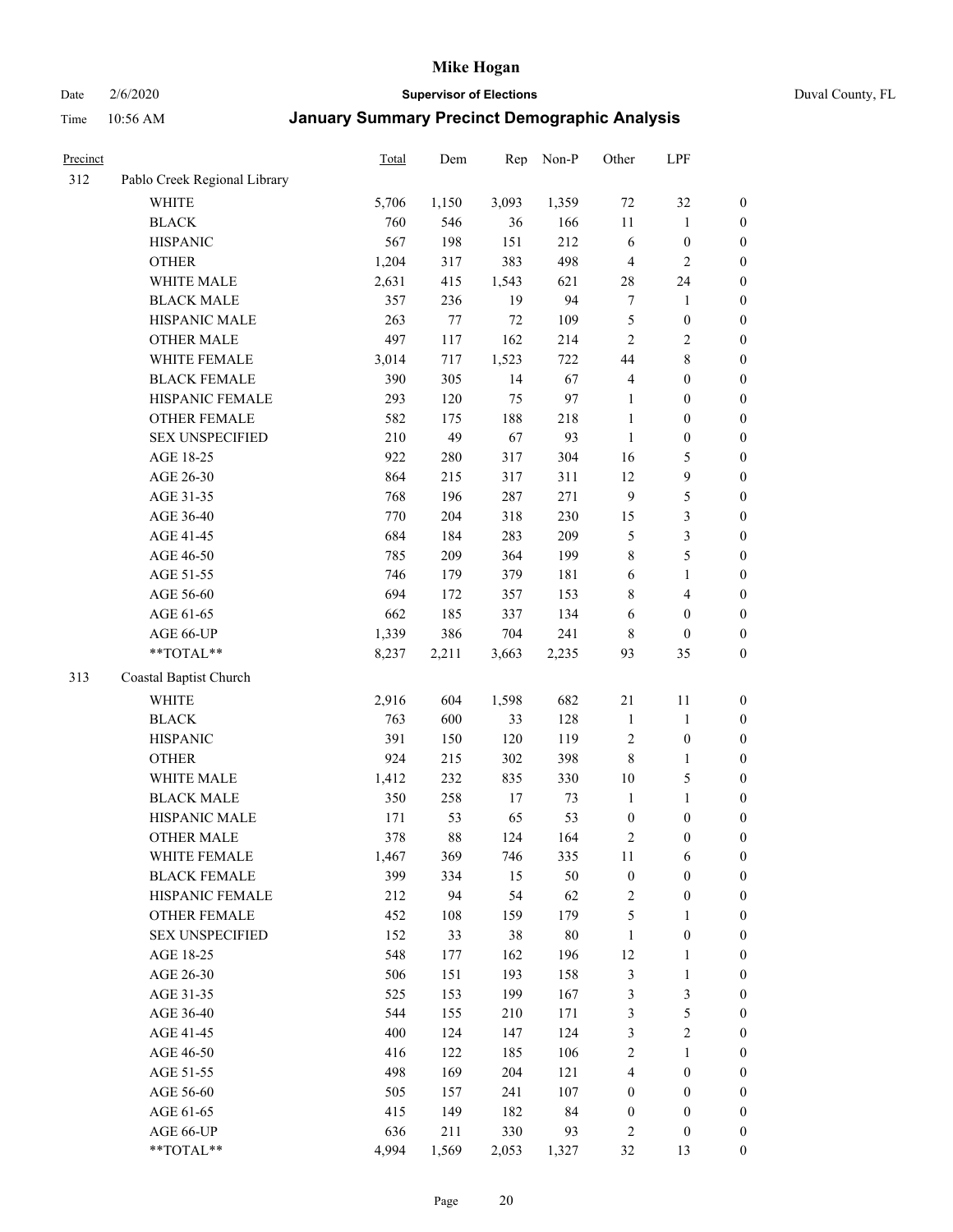# Date 2/6/2020 **Supervisor of Elections** Duval County, FL

| Precinct |                                   | Total | Dem         | Rep            | Non-P  | Other            | LPF                     |                  |
|----------|-----------------------------------|-------|-------------|----------------|--------|------------------|-------------------------|------------------|
| 315      | Lighthouse Church of the Nazarene |       |             |                |        |                  |                         |                  |
|          | <b>WHITE</b>                      | 1,222 | 218         | 675            | 313    | 12               | $\overline{4}$          | 0                |
|          | <b>BLACK</b>                      | 256   | 206         | 17             | 32     | $\mathbf{1}$     | $\boldsymbol{0}$        | 0                |
|          | <b>HISPANIC</b>                   | 111   | 33          | 44             | 34     | $\boldsymbol{0}$ | $\boldsymbol{0}$        | $\boldsymbol{0}$ |
|          | <b>OTHER</b>                      | 210   | 50          | 61             | 98     | 1                | $\boldsymbol{0}$        | $\boldsymbol{0}$ |
|          | WHITE MALE                        | 592   | $8\sqrt{1}$ | 338            | 163    | 6                | $\overline{4}$          | $\boldsymbol{0}$ |
|          | <b>BLACK MALE</b>                 | 120   | 88          | 11             | 20     | 1                | $\boldsymbol{0}$        | $\boldsymbol{0}$ |
|          | HISPANIC MALE                     | 46    | 12          | 18             | 16     | $\boldsymbol{0}$ | $\boldsymbol{0}$        | $\boldsymbol{0}$ |
|          | <b>OTHER MALE</b>                 | 89    | 23          | 28             | 38     | $\boldsymbol{0}$ | $\boldsymbol{0}$        | $\boldsymbol{0}$ |
|          | WHITE FEMALE                      | 613   | 136         | 324            | 147    | 6                | $\boldsymbol{0}$        | $\boldsymbol{0}$ |
|          | <b>BLACK FEMALE</b>               | 132   | 115         | 5              | 12     | $\boldsymbol{0}$ | $\boldsymbol{0}$        | 0                |
|          | HISPANIC FEMALE                   | 63    | $21\,$      | 25             | 17     | $\boldsymbol{0}$ | $\boldsymbol{0}$        | 0                |
|          | <b>OTHER FEMALE</b>               | 88    | $20\,$      | 28             | 40     | $\boldsymbol{0}$ | $\boldsymbol{0}$        | $\boldsymbol{0}$ |
|          | <b>SEX UNSPECIFIED</b>            | 56    | 11          | 20             | 24     | $\mathbf{1}$     | $\boldsymbol{0}$        | $\boldsymbol{0}$ |
|          | AGE 18-25                         | 184   | 45          | 63             | 73     | 2                | 1                       | $\boldsymbol{0}$ |
|          | AGE 26-30                         | 150   | 46          | 52             | 50     | $\overline{c}$   | $\boldsymbol{0}$        | $\boldsymbol{0}$ |
|          | AGE 31-35                         | 173   | 57          | 60             | 53     | $\sqrt{2}$       | $\mathbf{1}$            | $\boldsymbol{0}$ |
|          | AGE 36-40                         | 164   | 44          | 59             | 59     | $\overline{c}$   | $\boldsymbol{0}$        | $\boldsymbol{0}$ |
|          | AGE 41-45                         | 154   | 32          | 76             | 43     | 3                | $\boldsymbol{0}$        | $\boldsymbol{0}$ |
|          | AGE 46-50                         | 154   | 40          | 78             | 33     | $\mathbf{1}$     | $\overline{2}$          | $\overline{0}$   |
|          | AGE 51-55                         | 171   | 47          | 85             | 39     | $\boldsymbol{0}$ | $\boldsymbol{0}$        | $\boldsymbol{0}$ |
|          | AGE 56-60                         | 215   | 62          | 106            | 46     | 1                | $\boldsymbol{0}$        | 0                |
|          | AGE 61-65                         | 167   | 51          | 79             | 36     | 1                | $\boldsymbol{0}$        | $\boldsymbol{0}$ |
|          | AGE 66-UP                         | 267   | 83          | 139            | 45     | $\boldsymbol{0}$ | $\boldsymbol{0}$        | $\boldsymbol{0}$ |
|          | **TOTAL**                         | 1,799 | 507         | 797            | 477    | 14               | $\overline{\mathbf{4}}$ | $\boldsymbol{0}$ |
| 401      | Glendale Community Church         |       |             |                |        |                  |                         |                  |
|          | <b>WHITE</b>                      | 1,050 | 250         | 598            | 189    | 10               | $\mathfrak{Z}$          | $\boldsymbol{0}$ |
|          | <b>BLACK</b>                      | 235   | 179         | 12             | 43     | $\boldsymbol{0}$ | $\mathbf{1}$            | $\boldsymbol{0}$ |
|          | <b>HISPANIC</b>                   | 74    | 27          | 16             | 31     | $\boldsymbol{0}$ | $\boldsymbol{0}$        | $\boldsymbol{0}$ |
|          | <b>OTHER</b>                      | 85    | 22          | 21             | 42     | $\boldsymbol{0}$ | $\boldsymbol{0}$        | $\boldsymbol{0}$ |
|          | WHITE MALE                        | 499   | 104         | 285            | 103    | 5                | $\overline{2}$          | $\boldsymbol{0}$ |
|          | <b>BLACK MALE</b>                 | 91    | 64          | $\sqrt{2}$     | 24     | $\boldsymbol{0}$ | $\mathbf{1}$            | $\boldsymbol{0}$ |
|          | HISPANIC MALE                     | 42    | 15          | $\,$ 8 $\,$    | 19     | $\boldsymbol{0}$ | $\boldsymbol{0}$        | 0                |
|          | <b>OTHER MALE</b>                 | 29    | 5           | 10             | 14     | $\boldsymbol{0}$ | $\boldsymbol{0}$        | $\boldsymbol{0}$ |
|          | WHITE FEMALE                      | 544   | 144         | 310            | 84     | 5                | 1                       | 0                |
|          | <b>BLACK FEMALE</b>               | 140   | 112         | 10             | $18\,$ | $\boldsymbol{0}$ | $\boldsymbol{0}$        | $\boldsymbol{0}$ |
|          | HISPANIC FEMALE                   | 30    | $11\,$      | 8              | $11\,$ | $\boldsymbol{0}$ | $\boldsymbol{0}$        | $\overline{0}$   |
|          | <b>OTHER FEMALE</b>               | 39    | 14          | $11\,$         | 14     | $\boldsymbol{0}$ | $\boldsymbol{0}$        | $\overline{0}$   |
|          | <b>SEX UNSPECIFIED</b>            | 30    | 9           | $\mathfrak{Z}$ | $18\,$ | $\boldsymbol{0}$ | $\boldsymbol{0}$        | $\overline{0}$   |
|          | AGE 18-25                         | 137   | 45          | 37             | 52     | 2                | $\mathbf{1}$            | $\overline{0}$   |
|          | AGE 26-30                         | 131   | 34          | 47             | 48     | $\boldsymbol{0}$ | $\overline{c}$          | 0                |
|          | AGE 31-35                         | 119   | 48          | 35             | 35     | $\mathbf{1}$     | $\boldsymbol{0}$        | 0                |
|          | AGE 36-40                         | 104   | 30          | 43             | 29     | 2                | $\boldsymbol{0}$        | 0                |
|          | AGE 41-45                         | 95    | 25          | 36             | 33     | $\boldsymbol{0}$ | $\mathbf{1}$            | 0                |
|          | AGE 46-50                         | 117   | 38          | 55             | 22     | $\overline{c}$   | $\boldsymbol{0}$        | 0                |
|          | AGE 51-55                         | 121   | 38          | 61             | 21     | $\mathbf{1}$     | $\boldsymbol{0}$        | $\overline{0}$   |
|          | AGE 56-60                         | 140   | 45          | 76             | $17\,$ | $\overline{c}$   | $\boldsymbol{0}$        | $\overline{0}$   |
|          | AGE 61-65                         | 134   | 45          | 74             | 15     | $\boldsymbol{0}$ | $\boldsymbol{0}$        | $\overline{0}$   |
|          | AGE 66-UP                         | 345   | 130         | 183            | 32     | $\boldsymbol{0}$ | $\boldsymbol{0}$        | $\boldsymbol{0}$ |
|          | **TOTAL**                         | 1,444 | 478         | 647            | 305    | 10               | $\overline{4}$          | $\boldsymbol{0}$ |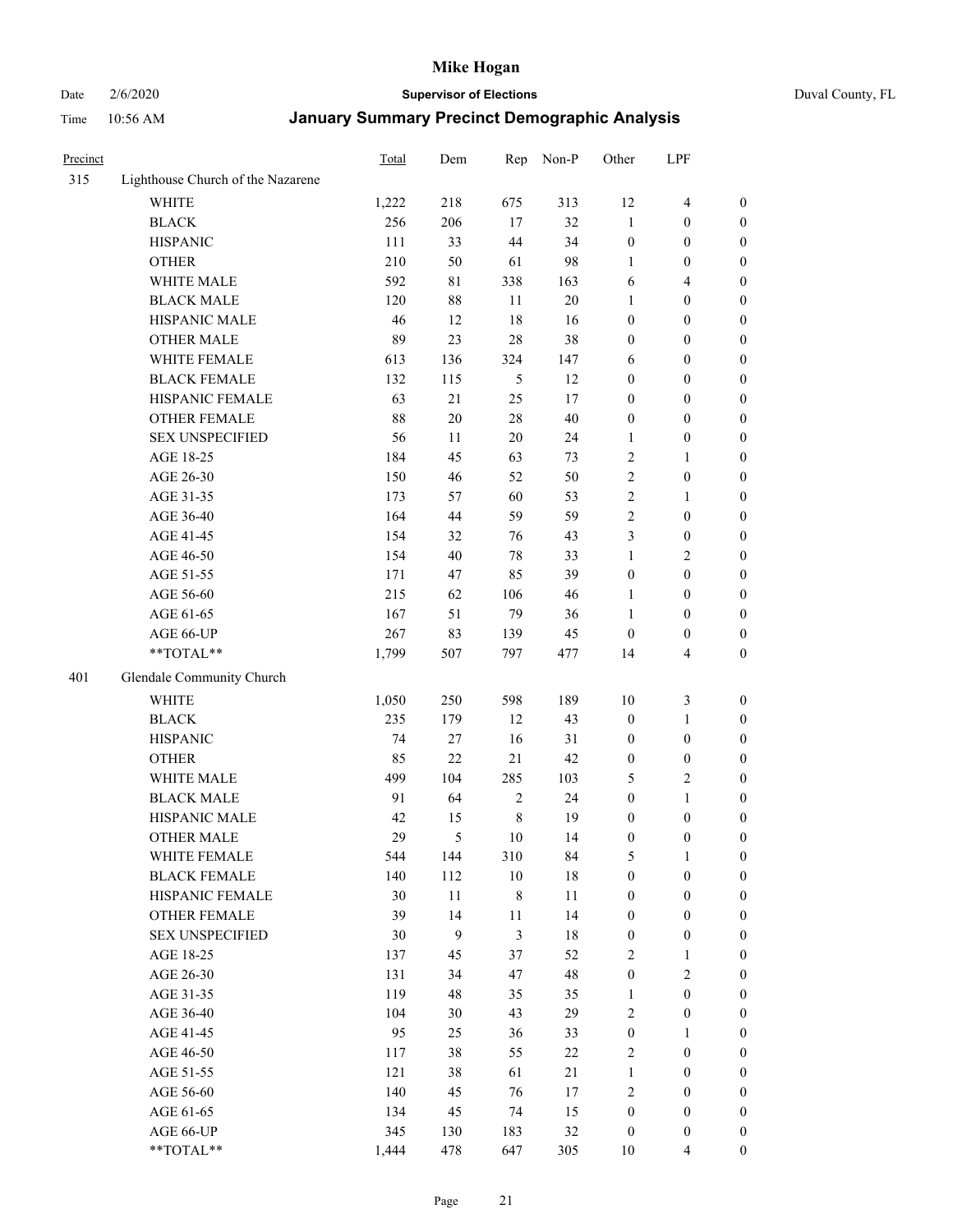Date 2/6/2020 **Supervisor of Elections** Duval County, FL

| <b>Precinct</b> |                                     | <b>Total</b> | Dem   | Rep    | Non-P  | Other            | LPF                     |                  |
|-----------------|-------------------------------------|--------------|-------|--------|--------|------------------|-------------------------|------------------|
| 402             | Iglesia Pentecostal Presencia De Di |              |       |        |        |                  |                         |                  |
|                 | <b>WHITE</b>                        | 2,334        | 573   | 1,081  | 645    | 21               | 14                      | 0                |
|                 | <b>BLACK</b>                        | 838          | 650   | 36     | 147    | 5                | $\boldsymbol{0}$        | 0                |
|                 | <b>HISPANIC</b>                     | 468          | 184   | 97     | 181    | 6                | $\boldsymbol{0}$        | 0                |
|                 | <b>OTHER</b>                        | 605          | 180   | 164    | 258    | 1                | $\overline{c}$          | $\boldsymbol{0}$ |
|                 | WHITE MALE                          | 1,085        | 216   | 527    | 320    | 13               | 9                       | $\boldsymbol{0}$ |
|                 | <b>BLACK MALE</b>                   | 354          | 254   | 16     | 83     | $\mathbf{1}$     | $\boldsymbol{0}$        | $\boldsymbol{0}$ |
|                 | HISPANIC MALE                       | 199          | 71    | 55     | 68     | 5                | $\boldsymbol{0}$        | $\boldsymbol{0}$ |
|                 | <b>OTHER MALE</b>                   | 240          | 68    | 71     | 100    | $\boldsymbol{0}$ | $\mathbf{1}$            | $\boldsymbol{0}$ |
|                 | <b>WHITE FEMALE</b>                 | 1,218        | 355   | 536    | 315    | 8                | $\overline{\mathbf{4}}$ | $\boldsymbol{0}$ |
|                 | <b>BLACK FEMALE</b>                 | 476          | 389   | $20\,$ | 63     | 4                | $\boldsymbol{0}$        | 0                |
|                 | HISPANIC FEMALE                     | 254          | 106   | 41     | 106    | $\mathbf{1}$     | $\boldsymbol{0}$        | 0                |
|                 | <b>OTHER FEMALE</b>                 | 290          | 95    | 82     | 111    | $\mathbf{1}$     | 1                       | 0                |
|                 | <b>SEX UNSPECIFIED</b>              | 129          | 33    | $30\,$ | 65     | $\boldsymbol{0}$ | $\mathbf{1}$            | $\boldsymbol{0}$ |
|                 | AGE 18-25                           | 481          | 177   | 97     | 195    | 10               | $\sqrt{2}$              | $\boldsymbol{0}$ |
|                 | AGE 26-30                           | 464          | 150   | 116    | 193    | 4                | $\mathbf{1}$            | $\boldsymbol{0}$ |
|                 | AGE 31-35                           | 414          | 160   | 93     | 153    | 5                | $\mathfrak{Z}$          | $\boldsymbol{0}$ |
|                 | AGE 36-40                           | 391          | 153   | 108    | 126    | 4                | $\boldsymbol{0}$        | $\boldsymbol{0}$ |
|                 | AGE 41-45                           | 332          | 126   | 108    | 97     | $\mathbf{1}$     | $\boldsymbol{0}$        | $\boldsymbol{0}$ |
|                 | AGE 46-50                           | 340          | 122   | 112    | 102    | $\overline{c}$   | $\overline{2}$          | 0                |
|                 | AGE 51-55                           | 353          | 144   | 127    | $80\,$ | $\mathbf{1}$     | $\mathbf{1}$            | 0                |
|                 | AGE 56-60                           | 426          | 160   | 173    | 90     | $\overline{c}$   | $\mathbf{1}$            | 0                |
|                 | AGE 61-65                           | 325          | 128   | 122    | 72     | $\overline{c}$   | $\mathbf{1}$            | 0                |
|                 | AGE 66-UP                           | 718          | 267   | 321    | 123    | $\sqrt{2}$       | $\sqrt{5}$              | 0                |
|                 | **TOTAL**                           | 4,245        | 1,587 | 1,378  | 1,231  | 33               | 16                      | $\boldsymbol{0}$ |
| 403             | Restoration Church                  |              |       |        |        |                  |                         |                  |
|                 | <b>WHITE</b>                        | 3,207        | 829   | 1,540  | 796    | 26               | 16                      | $\boldsymbol{0}$ |
|                 | <b>BLACK</b>                        | 1,397        | 1,068 | 61     | 262    | 5                | $\mathbf{1}$            | $\boldsymbol{0}$ |
|                 | <b>HISPANIC</b>                     | 679          | 280   | 132    | 262    | $\overline{c}$   | 3                       | $\boldsymbol{0}$ |
|                 | <b>OTHER</b>                        | 757          | 280   | 135    | 334    | 7                | $\mathbf{1}$            | $\overline{0}$   |
|                 | WHITE MALE                          | 1,492        | 332   | 772    | 366    | $\overline{9}$   | 13                      | $\boldsymbol{0}$ |
|                 | <b>BLACK MALE</b>                   | 552          | 378   | $30\,$ | 139    | 4                | $\mathbf{1}$            | $\boldsymbol{0}$ |
|                 | HISPANIC MALE                       | 283          | 103   | 67     | 111    | 1                | 1                       | 0                |
|                 | <b>OTHER MALE</b>                   | 305          | 109   | 56     | 135    | 5                | $\boldsymbol{0}$        | 0                |
|                 | WHITE FEMALE                        | 1,686        | 489   | 754    | 423    | 17               | 3                       | 0                |
|                 | <b>BLACK FEMALE</b>                 | 828          | 677   | 31     | 119    | $\mathbf{1}$     | $\boldsymbol{0}$        | $\boldsymbol{0}$ |
|                 | HISPANIC FEMALE                     | 377          | 172   | 61     | 141    | $\mathbf{1}$     | $\sqrt{2}$              | $\overline{0}$   |
|                 | OTHER FEMALE                        | 320          | 137   | 61     | 120    | $\sqrt{2}$       | $\boldsymbol{0}$        | $\overline{0}$   |
|                 | <b>SEX UNSPECIFIED</b>              | 197          | 60    | 36     | 100    | $\boldsymbol{0}$ | $\mathbf{1}$            | 0                |
|                 | AGE 18-25                           | 657          | 258   | 133    | 254    | $11\,$           | $\mathbf{1}$            | 0                |
|                 | AGE 26-30                           | 650          | 242   | 148    | 250    | $\boldsymbol{7}$ | $\mathfrak{Z}$          | 0                |
|                 | AGE 31-35                           | 575          | 242   | 126    | 204    | $\sqrt{2}$       | $\mathbf{1}$            | 0                |
|                 | AGE 36-40                           | 534          | 226   | 121    | 177    | 5                | $\mathfrak s$           | 0                |
|                 | AGE 41-45                           | 440          | 183   | 105    | 145    | 5                | $\sqrt{2}$              | 0                |
|                 | AGE 46-50                           | 479          | 186   | 151    | 135    | 4                | $\mathfrak{Z}$          | 0                |
|                 | AGE 51-55                           | 530          | 224   | 186    | 118    | $\boldsymbol{0}$ | $\sqrt{2}$              | 0                |
|                 | AGE 56-60                           | 588          | 230   | 236    | 117    | $\overline{c}$   | $\mathfrak{Z}$          | $\boldsymbol{0}$ |
|                 | AGE 61-65                           | 539          | 210   | 228    | 98     | $\overline{c}$   | $\mathbf{1}$            | $\boldsymbol{0}$ |
|                 | AGE 66-UP                           | 1,047        | 455   | 434    | 156    | $\overline{c}$   | $\boldsymbol{0}$        | $\boldsymbol{0}$ |
|                 | **TOTAL**                           | 6,040        | 2,457 | 1,868  | 1,654  | 40               | 21                      | $\boldsymbol{0}$ |
|                 |                                     |              |       |        |        |                  |                         |                  |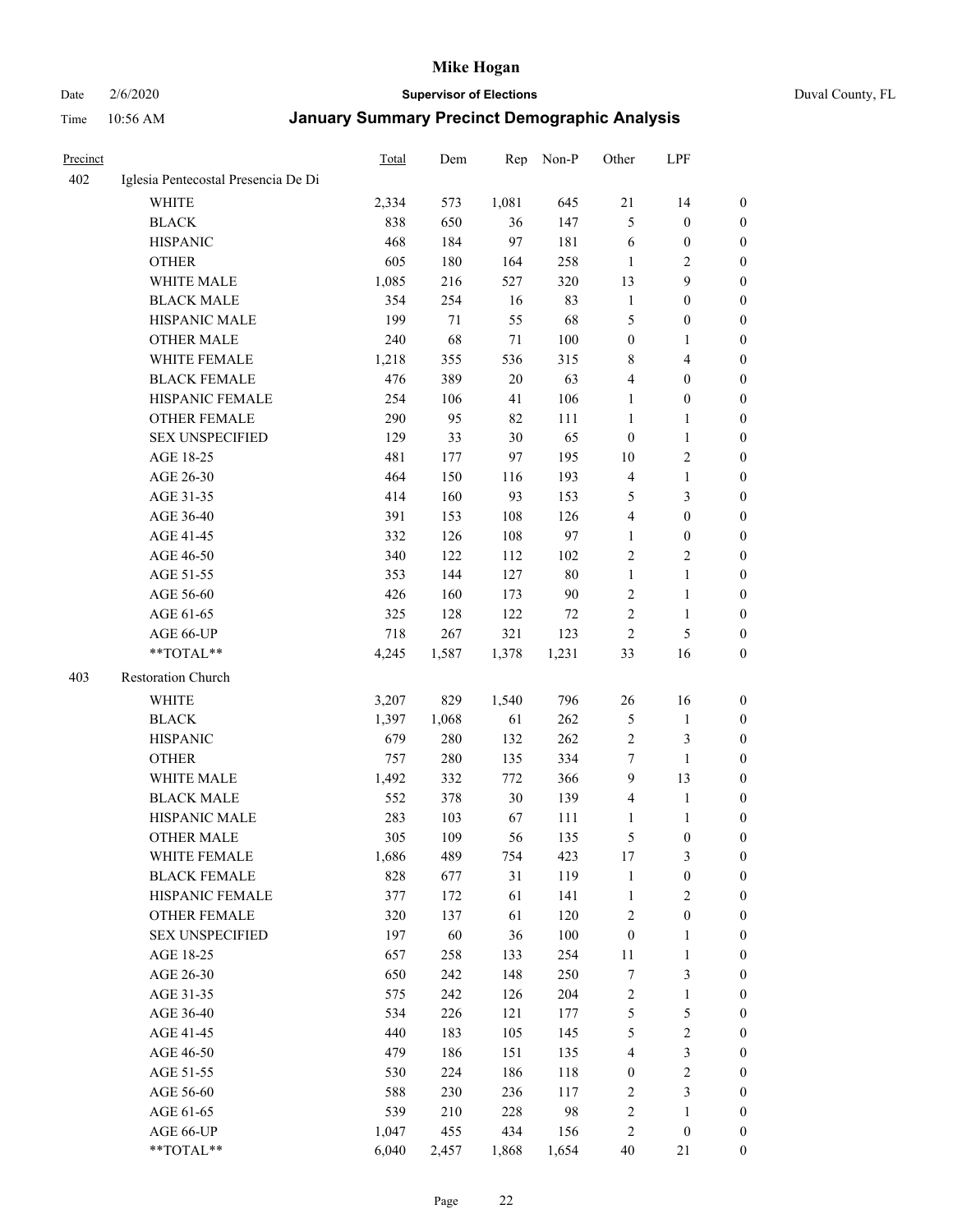Date 2/6/2020 **Supervisor of Elections** Duval County, FL

| Precinct |                                    | Total      | Dem      | Rep            | Non-P        | Other            | LPF                            |                                  |
|----------|------------------------------------|------------|----------|----------------|--------------|------------------|--------------------------------|----------------------------------|
| 404      | Holiday Hill Baptist Church        |            |          |                |              |                  |                                |                                  |
|          | <b>WHITE</b>                       | 2,414      | 570      | 1,414          | 389          | 25               | 16                             | 0                                |
|          | <b>BLACK</b>                       | 179        | 148      | 8              | 21           | $\overline{2}$   | $\boldsymbol{0}$               | 0                                |
|          | <b>HISPANIC</b>                    | 100        | 37       | 28             | 35           | $\boldsymbol{0}$ | $\boldsymbol{0}$               | $\boldsymbol{0}$                 |
|          | <b>OTHER</b>                       | 177        | 48       | 47             | $80\,$       | 1                | 1                              | $\boldsymbol{0}$                 |
|          | WHITE MALE                         | 1,118      | 227      | 659            | 206          | 15               | 11                             | $\boldsymbol{0}$                 |
|          | <b>BLACK MALE</b>                  | 92         | 73       | $\mathfrak{Z}$ | 14           | $\overline{c}$   | $\boldsymbol{0}$               | $\boldsymbol{0}$                 |
|          | HISPANIC MALE                      | 51         | 18       | 13             | 20           | $\boldsymbol{0}$ | $\boldsymbol{0}$               | $\boldsymbol{0}$                 |
|          | <b>OTHER MALE</b>                  | 74         | 17       | 19             | 36           | $\mathbf{1}$     | $\mathbf{1}$                   | $\boldsymbol{0}$                 |
|          | WHITE FEMALE                       | 1,265      | 337      | 737            | 176          | 10               | $\mathfrak s$                  | $\boldsymbol{0}$                 |
|          | <b>BLACK FEMALE</b>                | 83         | 72       | $\sqrt{5}$     | 6            | $\boldsymbol{0}$ | $\boldsymbol{0}$               | $\boldsymbol{0}$                 |
|          | HISPANIC FEMALE                    | 48         | 19       | 15             | 14           | $\boldsymbol{0}$ | $\boldsymbol{0}$               | 0                                |
|          | <b>OTHER FEMALE</b>                | 68         | 24       | 19             | 25           | $\boldsymbol{0}$ | $\boldsymbol{0}$               | $\boldsymbol{0}$                 |
|          | <b>SEX UNSPECIFIED</b>             | 71         | 16       | 27             | 28           | $\boldsymbol{0}$ | $\boldsymbol{0}$               | $\boldsymbol{0}$                 |
|          | AGE 18-25                          | 246        | 59       | 98             | 86           | $\sqrt{2}$       | $\mathbf{1}$                   | $\boldsymbol{0}$                 |
|          | AGE 26-30                          | 234        | 47       | 106            | 71           | 7                | $\mathfrak{Z}$                 | $\boldsymbol{0}$                 |
|          | AGE 31-35                          | 245        | 67       | 102            | 66           | $\overline{4}$   | 6                              | $\boldsymbol{0}$                 |
|          | AGE 36-40                          | 237        | 75       | 105            | 51           | 5                | $\mathbf{1}$                   | $\boldsymbol{0}$                 |
|          | AGE 41-45                          | 190        | 55       | 86             | 44           | 3                | $\overline{c}$                 | $\boldsymbol{0}$                 |
|          | AGE 46-50                          | 212        | 57       | 114            | 39           | $\sqrt{2}$       | $\boldsymbol{0}$               | $\boldsymbol{0}$                 |
|          | AGE 51-55                          | 212        | 48       | 127            | 35           | $\sqrt{2}$       | $\boldsymbol{0}$               | $\boldsymbol{0}$                 |
|          | AGE 56-60                          | 273        | 68       | 143            | 56           | 3                | $\mathfrak{Z}$                 | 0                                |
|          | AGE 61-65                          | 274        | 85       | 167            | 21           | $\boldsymbol{0}$ | $\mathbf{1}$                   | 0                                |
|          | AGE 66-UP                          | 746        | 242      | 448            | 56           | $\boldsymbol{0}$ | $\boldsymbol{0}$               | $\boldsymbol{0}$                 |
|          | **TOTAL**                          | 2,870      | 803      | 1,497          | 525          | 28               | 17                             | $\boldsymbol{0}$                 |
| 405      | Harvest Time Christian Fellowship, |            |          |                |              |                  |                                |                                  |
|          |                                    |            |          |                |              |                  |                                |                                  |
|          | <b>WHITE</b>                       | 1,003      | 283      | 459            | 244          | 13               | $\overline{4}$                 | $\boldsymbol{0}$                 |
|          | <b>BLACK</b>                       | 576        | 446      | 21             | 106          | $\mathbf{1}$     | $\sqrt{2}$                     | $\boldsymbol{0}$                 |
|          | <b>HISPANIC</b>                    | 164        | 65       | 33             | 66           | $\boldsymbol{0}$ | $\boldsymbol{0}$               | $\boldsymbol{0}$                 |
|          | <b>OTHER</b>                       | 176        | 46       | $44\,$         | 85           | 1                | $\boldsymbol{0}$               | $\boldsymbol{0}$                 |
|          | WHITE MALE                         | 461        | 109      | 233            | 110          | 6                | $\mathfrak{Z}$                 | $\boldsymbol{0}$                 |
|          | <b>BLACK MALE</b>                  | 242        | 174      | 16             | 51           | $\boldsymbol{0}$ | $\mathbf{1}$                   | $\boldsymbol{0}$                 |
|          | HISPANIC MALE                      | 67         | 28       | 14             | 25           | $\boldsymbol{0}$ | $\boldsymbol{0}$               | 0                                |
|          | <b>OTHER MALE</b>                  | 58         | 13       | 15             | 30           | $\boldsymbol{0}$ | $\boldsymbol{0}$               | $\boldsymbol{0}$                 |
|          | WHITE FEMALE                       | 527        | 170      | 219            | 130          | 7                | 1                              | 0                                |
|          | <b>BLACK FEMALE</b>                | 321        | 265      | 5              | 49           | $\mathbf{1}$     | $\mathbf{1}$                   | $\boldsymbol{0}$                 |
|          | HISPANIC FEMALE                    | 93         | 36       | 16             | 41           | $\boldsymbol{0}$ | $\boldsymbol{0}$               | $\overline{0}$                   |
|          | OTHER FEMALE                       | 89         | 26       | 23             | 39           | $\mathbf{1}$     | $\boldsymbol{0}$               | $\overline{0}$                   |
|          | <b>SEX UNSPECIFIED</b>             | 61         | 19       | 16             | 26           | $\boldsymbol{0}$ | $\boldsymbol{0}$               | $\overline{0}$                   |
|          | AGE 18-25                          | 243        | 94       | 43             | 105          | $\mathbf{1}$     | $\boldsymbol{0}$               | $\overline{0}$                   |
|          | AGE 26-30                          | 207<br>215 | 90<br>98 | 44<br>46       | $72\,$<br>67 | $\mathbf{1}$     | $\boldsymbol{0}$<br>$\sqrt{2}$ | 0                                |
|          | AGE 31-35<br>AGE 36-40             |            |          |                |              | $\overline{c}$   | $\mathfrak{Z}$                 | 0                                |
|          |                                    | 177<br>148 | 85<br>57 | 45<br>34       | 41<br>55     | 3<br>$\sqrt{2}$  | $\boldsymbol{0}$               | 0                                |
|          | AGE 41-45                          |            |          |                |              |                  |                                | 0                                |
|          | AGE 46-50                          | 159        | 69       | 47             | 43           | $\boldsymbol{0}$ | $\boldsymbol{0}$               | 0                                |
|          | AGE 51-55                          | 157<br>200 | 81<br>82 | 46<br>$87\,$   | 29           | $\mathbf{1}$     | $\boldsymbol{0}$               | $\overline{0}$<br>$\overline{0}$ |
|          | AGE 56-60                          |            |          |                | 28           | $\overline{c}$   | 1                              |                                  |
|          | AGE 61-65                          | 136        | 56       | 61             | $18\,$       | $\mathbf{1}$     | $\boldsymbol{0}$               | $\overline{0}$                   |
|          | AGE 66-UP                          | 275        | 126      | 104            | 43           | $\overline{c}$   | $\boldsymbol{0}$               | $\boldsymbol{0}$                 |
|          | **TOTAL**                          | 1,919      | 840      | 557            | 501          | 15               | 6                              | $\boldsymbol{0}$                 |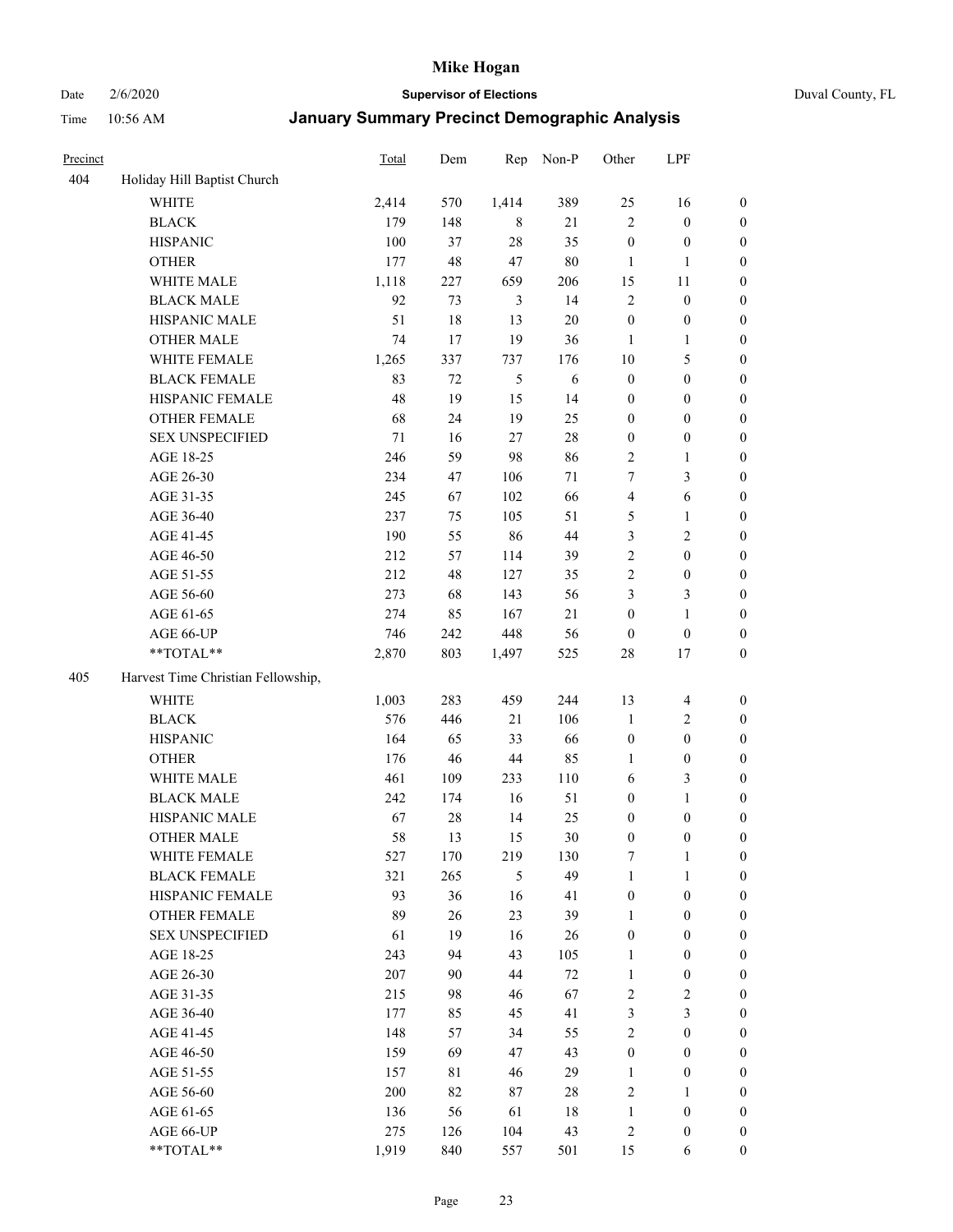# Date 2/6/2020 **Supervisor of Elections** Duval County, FL

| Precinct |                            | <b>Total</b> | Dem   | Rep    | Non-P  | Other            | LPF                     |                  |
|----------|----------------------------|--------------|-------|--------|--------|------------------|-------------------------|------------------|
| 407      | Southpoint Baptist Church  |              |       |        |        |                  |                         |                  |
|          | <b>WHITE</b>               | 3,891        | 903   | 2,053  | 862    | 42               | 31                      | 0                |
|          | <b>BLACK</b>               | 929          | 719   | 44     | 156    | 10               | $\boldsymbol{0}$        | 0                |
|          | <b>HISPANIC</b>            | 367          | 146   | 79     | 139    | $\sqrt{2}$       | $\mathbf{1}$            | $\boldsymbol{0}$ |
|          | <b>OTHER</b>               | 829          | 280   | 185    | 355    | 7                | $\overline{2}$          | $\boldsymbol{0}$ |
|          | WHITE MALE                 | 1,838        | 355   | 1,009  | 431    | 24               | 19                      | $\boldsymbol{0}$ |
|          | <b>BLACK MALE</b>          | 375          | 278   | 16     | $78\,$ | 3                | $\boldsymbol{0}$        | $\boldsymbol{0}$ |
|          | HISPANIC MALE              | 159          | 63    | 39     | 57     | $\boldsymbol{0}$ | $\boldsymbol{0}$        | $\boldsymbol{0}$ |
|          | <b>OTHER MALE</b>          | 348          | 112   | 74     | 157    | $\overline{4}$   | $\mathbf{1}$            | $\boldsymbol{0}$ |
|          | WHITE FEMALE               | 2,012        | 535   | 1,030  | 418    | 17               | 12                      | $\boldsymbol{0}$ |
|          | <b>BLACK FEMALE</b>        | 540          | 430   | 27     | 76     | 7                | $\boldsymbol{0}$        | 0                |
|          | HISPANIC FEMALE            | 203          | 81    | 39     | $80\,$ | $\overline{c}$   | 1                       | 0                |
|          | <b>OTHER FEMALE</b>        | 375          | 146   | 91     | 135    | 3                | $\boldsymbol{0}$        | $\boldsymbol{0}$ |
|          | <b>SEX UNSPECIFIED</b>     | 166          | 48    | 36     | 80     | $\mathbf{1}$     | $\mathbf{1}$            | $\boldsymbol{0}$ |
|          | AGE 18-25                  | 661          | 242   | 215    | 193    | 9                | $\sqrt{2}$              | $\boldsymbol{0}$ |
|          | AGE 26-30                  | 828          | 298   | 267    | 245    | 10               | $\,$ 8 $\,$             | $\boldsymbol{0}$ |
|          | AGE 31-35                  | 749          | 275   | 225    | 233    | 13               | $\mathfrak{Z}$          | $\boldsymbol{0}$ |
|          | AGE 36-40                  | 553          | 193   | 172    | 175    | $\overline{9}$   | $\overline{4}$          | $\boldsymbol{0}$ |
|          | AGE 41-45                  | 480          | 165   | 149    | 155    | 5                | $\sqrt{6}$              | $\boldsymbol{0}$ |
|          | AGE 46-50                  | 472          | 155   | 186    | 125    | 3                | $\mathfrak{Z}$          | $\boldsymbol{0}$ |
|          | AGE 51-55                  | 446          | 139   | 214    | 90     | $\mathbf{1}$     | $\sqrt{2}$              | $\boldsymbol{0}$ |
|          | AGE 56-60                  | 438          | 138   | 213    | 82     | $\mathbf{1}$     | $\overline{\mathbf{4}}$ | 0                |
|          | AGE 61-65                  | 390          | 130   | 185    | 68     | 5                | $\overline{2}$          | $\boldsymbol{0}$ |
|          | AGE 66-UP                  | 997          | 311   | 535    | 146    | 5                | $\boldsymbol{0}$        | $\boldsymbol{0}$ |
|          | **TOTAL**                  | 6,016        | 2,048 | 2,361  | 1,512  | 61               | 34                      | $\boldsymbol{0}$ |
| 408      | Dean Road Church of Christ |              |       |        |        |                  |                         |                  |
|          | <b>WHITE</b>               | 2,959        | 662   | 1,638  | 620    | $28\,$           | 11                      | $\boldsymbol{0}$ |
|          | <b>BLACK</b>               | 543          | 424   | 21     | 94     | 3                | $\mathbf{1}$            | $\boldsymbol{0}$ |
|          | <b>HISPANIC</b>            | 270          | 103   | 60     | 106    | $\mathbf{1}$     | $\boldsymbol{0}$        | $\boldsymbol{0}$ |
|          | <b>OTHER</b>               | 316          | 84    | 91     | 141    | $\boldsymbol{0}$ | $\boldsymbol{0}$        | $\boldsymbol{0}$ |
|          | WHITE MALE                 | 1,366        | 257   | 775    | 315    | $11\,$           | $\,$ 8 $\,$             | $\boldsymbol{0}$ |
|          | <b>BLACK MALE</b>          | 191          | 138   | 11     | $40\,$ | $\mathbf{1}$     | $\mathbf{1}$            | $\boldsymbol{0}$ |
|          | HISPANIC MALE              | 121          | 40    | 30     | 51     | $\boldsymbol{0}$ | $\boldsymbol{0}$        | 0                |
|          | <b>OTHER MALE</b>          | 122          | 29    | 32     | 61     | $\boldsymbol{0}$ | $\boldsymbol{0}$        | $\boldsymbol{0}$ |
|          | WHITE FEMALE               | 1,557        | 396   | 848    | 293    | 17               | 3                       | 0                |
|          | <b>BLACK FEMALE</b>        | 340          | 278   | 9      | 51     | $\overline{c}$   | $\boldsymbol{0}$        | $\boldsymbol{0}$ |
|          | HISPANIC FEMALE            | 140          | 61    | $27\,$ | 51     | $\mathbf{1}$     | $\boldsymbol{0}$        | $\overline{0}$   |
|          | <b>OTHER FEMALE</b>        | 138          | 43    | 50     | 45     | $\boldsymbol{0}$ | $\boldsymbol{0}$        | $\overline{0}$   |
|          | <b>SEX UNSPECIFIED</b>     | 113          | 31    | $28\,$ | 54     | $\boldsymbol{0}$ | $\boldsymbol{0}$        | 0                |
|          | AGE 18-25                  | 382          | 116   | 104    | 154    | 7                | $\mathbf{1}$            | 0                |
|          | AGE 26-30                  | 366          | 105   | 133    | 122    | 5                | $\mathbf{1}$            | 0                |
|          | AGE 31-35                  | 391          | 121   | 130    | 134    | 5                | $\mathbf{1}$            | 0                |
|          | AGE 36-40                  | 342          | 103   | 129    | 103    | 3                | $\overline{\mathbf{4}}$ | 0                |
|          | AGE 41-45                  | 260          | 77    | 104    | 76     | $\sqrt{2}$       | $\mathbf{1}$            | 0                |
|          | AGE 46-50                  | 300          | 87    | 138    | 69     | $\mathfrak{Z}$   | $\mathfrak{Z}$          | 0                |
|          | AGE 51-55                  | 349          | 91    | 186    | 71     | $\mathbf{1}$     | $\boldsymbol{0}$        | $\boldsymbol{0}$ |
|          | AGE 56-60                  | 393          | 106   | 210    | $77\,$ | $\boldsymbol{0}$ | $\boldsymbol{0}$        | $\boldsymbol{0}$ |
|          | AGE 61-65                  | 390          | 121   | 205    | 61     | 3                | $\boldsymbol{0}$        | $\boldsymbol{0}$ |
|          | AGE 66-UP                  | 913          | 346   | 470    | 93     | 3                | $\mathbf{1}$            | $\boldsymbol{0}$ |
|          | **TOTAL**                  | 4,088        | 1,273 | 1,810  | 961    | 32               | 12                      | $\boldsymbol{0}$ |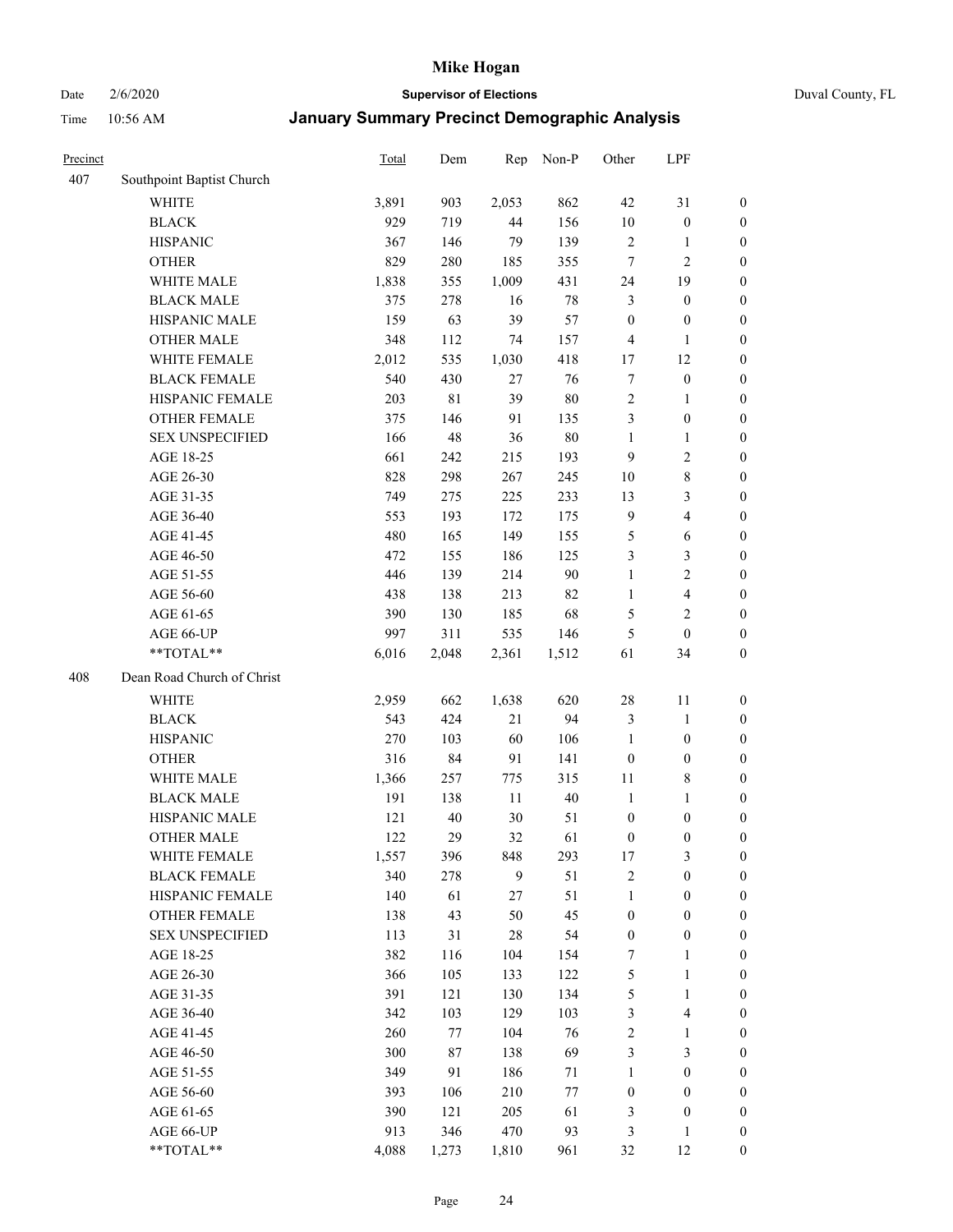## Date 2/6/2020 **Supervisor of Elections** Duval County, FL

| Precinct |                                     | <b>Total</b> | Dem   | Rep    | Non-P | Other            | LPF                     |                  |
|----------|-------------------------------------|--------------|-------|--------|-------|------------------|-------------------------|------------------|
| 409      | Ramallah American Club of Jacksonvi |              |       |        |       |                  |                         |                  |
|          | <b>WHITE</b>                        | 1,777        | 484   | 887    | 385   | 11               | $10\,$                  | 0                |
|          | <b>BLACK</b>                        | 634          | 491   | 22     | 118   | $\mathfrak{Z}$   | $\boldsymbol{0}$        | 0                |
|          | <b>HISPANIC</b>                     | 253          | 101   | 50     | 98    | 3                | $\mathbf{1}$            | $\boldsymbol{0}$ |
|          | <b>OTHER</b>                        | 351          | 88    | 75     | 184   | $\overline{2}$   | $\sqrt{2}$              | $\boldsymbol{0}$ |
|          | WHITE MALE                          | 780          | 185   | 407    | 176   | 6                | 6                       | $\boldsymbol{0}$ |
|          | <b>BLACK MALE</b>                   | 267          | 195   | 12     | 58    | $\overline{c}$   | $\boldsymbol{0}$        | $\boldsymbol{0}$ |
|          | HISPANIC MALE                       | 88           | 32    | 24     | 32    | $\boldsymbol{0}$ | $\boldsymbol{0}$        | $\boldsymbol{0}$ |
|          | <b>OTHER MALE</b>                   | 133          | 32    | 34     | 65    | $\boldsymbol{0}$ | $\overline{c}$          | $\boldsymbol{0}$ |
|          | WHITE FEMALE                        | 978          | 295   | 474    | 201   | 5                | $\mathfrak{Z}$          | $\boldsymbol{0}$ |
|          | <b>BLACK FEMALE</b>                 | 352          | 287   | 9      | 55    | $\mathbf{1}$     | $\boldsymbol{0}$        | 0                |
|          | HISPANIC FEMALE                     | 162          | 68    | 24     | 66    | 3                | 1                       | 0                |
|          | <b>OTHER FEMALE</b>                 | 155          | 47    | 35     | 71    | $\overline{2}$   | $\boldsymbol{0}$        | 0                |
|          | <b>SEX UNSPECIFIED</b>              | 100          | 23    | 15     | 61    | $\boldsymbol{0}$ | $\mathbf{1}$            | $\boldsymbol{0}$ |
|          | AGE 18-25                           | 289          | 108   | 64     | 109   | 6                | $\sqrt{2}$              | $\boldsymbol{0}$ |
|          | AGE 26-30                           | 293          | 107   | 67     | 115   | $\mathbf{1}$     | $\mathfrak{Z}$          | $\boldsymbol{0}$ |
|          | AGE 31-35                           | 255          | 86    | 68     | 99    | $\boldsymbol{0}$ | $\sqrt{2}$              | $\boldsymbol{0}$ |
|          | AGE 36-40                           | 241          | 93    | 76     | 68    | $\overline{2}$   | $\sqrt{2}$              | $\boldsymbol{0}$ |
|          | AGE 41-45                           | 207          | 79    | 61     | 64    | $\mathbf{1}$     | $\overline{2}$          | $\boldsymbol{0}$ |
|          | AGE 46-50                           | 232          | 99    | 70     | 59    | $\overline{c}$   | $\overline{2}$          | $\boldsymbol{0}$ |
|          | AGE 51-55                           | 263          | 91    | 110    | 61    | $\mathbf{1}$     | $\boldsymbol{0}$        | 0                |
|          | AGE 56-60                           | 256          | 109   | 89     | 57    | $\mathbf{1}$     | $\boldsymbol{0}$        | 0                |
|          | AGE 61-65                           | 282          | 105   | 126    | 50    | 1                | $\boldsymbol{0}$        | 0                |
|          | AGE 66-UP                           | 696          | 287   | 302    | 103   | $\overline{4}$   | $\boldsymbol{0}$        | $\boldsymbol{0}$ |
|          | **TOTAL**                           | 3,015        | 1,164 | 1,034  | 785   | 19               | 13                      | $\boldsymbol{0}$ |
| 410      | St. Barnabas Anglican Church        |              |       |        |       |                  |                         |                  |
|          | <b>WHITE</b>                        | 2,415        | 539   | 1,235  | 594   | 31               | 16                      | $\boldsymbol{0}$ |
|          | <b>BLACK</b>                        | 836          | 609   | 44     | 176   | 6                | $\mathbf{1}$            | $\boldsymbol{0}$ |
|          | <b>HISPANIC</b>                     | 400          | 178   | 77     | 142   | 3                | $\boldsymbol{0}$        | $\boldsymbol{0}$ |
|          | <b>OTHER</b>                        | 715          | 191   | 195    | 322   | 4                | $\mathfrak{Z}$          | $\boldsymbol{0}$ |
|          | WHITE MALE                          | 1,175        | 221   | 633    | 294   | 17               | $10\,$                  | $\boldsymbol{0}$ |
|          | <b>BLACK MALE</b>                   | 359          | 250   | 23     | 82    | 3                | $\mathbf{1}$            | $\boldsymbol{0}$ |
|          | HISPANIC MALE                       | 177          | 69    | 37     | 69    | $\overline{c}$   | $\boldsymbol{0}$        | 0                |
|          | <b>OTHER MALE</b>                   | 298          | 76    | 93     | 127   | $\overline{2}$   | $\boldsymbol{0}$        | 0                |
|          | WHITE FEMALE                        | 1,197        | 307   | 583    | 287   | 14               | 6                       | 0                |
|          | <b>BLACK FEMALE</b>                 | 467          | 350   | $20\,$ | 94    | 3                | $\boldsymbol{0}$        | $\boldsymbol{0}$ |
|          | HISPANIC FEMALE                     | 210          | 105   | 35     | 69    | $\mathbf{1}$     | $\boldsymbol{0}$        | $\boldsymbol{0}$ |
|          | OTHER FEMALE                        | 320          | 89    | $88\,$ | 138   | $\sqrt{2}$       | $\mathfrak{Z}$          | $\overline{0}$   |
|          | <b>SEX UNSPECIFIED</b>              | 163          | 50    | 39     | 74    | $\boldsymbol{0}$ | $\boldsymbol{0}$        | 0                |
|          | AGE 18-25                           | 525          | 168   | 132    | 214   | 9                | $\sqrt{2}$              | 0                |
|          | AGE 26-30                           | 444          | 157   | 118    | 157   | $10\,$           | $\sqrt{2}$              | 0                |
|          | AGE 31-35                           | 398          | 133   | 121    | 137   | $\overline{4}$   | $\mathfrak{Z}$          | 0                |
|          | AGE 36-40                           | 356          | 135   | 90     | 126   | 4                | $\mathbf{1}$            | 0                |
|          | AGE 41-45                           | 289          | 90    | 85     | 107   | 3                | $\overline{\mathbf{4}}$ | 0                |
|          | AGE 46-50                           | 367          | 126   | 133    | 101   | 3                | $\overline{4}$          | 0                |
|          | AGE 51-55                           | 409          | 137   | 171    | 97    | $\sqrt{2}$       | $\boldsymbol{2}$        | 0                |
|          | AGE 56-60                           | 430          | 145   | 174    | 107   | 4                | $\boldsymbol{0}$        | $\boldsymbol{0}$ |
|          | AGE 61-65                           | 375          | 118   | 176    | 77    | 3                | 1                       | $\boldsymbol{0}$ |
|          | AGE 66-UP                           | 770          | 308   | 350    | 110   | $\mathbf{1}$     | $\mathbf{1}$            | $\boldsymbol{0}$ |
|          | **TOTAL**                           | 4,366        | 1,517 | 1,551  | 1,234 | 44               | 20                      | $\boldsymbol{0}$ |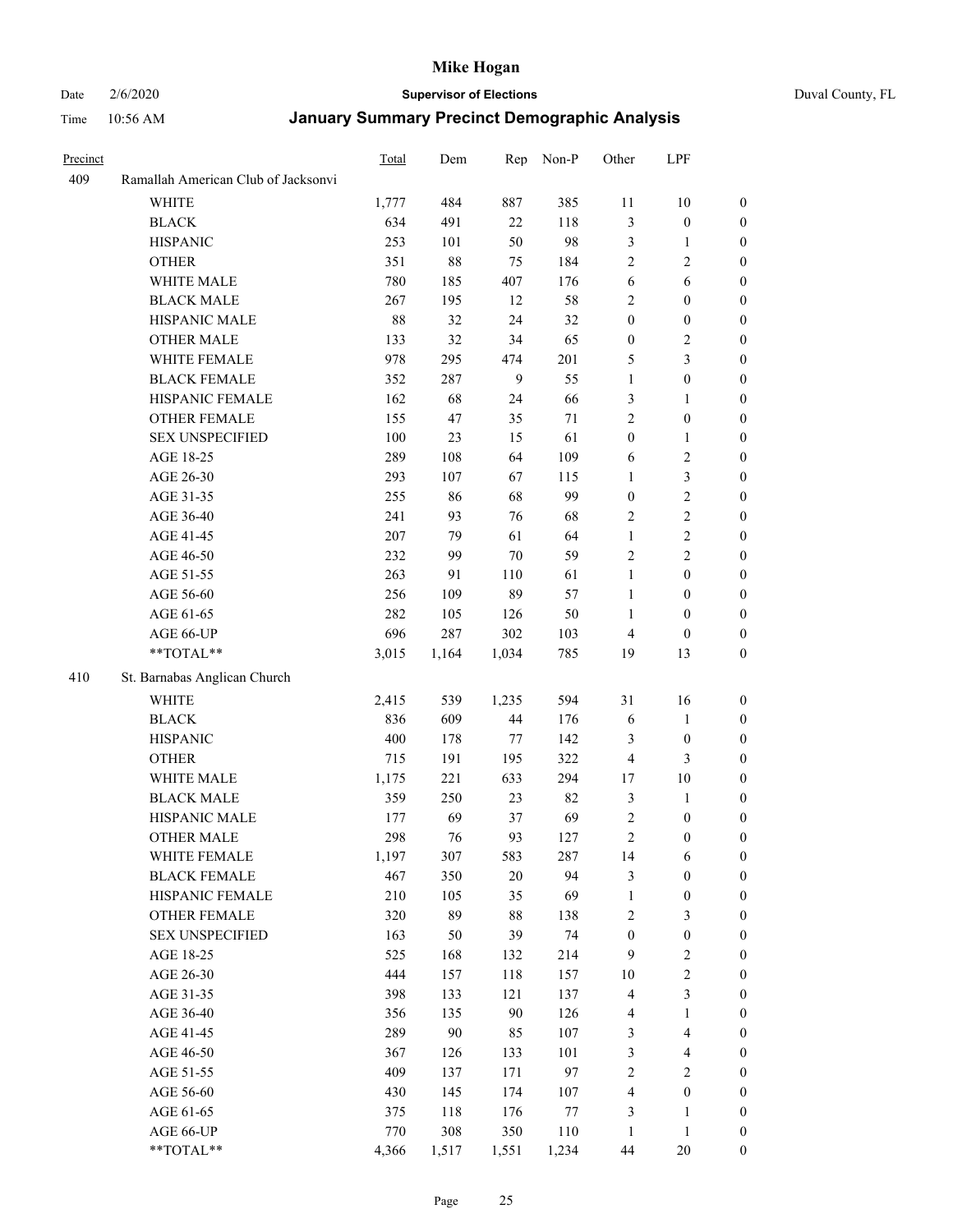Date 2/6/2020 **Supervisor of Elections** Duval County, FL

| Precinct |                             | Total | Dem   | Rep         | Non-P  | Other                   | LPF                     |                  |
|----------|-----------------------------|-------|-------|-------------|--------|-------------------------|-------------------------|------------------|
| 411      | Windy Hill Community Center |       |       |             |        |                         |                         |                  |
|          | <b>WHITE</b>                | 3,065 | 755   | 1,408       | 844    | 42                      | 16                      | 0                |
|          | <b>BLACK</b>                | 701   | 497   | 35          | 161    | $\,$ 8 $\,$             | $\boldsymbol{0}$        | 0                |
|          | <b>HISPANIC</b>             | 629   | 261   | 121         | 244    | 3                       | $\boldsymbol{0}$        | $\boldsymbol{0}$ |
|          | <b>OTHER</b>                | 558   | 166   | 136         | 252    | 3                       | 1                       | $\boldsymbol{0}$ |
|          | WHITE MALE                  | 1,458 | 300   | 721         | 407    | $20\,$                  | $10\,$                  | $\boldsymbol{0}$ |
|          | <b>BLACK MALE</b>           | 290   | 191   | 20          | 76     | 3                       | $\boldsymbol{0}$        | $\boldsymbol{0}$ |
|          | HISPANIC MALE               | 291   | 118   | 62          | 108    | 3                       | $\boldsymbol{0}$        | $\boldsymbol{0}$ |
|          | <b>OTHER MALE</b>           | 226   | 66    | 62          | 95     | $\overline{2}$          | $\mathbf{1}$            | $\boldsymbol{0}$ |
|          | WHITE FEMALE                | 1,560 | 447   | 665         | 421    | 21                      | 6                       | $\boldsymbol{0}$ |
|          | <b>BLACK FEMALE</b>         | 403   | 303   | 13          | 82     | 5                       | $\boldsymbol{0}$        | $\boldsymbol{0}$ |
|          | HISPANIC FEMALE             | 321   | 138   | 56          | 127    | $\boldsymbol{0}$        | $\boldsymbol{0}$        | $\boldsymbol{0}$ |
|          | <b>OTHER FEMALE</b>         | 252   | 86    | 56          | 109    | $\mathbf{1}$            | $\boldsymbol{0}$        | $\boldsymbol{0}$ |
|          | <b>SEX UNSPECIFIED</b>      | 152   | 30    | 45          | 76     | $\mathbf{1}$            | $\boldsymbol{0}$        | $\boldsymbol{0}$ |
|          | AGE 18-25                   | 646   | 216   | 163         | 248    | $17$                    | $\boldsymbol{2}$        | $\boldsymbol{0}$ |
|          | AGE 26-30                   | 645   | 212   | 174         | 246    | 9                       | $\overline{\mathbf{4}}$ | $\boldsymbol{0}$ |
|          | AGE 31-35                   | 562   | 182   | 161         | 211    | 6                       | $\sqrt{2}$              | $\boldsymbol{0}$ |
|          | AGE 36-40                   | 389   | 135   | 109         | 136    | 5                       | $\overline{\mathbf{4}}$ | $\boldsymbol{0}$ |
|          | AGE 41-45                   | 391   | 138   | 114         | 132    | $\overline{\mathbf{4}}$ | $\mathfrak{Z}$          | $\boldsymbol{0}$ |
|          | AGE 46-50                   | 365   | 116   | 132         | 111    | 5                       | $\mathbf{1}$            | $\boldsymbol{0}$ |
|          | AGE 51-55                   | 384   | 123   | 140         | 116    | 5                       | $\boldsymbol{0}$        | $\boldsymbol{0}$ |
|          | AGE 56-60                   | 459   | 159   | 185         | 111    | 3                       | 1                       | 0                |
|          | AGE 61-65                   | 380   | 128   | 174         | $77\,$ | $\mathbf{1}$            | $\boldsymbol{0}$        | $\boldsymbol{0}$ |
|          | AGE 66-UP                   | 731   | 270   | 348         | 112    | $\mathbf{1}$            | $\boldsymbol{0}$        | $\boldsymbol{0}$ |
|          | $**TOTAL**$                 | 4,953 | 1,679 | 1,700       | 1,501  | 56                      | 17                      | $\boldsymbol{0}$ |
| 412      | CrossRoad Church, UMC       |       |       |             |        |                         |                         |                  |
|          | <b>WHITE</b>                | 2,086 | 543   | 902         | 578    | 44                      | 19                      | $\boldsymbol{0}$ |
|          | <b>BLACK</b>                | 506   | 373   | 23          | 100    | $\overline{9}$          | $\mathbf{1}$            | $\boldsymbol{0}$ |
|          | <b>HISPANIC</b>             | 245   | 83    | 57          | 96     | 8                       | $\mathbf{1}$            | $\boldsymbol{0}$ |
|          | <b>OTHER</b>                | 330   | 112   | 65          | 151    | $\overline{c}$          | $\boldsymbol{0}$        | $\boldsymbol{0}$ |
|          | WHITE MALE                  | 1,002 | 222   | 450         | 291    | 27                      | 12                      | $\boldsymbol{0}$ |
|          | <b>BLACK MALE</b>           | 206   | 130   | 12          | 55     | $\,$ 8 $\,$             | $\mathbf{1}$            | $\boldsymbol{0}$ |
|          | HISPANIC MALE               | 114   | 33    | 31          | 48     | $\mathbf{1}$            | 1                       | 0                |
|          | <b>OTHER MALE</b>           | 131   | 36    | 32          | 61     | $\sqrt{2}$              | $\boldsymbol{0}$        | $\boldsymbol{0}$ |
|          | WHITE FEMALE                | 1,061 | 309   | 448         | 280    | 17                      | 7                       | 0                |
|          | <b>BLACK FEMALE</b>         | 293   | 238   | 11          | 43     | $\mathbf{1}$            | $\boldsymbol{0}$        | $\boldsymbol{0}$ |
|          | HISPANIC FEMALE             | 126   | 47    | 26          | 46     | 7                       | $\boldsymbol{0}$        | $\overline{0}$   |
|          | <b>OTHER FEMALE</b>         | 155   | 64    | 29          | 62     | $\boldsymbol{0}$        | $\boldsymbol{0}$        | $\overline{0}$   |
|          | <b>SEX UNSPECIFIED</b>      | 79    | 32    | $\,$ 8 $\,$ | 39     | $\boldsymbol{0}$        | $\boldsymbol{0}$        | 0                |
|          | AGE 18-25                   | 527   | 191   | 150         | 171    | 11                      | $\overline{4}$          | 0                |
|          | AGE 26-30                   | 586   | 196   | 193         | 179    | 12                      | $\sqrt{6}$              | 0                |
|          | AGE 31-35                   | 401   | 136   | 118         | 135    | 9                       | $\mathfrak z$           | 0                |
|          | AGE 36-40                   | 287   | 93    | 82          | 104    | 6                       | $\sqrt{2}$              | 0                |
|          | AGE 41-45                   | 250   | 104   | 68          | 74     | 1                       | $\mathfrak{Z}$          | 0                |
|          | AGE 46-50                   | 227   | 94    | 70          | 54     | 8                       | $\mathbf{1}$            | 0                |
|          | AGE 51-55                   | 231   | 79    | 91          | 55     | 4                       | $\sqrt{2}$              | 0                |
|          | AGE 56-60                   | 204   | 68    | 79          | 55     | 2                       | $\boldsymbol{0}$        | $\overline{0}$   |
|          | AGE 61-65                   | 166   | 60    | 65          | 36     | 5                       | $\boldsymbol{0}$        | $\overline{0}$   |
|          | AGE 66-UP                   | 288   | 90    | 131         | 62     | 5                       | $\boldsymbol{0}$        | 0                |
|          | **TOTAL**                   | 3,167 | 1,111 | 1,047       | 925    | 63                      | 21                      | $\boldsymbol{0}$ |
|          |                             |       |       |             |        |                         |                         |                  |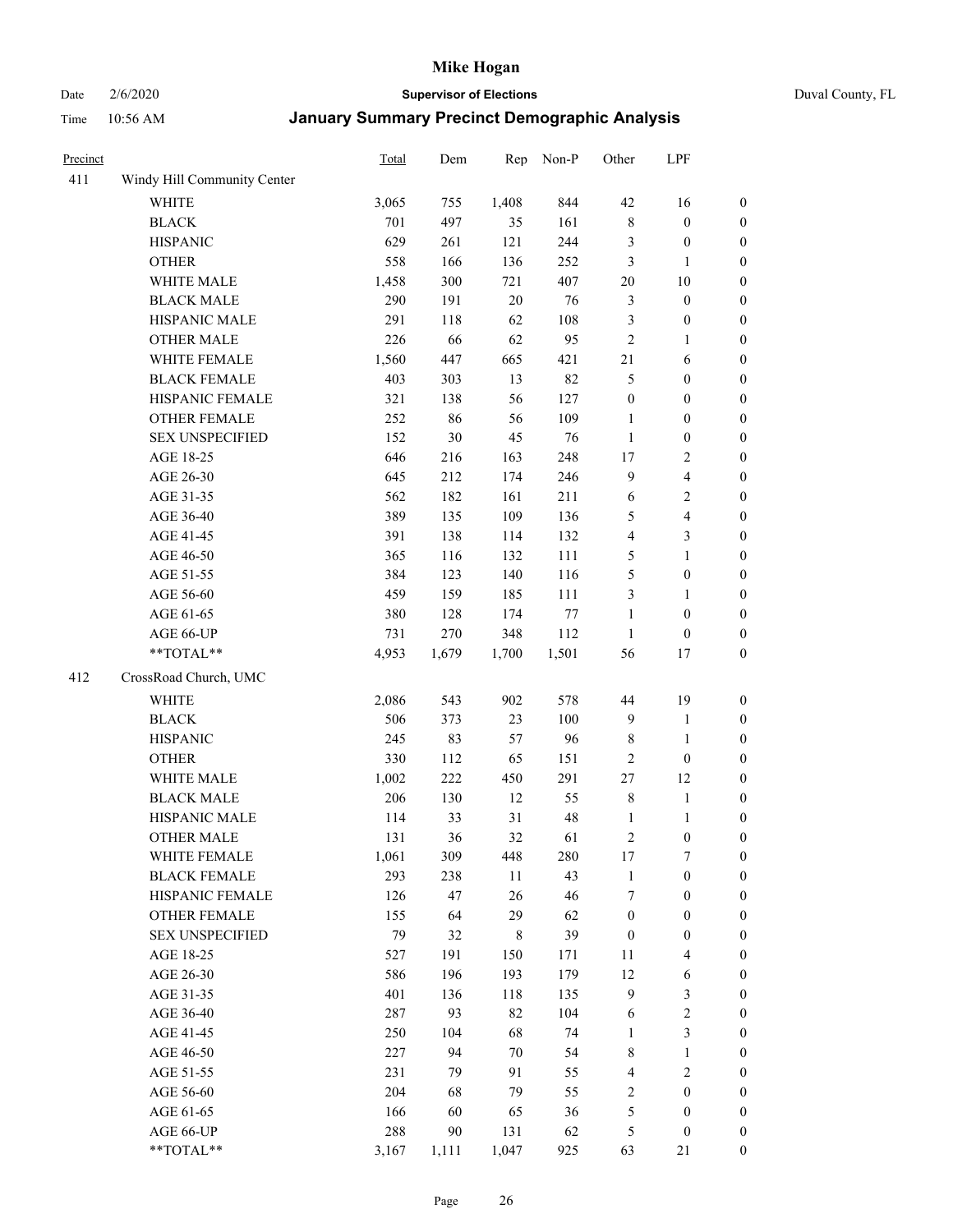Date 2/6/2020 **Supervisor of Elections** Duval County, FL

| Precinct |                                        | <b>Total</b> | Dem      | Rep                 | Non-P                    | Other                 | LPF                        |                  |
|----------|----------------------------------------|--------------|----------|---------------------|--------------------------|-----------------------|----------------------------|------------------|
| 501      | <b>Balis Community Center</b>          |              |          |                     |                          |                       |                            |                  |
|          | <b>WHITE</b>                           | 2,583        | 771      | 1,199               | 555                      | 30                    | $28\,$                     | $\boldsymbol{0}$ |
|          | <b>BLACK</b>                           | 200          | 134      | 11                  | 47                       | $\tau$                | $\mathbf{1}$               | $\boldsymbol{0}$ |
|          | <b>HISPANIC</b>                        | 111          | 41       | 33                  | 37                       | $\boldsymbol{0}$      | $\boldsymbol{0}$           | $\boldsymbol{0}$ |
|          | <b>OTHER</b>                           | 226          | 68       | 67                  | $87\,$                   | 2                     | $\overline{2}$             | $\boldsymbol{0}$ |
|          | WHITE MALE                             | 1,219        | 326      | 582                 | 279                      | 12                    | $20\,$                     | $\boldsymbol{0}$ |
|          | <b>BLACK MALE</b>                      | 92           | 59       | 5                   | 24                       | 4                     | $\boldsymbol{0}$           | $\boldsymbol{0}$ |
|          | HISPANIC MALE                          | 50           | 19       | 14                  | 17                       | $\boldsymbol{0}$      | $\boldsymbol{0}$           | $\boldsymbol{0}$ |
|          | <b>OTHER MALE</b>                      | 85           | 20       | 28                  | 35                       | $\mathbf{1}$          | $\mathbf{1}$               | $\boldsymbol{0}$ |
|          | WHITE FEMALE                           | 1,328        | 436      | 604                 | 262                      | 18                    | $\,$ 8 $\,$                | $\boldsymbol{0}$ |
|          | <b>BLACK FEMALE</b>                    | 106          | 74       | 6                   | 22                       | 3                     | $\mathbf{1}$               | 0                |
|          | HISPANIC FEMALE                        | 59           | 21       | 19                  | 19                       | $\boldsymbol{0}$      | $\boldsymbol{0}$           | 0                |
|          | <b>OTHER FEMALE</b>                    | 105          | 36       | 35                  | 33                       | $\boldsymbol{0}$      | $\mathbf{1}$               | 0                |
|          | <b>SEX UNSPECIFIED</b>                 | 76           | 23       | 17                  | 35                       | $\mathbf{1}$          | $\boldsymbol{0}$           | $\boldsymbol{0}$ |
|          | AGE 18-25                              | 228          | 70       | 74                  | 77                       | 6                     | 1                          | $\boldsymbol{0}$ |
|          | AGE 26-30                              | 335          | 98       | 119                 | 106                      | 8                     | $\overline{4}$             | $\boldsymbol{0}$ |
|          | AGE 31-35                              | 364          | 129      | 129                 | 94                       | 3                     | $\mathbf{9}$               | $\boldsymbol{0}$ |
|          | AGE 36-40                              | 254          | 86       | $80\,$              | 77                       | 7                     | $\overline{4}$             | $\boldsymbol{0}$ |
|          | AGE 41-45                              | 216          | 56       | $8\sqrt{1}$         | 72                       | 3                     | $\overline{\mathbf{4}}$    | $\boldsymbol{0}$ |
|          | AGE 46-50                              | 241          | 71       | 106                 | 60                       | $\overline{2}$        | $\overline{c}$             | $\boldsymbol{0}$ |
|          | AGE 51-55                              | 258          | 66       | 133                 | 54                       | 5                     | $\boldsymbol{0}$           | $\boldsymbol{0}$ |
|          | AGE 56-60                              | 273          | 95       | 127                 | 46                       | $\sqrt{2}$            | $\mathfrak{Z}$             | 0                |
|          | AGE 61-65                              | 272          | 98       | 126                 | 46                       | $\mathbf{1}$          | $\mathbf{1}$               | 0                |
|          | AGE 66-UP                              | 678          | 245      | 334                 | 94                       | $\overline{c}$        | 3                          | $\boldsymbol{0}$ |
|          | **TOTAL**                              | 3,120        | 1,014    | 1,310               | 726                      | 39                    | 31                         | $\boldsymbol{0}$ |
| 502      | St. Nicholas Park Christian Church     |              |          |                     |                          |                       |                            |                  |
|          |                                        |              |          |                     |                          |                       |                            |                  |
|          | <b>WHITE</b>                           | 918          | 270      | 477                 | 159                      | 5                     | $\boldsymbol{7}$           | $\boldsymbol{0}$ |
|          | <b>BLACK</b>                           | 46           | 30       | $\mathfrak s$       | 10                       | $\mathbf{1}$          | $\boldsymbol{0}$           | $\boldsymbol{0}$ |
|          | <b>HISPANIC</b>                        | 33           | 12       | $\,$ 8 $\,$         | 10                       | $\overline{c}$        | $\mathbf{1}$               | $\boldsymbol{0}$ |
|          | <b>OTHER</b>                           | 54           | 12       | 18                  | 22                       | $\sqrt{2}$            | $\boldsymbol{0}$           | $\boldsymbol{0}$ |
|          | WHITE MALE                             | 424          | 113      | 219                 | 83                       | 3                     | 6                          | $\boldsymbol{0}$ |
|          | <b>BLACK MALE</b>                      | 20           | 12       | $\sqrt{2}$          | 5                        | $\mathbf{1}$          | $\boldsymbol{0}$           | $\boldsymbol{0}$ |
|          | HISPANIC MALE<br><b>OTHER MALE</b>     | 17           | 7        | 6                   | $\overline{\mathcal{L}}$ | $\boldsymbol{0}$      | $\boldsymbol{0}$           | 0                |
|          |                                        | 16           | 4        | $\overline{4}$      | 6                        | $\overline{c}$        | $\boldsymbol{0}$           | $\boldsymbol{0}$ |
|          | WHITE FEMALE                           | 484          | 155      | 251                 | 75                       | 2                     | 1                          | 0                |
|          | <b>BLACK FEMALE</b><br>HISPANIC FEMALE | 26           | 18       | 3<br>$\overline{2}$ | 5                        | $\boldsymbol{0}$      | $\boldsymbol{0}$           | $\overline{0}$   |
|          | <b>OTHER FEMALE</b>                    | 15           | 4        |                     | $\sqrt{6}$               | $\overline{2}$        | $\mathbf{1}$               | $\overline{0}$   |
|          |                                        | 24           | 5        | $10\,$              | 9                        | $\boldsymbol{0}$      | $\boldsymbol{0}$           | $\overline{0}$   |
|          | <b>SEX UNSPECIFIED</b>                 | 25           | 6        | 11                  | 8                        | $\boldsymbol{0}$      | $\boldsymbol{0}$           | 0<br>$\theta$    |
|          | AGE 18-25                              | 72           | $20\,$   | 34                  | 16                       | $\overline{c}$        | $\boldsymbol{0}$           |                  |
|          | AGE 26-30                              | 92<br>123    | 31       | 42<br>57            | $17\,$<br>$28\,$         | $\boldsymbol{0}$      | $\overline{c}$             | 0                |
|          | AGE 31-35                              |              | 37       |                     |                          | $\boldsymbol{0}$      | $\mathbf{1}$               | 0                |
|          | AGE 36-40                              | 116<br>48    | 35<br>12 | 40<br>16            | 36<br>19                 | 3<br>$\boldsymbol{0}$ | $\sqrt{2}$<br>$\mathbf{1}$ | 0                |
|          | AGE 41-45                              |              |          |                     |                          |                       |                            | 0                |
|          | AGE 46-50                              | 76           | 22       | 37                  | 17                       | $\boldsymbol{0}$      | $\boldsymbol{0}$           | 0                |
|          | AGE 51-55                              | 83           | 25       | 48                  | 9                        | 1                     | $\boldsymbol{0}$           | $\overline{0}$   |
|          | AGE 56-60                              | 101          | 24       | 57                  | 15                       | $\overline{4}$        | 1                          | $\overline{0}$   |
|          | AGE 61-65                              | 98           | 27       | 61                  | $10\,$                   | $\boldsymbol{0}$      | $\boldsymbol{0}$           | $\overline{0}$   |
|          | AGE 66-UP                              | 241          | 90       | 116                 | 34                       | $\boldsymbol{0}$      | $\mathbf{1}$               | $\boldsymbol{0}$ |
|          | **TOTAL**                              | 1,051        | 324      | 508                 | 201                      | 10                    | $\,$ 8 $\,$                | $\boldsymbol{0}$ |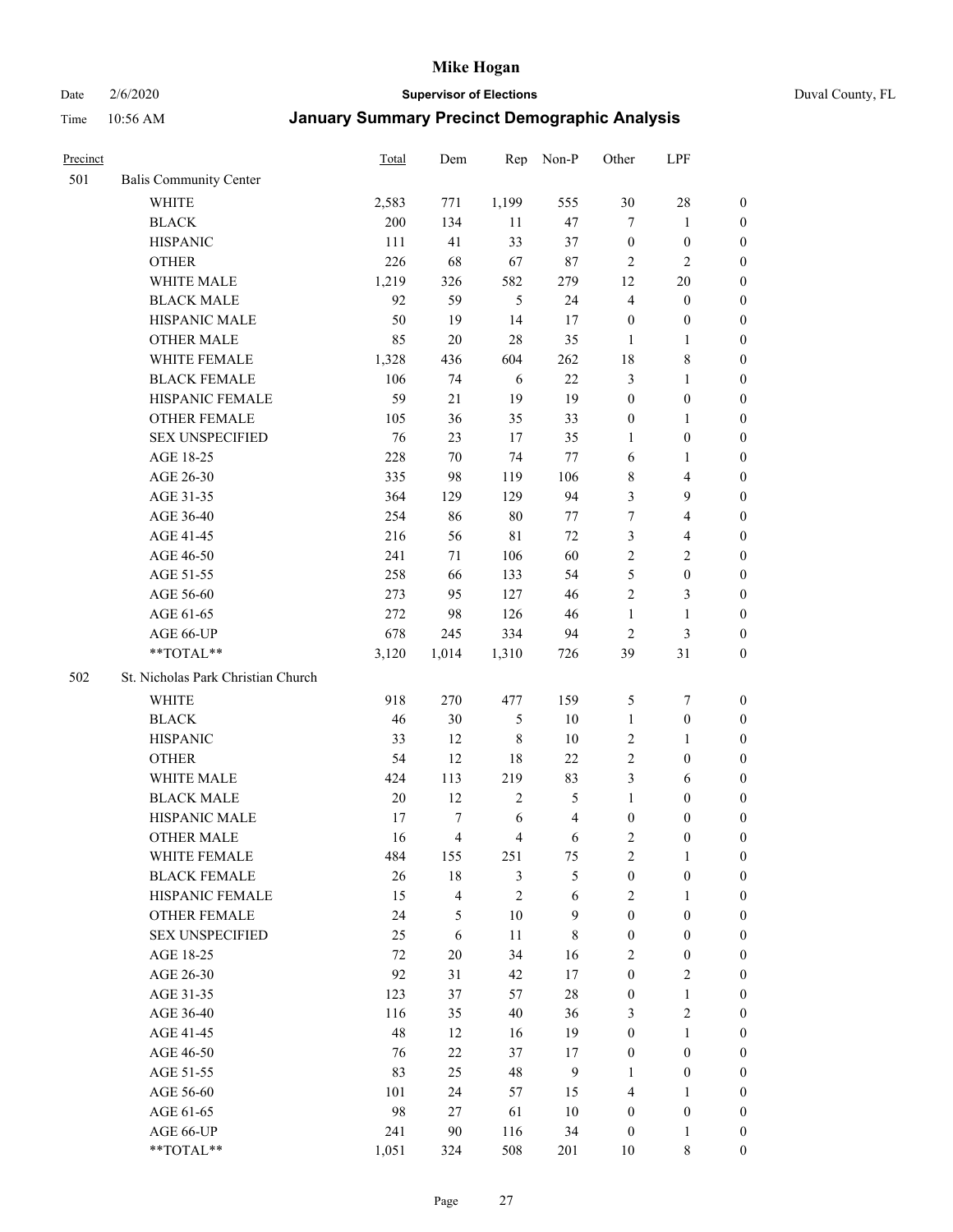# Date 2/6/2020 **Supervisor of Elections** Duval County, FL

| Precinct |                                   | Total | Dem         | Rep            | Non-P          | Other            | LPF              |                  |
|----------|-----------------------------------|-------|-------------|----------------|----------------|------------------|------------------|------------------|
| 503      | Jacksonville Community Church     |       |             |                |                |                  |                  |                  |
|          | <b>WHITE</b>                      | 1,209 | 349         | 501            | 341            | 12               | 6                | 0                |
|          | <b>BLACK</b>                      | 970   | 745         | 38             | 180            | 6                | 1                | 0                |
|          | <b>HISPANIC</b>                   | 301   | 132         | 52             | 115            | $\sqrt{2}$       | $\boldsymbol{0}$ | $\boldsymbol{0}$ |
|          | <b>OTHER</b>                      | 249   | 92          | 38             | 117            | $\overline{2}$   | $\boldsymbol{0}$ | $\boldsymbol{0}$ |
|          | WHITE MALE                        | 514   | 119         | 210            | 176            | 4                | 5                | $\boldsymbol{0}$ |
|          | <b>BLACK MALE</b>                 | 371   | 256         | 22             | 90             | 3                | $\boldsymbol{0}$ | $\boldsymbol{0}$ |
|          | HISPANIC MALE                     | 127   | 52          | 26             | 48             | 1                | $\boldsymbol{0}$ | $\boldsymbol{0}$ |
|          | <b>OTHER MALE</b>                 | 103   | 42          | 24             | 37             | $\boldsymbol{0}$ | $\boldsymbol{0}$ | $\boldsymbol{0}$ |
|          | WHITE FEMALE                      | 670   | 218         | 285            | 158            | 8                | 1                | $\boldsymbol{0}$ |
|          | <b>BLACK FEMALE</b>               | 580   | 473         | 16             | 87             | 3                | $\mathbf{1}$     | 0                |
|          | HISPANIC FEMALE                   | 168   | $78\,$      | 26             | 63             | $\mathbf{1}$     | $\boldsymbol{0}$ | 0                |
|          | <b>OTHER FEMALE</b>               | 99    | 42          | 11             | 44             | $\overline{2}$   | $\boldsymbol{0}$ | $\boldsymbol{0}$ |
|          | <b>SEX UNSPECIFIED</b>            | 97    | 38          | 9              | 50             | $\boldsymbol{0}$ | $\boldsymbol{0}$ | $\boldsymbol{0}$ |
|          | AGE 18-25                         | 336   | 169         | 46             | 115            | 6                | $\boldsymbol{0}$ | $\boldsymbol{0}$ |
|          | AGE 26-30                         | 311   | 150         | 43             | 110            | 4                | $\overline{4}$   | $\boldsymbol{0}$ |
|          | AGE 31-35                         | 301   | 148         | 39             | 112            | $\sqrt{2}$       | $\boldsymbol{0}$ | $\boldsymbol{0}$ |
|          | AGE 36-40                         | 255   | 118         | 42             | 94             | $\mathbf{1}$     | $\boldsymbol{0}$ | $\boldsymbol{0}$ |
|          | AGE 41-45                         | 183   | 90          | 38             | 51             | 3                | $\mathbf{1}$     | $\boldsymbol{0}$ |
|          | AGE 46-50                         | 195   | 100         | 40             | 54             | $\boldsymbol{0}$ | $\mathbf{1}$     | $\boldsymbol{0}$ |
|          | AGE 51-55                         | 196   | 103         | 41             | 51             | 1                | $\boldsymbol{0}$ | 0                |
|          | AGE 56-60                         | 193   | 98          | 47             | 46             | $\overline{2}$   | $\boldsymbol{0}$ | 0                |
|          | AGE 61-65                         | 187   | 103         | 60             | 24             | $\boldsymbol{0}$ | $\boldsymbol{0}$ | 0                |
|          | AGE 66-UP                         | 572   | 239         | 233            | 96             | 3                | $\mathbf{1}$     | $\boldsymbol{0}$ |
|          | **TOTAL**                         | 2,729 | 1,318       | 629            | 753            | 22               | $\boldsymbol{7}$ | $\boldsymbol{0}$ |
| 504      | Southside United Methodist Church |       |             |                |                |                  |                  |                  |
|          | <b>WHITE</b>                      | 1,585 | 444         | 880            | 242            | 12               | $\boldsymbol{7}$ | $\boldsymbol{0}$ |
|          | <b>BLACK</b>                      | 61    | 46          | $\overline{4}$ | $10\,$         | $\mathbf{1}$     | $\boldsymbol{0}$ | $\boldsymbol{0}$ |
|          | <b>HISPANIC</b>                   | 59    | 15          | 26             | $17\,$         | $\boldsymbol{0}$ | $\mathbf{1}$     | $\boldsymbol{0}$ |
|          | <b>OTHER</b>                      | 92    | 33          | 29             | 30             | $\boldsymbol{0}$ | $\boldsymbol{0}$ | $\boldsymbol{0}$ |
|          | <b>WHITE MALE</b>                 | 761   | 202         | 430            | 119            | $\overline{4}$   | 6                | $\boldsymbol{0}$ |
|          | <b>BLACK MALE</b>                 | 21    | 15          | $\sqrt{2}$     | $\overline{4}$ | $\boldsymbol{0}$ | $\boldsymbol{0}$ | $\boldsymbol{0}$ |
|          | HISPANIC MALE                     | 29    | $\,$ 8 $\,$ | 10             | 10             | $\boldsymbol{0}$ | 1                | 0                |
|          | <b>OTHER MALE</b>                 | 43    | 14          | 16             | 13             | $\boldsymbol{0}$ | $\boldsymbol{0}$ | $\boldsymbol{0}$ |
|          | WHITE FEMALE                      | 809   | 239         | 441            | 120            | 8                | 1                | 0                |
|          | <b>BLACK FEMALE</b>               | 37    | 29          | $\mathfrak{2}$ | 5              | $\mathbf{1}$     | $\boldsymbol{0}$ | $\overline{0}$   |
|          | HISPANIC FEMALE                   | 29    | 7           | 16             | 6              | $\boldsymbol{0}$ | $\boldsymbol{0}$ | $\overline{0}$   |
|          | <b>OTHER FEMALE</b>               | 33    | 16          | 9              | $\,$ 8 $\,$    | $\boldsymbol{0}$ | $\boldsymbol{0}$ | $\overline{0}$   |
|          | <b>SEX UNSPECIFIED</b>            | 35    | 8           | 13             | 14             | $\boldsymbol{0}$ | $\boldsymbol{0}$ | $\overline{0}$   |
|          | AGE 18-25                         | 158   | 46          | 77             | 33             | 2                | $\boldsymbol{0}$ | $\theta$         |
|          | AGE 26-30                         | 149   | 51          | 60             | 33             | 2                | $\mathfrak{Z}$   | 0                |
|          | AGE 31-35                         | 186   | 55          | 76             | 51             | $\mathbf{1}$     | $\mathfrak{Z}$   | 0                |
|          | AGE 36-40                         | 162   | 47          | 89             | 24             | 2                | $\boldsymbol{0}$ | 0                |
|          | AGE 41-45                         | 159   | 50          | 75             | 31             | 3                | $\boldsymbol{0}$ | 0                |
|          | AGE 46-50                         | 158   | 34          | 95             | 28             | $\boldsymbol{0}$ | 1                | 0                |
|          | AGE 51-55                         | 161   | 50          | 84             | 26             | 1                | $\boldsymbol{0}$ | 0                |
|          | AGE 56-60                         | 151   | 43          | 88             | $20\,$         | $\boldsymbol{0}$ | $\boldsymbol{0}$ | $\overline{0}$   |
|          | AGE 61-65                         | 168   | 50          | 97             | 21             | $\boldsymbol{0}$ | $\boldsymbol{0}$ | $\overline{0}$   |
|          | AGE 66-UP                         | 343   | 111         | 198            | 31             | 2                | $\mathbf{1}$     | $\boldsymbol{0}$ |
|          | **TOTAL**                         | 1,797 | 538         | 939            | 299            | 13               | $\,$ 8 $\,$      | $\boldsymbol{0}$ |
|          |                                   |       |             |                |                |                  |                  |                  |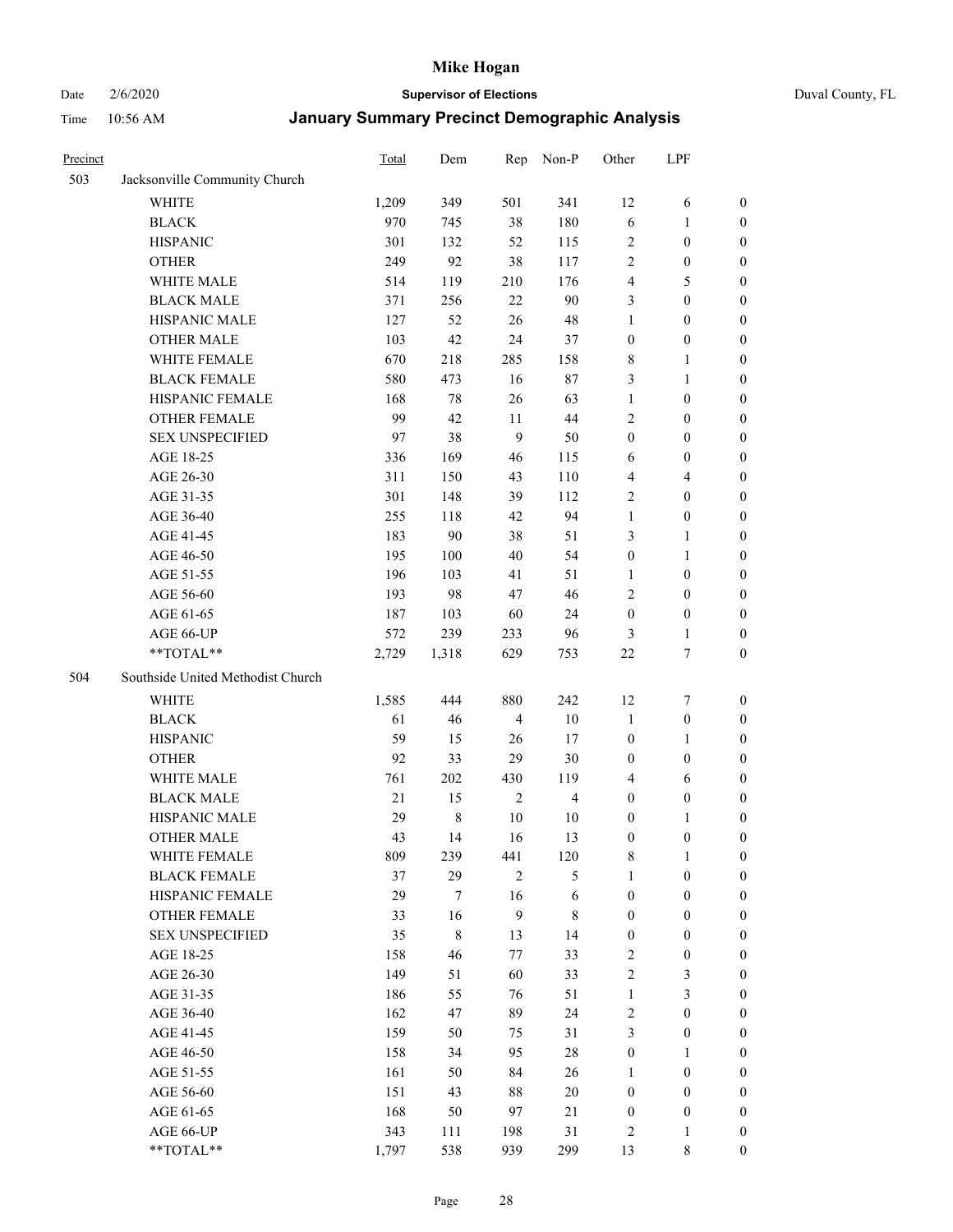#### Date 2/6/2020 **Supervisor of Elections** Duval County, FL

| <b>Precinct</b> |                                     | Total | Dem            | Rep            | Non-P        | Other            | LPF              |                  |
|-----------------|-------------------------------------|-------|----------------|----------------|--------------|------------------|------------------|------------------|
| 505             | Saint Mark's Lutheran Church - ELCA |       |                |                |              |                  |                  |                  |
|                 | <b>WHITE</b>                        | 2,177 | 518            | 1,333          | 310          | $\,$ 8 $\,$      | $\,$ 8 $\,$      | 0                |
|                 | <b>BLACK</b>                        | 21    | 10             | $\overline{c}$ | 8            | 1                | $\boldsymbol{0}$ | 0                |
|                 | <b>HISPANIC</b>                     | 59    | 16             | 26             | 17           | $\boldsymbol{0}$ | $\boldsymbol{0}$ | 0                |
|                 | <b>OTHER</b>                        | 113   | 37             | 38             | 37           | 1                | $\boldsymbol{0}$ | $\boldsymbol{0}$ |
|                 | WHITE MALE                          | 1,015 | 207            | 642            | 156          | 3                | 7                | $\boldsymbol{0}$ |
|                 | <b>BLACK MALE</b>                   | 14    | 7              | $\mathbf{1}$   | 5            | 1                | $\boldsymbol{0}$ | 0                |
|                 | HISPANIC MALE                       | 32    | 12             | 13             | $\tau$       | $\boldsymbol{0}$ | $\boldsymbol{0}$ | 0                |
|                 | <b>OTHER MALE</b>                   | 55    | 14             | 21             | 19           | $\mathbf{1}$     | $\boldsymbol{0}$ | 0                |
|                 | WHITE FEMALE                        | 1,135 | 305            | 677            | 147          | 5                | 1                | 0                |
|                 | <b>BLACK FEMALE</b>                 | 7     | 3              | $\mathbf{1}$   | 3            | $\boldsymbol{0}$ | $\boldsymbol{0}$ | 0                |
|                 | HISPANIC FEMALE                     | 25    | $\overline{4}$ | 12             | $\mathbf{9}$ | $\boldsymbol{0}$ | $\boldsymbol{0}$ | 0                |
|                 | <b>OTHER FEMALE</b>                 | 47    | 21             | 13             | 13           | $\boldsymbol{0}$ | $\boldsymbol{0}$ | 0                |
|                 | <b>SEX UNSPECIFIED</b>              | 40    | 8              | 19             | 13           | $\boldsymbol{0}$ | $\boldsymbol{0}$ | 0                |
|                 | AGE 18-25                           | 214   | 35             | 127            | 47           | 4                | 1                | $\boldsymbol{0}$ |
|                 | AGE 26-30                           | 145   | 30             | $8\sqrt{1}$    | 32           | $\boldsymbol{0}$ | $\sqrt{2}$       | $\boldsymbol{0}$ |
|                 | AGE 31-35                           | 217   | 60             | 117            | 39           | $\boldsymbol{0}$ | $\mathbf{1}$     | $\boldsymbol{0}$ |
|                 | AGE 36-40                           | 237   | 62             | 116            | 57           | 1                | $\mathbf{1}$     | $\boldsymbol{0}$ |
|                 | AGE 41-45                           | 179   | 31             | 96             | 48           | $\mathbf{1}$     | 3                | $\boldsymbol{0}$ |
|                 | AGE 46-50                           | 208   | 53             | 119            | 35           | $\mathbf{1}$     | $\boldsymbol{0}$ | $\boldsymbol{0}$ |
|                 | AGE 51-55                           | 205   | 45             | 133            | 26           | $\mathbf{1}$     | $\boldsymbol{0}$ | 0                |
|                 | AGE 56-60                           | 223   | 37             | 157            | 28           | $\mathbf{1}$     | $\boldsymbol{0}$ | 0                |
|                 | AGE 61-65                           | 185   | 45             | 122            | 17           | 1                | $\boldsymbol{0}$ | 0                |
|                 | AGE 66-UP                           | 554   | 181            | 330            | 43           | $\boldsymbol{0}$ | $\boldsymbol{0}$ | 0                |
|                 | **TOTAL**                           | 2,370 | 581            | 1,399          | 372          | 10               | $\,$ 8 $\,$      | $\boldsymbol{0}$ |
| 506             | St. John the Divine Greek Orthodox  |       |                |                |              |                  |                  |                  |
|                 | <b>WHITE</b>                        | 2,089 | 625            | 938            | 502          | 18               | 6                | $\boldsymbol{0}$ |
|                 | <b>BLACK</b>                        | 1,212 | 978            | 43             | 182          | 6                | $\mathfrak{Z}$   | $\boldsymbol{0}$ |
|                 | <b>HISPANIC</b>                     | 266   | 121            | 47             | 97           | $\mathbf{1}$     | $\boldsymbol{0}$ | $\boldsymbol{0}$ |
|                 | <b>OTHER</b>                        | 364   | 114            | 79             | 169          | $\mathbf{1}$     | $\mathbf{1}$     | $\boldsymbol{0}$ |
|                 | <b>WHITE MALE</b>                   | 964   | 245            | 464            | 243          | $\tau$           | $\mathfrak s$    | 0                |
|                 | <b>BLACK MALE</b>                   | 471   | 348            | 20             | 97           | 3                | $\mathfrak{Z}$   | 0                |
|                 | HISPANIC MALE                       | 130   | 60             | 28             | 42           | $\boldsymbol{0}$ | $\boldsymbol{0}$ | 0                |
|                 | <b>OTHER MALE</b>                   | 119   | 33             | 28             | 56           | 1                | 1                | 0                |
|                 | WHITE FEMALE                        | 1,098 | 372            | 462            | 253          | 10               | 1                | 0                |
|                 | <b>BLACK FEMALE</b>                 | 721   | 616            | 22             | $80\,$       | 3                | $\boldsymbol{0}$ | $\boldsymbol{0}$ |
|                 | HISPANIC FEMALE                     | 129   | 59             | $18\,$         | 51           | $\mathbf{1}$     | $\boldsymbol{0}$ | $\overline{0}$   |
|                 | <b>OTHER FEMALE</b>                 | 161   | 58             | 46             | 57           | $\boldsymbol{0}$ | $\boldsymbol{0}$ | $\overline{0}$   |
|                 | <b>SEX UNSPECIFIED</b>              | 137   | 46             | 19             | 71           | $\mathbf{1}$     | $\boldsymbol{0}$ | 0                |
|                 | AGE 18-25                           | 429   | 188            | 70             | 161          | 9                | $\mathbf{1}$     | $\theta$         |
|                 | AGE 26-30                           | 463   | 191            | 83             | 178          | 6                | $\mathfrak s$    | 0                |
|                 | AGE 31-35                           | 386   | 187            | 85             | 111          | $\overline{2}$   | $\mathbf{1}$     | 0                |
|                 | AGE 36-40                           | 358   | 164            | $8\sqrt{1}$    | 112          | $\boldsymbol{0}$ | $\mathbf{1}$     | 0                |
|                 | AGE 41-45                           | 304   | 146            | 88             | 66           | $\sqrt{2}$       | $\sqrt{2}$       | 0                |
|                 | AGE 46-50                           | 322   | 136            | 108            | $77\,$       | $\mathbf{1}$     | $\boldsymbol{0}$ | 0                |
|                 | AGE 51-55                           | 348   | 146            | 120            | 82           | $\boldsymbol{0}$ | $\boldsymbol{0}$ | 0                |
|                 | AGE 56-60                           | 352   | 178            | 119            | 53           | $\overline{c}$   | $\boldsymbol{0}$ | $\overline{0}$   |
|                 | AGE 61-65                           | 341   | 193            | 111            | 36           | $\mathbf{1}$     | $\boldsymbol{0}$ | $\overline{0}$   |
|                 | AGE 66-UP                           | 627   | 309            | 242            | 73           | 3                | $\boldsymbol{0}$ | $\boldsymbol{0}$ |
|                 | **TOTAL**                           | 3,931 | 1,838          | 1,107          | 950          | 26               | 10               | $\boldsymbol{0}$ |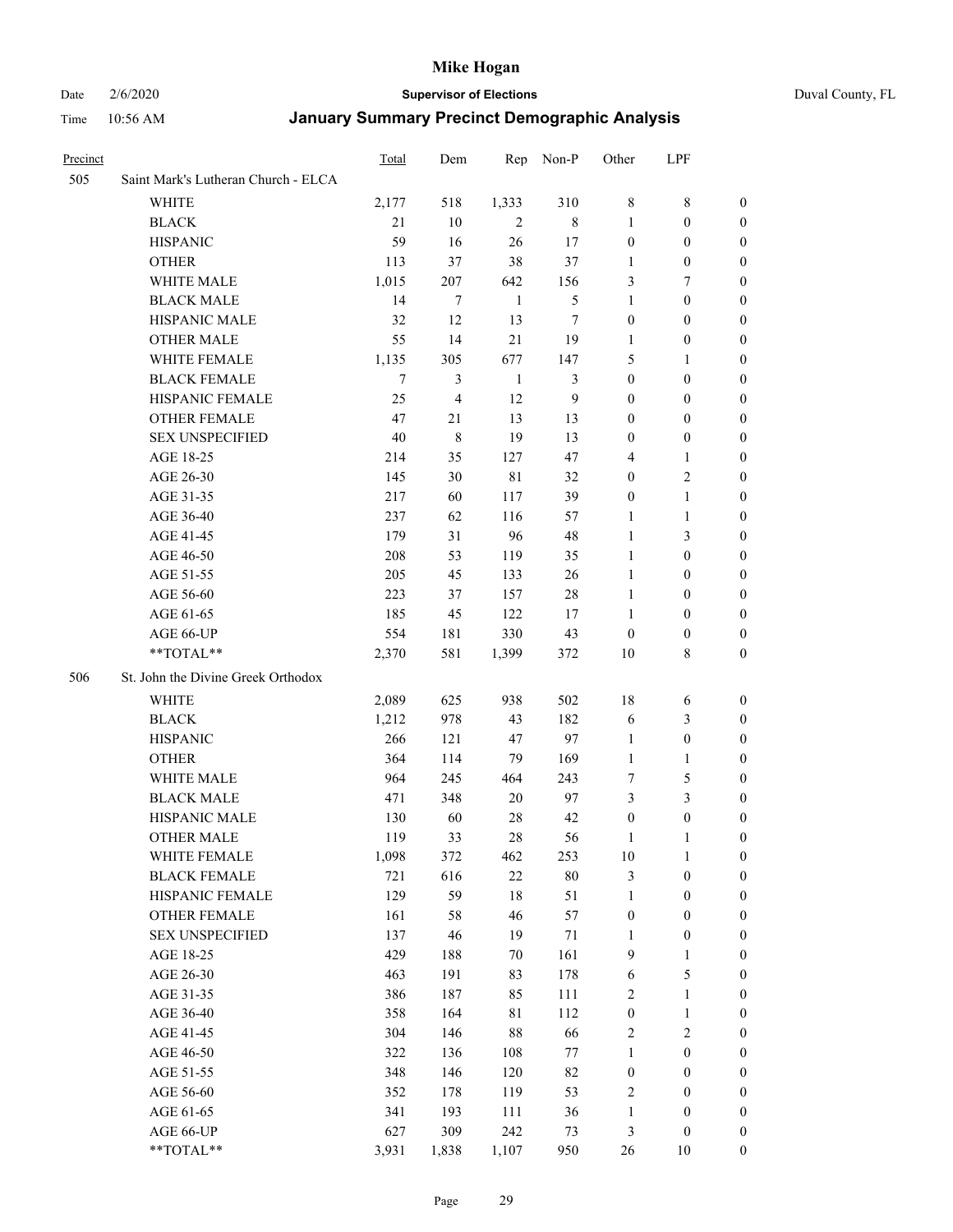# Date 2/6/2020 **Supervisor of Elections** Duval County, FL

| Precinct |                                 | <b>Total</b> | Dem    | Rep            | Non-P       | Other            | LPF                     |                  |
|----------|---------------------------------|--------------|--------|----------------|-------------|------------------|-------------------------|------------------|
| 507      | Hendricks Avenue Baptist Church |              |        |                |             |                  |                         |                  |
|          | <b>WHITE</b>                    | 926          | 255    | 471            | 185         | 7                | $\,$ 8 $\,$             | 0                |
|          | <b>BLACK</b>                    | 719          | 607    | 24             | 84          | 3                | $\mathbf{1}$            | $\boldsymbol{0}$ |
|          | <b>HISPANIC</b>                 | 66           | 32     | $\,$ 8 $\,$    | 26          | $\boldsymbol{0}$ | $\boldsymbol{0}$        | $\boldsymbol{0}$ |
|          | <b>OTHER</b>                    | 121          | 40     | 27             | 52          | $\overline{c}$   | $\boldsymbol{0}$        | $\boldsymbol{0}$ |
|          | WHITE MALE                      | 412          | 80     | 235            | 92          | 3                | $\sqrt{2}$              | $\boldsymbol{0}$ |
|          | <b>BLACK MALE</b>               | 302          | 239    | 15             | 46          | 1                | $\mathbf{1}$            | $\boldsymbol{0}$ |
|          | HISPANIC MALE                   | 35           | 13     | $\overline{4}$ | 18          | $\boldsymbol{0}$ | $\boldsymbol{0}$        | $\boldsymbol{0}$ |
|          | <b>OTHER MALE</b>               | 41           | 13     | 15             | 13          | $\boldsymbol{0}$ | $\boldsymbol{0}$        | $\boldsymbol{0}$ |
|          | WHITE FEMALE                    | 503          | 171    | 233            | 89          | 4                | 6                       | $\boldsymbol{0}$ |
|          | <b>BLACK FEMALE</b>             | 403          | 358    | 9              | 35          | $\mathbf{1}$     | $\boldsymbol{0}$        | $\boldsymbol{0}$ |
|          | HISPANIC FEMALE                 | 29           | 17     | $\overline{4}$ | $\,$ 8 $\,$ | $\boldsymbol{0}$ | $\boldsymbol{0}$        | $\boldsymbol{0}$ |
|          | <b>OTHER FEMALE</b>             | 58           | 23     | $\,$ 8 $\,$    | 25          | $\overline{c}$   | $\boldsymbol{0}$        | $\boldsymbol{0}$ |
|          | <b>SEX UNSPECIFIED</b>          | 49           | 20     | $\overline{7}$ | 21          | $\mathbf{1}$     | $\boldsymbol{0}$        | $\boldsymbol{0}$ |
|          | AGE 18-25                       | 160          | 81     | 34             | 42          | $\overline{c}$   | $\mathbf{1}$            | $\boldsymbol{0}$ |
|          | AGE 26-30                       | 195          | 102    | 44             | 47          | $\mathbf{1}$     | $\mathbf{1}$            | $\boldsymbol{0}$ |
|          | AGE 31-35                       | 188          | 81     | 49             | 55          | $\sqrt{2}$       | $\mathbf{1}$            | $\boldsymbol{0}$ |
|          | AGE 36-40                       | 157          | 81     | 38             | 36          | $\boldsymbol{0}$ | $\sqrt{2}$              | $\boldsymbol{0}$ |
|          | AGE 41-45                       | 121          | 59     | 24             | 36          | $\boldsymbol{0}$ | $\overline{c}$          | $\boldsymbol{0}$ |
|          | AGE 46-50                       | 141          | 62     | 57             | 19          | 3                | $\boldsymbol{0}$        | $\boldsymbol{0}$ |
|          | AGE 51-55                       | 154          | 68     | 51             | 33          | $\overline{2}$   | $\boldsymbol{0}$        | $\boldsymbol{0}$ |
|          | AGE 56-60                       | 205          | 110    | 64             | 30          | $\boldsymbol{0}$ | 1                       | 0                |
|          | AGE 61-65                       | 148          | $80\,$ | 46             | 21          | $\boldsymbol{0}$ | $\mathbf{1}$            | 0                |
|          | AGE 66-UP                       | 363          | 210    | 123            | $28\,$      | $\overline{2}$   | $\boldsymbol{0}$        | $\boldsymbol{0}$ |
|          | **TOTAL**                       | 1,832        | 934    | 530            | 347         | 12               | 9                       | $\boldsymbol{0}$ |
| 508      | San Jose Church of Christ       |              |        |                |             |                  |                         |                  |
|          | <b>WHITE</b>                    | 4,042        | 1,181  | 2,072          | 732         | 33               | 24                      | $\boldsymbol{0}$ |
|          | <b>BLACK</b>                    | 225          | 154    | 9              | 61          | $\mathbf{1}$     | $\boldsymbol{0}$        | $\boldsymbol{0}$ |
|          | <b>HISPANIC</b>                 | 260          | 98     | 73             | 85          | 3                | $\mathbf{1}$            | $\boldsymbol{0}$ |
|          | <b>OTHER</b>                    | 307          | 88     | 96             | 119         | $\overline{4}$   | $\boldsymbol{0}$        | $\boldsymbol{0}$ |
|          | WHITE MALE                      | 1,874        | 490    | 988            | 359         | $21\,$           | 16                      | $\boldsymbol{0}$ |
|          | <b>BLACK MALE</b>               | 107          | 72     | $\overline{4}$ | 30          | $\mathbf{1}$     | $\boldsymbol{0}$        | $\boldsymbol{0}$ |
|          | HISPANIC MALE                   | 120          | 43     | $40\,$         | 35          | $\mathbf{1}$     | 1                       | 0                |
|          | <b>OTHER MALE</b>               | 120          | 25     | 48             | 45          | $\overline{c}$   | $\boldsymbol{0}$        | $\boldsymbol{0}$ |
|          | WHITE FEMALE                    | 2,139        | 683    | 1,074          | 363         | 12               | 7                       | 0                |
|          | <b>BLACK FEMALE</b>             | 117          | 82     | 5              | 30          | $\boldsymbol{0}$ | $\boldsymbol{0}$        | $\boldsymbol{0}$ |
|          | HISPANIC FEMALE                 | 135          | 55     | 31             | 47          | $\sqrt{2}$       | $\boldsymbol{0}$        | $\overline{0}$   |
|          | OTHER FEMALE                    | 138          | 52     | 39             | 45          | $\sqrt{2}$       | $\boldsymbol{0}$        | $\overline{0}$   |
|          | <b>SEX UNSPECIFIED</b>          | 84           | 19     | 21             | 43          | $\boldsymbol{0}$ | $\mathbf{1}$            | 0                |
|          | AGE 18-25                       | 405          | 110    | 144            | 141         | $\,$ 8 $\,$      | $\sqrt{2}$              | 0                |
|          | AGE 26-30                       | 412          | 121    | 160            | 117         | 7                | $\boldsymbol{7}$        | 0                |
|          | AGE 31-35                       | 452          | 131    | 181            | 134         | 4                | $\sqrt{2}$              | 0                |
|          | AGE 36-40                       | 342          | 119    | 132            | 85          | $\sqrt{2}$       | $\overline{\mathbf{4}}$ | 0                |
|          | AGE 41-45                       | 333          | 103    | 131            | $87\,$      | $\mathbf{9}$     | $\mathfrak{Z}$          | 0                |
|          | AGE 46-50                       | 375          | 109    | 167            | 97          | $\boldsymbol{0}$ | $\sqrt{2}$              | 0                |
|          | AGE 51-55                       | 378          | 87     | 213            | 75          | $\mathbf{1}$     | $\boldsymbol{2}$        | $\boldsymbol{0}$ |
|          | AGE 56-60                       | 443          | 132    | 235            | 68          | 7                | 1                       | $\boldsymbol{0}$ |
|          | AGE 61-65                       | 462          | 148    | 244            | 67          | $\overline{c}$   | $\mathbf{1}$            | $\boldsymbol{0}$ |
|          | AGE 66-UP                       | 1,230        | 459    | 643            | 126         | $\mathbf{1}$     | $\mathbf{1}$            | $\boldsymbol{0}$ |
|          | **TOTAL**                       | 4,834        | 1,521  | 2,250          | 997         | 41               | 25                      | $\boldsymbol{0}$ |
|          |                                 |              |        |                |             |                  |                         |                  |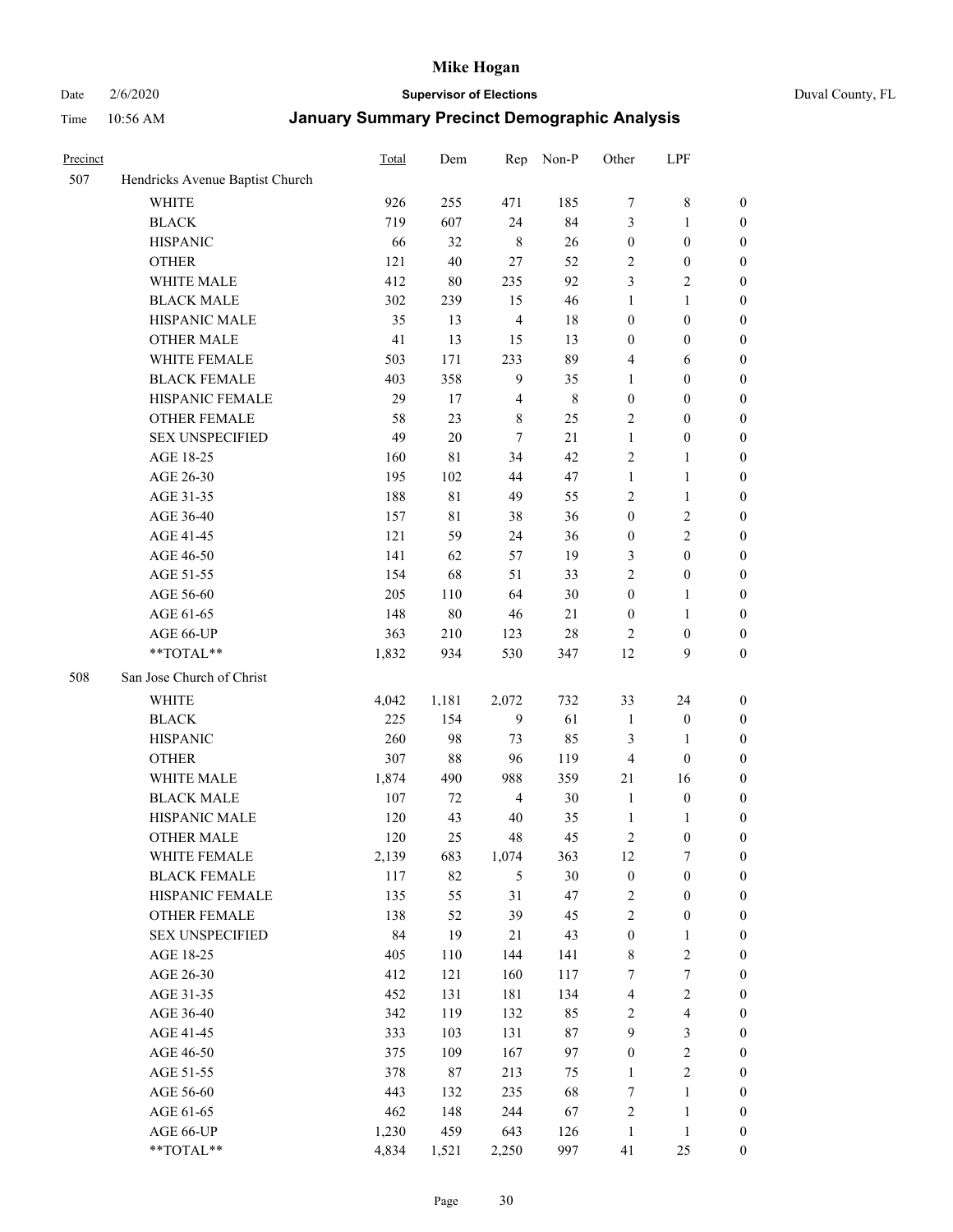Date 2/6/2020 **Supervisor of Elections** Duval County, FL

| Precinct |                           | <b>Total</b> | Dem     | Rep         | Non-P  | Other            | LPF                     |                  |
|----------|---------------------------|--------------|---------|-------------|--------|------------------|-------------------------|------------------|
| 509      | Christ the Messiah Church |              |         |             |        |                  |                         |                  |
|          | <b>WHITE</b>              | 3,376        | 907     | 1,912       | 525    | 19               | 13                      | 0                |
|          | <b>BLACK</b>              | 339          | 244     | 18          | $77\,$ | $\boldsymbol{0}$ | $\boldsymbol{0}$        | 0                |
|          | <b>HISPANIC</b>           | 204          | 72      | 69          | 62     | $\mathbf{1}$     | $\boldsymbol{0}$        | $\boldsymbol{0}$ |
|          | <b>OTHER</b>              | 280          | 80      | 95          | 102    | 3                | $\boldsymbol{0}$        | $\boldsymbol{0}$ |
|          | WHITE MALE                | 1,557        | 365     | 902         | 277    | 7                | 6                       | $\boldsymbol{0}$ |
|          | <b>BLACK MALE</b>         | 144          | 95      | 9           | 40     | $\boldsymbol{0}$ | $\boldsymbol{0}$        | $\boldsymbol{0}$ |
|          | HISPANIC MALE             | 91           | 31      | 33          | 27     | $\boldsymbol{0}$ | $\boldsymbol{0}$        | $\boldsymbol{0}$ |
|          | <b>OTHER MALE</b>         | 117          | 30      | 49          | 38     | $\boldsymbol{0}$ | $\boldsymbol{0}$        | $\boldsymbol{0}$ |
|          | WHITE FEMALE              | 1,789        | 536     | 997         | 239    | 12               | $\mathfrak s$           | $\boldsymbol{0}$ |
|          | <b>BLACK FEMALE</b>       | 190          | 147     | 9           | 34     | $\boldsymbol{0}$ | $\boldsymbol{0}$        | $\boldsymbol{0}$ |
|          | HISPANIC FEMALE           | 109          | 40      | 35          | 33     | 1                | $\boldsymbol{0}$        | 0                |
|          | <b>OTHER FEMALE</b>       | 124          | 43      | 41          | 38     | $\sqrt{2}$       | $\boldsymbol{0}$        | $\boldsymbol{0}$ |
|          | <b>SEX UNSPECIFIED</b>    | 78           | 16      | 19          | $40\,$ | $\mathbf{1}$     | $\boldsymbol{2}$        | $\boldsymbol{0}$ |
|          | AGE 18-25                 | 379          | 107     | 150         | 116    | 5                | $\mathbf{1}$            | $\boldsymbol{0}$ |
|          | AGE 26-30                 | 336          | 93      | 140         | 96     | 4                | $\mathfrak{Z}$          | $\boldsymbol{0}$ |
|          | AGE 31-35                 | 327          | 106     | 129         | $88\,$ | 3                | $\mathbf{1}$            | $\boldsymbol{0}$ |
|          | AGE 36-40                 | 288          | 85      | 110         | $87\,$ | 3                | $\mathfrak{Z}$          | $\boldsymbol{0}$ |
|          | AGE 41-45                 | 264          | 98      | 101         | 62     | $\overline{2}$   | $\mathbf{1}$            | $\boldsymbol{0}$ |
|          | AGE 46-50                 | 314          | 104     | 144         | 65     | $\mathbf{1}$     | $\boldsymbol{0}$        | $\boldsymbol{0}$ |
|          | AGE 51-55                 | 346          | 96      | 183         | 65     | $\boldsymbol{0}$ | $\sqrt{2}$              | $\boldsymbol{0}$ |
|          | AGE 56-60                 | 337          | 104     | 188         | 44     | $\boldsymbol{0}$ | $\mathbf{1}$            | 0                |
|          | AGE 61-65                 | 379          | 127     | 209         | 43     | $\boldsymbol{0}$ | $\boldsymbol{0}$        | 0                |
|          | AGE 66-UP                 | 1,229        | 383     | 740         | 100    | 5                | 1                       | $\boldsymbol{0}$ |
|          | **TOTAL**                 | 4,199        | 1,303   | 2,094       | 766    | 23               | 13                      | $\boldsymbol{0}$ |
| 510      | Wayman Chapel AME Church  |              |         |             |        |                  |                         |                  |
|          | <b>WHITE</b>              | 2,678        | 681     | 1,443       | 520    | 18               | 16                      | $\boldsymbol{0}$ |
|          | <b>BLACK</b>              | 395          | 306     | 15          | $72\,$ | $\mathbf{1}$     | $\mathbf{1}$            | $\boldsymbol{0}$ |
|          | <b>HISPANIC</b>           | 199          | 78      | 44          | 74     | $\overline{c}$   | $\mathbf{1}$            | $\boldsymbol{0}$ |
|          | <b>OTHER</b>              | 219          | 56      | 66          | 97     | $\boldsymbol{0}$ | $\boldsymbol{0}$        | $\boldsymbol{0}$ |
|          | WHITE MALE                | 1,250        | 276     | 694         | 262    | $11\,$           | $\tau$                  | $\boldsymbol{0}$ |
|          | <b>BLACK MALE</b>         | 160          | 118     | 7           | 35     | $\boldsymbol{0}$ | $\boldsymbol{0}$        | $\boldsymbol{0}$ |
|          | HISPANIC MALE             | 99           | 35      | 26          | 35     | 2                | 1                       | 0                |
|          | <b>OTHER MALE</b>         | 80           | 17      | 29          | 34     | $\boldsymbol{0}$ | $\boldsymbol{0}$        | $\boldsymbol{0}$ |
|          | WHITE FEMALE              | 1,408        | 402     | 742         | 248    | 7                | 9                       | 0                |
|          | <b>BLACK FEMALE</b>       | 231          | 184     | $\,$ 8 $\,$ | 37     | $\mathbf{1}$     | $\mathbf{1}$            | $\boldsymbol{0}$ |
|          | HISPANIC FEMALE           | 97           | 41      | $18\,$      | 38     | $\boldsymbol{0}$ | $\boldsymbol{0}$        | $\overline{0}$   |
|          | OTHER FEMALE              | 99           | 27      | 31          | 41     | $\boldsymbol{0}$ | $\boldsymbol{0}$        | $\overline{0}$   |
|          | <b>SEX UNSPECIFIED</b>    | 67           | 21      | 13          | 33     | $\boldsymbol{0}$ | $\boldsymbol{0}$        | 0                |
|          | AGE 18-25                 | 334          | 109     | 106         | 114    | 4                | $\mathbf{1}$            | 0                |
|          | AGE 26-30                 | 302          | 100     | 108         | 85     | 4                | $\mathfrak s$           | 0                |
|          | AGE 31-35                 | 302          | $110\,$ | 107         | 81     | 3                | $\mathbf{1}$            | 0                |
|          | AGE 36-40                 | 244          | $70\,$  | 79          | 90     | 4                | $\mathbf{1}$            | 0                |
|          | AGE 41-45                 | 211          | 64      | 68          | 74     | $\mathbf{1}$     | $\overline{\mathbf{4}}$ | 0                |
|          | AGE 46-50                 | 248          | 81      | 99          | 66     | $\boldsymbol{0}$ | $\sqrt{2}$              | 0                |
|          | AGE 51-55                 | 265          | 85      | 124         | 53     | $\mathbf{1}$     | $\boldsymbol{2}$        | $\boldsymbol{0}$ |
|          | AGE 56-60                 | 317          | 94      | 165         | 57     | $\boldsymbol{0}$ | 1                       | $\boldsymbol{0}$ |
|          | AGE 61-65                 | 358          | 113     | 198         | 46     | $\mathbf{1}$     | $\boldsymbol{0}$        | $\boldsymbol{0}$ |
|          | AGE 66-UP                 | 909          | 294     | 514         | 97     | 3                | $\mathbf{1}$            | $\boldsymbol{0}$ |
|          | **TOTAL**                 | 3,491        | 1,121   | 1,568       | 763    | $21\,$           | 18                      | $\boldsymbol{0}$ |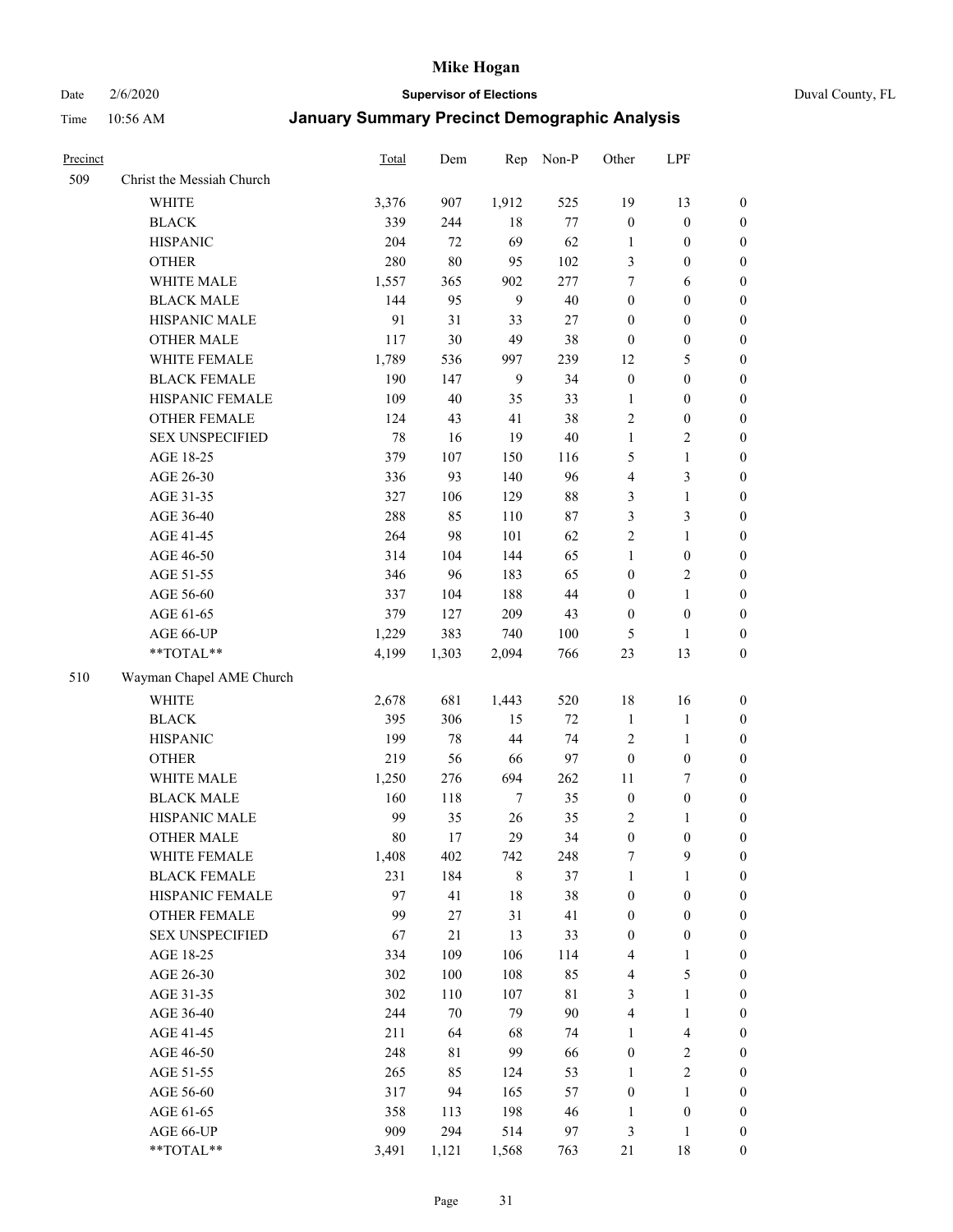Date 2/6/2020 **Supervisor of Elections** Duval County, FL

| Precinct |                              | Total | Dem    | Rep    | Non-P  | Other            | LPF                      |                  |
|----------|------------------------------|-------|--------|--------|--------|------------------|--------------------------|------------------|
| 511      | Cuba Hunter Community Center |       |        |        |        |                  |                          |                  |
|          | <b>WHITE</b>                 | 1,815 | 541    | 842    | 406    | 18               | $\,$ 8 $\,$              | 0                |
|          | <b>BLACK</b>                 | 753   | 602    | 32     | 117    | $\mathbf{1}$     | $\mathbf{1}$             | $\boldsymbol{0}$ |
|          | <b>HISPANIC</b>              | 239   | 108    | 40     | 90     | $\boldsymbol{0}$ | $\mathbf{1}$             | $\boldsymbol{0}$ |
|          | <b>OTHER</b>                 | 318   | 86     | $80\,$ | 145    | 4                | $\mathfrak{Z}$           | $\boldsymbol{0}$ |
|          | WHITE MALE                   | 825   | 203    | 411    | 201    | 6                | $\overline{\mathcal{A}}$ | $\boldsymbol{0}$ |
|          | <b>BLACK MALE</b>            | 318   | 239    | 18     | 60     | $\boldsymbol{0}$ | $\mathbf{1}$             | $\boldsymbol{0}$ |
|          | HISPANIC MALE                | 92    | 37     | 21     | 33     | $\boldsymbol{0}$ | $\mathbf{1}$             | $\boldsymbol{0}$ |
|          | <b>OTHER MALE</b>            | 124   | 35     | 36     | 52     | $\boldsymbol{0}$ | $\mathbf{1}$             | $\boldsymbol{0}$ |
|          | WHITE FEMALE                 | 965   | 330    | 422    | 197    | 12               | $\overline{\mathbf{4}}$  | $\boldsymbol{0}$ |
|          | <b>BLACK FEMALE</b>          | 425   | 358    | 13     | 53     | $\mathbf{1}$     | $\boldsymbol{0}$         | $\boldsymbol{0}$ |
|          | HISPANIC FEMALE              | 134   | 66     | 18     | 50     | $\boldsymbol{0}$ | $\boldsymbol{0}$         | $\boldsymbol{0}$ |
|          | <b>OTHER FEMALE</b>          | 134   | $40\,$ | 36     | 56     | $\mathbf{1}$     | 1                        | $\boldsymbol{0}$ |
|          | <b>SEX UNSPECIFIED</b>       | 107   | 29     | 19     | 55     | 3                | $\mathbf{1}$             | $\boldsymbol{0}$ |
|          | AGE 18-25                    | 283   | 107    | 56     | 115    | 4                | $\mathbf{1}$             | $\boldsymbol{0}$ |
|          | AGE 26-30                    | 276   | 91     | 76     | 100    | 6                | $\mathfrak{Z}$           | $\boldsymbol{0}$ |
|          | AGE 31-35                    | 285   | 117    | 76     | 89     | $\mathbf{1}$     | $\sqrt{2}$               | $\boldsymbol{0}$ |
|          | AGE 36-40                    | 214   | 92     | 57     | 63     | $\boldsymbol{0}$ | $\sqrt{2}$               | $\boldsymbol{0}$ |
|          | AGE 41-45                    | 231   | 86     | 67     | 73     | 4                | $\mathbf{1}$             | $\boldsymbol{0}$ |
|          | AGE 46-50                    | 232   | 91     | 76     | 63     | $\boldsymbol{0}$ | $\sqrt{2}$               | $\boldsymbol{0}$ |
|          | AGE 51-55                    | 253   | 103    | 78     | 68     | $\overline{c}$   | $\sqrt{2}$               | $\boldsymbol{0}$ |
|          | AGE 56-60                    | 333   | 151    | 124    | 56     | $\overline{c}$   | $\boldsymbol{0}$         | $\boldsymbol{0}$ |
|          | AGE 61-65                    | 299   | 129    | 114    | 54     | $\overline{c}$   | $\boldsymbol{0}$         | $\boldsymbol{0}$ |
|          | AGE 66-UP                    | 718   | 369    | 270    | $77\,$ | $\boldsymbol{2}$ | $\boldsymbol{0}$         | $\boldsymbol{0}$ |
|          | **TOTAL**                    | 3,125 | 1,337  | 994    | 758    | 23               | 13                       | $\boldsymbol{0}$ |
| 512      | Community Hospice of NE FL   |       |        |        |        |                  |                          |                  |
|          | <b>WHITE</b>                 | 2,903 | 758    | 1,405  | 705    | 24               | 11                       | $\boldsymbol{0}$ |
|          | <b>BLACK</b>                 | 1,098 | 842    | 32     | 217    | 7                | $\boldsymbol{0}$         | $\boldsymbol{0}$ |
|          | <b>HISPANIC</b>              | 481   | 196    | 89     | 194    | $\mathbf{1}$     | $\mathbf{1}$             | $\boldsymbol{0}$ |
|          | <b>OTHER</b>                 | 525   | 171    | 129    | 220    | 4                | $\mathbf{1}$             | $\boldsymbol{0}$ |
|          | WHITE MALE                   | 1,285 | 281    | 634    | 345    | 15               | 10                       | $\boldsymbol{0}$ |
|          | <b>BLACK MALE</b>            | 409   | 295    | 13     | 98     | 3                | $\boldsymbol{0}$         | $\boldsymbol{0}$ |
|          | HISPANIC MALE                | 197   | $72\,$ | 37     | 86     | $\mathbf{1}$     | 1                        | $\boldsymbol{0}$ |
|          | <b>OTHER MALE</b>            | 199   | 60     | 54     | 83     | 2                | $\boldsymbol{0}$         | $\boldsymbol{0}$ |
|          | WHITE FEMALE                 | 1,583 | 463    | 761    | 349    | 9                | 1                        | 0                |
|          | <b>BLACK FEMALE</b>          | 672   | 535    | 19     | 114    | 4                | $\boldsymbol{0}$         | $\boldsymbol{0}$ |
|          | HISPANIC FEMALE              | 275   | 121    | 48     | 106    | $\boldsymbol{0}$ | $\boldsymbol{0}$         | $\overline{0}$   |
|          | <b>OTHER FEMALE</b>          | 248   | 93     | 64     | 89     | 1                | $\mathbf{1}$             | $\overline{0}$   |
|          | <b>SEX UNSPECIFIED</b>       | 139   | 47     | 25     | 66     | $\mathbf{1}$     | $\boldsymbol{0}$         | 0                |
|          | AGE 18-25                    | 550   | 212    | 118    | 210    | 6                | $\overline{4}$           | 0                |
|          | AGE 26-30                    | 571   | 228    | 131    | 204    | 6                | $\sqrt{2}$               | 0                |
|          | AGE 31-35                    | 483   | 220    | 111    | 151    | $\mathbf{1}$     | $\boldsymbol{0}$         | 0                |
|          | AGE 36-40                    | 454   | 181    | 117    | 152    | 4                | $\boldsymbol{0}$         | 0                |
|          | AGE 41-45                    | 361   | 145    | 95     | 118    | 2                | 1                        | 0                |
|          | AGE 46-50                    | 380   | 151    | 125    | 101    | $\mathbf{1}$     | $\sqrt{2}$               | 0                |
|          | AGE 51-55                    | 375   | 137    | 141    | 92     | 4                | $\mathbf{1}$             | 0                |
|          | AGE 56-60                    | 453   | 169    | 192    | 86     | 5                | $\mathbf{1}$             | 0                |
|          | AGE 61-65                    | 428   | 184    | 160    | $80\,$ | 4                | $\boldsymbol{0}$         | $\boldsymbol{0}$ |
|          | AGE 66-UP                    | 948   | 337    | 464    | 142    | 3                | $\sqrt{2}$               | 0                |
|          | **TOTAL**                    | 5,007 | 1,967  | 1,655  | 1,336  | 36               | 13                       | $\boldsymbol{0}$ |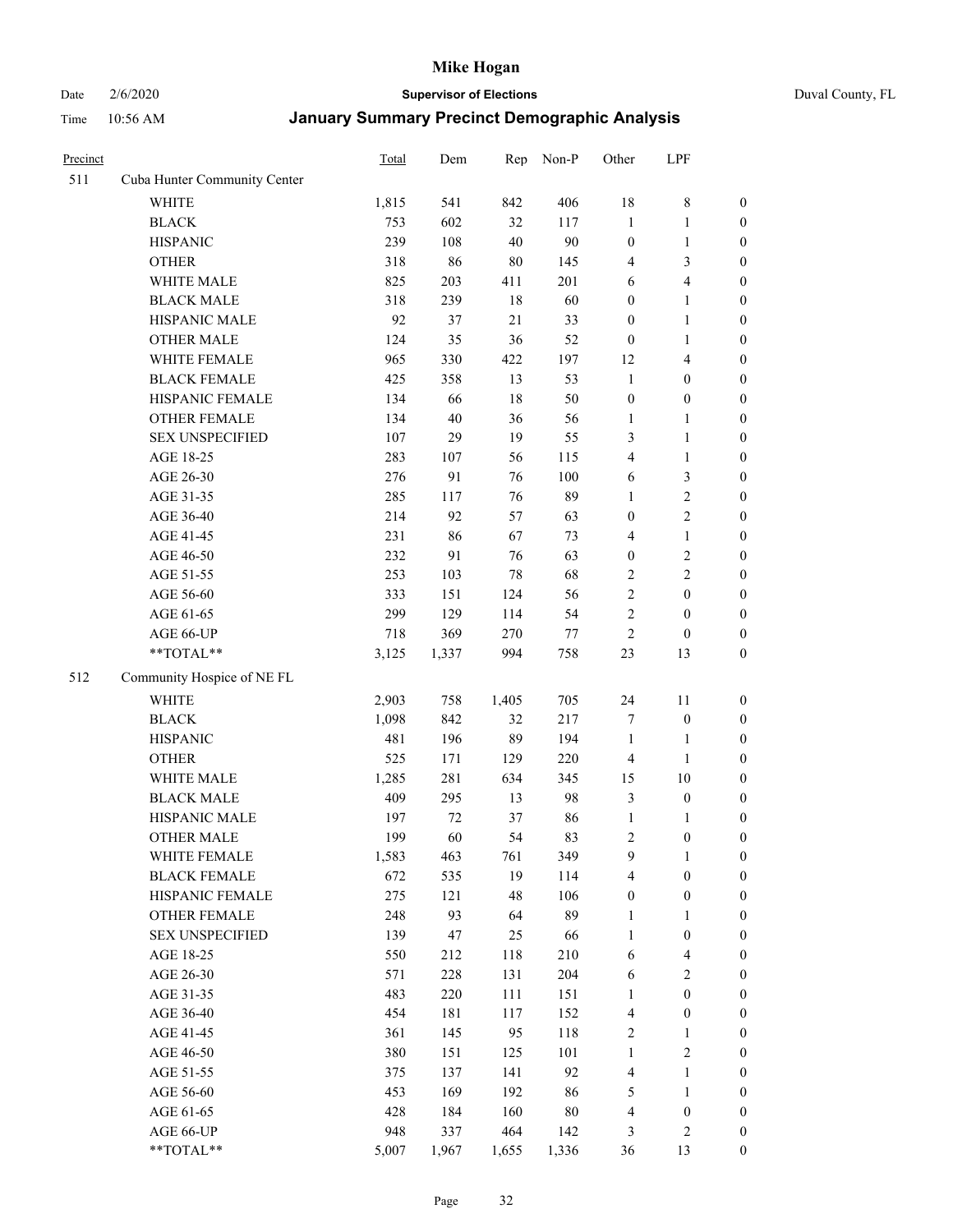# Date 2/6/2020 **Supervisor of Elections** Duval County, FL

| Precinct |                          | <b>Total</b> | Dem         | Rep            | Non-P       | Other            | LPF              |                  |
|----------|--------------------------|--------------|-------------|----------------|-------------|------------------|------------------|------------------|
| 513      | Englewood Baptist Church |              |             |                |             |                  |                  |                  |
|          | <b>WHITE</b>             | 1,462        | 400         | 709            | 342         | 6                | $\mathfrak s$    | 0                |
|          | <b>BLACK</b>             | 543          | 415         | 26             | 96          | 5                | $\mathbf{1}$     | 0                |
|          | <b>HISPANIC</b>          | 212          | 89          | 50             | 72          | $\mathbf{1}$     | $\boldsymbol{0}$ | $\boldsymbol{0}$ |
|          | <b>OTHER</b>             | 309          | 70          | 82             | 156         | 1                | $\boldsymbol{0}$ | $\boldsymbol{0}$ |
|          | WHITE MALE               | 679          | 162         | 344            | 168         | 2                | $\mathfrak{Z}$   | $\boldsymbol{0}$ |
|          | <b>BLACK MALE</b>        | 264          | 191         | 17             | 52          | 3                | $\mathbf{1}$     | $\boldsymbol{0}$ |
|          | HISPANIC MALE            | 103          | 36          | 30             | 36          | $\mathbf{1}$     | $\boldsymbol{0}$ | $\boldsymbol{0}$ |
|          | <b>OTHER MALE</b>        | 125          | $28\,$      | 42             | 55          | $\boldsymbol{0}$ | $\boldsymbol{0}$ | $\boldsymbol{0}$ |
|          | WHITE FEMALE             | 756          | 232         | 357            | 161         | 4                | $\overline{c}$   | $\boldsymbol{0}$ |
|          | <b>BLACK FEMALE</b>      | 273          | 218         | $\overline{9}$ | 44          | 2                | $\boldsymbol{0}$ | $\boldsymbol{0}$ |
|          | HISPANIC FEMALE          | 100          | 49          | 18             | 33          | $\boldsymbol{0}$ | $\boldsymbol{0}$ | $\boldsymbol{0}$ |
|          | <b>OTHER FEMALE</b>      | 120          | 30          | 28             | 61          | 1                | $\boldsymbol{0}$ | $\boldsymbol{0}$ |
|          | <b>SEX UNSPECIFIED</b>   | 106          | $28\,$      | 22             | 56          | $\boldsymbol{0}$ | $\boldsymbol{0}$ | $\boldsymbol{0}$ |
|          | AGE 18-25                | 242          | 107         | 46             | $88\,$      | 1                | $\boldsymbol{0}$ | $\boldsymbol{0}$ |
|          | AGE 26-30                | 211          | 74          | 48             | 86          | 2                | $\mathbf{1}$     | $\boldsymbol{0}$ |
|          | AGE 31-35                | 216          | 86          | 60             | 63          | 3                | $\overline{4}$   | $\boldsymbol{0}$ |
|          | AGE 36-40                | 174          | 58          | 49             | 64          | 3                | $\boldsymbol{0}$ | $\boldsymbol{0}$ |
|          | AGE 41-45                | 199          | 65          | 68             | 66          | $\boldsymbol{0}$ | $\boldsymbol{0}$ | $\boldsymbol{0}$ |
|          | AGE 46-50                | 219          | 84          | 69             | 63          | 2                | 1                | $\boldsymbol{0}$ |
|          | AGE 51-55                | 195          | 81          | 67             | 47          | $\boldsymbol{0}$ | $\boldsymbol{0}$ | $\boldsymbol{0}$ |
|          | AGE 56-60                | 244          | 91          | 91             | 61          | 1                | $\boldsymbol{0}$ | 0                |
|          | AGE 61-65                | 255          | 105         | 105            | 44          | 1                | $\boldsymbol{0}$ | $\boldsymbol{0}$ |
|          | AGE 66-UP                | 570          | 222         | 264            | 84          | $\boldsymbol{0}$ | $\boldsymbol{0}$ | $\boldsymbol{0}$ |
|          | **TOTAL**                | 2,526        | 974         | 867            | 666         | 13               | 6                | $\boldsymbol{0}$ |
| 601      | Italian American Club    |              |             |                |             |                  |                  |                  |
|          | <b>WHITE</b>             | 3,021        | 559         | 1,937          | 493         | 19               | 13               | $\boldsymbol{0}$ |
|          | <b>BLACK</b>             | 127          | 88          | 14             | 24          | $\mathbf{1}$     | $\boldsymbol{0}$ | $\boldsymbol{0}$ |
|          | <b>HISPANIC</b>          | 115          | 30          | 52             | 29          | 4                | $\boldsymbol{0}$ | $\boldsymbol{0}$ |
|          | <b>OTHER</b>             | 201          | 44          | 96             | 60          | $\boldsymbol{0}$ | 1                | $\boldsymbol{0}$ |
|          | WHITE MALE               | 1,454        | 236         | 941            | 257         | $10\,$           | $10\,$           | $\boldsymbol{0}$ |
|          | <b>BLACK MALE</b>        | 58           | 34          | 11             | 12          | $\mathbf{1}$     | $\boldsymbol{0}$ | $\boldsymbol{0}$ |
|          | HISPANIC MALE            | 56           | 14          | 26             | 14          | $\sqrt{2}$       | $\boldsymbol{0}$ | 0                |
|          | <b>OTHER MALE</b>        | 83           | 18          | 41             | 23          | $\boldsymbol{0}$ | $\mathbf{1}$     | $\boldsymbol{0}$ |
|          | WHITE FEMALE             | 1,536        | 319         | 977            | 228         | 9                | 3                | 0                |
|          | <b>BLACK FEMALE</b>      | 69           | 54          | 3              | 12          | $\boldsymbol{0}$ | $\boldsymbol{0}$ | $\boldsymbol{0}$ |
|          | HISPANIC FEMALE          | 55           | 13          | 26             | 14          | 2                | $\boldsymbol{0}$ | $\overline{0}$   |
|          | OTHER FEMALE             | 95           | 25          | 46             | 24          | $\boldsymbol{0}$ | $\boldsymbol{0}$ | $\overline{0}$   |
|          | <b>SEX UNSPECIFIED</b>   | 58           | $\,$ 8 $\,$ | 28             | $22\,$      | $\boldsymbol{0}$ | $\boldsymbol{0}$ | 0                |
|          | AGE 18-25                | 326          | 56          | 181            | $8\sqrt{1}$ | 6                | $\sqrt{2}$       | 0                |
|          | AGE 26-30                | 203          | 32          | 113            | 56          | $\mathbf{1}$     | $\mathbf{1}$     | 0                |
|          | AGE 31-35                | 218          | 56          | 102            | $58\,$      | $\boldsymbol{0}$ | $\sqrt{2}$       | 0                |
|          | AGE 36-40                | 236          | 51          | 118            | 62          | 4                | $\mathbf{1}$     | 0                |
|          | AGE 41-45                | 204          | 40          | 113            | 49          | $\mathbf{1}$     | $\mathbf{1}$     | 0                |
|          | AGE 46-50                | 246          | 40          | 149            | 52          | 2                | $\mathfrak{Z}$   | 0                |
|          | AGE 51-55                | 307          | 53          | 198            | 51          | 3                | $\boldsymbol{2}$ | 0                |
|          | AGE 56-60                | 366          | 55          | 253            | 55          | 3                | $\boldsymbol{0}$ | $\boldsymbol{0}$ |
|          | AGE 61-65                | 359          | 81          | 242            | 35          | $\boldsymbol{0}$ | 1                | $\boldsymbol{0}$ |
|          | AGE 66-UP                | 998          | 256         | 630            | 107         | 4                | $\mathbf{1}$     | 0                |
|          | **TOTAL**                | 3,464        | 721         | 2,099          | 606         | 24               | 14               | $\boldsymbol{0}$ |
|          |                          |              |             |                |             |                  |                  |                  |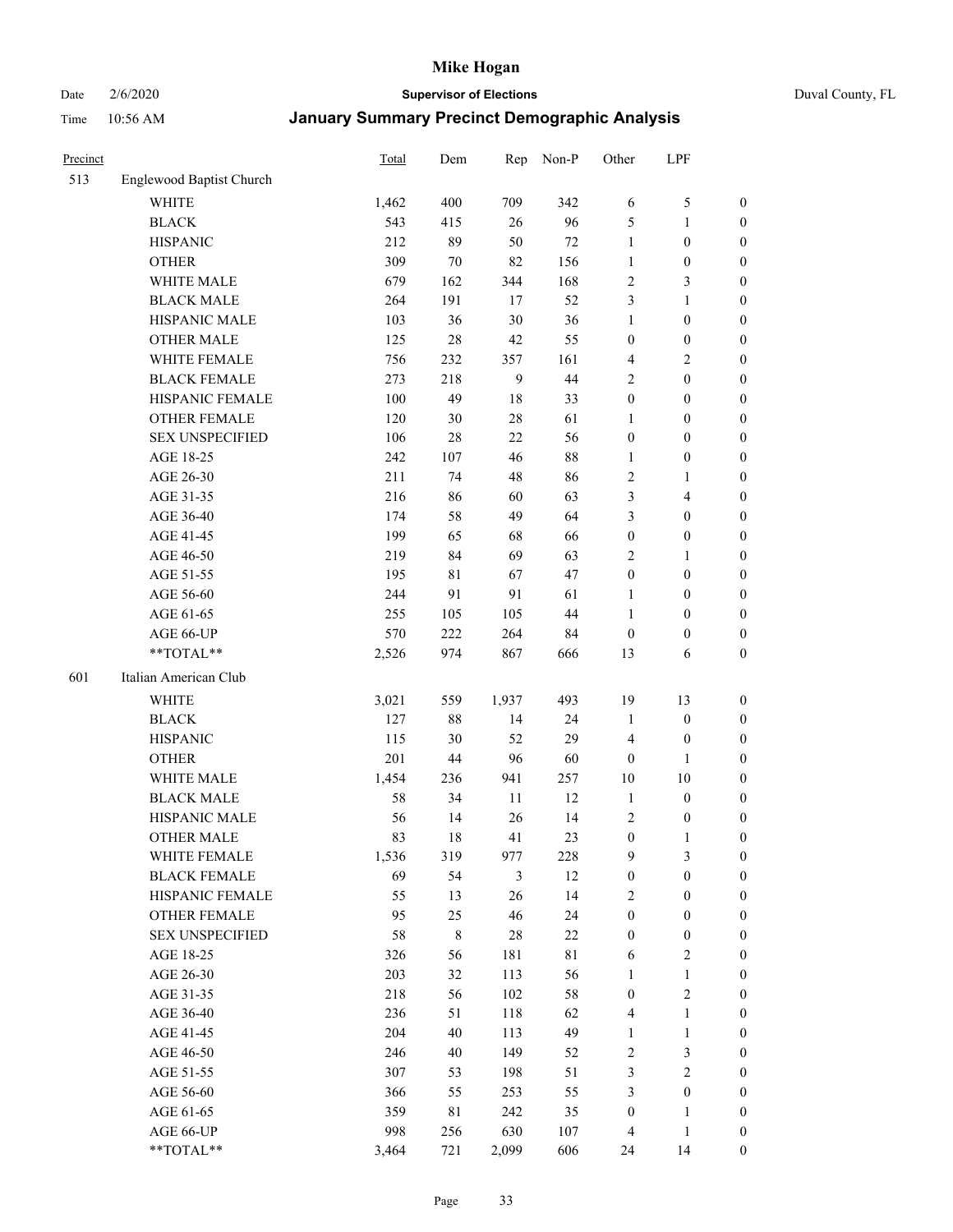Date 2/6/2020 **Supervisor of Elections** Duval County, FL

| Precinct |                                    | <b>Total</b> | Dem    | Rep            | Non-P  | Other            | LPF                     |                  |
|----------|------------------------------------|--------------|--------|----------------|--------|------------------|-------------------------|------------------|
| 602      | All Souls Anglican Church          |              |        |                |        |                  |                         |                  |
|          | <b>WHITE</b>                       | 3,260        | 739    | 1,805          | 679    | $22\,$           | 15                      | 0                |
|          | <b>BLACK</b>                       | 362          | 279    | 26             | 52     | 5                | $\boldsymbol{0}$        | $\boldsymbol{0}$ |
|          | <b>HISPANIC</b>                    | 278          | 87     | 82             | 103    | 6                | $\boldsymbol{0}$        | $\boldsymbol{0}$ |
|          | <b>OTHER</b>                       | 440          | 101    | 139            | 192    | 8                | $\boldsymbol{0}$        | $\boldsymbol{0}$ |
|          | WHITE MALE                         | 1,542        | 295    | 890            | 342    | 5                | $10\,$                  | $\boldsymbol{0}$ |
|          | <b>BLACK MALE</b>                  | 171          | 114    | 18             | 35     | 4                | $\boldsymbol{0}$        | $\boldsymbol{0}$ |
|          | HISPANIC MALE                      | 120          | 36     | 34             | 47     | 3                | $\boldsymbol{0}$        | $\boldsymbol{0}$ |
|          | <b>OTHER MALE</b>                  | 198          | 40     | 65             | 90     | 3                | $\boldsymbol{0}$        | $\boldsymbol{0}$ |
|          | WHITE FEMALE                       | 1,692        | 440    | 900            | 333    | 15               | $\overline{\mathbf{4}}$ | $\boldsymbol{0}$ |
|          | <b>BLACK FEMALE</b>                | 188          | 163    | $\overline{7}$ | 17     | $\mathbf{1}$     | $\boldsymbol{0}$        | $\boldsymbol{0}$ |
|          | HISPANIC FEMALE                    | 157          | 51     | 48             | 55     | 3                | $\boldsymbol{0}$        | $\boldsymbol{0}$ |
|          | <b>OTHER FEMALE</b>                | 189          | 54     | 60             | $72\,$ | 3                | $\boldsymbol{0}$        | $\boldsymbol{0}$ |
|          | <b>SEX UNSPECIFIED</b>             | 83           | 13     | $30\,$         | 35     | $\overline{4}$   | $\mathbf{1}$            | $\boldsymbol{0}$ |
|          | AGE 18-25                          | 425          | 98     | 154            | 159    | $10\,$           | $\overline{\mathbf{4}}$ | $\boldsymbol{0}$ |
|          | AGE 26-30                          | 307          | 85     | 126            | 92     | $\overline{c}$   | $\sqrt{2}$              | $\boldsymbol{0}$ |
|          | AGE 31-35                          | 426          | 113    | 171            | 136    | 3                | $\mathfrak{Z}$          | $\boldsymbol{0}$ |
|          | AGE 36-40                          | 377          | 106    | 155            | 107    | 6                | $\mathfrak{Z}$          | $\boldsymbol{0}$ |
|          | AGE 41-45                          | 321          | 87     | 130            | 99     | 5                | $\boldsymbol{0}$        | $\boldsymbol{0}$ |
|          | AGE 46-50                          | 351          | 92     | 173            | 81     | 4                | $\mathbf{1}$            | $\boldsymbol{0}$ |
|          | AGE 51-55                          | 415          | 109    | 214            | 89     | $\overline{c}$   | $\mathbf{1}$            | $\boldsymbol{0}$ |
|          | AGE 56-60                          | 467          | 136    | 255            | 73     | 3                | $\boldsymbol{0}$        | 0                |
|          | AGE 61-65                          | 458          | 143    | 250            | 64     | $\boldsymbol{0}$ | 1                       | 0                |
|          | AGE 66-UP                          | 792          | 237    | 423            | 126    | 6                | $\boldsymbol{0}$        | $\boldsymbol{0}$ |
|          | **TOTAL**                          | 4,340        | 1,206  | 2,052          | 1,026  | 41               | 15                      | $\boldsymbol{0}$ |
| 603      | Mandarin Regional Library          |              |        |                |        |                  |                         |                  |
|          |                                    |              |        |                |        |                  |                         |                  |
|          | <b>WHITE</b>                       | 3,368        | 865    | 1,984          | 496    | 16               | $\boldsymbol{7}$        | $\boldsymbol{0}$ |
|          | <b>BLACK</b>                       | 106          | 73     | $\overline{7}$ | 26     | $\boldsymbol{0}$ | $\boldsymbol{0}$        | $\boldsymbol{0}$ |
|          | <b>HISPANIC</b>                    | 138          | 47     | $44\,$         | 47     | $\boldsymbol{0}$ | $\boldsymbol{0}$        | $\boldsymbol{0}$ |
|          | <b>OTHER</b>                       | 265          | 64     | 101            | 99     | 1                | $\boldsymbol{0}$        | $\boldsymbol{0}$ |
|          | WHITE MALE                         | 1,529        | 325    | 946            | 250    | 4                | $\overline{4}$          | $\boldsymbol{0}$ |
|          | <b>BLACK MALE</b>                  | 49           | 30     | $\overline{4}$ | 15     | $\boldsymbol{0}$ | $\boldsymbol{0}$        | $\boldsymbol{0}$ |
|          | HISPANIC MALE<br><b>OTHER MALE</b> | 54           | 17     | 17             | $20\,$ | $\boldsymbol{0}$ | $\boldsymbol{0}$        | $\boldsymbol{0}$ |
|          |                                    | 104          | 14     | 52             | 38     | $\boldsymbol{0}$ | $\boldsymbol{0}$        | $\boldsymbol{0}$ |
|          | WHITE FEMALE                       | 1,817        | 535    | 1,027          | 240    | 12               | 3                       | 0                |
|          | <b>BLACK FEMALE</b>                | 55           | 41     | 3              | 11     | $\boldsymbol{0}$ | $\boldsymbol{0}$        | $\boldsymbol{0}$ |
|          | HISPANIC FEMALE                    | $8\sqrt{1}$  | $28\,$ | 26             | 27     | $\boldsymbol{0}$ | $\boldsymbol{0}$        | $\overline{0}$   |
|          | OTHER FEMALE                       | 122          | 41     | 36             | 44     | $\mathbf{1}$     | $\boldsymbol{0}$        | $\overline{0}$   |
|          | <b>SEX UNSPECIFIED</b>             | 66           | 18     | 25             | 23     | $\boldsymbol{0}$ | $\boldsymbol{0}$        | 0                |
|          | AGE 18-25                          | 351          | 80     | 171            | 97     | 3                | $\boldsymbol{0}$        | 0                |
|          | AGE 26-30                          | 248          | 55     | 122            | 69     | $\mathbf{1}$     | $\mathbf{1}$            | 0                |
|          | AGE 31-35                          | 256          | 73     | 116            | 63     | $\overline{c}$   | $\sqrt{2}$              | 0                |
|          | AGE 36-40                          | 246          | 70     | 106            | 68     | $\boldsymbol{0}$ | $\sqrt{2}$              | 0                |
|          | AGE 41-45                          | 268          | 68     | 131            | 68     | $\boldsymbol{0}$ | $\mathbf{1}$            | 0                |
|          | AGE 46-50                          | 294          | 67     | 173            | 53     | $\mathbf{1}$     | $\boldsymbol{0}$        | 0                |
|          | AGE 51-55                          | 285          | 62     | 165            | 57     | $\boldsymbol{0}$ | $\mathbf{1}$            | 0                |
|          | AGE 56-60                          | 342          | 91     | 200            | 49     | $\overline{c}$   | $\boldsymbol{0}$        | $\boldsymbol{0}$ |
|          | AGE 61-65                          | 363          | 118    | 199            | 43     | 3                | $\boldsymbol{0}$        | $\overline{0}$   |
|          | AGE 66-UP                          | 1,224        | 365    | 753            | 101    | 5                | $\boldsymbol{0}$        | 0                |
|          | **TOTAL**                          | 3,877        | 1,049  | 2,136          | 668    | 17               | $\tau$                  | $\boldsymbol{0}$ |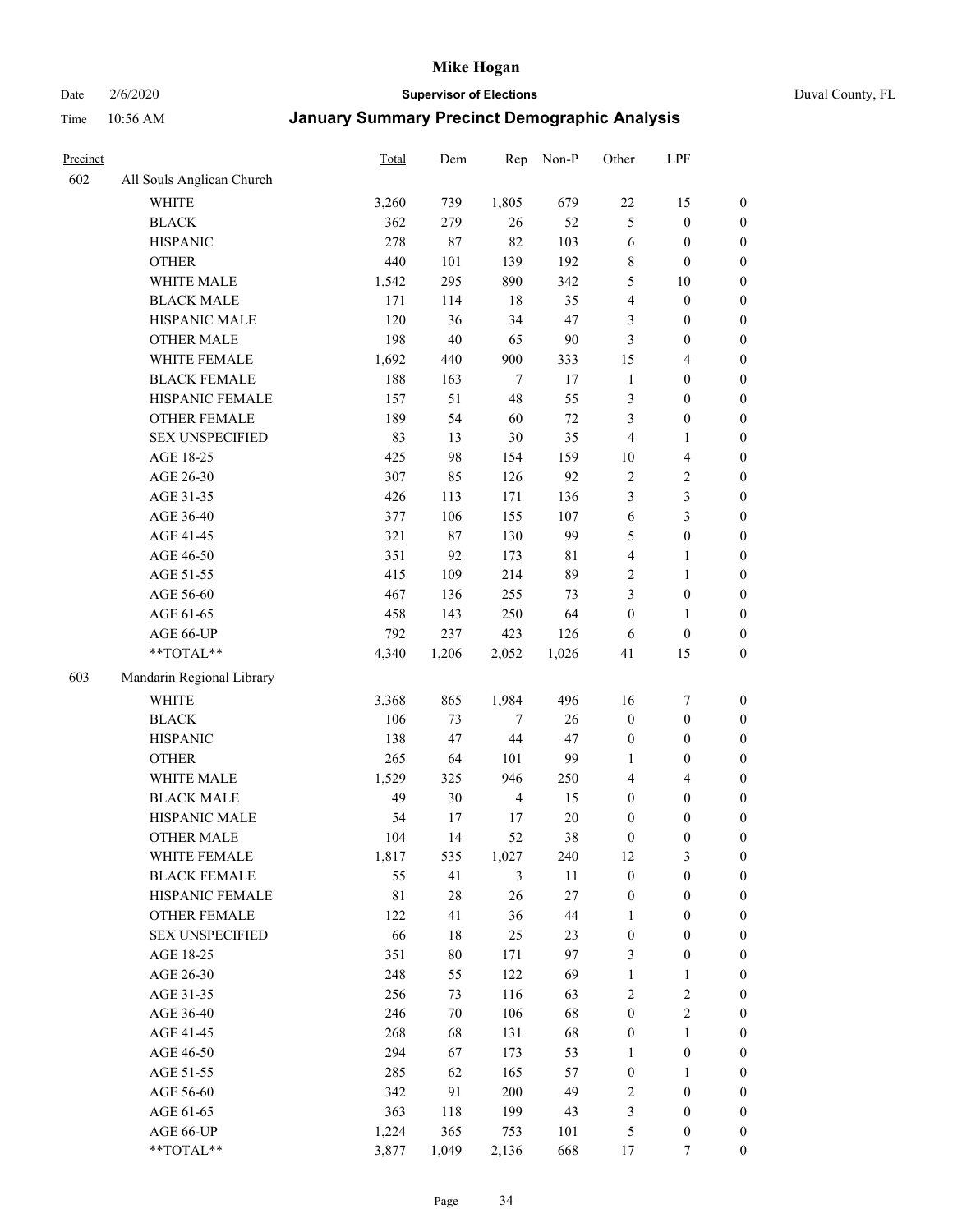Date 2/6/2020 **Supervisor of Elections** Duval County, FL

| Precinct |                                | <b>Total</b> | Dem | Rep            | Non-P                   | Other            | LPF                     |                  |
|----------|--------------------------------|--------------|-----|----------------|-------------------------|------------------|-------------------------|------------------|
| 604      | Mandarin Presbyterian Church   |              |     |                |                         |                  |                         |                  |
|          | <b>WHITE</b>                   | 1,688        | 335 | 1,059          | 284                     | 5                | $\mathfrak s$           | 0                |
|          | <b>BLACK</b>                   | 32           | 17  | 4              | 11                      | $\boldsymbol{0}$ | $\boldsymbol{0}$        | 0                |
|          | <b>HISPANIC</b>                | 71           | 23  | 24             | 22                      | 1                | 1                       | $\boldsymbol{0}$ |
|          | <b>OTHER</b>                   | 104          | 33  | 45             | 25                      | $\mathbf{1}$     | $\boldsymbol{0}$        | $\boldsymbol{0}$ |
|          | WHITE MALE                     | 811          | 120 | 530            | 153                     | 3                | $\mathfrak s$           | $\boldsymbol{0}$ |
|          | <b>BLACK MALE</b>              | 16           | 7   | $\overline{2}$ | $\boldsymbol{7}$        | $\boldsymbol{0}$ | $\boldsymbol{0}$        | $\boldsymbol{0}$ |
|          | HISPANIC MALE                  | 28           | 9   | 10             | $\tau$                  | 1                | $\mathbf{1}$            | $\boldsymbol{0}$ |
|          | <b>OTHER MALE</b>              | 44           | 12  | 21             | $10\,$                  | $\mathbf{1}$     | $\boldsymbol{0}$        | $\boldsymbol{0}$ |
|          | WHITE FEMALE                   | 860          | 210 | 522            | 126                     | 2                | $\boldsymbol{0}$        | $\boldsymbol{0}$ |
|          | <b>BLACK FEMALE</b>            | 15           | 9   | $\sqrt{2}$     | $\overline{\mathbf{4}}$ | $\boldsymbol{0}$ | $\boldsymbol{0}$        | 0                |
|          | HISPANIC FEMALE                | 42           | 14  | 14             | 14                      | $\boldsymbol{0}$ | $\boldsymbol{0}$        | 0                |
|          | <b>OTHER FEMALE</b>            | 46           | 16  | $20\,$         | $10\,$                  | $\boldsymbol{0}$ | $\boldsymbol{0}$        | $\boldsymbol{0}$ |
|          | <b>SEX UNSPECIFIED</b>         | 33           | 11  | 11             | 11                      | $\boldsymbol{0}$ | $\boldsymbol{0}$        | $\boldsymbol{0}$ |
|          | AGE 18-25                      | 149          | 27  | 72             | 48                      | 1                | 1                       | $\boldsymbol{0}$ |
|          | AGE 26-30                      | 122          | 32  | 51             | 38                      | $\mathbf{1}$     | $\boldsymbol{0}$        | $\boldsymbol{0}$ |
|          | AGE 31-35                      | 131          | 22  | 85             | 24                      | $\boldsymbol{0}$ | $\boldsymbol{0}$        | $\boldsymbol{0}$ |
|          | AGE 36-40                      | 118          | 22  | 62             | 32                      | 1                | $\mathbf{1}$            | $\boldsymbol{0}$ |
|          | AGE 41-45                      | 144          | 25  | $8\sqrt{1}$    | 37                      | $\boldsymbol{0}$ | $\mathbf{1}$            | $\boldsymbol{0}$ |
|          | AGE 46-50                      | 135          | 27  | $80\,$         | 26                      | $\mathbf{1}$     | $\mathbf{1}$            | $\boldsymbol{0}$ |
|          | AGE 51-55                      | 151          | 24  | 90             | 36                      | $\mathbf{1}$     | $\boldsymbol{0}$        | $\boldsymbol{0}$ |
|          | AGE 56-60                      | 180          | 39  | 115            | 26                      | $\boldsymbol{0}$ | $\boldsymbol{0}$        | 0                |
|          | AGE 61-65                      | 191          | 56  | 121            | 14                      | $\boldsymbol{0}$ | $\boldsymbol{0}$        | 0                |
|          | AGE 66-UP                      | 574          | 134 | 375            | 61                      | $\overline{c}$   | $\overline{c}$          | $\boldsymbol{0}$ |
|          | **TOTAL**                      | 1,895        | 408 | 1,132          | 342                     | 7                | 6                       | $\boldsymbol{0}$ |
| 605      | Episcopal Church of Our Savior |              |     |                |                         |                  |                         |                  |
|          | <b>WHITE</b>                   | 3,433        | 659 | 2,197          | 544                     | 15               | $18\,$                  | $\boldsymbol{0}$ |
|          | <b>BLACK</b>                   | 146          | 99  | 15             | 30                      | $\sqrt{2}$       | $\boldsymbol{0}$        | $\boldsymbol{0}$ |
|          | <b>HISPANIC</b>                | 133          | 32  | 62             | 39                      | $\boldsymbol{0}$ | $\boldsymbol{0}$        | $\boldsymbol{0}$ |
|          | <b>OTHER</b>                   | 254          | 61  | 104            | 86                      | $\boldsymbol{0}$ | $\mathfrak{Z}$          | $\boldsymbol{0}$ |
|          | WHITE MALE                     | 1,642        | 268 | 1,081          | 277                     | 7                | 9                       | $\boldsymbol{0}$ |
|          | <b>BLACK MALE</b>              | 74           | 48  | $10\,$         | 15                      | $\mathbf{1}$     | $\boldsymbol{0}$        | $\boldsymbol{0}$ |
|          | HISPANIC MALE                  | 55           | 15  | 29             | 11                      | $\boldsymbol{0}$ | $\boldsymbol{0}$        | 0                |
|          | <b>OTHER MALE</b>              | 91           | 27  | 31             | 32                      | $\boldsymbol{0}$ | $\mathbf{1}$            | $\boldsymbol{0}$ |
|          | WHITE FEMALE                   | 1,756        | 386 | 1,094          | 259                     | 8                | 9                       | 0                |
|          | <b>BLACK FEMALE</b>            | 70           | 50  | 5              | 14                      | $\mathbf{1}$     | $\boldsymbol{0}$        | $\boldsymbol{0}$ |
|          | HISPANIC FEMALE                | 74           | 15  | 33             | 26                      | $\boldsymbol{0}$ | $\boldsymbol{0}$        | $\overline{0}$   |
|          | <b>OTHER FEMALE</b>            | 125          | 27  | 66             | 30                      | $\boldsymbol{0}$ | $\sqrt{2}$              | $\overline{0}$   |
|          | <b>SEX UNSPECIFIED</b>         | 79           | 15  | 29             | 35                      | $\boldsymbol{0}$ | $\boldsymbol{0}$        | 0                |
|          | AGE 18-25                      | 384          | 87  | 196            | 96                      | $\mathfrak{Z}$   | $\sqrt{2}$              | 0                |
|          | AGE 26-30                      | 216          | 35  | 114            | 62                      | 2                | $\mathfrak{Z}$          | 0                |
|          | AGE 31-35                      | 262          | 54  | 138            | 65                      | 3                | $\sqrt{2}$              | 0                |
|          | AGE 36-40                      | 262          | 47  | 154            | 56                      | $\mathbf{1}$     | $\overline{\mathbf{4}}$ | 0                |
|          | AGE 41-45                      | 216          | 39  | 121            | 51                      | $\mathbf{1}$     | $\overline{\mathbf{4}}$ | 0                |
|          | AGE 46-50                      | 319          | 52  | 187            | 75                      | $\mathbf{1}$     | $\overline{4}$          | 0                |
|          | AGE 51-55                      | 328          | 60  | 207            | 58                      | $\sqrt{2}$       | $\mathbf{1}$            | 0                |
|          | AGE 56-60                      | 416          | 85  | 259            | $72\,$                  | $\boldsymbol{0}$ | $\boldsymbol{0}$        | $\boldsymbol{0}$ |
|          | AGE 61-65                      | 447          | 116 | 288            | 42                      | 1                | $\boldsymbol{0}$        | $\boldsymbol{0}$ |
|          | AGE 66-UP                      | 1,111        | 276 | 712            | 119                     | 3                | $\mathbf{1}$            | $\boldsymbol{0}$ |
|          | **TOTAL**                      | 3,966        | 851 | 2,378          | 699                     | 17               | $21\,$                  | $\boldsymbol{0}$ |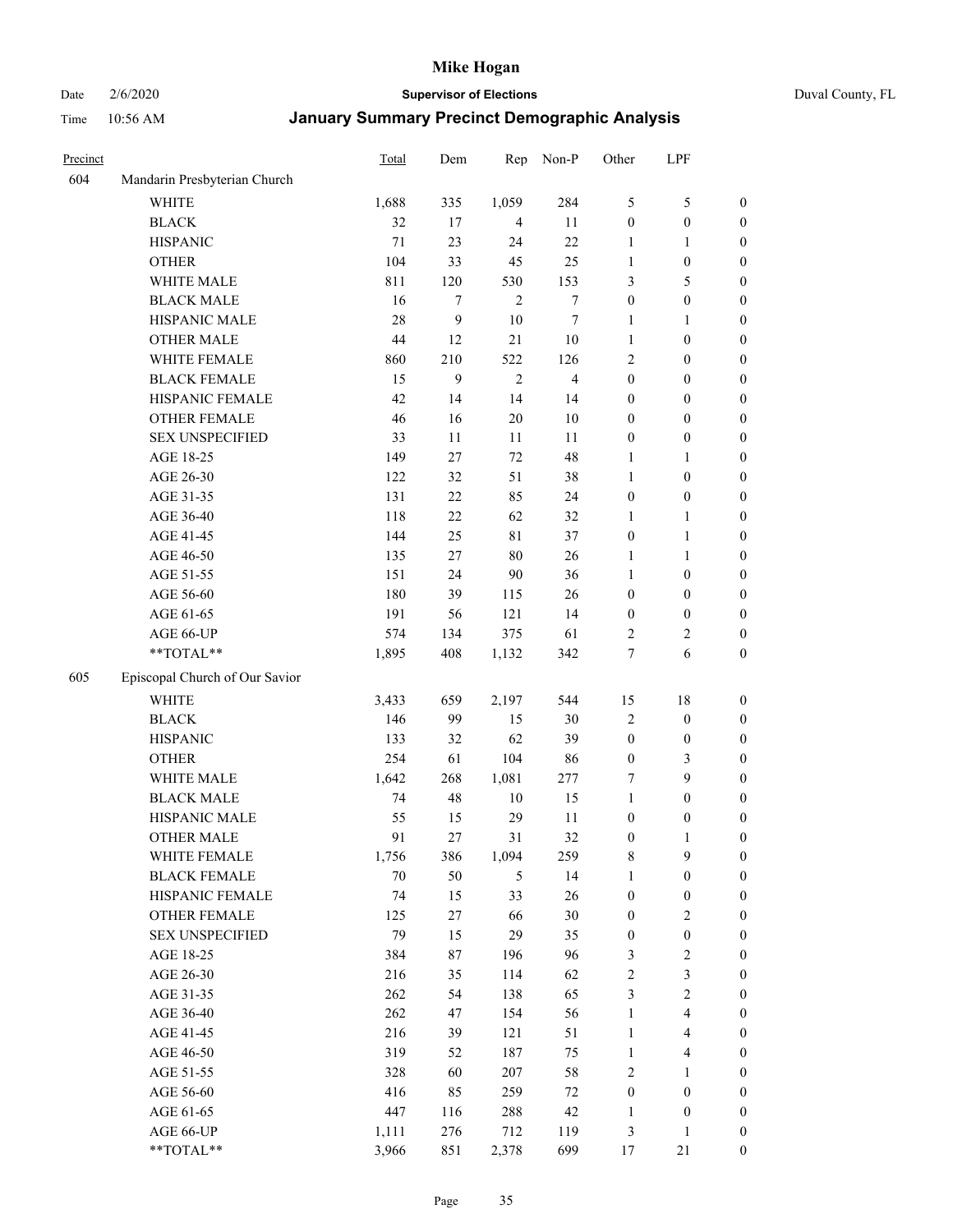## Date 2/6/2020 **Supervisor of Elections** Duval County, FL

| Precinct |                                 | <b>Total</b> | Dem    | Rep            | Non-P  | Other            | LPF                     |                  |
|----------|---------------------------------|--------------|--------|----------------|--------|------------------|-------------------------|------------------|
| 606      | South Mandarin Regional Library |              |        |                |        |                  |                         |                  |
|          | <b>WHITE</b>                    | 4,894        | 981    | 3,016          | 846    | 26               | 25                      | 0                |
|          | <b>BLACK</b>                    | 265          | 194    | 17             | 53     | $\mathbf{1}$     | $\boldsymbol{0}$        | 0                |
|          | <b>HISPANIC</b>                 | 184          | 56     | 66             | 60     | $\mathbf{1}$     | $\mathbf{1}$            | $\boldsymbol{0}$ |
|          | <b>OTHER</b>                    | 322          | 79     | 117            | 123    | $\overline{c}$   | $\mathbf{1}$            | $\boldsymbol{0}$ |
|          | WHITE MALE                      | 2,336        | 384    | 1,476          | 451    | 9                | 16                      | $\boldsymbol{0}$ |
|          | <b>BLACK MALE</b>               | 135          | 91     | 13             | 30     | $\mathbf{1}$     | $\boldsymbol{0}$        | $\boldsymbol{0}$ |
|          | HISPANIC MALE                   | 88           | $20\,$ | 38             | 28     | $\mathbf{1}$     | $\mathbf{1}$            | $\boldsymbol{0}$ |
|          | <b>OTHER MALE</b>               | 128          | 27     | 50             | 50     | $\mathbf{1}$     | $\boldsymbol{0}$        | $\boldsymbol{0}$ |
|          | WHITE FEMALE                    | 2,525        | 591    | 1,523          | 385    | 17               | $\mathbf{9}$            | $\boldsymbol{0}$ |
|          | <b>BLACK FEMALE</b>             | 127          | 101    | $\overline{4}$ | $22\,$ | $\boldsymbol{0}$ | $\boldsymbol{0}$        | 0                |
|          | HISPANIC FEMALE                 | 89           | 34     | 27             | 28     | $\boldsymbol{0}$ | $\boldsymbol{0}$        | 0                |
|          | <b>OTHER FEMALE</b>             | 151          | 50     | 54             | 45     | $\mathbf{1}$     | $\mathbf{1}$            | $\boldsymbol{0}$ |
|          | <b>SEX UNSPECIFIED</b>          | 86           | 12     | 31             | 43     | $\boldsymbol{0}$ | $\boldsymbol{0}$        | $\boldsymbol{0}$ |
|          | AGE 18-25                       | 492          | 90     | 258            | 137    | 6                | $\mathbf{1}$            | $\boldsymbol{0}$ |
|          | AGE 26-30                       | 387          | 94     | 184            | 101    | $\overline{c}$   | 6                       | $\boldsymbol{0}$ |
|          | AGE 31-35                       | 436          | 94     | 214            | 123    | 3                | $\sqrt{2}$              | $\boldsymbol{0}$ |
|          | AGE 36-40                       | 399          | 103    | 181            | 112    | $\mathbf{1}$     | $\sqrt{2}$              | $\boldsymbol{0}$ |
|          | AGE 41-45                       | 367          | 86     | 176            | 96     | 6                | $\mathfrak{Z}$          | $\boldsymbol{0}$ |
|          | AGE 46-50                       | 442          | 98     | 244            | 94     | $\overline{c}$   | $\overline{\mathbf{4}}$ | $\boldsymbol{0}$ |
|          | AGE 51-55                       | 481          | 88     | 317            | $72\,$ | $\mathbf{1}$     | $\mathfrak{Z}$          | $\boldsymbol{0}$ |
|          | AGE 56-60                       | 577          | 128    | 363            | 83     | 3                | $\boldsymbol{0}$        | 0                |
|          | AGE 61-65                       | 572          | 129    | 352            | 86     | $\overline{2}$   | 3                       | $\boldsymbol{0}$ |
|          | AGE 66-UP                       | 1,506        | 399    | 925            | 175    | $\overline{4}$   | $\mathfrak{Z}$          | $\boldsymbol{0}$ |
|          | **TOTAL**                       | 5,665        | 1,310  | 3,216          | 1,082  | 30               | $27\,$                  | $\boldsymbol{0}$ |
| 607      | <b>Augustine Landing</b>        |              |        |                |        |                  |                         |                  |
|          | <b>WHITE</b>                    | 1,583        | 378    | 847            | 319    | $20\,$           | 19                      | $\boldsymbol{0}$ |
|          | <b>BLACK</b>                    | 248          | 189    | $\,$ 8 $\,$    | 47     | 4                | $\boldsymbol{0}$        | $\boldsymbol{0}$ |
|          | <b>HISPANIC</b>                 | 159          | 55     | 53             | 49     | $\overline{c}$   | $\boldsymbol{0}$        | $\boldsymbol{0}$ |
|          | <b>OTHER</b>                    | 138          | 45     | $44\,$         | 46     | $\mathbf{1}$     | $\overline{2}$          | $\boldsymbol{0}$ |
|          | WHITE MALE                      | 698          | 133    | 391            | 157    | 6                | 11                      | $\boldsymbol{0}$ |
|          | <b>BLACK MALE</b>               | 87           | 67     | $\mathfrak{Z}$ | 15     | $\overline{c}$   | $\boldsymbol{0}$        | $\boldsymbol{0}$ |
|          | HISPANIC MALE                   | 72           | 24     | 28             | 19     | $\mathbf{1}$     | $\boldsymbol{0}$        | 0                |
|          | <b>OTHER MALE</b>               | 49           | 14     | 18             | 15     | $\boldsymbol{0}$ | $\overline{2}$          | $\boldsymbol{0}$ |
|          | WHITE FEMALE                    | 872          | 242    | 449            | 159    | 14               | 8                       | 0                |
|          | <b>BLACK FEMALE</b>             | 156          | 119    | $\overline{4}$ | 31     | $\sqrt{2}$       | $\boldsymbol{0}$        | $\boldsymbol{0}$ |
|          | HISPANIC FEMALE                 | 83           | 29     | 24             | 29     | $\mathbf{1}$     | $\boldsymbol{0}$        | $\overline{0}$   |
|          | OTHER FEMALE                    | 61           | 21     | $22\,$         | 17     | $\mathbf{1}$     | $\boldsymbol{0}$        | $\overline{0}$   |
|          | <b>SEX UNSPECIFIED</b>          | 50           | 18     | 13             | 19     | $\boldsymbol{0}$ | $\boldsymbol{0}$        | 0                |
|          | AGE 18-25                       | 190          | 60     | 60             | 63     | 4                | $\mathfrak{Z}$          | $\theta$         |
|          | AGE 26-30                       | 186          | 58     | 61             | 56     | 6                | $\sqrt{5}$              | 0                |
|          | AGE 31-35                       | 199          | 63     | 71             | 60     | $\mathbf{1}$     | $\overline{\mathbf{4}}$ | 0                |
|          | AGE 36-40                       | 168          | 47     | 59             | 56     | 4                | $\sqrt{2}$              | 0                |
|          | AGE 41-45                       | 120          | 40     | 51             | 24     | $\mathbf{1}$     | $\overline{\mathbf{4}}$ | 0                |
|          | AGE 46-50                       | 143          | 47     | 60             | 32     | $\overline{c}$   | $\sqrt{2}$              | 0                |
|          | AGE 51-55                       | 154          | 45     | 80             | 29     | $\boldsymbol{0}$ | $\boldsymbol{0}$        | $\overline{0}$   |
|          | AGE 56-60                       | 165          | 45     | 81             | 34     | 4                | 1                       | $\overline{0}$   |
|          | AGE 61-65                       | 193          | 73     | 90             | $28\,$ | $\overline{c}$   | $\boldsymbol{0}$        | $\overline{0}$   |
|          | AGE 66-UP                       | 610          | 189    | 339            | 79     | 3                | $\boldsymbol{0}$        | $\boldsymbol{0}$ |
|          | **TOTAL**                       | 2,128        | 667    | 952            | 461    | 27               | 21                      | $\boldsymbol{0}$ |
|          |                                 |              |        |                |        |                  |                         |                  |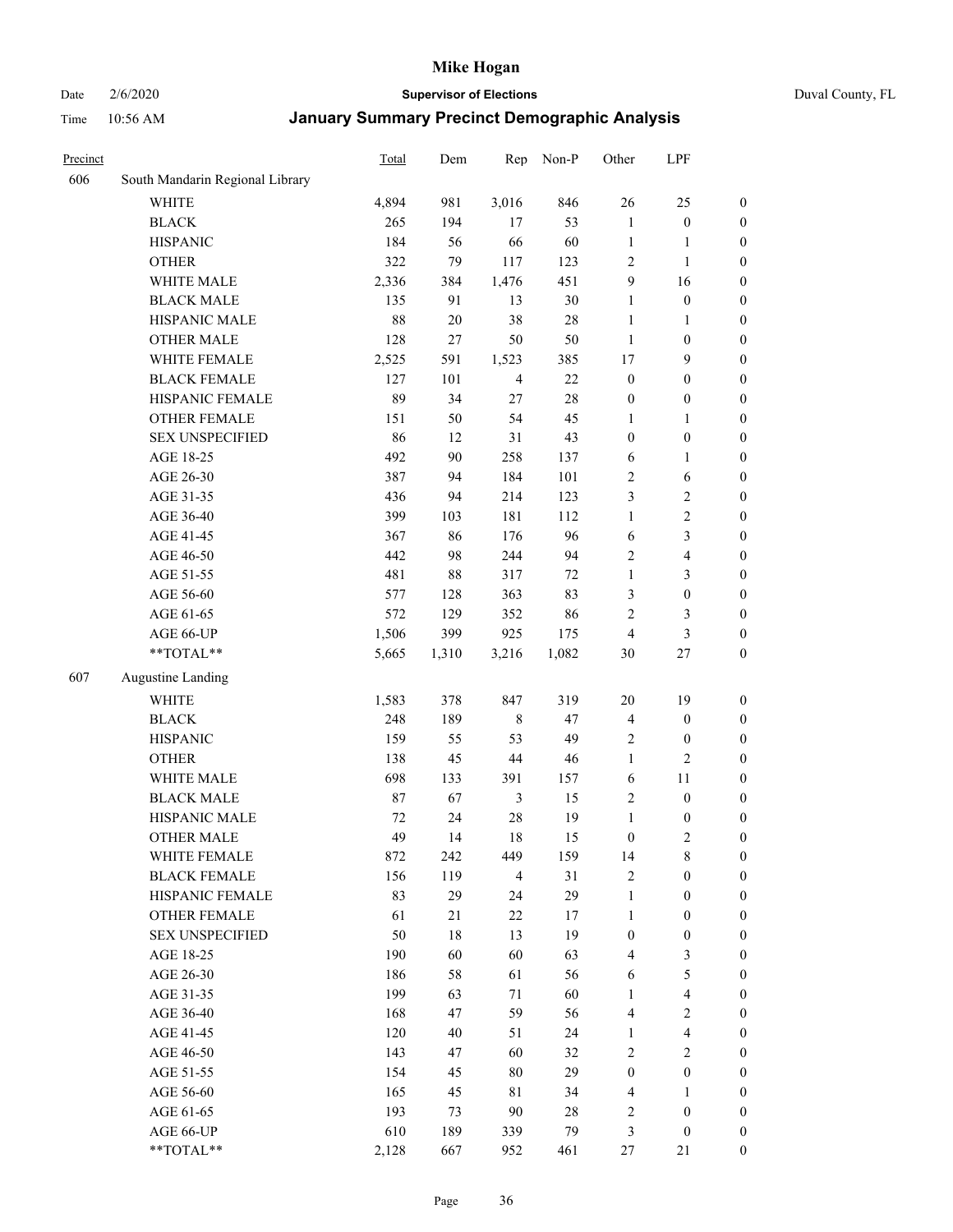Date 2/6/2020 **Supervisor of Elections** Duval County, FL

| Precinct |                                       | <b>Total</b> | Dem   | Rep         | Non-P     | Other                              | LPF               |                  |
|----------|---------------------------------------|--------------|-------|-------------|-----------|------------------------------------|-------------------|------------------|
| 608      | Freedom Christian Fellowship          |              |       |             |           |                                    |                   |                  |
|          | <b>WHITE</b>                          | 4,815        | 1,068 | 2,581       | 1,089     | 49                                 | $28\,$            | 0                |
|          | <b>BLACK</b>                          | 617          | 431   | 34          | 147       | 3                                  | $\sqrt{2}$        | 0                |
|          | <b>HISPANIC</b>                       | 496          | 166   | 124         | 204       | $\mathbf{1}$                       | $\mathbf{1}$      | $\boldsymbol{0}$ |
|          | <b>OTHER</b>                          | 487          | 141   | 146         | 193       | 5                                  | $\sqrt{2}$        | $\boldsymbol{0}$ |
|          | WHITE MALE                            | 2,185        | 394   | 1,216       | 536       | $22\,$                             | 17                | $\boldsymbol{0}$ |
|          | <b>BLACK MALE</b>                     | 244          | 166   | 14          | 63        | $\mathbf{1}$                       | $\boldsymbol{0}$  | $\boldsymbol{0}$ |
|          | HISPANIC MALE                         | 231          | 66    | 65          | 99        | $\boldsymbol{0}$                   | $\mathbf{1}$      | $\boldsymbol{0}$ |
|          | <b>OTHER MALE</b>                     | 191          | 61    | 51          | 75        | $\overline{2}$                     | $\overline{2}$    | $\boldsymbol{0}$ |
|          | WHITE FEMALE                          | 2,583        | 662   | 1,348       | 535       | 27                                 | 11                | $\boldsymbol{0}$ |
|          | <b>BLACK FEMALE</b>                   | 367          | 260   | $20\,$      | 83        | $\overline{c}$                     | $\sqrt{2}$        | 0                |
|          | HISPANIC FEMALE                       | 256          | 97    | 59          | 99        | $\mathbf{1}$                       | $\boldsymbol{0}$  | 0                |
|          | <b>OTHER FEMALE</b>                   | 229          | 67    | $80\,$      | 79        | 3                                  | $\boldsymbol{0}$  | 0                |
|          | <b>SEX UNSPECIFIED</b>                | 129          | 33    | 32          | 64        | $\boldsymbol{0}$                   | $\boldsymbol{0}$  | $\boldsymbol{0}$ |
|          | AGE 18-25                             | 647          | 175   | 232         | 233       | 6                                  | $\mathbf{1}$      | $\boldsymbol{0}$ |
|          | AGE 26-30                             | 643          | 162   | 252         | 204       | 18                                 | 7                 | $\boldsymbol{0}$ |
|          | AGE 31-35                             | 578          | 170   | 236         | 157       | $\overline{4}$                     | 11                | $\boldsymbol{0}$ |
|          | AGE 36-40                             | 552          | 149   | 214         | 179       | 7                                  | $\mathfrak{Z}$    | $\boldsymbol{0}$ |
|          | AGE 41-45                             | 531          | 136   | 215         | 176       | $\mathbf{1}$                       | $\mathfrak{Z}$    | $\boldsymbol{0}$ |
|          | AGE 46-50                             | 510          | 129   | 237         | 136       | 6                                  | $\sqrt{2}$        | $\boldsymbol{0}$ |
|          | AGE 51-55                             | 540          | 127   | 266         | 142       | 3                                  | $\sqrt{2}$        | $\boldsymbol{0}$ |
|          | AGE 56-60                             | 554          | 147   | 286         | 118       | 3                                  | $\boldsymbol{0}$  | 0                |
|          | AGE 61-65                             | 490          | 150   | 247         | $87\,$    | 3                                  | 3                 | 0                |
|          | AGE 66-UP                             | 1,368        | 461   | 698         | 201       | $\overline{7}$                     | $\mathbf{1}$      | $\boldsymbol{0}$ |
|          | **TOTAL**                             | 6,415        | 1,806 | 2,885       | 1,633     | 58                                 | 33                | $\boldsymbol{0}$ |
| 609      | <b>Burnett Park Recreation Center</b> |              |       |             |           |                                    |                   |                  |
|          | <b>WHITE</b>                          | 1,506        | 391   | 754         | 332       | 18                                 | 11                | $\boldsymbol{0}$ |
|          | <b>BLACK</b>                          | 223          | 167   | $\tau$      | 48        | $\mathbf{1}$                       | $\boldsymbol{0}$  | $\boldsymbol{0}$ |
|          | <b>HISPANIC</b>                       | 187          | 76    | 42          | 65        | 3                                  | $\mathbf{1}$      | $\boldsymbol{0}$ |
|          | <b>OTHER</b>                          |              | 46    | $44\,$      |           | $\mathbf{1}$                       |                   |                  |
|          | <b>WHITE MALE</b>                     | 163<br>682   | 163   |             | 71<br>156 | 6                                  | $\mathbf{1}$      | $\boldsymbol{0}$ |
|          | <b>BLACK MALE</b>                     | 94           | 63    | 351         | 24        | $\mathbf{1}$                       | 6                 | $\boldsymbol{0}$ |
|          | HISPANIC MALE                         | $88\,$       | 32    | 6           |           |                                    | $\boldsymbol{0}$  | $\boldsymbol{0}$ |
|          | <b>OTHER MALE</b>                     | 57           | 13    | 23<br>15    | 30<br>28  | $\overline{c}$<br>$\boldsymbol{0}$ | 1<br>$\mathbf{1}$ | 0<br>0           |
|          | WHITE FEMALE                          |              | 221   |             |           | 12                                 | 5                 | 0                |
|          | <b>BLACK FEMALE</b>                   | 805<br>127   | 102   | 397         | 170<br>24 |                                    | $\boldsymbol{0}$  | $\overline{0}$   |
|          | HISPANIC FEMALE                       | 95           | 44    | 1<br>19     | 31        | $\boldsymbol{0}$<br>$\mathbf{1}$   | $\boldsymbol{0}$  | $\overline{0}$   |
|          | <b>OTHER FEMALE</b>                   | 84           | 30    | 24          | 30        | $\boldsymbol{0}$                   | $\boldsymbol{0}$  | $\overline{0}$   |
|          | <b>SEX UNSPECIFIED</b>                | 47           | 12    | 11          | 23        | $\mathbf{1}$                       | $\boldsymbol{0}$  | 0                |
|          | AGE 18-25                             | 244          | 64    | $8\sqrt{1}$ | 92        | 6                                  | $\mathbf{1}$      | 0                |
|          | AGE 26-30                             | 210          | 75    | 68          | 61        | 5                                  | $\mathbf{1}$      | 0                |
|          | AGE 31-35                             | 179          | 56    | 55          | 62        | $\mathbf{1}$                       | $\mathfrak s$     | 0                |
|          | AGE 36-40                             | 166          | 50    | 62          | 49        | 3                                  | $\sqrt{2}$        | 0                |
|          | AGE 41-45                             | 159          | 53    | 44          | 57        | $\sqrt{2}$                         | $\mathfrak{Z}$    | 0                |
|          | AGE 46-50                             | 156          | 53    | 67          | 34        | $\sqrt{2}$                         | $\boldsymbol{0}$  | 0                |
|          | AGE 51-55                             | 170          | 43    | 88          | 36        | $\overline{2}$                     | 1                 | 0                |
|          | AGE 56-60                             | 166          | 54    | 82          | 30        | $\boldsymbol{0}$                   | $\boldsymbol{0}$  | 0                |
|          | AGE 61-65                             | 164          | 59    | 76          | 29        | $\boldsymbol{0}$                   | $\boldsymbol{0}$  | 0                |
|          | AGE 66-UP                             | 464          | 172   | 224         | 66        | 2                                  | $\boldsymbol{0}$  | 0                |
|          | **TOTAL**                             | 2,079        | 680   | 847         | 516       | 23                                 | 13                | $\boldsymbol{0}$ |
|          |                                       |              |       |             |           |                                    |                   |                  |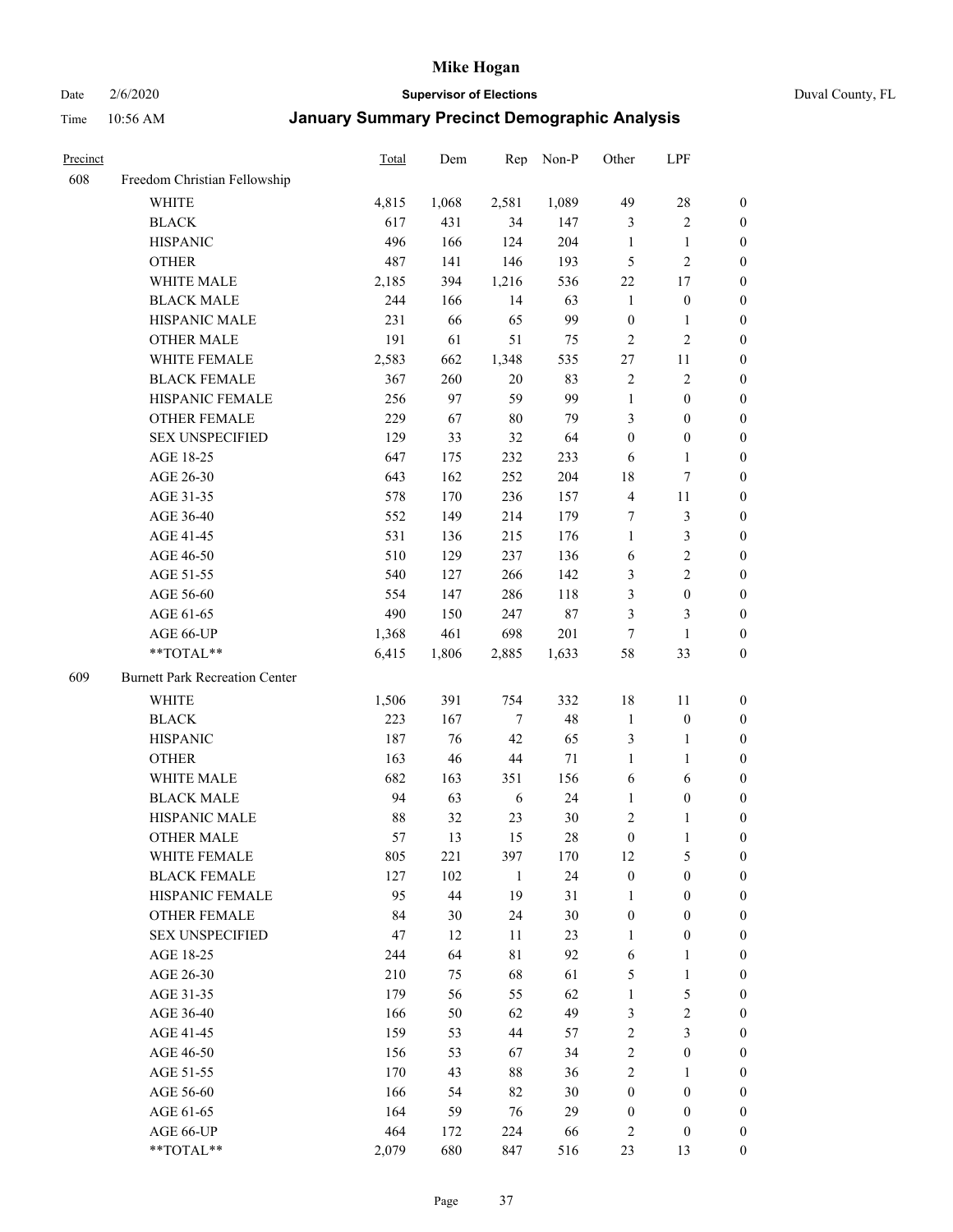Date 2/6/2020 **Supervisor of Elections** Duval County, FL

| Precinct |                        | <b>Total</b> | Dem    | Rep            | Non-P  | Other            | LPF                     |                  |
|----------|------------------------|--------------|--------|----------------|--------|------------------|-------------------------|------------------|
| 610      | St Justin Martyr       |              |        |                |        |                  |                         |                  |
|          | <b>WHITE</b>           | 4,665        | 906    | 2,749          | 951    | 38               | $21\,$                  | 0                |
|          | <b>BLACK</b>           | 288          | 220    | 16             | 49     | 3                | $\boldsymbol{0}$        | 0                |
|          | <b>HISPANIC</b>        | 232          | 79     | 83             | 67     | $\boldsymbol{0}$ | 3                       | $\boldsymbol{0}$ |
|          | <b>OTHER</b>           | 338          | 86     | 134            | 116    | 1                | $\mathbf{1}$            | $\boldsymbol{0}$ |
|          | WHITE MALE             | 2,267        | 351    | 1,393          | 485    | 20               | 18                      | $\boldsymbol{0}$ |
|          | <b>BLACK MALE</b>      | 144          | 102    | 10             | 31     | $\mathbf{1}$     | $\boldsymbol{0}$        | $\boldsymbol{0}$ |
|          | HISPANIC MALE          | 106          | 27     | $44\,$         | 33     | $\boldsymbol{0}$ | $\sqrt{2}$              | $\boldsymbol{0}$ |
|          | <b>OTHER MALE</b>      | 135          | 34     | 53             | 46     | $\mathbf{1}$     | $\mathbf{1}$            | $\boldsymbol{0}$ |
|          | WHITE FEMALE           | 2,353        | 547    | 1,328          | 458    | 17               | $\mathfrak{Z}$          | $\boldsymbol{0}$ |
|          | <b>BLACK FEMALE</b>    | 141          | 116    | 6              | 17     | $\overline{c}$   | $\boldsymbol{0}$        | 0                |
|          | HISPANIC FEMALE        | 126          | 52     | 39             | 34     | $\boldsymbol{0}$ | 1                       | 0                |
|          | <b>OTHER FEMALE</b>    | 155          | 46     | 66             | 43     | $\boldsymbol{0}$ | $\boldsymbol{0}$        | $\boldsymbol{0}$ |
|          | <b>SEX UNSPECIFIED</b> | 96           | 16     | 43             | 36     | $\mathbf{1}$     | $\boldsymbol{0}$        | $\boldsymbol{0}$ |
|          | AGE 18-25              | 571          | 111    | 275            | 177    | 5                | $\mathfrak{Z}$          | $\boldsymbol{0}$ |
|          | AGE 26-30              | 405          | 100    | 171            | 126    | 6                | $\sqrt{2}$              | $\boldsymbol{0}$ |
|          | AGE 31-35              | 455          | 97     | 213            | 132    | 6                | $\boldsymbol{7}$        | $\boldsymbol{0}$ |
|          | AGE 36-40              | 421          | 95     | 194            | 121    | 7                | $\overline{4}$          | $\boldsymbol{0}$ |
|          | AGE 41-45              | 417          | 92     | 210            | 110    | $\overline{2}$   | $\mathfrak{Z}$          | $\boldsymbol{0}$ |
|          | AGE 46-50              | 478          | 101    | 272            | 104    | $\mathbf{1}$     | $\boldsymbol{0}$        | $\boldsymbol{0}$ |
|          | AGE 51-55              | 531          | 109    | 314            | 103    | 4                | 1                       | 0                |
|          | AGE 56-60              | 590          | 111    | 374            | 103    | $\mathbf{1}$     | $\mathbf{1}$            | 0                |
|          | AGE 61-65              | 549          | 150    | 307            | $88\,$ | $\mathbf{1}$     | 3                       | 0                |
|          | AGE 66-UP              | 1,102        | 324    | 651            | 118    | $\,$ 8 $\,$      | $\mathbf{1}$            | $\boldsymbol{0}$ |
|          | **TOTAL**              | 5,523        | 1,291  | 2,982          | 1,183  | 42               | 25                      | $\boldsymbol{0}$ |
| 611      | Mandarin Senior Center |              |        |                |        |                  |                         |                  |
|          | <b>WHITE</b>           | 1,919        | 469    | 1,007          | 413    | 17               | 13                      | $\boldsymbol{0}$ |
|          | <b>BLACK</b>           | 187          | 137    | $11\,$         | 37     | $\mathbf{1}$     | $\mathbf{1}$            | $\boldsymbol{0}$ |
|          | <b>HISPANIC</b>        | 170          | 68     | 39             | 61     | $\overline{c}$   | $\boldsymbol{0}$        | $\boldsymbol{0}$ |
|          | <b>OTHER</b>           | 173          | 56     | $44\,$         | $71\,$ | $\sqrt{2}$       | $\boldsymbol{0}$        | $\boldsymbol{0}$ |
|          | WHITE MALE             | 858          | 166    | 483            | 192    | 8                | 9                       | $\boldsymbol{0}$ |
|          | <b>BLACK MALE</b>      | 76           | 53     | $\overline{7}$ | 16     | $\boldsymbol{0}$ | $\boldsymbol{0}$        | $\boldsymbol{0}$ |
|          | HISPANIC MALE          | 76           | 31     | 19             | $26\,$ | $\boldsymbol{0}$ | $\boldsymbol{0}$        | 0                |
|          | <b>OTHER MALE</b>      | 74           | 19     | 23             | 31     | 1                | $\boldsymbol{0}$        | $\boldsymbol{0}$ |
|          | WHITE FEMALE           | 1,045        | 300    | 517            | 215    | 9                | 4                       | 0                |
|          | <b>BLACK FEMALE</b>    | 106          | 81     | $\overline{4}$ | 19     | $\mathbf{1}$     | $\mathbf{1}$            | $\boldsymbol{0}$ |
|          | HISPANIC FEMALE        | 93           | 37     | 19             | 35     | $\sqrt{2}$       | $\boldsymbol{0}$        | $\overline{0}$   |
|          | OTHER FEMALE           | 76           | 30     | 17             | $28\,$ | $\mathbf{1}$     | $\boldsymbol{0}$        | $\overline{0}$   |
|          | <b>SEX UNSPECIFIED</b> | 45           | 13     | 12             | $20\,$ | $\boldsymbol{0}$ | $\boldsymbol{0}$        | 0                |
|          | AGE 18-25              | 217          | 57     | 72             | 83     | 3                | $\sqrt{2}$              | 0                |
|          | AGE 26-30              | 212          | $70\,$ | 77             | 58     | 6                | $\mathbf{1}$            | 0                |
|          | AGE 31-35              | 225          | 73     | $77\,$         | $70\,$ | 3                | $\sqrt{2}$              | 0                |
|          | AGE 36-40              | 218          | 62     | 79             | 71     | $\sqrt{2}$       | $\overline{\mathbf{4}}$ | 0                |
|          | AGE 41-45              | 179          | 45     | 73             | 59     | $\mathbf{1}$     | $\mathbf{1}$            | 0                |
|          | AGE 46-50              | 202          | 49     | 91             | 59     | $\mathbf{1}$     | $\sqrt{2}$              | 0                |
|          | AGE 51-55              | 167          | 54     | 89             | 22     | $\sqrt{2}$       | $\boldsymbol{0}$        | $\overline{0}$   |
|          | AGE 56-60              | 227          | 64     | 116            | 45     | $\mathbf{1}$     | 1                       | $\boldsymbol{0}$ |
|          | AGE 61-65              | 239          | 84     | 117            | 36     | $\mathbf{1}$     | $\mathbf{1}$            | $\boldsymbol{0}$ |
|          | AGE 66-UP              | 563          | 172    | 310            | 79     | $\overline{c}$   | $\boldsymbol{0}$        | $\boldsymbol{0}$ |
|          | **TOTAL**              | 2,449        | 730    | 1,101          | 582    | $22\,$           | 14                      | $\boldsymbol{0}$ |
|          |                        |              |        |                |        |                  |                         |                  |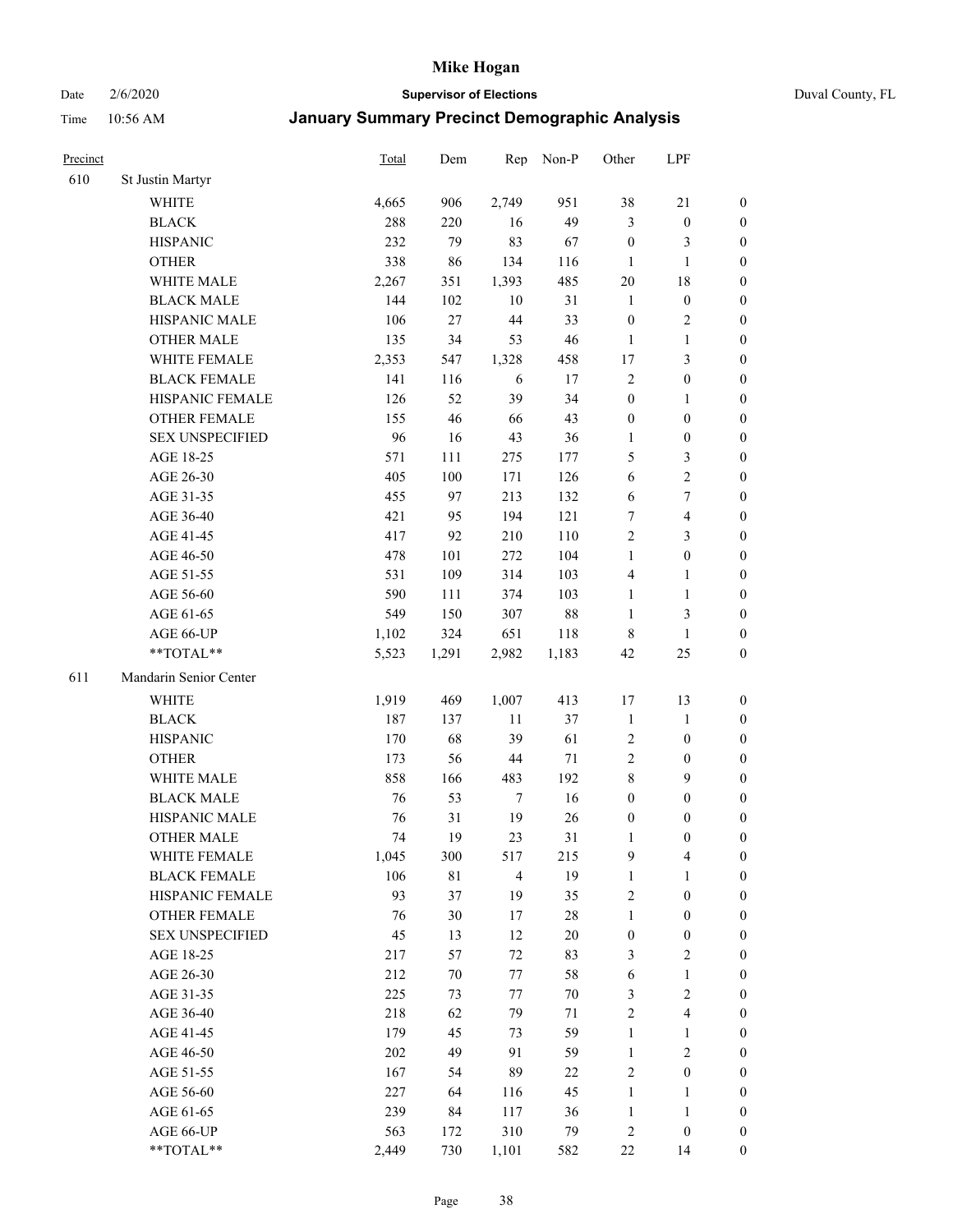Date 2/6/2020 **Supervisor of Elections** Duval County, FL

| Precinct |                           | <b>Total</b> | Dem   | Rep         | Non-P  | Other            | LPF                     |                  |
|----------|---------------------------|--------------|-------|-------------|--------|------------------|-------------------------|------------------|
| 612      | Mandarin Church of Christ |              |       |             |        |                  |                         |                  |
|          | <b>WHITE</b>              | 3,222        | 659   | 1,847       | 677    | 26               | 13                      | 0                |
|          | <b>BLACK</b>              | 461          | 366   | 25          | 69     | $\mathbf{1}$     | $\boldsymbol{0}$        | 0                |
|          | <b>HISPANIC</b>           | 291          | 87    | 95          | 106    | 3                | $\boldsymbol{0}$        | $\boldsymbol{0}$ |
|          | <b>OTHER</b>              | 717          | 190   | 217         | 307    | $\overline{2}$   | 1                       | $\boldsymbol{0}$ |
|          | WHITE MALE                | 1,535        | 270   | 900         | 346    | 10               | 9                       | $\boldsymbol{0}$ |
|          | <b>BLACK MALE</b>         | 214          | 155   | 17          | 41     | $\mathbf{1}$     | $\boldsymbol{0}$        | $\boldsymbol{0}$ |
|          | HISPANIC MALE             | 138          | 37    | 46          | 54     | $\mathbf{1}$     | $\boldsymbol{0}$        | $\boldsymbol{0}$ |
|          | <b>OTHER MALE</b>         | 296          | 67    | 103         | 125    | $\mathbf{1}$     | $\boldsymbol{0}$        | $\boldsymbol{0}$ |
|          | WHITE FEMALE              | 1,654        | 386   | 927         | 321    | 16               | $\overline{\mathbf{4}}$ | $\boldsymbol{0}$ |
|          | <b>BLACK FEMALE</b>       | 243          | 208   | $\,$ 8 $\,$ | $27\,$ | $\boldsymbol{0}$ | $\boldsymbol{0}$        | $\boldsymbol{0}$ |
|          | HISPANIC FEMALE           | 148          | 49    | 47          | 50     | $\overline{c}$   | $\boldsymbol{0}$        | 0                |
|          | <b>OTHER FEMALE</b>       | 347          | 115   | 95          | 136    | $\mathbf{1}$     | $\boldsymbol{0}$        | $\boldsymbol{0}$ |
|          | <b>SEX UNSPECIFIED</b>    | 116          | 15    | 41          | 59     | $\boldsymbol{0}$ | $\mathbf{1}$            | $\boldsymbol{0}$ |
|          | AGE 18-25                 | 544          | 157   | 187         | 190    | $10\,$           | $\boldsymbol{0}$        | $\boldsymbol{0}$ |
|          | AGE 26-30                 | 327          | 102   | 137         | 86     | $\boldsymbol{0}$ | $\sqrt{2}$              | $\boldsymbol{0}$ |
|          | AGE 31-35                 | 407          | 116   | 157         | 130    | $\mathbf{1}$     | $\mathfrak{Z}$          | $\boldsymbol{0}$ |
|          | AGE 36-40                 | 374          | 100   | 142         | 120    | 6                | $\boldsymbol{6}$        | $\boldsymbol{0}$ |
|          | AGE 41-45                 | 386          | 115   | 152         | 118    | $\mathbf{1}$     | $\boldsymbol{0}$        | $\boldsymbol{0}$ |
|          | AGE 46-50                 | 499          | 135   | 230         | 131    | 3                | $\boldsymbol{0}$        | $\boldsymbol{0}$ |
|          | AGE 51-55                 | 493          | 128   | 249         | 115    | $\boldsymbol{0}$ | 1                       | $\boldsymbol{0}$ |
|          | AGE 56-60                 | 464          | 111   | 250         | 100    | $\overline{c}$   | $\mathbf{1}$            | 0                |
|          | AGE 61-65                 | 390          | 101   | 214         | 70     | 4                | $\mathbf{1}$            | 0                |
|          | AGE 66-UP                 | 805          | 236   | 465         | 99     | 5                | $\boldsymbol{0}$        | $\boldsymbol{0}$ |
|          | **TOTAL**                 | 4,691        | 1,302 | 2,184       | 1,159  | 32               | 14                      | $\boldsymbol{0}$ |
| 613      | Mandarin Moose Lodge #42  |              |       |             |        |                  |                         |                  |
|          | <b>WHITE</b>              | 2,440        | 510   | 1,339       | 559    | $20\,$           | 12                      | $\boldsymbol{0}$ |
|          | <b>BLACK</b>              | 339          | 256   | 14          | 67     | $\boldsymbol{2}$ | $\boldsymbol{0}$        | $\boldsymbol{0}$ |
|          | <b>HISPANIC</b>           | 218          | 77    | 58          | 80     | 3                | $\boldsymbol{0}$        | $\boldsymbol{0}$ |
|          | <b>OTHER</b>              | 300          | 89    | $87\,$      | 122    | $\sqrt{2}$       | $\boldsymbol{0}$        | $\boldsymbol{0}$ |
|          | WHITE MALE                | 1,161        | 209   | 641         | 291    | 13               | $\boldsymbol{7}$        | $\boldsymbol{0}$ |
|          | <b>BLACK MALE</b>         | 159          | 109   | $\,$ 8 $\,$ | $40\,$ | $\sqrt{2}$       | $\boldsymbol{0}$        | $\boldsymbol{0}$ |
|          | HISPANIC MALE             | 97           | 34    | 29          | 32     | $\overline{c}$   | $\boldsymbol{0}$        | $\boldsymbol{0}$ |
|          | <b>OTHER MALE</b>         | 120          | 33    | $30\,$      | 57     | $\boldsymbol{0}$ | $\boldsymbol{0}$        | $\boldsymbol{0}$ |
|          | WHITE FEMALE              | 1,261        | 297   | 689         | 263    | 7                | 5                       | 0                |
|          | <b>BLACK FEMALE</b>       | 176          | 143   | 6           | 27     | $\boldsymbol{0}$ | $\boldsymbol{0}$        | $\overline{0}$   |
|          | HISPANIC FEMALE           | 115          | 42    | $27\,$      | 45     | $\mathbf{1}$     | $\boldsymbol{0}$        | $\overline{0}$   |
|          | <b>OTHER FEMALE</b>       | 137          | 48    | 46          | 42     | $\mathbf{1}$     | $\boldsymbol{0}$        | $\overline{0}$   |
|          | <b>SEX UNSPECIFIED</b>    | 71           | 17    | 22          | 31     | $\mathbf{1}$     | $\boldsymbol{0}$        | 0                |
|          | AGE 18-25                 | 372          | 92    | 132         | 145    | $\mathfrak{Z}$   | $\boldsymbol{0}$        | 0                |
|          | AGE 26-30                 | 308          | 75    | 121         | 105    | 3                | $\overline{\mathbf{4}}$ | 0                |
|          | AGE 31-35                 | 327          | 85    | 122         | 117    | $\sqrt{2}$       | $\mathbf{1}$            | 0                |
|          | AGE 36-40                 | 267          | 82    | 108         | 73     | 3                | $\mathbf{1}$            | 0                |
|          | AGE 41-45                 | 276          | 73    | 123         | 74     | $\overline{4}$   | $\overline{2}$          | 0                |
|          | AGE 46-50                 | 294          | 74    | 138         | 79     | 3                | $\boldsymbol{0}$        | 0                |
|          | AGE 51-55                 | 263          | 70    | 125         | 65     | $\sqrt{2}$       | $\mathbf{1}$            | 0                |
|          | AGE 56-60                 | 284          | 81    | 154         | 48     | $\mathbf{1}$     | $\boldsymbol{0}$        | $\boldsymbol{0}$ |
|          | AGE 61-65                 | 284          | 91    | 149         | 41     | 3                | $\boldsymbol{0}$        | $\overline{0}$   |
|          | AGE 66-UP                 | 621          | 209   | 326         | $80\,$ | 3                | $\mathfrak{Z}$          | 0                |
|          | **TOTAL**                 | 3,297        | 932   | 1,498       | 828    | 27               | 12                      | $\boldsymbol{0}$ |
|          |                           |              |       |             |        |                  |                         |                  |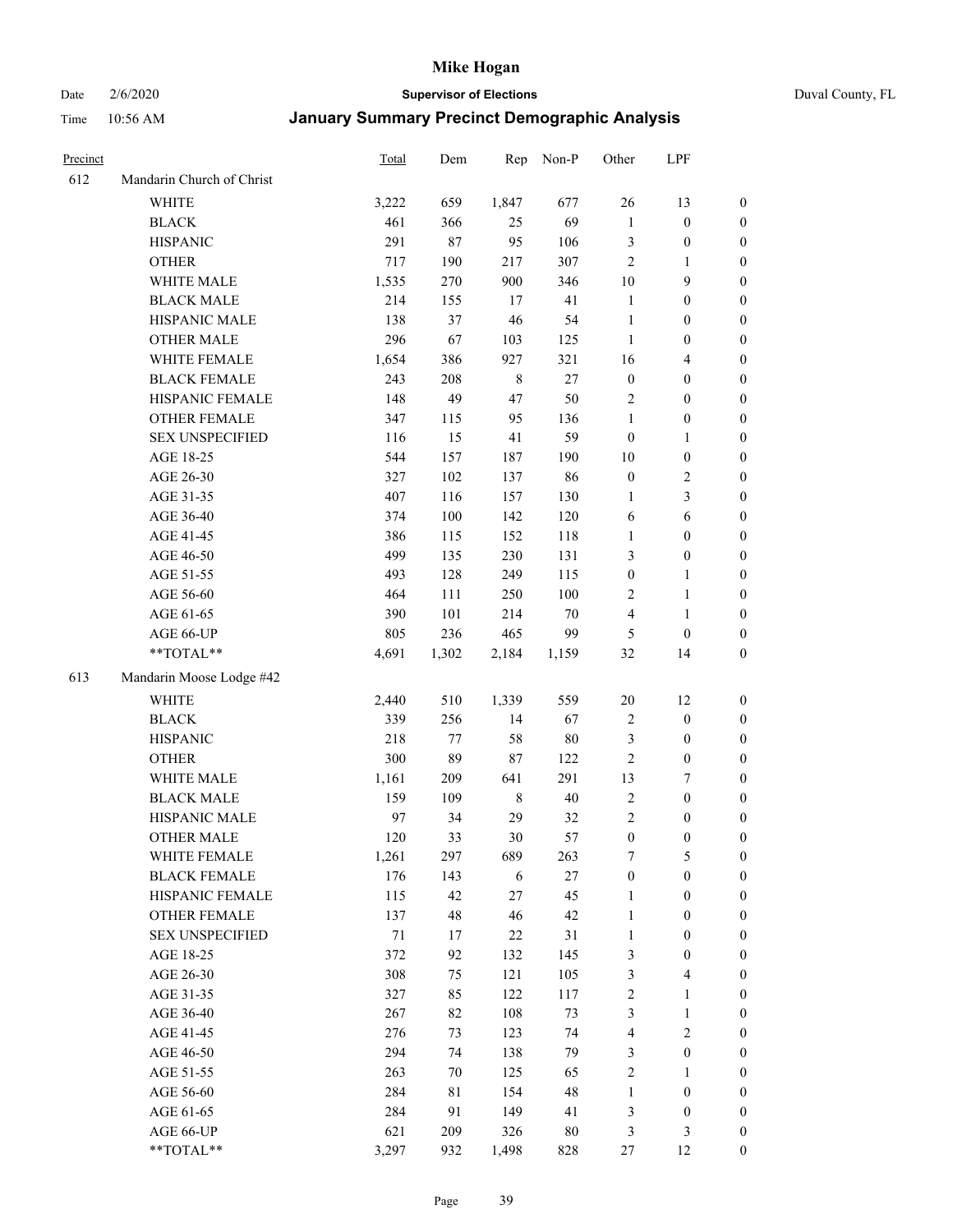# Date 2/6/2020 **Supervisor of Elections** Duval County, FL

| Precinct |                                 | Total  | Dem                     | Rep                     | Non-P       | Other            | LPF              |                  |
|----------|---------------------------------|--------|-------------------------|-------------------------|-------------|------------------|------------------|------------------|
| 614      | Mandarin Senior Center          |        |                         |                         |             |                  |                  |                  |
|          | <b>WHITE</b>                    | 1,164  | 221                     | 667                     | 258         | 11               | $\boldsymbol{7}$ | 0                |
|          | <b>BLACK</b>                    | 169    | 132                     | 6                       | 30          | $\mathbf{1}$     | $\boldsymbol{0}$ | $\boldsymbol{0}$ |
|          | <b>HISPANIC</b>                 | 125    | 42                      | 37                      | 44          | $\sqrt{2}$       | $\boldsymbol{0}$ | $\boldsymbol{0}$ |
|          | <b>OTHER</b>                    | 235    | 57                      | $72\,$                  | 103         | 1                | $\overline{c}$   | $\boldsymbol{0}$ |
|          | WHITE MALE                      | 568    | 82                      | 336                     | 140         | 6                | $\overline{4}$   | $\boldsymbol{0}$ |
|          | <b>BLACK MALE</b>               | $78\,$ | 62                      | $\sqrt{2}$              | 13          | $\mathbf{1}$     | $\boldsymbol{0}$ | $\boldsymbol{0}$ |
|          | HISPANIC MALE                   | 59     | 16                      | 22                      | 19          | $\overline{c}$   | $\boldsymbol{0}$ | $\boldsymbol{0}$ |
|          | <b>OTHER MALE</b>               | 119    | $28\,$                  | 43                      | 47          | $\mathbf{1}$     | $\boldsymbol{0}$ | $\boldsymbol{0}$ |
|          | WHITE FEMALE                    | 590    | 139                     | 327                     | 116         | 5                | $\mathfrak{Z}$   | $\boldsymbol{0}$ |
|          | <b>BLACK FEMALE</b>             | 89     | 69                      | $\overline{4}$          | 16          | $\boldsymbol{0}$ | $\boldsymbol{0}$ | $\boldsymbol{0}$ |
|          | HISPANIC FEMALE                 | 62     | 25                      | 14                      | 23          | $\boldsymbol{0}$ | $\boldsymbol{0}$ | 0                |
|          | <b>OTHER FEMALE</b>             | 95     | 28                      | 23                      | 42          | $\boldsymbol{0}$ | $\sqrt{2}$       | $\boldsymbol{0}$ |
|          | <b>SEX UNSPECIFIED</b>          | 33     | 3                       | 11                      | 19          | $\boldsymbol{0}$ | $\boldsymbol{0}$ | $\boldsymbol{0}$ |
|          | AGE 18-25                       | 133    | 31                      | 54                      | 48          | $\boldsymbol{0}$ | $\boldsymbol{0}$ | $\boldsymbol{0}$ |
|          | AGE 26-30                       | 160    | 42                      | 66                      | 47          | 3                | $\sqrt{2}$       | $\boldsymbol{0}$ |
|          | AGE 31-35                       | 188    | 54                      | 74                      | 57          | $\sqrt{2}$       | $\mathbf{1}$     | $\boldsymbol{0}$ |
|          | AGE 36-40                       | 189    | 41                      | $8\sqrt{1}$             | 58          | 4                | $\mathfrak s$    | $\boldsymbol{0}$ |
|          | AGE 41-45                       | 165    | 44                      | 61                      | 58          | 2                | $\boldsymbol{0}$ | $\boldsymbol{0}$ |
|          | AGE 46-50                       | 139    | 38                      | 69                      | 32          | $\boldsymbol{0}$ | $\boldsymbol{0}$ | $\boldsymbol{0}$ |
|          | AGE 51-55                       | 166    | 40                      | 92                      | 34          | $\boldsymbol{0}$ | $\boldsymbol{0}$ | $\boldsymbol{0}$ |
|          | AGE 56-60                       | 174    | 46                      | 87                      | 40          | $\boldsymbol{0}$ | 1                | 0                |
|          | AGE 61-65                       | 105    | 23                      | 63                      | 18          | $\mathbf{1}$     | $\boldsymbol{0}$ | 0                |
|          | AGE 66-UP                       | 273    | 93                      | 134                     | 43          | 3                | $\boldsymbol{0}$ | $\boldsymbol{0}$ |
|          | **TOTAL**                       | 1,693  | 452                     | 782                     | 435         | 15               | 9                | $\boldsymbol{0}$ |
|          |                                 |        |                         |                         |             |                  |                  |                  |
| 701      | Charlie T. Joseph Senior Center |        |                         |                         |             |                  |                  |                  |
|          | <b>WHITE</b>                    | 453    | 135                     | 223                     | 90          | 3                | $\boldsymbol{2}$ | $\boldsymbol{0}$ |
|          | <b>BLACK</b>                    | 648    | 551                     | 15                      | 79          | $\overline{c}$   | $\mathbf{1}$     | $\boldsymbol{0}$ |
|          | <b>HISPANIC</b>                 | 29     | 17                      | $\overline{\mathbf{4}}$ | $\,$ 8 $\,$ | $\boldsymbol{0}$ | $\boldsymbol{0}$ | $\boldsymbol{0}$ |
|          | <b>OTHER</b>                    | 67     | 37                      | 9                       | 21          | $\boldsymbol{0}$ | $\boldsymbol{0}$ | $\boldsymbol{0}$ |
|          | WHITE MALE                      | 201    | 47                      | 113                     | 40          | $\mathbf{1}$     | $\boldsymbol{0}$ | $\boldsymbol{0}$ |
|          | <b>BLACK MALE</b>               | 249    | 209                     | $\,$ 8 $\,$             | 30          | $\mathbf{1}$     | 1                | $\boldsymbol{0}$ |
|          | HISPANIC MALE                   | 18     | 11                      | $\sqrt{2}$              | 5           | $\boldsymbol{0}$ | $\boldsymbol{0}$ | 0                |
|          | <b>OTHER MALE</b>               | 18     | 9                       | 3                       | 6           | $\boldsymbol{0}$ | $\boldsymbol{0}$ | $\boldsymbol{0}$ |
|          | WHITE FEMALE                    | 245    | 88                      | 106                     | 47          | 2                | $\overline{c}$   | 0                |
|          | <b>BLACK FEMALE</b>             | 392    | 336                     | $\tau$                  | 48          | $\mathbf{1}$     | $\boldsymbol{0}$ | $\overline{0}$   |
|          | HISPANIC FEMALE                 | 9      | $\overline{\mathbf{4}}$ | $\sqrt{2}$              | 3           | $\boldsymbol{0}$ | $\boldsymbol{0}$ | $\overline{0}$   |
|          | <b>OTHER FEMALE</b>             | 32     | 23                      | $\overline{4}$          | 5           | $\boldsymbol{0}$ | $\boldsymbol{0}$ | $\overline{0}$   |
|          | <b>SEX UNSPECIFIED</b>          | 33     | 13                      | 6                       | 14          | $\boldsymbol{0}$ | $\boldsymbol{0}$ | $\overline{0}$   |
|          | AGE 18-25                       | 137    | 77                      | 14                      | 45          | $\mathbf{1}$     | $\boldsymbol{0}$ | $\overline{0}$   |
|          | AGE 26-30                       | 94     | 61                      | 10                      | 21          | $\mathbf{1}$     | $\mathbf{1}$     | $\overline{0}$   |
|          | AGE 31-35                       | 116    | 74                      | 9                       | 33          | $\boldsymbol{0}$ | $\boldsymbol{0}$ | 0                |
|          | AGE 36-40                       | 83     | 54                      | 16                      | 13          | $\boldsymbol{0}$ | $\boldsymbol{0}$ | 0                |
|          | AGE 41-45                       | 93     | 58                      | 18                      | 16          | $\boldsymbol{0}$ | $\mathbf{1}$     | 0                |
|          | AGE 46-50                       | 92     | 53                      | 23                      | 15          | $\boldsymbol{0}$ | $\mathbf{1}$     | 0                |
|          | AGE 51-55                       | 119    | 75                      | 32                      | 12          | $\boldsymbol{0}$ | $\boldsymbol{0}$ | $\overline{0}$   |
|          | AGE 56-60                       | 131    | 86                      | 30                      | 14          | 1                | $\boldsymbol{0}$ | $\overline{0}$   |
|          | AGE 61-65                       | 112    | 75                      | 26                      | 9           | $\overline{c}$   | $\boldsymbol{0}$ | $\overline{0}$   |
|          | AGE 66-UP                       | 219    | 127                     | 73                      | 19          | $\boldsymbol{0}$ | $\boldsymbol{0}$ | $\boldsymbol{0}$ |
|          | **TOTAL**                       | 1,197  | 740                     | 251                     | 198         | 5                | $\mathfrak{Z}$   | $\boldsymbol{0}$ |
|          |                                 |        |                         |                         |             |                  |                  |                  |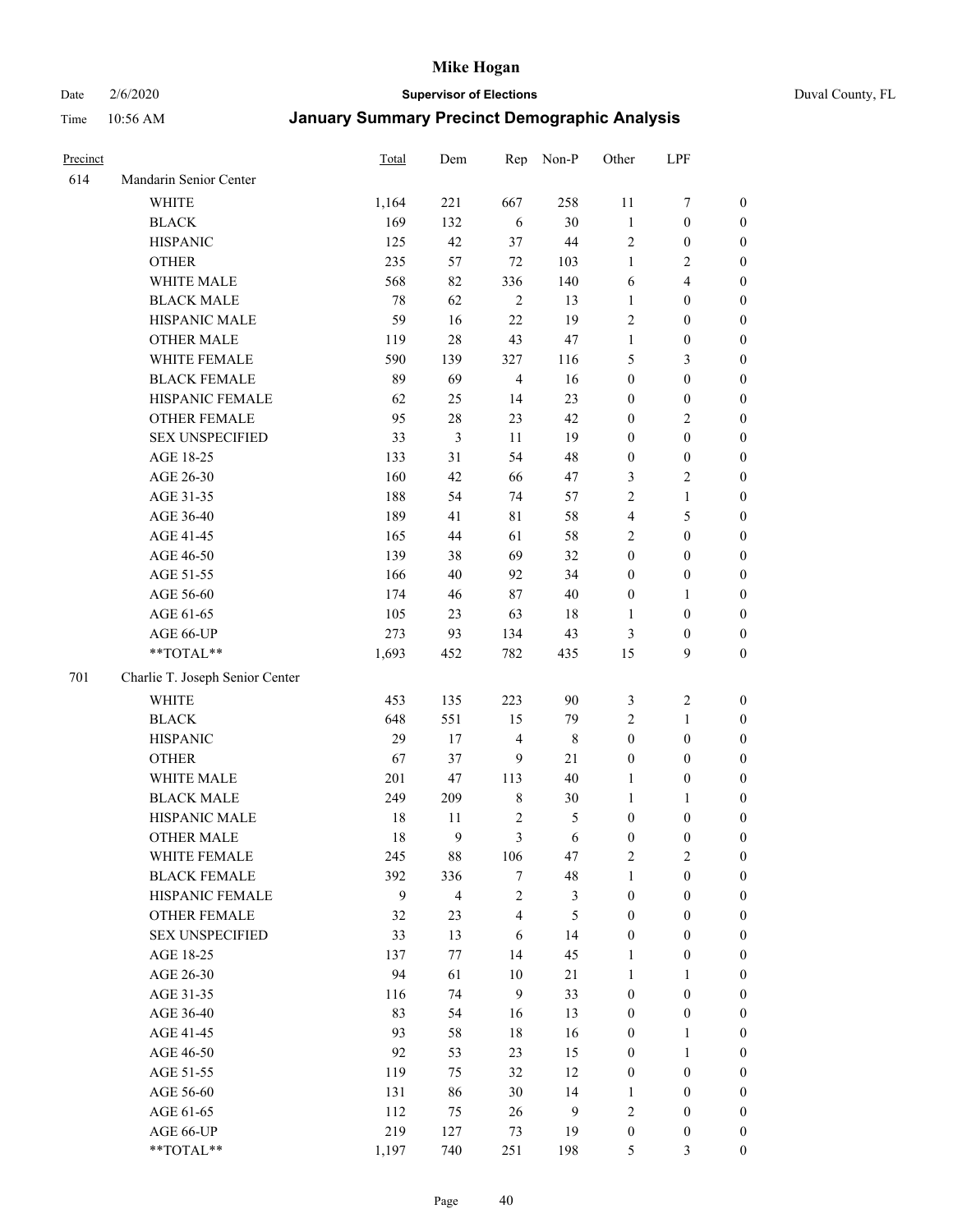#### Date 2/6/2020 **Supervisor of Elections** Duval County, FL

| Precinct |                                 | <b>Total</b> | Dem            | Rep            | Non-P       | Other            | LPF              |                  |
|----------|---------------------------------|--------------|----------------|----------------|-------------|------------------|------------------|------------------|
| 702      | Unity Missionary Baptist Church |              |                |                |             |                  |                  |                  |
|          | <b>WHITE</b>                    | 250          | 92             | 88             | 66          | $\overline{4}$   | $\boldsymbol{0}$ | $\boldsymbol{0}$ |
|          | <b>BLACK</b>                    | 855          | 758            | 18             | 76          | 2                | 1                | $\boldsymbol{0}$ |
|          | <b>HISPANIC</b>                 | 23           | 8              | $\overline{4}$ | 11          | $\boldsymbol{0}$ | $\boldsymbol{0}$ | $\boldsymbol{0}$ |
|          | <b>OTHER</b>                    | 77           | 31             | $\,$ 8 $\,$    | 37          | 1                | $\boldsymbol{0}$ | $\boldsymbol{0}$ |
|          | WHITE MALE                      | 112          | 43             | 38             | 29          | $\overline{c}$   | $\boldsymbol{0}$ | $\boldsymbol{0}$ |
|          | <b>BLACK MALE</b>               | 325          | 282            | $\tau$         | 35          | 1                | $\boldsymbol{0}$ | $\boldsymbol{0}$ |
|          | HISPANIC MALE                   | 13           | $\overline{c}$ | 3              | $\,$ 8 $\,$ | $\boldsymbol{0}$ | $\boldsymbol{0}$ | $\boldsymbol{0}$ |
|          | <b>OTHER MALE</b>               | 28           | 9              | 3              | 16          | $\boldsymbol{0}$ | $\boldsymbol{0}$ | $\boldsymbol{0}$ |
|          | WHITE FEMALE                    | 135          | 49             | 48             | 36          | $\overline{2}$   | $\boldsymbol{0}$ | $\boldsymbol{0}$ |
|          | <b>BLACK FEMALE</b>             | 509          | 459            | 11             | 37          | $\mathbf{1}$     | 1                | $\boldsymbol{0}$ |
|          | HISPANIC FEMALE                 | 10           | 6              | $\mathbf{1}$   | 3           | $\boldsymbol{0}$ | $\boldsymbol{0}$ | $\boldsymbol{0}$ |
|          | <b>OTHER FEMALE</b>             | 31           | 15             | $\mathfrak{Z}$ | 12          | 1                | $\boldsymbol{0}$ | $\boldsymbol{0}$ |
|          | <b>SEX UNSPECIFIED</b>          | 42           | 24             | $\overline{4}$ | 14          | $\boldsymbol{0}$ | $\boldsymbol{0}$ | $\boldsymbol{0}$ |
|          | AGE 18-25                       | 115          | 72             | 6              | 35          | 1                | 1                | $\boldsymbol{0}$ |
|          | AGE 26-30                       | 89           | 60             | 7              | 21          | $\mathbf{1}$     | $\boldsymbol{0}$ | $\boldsymbol{0}$ |
|          | AGE 31-35                       | 102          | 70             | $\sqrt{5}$     | 26          | $\mathbf{1}$     | $\boldsymbol{0}$ | $\boldsymbol{0}$ |
|          | AGE 36-40                       | 82           | 58             | $\mathfrak s$  | 17          | $\overline{2}$   | $\boldsymbol{0}$ | $\boldsymbol{0}$ |
|          | AGE 41-45                       | 64           | 48             | 5              | 11          | $\boldsymbol{0}$ | $\boldsymbol{0}$ | $\boldsymbol{0}$ |
|          | AGE 46-50                       | 85           | 58             | $10\,$         | 16          | $\mathbf{1}$     | $\boldsymbol{0}$ | $\boldsymbol{0}$ |
|          | AGE 51-55                       | 99           | 71             | 13             | 15          | $\boldsymbol{0}$ | $\boldsymbol{0}$ | $\boldsymbol{0}$ |
|          | AGE 56-60                       | 141          | 101            | 22             | 18          | $\boldsymbol{0}$ | $\boldsymbol{0}$ | 0                |
|          | AGE 61-65                       | 137          | 105            | 16             | 15          | 1                | $\boldsymbol{0}$ | $\boldsymbol{0}$ |
|          | AGE 66-UP                       | 291          | 246            | 29             | 16          | $\boldsymbol{0}$ | $\boldsymbol{0}$ | $\boldsymbol{0}$ |
|          | **TOTAL**                       | 1,205        | 889            | 118            | 190         | 7                | $\mathbf{1}$     | $\boldsymbol{0}$ |
| 703      | Oceanway Community Center       |              |                |                |             |                  |                  |                  |
|          | <b>WHITE</b>                    | 4,791        | 974            | 2,555          | 1,159       | $70\,$           | 33               | $\boldsymbol{0}$ |
|          | <b>BLACK</b>                    | 2,547        | 1,970          | 86             | 474         | 16               | $\mathbf{1}$     | $\boldsymbol{0}$ |
|          | <b>HISPANIC</b>                 | 473          | 178            | 97             | 188         | 7                | 3                | $\boldsymbol{0}$ |
|          | <b>OTHER</b>                    | 585          | 176            | 143            | 259         | $\mathfrak{Z}$   | $\overline{4}$   | $\boldsymbol{0}$ |
|          | WHITE MALE                      | 2,319        | 393            | 1,294          | 574         | 36               | 22               | $\boldsymbol{0}$ |
|          | <b>BLACK MALE</b>               | 1,071        | 768            | 52             | 240         | $10\,$           | $\mathbf{1}$     | $\boldsymbol{0}$ |
|          | HISPANIC MALE                   | 211          | 69             | 49             | $88\,$      | $\sqrt{2}$       | 3                | $\boldsymbol{0}$ |
|          | <b>OTHER MALE</b>               | 198          | 55             | 52             | 89          | $\boldsymbol{0}$ | $\overline{2}$   | $\boldsymbol{0}$ |
|          | WHITE FEMALE                    | 2,426        | 572            | 1,238          | 571         | 34               | 11               | 0                |
|          | <b>BLACK FEMALE</b>             | 1,444        | 1,186          | 32             | 220         | 6                | $\boldsymbol{0}$ | $\boldsymbol{0}$ |
|          | HISPANIC FEMALE                 | 258          | 109            | 47             | 97          | 5                | $\boldsymbol{0}$ | $\boldsymbol{0}$ |
|          | OTHER FEMALE                    | 291          | 101            | 78             | 108         | 3                | $\mathbf{1}$     | $\overline{0}$   |
|          | <b>SEX UNSPECIFIED</b>          | 178          | 45             | 39             | 93          | $\boldsymbol{0}$ | $\mathbf{1}$     | 0                |
|          | AGE 18-25                       | 993          | 361            | 248            | 365         | 13               | 6                | 0                |
|          | AGE 26-30                       | 853          | 297            | 244            | 291         | 12               | $\mathbf{9}$     | 0                |
|          | AGE 31-35                       | 836          | 286            | 259            | 265         | 13               | 13               | 0                |
|          | AGE 36-40                       | 838          | 324            | 235            | 265         | 13               | $\mathbf{1}$     | 0                |
|          | AGE 41-45                       | 774          | 333            | 232            | 200         | 5                | $\overline{4}$   | 0                |
|          | AGE 46-50                       | 847          | 342            | 297            | 196         | 9                | 3                | 0                |
|          | AGE 51-55                       | 815          | 355            | 298            | 150         | 9                | $\mathfrak{Z}$   | $\boldsymbol{0}$ |
|          | AGE 56-60                       | 702          | 260            | 302            | 134         | 6                | $\boldsymbol{0}$ | $\boldsymbol{0}$ |
|          | AGE 61-65                       | 569          | 228            | 245            | 90          | 5                | $\mathbf{1}$     | $\boldsymbol{0}$ |
|          | AGE 66-UP                       | 1,162        | 511            | 518            | 122         | 10               | $\mathbf{1}$     | $\boldsymbol{0}$ |
|          | **TOTAL**                       | 8,396        | 3,298          | 2,881          | 2,080       | 96               | 41               | $\boldsymbol{0}$ |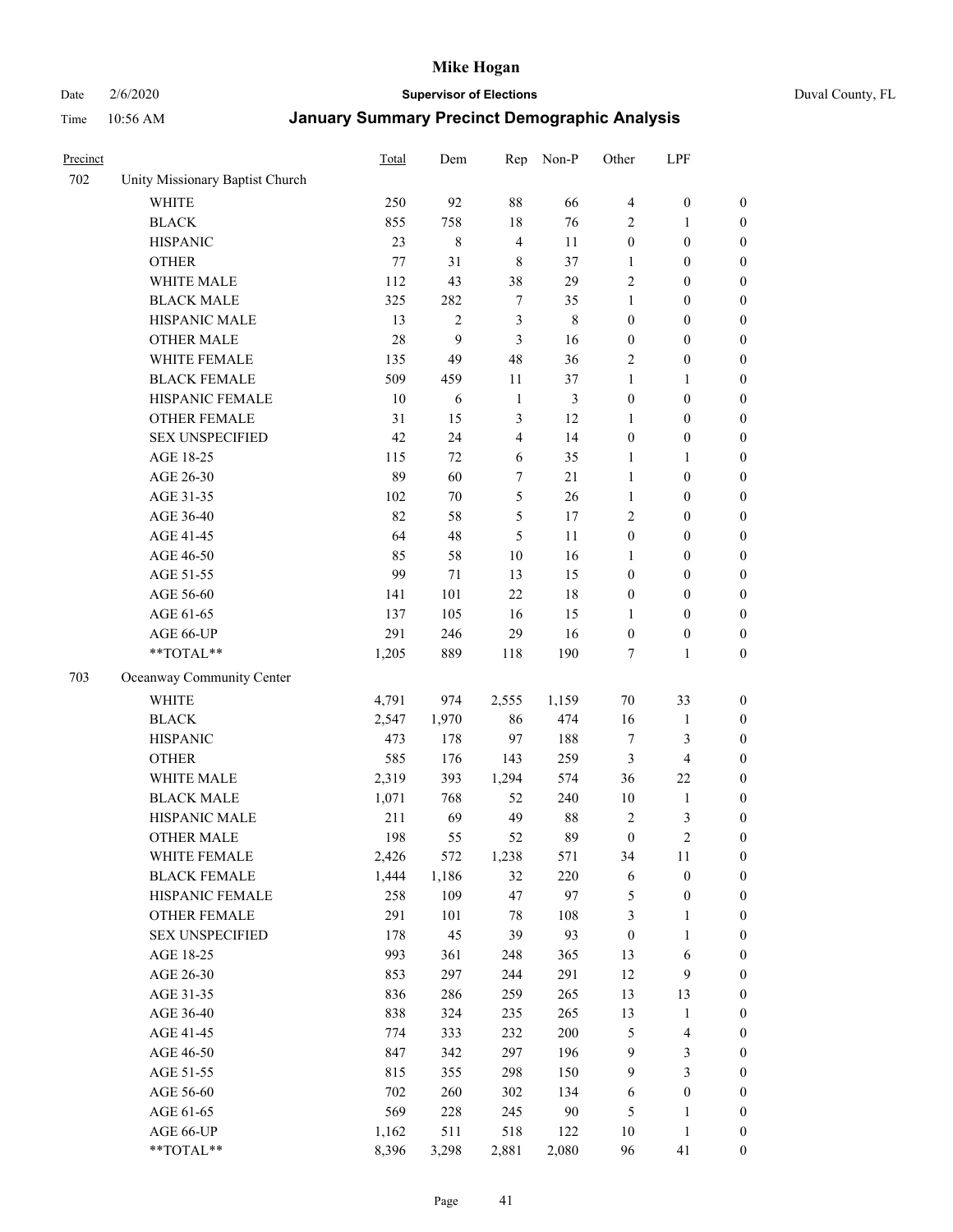# Date 2/6/2020 **Supervisor of Elections** Duval County, FL

| Precinct |                                     | <b>Total</b> | Dem   | Rep            | Non-P  | Other            | LPF                     |                  |
|----------|-------------------------------------|--------------|-------|----------------|--------|------------------|-------------------------|------------------|
| 704      | Westside Church of Christ           |              |       |                |        |                  |                         |                  |
|          | <b>WHITE</b>                        | 1,214        | 566   | 335            | 283    | 13               | 17                      | 0                |
|          | <b>BLACK</b>                        | 1,491        | 1,203 | 66             | 211    | $11\,$           | $\boldsymbol{0}$        | 0                |
|          | <b>HISPANIC</b>                     | 90           | 44    | 17             | $28\,$ | $\,1\,$          | $\boldsymbol{0}$        | 0                |
|          | <b>OTHER</b>                        | 237          | 108   | 17             | 108    | $\overline{c}$   | $\overline{2}$          | $\boldsymbol{0}$ |
|          | WHITE MALE                          | 620          | 252   | 181            | 167    | 7                | 13                      | $\boldsymbol{0}$ |
|          | <b>BLACK MALE</b>                   | 624          | 490   | 34             | 94     | 6                | $\boldsymbol{0}$        | $\boldsymbol{0}$ |
|          | HISPANIC MALE                       | 46           | 20    | 10             | 16     | $\boldsymbol{0}$ | $\boldsymbol{0}$        | $\boldsymbol{0}$ |
|          | <b>OTHER MALE</b>                   | 78           | 30    | $\overline{4}$ | 42     | $\boldsymbol{0}$ | $\overline{c}$          | $\boldsymbol{0}$ |
|          | WHITE FEMALE                        | 581          | 310   | 150            | 112    | 5                | $\overline{\mathbf{4}}$ | $\boldsymbol{0}$ |
|          | <b>BLACK FEMALE</b>                 | 838          | 695   | 32             | 106    | 5                | $\boldsymbol{0}$        | $\boldsymbol{0}$ |
|          | HISPANIC FEMALE                     | 41           | 22    | $\overline{7}$ | 11     | $\mathbf{1}$     | $\boldsymbol{0}$        | 0                |
|          | <b>OTHER FEMALE</b>                 | 108          | 64    | 11             | 32     | $\mathbf{1}$     | $\boldsymbol{0}$        | 0                |
|          | <b>SEX UNSPECIFIED</b>              | 96           | 38    | 6              | 50     | $\sqrt{2}$       | $\boldsymbol{0}$        | $\boldsymbol{0}$ |
|          | AGE 18-25                           | 343          | 174   | $28\,$         | 133    | 7                | 1                       | $\boldsymbol{0}$ |
|          | AGE 26-30                           | 315          | 185   | 51             | 75     | $\overline{c}$   | $\sqrt{2}$              | $\boldsymbol{0}$ |
|          | AGE 31-35                           | 390          | 231   | 49             | 100    | $\boldsymbol{7}$ | $\mathfrak{Z}$          | $\boldsymbol{0}$ |
|          | AGE 36-40                           | 323          | 213   | 41             | 64     | $\overline{2}$   | $\mathfrak{Z}$          | $\boldsymbol{0}$ |
|          | AGE 41-45                           | 255          | 154   | 36             | 61     | $\boldsymbol{0}$ | $\overline{\mathbf{4}}$ | $\boldsymbol{0}$ |
|          | AGE 46-50                           | 263          | 154   | 44             | 60     | 5                | $\boldsymbol{0}$        | $\boldsymbol{0}$ |
|          | AGE 51-55                           | 214          | 147   | 39             | 26     | $\mathbf{1}$     | 1                       | $\boldsymbol{0}$ |
|          | AGE 56-60                           | 238          | 160   | 33             | 41     | $\overline{c}$   | $\sqrt{2}$              | 0                |
|          | AGE 61-65                           | 237          | 160   | 43             | 32     | $\boldsymbol{0}$ | $\sqrt{2}$              | 0                |
|          | AGE 66-UP                           | 454          | 343   | 71             | 38     | 1                | $\mathbf{1}$            | $\boldsymbol{0}$ |
|          | **TOTAL**                           | 3,032        | 1,921 | 435            | 630    | $27\,$           | 19                      | $\boldsymbol{0}$ |
| 705      | Garden City United Methodist Church |              |       |                |        |                  |                         |                  |
|          | <b>WHITE</b>                        | 1,891        | 372   | 1,073          | 419    | 18               | $\mathbf{9}$            | $\boldsymbol{0}$ |
|          | <b>BLACK</b>                        | 2,426        | 2,051 | 62             | 303    | 10               | $\boldsymbol{0}$        | $\boldsymbol{0}$ |
|          | <b>HISPANIC</b>                     | 172          | 81    | 25             | 66     | $\boldsymbol{0}$ | $\boldsymbol{0}$        | $\boldsymbol{0}$ |
|          | <b>OTHER</b>                        | 256          | 107   | 43             | 102    | $\overline{c}$   | $\sqrt{2}$              | $\boldsymbol{0}$ |
|          | WHITE MALE                          | 879          | 143   | 522            | 201    | 6                | $\boldsymbol{7}$        | $\boldsymbol{0}$ |
|          | <b>BLACK MALE</b>                   | 1,012        | 820   | 33             | 156    | 3                | $\boldsymbol{0}$        | $\boldsymbol{0}$ |
|          | HISPANIC MALE                       | 69           | 32    | 10             | 27     | $\boldsymbol{0}$ | $\boldsymbol{0}$        | 0                |
|          | <b>OTHER MALE</b>                   | 92           | 45    | 17             | $27\,$ | 2                | $\mathbf{1}$            | 0                |
|          | WHITE FEMALE                        | 995          | 225   | 543            | 213    | 12               | $\overline{c}$          | 0                |
|          | <b>BLACK FEMALE</b>                 | 1,382        | 1,213 | $28\,$         | 134    | 7                | $\boldsymbol{0}$        | $\boldsymbol{0}$ |
|          | HISPANIC FEMALE                     | 99           | 48    | 13             | 38     | $\boldsymbol{0}$ | $\boldsymbol{0}$        | $\overline{0}$   |
|          | <b>OTHER FEMALE</b>                 | 91           | 41    | 18             | 31     | $\boldsymbol{0}$ | $\mathbf{1}$            | $\overline{0}$   |
|          | <b>SEX UNSPECIFIED</b>              | 126          | 44    | 19             | 63     | $\boldsymbol{0}$ | $\boldsymbol{0}$        | 0                |
|          | AGE 18-25                           | 558          | 250   | 109            | 191    | 7                | $\mathbf{1}$            | 0                |
|          | AGE 26-30                           | 416          | 201   | 93             | 114    | 6                | $\sqrt{2}$              | 0                |
|          | AGE 31-35                           | 421          | 237   | 76             | 102    | 3                | $\mathfrak{Z}$          | 0                |
|          | AGE 36-40                           | 455          | 277   | 78             | 97     | 3                | $\boldsymbol{0}$        | 0                |
|          | AGE 41-45                           | 435          | 257   | 94             | $78\,$ | $\overline{4}$   | $\overline{2}$          | 0                |
|          | AGE 46-50                           | 455          | 241   | 129            | 85     | $\boldsymbol{0}$ | $\boldsymbol{0}$        | 0                |
|          | AGE 51-55                           | 408          | 232   | 127            | 46     | $\sqrt{2}$       | $\mathbf{1}$            | $\boldsymbol{0}$ |
|          | AGE 56-60                           | 421          | 237   | 127            | 55     | 1                | $\mathbf{1}$            | $\boldsymbol{0}$ |
|          | AGE 61-65                           | 400          | 231   | 123            | 45     | $\boldsymbol{0}$ | $\mathbf{1}$            | $\overline{0}$   |
|          | AGE 66-UP                           | 770          | 444   | 247            | 75     | $\overline{4}$   | $\boldsymbol{0}$        | $\boldsymbol{0}$ |
|          | **TOTAL**                           | 4,745        | 2,611 | 1,203          | 890    | 30               | 11                      | $\boldsymbol{0}$ |
|          |                                     |              |       |                |        |                  |                         |                  |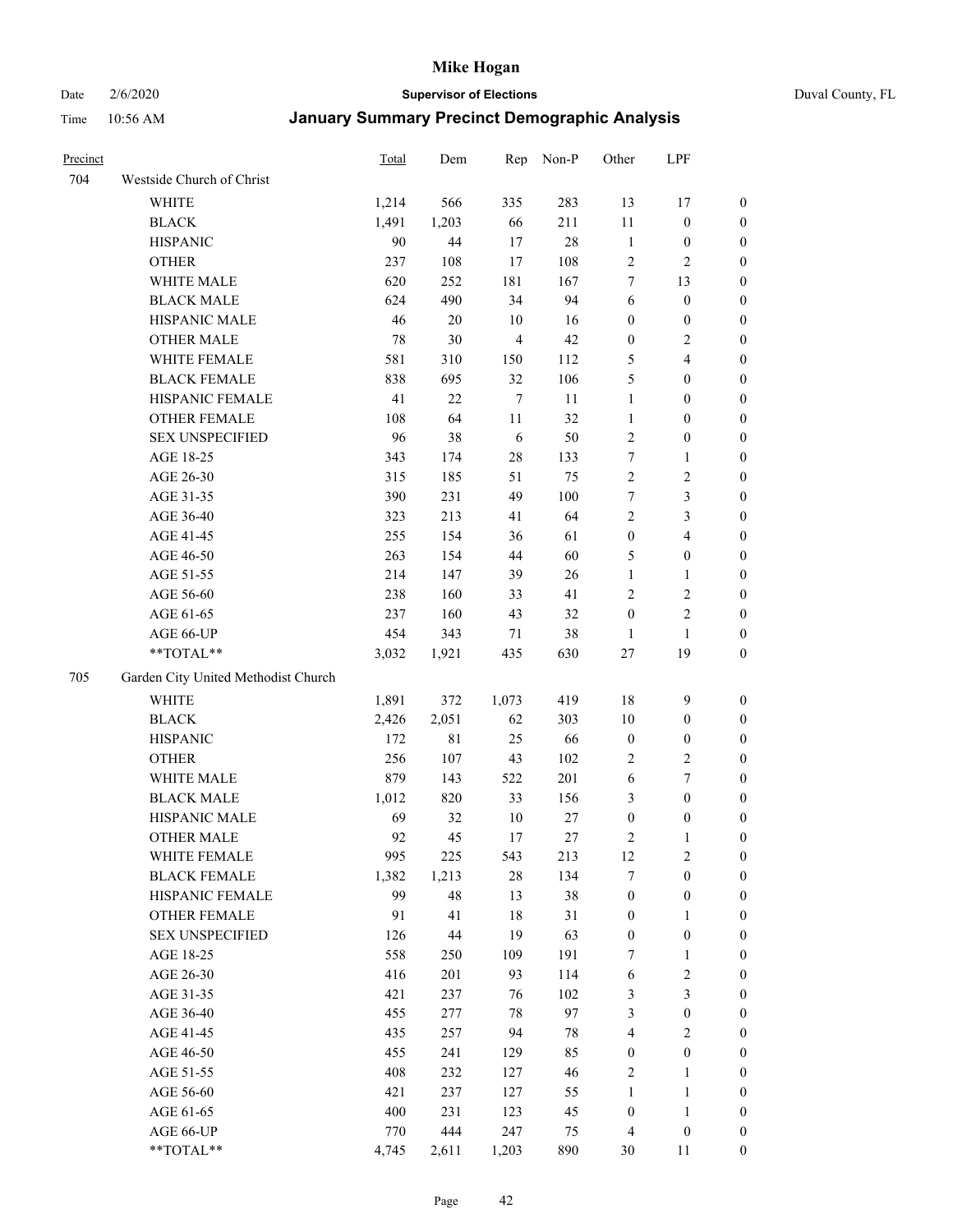Date 2/6/2020 **Supervisor of Elections** Duval County, FL

| Precinct |                             | Total         | Dem            | Rep                     | Non-P          | Other                            | LPF                                  |                                      |
|----------|-----------------------------|---------------|----------------|-------------------------|----------------|----------------------------------|--------------------------------------|--------------------------------------|
| 706      | Long Branch Senior Center   |               |                |                         |                |                                  |                                      |                                      |
|          | <b>WHITE</b>                | 37            | 15             | 9                       | 13             | $\boldsymbol{0}$                 | $\boldsymbol{0}$                     | $\boldsymbol{0}$                     |
|          | <b>BLACK</b>                | 1,060         | 917            | 24                      | 113            | 3                                | 3                                    | $\boldsymbol{0}$                     |
|          | <b>HISPANIC</b>             | 12            | 8              | 1                       | 3              | $\boldsymbol{0}$                 | $\boldsymbol{0}$                     | $\boldsymbol{0}$                     |
|          | <b>OTHER</b>                | 76            | 35             | $\boldsymbol{0}$        | 39             | 1                                | 1                                    | $\boldsymbol{0}$                     |
|          | WHITE MALE                  | 15            | 3              | 5                       | $\tau$         | $\boldsymbol{0}$                 | $\boldsymbol{0}$                     | $\boldsymbol{0}$                     |
|          | <b>BLACK MALE</b>           | 424           | 356            | 14                      | 52             | $\boldsymbol{0}$                 | $\sqrt{2}$                           | $\boldsymbol{0}$                     |
|          | HISPANIC MALE               | $\mathfrak s$ | $\overline{c}$ | $\mathbf{1}$            | $\mathfrak{2}$ | $\boldsymbol{0}$                 | $\boldsymbol{0}$                     | $\boldsymbol{0}$                     |
|          | <b>OTHER MALE</b>           | 21            | 7              | $\boldsymbol{0}$        | 13             | $\boldsymbol{0}$                 | 1                                    | $\boldsymbol{0}$                     |
|          | WHITE FEMALE                | 22            | 12             | $\overline{4}$          | 6              | $\boldsymbol{0}$                 | $\boldsymbol{0}$                     | $\boldsymbol{0}$                     |
|          | <b>BLACK FEMALE</b>         | 616           | 543            | 10                      | 59             | 3                                | $\mathbf{1}$                         | 0                                    |
|          | HISPANIC FEMALE             | 6             | 5              | $\boldsymbol{0}$        | 1              | $\boldsymbol{0}$                 | $\boldsymbol{0}$                     | $\boldsymbol{0}$                     |
|          | <b>OTHER FEMALE</b>         | 32            | 21             | $\boldsymbol{0}$        | $10\,$         | $\mathbf{1}$                     | $\boldsymbol{0}$                     | $\boldsymbol{0}$                     |
|          | <b>SEX UNSPECIFIED</b>      | 44            | 26             | $\boldsymbol{0}$        | 18             | $\boldsymbol{0}$                 | $\boldsymbol{0}$                     | $\boldsymbol{0}$                     |
|          | AGE 18-25                   | 153           | 99             | $\overline{4}$          | 50             | $\boldsymbol{0}$                 | $\boldsymbol{0}$                     | $\boldsymbol{0}$                     |
|          | AGE 26-30                   | 121           | 94             | $\overline{2}$          | 23             | $\mathbf{1}$                     | $\mathbf{1}$                         | $\boldsymbol{0}$                     |
|          | AGE 31-35                   | 103           | 81             | $\overline{\mathbf{4}}$ | 16             | $\mathbf{1}$                     | $\mathbf{1}$                         | $\boldsymbol{0}$                     |
|          | AGE 36-40                   | 93            | 76             | $\overline{4}$          | 11             | $\mathbf{1}$                     | $\mathbf{1}$                         | $\boldsymbol{0}$                     |
|          | AGE 41-45                   | 94            | 71             | 5                       | 18             | $\boldsymbol{0}$                 | $\boldsymbol{0}$                     | $\boldsymbol{0}$                     |
|          | AGE 46-50                   | 90            | 76             | $\mathfrak{Z}$          | 11             | $\boldsymbol{0}$                 | $\boldsymbol{0}$                     | $\boldsymbol{0}$                     |
|          | AGE 51-55                   | 86            | 68             | 5                       | 13             | $\boldsymbol{0}$                 | $\boldsymbol{0}$                     | $\boldsymbol{0}$                     |
|          | AGE 56-60                   | 102           | 90             | 3                       | $\,$ 8 $\,$    | 1                                | $\boldsymbol{0}$                     | $\boldsymbol{0}$                     |
|          | AGE 61-65                   | 102           | 90             | $\boldsymbol{0}$        | 12             | $\boldsymbol{0}$                 | $\boldsymbol{0}$                     | $\boldsymbol{0}$                     |
|          | AGE 66-UP                   | 241           | 230            | $\overline{4}$          | 6              | $\boldsymbol{0}$                 | 1                                    | $\boldsymbol{0}$                     |
|          | **TOTAL**                   | 1,185         | 975            | 34                      | 168            | 4                                | $\overline{\mathbf{4}}$              | $\boldsymbol{0}$                     |
| 707      | Joseph Lee Community Center |               |                |                         |                |                                  |                                      |                                      |
|          | <b>WHITE</b>                | 249           | 98             | $78\,$                  | 69             | $\sqrt{2}$                       | $\sqrt{2}$                           | $\boldsymbol{0}$                     |
|          | <b>BLACK</b>                | 2,499         | 2,158          | 63                      | 273            | 5                                | $\boldsymbol{0}$                     | $\boldsymbol{0}$                     |
|          | <b>HISPANIC</b>             | 44            | 24             | $\overline{7}$          | 12             | $\mathbf{1}$                     | $\boldsymbol{0}$                     | $\boldsymbol{0}$                     |
|          | <b>OTHER</b>                | 171           | $8\sqrt{1}$    | $10\,$                  | 78             | $\mathbf{1}$                     | $\mathbf{1}$                         | $\boldsymbol{0}$                     |
|          | WHITE MALE                  | 88            | 24             | 36                      | 26             | $\boldsymbol{0}$                 | $\overline{2}$                       | $\boldsymbol{0}$                     |
|          | <b>BLACK MALE</b>           | 921           | 765            | 29                      | 126            | 1                                | $\boldsymbol{0}$                     | $\boldsymbol{0}$                     |
|          | HISPANIC MALE               | 15            | 10             | $\overline{c}$          | 3              | $\boldsymbol{0}$                 | $\boldsymbol{0}$                     | 0                                    |
|          | <b>OTHER MALE</b>           | 54            | 26             | $\overline{4}$          | 24             | $\boldsymbol{0}$                 | $\boldsymbol{0}$                     | $\boldsymbol{0}$                     |
|          | WHITE FEMALE                |               | 73             | 42                      | 41             | 2                                | $\boldsymbol{0}$                     | $\boldsymbol{0}$                     |
|          | <b>BLACK FEMALE</b>         | 158<br>1,538  | 1,361          |                         | 139            | 4                                |                                      | $\boldsymbol{0}$                     |
|          | HISPANIC FEMALE             | 29            | 14             | 34<br>$\mathfrak s$     | 9              | $\mathbf{1}$                     | $\boldsymbol{0}$<br>$\boldsymbol{0}$ | $\boldsymbol{0}$                     |
|          | <b>OTHER FEMALE</b>         | 75            | 43             | $\mathfrak s$           | 26             | $\boldsymbol{0}$                 | $\mathbf{1}$                         | $\overline{0}$                       |
|          | <b>SEX UNSPECIFIED</b>      | 85            | 45             | $\mathbf{1}$            | 38             | $\mathbf{1}$                     | $\boldsymbol{0}$                     | $\overline{0}$                       |
|          | AGE 18-25                   | 340           | 216            | 15                      | 108            | $\mathbf{1}$                     | $\boldsymbol{0}$                     | $\theta$                             |
|          | AGE 26-30                   | 295           | 213            | 19                      | 63             | $\boldsymbol{0}$                 | $\boldsymbol{0}$                     | 0                                    |
|          | AGE 31-35                   | 278           | 212            | $\,$ 8 $\,$             | 56             | $\mathbf{1}$                     | $\mathbf{1}$                         | 0                                    |
|          | AGE 36-40                   | 230           | 169            | 15                      | 45             | $\mathbf{1}$                     | $\boldsymbol{0}$                     | 0                                    |
|          | AGE 41-45                   | 193           | 151            | 9                       | 32             | $\mathbf{1}$                     | $\boldsymbol{0}$                     | 0                                    |
|          | AGE 46-50                   | 228           | 179            | 14                      | 34             | $\mathbf{1}$                     | $\boldsymbol{0}$                     | $\boldsymbol{0}$                     |
|          |                             |               |                |                         |                |                                  |                                      |                                      |
|          | AGE 51-55<br>AGE 56-60      | 213<br>268    | 174<br>223     | 19<br>20                | 19<br>24       | $\boldsymbol{0}$<br>$\mathbf{1}$ | 1<br>$\boldsymbol{0}$                | $\boldsymbol{0}$<br>$\boldsymbol{0}$ |
|          | AGE 61-65                   | 322           | 281            | 16                      | 21             | 3                                | $\mathbf{1}$                         | $\boldsymbol{0}$                     |
|          | AGE 66-UP                   | 593           | 541            | 23                      | 29             | $\boldsymbol{0}$                 | $\boldsymbol{0}$                     | $\boldsymbol{0}$                     |
|          | **TOTAL**                   | 2,963         | 2,361          | 158                     | 432            | 9                                | 3                                    | $\boldsymbol{0}$                     |
|          |                             |               |                |                         |                |                                  |                                      |                                      |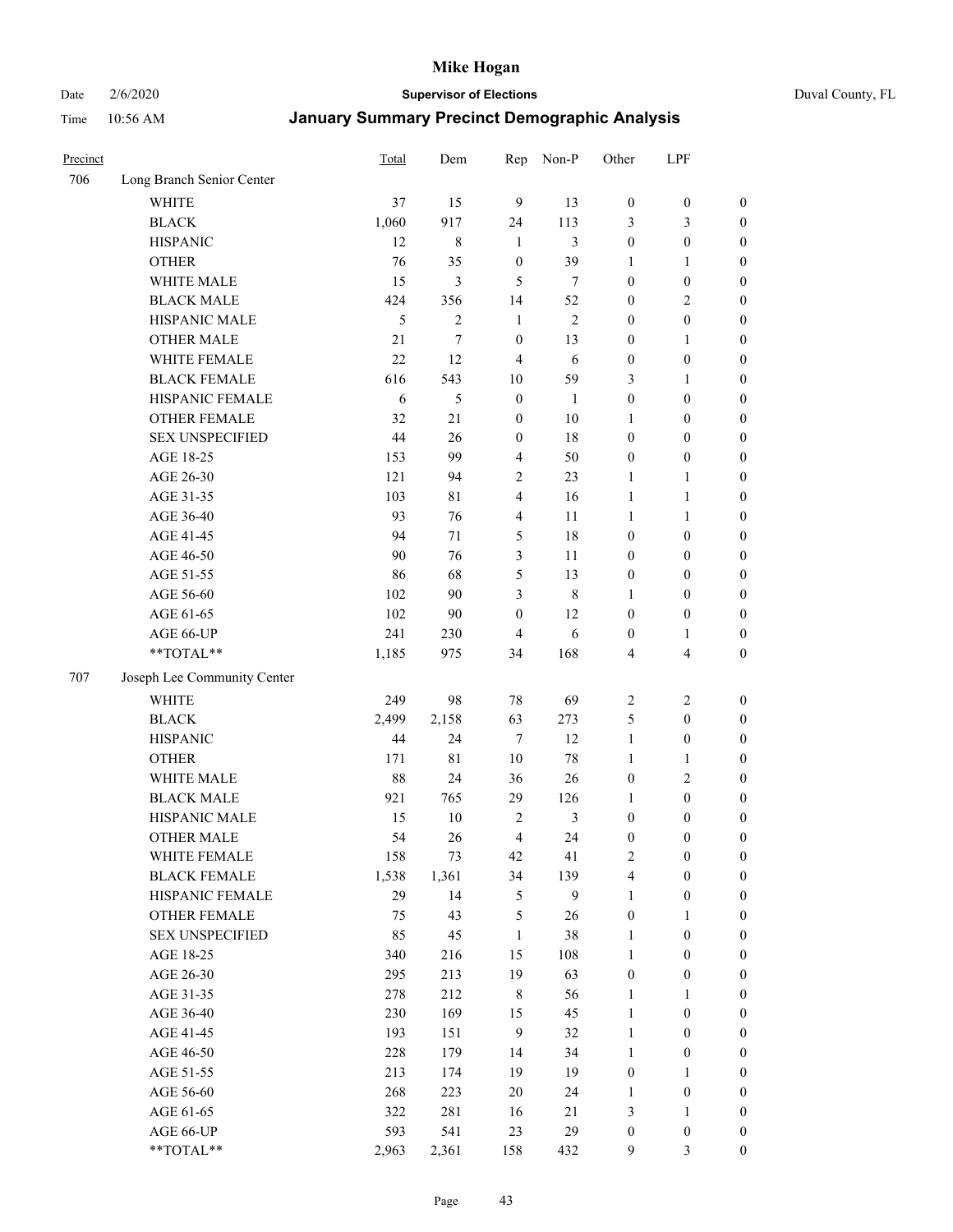Date 2/6/2020 **Supervisor of Elections** Duval County, FL

| Precinct |                               | Total | Dem           | Rep              | Non-P            | Other            | LPF              |                  |
|----------|-------------------------------|-------|---------------|------------------|------------------|------------------|------------------|------------------|
| 708      | Brown Eastside Branch Library |       |               |                  |                  |                  |                  |                  |
|          | <b>WHITE</b>                  | 171   | 60            | 60               | 51               | $\boldsymbol{0}$ | $\boldsymbol{0}$ | $\boldsymbol{0}$ |
|          | <b>BLACK</b>                  | 1,018 | 853           | 36               | 126              | 2                | $\mathbf{1}$     | $\boldsymbol{0}$ |
|          | <b>HISPANIC</b>               | 11    | $\,$ 8 $\,$   | $\mathbf{1}$     | $\overline{2}$   | $\boldsymbol{0}$ | $\boldsymbol{0}$ | $\boldsymbol{0}$ |
|          | <b>OTHER</b>                  | 88    | 40            | $\overline{4}$   | 44               | $\boldsymbol{0}$ | $\boldsymbol{0}$ | $\boldsymbol{0}$ |
|          | WHITE MALE                    | 73    | 21            | 34               | 18               | $\boldsymbol{0}$ | $\boldsymbol{0}$ | $\boldsymbol{0}$ |
|          | <b>BLACK MALE</b>             | 406   | 319           | 21               | 64               | 2                | $\boldsymbol{0}$ | $\boldsymbol{0}$ |
|          | HISPANIC MALE                 | 3     | 3             | $\boldsymbol{0}$ | $\boldsymbol{0}$ | $\boldsymbol{0}$ | $\boldsymbol{0}$ | $\boldsymbol{0}$ |
|          | <b>OTHER MALE</b>             | 33    | 19            | $\sqrt{2}$       | 12               | 0                | $\boldsymbol{0}$ | $\boldsymbol{0}$ |
|          | WHITE FEMALE                  | 95    | 38            | 25               | 32               | 0                | $\boldsymbol{0}$ | $\boldsymbol{0}$ |
|          | <b>BLACK FEMALE</b>           | 594   | 522           | 14               | 58               | $\boldsymbol{0}$ | $\boldsymbol{0}$ | 0                |
|          | HISPANIC FEMALE               | 8     | $\mathfrak s$ | $\mathbf{1}$     | $\sqrt{2}$       | 0                | $\boldsymbol{0}$ | $\boldsymbol{0}$ |
|          | <b>OTHER FEMALE</b>           | 34    | 15            | 2                | 17               | 0                | $\boldsymbol{0}$ | $\boldsymbol{0}$ |
|          | <b>SEX UNSPECIFIED</b>        | 42    | 19            | $\overline{c}$   | 20               | 0                | 1                | $\boldsymbol{0}$ |
|          | AGE 18-25                     | 170   | 100           | 8                | 61               | 0                | $\mathbf{1}$     | $\boldsymbol{0}$ |
|          | AGE 26-30                     | 122   | 80            | 10               | 32               | 0                | $\boldsymbol{0}$ | $\boldsymbol{0}$ |
|          | AGE 31-35                     | 115   | 85            | $\mathbf{9}$     | 21               | 0                | $\boldsymbol{0}$ | $\boldsymbol{0}$ |
|          | AGE 36-40                     | 121   | 90            | $\tau$           | 24               | 0                | $\boldsymbol{0}$ | $\boldsymbol{0}$ |
|          | AGE 41-45                     | 90    | 65            | $10\,$           | 14               | 1                | $\boldsymbol{0}$ | $\boldsymbol{0}$ |
|          | AGE 46-50                     | 108   | 86            | $\tau$           | 15               | $\boldsymbol{0}$ | $\boldsymbol{0}$ | $\boldsymbol{0}$ |
|          | AGE 51-55                     | 107   | 83            | 10               | 13               | 1                | $\boldsymbol{0}$ | 0                |
|          | AGE 56-60                     | 144   | 110           | 15               | 19               | $\boldsymbol{0}$ | $\boldsymbol{0}$ | $\boldsymbol{0}$ |
|          | AGE 61-65                     | 112   | 93            | 10               | 9                | $\boldsymbol{0}$ | $\boldsymbol{0}$ | $\boldsymbol{0}$ |
|          | AGE 66-UP                     | 198   | 169           | 15               | 14               | $\boldsymbol{0}$ | $\boldsymbol{0}$ | $\boldsymbol{0}$ |
|          | **TOTAL**                     | 1,288 | 961           | 101              | 223              | 2                | $\mathbf{1}$     | $\boldsymbol{0}$ |
| 709      | First Timothy Baptist Church  |       |               |                  |                  |                  |                  |                  |
|          | <b>WHITE</b>                  | 231   | 72            | 88               | 67               | 3                | $\mathbf{1}$     | $\boldsymbol{0}$ |
|          | <b>BLACK</b>                  | 4,164 | 3,581         | 122              | 441              | 19               | $\mathbf{1}$     | $\boldsymbol{0}$ |
|          | <b>HISPANIC</b>               | 124   | 59            | 17               | 46               | $\overline{c}$   | $\boldsymbol{0}$ | $\boldsymbol{0}$ |
|          | <b>OTHER</b>                  | 282   | 153           | 22               | 105              | $\mathbf{1}$     | $\mathbf{1}$     | $\boldsymbol{0}$ |
|          | WHITE MALE                    | 98    | 22            | 48               | 26               | $\mathbf{1}$     | $\mathbf{1}$     | $\boldsymbol{0}$ |
|          | <b>BLACK MALE</b>             | 1,674 | 1,366         | 58               | 240              | 9                | $\mathbf{1}$     | $\boldsymbol{0}$ |
|          | HISPANIC MALE                 | 55    | 28            | 10               | 16               | $\mathbf{1}$     | $\boldsymbol{0}$ | 0                |
|          | <b>OTHER MALE</b>             | 83    | 50            | 5                | $27\,$           | $\mathbf{1}$     | $\boldsymbol{0}$ | $\boldsymbol{0}$ |
|          | WHITE FEMALE                  | 130   | 50            | 38               | 40               | 2                | $\boldsymbol{0}$ | $\boldsymbol{0}$ |
|          | <b>BLACK FEMALE</b>           | 2,430 | 2,165         | 64               | 191              | $10\,$           | $\boldsymbol{0}$ | $\boldsymbol{0}$ |
|          | HISPANIC FEMALE               | 65    | 30            | $\tau$           | $27\,$           | 1                | $\boldsymbol{0}$ | $\overline{0}$   |
|          | OTHER FEMALE                  | 128   | 74            | 12               | 41               | $\boldsymbol{0}$ | $\mathbf{1}$     | 0                |
|          | <b>SEX UNSPECIFIED</b>        | 138   | 80            | 7                | 51               | $\boldsymbol{0}$ | $\boldsymbol{0}$ | 0                |
|          | AGE 18-25                     | 603   | 389           | 30               | 177              | 6                | $\mathbf{1}$     | 0                |
|          | AGE 26-30                     | 506   | 396           | $20\,$           | $87\,$           | 1                | $\sqrt{2}$       | 0                |
|          | AGE 31-35                     | 441   | 351           | 14               | 72               | 4                | $\boldsymbol{0}$ | 0                |
|          | AGE 36-40                     | 382   | 291           | 18               | $70\,$           | 3                | $\boldsymbol{0}$ | 0                |
|          | AGE 41-45                     | 369   | 301           | 18               | 50               | $\boldsymbol{0}$ | $\boldsymbol{0}$ | 0                |
|          | AGE 46-50                     | 422   | 334           | 30               | 56               | 2                | $\boldsymbol{0}$ | 0                |
|          | AGE 51-55                     | 435   | 375           | 20               | 36               | 4                | $\boldsymbol{0}$ | $\boldsymbol{0}$ |
|          | AGE 56-60                     | 426   | 350           | 32               | 43               | 1                | $\boldsymbol{0}$ | $\boldsymbol{0}$ |
|          | AGE 61-65                     | 448   | 383           | 26               | 36               | 3                | $\boldsymbol{0}$ | 0                |
|          | AGE 66-UP                     | 767   | 693           | 41               | 32               | $\mathbf{1}$     | $\boldsymbol{0}$ | 0                |
|          | **TOTAL**                     | 4,801 | 3,865         | 249              | 659              | 25               | 3                | $\boldsymbol{0}$ |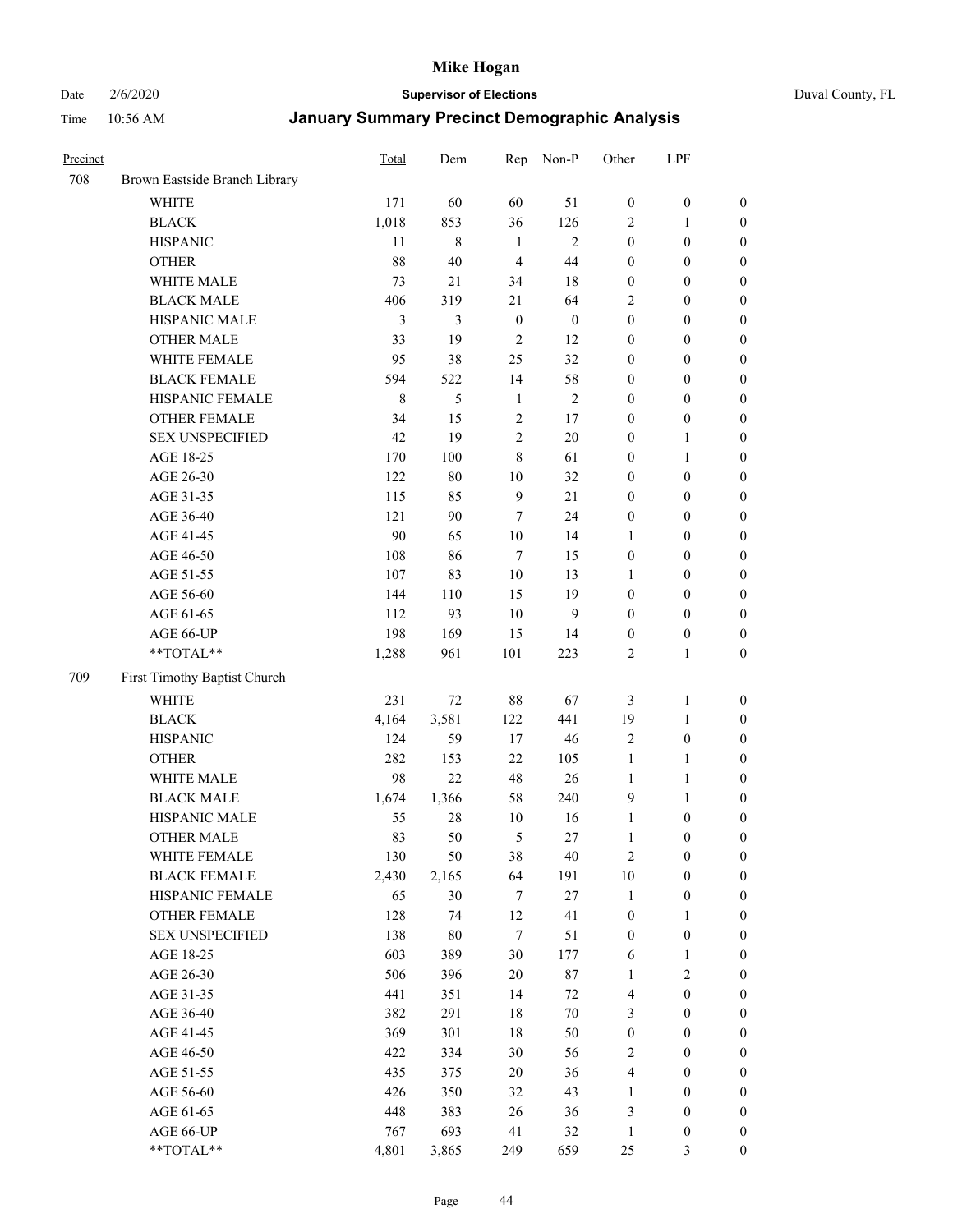Date 2/6/2020 **Supervisor of Elections** Duval County, FL

| Precinct |                                | <b>Total</b> | Dem    | Rep                     | Non-P        | Other            | LPF              |                  |
|----------|--------------------------------|--------------|--------|-------------------------|--------------|------------------|------------------|------------------|
| 710      | Highlands Regional Library     |              |        |                         |              |                  |                  |                  |
|          | <b>WHITE</b>                   | 377          | 86     | 186                     | 91           | $\,$ 8 $\,$      | 6                | 0                |
|          | <b>BLACK</b>                   | 3,238        | 2,799  | 82                      | 343          | 12               | $\sqrt{2}$       | $\boldsymbol{0}$ |
|          | <b>HISPANIC</b>                | 105          | 54     | 6                       | 45           | $\boldsymbol{0}$ | $\boldsymbol{0}$ | $\boldsymbol{0}$ |
|          | <b>OTHER</b>                   | 231          | 116    | 15                      | 100          | $\boldsymbol{0}$ | $\boldsymbol{0}$ | $\boldsymbol{0}$ |
|          | WHITE MALE                     | 185          | 38     | 89                      | 49           | 5                | $\overline{4}$   | $\boldsymbol{0}$ |
|          | <b>BLACK MALE</b>              | 1,296        | 1,061  | 51                      | 176          | 7                | $\mathbf{1}$     | $\boldsymbol{0}$ |
|          | HISPANIC MALE                  | 44           | 21     | $\overline{4}$          | 19           | $\boldsymbol{0}$ | $\boldsymbol{0}$ | $\boldsymbol{0}$ |
|          | <b>OTHER MALE</b>              | 72           | 36     | $\overline{4}$          | 32           | $\boldsymbol{0}$ | $\boldsymbol{0}$ | $\boldsymbol{0}$ |
|          | WHITE FEMALE                   | 188          | 48     | 96                      | 39           | 3                | $\overline{2}$   | $\boldsymbol{0}$ |
|          | <b>BLACK FEMALE</b>            | 1,892        | 1,703  | 28                      | 155          | 5                | $\mathbf{1}$     | $\boldsymbol{0}$ |
|          | HISPANIC FEMALE                | 52           | 29     | $\overline{2}$          | 21           | $\boldsymbol{0}$ | $\boldsymbol{0}$ | $\boldsymbol{0}$ |
|          | <b>OTHER FEMALE</b>            | 106          | 64     | 10                      | 32           | $\boldsymbol{0}$ | $\boldsymbol{0}$ | $\boldsymbol{0}$ |
|          | <b>SEX UNSPECIFIED</b>         | 116          | 55     | 5                       | 56           | $\boldsymbol{0}$ | $\boldsymbol{0}$ | $\boldsymbol{0}$ |
|          | AGE 18-25                      | 580          | 390    | $27\,$                  | 157          | 4                | $\sqrt{2}$       | $\boldsymbol{0}$ |
|          | AGE 26-30                      | 389          | 267    | 31                      | 86           | 3                | $\sqrt{2}$       | $\boldsymbol{0}$ |
|          | AGE 31-35                      | 311          | 230    | 21                      | 57           | 3                | $\boldsymbol{0}$ | $\boldsymbol{0}$ |
|          | AGE 36-40                      | 341          | 279    | 17                      | 41           | 3                | $\mathbf{1}$     | $\boldsymbol{0}$ |
|          | AGE 41-45                      | 314          | 241    | 18                      | 55           | $\boldsymbol{0}$ | $\boldsymbol{0}$ | $\boldsymbol{0}$ |
|          | AGE 46-50                      | 385          | 300    | 27                      | 55           | 2                | 1                | $\boldsymbol{0}$ |
|          | AGE 51-55                      | 334          | 273    | 24                      | 33           | 4                | $\boldsymbol{0}$ | $\boldsymbol{0}$ |
|          | AGE 56-60                      | 362          | 293    | 35                      | 33           | 1                | $\boldsymbol{0}$ | 0                |
|          | AGE 61-65                      | 310          | 267    | 20                      | 21           | $\boldsymbol{0}$ | $\overline{c}$   | 0                |
|          | AGE 66-UP                      | 618          | 510    | 69                      | 39           | $\boldsymbol{0}$ | $\boldsymbol{0}$ | $\boldsymbol{0}$ |
|          | **TOTAL**                      | 3,951        | 3,055  | 289                     | 579          | 20               | $\,$ 8 $\,$      | $\boldsymbol{0}$ |
| 711      | Eastside Community Center, PAL |              |        |                         |              |                  |                  |                  |
|          |                                |              |        |                         |              |                  |                  |                  |
|          | <b>WHITE</b>                   | 132          | 45     | 37                      | 47           | $\overline{c}$   | $\mathbf{1}$     | $\boldsymbol{0}$ |
|          | <b>BLACK</b>                   | 1,027        | 874    | 29                      | 119          | 5                | $\boldsymbol{0}$ | $\boldsymbol{0}$ |
|          | <b>HISPANIC</b>                | 14           | 9      | $\mathbf{1}$            | 3            | $\boldsymbol{0}$ | $\mathbf{1}$     | $\boldsymbol{0}$ |
|          | <b>OTHER</b>                   | 83           | 40     | 9                       | 34           | $\boldsymbol{0}$ | $\boldsymbol{0}$ | $\boldsymbol{0}$ |
|          | WHITE MALE                     | 53           | 15     | 21                      | 16           | $\boldsymbol{0}$ | $\mathbf{1}$     | $\boldsymbol{0}$ |
|          | <b>BLACK MALE</b>              | 413          | 332    | 16                      | 62           | 3                | $\boldsymbol{0}$ | $\boldsymbol{0}$ |
|          | HISPANIC MALE                  | 6            | 3      | $\boldsymbol{0}$        | $\sqrt{2}$   | $\boldsymbol{0}$ | 1                | $\boldsymbol{0}$ |
|          | <b>OTHER MALE</b>              | 30           | 9      | 6                       | 15           | $\boldsymbol{0}$ | $\boldsymbol{0}$ | $\boldsymbol{0}$ |
|          | WHITE FEMALE                   | 70           | 27     | 13                      | 28           | 2                | $\boldsymbol{0}$ | 0                |
|          | <b>BLACK FEMALE</b>            | 595          | 526    | 13                      | 54           | $\overline{c}$   | $\boldsymbol{0}$ | $\overline{0}$   |
|          | HISPANIC FEMALE                | 8            | 6      | $\mathbf{1}$            | $\mathbf{1}$ | $\boldsymbol{0}$ | $\boldsymbol{0}$ | $\overline{0}$   |
|          | <b>OTHER FEMALE</b>            | 34           | $22\,$ | 3                       | 9            | $\boldsymbol{0}$ | $\boldsymbol{0}$ | $\overline{0}$   |
|          | <b>SEX UNSPECIFIED</b>         | 46           | $28\,$ | 3                       | 15           | $\boldsymbol{0}$ | $\boldsymbol{0}$ | $\overline{0}$   |
|          | AGE 18-25                      | 187          | 125    | 10                      | 48           | 3                | $\mathbf{1}$     | $\theta$         |
|          | AGE 26-30                      | 127          | $87\,$ | $\overline{\mathbf{4}}$ | 36           | $\boldsymbol{0}$ | $\boldsymbol{0}$ | $\overline{0}$   |
|          | AGE 31-35                      | 124          | 91     | $\,$ 8 $\,$             | 24           | $\boldsymbol{0}$ | $\mathbf{1}$     | 0                |
|          | AGE 36-40                      | 101          | 82     | 5                       | 14           | $\boldsymbol{0}$ | $\boldsymbol{0}$ | 0                |
|          | AGE 41-45                      | 98           | 68     | 5                       | 25           | $\boldsymbol{0}$ | $\boldsymbol{0}$ | 0                |
|          | AGE 46-50                      | 89           | 69     | 9                       | 11           | $\boldsymbol{0}$ | $\boldsymbol{0}$ | 0                |
|          | AGE 51-55                      | 115          | 90     | 9                       | 16           | $\boldsymbol{0}$ | $\boldsymbol{0}$ | $\overline{0}$   |
|          | AGE 56-60                      | 101          | 85     | $\,$ 8 $\,$             | $\,$ 8 $\,$  | $\boldsymbol{0}$ | $\boldsymbol{0}$ | $\overline{0}$   |
|          | AGE 61-65                      | 123          | 101    | 11                      | 8            | 3                | $\boldsymbol{0}$ | $\overline{0}$   |
|          | AGE 66-UP                      | 190          | 169    | $\boldsymbol{7}$        | 13           | $\mathbf{1}$     | $\boldsymbol{0}$ | $\boldsymbol{0}$ |
|          | **TOTAL**                      | 1,256        | 968    | 76                      | 203          | $\boldsymbol{7}$ | $\overline{c}$   | $\boldsymbol{0}$ |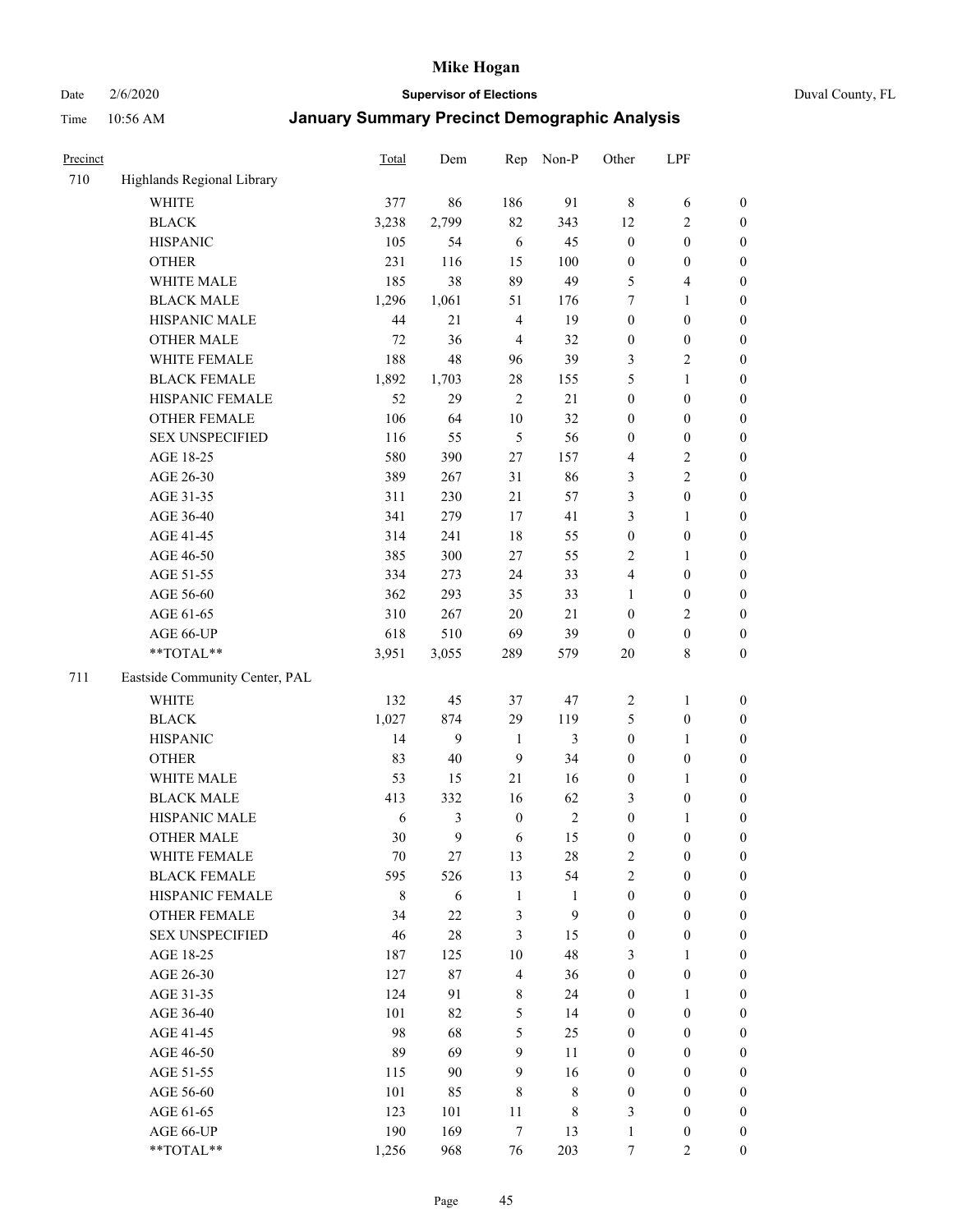Date 2/6/2020 **Supervisor of Elections** Duval County, FL

| Precinct |                                     | <b>Total</b> | Dem    | Rep            | Non-P  | Other            | LPF              |                  |
|----------|-------------------------------------|--------------|--------|----------------|--------|------------------|------------------|------------------|
| 712      | Mary Singleton Senior Citizen Cente |              |        |                |        |                  |                  |                  |
|          | <b>WHITE</b>                        | 507          | 212    | 165            | 120    | 7                | $\mathfrak{Z}$   | $\boldsymbol{0}$ |
|          | <b>BLACK</b>                        | 1,047        | 893    | 30             | 119    | 3                | $\sqrt{2}$       | $\boldsymbol{0}$ |
|          | <b>HISPANIC</b>                     | 64           | 30     | 11             | 23     | $\boldsymbol{0}$ | $\boldsymbol{0}$ | $\boldsymbol{0}$ |
|          | <b>OTHER</b>                        | 99           | 50     | 10             | 37     | $\boldsymbol{0}$ | $\sqrt{2}$       | $\boldsymbol{0}$ |
|          | WHITE MALE                          | 269          | 106    | 92             | 65     | 4                | $\sqrt{2}$       | $\boldsymbol{0}$ |
|          | <b>BLACK MALE</b>                   | 438          | 356    | 17             | 60     | 3                | $\sqrt{2}$       | $\boldsymbol{0}$ |
|          | HISPANIC MALE                       | 29           | 12     | $\sqrt{5}$     | 12     | $\boldsymbol{0}$ | $\boldsymbol{0}$ | $\boldsymbol{0}$ |
|          | <b>OTHER MALE</b>                   | 42           | $20\,$ | $\mathfrak{S}$ | 16     | $\boldsymbol{0}$ | $\mathbf{1}$     | $\boldsymbol{0}$ |
|          | WHITE FEMALE                        | 229          | 101    | 72             | 52     | 3                | $\mathbf{1}$     | $\boldsymbol{0}$ |
|          | <b>BLACK FEMALE</b>                 | 585          | 519    | 13             | 53     | $\boldsymbol{0}$ | $\boldsymbol{0}$ | 0                |
|          | HISPANIC FEMALE                     | 33           | 17     | 6              | 10     | $\boldsymbol{0}$ | $\boldsymbol{0}$ | 0                |
|          | <b>OTHER FEMALE</b>                 | 44           | 27     | $\sqrt{5}$     | 11     | $\boldsymbol{0}$ | 1                | $\boldsymbol{0}$ |
|          | <b>SEX UNSPECIFIED</b>              | 48           | 27     | $\mathbf{1}$   | 20     | $\boldsymbol{0}$ | $\boldsymbol{0}$ | $\boldsymbol{0}$ |
|          | AGE 18-25                           | 145          | 98     | 11             | 36     | $\boldsymbol{0}$ | $\boldsymbol{0}$ | $\boldsymbol{0}$ |
|          | AGE 26-30                           | 171          | 109    | 19             | 38     | 3                | $\sqrt{2}$       | $\boldsymbol{0}$ |
|          | AGE 31-35                           | 195          | 127    | 28             | 37     | 3                | $\boldsymbol{0}$ | $\boldsymbol{0}$ |
|          | AGE 36-40                           | 161          | 104    | 17             | 35     | 3                | $\sqrt{2}$       | $\boldsymbol{0}$ |
|          | AGE 41-45                           | 126          | 90     | 13             | 23     | $\boldsymbol{0}$ | $\boldsymbol{0}$ | $\boldsymbol{0}$ |
|          | AGE 46-50                           | 123          | 76     | 22             | 24     | $\boldsymbol{0}$ | $\mathbf{1}$     | $\boldsymbol{0}$ |
|          | AGE 51-55                           | 151          | 95     | 25             | 30     | $\boldsymbol{0}$ | 1                | $\boldsymbol{0}$ |
|          | AGE 56-60                           | 195          | 135    | 36             | 23     | 1                | $\boldsymbol{0}$ | 0                |
|          | AGE 61-65                           | 182          | 130    | 24             | $28\,$ | $\boldsymbol{0}$ | $\boldsymbol{0}$ | 0                |
|          | AGE 66-UP                           | 268          | 221    | 21             | 25     | $\boldsymbol{0}$ | $\mathbf{1}$     | $\boldsymbol{0}$ |
|          | **TOTAL**                           | 1,717        | 1,185  | 216            | 299    | 10               | $\boldsymbol{7}$ | $\boldsymbol{0}$ |
| 713      | Cathedral Terrace                   |              |        |                |        |                  |                  |                  |
|          | <b>WHITE</b>                        | 2,004        | 592    | 853            | 513    | 35               | 11               | $\boldsymbol{0}$ |
|          | <b>BLACK</b>                        | 1,424        | 1,082  | 86             | 245    | 10               | $\mathbf{1}$     | $\boldsymbol{0}$ |
|          | <b>HISPANIC</b>                     | 156          | 67     | 35             | 49     | $\mathbf{1}$     | $\overline{4}$   | $\boldsymbol{0}$ |
|          | <b>OTHER</b>                        | 415          | 181    | 68             | 162    | $\overline{4}$   | $\boldsymbol{0}$ | $\boldsymbol{0}$ |
|          | WHITE MALE                          | 1,141        | 295    | 504            | 312    | 22               | $\,$ 8 $\,$      | $\boldsymbol{0}$ |
|          | <b>BLACK MALE</b>                   | 707          | 504    | 49             | 150    | $\overline{4}$   | $\boldsymbol{0}$ | $\boldsymbol{0}$ |
|          | HISPANIC MALE                       | 92           | 40     | 21             | $27\,$ | 1                | $\mathfrak{Z}$   | $\boldsymbol{0}$ |
|          | <b>OTHER MALE</b>                   | 193          | $80\,$ | 38             | 73     | $\overline{c}$   | $\boldsymbol{0}$ | $\boldsymbol{0}$ |
|          | WHITE FEMALE                        | 833          | 285    | 339            | 193    | 13               | 3                | 0                |
|          | <b>BLACK FEMALE</b>                 | 683          | 554    | 33             | 90     | 5                | $\mathbf{1}$     | $\boldsymbol{0}$ |
|          | HISPANIC FEMALE                     | 62           | 27     | 13             | $21\,$ | $\boldsymbol{0}$ | $\mathbf{1}$     | $\overline{0}$   |
|          | OTHER FEMALE                        | 150          | 81     | $22\,$         | 46     | $\mathbf{1}$     | $\boldsymbol{0}$ | $\overline{0}$   |
|          | <b>SEX UNSPECIFIED</b>              | 138          | 56     | 23             | 57     | $\overline{c}$   | $\boldsymbol{0}$ | 0                |
|          | AGE 18-25                           | 255          | 116    | 50             | 82     | 5                | $\sqrt{2}$       | $\theta$         |
|          | AGE 26-30                           | 431          | 194    | $88\,$         | 137    | 6                | $\sqrt{6}$       | 0                |
|          | AGE 31-35                           | 401          | 177    | 85             | 127    | 9                | $\mathfrak{Z}$   | 0                |
|          | AGE 36-40                           | 399          | 178    | 108            | 105    | 6                | $\sqrt{2}$       | 0                |
|          | AGE 41-45                           | 373          | 141    | 118            | 111    | $\sqrt{2}$       | $\mathbf{1}$     | 0                |
|          | AGE 46-50                           | 414          | 150    | 154            | 104    | 5                | $\mathbf{1}$     | 0                |
|          | AGE 51-55                           | 356          | 159    | 115            | 76     | 6                | $\boldsymbol{0}$ | 0                |
|          | AGE 56-60                           | 333          | 152    | 95             | $78\,$ | 7                | 1                | $\overline{0}$   |
|          | AGE 61-65                           | 296          | 179    | 59             | 57     | $\mathbf{1}$     | $\boldsymbol{0}$ | $\overline{0}$   |
|          | AGE 66-UP                           | 741          | 476    | 170            | 92     | 3                | $\boldsymbol{0}$ | $\boldsymbol{0}$ |
|          | **TOTAL**                           | 3,999        | 1,922  | 1,042          | 969    | 50               | 16               | $\boldsymbol{0}$ |
|          |                                     |              |        |                |        |                  |                  |                  |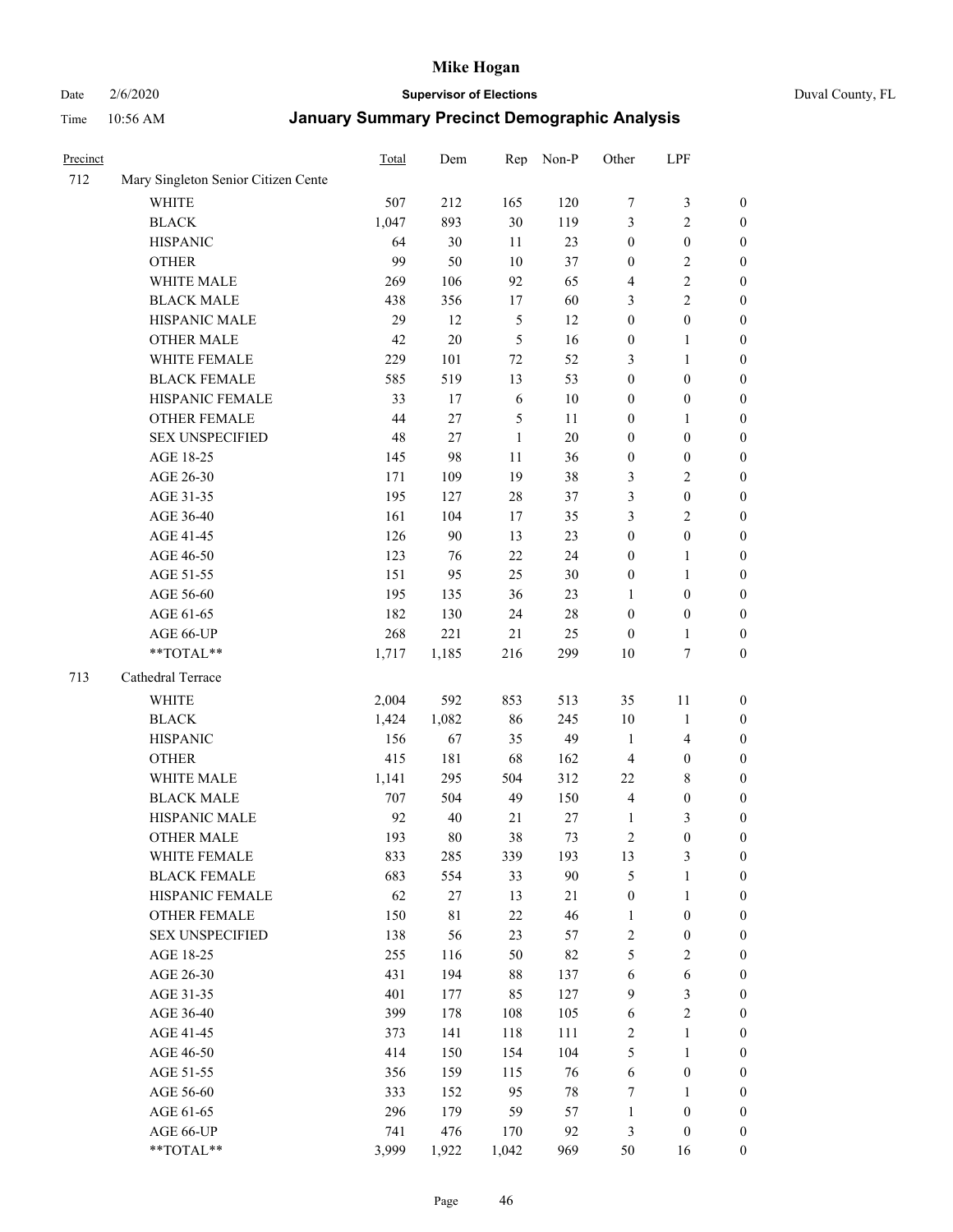Date 2/6/2020 **Supervisor of Elections** Duval County, FL

| Precinct |                                  | <b>Total</b> | Dem   | Rep                     | Non-P          | Other            | LPF              |                  |
|----------|----------------------------------|--------------|-------|-------------------------|----------------|------------------|------------------|------------------|
| 714      | Grace Baptist Church             |              |       |                         |                |                  |                  |                  |
|          | <b>WHITE</b>                     | 242          | 89    | 77                      | 69             | 6                | $\mathbf{1}$     | $\boldsymbol{0}$ |
|          | <b>BLACK</b>                     | 1,534        | 1,295 | 40                      | 195            | $\overline{c}$   | $\sqrt{2}$       | $\boldsymbol{0}$ |
|          | <b>HISPANIC</b>                  | 36           | 19    | $\overline{4}$          | 11             | $\overline{c}$   | $\boldsymbol{0}$ | $\boldsymbol{0}$ |
|          | <b>OTHER</b>                     | 119          | 59    | 5                       | 55             | $\boldsymbol{0}$ | $\boldsymbol{0}$ | $\boldsymbol{0}$ |
|          | WHITE MALE                       | 126          | 36    | 49                      | 37             | 3                | $\mathbf{1}$     | $\boldsymbol{0}$ |
|          | <b>BLACK MALE</b>                | 626          | 504   | 19                      | 99             | $\overline{c}$   | $\sqrt{2}$       | $\boldsymbol{0}$ |
|          | HISPANIC MALE                    | 15           | 5     | $\sqrt{2}$              | 7              | $\mathbf{1}$     | $\boldsymbol{0}$ | $\boldsymbol{0}$ |
|          | <b>OTHER MALE</b>                | 47           | 21    | 3                       | 23             | $\boldsymbol{0}$ | $\boldsymbol{0}$ | $\boldsymbol{0}$ |
|          | WHITE FEMALE                     | 109          | 50    | 25                      | 31             | 3                | $\boldsymbol{0}$ | $\boldsymbol{0}$ |
|          | <b>BLACK FEMALE</b>              | 878          | 772   | 21                      | 85             | $\boldsymbol{0}$ | $\boldsymbol{0}$ | $\boldsymbol{0}$ |
|          | HISPANIC FEMALE                  | 21           | 14    | $\sqrt{2}$              | $\overline{4}$ | 1                | $\boldsymbol{0}$ | 0                |
|          | <b>OTHER FEMALE</b>              | 44           | 29    | $\overline{2}$          | 13             | $\boldsymbol{0}$ | $\boldsymbol{0}$ | $\boldsymbol{0}$ |
|          | <b>SEX UNSPECIFIED</b>           | 65           | 31    | $\mathfrak{Z}$          | 31             | $\boldsymbol{0}$ | $\boldsymbol{0}$ | $\boldsymbol{0}$ |
|          | AGE 18-25                        | 257          | 158   | 14                      | 82             | 3                | $\boldsymbol{0}$ | $\boldsymbol{0}$ |
|          | AGE 26-30                        | 195          | 140   | 11                      | 43             | 1                | $\boldsymbol{0}$ | $\boldsymbol{0}$ |
|          | AGE 31-35                        | 172          | 118   | 13                      | 40             | $\boldsymbol{0}$ | $\mathbf{1}$     | $\boldsymbol{0}$ |
|          | AGE 36-40                        | 196          | 144   | 12                      | 38             | $\mathbf{1}$     | $\mathbf{1}$     | $\boldsymbol{0}$ |
|          | AGE 41-45                        | 137          | 107   | $\overline{7}$          | 22             | $\mathbf{1}$     | $\boldsymbol{0}$ | $\boldsymbol{0}$ |
|          | AGE 46-50                        | 124          | 95    | $\overline{7}$          | 22             | $\boldsymbol{0}$ | $\boldsymbol{0}$ | $\boldsymbol{0}$ |
|          | AGE 51-55                        | 164          | 122   | 13                      | 27             | 2                | $\boldsymbol{0}$ | $\boldsymbol{0}$ |
|          | AGE 56-60                        | 211          | 178   | 10                      | 20             | $\overline{2}$   | 1                | 0                |
|          | AGE 61-65                        | 172          | 140   | 18                      | 14             | $\boldsymbol{0}$ | $\boldsymbol{0}$ | 0                |
|          | AGE 66-UP                        | 300          | 259   | 21                      | $20\,$         | $\boldsymbol{0}$ | $\boldsymbol{0}$ | $\boldsymbol{0}$ |
|          | **TOTAL**                        | 1,931        | 1,462 | 126                     | 330            | 10               | $\mathfrak{Z}$   | $\boldsymbol{0}$ |
| 801      | North Jacksonville Church of God |              |       |                         |                |                  |                  |                  |
|          | <b>WHITE</b>                     | 344          | 106   | 174                     | 59             | $\overline{2}$   | $\mathfrak{Z}$   | $\boldsymbol{0}$ |
|          | <b>BLACK</b>                     | 1,729        | 1,492 | 49                      | 182            | 4                | $\sqrt{2}$       | $\boldsymbol{0}$ |
|          | <b>HISPANIC</b>                  | 25           | 10    | 5                       | 9              | $\mathbf{1}$     | $\boldsymbol{0}$ | $\boldsymbol{0}$ |
|          | <b>OTHER</b>                     | 125          | 56    | $\tau$                  | 62             | $\boldsymbol{0}$ | $\boldsymbol{0}$ | $\boldsymbol{0}$ |
|          | WHITE MALE                       | 163          | 45    | $88\,$                  | 28             | $\boldsymbol{0}$ | $\boldsymbol{2}$ | $\boldsymbol{0}$ |
|          | <b>BLACK MALE</b>                | 700          | 568   | 23                      | 105            | $\overline{2}$   | $\overline{2}$   | $\boldsymbol{0}$ |
|          | HISPANIC MALE                    | 12           | 5     | $\overline{4}$          | $\sqrt{2}$     | $\mathbf{1}$     | $\boldsymbol{0}$ | $\boldsymbol{0}$ |
|          | <b>OTHER MALE</b>                | 31           | 14    | $\overline{c}$          | 15             | $\boldsymbol{0}$ | $\boldsymbol{0}$ | $\boldsymbol{0}$ |
|          | WHITE FEMALE                     | 176          | 60    | 84                      | 29             | 2                | 1                | 0                |
|          | <b>BLACK FEMALE</b>              | 1,001        | 903   | 25                      | 71             | $\boldsymbol{2}$ | $\boldsymbol{0}$ | $\boldsymbol{0}$ |
|          | HISPANIC FEMALE                  | 12           | 5     | $\mathbf{1}$            | 6              | $\boldsymbol{0}$ | $\boldsymbol{0}$ | $\overline{0}$   |
|          | OTHER FEMALE                     | 53           | 30    | $\overline{\mathbf{4}}$ | 19             | $\boldsymbol{0}$ | $\boldsymbol{0}$ | $\overline{0}$   |
|          | <b>SEX UNSPECIFIED</b>           | 75           | 34    | $\overline{4}$          | 37             | $\boldsymbol{0}$ | $\boldsymbol{0}$ | 0                |
|          | AGE 18-25                        | 254          | 162   | 10                      | 79             | $\overline{c}$   | $\mathbf{1}$     | $\overline{0}$   |
|          | AGE 26-30                        | 199          | 148   | $\sqrt{5}$              | 45             | $\boldsymbol{0}$ | $\mathbf{1}$     | 0                |
|          | AGE 31-35                        | 218          | 158   | $20\,$                  | 39             | $\mathbf{1}$     | $\boldsymbol{0}$ | 0                |
|          | AGE 36-40                        | 171          | 127   | 16                      | 25             | $\overline{c}$   | $\mathbf{1}$     | 0                |
|          | AGE 41-45                        | 145          | 113   | 11                      | 21             | $\boldsymbol{0}$ | $\boldsymbol{0}$ | 0                |
|          | AGE 46-50                        | 173          | 126   | 22                      | 24             | $\boldsymbol{0}$ | $\mathbf{1}$     | 0                |
|          | AGE 51-55                        | 173          | 130   | $20\,$                  | 21             | $\mathbf{1}$     | $\mathbf{1}$     | 0                |
|          | AGE 56-60                        | 200          | 149   | 26                      | 25             | $\boldsymbol{0}$ | $\boldsymbol{0}$ | $\boldsymbol{0}$ |
|          | AGE 61-65                        | 235          | 194   | 25                      | 15             | 1                | $\boldsymbol{0}$ | $\boldsymbol{0}$ |
|          | AGE 66-UP                        | 455          | 357   | $80\,$                  | 18             | $\boldsymbol{0}$ | $\boldsymbol{0}$ | $\boldsymbol{0}$ |
|          | **TOTAL**                        | 2,223        | 1,664 | 235                     | 312            | $\tau$           | $\mathfrak s$    | $\boldsymbol{0}$ |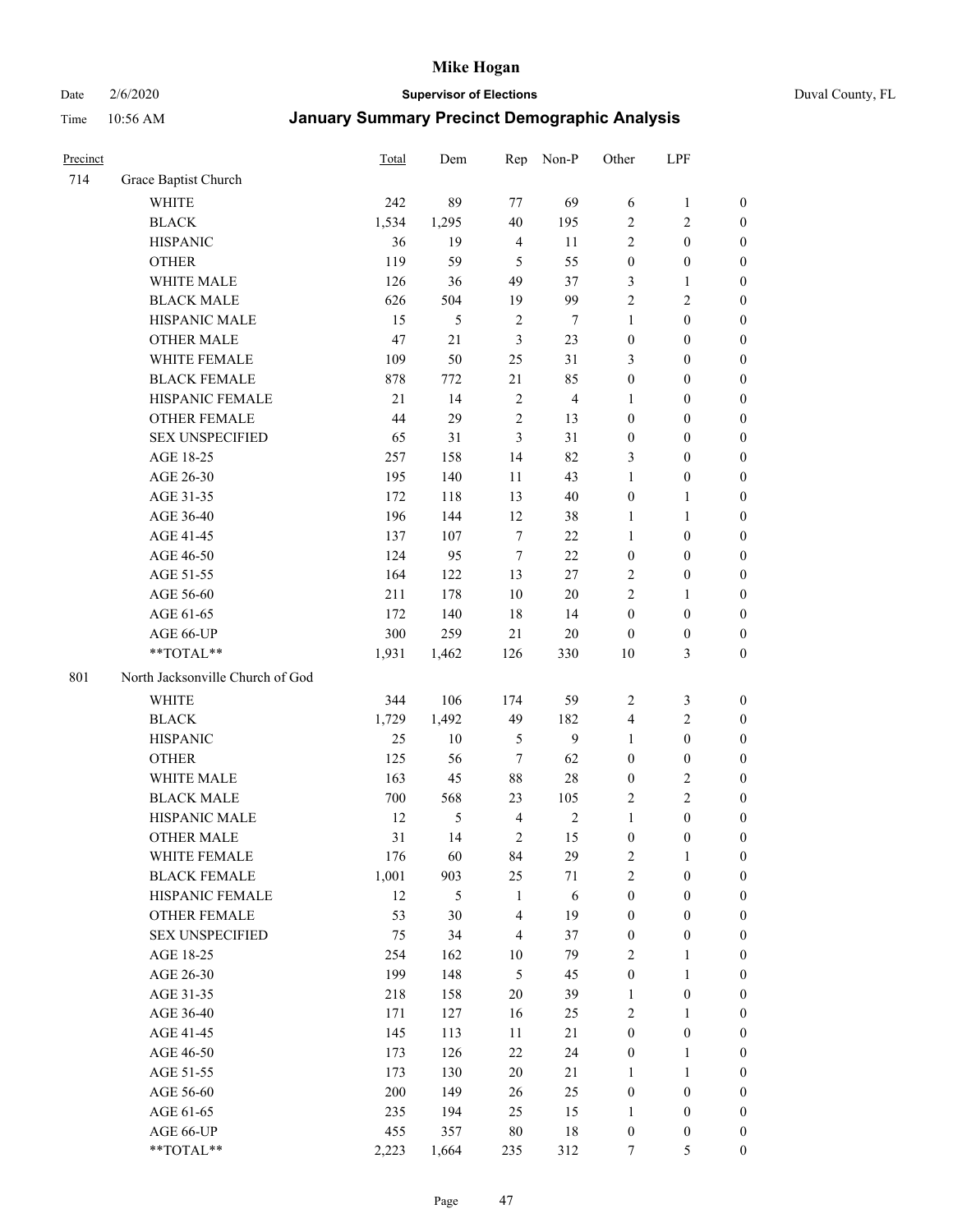Date 2/6/2020 **Supervisor of Elections** Duval County, FL

| Precinct |                                   | <b>Total</b> | Dem            | Rep              | Non-P          | Other            | LPF              |                  |
|----------|-----------------------------------|--------------|----------------|------------------|----------------|------------------|------------------|------------------|
| 802      | St Paul Missionary Baptist Church |              |                |                  |                |                  |                  |                  |
|          | <b>WHITE</b>                      | 76           | 39             | 18               | 18             | $\mathbf{1}$     | $\boldsymbol{0}$ | 0                |
|          | <b>BLACK</b>                      | 2,362        | 2,082          | 42               | 232            | 5                | 1                | $\boldsymbol{0}$ |
|          | <b>HISPANIC</b>                   | 17           | 8              | $\overline{2}$   | $\tau$         | $\boldsymbol{0}$ | $\boldsymbol{0}$ | $\boldsymbol{0}$ |
|          | <b>OTHER</b>                      | 98           | 52             | 6                | 39             | 1                | $\boldsymbol{0}$ | $\boldsymbol{0}$ |
|          | WHITE MALE                        | 34           | 13             | 10               | 10             | 1                | $\boldsymbol{0}$ | $\boldsymbol{0}$ |
|          | <b>BLACK MALE</b>                 | 938          | 788            | 23               | 122            | 5                | $\boldsymbol{0}$ | $\boldsymbol{0}$ |
|          | HISPANIC MALE                     | 6            | $\overline{2}$ | $\mathbf{1}$     | 3              | $\boldsymbol{0}$ | $\boldsymbol{0}$ | $\boldsymbol{0}$ |
|          | <b>OTHER MALE</b>                 | 33           | 19             | 3                | 11             | $\boldsymbol{0}$ | $\boldsymbol{0}$ | $\boldsymbol{0}$ |
|          | WHITE FEMALE                      | 42           | 26             | 8                | 8              | $\boldsymbol{0}$ | $\boldsymbol{0}$ | $\boldsymbol{0}$ |
|          | <b>BLACK FEMALE</b>               | 1,390        | 1,269          | 19               | 101            | $\boldsymbol{0}$ | 1                | $\boldsymbol{0}$ |
|          | HISPANIC FEMALE                   | 11           | 6              | $\mathbf{1}$     | $\overline{4}$ | $\boldsymbol{0}$ | $\boldsymbol{0}$ | 0                |
|          | <b>OTHER FEMALE</b>               | 44           | 25             | $\mathfrak{2}$   | 17             | $\boldsymbol{0}$ | $\boldsymbol{0}$ | $\boldsymbol{0}$ |
|          | <b>SEX UNSPECIFIED</b>            | 55           | 33             | $\mathbf{1}$     | 20             | $\mathbf{1}$     | $\boldsymbol{0}$ | $\boldsymbol{0}$ |
|          | AGE 18-25                         | 262          | 173            | 5                | 83             | 1                | $\boldsymbol{0}$ | $\boldsymbol{0}$ |
|          | AGE 26-30                         | 182          | 136            | 5                | 41             | $\boldsymbol{0}$ | $\boldsymbol{0}$ | $\boldsymbol{0}$ |
|          | AGE 31-35                         | 181          | 145            | 11               | 25             | $\boldsymbol{0}$ | $\boldsymbol{0}$ | $\boldsymbol{0}$ |
|          | AGE 36-40                         | 199          | 167            | $\mathfrak{2}$   | 30             | $\boldsymbol{0}$ | $\boldsymbol{0}$ | $\boldsymbol{0}$ |
|          | AGE 41-45                         | 180          | 150            | 7                | 21             | 2                | $\boldsymbol{0}$ | $\boldsymbol{0}$ |
|          | AGE 46-50                         | 199          | 164            | 6                | 27             | $\overline{c}$   | $\boldsymbol{0}$ | $\boldsymbol{0}$ |
|          | AGE 51-55                         | 212          | 186            | $\,$ 8 $\,$      | $18\,$         | $\boldsymbol{0}$ | $\boldsymbol{0}$ | $\boldsymbol{0}$ |
|          | AGE 56-60                         | 217          | 191            | $\tau$           | 18             | 1                | $\boldsymbol{0}$ | 0                |
|          | AGE 61-65                         | 200          | 184            | $\overline{4}$   | 12             | $\boldsymbol{0}$ | $\boldsymbol{0}$ | $\boldsymbol{0}$ |
|          | AGE 66-UP                         | 719          | 684            | 13               | $20\,$         | $\mathbf{1}$     | $\mathbf{1}$     | $\boldsymbol{0}$ |
|          | **TOTAL**                         | 2,553        | 2,181          | 68               | 296            | 7                | $\mathbf{1}$     | $\boldsymbol{0}$ |
| 803      | New Life Community Church         |              |                |                  |                |                  |                  |                  |
|          | <b>WHITE</b>                      | 808          | 215            | 411              | 171            | 4                | $\boldsymbol{7}$ | $\boldsymbol{0}$ |
|          | <b>BLACK</b>                      | 3,408        | 2,948          | 93               | 354            | 10               | $\mathfrak{Z}$   | $\boldsymbol{0}$ |
|          | <b>HISPANIC</b>                   | 98           | 42             | 23               | 33             | $\boldsymbol{0}$ | $\boldsymbol{0}$ | $\boldsymbol{0}$ |
|          | <b>OTHER</b>                      | 263          | 124            | 23               | 114            | $\mathbf{1}$     | $\mathbf{1}$     | $\boldsymbol{0}$ |
|          | WHITE MALE                        | 378          | 79             | 202              | 90             | $\overline{2}$   | $\sqrt{5}$       | $\boldsymbol{0}$ |
|          | <b>BLACK MALE</b>                 | 1,277        | 1,042          | 54               | 173            | 6                | $\overline{2}$   | $\overline{0}$   |
|          | HISPANIC MALE                     | 46           | 19             | 12               | 15             | $\boldsymbol{0}$ | $\boldsymbol{0}$ | $\boldsymbol{0}$ |
|          | <b>OTHER MALE</b>                 | 86           | 42             | 13               | 30             | $\boldsymbol{0}$ | $\mathbf{1}$     | $\boldsymbol{0}$ |
|          | WHITE FEMALE                      | 420          | 135            | 206              | 75             | 2                | 2                | 0                |
|          | <b>BLACK FEMALE</b>               | 2,074        | 1,859          | 38               | 172            | 4                | $\mathbf{1}$     | $\boldsymbol{0}$ |
|          | HISPANIC FEMALE                   | 50           | 22             | 10               | $18\,$         | $\boldsymbol{0}$ | $\boldsymbol{0}$ | $\overline{0}$   |
|          | <b>OTHER FEMALE</b>               | 103          | 56             | 6                | 41             | $\boldsymbol{0}$ | $\boldsymbol{0}$ | $\overline{0}$   |
|          | <b>SEX UNSPECIFIED</b>            | 143          | 75             | $\boldsymbol{9}$ | 58             | $\mathbf{1}$     | $\boldsymbol{0}$ | 0                |
|          | AGE 18-25                         | 542          | 345            | 35               | 158            | $\mathbf{1}$     | $\mathfrak{Z}$   | $\theta$         |
|          | AGE 26-30                         | 391          | 276            | 28               | 83             | 3                | $\mathbf{1}$     | 0                |
|          | AGE 31-35                         | 389          | 267            | 36               | 83             | $\overline{c}$   | $\mathbf{1}$     | 0                |
|          | AGE 36-40                         | 397          | 285            | 42               | 65             | $\overline{c}$   | $\mathfrak{Z}$   | 0                |
|          | AGE 41-45                         | 378          | 281            | 40               | 56             | $\mathbf{1}$     | $\boldsymbol{0}$ | 0                |
|          | AGE 46-50                         | 434          | 332            | 41               | 58             | $\mathbf{1}$     | $\sqrt{2}$       | 0                |
|          | AGE 51-55                         | 405          | 313            | 46               | 42             | 3                | $\mathbf{1}$     | $\overline{0}$   |
|          | AGE 56-60                         | 446          | 341            | 62               | 42             | $\mathbf{1}$     | $\boldsymbol{0}$ | $\overline{0}$   |
|          | AGE 61-65                         | 385          | 281            | 66               | 38             | $\boldsymbol{0}$ | $\boldsymbol{0}$ | $\boldsymbol{0}$ |
|          | AGE 66-UP                         | 806          | 607            | 154              | 44             | $\mathbf{1}$     | $\boldsymbol{0}$ | $\boldsymbol{0}$ |
|          | **TOTAL**                         | 4,577        | 3,329          | 550              | 672            | 15               | 11               | $\boldsymbol{0}$ |
|          |                                   |              |                |                  |                |                  |                  |                  |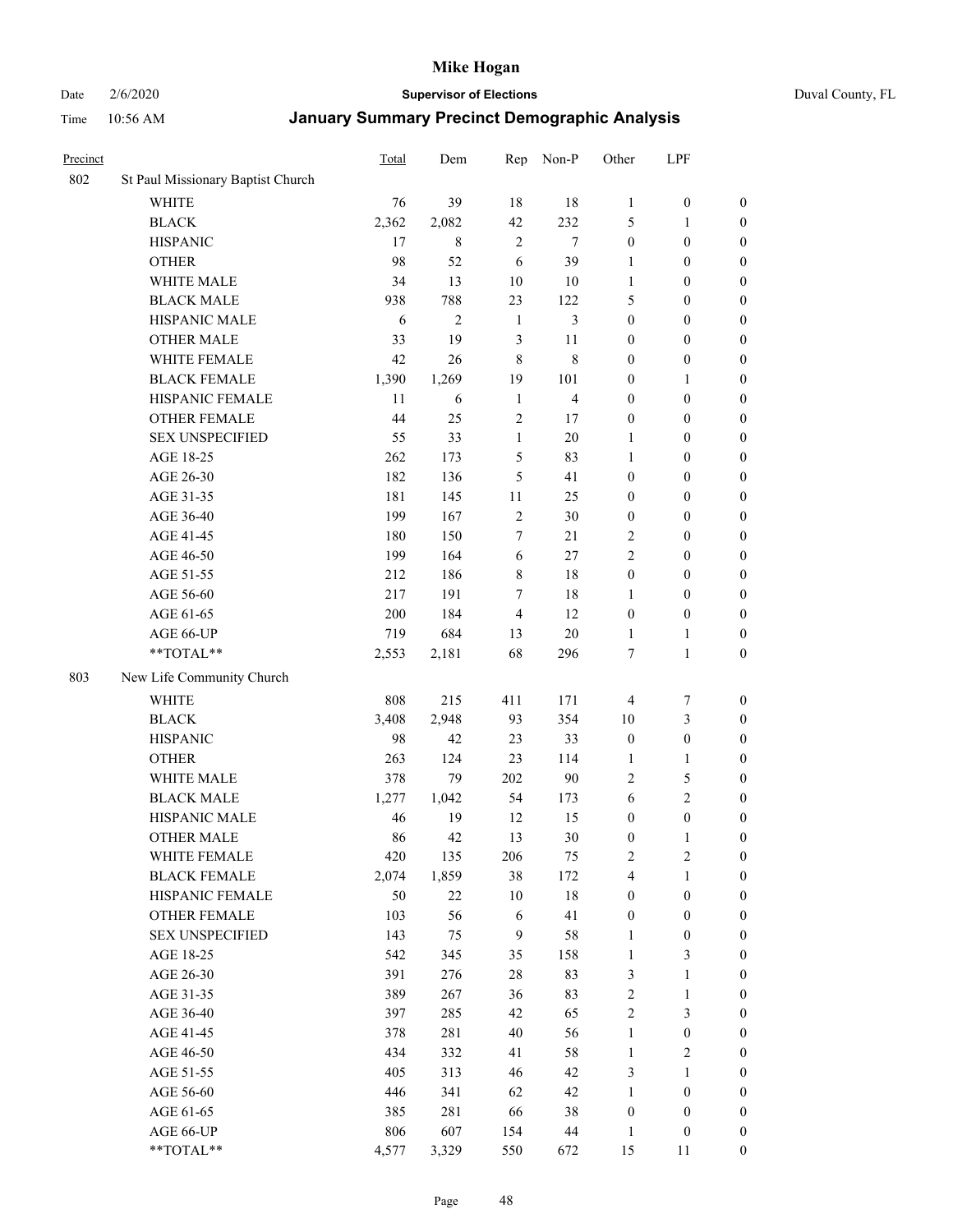Date 2/6/2020 **Supervisor of Elections** Duval County, FL

| <b>Precinct</b> |                         | <b>Total</b> | Dem         | Rep            | Non-P        | Other            | LPF              |                  |
|-----------------|-------------------------|--------------|-------------|----------------|--------------|------------------|------------------|------------------|
| 804             | Universal Church        |              |             |                |              |                  |                  |                  |
|                 | <b>WHITE</b>            | 909          | 258         | 442            | 187          | 11               | 11               | $\boldsymbol{0}$ |
|                 | <b>BLACK</b>            | 1,391        | 1,175       | 35             | 178          | 3                | $\boldsymbol{0}$ | 0                |
|                 | <b>HISPANIC</b>         | 54           | 17          | 18             | 19           | $\boldsymbol{0}$ | $\boldsymbol{0}$ | 0                |
|                 | <b>OTHER</b>            | 161          | 54          | 28             | 79           | $\boldsymbol{0}$ | $\boldsymbol{0}$ | $\boldsymbol{0}$ |
|                 | WHITE MALE              | 413          | 104         | 221            | $78\,$       | 4                | 6                | $\boldsymbol{0}$ |
|                 | <b>BLACK MALE</b>       | 523          | 416         | 16             | $88\,$       | 3                | $\boldsymbol{0}$ | $\boldsymbol{0}$ |
|                 | HISPANIC MALE           | 28           | 8           | 10             | $10\,$       | $\boldsymbol{0}$ | $\boldsymbol{0}$ | $\boldsymbol{0}$ |
|                 | <b>OTHER MALE</b>       | 59           | 19          | 10             | 30           | $\boldsymbol{0}$ | $\boldsymbol{0}$ | $\boldsymbol{0}$ |
|                 | WHITE FEMALE            | 491          | 152         | 219            | 108          | 7                | 5                | $\boldsymbol{0}$ |
|                 | <b>BLACK FEMALE</b>     | 846          | 743         | 17             | 86           | $\boldsymbol{0}$ | $\boldsymbol{0}$ | 0                |
|                 | HISPANIC FEMALE         | 25           | 9           | $\overline{7}$ | $\mathbf{9}$ | $\boldsymbol{0}$ | $\boldsymbol{0}$ | 0                |
|                 | <b>OTHER FEMALE</b>     | 61           | 25          | 16             | $20\,$       | $\boldsymbol{0}$ | $\boldsymbol{0}$ | $\boldsymbol{0}$ |
|                 | <b>SEX UNSPECIFIED</b>  | 69           | 28          | $\overline{7}$ | 34           | $\boldsymbol{0}$ | $\boldsymbol{0}$ | $\boldsymbol{0}$ |
|                 | AGE 18-25               | 250          | 135         | 34             | $78\,$       | $\overline{c}$   | 1                | $\boldsymbol{0}$ |
|                 | AGE 26-30               | 259          | 151         | 36             | 70           | $\sqrt{2}$       | $\boldsymbol{0}$ | $\boldsymbol{0}$ |
|                 | AGE 31-35               | 238          | 138         | 39             | 56           | 3                | $\sqrt{2}$       | $\boldsymbol{0}$ |
|                 | AGE 36-40               | 177          | 100         | 31             | $40\,$       | $\mathfrak{Z}$   | $\mathfrak{Z}$   | $\boldsymbol{0}$ |
|                 | AGE 41-45               | 171          | 97          | 31             | 39           | $\overline{2}$   | $\overline{2}$   | $\boldsymbol{0}$ |
|                 | AGE 46-50               | 194          | 114         | 44             | 35           | $\mathbf{1}$     | $\boldsymbol{0}$ | $\boldsymbol{0}$ |
|                 | AGE 51-55               | 214          | 133         | 40             | 40           | $\boldsymbol{0}$ | 1                | $\boldsymbol{0}$ |
|                 | AGE 56-60               | 282          | 195         | 59             | 26           | $\boldsymbol{0}$ | $\sqrt{2}$       | 0                |
|                 | AGE 61-65               | 263          | 160         | 63             | 40           | $\boldsymbol{0}$ | $\boldsymbol{0}$ | 0                |
|                 | AGE 66-UP               | 465          | 280         | 146            | 38           | 1                | $\boldsymbol{0}$ | $\boldsymbol{0}$ |
|                 | **TOTAL**               | 2,515        | 1,504       | 523            | 463          | 14               | 11               | $\boldsymbol{0}$ |
| 805             | Riverview Senior Center |              |             |                |              |                  |                  |                  |
|                 | <b>WHITE</b>            | 611          | 163         | 285            | 159          | 1                | $\mathfrak{Z}$   | $\boldsymbol{0}$ |
|                 | <b>BLACK</b>            | 1,835        | 1,547       | 53             | 229          | 6                | $\boldsymbol{0}$ | $\boldsymbol{0}$ |
|                 | <b>HISPANIC</b>         | 45           | 17          | 11             | 17           | $\boldsymbol{0}$ | $\boldsymbol{0}$ | $\boldsymbol{0}$ |
|                 | <b>OTHER</b>            | 140          | 64          | 12             | 63           | $\mathbf{1}$     | $\boldsymbol{0}$ | $\boldsymbol{0}$ |
|                 | <b>WHITE MALE</b>       | 295          | 72          | 144            | 76           | $\mathbf{1}$     | $\overline{2}$   | $\boldsymbol{0}$ |
|                 | <b>BLACK MALE</b>       | 718          | 588         | 21             | 105          | 4                | $\boldsymbol{0}$ | $\boldsymbol{0}$ |
|                 | HISPANIC MALE           | 23           | $\,$ 8 $\,$ | 5              | $10\,$       | $\boldsymbol{0}$ | $\boldsymbol{0}$ | 0                |
|                 | <b>OTHER MALE</b>       | 54           | 24          | 6              | 23           | 1                | $\boldsymbol{0}$ | 0                |
|                 | WHITE FEMALE            | 307          | 88          | 137            | 82           | $\boldsymbol{0}$ | $\boldsymbol{0}$ | 0                |
|                 | <b>BLACK FEMALE</b>     | 1,085        | 939         | 30             | 114          | 2                | $\boldsymbol{0}$ | $\boldsymbol{0}$ |
|                 | HISPANIC FEMALE         | 18           | 9           | $\overline{4}$ | 5            | $\boldsymbol{0}$ | $\boldsymbol{0}$ | $\overline{0}$   |
|                 | <b>OTHER FEMALE</b>     | 49           | 32          | $\sqrt{2}$     | 15           | $\boldsymbol{0}$ | $\boldsymbol{0}$ | $\overline{0}$   |
|                 | <b>SEX UNSPECIFIED</b>  | 82           | 31          | 12             | 38           | $\boldsymbol{0}$ | $\mathbf{1}$     | 0                |
|                 | AGE 18-25               | 339          | 203         | 19             | 115          | $\mathbf{1}$     | $\mathbf{1}$     | $\theta$         |
|                 | AGE 26-30               | 255          | 155         | $27\,$         | $72\,$       | $\mathbf{1}$     | $\boldsymbol{0}$ | 0                |
|                 | AGE 31-35               | 213          | 140         | 23             | 48           | $\mathbf{1}$     | $\mathbf{1}$     | 0                |
|                 | AGE 36-40               | 229          | 161         | 24             | 42           | $\mathbf{1}$     | $\mathbf{1}$     | 0                |
|                 | AGE 41-45               | 182          | 131         | 16             | 34           | $\mathbf{1}$     | $\boldsymbol{0}$ | 0                |
|                 | AGE 46-50               | 203          | 146         | 21             | 36           | $\boldsymbol{0}$ | $\boldsymbol{0}$ | 0                |
|                 | AGE 51-55               | 219          | 148         | 36             | 35           | $\boldsymbol{0}$ | $\boldsymbol{0}$ | $\boldsymbol{0}$ |
|                 | AGE 56-60               | 252          | 168         | 49             | 35           | $\boldsymbol{0}$ | $\boldsymbol{0}$ | $\boldsymbol{0}$ |
|                 | AGE 61-65               | 241          | 180         | 40             | 20           | 1                | $\boldsymbol{0}$ | $\boldsymbol{0}$ |
|                 | AGE 66-UP               | 497          | 359         | 105            | 31           | $\overline{c}$   | $\boldsymbol{0}$ | 0                |
|                 | **TOTAL**               | 2,631        | 1,791       | 361            | 468          | $\,$ 8 $\,$      | 3                | $\boldsymbol{0}$ |
|                 |                         |              |             |                |              |                  |                  |                  |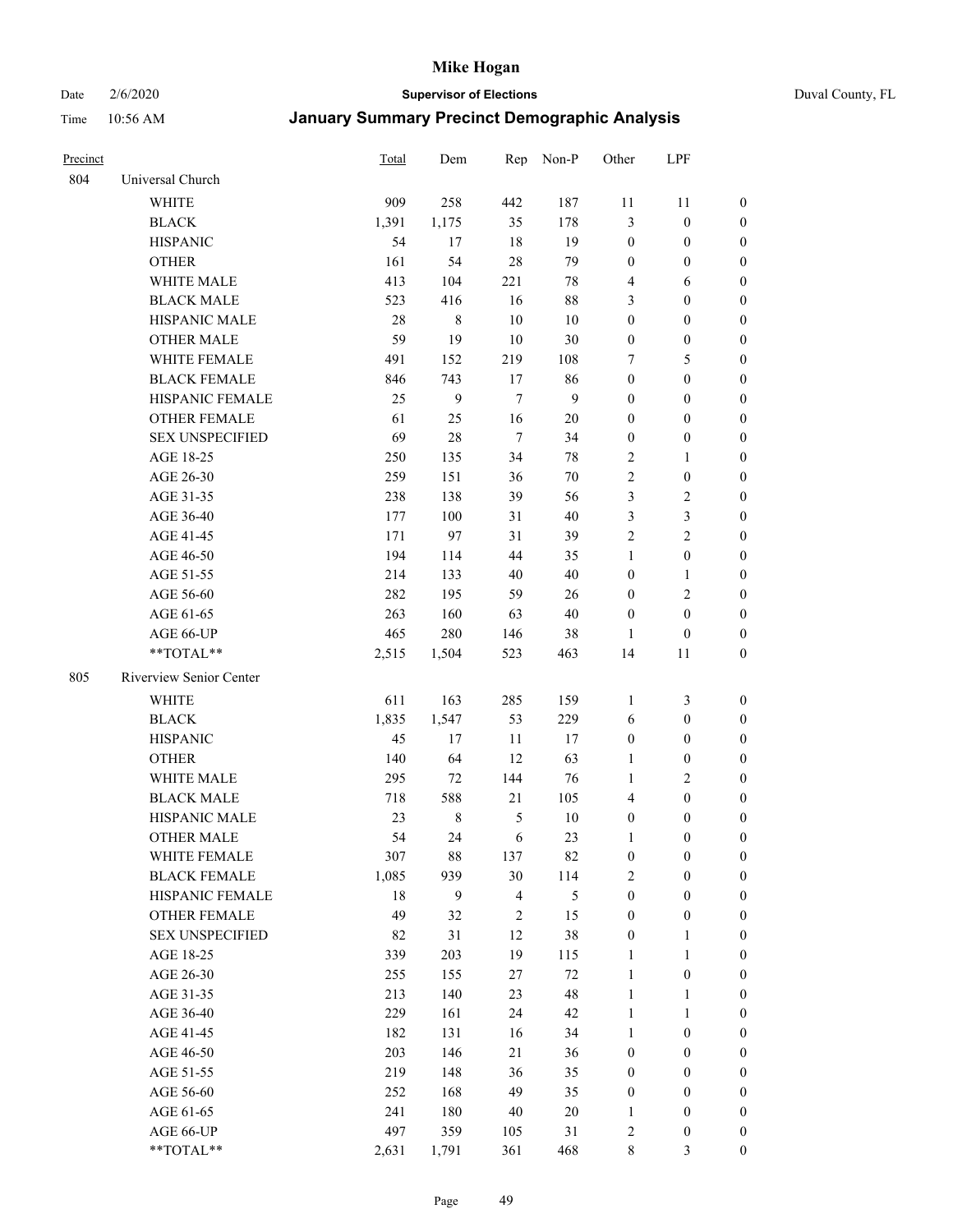# Date 2/6/2020 **Supervisor of Elections** Duval County, FL

| Precinct |                                   | Total            | Dem              | Rep                     | Non-P                   | Other                                | LPF              |                  |
|----------|-----------------------------------|------------------|------------------|-------------------------|-------------------------|--------------------------------------|------------------|------------------|
| 806      | Clanzel T. Brown Community Center |                  |                  |                         |                         |                                      |                  |                  |
|          | <b>WHITE</b>                      | 21               | 6                | $\overline{7}$          | $\,$ 8 $\,$             | $\boldsymbol{0}$                     | $\boldsymbol{0}$ | $\boldsymbol{0}$ |
|          | <b>BLACK</b>                      | 797              | 691              | 20                      | 85                      | 1                                    | $\boldsymbol{0}$ | $\boldsymbol{0}$ |
|          | <b>HISPANIC</b>                   | $\overline{4}$   | $\overline{2}$   | $\boldsymbol{0}$        | $\overline{2}$          | $\boldsymbol{0}$                     | $\boldsymbol{0}$ | $\boldsymbol{0}$ |
|          | <b>OTHER</b>                      | 72               | 43               | 3                       | 26                      | $\boldsymbol{0}$                     | $\boldsymbol{0}$ | $\boldsymbol{0}$ |
|          | WHITE MALE                        | $\tau$           | 3                | $\sqrt{2}$              | $\overline{2}$          | $\boldsymbol{0}$                     | $\boldsymbol{0}$ | $\boldsymbol{0}$ |
|          | <b>BLACK MALE</b>                 | 312              | 271              | 7                       | 33                      | $\mathbf{1}$                         | $\boldsymbol{0}$ | $\boldsymbol{0}$ |
|          | HISPANIC MALE                     | $\boldsymbol{0}$ | $\boldsymbol{0}$ | $\boldsymbol{0}$        | $\boldsymbol{0}$        | $\boldsymbol{0}$                     | $\boldsymbol{0}$ | $\boldsymbol{0}$ |
|          | <b>OTHER MALE</b>                 | 22               | 13               | $\overline{c}$          | $\tau$                  | $\boldsymbol{0}$                     | $\boldsymbol{0}$ | $\boldsymbol{0}$ |
|          | WHITE FEMALE                      | 14               | 3                | 5                       | 6                       | $\boldsymbol{0}$                     | $\boldsymbol{0}$ | $\boldsymbol{0}$ |
|          | <b>BLACK FEMALE</b>               | 471              | 408              | 13                      | 50                      | $\boldsymbol{0}$                     | $\boldsymbol{0}$ | $\boldsymbol{0}$ |
|          | HISPANIC FEMALE                   | $\overline{4}$   | $\mathfrak{2}$   | $\boldsymbol{0}$        | $\sqrt{2}$              | $\boldsymbol{0}$                     | $\boldsymbol{0}$ | $\boldsymbol{0}$ |
|          | <b>OTHER FEMALE</b>               | 30               | 21               | $\mathbf{1}$            | $\,8\,$                 | $\boldsymbol{0}$                     | $\boldsymbol{0}$ | $\boldsymbol{0}$ |
|          | <b>SEX UNSPECIFIED</b>            | 34               | 21               | $\boldsymbol{0}$        | 13                      | $\boldsymbol{0}$                     | $\boldsymbol{0}$ | $\boldsymbol{0}$ |
|          | AGE 18-25                         | 132              | 87               | $\overline{\mathbf{4}}$ | 41                      | $\boldsymbol{0}$                     | $\boldsymbol{0}$ | $\boldsymbol{0}$ |
|          | AGE 26-30                         | 86               | 61               | 7                       | 18                      | $\boldsymbol{0}$                     | $\boldsymbol{0}$ | $\boldsymbol{0}$ |
|          | AGE 31-35                         | 73               | 56               | 3                       | 14                      | $\boldsymbol{0}$                     | $\boldsymbol{0}$ | $\boldsymbol{0}$ |
|          | AGE 36-40                         | 73               | 54               | $\overline{c}$          | 16                      | 1                                    | $\boldsymbol{0}$ | $\boldsymbol{0}$ |
|          | AGE 41-45                         | 70               | 61               | 3                       | 6                       | $\boldsymbol{0}$                     | $\boldsymbol{0}$ | $\boldsymbol{0}$ |
|          | AGE 46-50                         | 64               | 54               | $\sqrt{2}$              | $\,$ 8 $\,$             | $\boldsymbol{0}$                     | $\boldsymbol{0}$ | $\boldsymbol{0}$ |
|          | AGE 51-55                         | 66               | 58               | $\boldsymbol{0}$        | $\,$ 8 $\,$             | $\boldsymbol{0}$                     | $\boldsymbol{0}$ |                  |
|          | AGE 56-60                         | 87               | 76               |                         | $\mathfrak s$           |                                      | $\boldsymbol{0}$ | 0                |
|          | AGE 61-65                         | 70               | 68               | 6<br>$\boldsymbol{0}$   | $\overline{2}$          | $\boldsymbol{0}$<br>$\boldsymbol{0}$ | $\boldsymbol{0}$ | $\boldsymbol{0}$ |
|          |                                   |                  |                  |                         |                         |                                      |                  | $\boldsymbol{0}$ |
|          | AGE 66-UP<br>**TOTAL**            | 173              | 167              | 3                       | 3                       | $\boldsymbol{0}$                     | $\boldsymbol{0}$ | $\boldsymbol{0}$ |
|          |                                   | 894              | 742              | 30                      | 121                     | $\mathbf{1}$                         | $\boldsymbol{0}$ | $\boldsymbol{0}$ |
| 807      | Bradham Brooks Regional Library   |                  |                  |                         |                         |                                      |                  |                  |
|          | <b>WHITE</b>                      | 25               | 5                | 15                      | $\sqrt{5}$              | $\boldsymbol{0}$                     | $\boldsymbol{0}$ | $\boldsymbol{0}$ |
|          | <b>BLACK</b>                      | 1,043            | 944              | 25                      | 73                      | $\boldsymbol{0}$                     | $\mathbf{1}$     | $\boldsymbol{0}$ |
|          | <b>HISPANIC</b>                   | 11               | 6                | $\mathfrak{Z}$          | $\overline{2}$          | $\boldsymbol{0}$                     | $\boldsymbol{0}$ | $\boldsymbol{0}$ |
|          | <b>OTHER</b>                      | 53               | 23               | $\overline{4}$          | 26                      | $\boldsymbol{0}$                     | $\boldsymbol{0}$ | $\boldsymbol{0}$ |
|          | WHITE MALE                        | 12               | 3                | $\,8\,$                 | 1                       | $\boldsymbol{0}$                     | $\boldsymbol{0}$ | $\boldsymbol{0}$ |
|          | <b>BLACK MALE</b>                 | 391              | 344              | 13                      | 34                      | $\boldsymbol{0}$                     | $\boldsymbol{0}$ | $\boldsymbol{0}$ |
|          | HISPANIC MALE                     | 3                | 1                | $\sqrt{2}$              | $\boldsymbol{0}$        | $\boldsymbol{0}$                     | $\boldsymbol{0}$ | 0                |
|          | <b>OTHER MALE</b>                 | 15               | 9                | $\boldsymbol{0}$        | 6                       | $\boldsymbol{0}$                     | $\boldsymbol{0}$ | $\boldsymbol{0}$ |
|          | WHITE FEMALE                      | 12               | $\mathbf{2}$     | 6                       | $\overline{\mathbf{4}}$ | $\boldsymbol{0}$                     | $\boldsymbol{0}$ | $\boldsymbol{0}$ |
|          | <b>BLACK FEMALE</b>               | 636              | 587              | $11\,$                  | 37                      | $\boldsymbol{0}$                     | $\mathbf{1}$     | $\overline{0}$   |
|          | HISPANIC FEMALE                   | 8                | 5                | $\mathbf{1}$            | $\sqrt{2}$              | $\boldsymbol{0}$                     | $\boldsymbol{0}$ | $\overline{0}$   |
|          | <b>OTHER FEMALE</b>               | 18               | 11               | $\mathfrak{Z}$          | $\overline{\mathbf{4}}$ | $\boldsymbol{0}$                     | $\boldsymbol{0}$ | $\overline{0}$   |
|          | <b>SEX UNSPECIFIED</b>            | 37               | 16               | 3                       | 18                      | $\boldsymbol{0}$                     | $\boldsymbol{0}$ | $\overline{0}$   |
|          | AGE 18-25                         | 106              | 75               | 3                       | $28\,$                  | $\boldsymbol{0}$                     | $\boldsymbol{0}$ | $\overline{0}$   |
|          | AGE 26-30                         | 65               | 49               | $\sqrt{2}$              | 14                      | $\boldsymbol{0}$                     | $\boldsymbol{0}$ | 0                |
|          | AGE 31-35                         | 87               | 67               | $\overline{4}$          | 16                      | $\boldsymbol{0}$                     | $\boldsymbol{0}$ | 0                |
|          | AGE 36-40                         | 65               | 54               | $\overline{4}$          | $\tau$                  | $\boldsymbol{0}$                     | $\boldsymbol{0}$ | 0                |
|          | AGE 41-45                         | 69               | 57               | 5                       | $\tau$                  | $\boldsymbol{0}$                     | $\boldsymbol{0}$ | 0                |
|          | AGE 46-50                         | 73               | 59               | $\overline{4}$          | $10\,$                  | $\boldsymbol{0}$                     | $\boldsymbol{0}$ | $\overline{0}$   |
|          | AGE 51-55                         | 79               | 66               | 6                       | 7                       | $\boldsymbol{0}$                     | $\boldsymbol{0}$ | $\boldsymbol{0}$ |
|          | AGE 56-60                         | 87               | 77               | 4                       | $\mathfrak s$           | $\boldsymbol{0}$                     | 1                | $\overline{0}$   |
|          | AGE 61-65                         | 90               | $80\,$           | $\overline{4}$          | 6                       | $\boldsymbol{0}$                     | $\boldsymbol{0}$ | $\boldsymbol{0}$ |
|          | AGE 66-UP                         | 411              | 394              | 11                      | 6                       | $\boldsymbol{0}$                     | $\boldsymbol{0}$ | $\boldsymbol{0}$ |
|          | **TOTAL**                         | 1,132            | 978              | 47                      | 106                     | $\boldsymbol{0}$                     | $\mathbf{1}$     | $\boldsymbol{0}$ |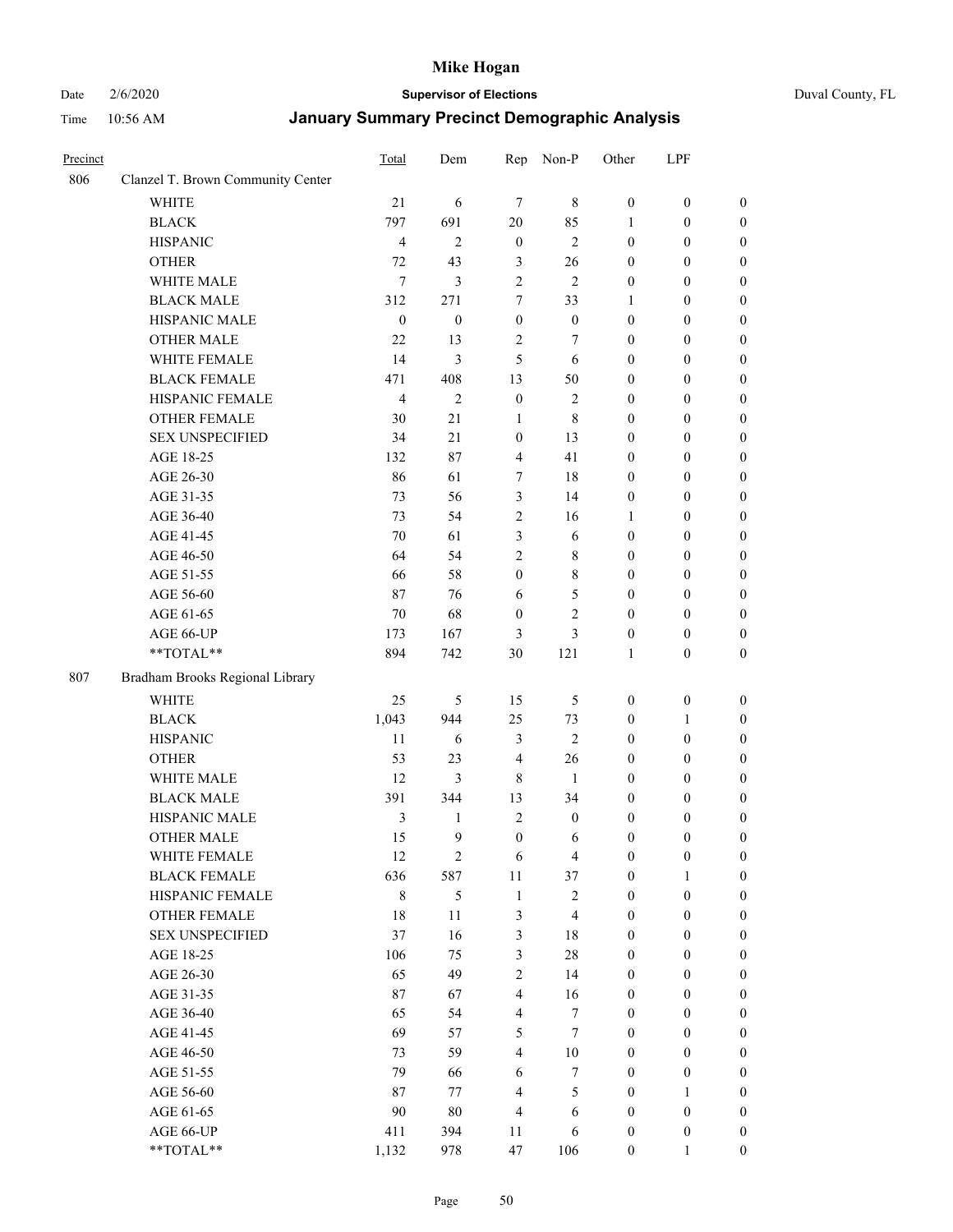Date 2/6/2020 **Supervisor of Elections** Duval County, FL

| Precinct |                                  | Total  | Dem            | Rep                     | Non-P                   | Other            | LPF              |                  |
|----------|----------------------------------|--------|----------------|-------------------------|-------------------------|------------------|------------------|------------------|
| 808      | Fairway Oaks                     |        |                |                         |                         |                  |                  |                  |
|          | <b>WHITE</b>                     | 45     | 17             | 12                      | 16                      | $\boldsymbol{0}$ | $\boldsymbol{0}$ | 0                |
|          | <b>BLACK</b>                     | 1,705  | 1,468          | $28\,$                  | 205                     | 4                | $\boldsymbol{0}$ | $\boldsymbol{0}$ |
|          | <b>HISPANIC</b>                  | 19     | 6              | $\mathbf{1}$            | 12                      | $\boldsymbol{0}$ | $\boldsymbol{0}$ | $\boldsymbol{0}$ |
|          | <b>OTHER</b>                     | 109    | 47             | 6                       | 55                      | $\boldsymbol{0}$ | 1                | $\boldsymbol{0}$ |
|          | WHITE MALE                       | 12     | 5              | $\overline{4}$          | 3                       | $\boldsymbol{0}$ | $\boldsymbol{0}$ | $\boldsymbol{0}$ |
|          | <b>BLACK MALE</b>                | 627    | 522            | 14                      | 89                      | $\overline{c}$   | $\boldsymbol{0}$ | $\boldsymbol{0}$ |
|          | HISPANIC MALE                    | $\tau$ | 4              | $\boldsymbol{0}$        | 3                       | $\boldsymbol{0}$ | $\boldsymbol{0}$ | $\boldsymbol{0}$ |
|          | <b>OTHER MALE</b>                | 32     | 15             | 3                       | 14                      | $\boldsymbol{0}$ | $\boldsymbol{0}$ | $\boldsymbol{0}$ |
|          | WHITE FEMALE                     | 33     | 12             | $\,8\,$                 | 13                      | $\boldsymbol{0}$ | $\boldsymbol{0}$ | $\boldsymbol{0}$ |
|          | <b>BLACK FEMALE</b>              | 1,056  | 928            | 14                      | 112                     | $\overline{c}$   | $\boldsymbol{0}$ | $\boldsymbol{0}$ |
|          | HISPANIC FEMALE                  | 12     | $\overline{c}$ | $\mathbf{1}$            | $\mathbf{9}$            | $\boldsymbol{0}$ | $\boldsymbol{0}$ | $\boldsymbol{0}$ |
|          | <b>OTHER FEMALE</b>              | 38     | 22             | $\mathfrak{Z}$          | 12                      | $\boldsymbol{0}$ | 1                | $\boldsymbol{0}$ |
|          | <b>SEX UNSPECIFIED</b>           | 61     | 28             | $\boldsymbol{0}$        | 33                      | $\boldsymbol{0}$ | $\boldsymbol{0}$ | $\boldsymbol{0}$ |
|          | AGE 18-25                        | 272    | 174            | 6                       | 92                      | $\boldsymbol{0}$ | $\boldsymbol{0}$ | $\boldsymbol{0}$ |
|          | AGE 26-30                        | 251    | 185            | 6                       | 60                      | $\boldsymbol{0}$ | $\boldsymbol{0}$ | $\boldsymbol{0}$ |
|          | AGE 31-35                        | 225    | 177            | 6                       | 40                      | $\mathbf{1}$     | $\mathbf{1}$     | $\boldsymbol{0}$ |
|          | AGE 36-40                        | 150    | 119            | $\mathfrak{Z}$          | 26                      | $\overline{c}$   | $\boldsymbol{0}$ | $\boldsymbol{0}$ |
|          | AGE 41-45                        | 123    | 100            | 8                       | 14                      | $\mathbf{1}$     | $\boldsymbol{0}$ | $\boldsymbol{0}$ |
|          | AGE 46-50                        | 130    | 111            | 5                       | 14                      | $\boldsymbol{0}$ | $\boldsymbol{0}$ | $\boldsymbol{0}$ |
|          | AGE 51-55                        | 144    | 130            | $\sqrt{2}$              | 12                      | $\boldsymbol{0}$ | $\boldsymbol{0}$ | $\boldsymbol{0}$ |
|          | AGE 56-60                        | 165    | 152            | 3                       | 10                      | $\boldsymbol{0}$ | $\boldsymbol{0}$ | 0                |
|          | AGE 61-65                        | 165    | 153            | $\overline{4}$          | $\,$ 8 $\,$             | $\boldsymbol{0}$ | $\boldsymbol{0}$ | $\boldsymbol{0}$ |
|          | AGE 66-UP                        | 250    | 236            | $\overline{4}$          | $10\,$                  | $\boldsymbol{0}$ | $\boldsymbol{0}$ | $\boldsymbol{0}$ |
|          | **TOTAL**                        | 1,878  | 1,538          | 47                      | 288                     | 4                | $\mathbf{1}$     | $\boldsymbol{0}$ |
| 809      | Simonds-Johnson Community Center |        |                |                         |                         |                  |                  |                  |
|          | <b>WHITE</b>                     | 78     | $27\,$         | 26                      | 23                      | $\overline{c}$   | $\boldsymbol{0}$ | $\boldsymbol{0}$ |
|          | <b>BLACK</b>                     | 2,211  | 1,894          | 48                      | 260                     | 9                | $\boldsymbol{0}$ | $\boldsymbol{0}$ |
|          | <b>HISPANIC</b>                  | 27     | 16             | $\sqrt{2}$              | $\,$ 8 $\,$             | $\mathbf{1}$     | $\boldsymbol{0}$ | $\boldsymbol{0}$ |
|          | <b>OTHER</b>                     | 170    | 68             | 9                       | 92                      | $\mathbf{1}$     | $\boldsymbol{0}$ | $\boldsymbol{0}$ |
|          | WHITE MALE                       | 35     | 12             | 14                      | $\,$ 8 $\,$             | $\mathbf{1}$     | $\boldsymbol{0}$ | $\boldsymbol{0}$ |
|          | <b>BLACK MALE</b>                | 855    | 708            | $20\,$                  | 123                     | $\overline{4}$   | $\boldsymbol{0}$ | $\boldsymbol{0}$ |
|          | HISPANIC MALE                    | 13     | $\mathbf{9}$   | $\boldsymbol{0}$        | 3                       | $\mathbf{1}$     | $\boldsymbol{0}$ | $\boldsymbol{0}$ |
|          | <b>OTHER MALE</b>                | 51     | 21             | 3                       | 26                      | $\mathbf{1}$     | $\boldsymbol{0}$ | $\boldsymbol{0}$ |
|          | WHITE FEMALE                     | 41     | 14             | 12                      | 14                      | 1                | $\boldsymbol{0}$ | 0                |
|          | <b>BLACK FEMALE</b>              | 1,314  | 1,159          | $28\,$                  | 122                     | 5                | $\boldsymbol{0}$ | $\boldsymbol{0}$ |
|          | HISPANIC FEMALE                  | 13     | $\tau$         | $\sqrt{2}$              | $\overline{\mathbf{4}}$ | $\boldsymbol{0}$ | $\boldsymbol{0}$ | $\overline{0}$   |
|          | OTHER FEMALE                     | 68     | 33             | 6                       | 29                      | $\boldsymbol{0}$ | $\boldsymbol{0}$ | $\overline{0}$   |
|          | <b>SEX UNSPECIFIED</b>           | 96     | 42             | $\boldsymbol{0}$        | 54                      | $\boldsymbol{0}$ | $\boldsymbol{0}$ | $\overline{0}$   |
|          | AGE 18-25                        | 417    | 265            | 15                      | 131                     | 6                | $\boldsymbol{0}$ | $\overline{0}$   |
|          | AGE 26-30                        | 289    | 209            | 11                      | 67                      | 2                | $\boldsymbol{0}$ | $\overline{0}$   |
|          | AGE 31-35                        | 251    | 180            | 13                      | 57                      | $\mathbf{1}$     | $\boldsymbol{0}$ | $\overline{0}$   |
|          | AGE 36-40                        | 197    | 162            | $10\,$                  | 25                      | $\boldsymbol{0}$ | $\boldsymbol{0}$ | 0                |
|          | AGE 41-45                        | 179    | 152            | $\overline{4}$          | 21                      | $\overline{2}$   | $\boldsymbol{0}$ | 0                |
|          | AGE 46-50                        | 179    | 148            | 6                       | 24                      | 1                | $\boldsymbol{0}$ | $\boldsymbol{0}$ |
|          | AGE 51-55                        | 164    | 141            | $\,$ 8 $\,$             | 15                      | $\boldsymbol{0}$ | $\boldsymbol{0}$ | $\boldsymbol{0}$ |
|          | AGE 56-60                        | 223    | 198            | $\tau$                  | $18\,$                  | $\boldsymbol{0}$ | $\boldsymbol{0}$ | $\boldsymbol{0}$ |
|          | AGE 61-65                        | 190    | 177            | $\overline{\mathbf{4}}$ | 9                       | $\boldsymbol{0}$ | $\boldsymbol{0}$ | $\boldsymbol{0}$ |
|          | AGE 66-UP                        | 391    | 369            | 7                       | 14                      | $\mathbf{1}$     | $\boldsymbol{0}$ | $\boldsymbol{0}$ |
|          | **TOTAL**                        | 2,486  | 2,005          | 85                      | 383                     | 13               | $\boldsymbol{0}$ | $\boldsymbol{0}$ |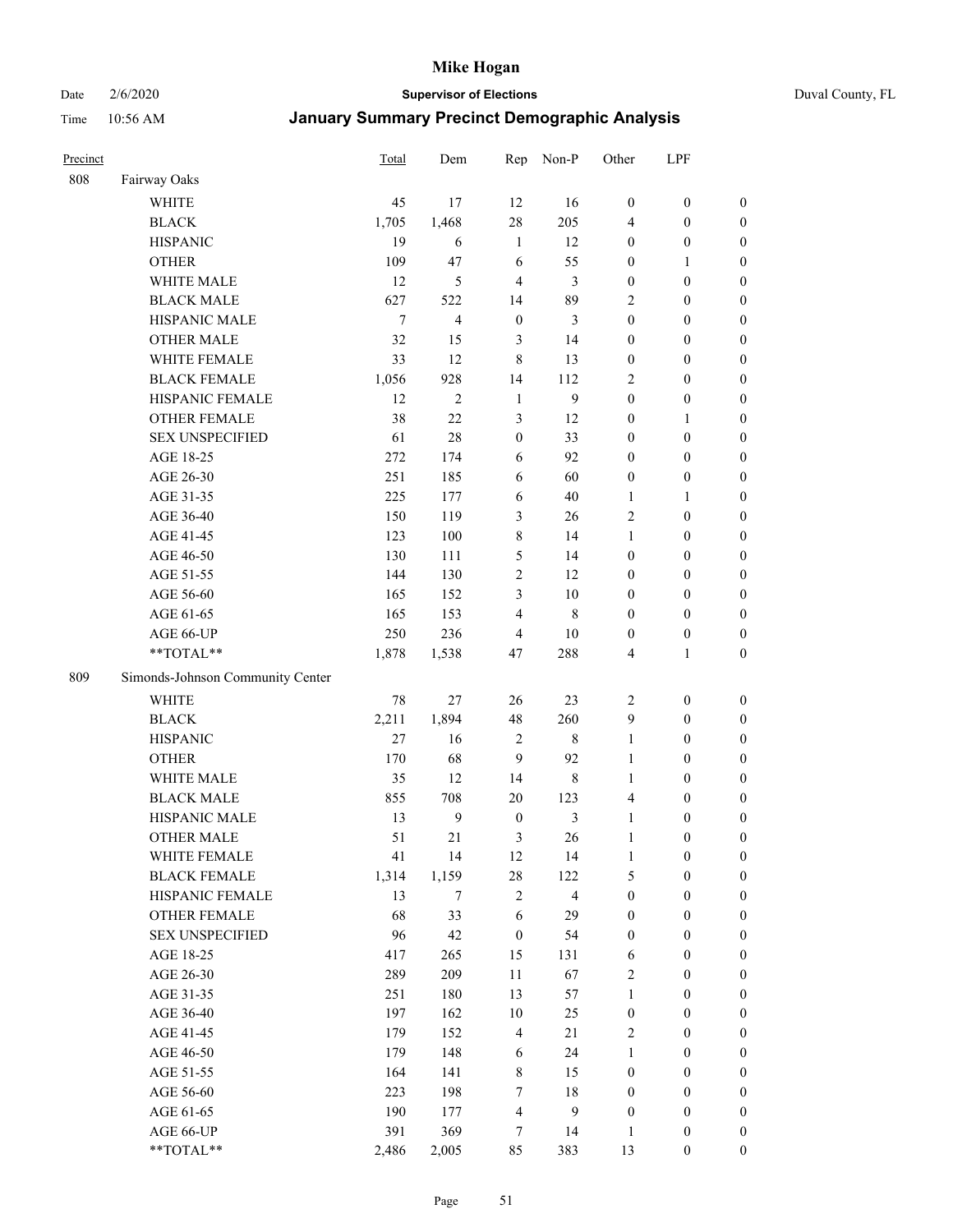# Date 2/6/2020 **Supervisor of Elections** Duval County, FL

| Precinct |                                     | Total            | Dem              | Rep                     | Non-P            | Other            | LPF              |                  |
|----------|-------------------------------------|------------------|------------------|-------------------------|------------------|------------------|------------------|------------------|
| 810      | Temple Baptist Church               |                  |                  |                         |                  |                  |                  |                  |
|          | <b>WHITE</b>                        | 1,027            | 127              | 746                     | 142              | $\overline{4}$   | $\,$ 8 $\,$      | $\boldsymbol{0}$ |
|          | <b>BLACK</b>                        | 128              | 97               | $\overline{4}$          | 27               | $\boldsymbol{0}$ | $\boldsymbol{0}$ | $\boldsymbol{0}$ |
|          | <b>HISPANIC</b>                     | 16               | 5                | 7                       | $\overline{4}$   | $\boldsymbol{0}$ | $\boldsymbol{0}$ | $\boldsymbol{0}$ |
|          | <b>OTHER</b>                        | 61               | 12               | 22                      | 27               | $\boldsymbol{0}$ | $\boldsymbol{0}$ | $\boldsymbol{0}$ |
|          | WHITE MALE                          | 502              | 59               | 361                     | 74               | 3                | 5                | $\boldsymbol{0}$ |
|          | <b>BLACK MALE</b>                   | 51               | 35               | $\mathbf{1}$            | 15               | $\boldsymbol{0}$ | $\boldsymbol{0}$ | $\boldsymbol{0}$ |
|          | HISPANIC MALE                       | $\,8\,$          | 3                | 3                       | $\overline{c}$   | $\boldsymbol{0}$ | $\boldsymbol{0}$ | $\boldsymbol{0}$ |
|          | <b>OTHER MALE</b>                   | 22               | 5                | $\,$ 8 $\,$             | 9                | $\boldsymbol{0}$ | $\boldsymbol{0}$ | $\boldsymbol{0}$ |
|          | WHITE FEMALE                        | 511              | 67               | 379                     | 61               | 1                | $\mathfrak{Z}$   | $\boldsymbol{0}$ |
|          | <b>BLACK FEMALE</b>                 | 74               | 59               | $\mathfrak{Z}$          | 12               | $\boldsymbol{0}$ | $\boldsymbol{0}$ | $\boldsymbol{0}$ |
|          | HISPANIC FEMALE                     | $\,8\,$          | $\overline{2}$   | $\overline{4}$          | $\overline{2}$   | $\boldsymbol{0}$ | $\boldsymbol{0}$ | $\boldsymbol{0}$ |
|          | <b>OTHER FEMALE</b>                 | 24               | 5                | 9                       | 10               | $\boldsymbol{0}$ | $\boldsymbol{0}$ | $\boldsymbol{0}$ |
|          | <b>SEX UNSPECIFIED</b>              | 32               | 6                | 11                      | 15               | $\boldsymbol{0}$ | $\boldsymbol{0}$ | $\boldsymbol{0}$ |
|          | AGE 18-25                           | 122              | $20\,$           | 64                      | 37               | 1                | $\boldsymbol{0}$ | $\boldsymbol{0}$ |
|          | AGE 26-30                           | 80               | 17               | 44                      | 17               | $\boldsymbol{0}$ | $\sqrt{2}$       | $\boldsymbol{0}$ |
|          | AGE 31-35                           | 102              | 21               | 43                      | 36               | $\boldsymbol{0}$ | $\sqrt{2}$       | $\boldsymbol{0}$ |
|          | AGE 36-40                           | 99               | 14               | 58                      | 24               | 1                | $\overline{2}$   | $\boldsymbol{0}$ |
|          | AGE 41-45                           | 99               | 21               | 56                      | 22               | $\boldsymbol{0}$ | $\boldsymbol{0}$ | $\boldsymbol{0}$ |
|          | AGE 46-50                           | 107              | 24               | 72                      | 11               | $\boldsymbol{0}$ | $\boldsymbol{0}$ | $\boldsymbol{0}$ |
|          | AGE 51-55                           | 115              | 15               | 84                      | 13               | 1                | $\sqrt{2}$       | $\boldsymbol{0}$ |
|          | AGE 56-60                           | 127              | 19               | 91                      | 17               | $\boldsymbol{0}$ | $\boldsymbol{0}$ | 0                |
|          | AGE 61-65                           | 140              | 32               | 96                      | 12               | $\boldsymbol{0}$ | $\boldsymbol{0}$ | $\boldsymbol{0}$ |
|          | AGE 66-UP                           | 240              | 58               | 170                     | 11               | 1                | $\boldsymbol{0}$ | $\boldsymbol{0}$ |
|          | **TOTAL**                           | 1,232            | 241              | 779                     | 200              | 4                | $\,$ 8 $\,$      | $\boldsymbol{0}$ |
| 811      | Police Athletic League of Jacksonvi |                  |                  |                         |                  |                  |                  |                  |
|          | <b>WHITE</b>                        |                  |                  |                         |                  |                  |                  |                  |
|          |                                     | 42               | 16               | 13                      | 13               | $\boldsymbol{0}$ | $\boldsymbol{0}$ | $\boldsymbol{0}$ |
|          | <b>BLACK</b>                        | 1,302            | 1,133            | $22\,$                  | 141              | 5                | $\mathbf{1}$     | $\boldsymbol{0}$ |
|          | <b>HISPANIC</b>                     | 6                | $\overline{2}$   | $\mathbf{1}$            | 3                | $\boldsymbol{0}$ | $\boldsymbol{0}$ | $\boldsymbol{0}$ |
|          | <b>OTHER</b>                        | 80               | 44               | $\mathfrak{Z}$          | 32               | 1                | $\boldsymbol{0}$ | $\boldsymbol{0}$ |
|          | WHITE MALE                          | 13               | 5                | 5                       | 3                | $\boldsymbol{0}$ | $\boldsymbol{0}$ | $\boldsymbol{0}$ |
|          | <b>BLACK MALE</b>                   | 511              | 424              | 14                      | $70\,$           | 3                | $\boldsymbol{0}$ | $\boldsymbol{0}$ |
|          | HISPANIC MALE                       | $\boldsymbol{0}$ | $\boldsymbol{0}$ | $\boldsymbol{0}$        | $\boldsymbol{0}$ | $\boldsymbol{0}$ | $\boldsymbol{0}$ | $\boldsymbol{0}$ |
|          | <b>OTHER MALE</b>                   | 25               | 16               | $\boldsymbol{0}$        | 9                | $\boldsymbol{0}$ | $\boldsymbol{0}$ | $\boldsymbol{0}$ |
|          | WHITE FEMALE                        | 27               | 10               | 7                       | 10               | 0                | $\boldsymbol{0}$ | 0                |
|          | <b>BLACK FEMALE</b>                 | 772              | 696              | 8                       | 65               | 2                | $\mathbf{1}$     | $\boldsymbol{0}$ |
|          | HISPANIC FEMALE                     | 6                | $\boldsymbol{2}$ | $\mathbf{1}$            | 3                | $\boldsymbol{0}$ | $\boldsymbol{0}$ | $\overline{0}$   |
|          | <b>OTHER FEMALE</b>                 | 30               | 16               | 1                       | 13               | $\boldsymbol{0}$ | $\boldsymbol{0}$ | $\overline{0}$   |
|          | <b>SEX UNSPECIFIED</b>              | 46               | $26\,$           | 3                       | 16               | $\mathbf{1}$     | $\boldsymbol{0}$ | $\overline{0}$   |
|          | AGE 18-25                           | 196              | 132              | $\,$ 8 $\,$             | 55               | $\mathbf{1}$     | $\boldsymbol{0}$ | $\overline{0}$   |
|          | AGE 26-30                           | 150              | 117              | $\overline{\mathbf{4}}$ | 27               | $\mathbf{1}$     | $\mathbf{1}$     | $\overline{0}$   |
|          | AGE 31-35                           | 141              | 100              | 7                       | 32               | $\overline{c}$   | $\boldsymbol{0}$ | $\overline{0}$   |
|          | AGE 36-40                           | 115              | $87\,$           | $\sqrt{2}$              | 26               | $\boldsymbol{0}$ | $\boldsymbol{0}$ | 0                |
|          | AGE 41-45                           | 107              | 94               | $\overline{\mathbf{4}}$ | 9                | $\boldsymbol{0}$ | $\boldsymbol{0}$ | 0                |
|          | AGE 46-50                           | 113              | 101              | $\mathbf{1}$            | $10\,$           | 1                | $\boldsymbol{0}$ | $\boldsymbol{0}$ |
|          | AGE 51-55                           | 113              | 100              | 5                       | $\tau$           | $\mathbf{1}$     | $\boldsymbol{0}$ | $\boldsymbol{0}$ |
|          | AGE 56-60                           | 124              | 116              | $\sqrt{2}$              | 6                | $\boldsymbol{0}$ | $\boldsymbol{0}$ | $\overline{0}$   |
|          | AGE 61-65                           | 106              | 96               | $\overline{4}$          | 6                | $\boldsymbol{0}$ | $\boldsymbol{0}$ | $\overline{0}$   |
|          | AGE 66-UP                           | 265              | 252              | $\sqrt{2}$              | 11               | $\boldsymbol{0}$ | $\boldsymbol{0}$ | $\boldsymbol{0}$ |
|          | **TOTAL**                           | 1,430            | 1,195            | 39                      | 189              | 6                | $\mathbf{1}$     | $\boldsymbol{0}$ |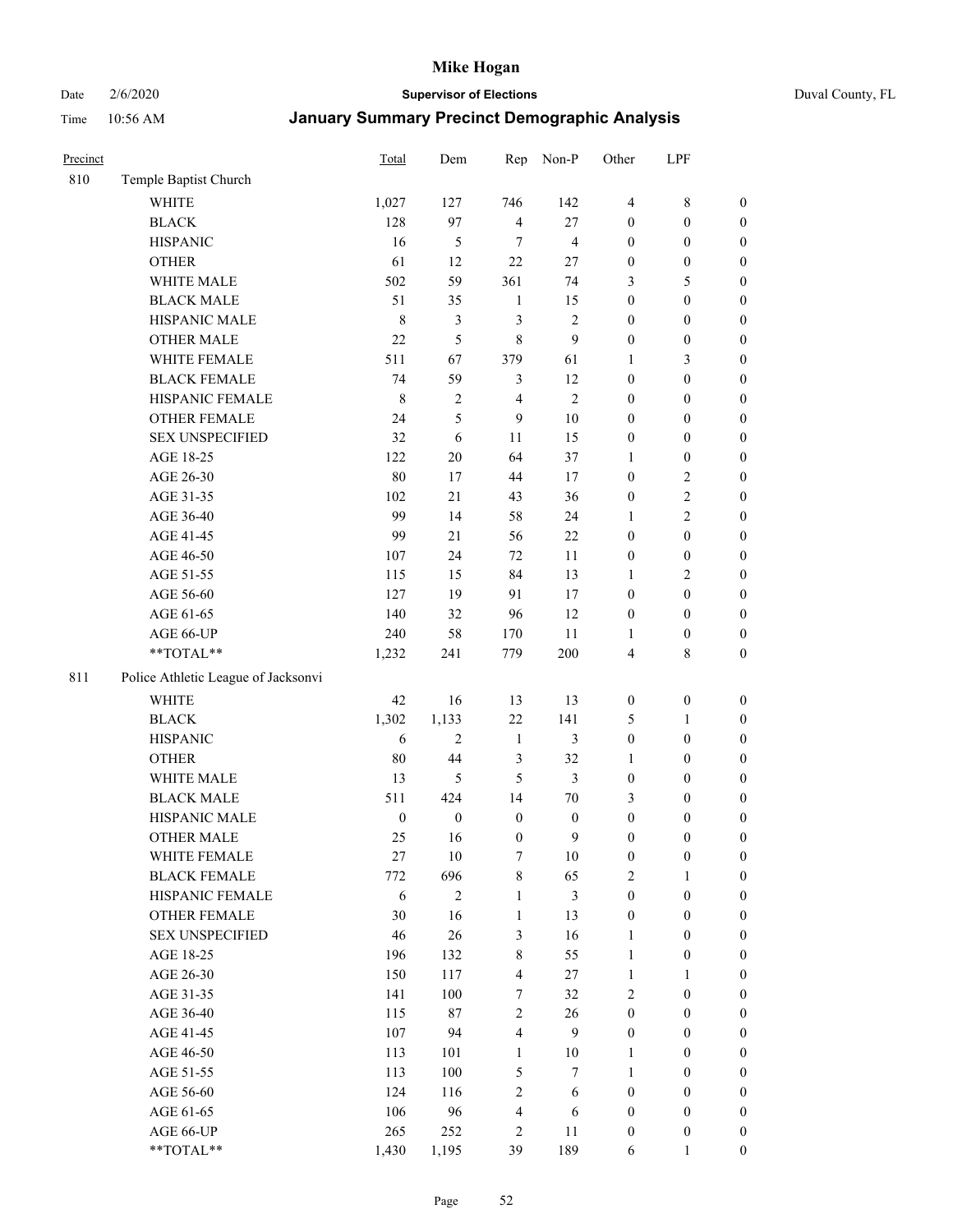Date 2/6/2020 **Supervisor of Elections** Duval County, FL

| Precinct |                              | <b>Total</b> | Dem   | Rep              | Non-P          | Other            | LPF              |                  |
|----------|------------------------------|--------------|-------|------------------|----------------|------------------|------------------|------------------|
| 812      | <b>Emmett Reed Center</b>    |              |       |                  |                |                  |                  |                  |
|          | <b>WHITE</b>                 | 65           | 23    | 19               | 23             | $\boldsymbol{0}$ | $\boldsymbol{0}$ | $\boldsymbol{0}$ |
|          | <b>BLACK</b>                 | 1,165        | 1,012 | 26               | 125            | $\overline{2}$   | $\boldsymbol{0}$ | $\boldsymbol{0}$ |
|          | <b>HISPANIC</b>              | 22           | 13    | $\overline{2}$   | $\tau$         | $\boldsymbol{0}$ | $\boldsymbol{0}$ | $\boldsymbol{0}$ |
|          | <b>OTHER</b>                 | 66           | 32    | $\mathbf{1}$     | 33             | $\boldsymbol{0}$ | $\boldsymbol{0}$ | $\boldsymbol{0}$ |
|          | WHITE MALE                   | 23           | 9     | $7\phantom{.0}$  | 7              | $\boldsymbol{0}$ | $\boldsymbol{0}$ | $\boldsymbol{0}$ |
|          | <b>BLACK MALE</b>            | 465          | 384   | 14               | 65             | $\overline{2}$   | $\boldsymbol{0}$ | $\boldsymbol{0}$ |
|          | HISPANIC MALE                | 9            | 7     | $\boldsymbol{0}$ | 2              | $\boldsymbol{0}$ | $\boldsymbol{0}$ | $\boldsymbol{0}$ |
|          | <b>OTHER MALE</b>            | 20           | 11    | $\boldsymbol{0}$ | 9              | $\boldsymbol{0}$ | $\boldsymbol{0}$ | $\boldsymbol{0}$ |
|          | WHITE FEMALE                 | 41           | 14    | 12               | 15             | $\boldsymbol{0}$ | $\boldsymbol{0}$ | $\boldsymbol{0}$ |
|          | <b>BLACK FEMALE</b>          | 679          | 614   | 11               | 54             | $\boldsymbol{0}$ | $\boldsymbol{0}$ | $\boldsymbol{0}$ |
|          | HISPANIC FEMALE              | 12           | 6     | $\sqrt{2}$       | $\overline{4}$ | $\boldsymbol{0}$ | $\boldsymbol{0}$ | 0                |
|          | <b>OTHER FEMALE</b>          | 20           | 14    | $\mathbf{1}$     | 5              | $\boldsymbol{0}$ | $\boldsymbol{0}$ | $\boldsymbol{0}$ |
|          | <b>SEX UNSPECIFIED</b>       | 49           | 21    | $\mathbf{1}$     | 27             | $\boldsymbol{0}$ | $\boldsymbol{0}$ | $\boldsymbol{0}$ |
|          | AGE 18-25                    | 145          | 81    | 6                | 57             | 1                | $\boldsymbol{0}$ | $\boldsymbol{0}$ |
|          | AGE 26-30                    | 108          | 83    | $\mathfrak{Z}$   | $22\,$         | $\boldsymbol{0}$ | $\boldsymbol{0}$ | $\boldsymbol{0}$ |
|          | AGE 31-35                    | 117          | 98    | $\sqrt{2}$       | 17             | $\boldsymbol{0}$ | $\boldsymbol{0}$ | $\boldsymbol{0}$ |
|          | AGE 36-40                    | 87           | 72    | $\overline{2}$   | 13             | $\boldsymbol{0}$ | $\boldsymbol{0}$ | $\boldsymbol{0}$ |
|          | AGE 41-45                    | 102          | 76    | 10               | 16             | $\boldsymbol{0}$ | $\boldsymbol{0}$ | $\boldsymbol{0}$ |
|          | AGE 46-50                    | 94           | 76    | $\overline{4}$   | 14             | $\boldsymbol{0}$ | $\boldsymbol{0}$ | $\boldsymbol{0}$ |
|          | AGE 51-55                    | 98           | 76    | 7                | 14             | 1                | $\boldsymbol{0}$ | $\boldsymbol{0}$ |
|          | AGE 56-60                    | 127          | 112   | $\tau$           | $\,8\,$        | $\boldsymbol{0}$ | $\boldsymbol{0}$ | 0                |
|          | AGE 61-65                    | 133          | 115   | 3                | 15             | $\boldsymbol{0}$ | $\boldsymbol{0}$ | 0                |
|          | AGE 66-UP                    | 307          | 291   | $\overline{4}$   | 12             | $\boldsymbol{0}$ | $\boldsymbol{0}$ | $\boldsymbol{0}$ |
|          | **TOTAL**                    | 1,318        | 1,080 | 48               | 188            | $\overline{c}$   | $\boldsymbol{0}$ | $\boldsymbol{0}$ |
| 813      | Our Redeemer Lutheran Church |              |       |                  |                |                  |                  |                  |
|          | <b>WHITE</b>                 | 2,222        | 427   | 1,357            | 410            | $20\,$           | $\,$ 8 $\,$      | $\boldsymbol{0}$ |
|          | <b>BLACK</b>                 | 3,288        | 2,792 | 86               | 394            | 15               | $\mathbf{1}$     | $\boldsymbol{0}$ |
|          | <b>HISPANIC</b>              | 134          | 49    | 41               | $44\,$         | $\boldsymbol{0}$ | $\boldsymbol{0}$ | $\boldsymbol{0}$ |
|          | <b>OTHER</b>                 | 295          | 121   | 44               | 129            | $\boldsymbol{0}$ | $\mathbf{1}$     | $\boldsymbol{0}$ |
|          | <b>WHITE MALE</b>            | 1,087        | 179   | 694              | 199            | 9                | 6                | $\boldsymbol{0}$ |
|          | <b>BLACK MALE</b>            | 1,393        | 1,114 | 56               | 212            | $10\,$           | $\mathbf{1}$     | $\boldsymbol{0}$ |
|          | HISPANIC MALE                | 65           | 22    | 21               | $22\,$         | $\boldsymbol{0}$ | $\boldsymbol{0}$ | 0                |
|          | <b>OTHER MALE</b>            | 108          | 33    | 23               | 51             | $\boldsymbol{0}$ | $\mathbf{1}$     | 0                |
|          | WHITE FEMALE                 | 1,109        | 246   | 647              | 203            | 11               | 2                | 0                |
|          | <b>BLACK FEMALE</b>          | 1,858        | 1,655 | 29               | 169            | 5                | $\boldsymbol{0}$ | $\boldsymbol{0}$ |
|          | HISPANIC FEMALE              | 67           | 27    | 19               | 21             | $\boldsymbol{0}$ | $\boldsymbol{0}$ | $\boldsymbol{0}$ |
|          | <b>OTHER FEMALE</b>          | 119          | 60    | 19               | 40             | $\boldsymbol{0}$ | $\boldsymbol{0}$ | $\overline{0}$   |
|          | <b>SEX UNSPECIFIED</b>       | 133          | 53    | $20\,$           | 60             | $\boldsymbol{0}$ | $\boldsymbol{0}$ | $\overline{0}$   |
|          | AGE 18-25                    | 724          | 398   | 120              | 196            | 9                | $\mathbf{1}$     | $\overline{0}$   |
|          | AGE 26-30                    | 449          | 236   | 89               | 122            | $\mathbf{1}$     | $\mathbf{1}$     | $\overline{0}$   |
|          | AGE 31-35                    | 457          | 245   | 104              | 104            | $\sqrt{2}$       | $\sqrt{2}$       | 0                |
|          | AGE 36-40                    | 558          | 335   | 105              | 116            | $\mathbf{1}$     | $\mathbf{1}$     | 0                |
|          | AGE 41-45                    | 492          | 335   | 74               | $77\,$         | 5                | $\mathbf{1}$     | 0                |
|          | AGE 46-50                    | 629          | 386   | 158              | 84             | $\mathbf{1}$     | $\boldsymbol{0}$ | 0                |
|          | AGE 51-55                    | 591          | 357   | 163              | 66             | 4                | $\mathbf{1}$     | 0                |
|          | AGE 56-60                    | 575          | 298   | 184              | 85             | 8                | $\boldsymbol{0}$ | $\boldsymbol{0}$ |
|          | AGE 61-65                    | 530          | 289   | 177              | 60             | $\overline{c}$   | $\sqrt{2}$       | $\boldsymbol{0}$ |
|          | AGE 66-UP                    | 930          | 509   | 353              | 65             | $\overline{c}$   | $\mathbf{1}$     | $\boldsymbol{0}$ |
|          | **TOTAL**                    | 5,939        | 3,389 | 1,528            | 977            | 35               | $10\,$           | $\boldsymbol{0}$ |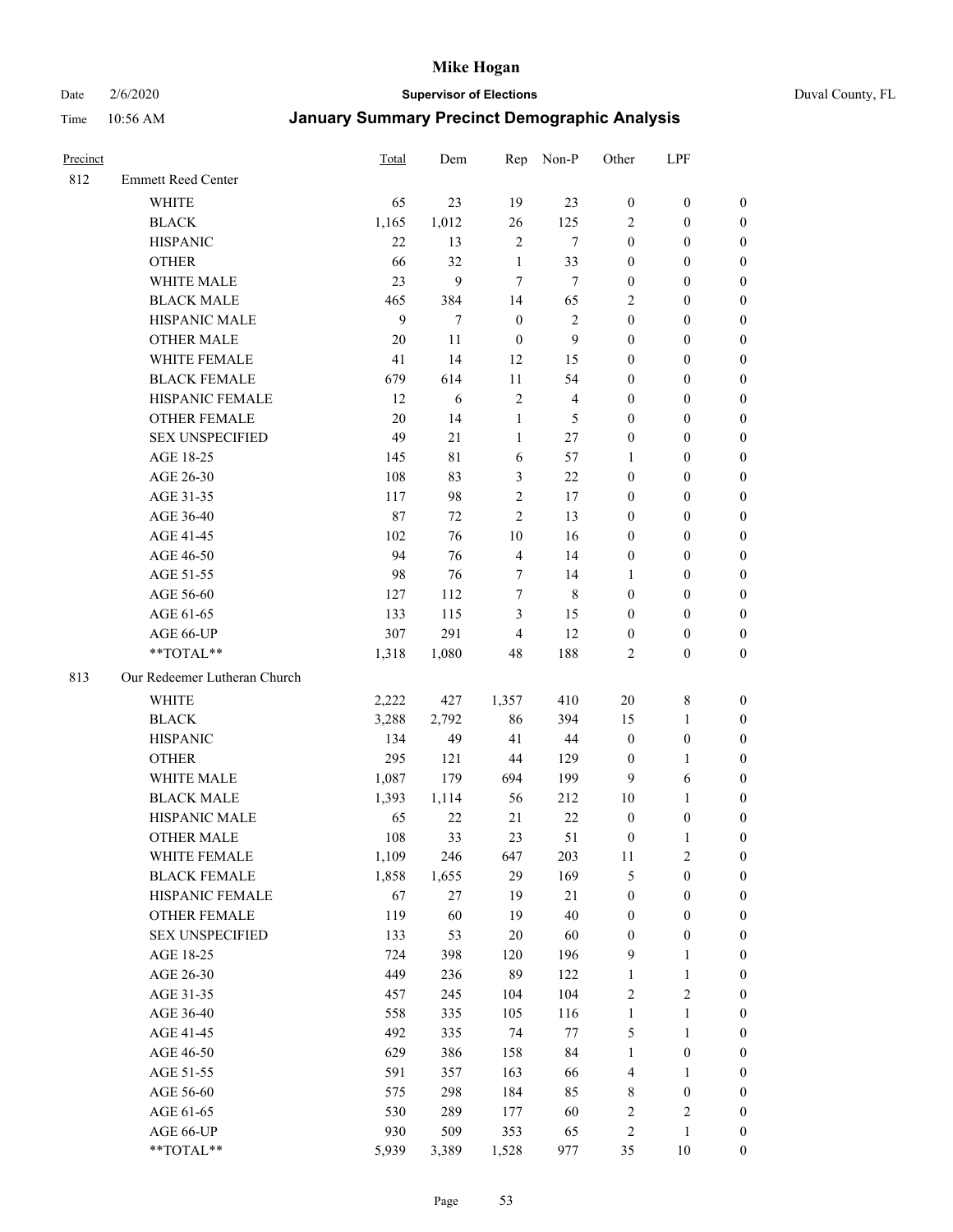# Date 2/6/2020 **Supervisor of Elections** Duval County, FL

| Precinct |                               | <b>Total</b> | Dem         | Rep              | Non-P                   | Other            | LPF              |                  |
|----------|-------------------------------|--------------|-------------|------------------|-------------------------|------------------|------------------|------------------|
| 814      | Cisco Garden Community Center |              |             |                  |                         |                  |                  |                  |
|          | <b>WHITE</b>                  | 2,690        | 443         | 1,859            | 378                     | 7                | $\mathfrak{Z}$   | $\boldsymbol{0}$ |
|          | <b>BLACK</b>                  | 377          | 319         | 13               | 43                      | $\overline{2}$   | $\boldsymbol{0}$ | $\boldsymbol{0}$ |
|          | <b>HISPANIC</b>               | 49           | 15          | 18               | 16                      | $\boldsymbol{0}$ | $\boldsymbol{0}$ | $\boldsymbol{0}$ |
|          | <b>OTHER</b>                  | 121          | 30          | 43               | 48                      | $\boldsymbol{0}$ | $\boldsymbol{0}$ | $\boldsymbol{0}$ |
|          | WHITE MALE                    | 1,287        | 179         | 913              | 187                     | 5                | 3                | $\boldsymbol{0}$ |
|          | <b>BLACK MALE</b>             | 174          | 144         | 9                | 21                      | $\boldsymbol{0}$ | $\boldsymbol{0}$ | $\boldsymbol{0}$ |
|          | HISPANIC MALE                 | 29           | 9           | $10\,$           | 10                      | $\boldsymbol{0}$ | $\boldsymbol{0}$ | $\boldsymbol{0}$ |
|          | <b>OTHER MALE</b>             | 39           | $10\,$      | 17               | 12                      | $\boldsymbol{0}$ | $\boldsymbol{0}$ | $\boldsymbol{0}$ |
|          | WHITE FEMALE                  | 1,369        | 260         | 924              | 183                     | $\overline{c}$   | $\boldsymbol{0}$ | $\boldsymbol{0}$ |
|          | <b>BLACK FEMALE</b>           | 201          | 173         | $\overline{4}$   | 22                      | $\overline{c}$   | $\boldsymbol{0}$ | $\boldsymbol{0}$ |
|          | HISPANIC FEMALE               | 18           | 5           | $\tau$           | 6                       | $\boldsymbol{0}$ | $\boldsymbol{0}$ | $\boldsymbol{0}$ |
|          | <b>OTHER FEMALE</b>           | 53           | 14          | $18\,$           | 21                      | $\boldsymbol{0}$ | $\boldsymbol{0}$ | $\boldsymbol{0}$ |
|          | <b>SEX UNSPECIFIED</b>        | 67           | 13          | 31               | 23                      | $\boldsymbol{0}$ | $\boldsymbol{0}$ | $\boldsymbol{0}$ |
|          | AGE 18-25                     | 350          | 72          | 187              | 87                      | 3                | $\mathbf{1}$     | $\boldsymbol{0}$ |
|          | AGE 26-30                     | 208          | 38          | 122              | 47                      | $\boldsymbol{0}$ | $\mathbf{1}$     | $\boldsymbol{0}$ |
|          | AGE 31-35                     | 237          | 49          | 147              | 40                      | $\boldsymbol{0}$ | $\mathbf{1}$     | $\boldsymbol{0}$ |
|          | AGE 36-40                     | 240          | 55          | 138              | 47                      | $\boldsymbol{0}$ | $\boldsymbol{0}$ | $\boldsymbol{0}$ |
|          | AGE 41-45                     | 203          | 44          | 115              | $44\,$                  | $\boldsymbol{0}$ | $\boldsymbol{0}$ | $\boldsymbol{0}$ |
|          | AGE 46-50                     | 265          | 74          | 151              | 39                      | $\mathbf{1}$     | $\boldsymbol{0}$ | $\boldsymbol{0}$ |
|          | AGE 51-55                     | 319          | 90          | 182              | 45                      | $\overline{c}$   | $\boldsymbol{0}$ | $\boldsymbol{0}$ |
|          | AGE 56-60                     | 364          | 83          | 231              | 49                      | $\mathbf{1}$     | $\boldsymbol{0}$ | 0                |
|          | AGE 61-65                     | 308          | 83          | 189              | 35                      | 1                | $\boldsymbol{0}$ | $\boldsymbol{0}$ |
|          | AGE 66-UP                     | 742          | 219         | 470              | 52                      | $\mathbf{1}$     | $\boldsymbol{0}$ | $\boldsymbol{0}$ |
|          | **TOTAL**                     | 3,237        | 807         | 1,933            | 485                     | 9                | 3                | $\boldsymbol{0}$ |
| 815      | Graham Branch Library         |              |             |                  |                         |                  |                  |                  |
|          | <b>WHITE</b>                  | $71\,$       | 29          | 17               | 24                      | 1                | $\boldsymbol{0}$ | $\boldsymbol{0}$ |
|          | <b>BLACK</b>                  | 1,518        | 1,307       | 36               | 170                     | 5                | $\boldsymbol{0}$ | $\boldsymbol{0}$ |
|          | <b>HISPANIC</b>               | 21           | 14          | $\boldsymbol{0}$ | $\tau$                  | $\boldsymbol{0}$ | $\boldsymbol{0}$ | $\boldsymbol{0}$ |
|          | <b>OTHER</b>                  | 114          | 56          | $\overline{4}$   | 54                      | $\boldsymbol{0}$ | $\boldsymbol{0}$ | $\boldsymbol{0}$ |
|          | WHITE MALE                    | 22           | 6           | 9                | $\tau$                  | $\boldsymbol{0}$ | $\boldsymbol{0}$ | $\boldsymbol{0}$ |
|          | <b>BLACK MALE</b>             | 640          | 536         | 19               | 83                      | $\overline{c}$   | $\boldsymbol{0}$ | $\boldsymbol{0}$ |
|          | HISPANIC MALE                 | 11           | $\,$ 8 $\,$ | $\boldsymbol{0}$ | 3                       | $\boldsymbol{0}$ | $\boldsymbol{0}$ | $\boldsymbol{0}$ |
|          | <b>OTHER MALE</b>             | 30           | 14          | 1                | 15                      | $\boldsymbol{0}$ | $\boldsymbol{0}$ | $\boldsymbol{0}$ |
|          | WHITE FEMALE                  | 48           | 23          | 8                | 16                      | 1                | $\boldsymbol{0}$ | 0                |
|          | <b>BLACK FEMALE</b>           | 854          | 752         | 17               | 82                      | 3                | $\boldsymbol{0}$ | $\boldsymbol{0}$ |
|          | HISPANIC FEMALE               | 10           | 6           | $\boldsymbol{0}$ | $\overline{\mathbf{4}}$ | $\boldsymbol{0}$ | $\boldsymbol{0}$ | $\overline{0}$   |
|          | <b>OTHER FEMALE</b>           | 53           | 34          | $\mathfrak{Z}$   | 16                      | $\boldsymbol{0}$ | $\boldsymbol{0}$ | $\overline{0}$   |
|          | <b>SEX UNSPECIFIED</b>        | 56           | 27          | $\boldsymbol{0}$ | 29                      | $\boldsymbol{0}$ | $\boldsymbol{0}$ | $\overline{0}$   |
|          | AGE 18-25                     | 208          | 131         | 7                | 68                      | $\overline{c}$   | $\boldsymbol{0}$ | $\overline{0}$   |
|          | AGE 26-30                     | 156          | 118         | $\mathfrak{Z}$   | 35                      | $\boldsymbol{0}$ | $\boldsymbol{0}$ | $\overline{0}$   |
|          | AGE 31-35                     | 170          | 121         | $\,$ 8 $\,$      | 40                      | $\mathbf{1}$     | $\boldsymbol{0}$ | $\overline{0}$   |
|          | AGE 36-40                     | 160          | 127         | $\mathfrak{Z}$   | 30                      | $\boldsymbol{0}$ | $\boldsymbol{0}$ | 0                |
|          | AGE 41-45                     | 123          | 100         | 6                | 15                      | 2                | $\boldsymbol{0}$ | 0                |
|          | AGE 46-50                     | 119          | 100         | $\overline{4}$   | 15                      | $\boldsymbol{0}$ | $\boldsymbol{0}$ | $\boldsymbol{0}$ |
|          | AGE 51-55                     | 127          | 110         | 6                | 11                      | $\boldsymbol{0}$ | $\boldsymbol{0}$ | $\overline{0}$   |
|          | AGE 56-60                     | 164          | 141         | $\,$ 8 $\,$      | 15                      | $\boldsymbol{0}$ | $\boldsymbol{0}$ | $\overline{0}$   |
|          | AGE 61-65                     | 165          | 153         | 5                | 6                       | 1                | $\boldsymbol{0}$ | $\boldsymbol{0}$ |
|          | AGE 66-UP                     | 330          | 304         | 7                | 19                      | $\boldsymbol{0}$ | $\boldsymbol{0}$ | $\boldsymbol{0}$ |
|          | **TOTAL**                     | 1,724        | 1,406       | 57               | 255                     | 6                | $\boldsymbol{0}$ | $\boldsymbol{0}$ |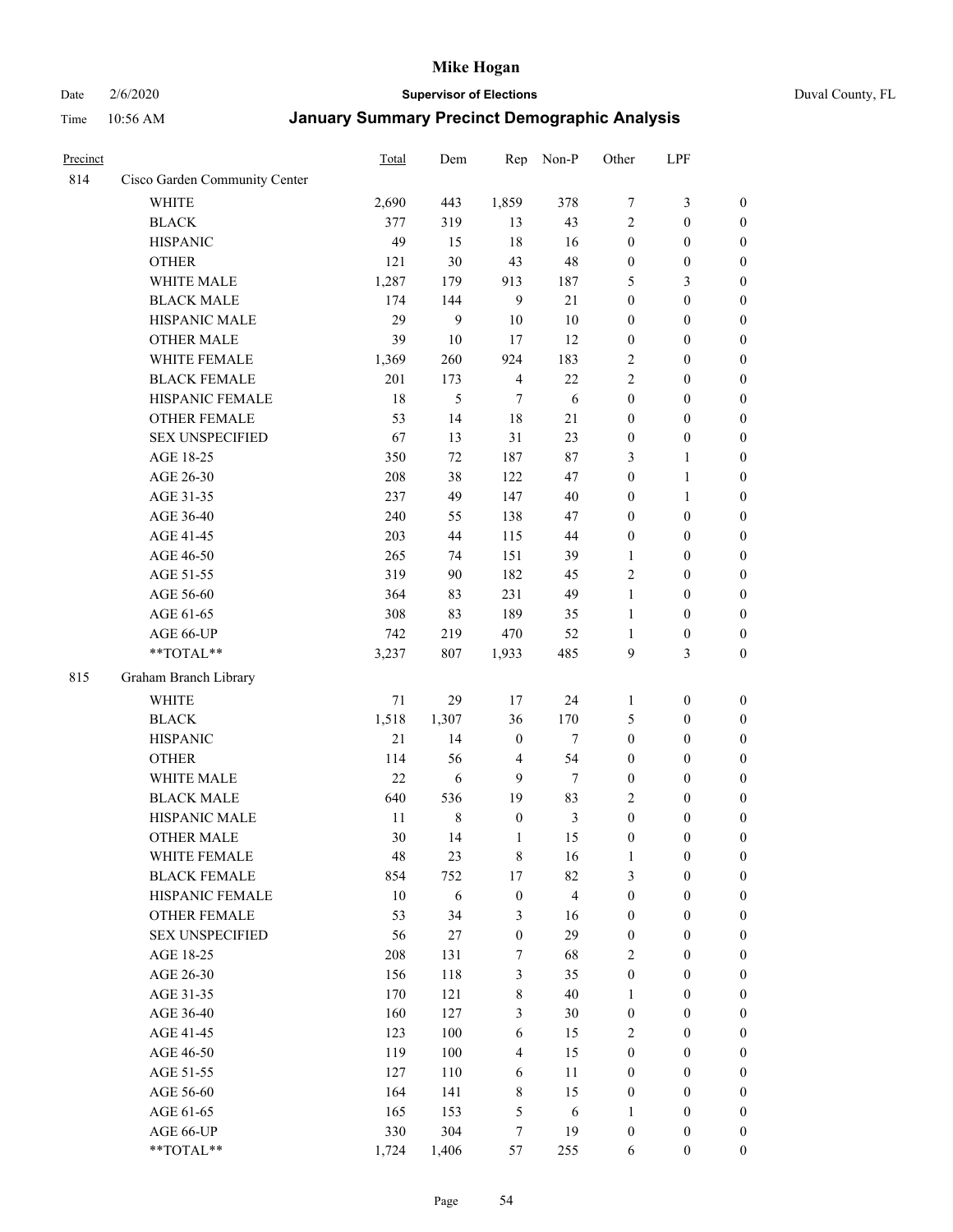Date 2/6/2020 **Supervisor of Elections** Duval County, FL

| Precinct |                          | Total        | Dem          | Rep                     | Non-P          | Other                   | LPF              |                  |
|----------|--------------------------|--------------|--------------|-------------------------|----------------|-------------------------|------------------|------------------|
| 816      | Norwood Community Church |              |              |                         |                |                         |                  |                  |
|          | <b>WHITE</b>             | 102          | 31           | 39                      | 28             | $\overline{4}$          | $\boldsymbol{0}$ | 0                |
|          | <b>BLACK</b>             | 611          | 519          | 16                      | 75             | 1                       | $\boldsymbol{0}$ | $\boldsymbol{0}$ |
|          | <b>HISPANIC</b>          | 18           | 13           | $\boldsymbol{0}$        | $\overline{4}$ | $\boldsymbol{0}$        | $\mathbf{1}$     | $\boldsymbol{0}$ |
|          | <b>OTHER</b>             | 62           | 24           | 3                       | 35             | $\boldsymbol{0}$        | $\boldsymbol{0}$ | $\boldsymbol{0}$ |
|          | WHITE MALE               | 48           | 16           | 20                      | 11             | 1                       | $\boldsymbol{0}$ | $\boldsymbol{0}$ |
|          | <b>BLACK MALE</b>        | 253          | 202          | $\boldsymbol{9}$        | 41             | 1                       | $\boldsymbol{0}$ | $\boldsymbol{0}$ |
|          | HISPANIC MALE            | $\mathbf{9}$ | 5            | $\boldsymbol{0}$        | 3              | $\boldsymbol{0}$        | $\mathbf{1}$     | $\boldsymbol{0}$ |
|          | <b>OTHER MALE</b>        | 22           | 9            | $\overline{2}$          | 11             | $\boldsymbol{0}$        | $\boldsymbol{0}$ | $\boldsymbol{0}$ |
|          | WHITE FEMALE             | 52           | 15           | 17                      | 17             | 3                       | $\boldsymbol{0}$ | $\boldsymbol{0}$ |
|          | <b>BLACK FEMALE</b>      | 346          | 308          | $\tau$                  | 31             | $\boldsymbol{0}$        | $\boldsymbol{0}$ | $\boldsymbol{0}$ |
|          | HISPANIC FEMALE          | 9            | 8            | $\boldsymbol{0}$        | $\mathbf{1}$   | $\boldsymbol{0}$        | $\boldsymbol{0}$ | $\boldsymbol{0}$ |
|          | <b>OTHER FEMALE</b>      | 17           | $10\,$       | $\boldsymbol{0}$        | $\tau$         | $\boldsymbol{0}$        | $\boldsymbol{0}$ | $\boldsymbol{0}$ |
|          | <b>SEX UNSPECIFIED</b>   | 37           | 14           | $\mathfrak{Z}$          | $20\,$         | $\boldsymbol{0}$        | $\boldsymbol{0}$ | $\boldsymbol{0}$ |
|          | AGE 18-25                | 109          | 58           | $\overline{4}$          | 45             | 2                       | $\boldsymbol{0}$ | $\boldsymbol{0}$ |
|          | AGE 26-30                | 79           | 60           | $\overline{4}$          | 15             | $\boldsymbol{0}$        | $\boldsymbol{0}$ | $\boldsymbol{0}$ |
|          | AGE 31-35                | 72           | 48           | $\sqrt{2}$              | 22             | $\boldsymbol{0}$        | $\boldsymbol{0}$ | $\boldsymbol{0}$ |
|          | AGE 36-40                | 74           | 57           | $\sqrt{2}$              | 15             | $\boldsymbol{0}$        | $\boldsymbol{0}$ | $\boldsymbol{0}$ |
|          | AGE 41-45                | 63           | 48           | $\mathfrak{Z}$          | $10\,$         | $\mathbf{1}$            | $\mathbf{1}$     | $\boldsymbol{0}$ |
|          | AGE 46-50                | 72           | 58           | $\overline{\mathbf{4}}$ | $\mathbf{9}$   | $\mathbf{1}$            | $\boldsymbol{0}$ | $\boldsymbol{0}$ |
|          | AGE 51-55                | 61           | 45           | $\,$ 8 $\,$             | $\,$ 8 $\,$    | $\boldsymbol{0}$        | $\boldsymbol{0}$ | $\boldsymbol{0}$ |
|          | AGE 56-60                | 74           | 54           | 9                       | 11             | $\boldsymbol{0}$        | $\boldsymbol{0}$ | 0                |
|          | AGE 61-65                | 63           | 56           | 6                       | 1              | $\boldsymbol{0}$        | $\boldsymbol{0}$ | $\boldsymbol{0}$ |
|          | AGE 66-UP                | 126          | 103          | 16                      | 6              | 1                       | $\boldsymbol{0}$ | $\boldsymbol{0}$ |
|          | **TOTAL**                | 793          | 587          | 58                      | 142            | 5                       | $\mathbf{1}$     | $\boldsymbol{0}$ |
| 817      | Highlands Baptist Church |              |              |                         |                |                         |                  |                  |
|          | <b>WHITE</b>             | 1,412        | 350          | 669                     | 373            | 15                      | $\mathfrak s$    | $\boldsymbol{0}$ |
|          | <b>BLACK</b>             | 2,268        | 1,884        | 58                      | 316            | 7                       | $\mathfrak{Z}$   | $\boldsymbol{0}$ |
|          | <b>HISPANIC</b>          | 155          | 67           | 27                      | 58             | 3                       | $\boldsymbol{0}$ | $\boldsymbol{0}$ |
|          | <b>OTHER</b>             | 239          | 89           | 37                      | 112            | 1                       | $\boldsymbol{0}$ | $\boldsymbol{0}$ |
|          | WHITE MALE               | 635          | 137          | 325                     | 163            | 6                       | $\overline{4}$   | $\boldsymbol{0}$ |
|          | <b>BLACK MALE</b>        | 864          | 675          | 29                      | 151            | 6                       | $\mathfrak{Z}$   | $\boldsymbol{0}$ |
|          | HISPANIC MALE            | 68           | 24           | 17                      | 27             | $\boldsymbol{0}$        | $\boldsymbol{0}$ | $\boldsymbol{0}$ |
|          | <b>OTHER MALE</b>        | 77           | 27           | 16                      | 34             | $\boldsymbol{0}$        | $\boldsymbol{0}$ | $\boldsymbol{0}$ |
|          | WHITE FEMALE             |              |              |                         |                | 9                       | 1                | 0                |
|          | <b>BLACK FEMALE</b>      | 761<br>1,356 | 207<br>1,171 | 337<br>28               | 207<br>156     | $\mathbf{1}$            | $\boldsymbol{0}$ | $\boldsymbol{0}$ |
|          | HISPANIC FEMALE          | 83           | 41           | 9                       | 30             | 3                       | $\boldsymbol{0}$ | $\overline{0}$   |
|          | <b>OTHER FEMALE</b>      | 108          | 45           | 17                      | 45             | $\mathbf{1}$            | $\boldsymbol{0}$ | $\overline{0}$   |
|          | <b>SEX UNSPECIFIED</b>   | 122          | 63           | 13                      | 46             | $\boldsymbol{0}$        | $\boldsymbol{0}$ | 0                |
|          | AGE 18-25                | 595          | 304          | 66                      | 217            | 7                       | $\mathbf{1}$     | $\overline{0}$   |
|          | AGE 26-30                | 457          | 258          | 69                      | 124            | $\overline{\mathbf{4}}$ | $\sqrt{2}$       | 0                |
|          | AGE 31-35                | 399          | 230          | 49                      | 118            | $\mathbf{1}$            | $\mathbf{1}$     | 0                |
|          | AGE 36-40                | 343          | 212          | 51                      | $80\,$         | $\boldsymbol{0}$        | $\boldsymbol{0}$ | 0                |
|          | AGE 41-45                | 306          | 189          | 46                      | 68             | 3                       | $\boldsymbol{0}$ | 0                |
|          | AGE 46-50                | 314          | 190          | 66                      | 54             | 3                       | 1                | 0                |
|          | AGE 51-55                | 321          | 191          | 76                      | 49             | 3                       | $\sqrt{2}$       | $\boldsymbol{0}$ |
|          | AGE 56-60                | 358          | 225          | 86                      | 45             | $\sqrt{2}$              | $\boldsymbol{0}$ | $\boldsymbol{0}$ |
|          | AGE 61-65                | 327          | 204          | 79                      | 43             | $\mathbf{1}$            | $\boldsymbol{0}$ | $\boldsymbol{0}$ |
|          | AGE 66-UP                | 650          | 386          | 202                     | 59             | $\overline{c}$          | $\mathbf{1}$     | $\boldsymbol{0}$ |
|          | **TOTAL**                | 4,074        | 2,390        | 791                     | 859            | 26                      | 8                | $\boldsymbol{0}$ |
|          |                          |              |              |                         |                |                         |                  |                  |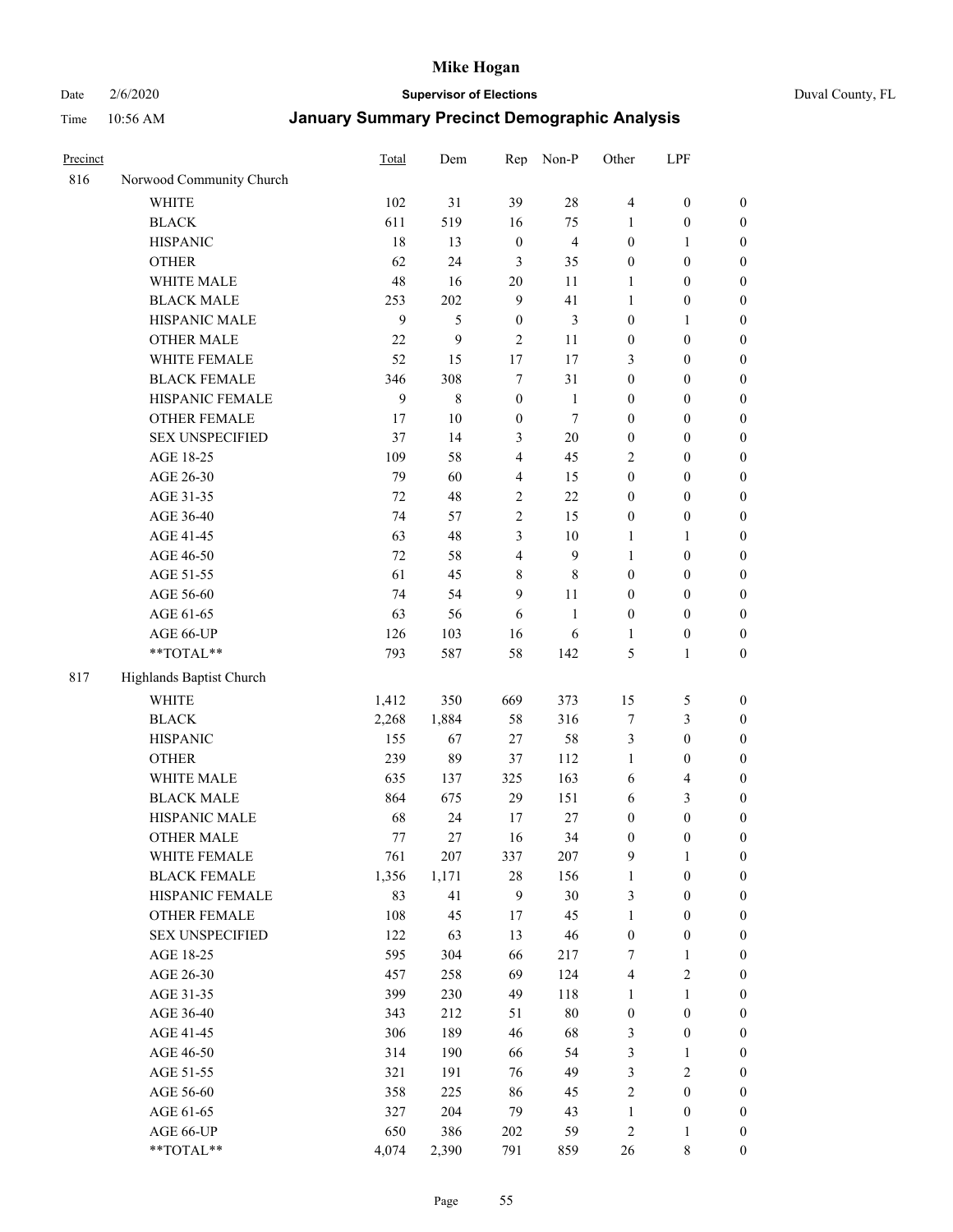#### Date 2/6/2020 **Supervisor of Elections** Duval County, FL

| Precinct |                                     | <b>Total</b> | Dem            | Rep            | Non-P          | Other            | LPF              |                  |
|----------|-------------------------------------|--------------|----------------|----------------|----------------|------------------|------------------|------------------|
| 818      | Greater Harvest Christian Fellowshi |              |                |                |                |                  |                  |                  |
|          | <b>WHITE</b>                        | 305          | 86             | 151            | 68             | $\boldsymbol{0}$ | $\boldsymbol{0}$ | $\boldsymbol{0}$ |
|          | <b>BLACK</b>                        | 918          | 801            | 23             | 93             | 1                | $\boldsymbol{0}$ | 0                |
|          | <b>HISPANIC</b>                     | 16           | 4              | $\mathfrak{Z}$ | 9              | $\boldsymbol{0}$ | $\boldsymbol{0}$ | $\boldsymbol{0}$ |
|          | <b>OTHER</b>                        | 78           | 31             | 9              | 37             | 1                | $\boldsymbol{0}$ | $\boldsymbol{0}$ |
|          | WHITE MALE                          | 141          | 27             | 75             | 39             | $\boldsymbol{0}$ | $\boldsymbol{0}$ | $\boldsymbol{0}$ |
|          | <b>BLACK MALE</b>                   | 363          | 305            | 14             | 43             | 1                | $\boldsymbol{0}$ | $\boldsymbol{0}$ |
|          | HISPANIC MALE                       | 6            | $\overline{c}$ | $\sqrt{2}$     | $\overline{2}$ | $\boldsymbol{0}$ | $\boldsymbol{0}$ | $\boldsymbol{0}$ |
|          | <b>OTHER MALE</b>                   | 24           | 11             | 3              | 10             | $\boldsymbol{0}$ | $\boldsymbol{0}$ | $\boldsymbol{0}$ |
|          | WHITE FEMALE                        | 160          | 57             | 75             | $28\,$         | $\boldsymbol{0}$ | $\boldsymbol{0}$ | $\boldsymbol{0}$ |
|          | <b>BLACK FEMALE</b>                 | 543          | 485            | $\,$ 8 $\,$    | 50             | $\boldsymbol{0}$ | $\boldsymbol{0}$ | 0                |
|          | HISPANIC FEMALE                     | $\,$ 8 $\,$  | $\overline{2}$ | $\mathbf{1}$   | 5              | $\boldsymbol{0}$ | $\boldsymbol{0}$ | 0                |
|          | <b>OTHER FEMALE</b>                 | 30           | 15             | $\sqrt{5}$     | 9              | 1                | $\boldsymbol{0}$ | $\boldsymbol{0}$ |
|          | <b>SEX UNSPECIFIED</b>              | 42           | 18             | 3              | 21             | $\boldsymbol{0}$ | $\boldsymbol{0}$ | $\boldsymbol{0}$ |
|          | AGE 18-25                           | 154          | 94             | 11             | 49             | $\boldsymbol{0}$ | $\boldsymbol{0}$ | $\boldsymbol{0}$ |
|          | AGE 26-30                           | 106          | 67             | 13             | 26             | $\boldsymbol{0}$ | $\boldsymbol{0}$ | $\boldsymbol{0}$ |
|          | AGE 31-35                           | 101          | 62             | 9              | 30             | $\boldsymbol{0}$ | $\boldsymbol{0}$ | $\boldsymbol{0}$ |
|          | AGE 36-40                           | 147          | 112            | 16             | 19             | $\boldsymbol{0}$ | $\boldsymbol{0}$ | $\boldsymbol{0}$ |
|          | AGE 41-45                           | 128          | 97             | 14             | 16             | $\mathbf{1}$     | $\boldsymbol{0}$ | $\boldsymbol{0}$ |
|          | AGE 46-50                           | 92           | 69             | $\,8\,$        | 15             | $\boldsymbol{0}$ | $\boldsymbol{0}$ | $\boldsymbol{0}$ |
|          | AGE 51-55                           | 110          | 72             | $22\,$         | 15             | 1                | $\boldsymbol{0}$ | $\boldsymbol{0}$ |
|          | AGE 56-60                           | 110          | 75             | 20             | 15             | $\boldsymbol{0}$ | $\boldsymbol{0}$ | 0                |
|          | AGE 61-65                           | 117          | 84             | 24             | 9              | $\boldsymbol{0}$ | $\boldsymbol{0}$ | 0                |
|          | AGE 66-UP                           | 251          | 189            | 49             | 13             | $\boldsymbol{0}$ | $\boldsymbol{0}$ | $\boldsymbol{0}$ |
|          | **TOTAL**                           | 1,317        | 922            | 186            | 207            | $\overline{2}$   | $\boldsymbol{0}$ | $\boldsymbol{0}$ |
| 901      | CWA AFL-CIO Local #3106             |              |                |                |                |                  |                  |                  |
|          | <b>WHITE</b>                        | 1,506        | 634            | 442            | 390            | 24               | 16               | $\boldsymbol{0}$ |
|          | <b>BLACK</b>                        | 1,234        | 997            | 50             | 180            | 6                | $\mathbf{1}$     | $\boldsymbol{0}$ |
|          | <b>HISPANIC</b>                     | 113          | 51             | 20             | 41             | $\boldsymbol{0}$ | $\mathbf{1}$     | $\boldsymbol{0}$ |
|          | <b>OTHER</b>                        | 234          | 87             | 36             | 105            | 5                | $\mathbf{1}$     | $\boldsymbol{0}$ |
|          | <b>WHITE MALE</b>                   | 729          | 277            | 238            | 192            | 13               | 9                | $\overline{0}$   |
|          | <b>BLACK MALE</b>                   | 515          | 392            | $30\,$         | $88\,$         | $\overline{4}$   | $\mathbf{1}$     | $\boldsymbol{0}$ |
|          | HISPANIC MALE                       | 63           | 33             | $\mathbf{9}$   | 21             | $\boldsymbol{0}$ | $\boldsymbol{0}$ | 0                |
|          | <b>OTHER MALE</b>                   | 82           | 33             | 14             | 33             | 1                | $\mathbf{1}$     | 0                |
|          | WHITE FEMALE                        | 757          | 347            | 200            | 192            | 11               | 7                | 0                |
|          | <b>BLACK FEMALE</b>                 | 695          | 589            | $20\,$         | 84             | $\sqrt{2}$       | $\boldsymbol{0}$ | $\boldsymbol{0}$ |
|          | HISPANIC FEMALE                     | 45           | 17             | $10\,$         | $17\,$         | $\boldsymbol{0}$ | $\mathbf{1}$     | $\overline{0}$   |
|          | <b>OTHER FEMALE</b>                 | 100          | 36             | $18\,$         | 42             | 4                | $\boldsymbol{0}$ | $\overline{0}$   |
|          | <b>SEX UNSPECIFIED</b>              | 101          | 45             | 9              | 47             | $\boldsymbol{0}$ | $\boldsymbol{0}$ | 0                |
|          | AGE 18-25                           | 306          | 147            | 33             | 119            | 5                | $\sqrt{2}$       | 0                |
|          | AGE 26-30                           | 419          | 219            | 59             | 128            | $10\,$           | $\mathfrak{Z}$   | 0                |
|          | AGE 31-35                           | 387          | 223            | 46             | 106            | 7                | $\sqrt{5}$       | 0                |
|          | AGE 36-40                           | 318          | 198            | 43             | $71\,$         | 4                | $\sqrt{2}$       | 0                |
|          | AGE 41-45                           | 248          | 137            | 43             | 65             | 3                | $\boldsymbol{0}$ | 0                |
|          | AGE 46-50                           | 245          | 126            | 56             | 57             | 3                | $\mathfrak{Z}$   | 0                |
|          | AGE 51-55                           | 238          | 135            | 47             | 54             | $\sqrt{2}$       | $\boldsymbol{0}$ | $\boldsymbol{0}$ |
|          | AGE 56-60                           | 289          | 178            | 73             | 37             | $\boldsymbol{0}$ | 1                | $\overline{0}$   |
|          | AGE 61-65                           | 231          | 137            | 53             | 39             | $\boldsymbol{0}$ | $\sqrt{2}$       | $\overline{0}$   |
|          | AGE 66-UP                           | 403          | 267            | 95             | 39             | $\mathbf{1}$     | $\mathbf{1}$     | $\boldsymbol{0}$ |
|          | **TOTAL**                           | 3,087        | 1,769          | 548            | 716            | 35               | 19               | $\boldsymbol{0}$ |
|          |                                     |              |                |                |                |                  |                  |                  |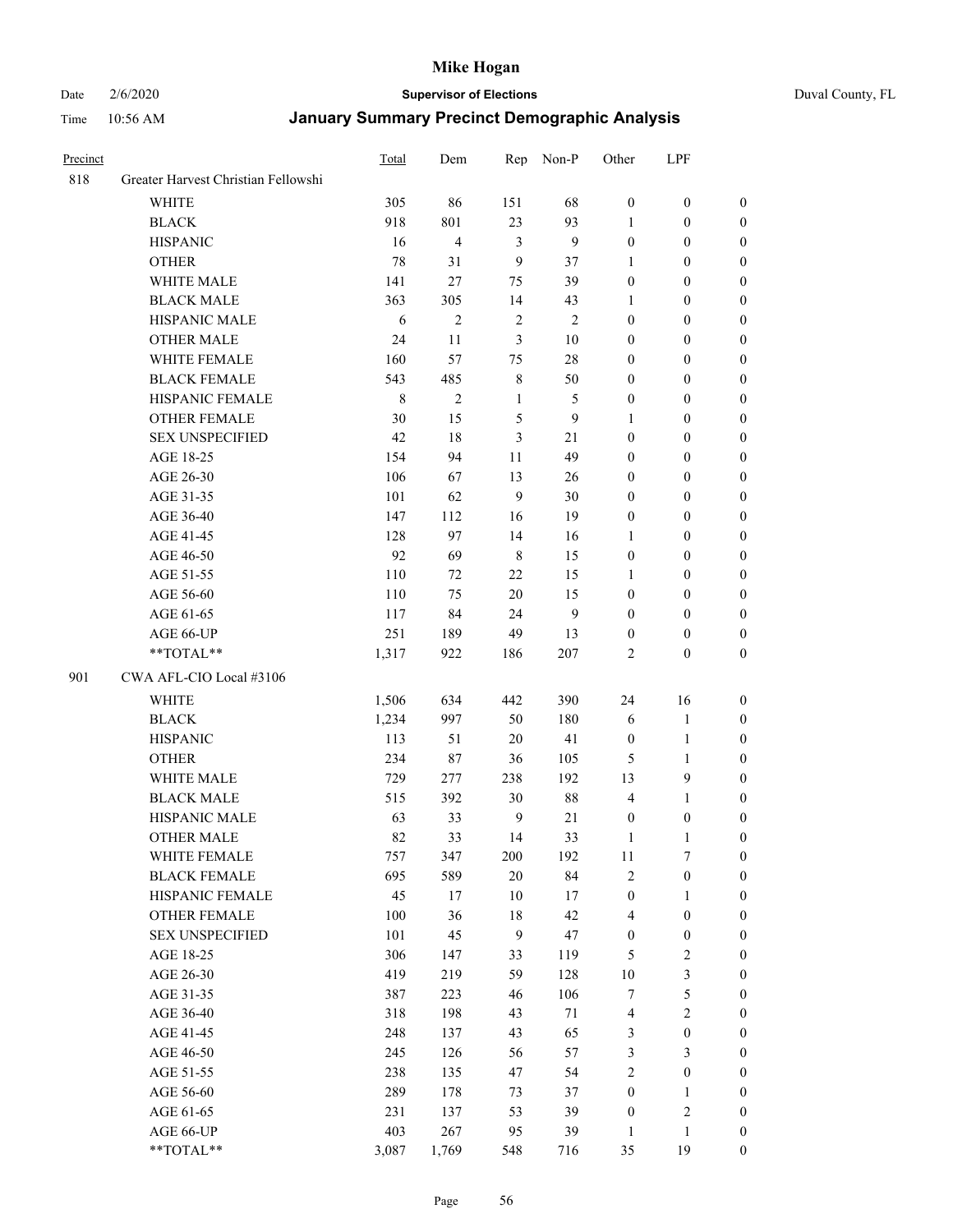#### Date 2/6/2020 **Supervisor of Elections** Duval County, FL

| Precinct |                                     | Total  | Dem   | Rep              | Non-P          | Other            | LPF              |                  |
|----------|-------------------------------------|--------|-------|------------------|----------------|------------------|------------------|------------------|
| 902      | Schell-Sweet Resource Wellness Cent |        |       |                  |                |                  |                  |                  |
|          | <b>WHITE</b>                        | 76     | 33    | 11               | 32             | $\boldsymbol{0}$ | $\boldsymbol{0}$ | $\boldsymbol{0}$ |
|          | <b>BLACK</b>                        | 2,536  | 2,217 | 68               | 245            | 4                | $\overline{c}$   | $\boldsymbol{0}$ |
|          | <b>HISPANIC</b>                     | 19     | 12    | $\boldsymbol{0}$ | $\overline{7}$ | $\boldsymbol{0}$ | $\boldsymbol{0}$ | $\boldsymbol{0}$ |
|          | <b>OTHER</b>                        | 159    | 71    | 10               | 76             | 2                | $\boldsymbol{0}$ | $\boldsymbol{0}$ |
|          | WHITE MALE                          | 34     | 11    | 10               | 13             | $\boldsymbol{0}$ | $\boldsymbol{0}$ | $\boldsymbol{0}$ |
|          | <b>BLACK MALE</b>                   | 1,002  | 841   | 34               | 125            | 1                | $\mathbf{1}$     | $\boldsymbol{0}$ |
|          | HISPANIC MALE                       | 10     | 7     | $\boldsymbol{0}$ | $\mathfrak{Z}$ | $\boldsymbol{0}$ | $\boldsymbol{0}$ | $\boldsymbol{0}$ |
|          | <b>OTHER MALE</b>                   | 60     | 29    | 6                | 24             | 1                | $\boldsymbol{0}$ | $\boldsymbol{0}$ |
|          | WHITE FEMALE                        | 41     | 22    | $\mathbf{1}$     | 18             | $\boldsymbol{0}$ | $\boldsymbol{0}$ | 0                |
|          | <b>BLACK FEMALE</b>                 | 1,486  | 1,340 | 32               | 110            | 3                | 1                | 0                |
|          | HISPANIC FEMALE                     | $\tau$ | 5     | $\boldsymbol{0}$ | $\overline{2}$ | $\boldsymbol{0}$ | $\boldsymbol{0}$ | $\boldsymbol{0}$ |
|          | <b>OTHER FEMALE</b>                 | 56     | 30    | 3                | $22\,$         | 1                | $\boldsymbol{0}$ | $\boldsymbol{0}$ |
|          | <b>SEX UNSPECIFIED</b>              | 94     | 48    | 3                | 43             | $\boldsymbol{0}$ | $\boldsymbol{0}$ | $\boldsymbol{0}$ |
|          | AGE 18-25                           | 318    | 194   | 13               | 108            | 2                | $\mathbf{1}$     | $\boldsymbol{0}$ |
|          | AGE 26-30                           | 266    | 205   | 12               | 48             | $\boldsymbol{0}$ | $\mathbf{1}$     | $\boldsymbol{0}$ |
|          | AGE 31-35                           | 259    | 202   | $\,8\,$          | 47             | $\overline{2}$   | $\boldsymbol{0}$ | $\boldsymbol{0}$ |
|          | AGE 36-40                           | 232    | 182   | 10               | 39             | $\mathbf{1}$     | $\boldsymbol{0}$ | $\boldsymbol{0}$ |
|          | AGE 41-45                           | 165    | 134   | $\mathfrak s$    | 26             | $\boldsymbol{0}$ | $\boldsymbol{0}$ | $\boldsymbol{0}$ |
|          | AGE 46-50                           | 180    | 164   | $\mathfrak s$    | 11             | $\boldsymbol{0}$ | $\boldsymbol{0}$ | $\boldsymbol{0}$ |
|          | AGE 51-55                           | 227    | 199   | $\,$ 8 $\,$      | 20             | $\boldsymbol{0}$ | $\boldsymbol{0}$ | 0                |
|          | AGE 56-60                           | 228    | 202   | $\,$ 8 $\,$      | 18             | $\boldsymbol{0}$ | $\boldsymbol{0}$ | 0                |
|          | AGE 61-65                           | 228    | 209   | 3                | 16             | $\boldsymbol{0}$ | $\boldsymbol{0}$ | $\boldsymbol{0}$ |
|          | AGE 66-UP                           | 684    | 639   | 17               | $27\,$         | 1                | $\boldsymbol{0}$ | $\boldsymbol{0}$ |
|          | $**TOTAL**$                         | 2,790  | 2,333 | 89               | 360            | 6                | $\sqrt{2}$       | $\boldsymbol{0}$ |
| 903      |                                     |        |       |                  |                |                  |                  |                  |
|          | Redemption Church                   |        |       |                  |                |                  |                  |                  |
|          | <b>WHITE</b>                        | 1,195  | 364   | 566              | 246            | 15               | $\overline{4}$   | $\boldsymbol{0}$ |
|          | <b>BLACK</b>                        | 1,361  | 1,082 | 47               | 226            | 5                | $\mathbf{1}$     | $\boldsymbol{0}$ |
|          | <b>HISPANIC</b>                     | 160    | 57    | 19               | 79             | 4                | $\mathbf{1}$     | $\boldsymbol{0}$ |
|          | <b>OTHER</b>                        | 243    | 91    | 48               | 99             | 4                | $\mathbf{1}$     | $\boldsymbol{0}$ |
|          | WHITE MALE                          | 515    | 144   | 246              | 115            | 6                | $\overline{4}$   | $\boldsymbol{0}$ |
|          | <b>BLACK MALE</b>                   | 515    | 381   | 22               | 112            | $\boldsymbol{0}$ | $\boldsymbol{0}$ | $\boldsymbol{0}$ |
|          | HISPANIC MALE                       | 71     | 22    | 11               | 36             | 1                | 1                | 0                |
|          | <b>OTHER MALE</b>                   | 87     | 28    | 21               | 37             | $\mathbf{1}$     | $\boldsymbol{0}$ | $\boldsymbol{0}$ |
|          | WHITE FEMALE                        | 669    | 216   | 314              | 130            | 9                | $\boldsymbol{0}$ | $\boldsymbol{0}$ |
|          | <b>BLACK FEMALE</b>                 | 822    | 679   | 24               | 113            | 5                | 1                | $\boldsymbol{0}$ |
|          | HISPANIC FEMALE                     | 84     | 32    | $\,$ 8 $\,$      | 42             | $\overline{c}$   | $\boldsymbol{0}$ | $\overline{0}$   |
|          | <b>OTHER FEMALE</b>                 | 114    | 52    | 21               | 39             | 2                | $\boldsymbol{0}$ | $\overline{0}$   |
|          | <b>SEX UNSPECIFIED</b>              | 82     | 40    | 13               | 26             | $\overline{c}$   | $\mathbf{1}$     | 0                |
|          | AGE 18-25                           | 371    | 190   | 46               | 128            | 6                | $\mathbf{1}$     | $\theta$         |
|          | AGE 26-30                           | 330    | 178   | 49               | 99             | 3                | $\mathbf{1}$     | 0                |
|          | AGE 31-35                           | 288    | 149   | 38               | 90             | $\,$ $\,$        | $\mathfrak{Z}$   | 0                |
|          | AGE 36-40                           | 229    | 135   | 33               | 60             | $\boldsymbol{0}$ | $\mathbf{1}$     | 0                |
|          | AGE 41-45                           | 213    | 111   | 47               | 50             | 4                | $\mathbf{1}$     | 0                |
|          | AGE 46-50                           | 224    | 129   | 51               | 43             | $\mathbf{1}$     | $\boldsymbol{0}$ | 0                |
|          | AGE 51-55                           | 236    | 125   | 63               | 46             | $\sqrt{2}$       | $\boldsymbol{0}$ | $\boldsymbol{0}$ |
|          | AGE 56-60                           | 267    | 148   | 75               | 42             | 2                | $\boldsymbol{0}$ | $\boldsymbol{0}$ |
|          | AGE 61-65                           | 243    | 137   | 71               | 35             | $\boldsymbol{0}$ | $\boldsymbol{0}$ | $\overline{0}$   |
|          | AGE 66-UP                           | 558    | 292   | 207              | 57             | $\overline{c}$   | $\boldsymbol{0}$ | $\boldsymbol{0}$ |
|          | **TOTAL**                           | 2,959  | 1,594 | 680              | 650            | $28\,$           | $\tau$           | $\boldsymbol{0}$ |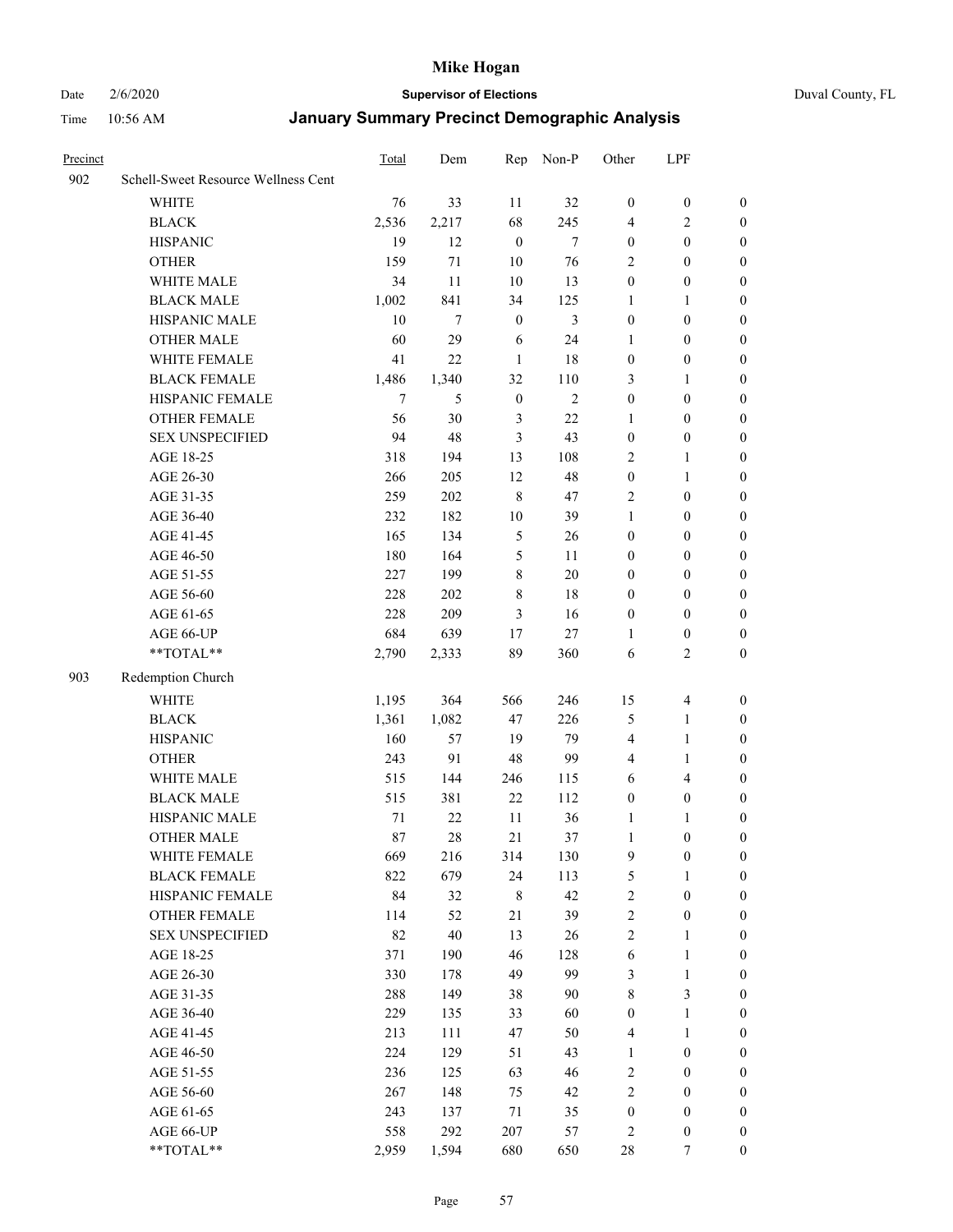#### Date 2/6/2020 **Supervisor of Elections** Duval County, FL

| Precinct |                                    | Total          | Dem            | Rep                     | Non-P          | Other            | LPF              |                  |
|----------|------------------------------------|----------------|----------------|-------------------------|----------------|------------------|------------------|------------------|
| 904      | Johnnie W. Walker Community Center |                |                |                         |                |                  |                  |                  |
|          | <b>WHITE</b>                       | 36             | 21             | $\,8\,$                 | 7              | $\boldsymbol{0}$ | $\boldsymbol{0}$ | $\boldsymbol{0}$ |
|          | <b>BLACK</b>                       | 2,351          | 2,068          | 44                      | 232            | 6                | 1                | $\boldsymbol{0}$ |
|          | <b>HISPANIC</b>                    | $\,$ 8 $\,$    | 5              | $\boldsymbol{0}$        | 3              | $\boldsymbol{0}$ | $\boldsymbol{0}$ | $\boldsymbol{0}$ |
|          | <b>OTHER</b>                       | 121            | 60             | 3                       | 58             | $\boldsymbol{0}$ | $\boldsymbol{0}$ | $\boldsymbol{0}$ |
|          | WHITE MALE                         | 19             | 9              | 5                       | 5              | $\boldsymbol{0}$ | $\boldsymbol{0}$ | $\boldsymbol{0}$ |
|          | <b>BLACK MALE</b>                  | 902            | 771            | 17                      | 110            | 4                | $\boldsymbol{0}$ | $\boldsymbol{0}$ |
|          | HISPANIC MALE                      | 3              | $\overline{c}$ | $\boldsymbol{0}$        | $\mathbf{1}$   | $\boldsymbol{0}$ | $\boldsymbol{0}$ | $\boldsymbol{0}$ |
|          | <b>OTHER MALE</b>                  | 38             | 20             | $\boldsymbol{0}$        | 18             | $\boldsymbol{0}$ | $\boldsymbol{0}$ | $\boldsymbol{0}$ |
|          | WHITE FEMALE                       | 16             | 11             | 3                       | $\mathfrak{2}$ | $\boldsymbol{0}$ | $\boldsymbol{0}$ | $\boldsymbol{0}$ |
|          | <b>BLACK FEMALE</b>                | 1,418          | 1,276          | 25                      | 114            | $\overline{2}$   | 1                | 0                |
|          | HISPANIC FEMALE                    | $\overline{4}$ | 3              | $\boldsymbol{0}$        | 1              | $\boldsymbol{0}$ | $\boldsymbol{0}$ | $\boldsymbol{0}$ |
|          | <b>OTHER FEMALE</b>                | 44             | 27             | $\mathfrak{Z}$          | 14             | $\boldsymbol{0}$ | $\boldsymbol{0}$ | $\boldsymbol{0}$ |
|          | <b>SEX UNSPECIFIED</b>             | 72             | 35             | $\sqrt{2}$              | 35             | $\boldsymbol{0}$ | $\boldsymbol{0}$ | $\boldsymbol{0}$ |
|          | AGE 18-25                          | 264            | 179            | 6                       | 76             | $\overline{c}$   | $\mathbf{1}$     | $\boldsymbol{0}$ |
|          | AGE 26-30                          | 215            | 164            | $\overline{\mathbf{4}}$ | 45             | $\overline{c}$   | $\boldsymbol{0}$ | $\boldsymbol{0}$ |
|          | AGE 31-35                          | 204            | 155            | 3                       | 45             | $\mathbf{1}$     | $\boldsymbol{0}$ | $\boldsymbol{0}$ |
|          | AGE 36-40                          | 168            | 138            | $\mathfrak s$           | 25             | $\boldsymbol{0}$ | $\boldsymbol{0}$ | $\boldsymbol{0}$ |
|          | AGE 41-45                          | 159            | 132            | $\overline{4}$          | 23             | $\boldsymbol{0}$ | $\boldsymbol{0}$ | $\boldsymbol{0}$ |
|          | AGE 46-50                          | 200            | 170            | 5                       | 25             | $\boldsymbol{0}$ | $\boldsymbol{0}$ | $\boldsymbol{0}$ |
|          | AGE 51-55                          | 201            | 176            | $\,8\,$                 | 17             | $\boldsymbol{0}$ | $\boldsymbol{0}$ | 0                |
|          | AGE 56-60                          | 237            | 216            | $\mathfrak s$           | 16             | $\boldsymbol{0}$ | $\boldsymbol{0}$ | 0                |
|          | AGE 61-65                          | 227            | 207            | 7                       | 13             | $\boldsymbol{0}$ | $\boldsymbol{0}$ | $\boldsymbol{0}$ |
|          | AGE 66-UP                          | 640            | 616            | $\,$ 8 $\,$             | 15             | 1                | $\boldsymbol{0}$ | $\boldsymbol{0}$ |
|          | **TOTAL**                          | 2,516          | 2,154          | 55                      | 300            | 6                | $\mathbf{1}$     | $\boldsymbol{0}$ |
| 905      | Webb Wesconnett Regional Library   |                |                |                         |                |                  |                  |                  |
|          | <b>WHITE</b>                       | 773            | 185            | 376                     | 200            | 6                | 6                | $\boldsymbol{0}$ |
|          | <b>BLACK</b>                       | 1,230          | 978            | 40                      | 204            | 8                | $\boldsymbol{0}$ | $\boldsymbol{0}$ |
|          | <b>HISPANIC</b>                    | 176            | 65             | 39                      | 70             | 1                | $\mathbf{1}$     | $\boldsymbol{0}$ |
|          | <b>OTHER</b>                       | 203            | 62             | 37                      | 98             | 4                | $\sqrt{2}$       | $\boldsymbol{0}$ |
|          | WHITE MALE                         | 322            | $70\,$         | 156                     | 91             | 3                | $\overline{2}$   | $\boldsymbol{0}$ |
|          | <b>BLACK MALE</b>                  | 458            | 323            | 19                      | 110            | 6                | $\boldsymbol{0}$ | $\boldsymbol{0}$ |
|          | HISPANIC MALE                      | 81             | 23             | 17                      | 41             | $\boldsymbol{0}$ | $\boldsymbol{0}$ | 0                |
|          | <b>OTHER MALE</b>                  | 72             | 20             | 18                      | 34             | $\boldsymbol{0}$ | $\boldsymbol{0}$ | $\boldsymbol{0}$ |
|          | WHITE FEMALE                       | 435            | 111            | 213                     | 104            | 3                | $\overline{4}$   | $\boldsymbol{0}$ |
|          | <b>BLACK FEMALE</b>                | 758            | 645            | 21                      | 90             | $\sqrt{2}$       | $\boldsymbol{0}$ | $\boldsymbol{0}$ |
|          | HISPANIC FEMALE                    | 94             | 41             | $22\,$                  | 29             | $\mathbf{1}$     | $\mathbf{1}$     | $\boldsymbol{0}$ |
|          | <b>OTHER FEMALE</b>                | 99             | 36             | 15                      | 42             | 4                | $\sqrt{2}$       | $\overline{0}$   |
|          | <b>SEX UNSPECIFIED</b>             | 63             | 21             | 11                      | 31             | $\boldsymbol{0}$ | $\boldsymbol{0}$ | 0                |
|          | AGE 18-25                          | 291            | 164            | $28\,$                  | 95             | $\overline{c}$   | $\sqrt{2}$       | $\overline{0}$   |
|          | AGE 26-30                          | 264            | 130            | $30\,$                  | 97             | 4                | $\mathfrak{Z}$   | 0                |
|          | AGE 31-35                          | 250            | 143            | 33                      | 72             | $\sqrt{2}$       | $\boldsymbol{0}$ | 0                |
|          | AGE 36-40                          | 226            | 119            | 39                      | 63             | $\overline{4}$   | $\mathbf{1}$     | 0                |
|          | AGE 41-45                          | 186            | 114            | 28                      | 40             | $\sqrt{2}$       | $\sqrt{2}$       | 0                |
|          | AGE 46-50                          | 198            | 110            | 42                      | 44             | $\mathbf{1}$     | $\mathbf{1}$     | 0                |
|          | AGE 51-55                          | 223            | 115            | 57                      | 51             | $\boldsymbol{0}$ | $\boldsymbol{0}$ | $\boldsymbol{0}$ |
|          | AGE 56-60                          | 192            | 100            | 62                      | 29             | $\mathbf{1}$     | $\boldsymbol{0}$ | $\boldsymbol{0}$ |
|          | AGE 61-65                          | 160            | 84             | $44\,$                  | 30             | $\overline{c}$   | $\boldsymbol{0}$ | $\boldsymbol{0}$ |
|          | AGE 66-UP                          | 391            | 211            | 129                     | 50             | $\mathbf{1}$     | $\boldsymbol{0}$ | 0                |
|          | **TOTAL**                          | 2,382          | 1,290          | 492                     | 572            | 19               | $\mathbf{9}$     | $\boldsymbol{0}$ |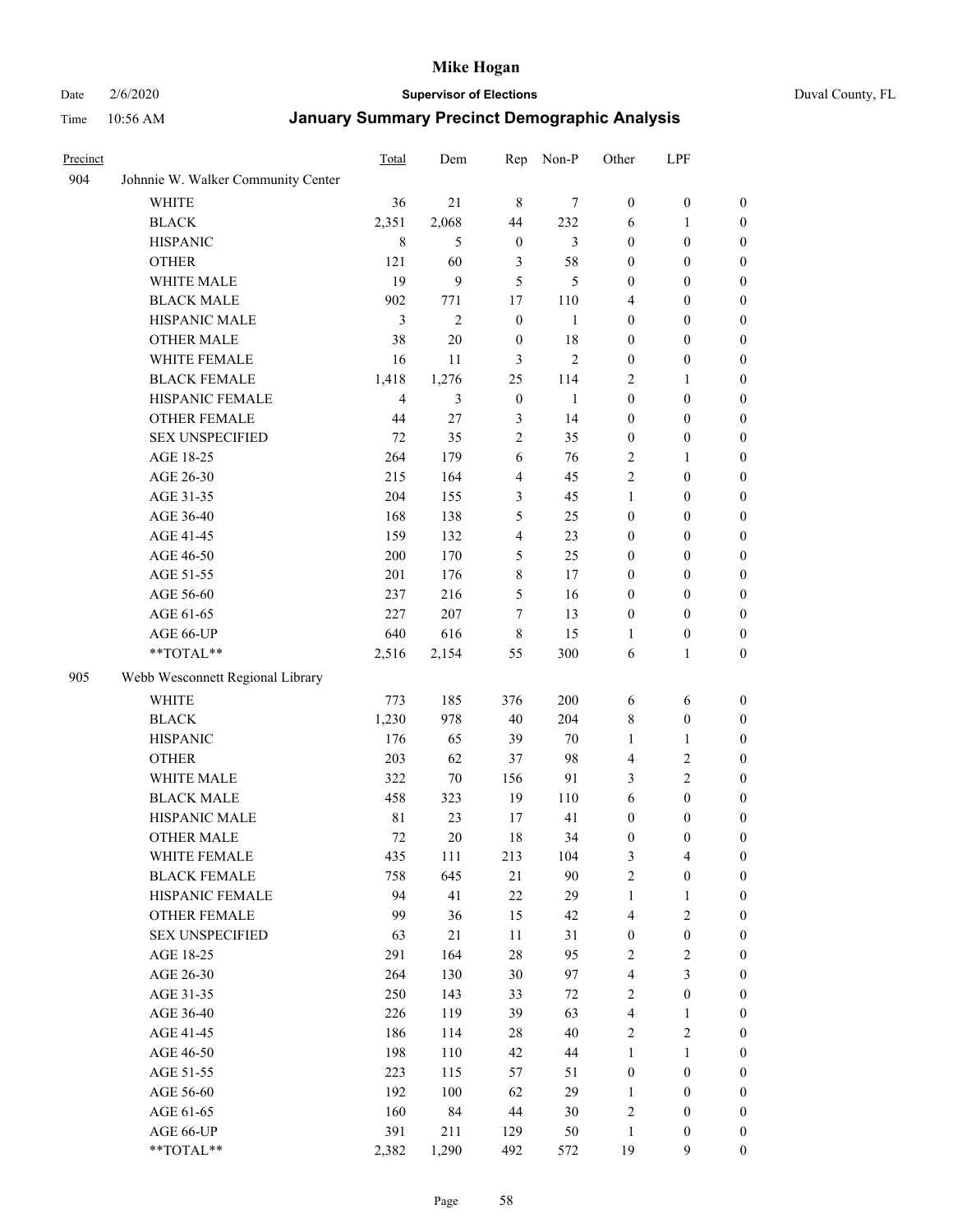# Date 2/6/2020 **Supervisor of Elections** Duval County, FL

| Precinct |                                | Total | Dem | Rep            | Non-P  | Other            | LPF                     |                  |
|----------|--------------------------------|-------|-----|----------------|--------|------------------|-------------------------|------------------|
| 906      | St Andrews Presbyterian Church |       |     |                |        |                  |                         |                  |
|          | <b>WHITE</b>                   | 1,032 | 252 | 525            | 236    | 12               | $\boldsymbol{7}$        | 0                |
|          | <b>BLACK</b>                   | 340   | 269 | 11             | 56     | 4                | $\boldsymbol{0}$        | 0                |
|          | <b>HISPANIC</b>                | 84    | 24  | 17             | 43     | $\boldsymbol{0}$ | $\boldsymbol{0}$        | $\boldsymbol{0}$ |
|          | <b>OTHER</b>                   | 115   | 34  | 40             | 38     | $\overline{2}$   | 1                       | $\boldsymbol{0}$ |
|          | WHITE MALE                     | 491   | 102 | 264            | 115    | 5                | 5                       | $\boldsymbol{0}$ |
|          | <b>BLACK MALE</b>              | 134   | 104 | 5              | 24     | 1                | $\boldsymbol{0}$        | $\boldsymbol{0}$ |
|          | HISPANIC MALE                  | 45    | 12  | 13             | $20\,$ | $\boldsymbol{0}$ | $\boldsymbol{0}$        | $\boldsymbol{0}$ |
|          | <b>OTHER MALE</b>              | 48    | 14  | 18             | 15     | $\mathbf{1}$     | $\boldsymbol{0}$        | $\boldsymbol{0}$ |
|          | WHITE FEMALE                   | 527   | 144 | 258            | 118    | 6                | 1                       | $\boldsymbol{0}$ |
|          | <b>BLACK FEMALE</b>            | 202   | 163 | 6              | 30     | 3                | $\boldsymbol{0}$        | 0                |
|          | HISPANIC FEMALE                | 39    | 12  | $\overline{4}$ | 23     | $\boldsymbol{0}$ | $\boldsymbol{0}$        | 0                |
|          | <b>OTHER FEMALE</b>            | 50    | 15  | 19             | 14     | 1                | 1                       | $\boldsymbol{0}$ |
|          | <b>SEX UNSPECIFIED</b>         | 35    | 13  | 6              | 14     | $\mathbf{1}$     | $\mathbf{1}$            | $\boldsymbol{0}$ |
|          | AGE 18-25                      | 149   | 51  | 30             | 65     | 3                | $\boldsymbol{0}$        | $\boldsymbol{0}$ |
|          | AGE 26-30                      | 125   | 44  | 30             | 48     | $\mathbf{1}$     | $\sqrt{2}$              | $\boldsymbol{0}$ |
|          | AGE 31-35                      | 124   | 61  | 22             | 38     | $\sqrt{2}$       | $\mathbf{1}$            | $\boldsymbol{0}$ |
|          | AGE 36-40                      | 139   | 48  | 51             | 38     | $\overline{c}$   | $\boldsymbol{0}$        | $\boldsymbol{0}$ |
|          | AGE 41-45                      | 132   | 45  | 46             | 39     | $\overline{2}$   | $\boldsymbol{0}$        | $\boldsymbol{0}$ |
|          | AGE 46-50                      | 136   | 64  | 42             | 26     | 3                | $\mathbf{1}$            | $\boldsymbol{0}$ |
|          | AGE 51-55                      | 119   | 37  | 50             | 31     | $\boldsymbol{0}$ | $\mathbf{1}$            | 0                |
|          | AGE 56-60                      | 160   | 48  | 78             | 30     | 4                | $\boldsymbol{0}$        | 0                |
|          | AGE 61-65                      | 149   | 58  | 65             | 24     | 1                | 1                       | 0                |
|          | AGE 66-UP                      | 338   | 123 | 179            | 34     | $\boldsymbol{0}$ | $\sqrt{2}$              | $\boldsymbol{0}$ |
|          | **TOTAL**                      | 1,571 | 579 | 593            | 373    | 18               | $\,$ 8 $\,$             | $\boldsymbol{0}$ |
| 907      | Wesconnett Church of Christ    |       |     |                |        |                  |                         |                  |
|          | <b>WHITE</b>                   | 962   | 238 | 514            | 192    | 13               | $\mathfrak s$           | $\boldsymbol{0}$ |
|          | <b>BLACK</b>                   | 746   | 585 | 26             | 127    | 7                | $\mathbf{1}$            | $\boldsymbol{0}$ |
|          | <b>HISPANIC</b>                | 75    | 41  | 9              | 24     | $\mathbf{1}$     | $\boldsymbol{0}$        | $\boldsymbol{0}$ |
|          | <b>OTHER</b>                   | 135   | 39  | 32             | 64     | $\boldsymbol{0}$ | $\boldsymbol{0}$        | $\boldsymbol{0}$ |
|          | WHITE MALE                     | 462   | 90  | 260            | 101    | 7                | $\overline{\mathbf{4}}$ | $\boldsymbol{0}$ |
|          | <b>BLACK MALE</b>              | 285   | 213 | 12             | 53     | 6                | $\mathbf{1}$            | $\boldsymbol{0}$ |
|          | HISPANIC MALE                  | 29    | 17  | $\mathfrak s$  | 6      | 1                | $\boldsymbol{0}$        | $\boldsymbol{0}$ |
|          | <b>OTHER MALE</b>              | 56    | 15  | 12             | 29     | $\boldsymbol{0}$ | $\boldsymbol{0}$        | $\boldsymbol{0}$ |
|          | WHITE FEMALE                   | 488   | 145 | 251            | 85     | 6                | 1                       | 0                |
|          | <b>BLACK FEMALE</b>            | 447   | 362 | 13             | 71     | $\mathbf{1}$     | $\boldsymbol{0}$        | $\boldsymbol{0}$ |
|          | HISPANIC FEMALE                | 44    | 23  | $\overline{4}$ | $17\,$ | $\boldsymbol{0}$ | $\boldsymbol{0}$        | $\overline{0}$   |
|          | <b>OTHER FEMALE</b>            | 61    | 16  | 19             | 26     | $\boldsymbol{0}$ | $\boldsymbol{0}$        | $\overline{0}$   |
|          | <b>SEX UNSPECIFIED</b>         | 46    | 22  | 5              | 19     | $\boldsymbol{0}$ | $\boldsymbol{0}$        | $\overline{0}$   |
|          | AGE 18-25                      | 201   | 84  | 43             | 71     | 3                | $\boldsymbol{0}$        | $\theta$         |
|          | AGE 26-30                      | 191   | 108 | 34             | 47     | $\mathbf{1}$     | $\mathbf{1}$            | 0                |
|          | AGE 31-35                      | 180   | 103 | $21\,$         | 53     | 3                | $\boldsymbol{0}$        | 0                |
|          | AGE 36-40                      | 187   | 92  | 41             | 46     | 5                | $\mathfrak{Z}$          | 0                |
|          | AGE 41-45                      | 160   | 100 | 26             | 30     | 3                | $\mathbf{1}$            | 0                |
|          | AGE 46-50                      | 155   | 71  | 43             | 41     | $\boldsymbol{0}$ | $\boldsymbol{0}$        | 0                |
|          | AGE 51-55                      | 143   | 56  | 52             | 32     | $\overline{c}$   | $\mathbf{1}$            | 0                |
|          | AGE 56-60                      | 159   | 70  | 62             | 25     | $\sqrt{2}$       | $\boldsymbol{0}$        | $\overline{0}$   |
|          | AGE 61-65                      | 161   | 70  | 71             | 19     | $\mathbf{1}$     | $\boldsymbol{0}$        | $\overline{0}$   |
|          | AGE 66-UP                      | 381   | 149 | 188            | 43     | $\mathbf{1}$     | $\boldsymbol{0}$        | 0                |
|          | **TOTAL**                      | 1,918 | 903 | 581            | 407    | 21               | 6                       | $\boldsymbol{0}$ |
|          |                                |       |     |                |        |                  |                         |                  |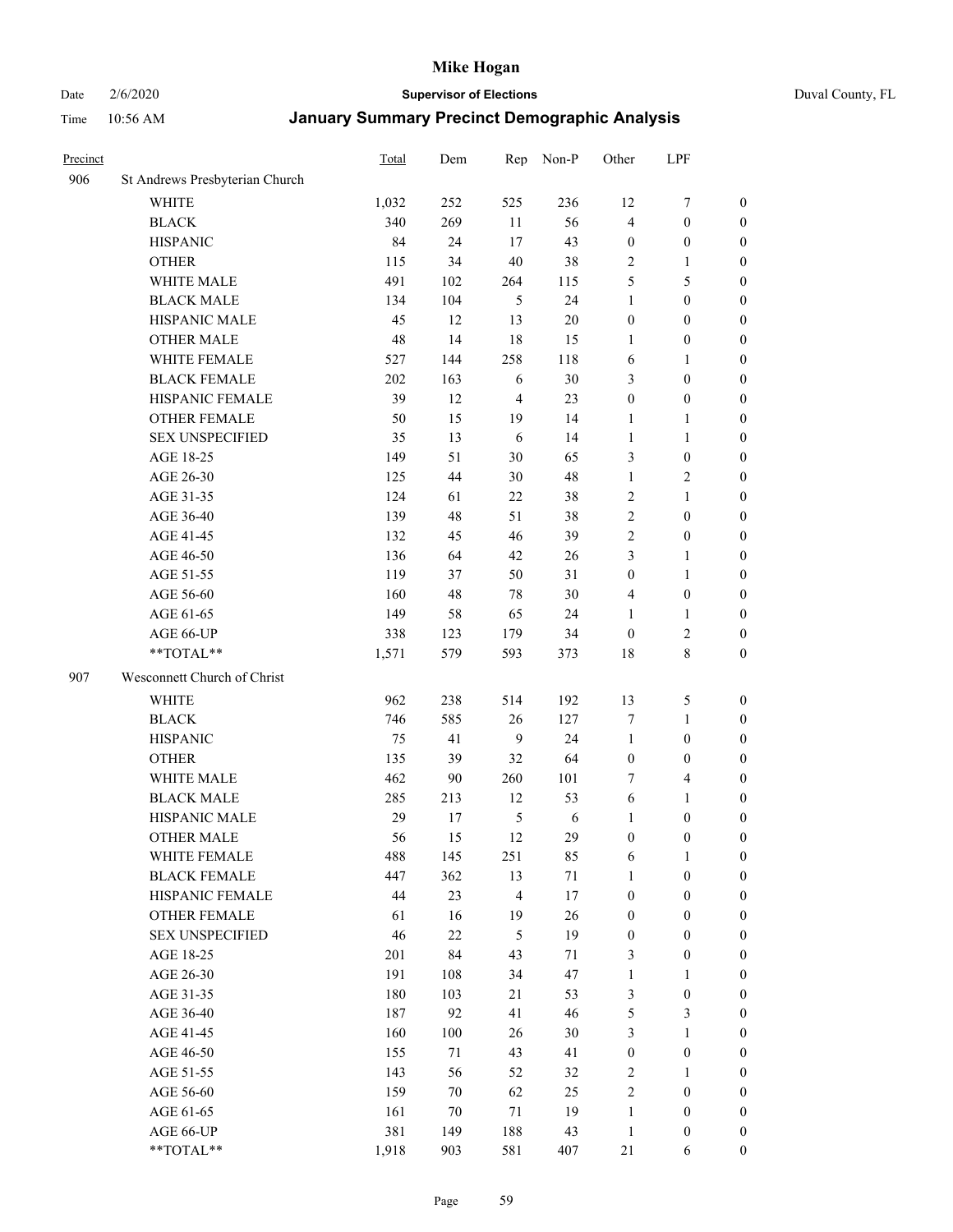# Date 2/6/2020 **Supervisor of Elections** Duval County, FL

| Precinct |                                  | <b>Total</b> | Dem    | Rep              | Non-P       | Other            | LPF                     |                  |
|----------|----------------------------------|--------------|--------|------------------|-------------|------------------|-------------------------|------------------|
| 908      | West Jacksonville Baptist Church |              |        |                  |             |                  |                         |                  |
|          | <b>WHITE</b>                     | 2,032        | 627    | 879              | 481         | 29               | 16                      | 0                |
|          | <b>BLACK</b>                     | 1,489        | 1,149  | 62               | 271         | $\tau$           | $\boldsymbol{0}$        | 0                |
|          | <b>HISPANIC</b>                  | 151          | 62     | $30\,$           | 55          | $\overline{4}$   | $\boldsymbol{0}$        | $\boldsymbol{0}$ |
|          | <b>OTHER</b>                     | 314          | 105    | 55               | 149         | 4                | 1                       | $\boldsymbol{0}$ |
|          | WHITE MALE                       | 934          | 253    | 439              | 220         | 12               | $10\,$                  | $\boldsymbol{0}$ |
|          | <b>BLACK MALE</b>                | 504          | 352    | 26               | 124         | $\sqrt{2}$       | $\boldsymbol{0}$        | $\boldsymbol{0}$ |
|          | HISPANIC MALE                    | 48           | 12     | 15               | 19          | $\overline{c}$   | $\boldsymbol{0}$        | $\boldsymbol{0}$ |
|          | <b>OTHER MALE</b>                | 104          | 31     | 24               | 47          | $\mathbf{1}$     | $\mathbf{1}$            | $\boldsymbol{0}$ |
|          | WHITE FEMALE                     | 1,071        | 364    | 431              | 253         | 17               | 6                       | $\boldsymbol{0}$ |
|          | <b>BLACK FEMALE</b>              | 965          | 782    | 36               | 142         | 5                | $\boldsymbol{0}$        | $\boldsymbol{0}$ |
|          | HISPANIC FEMALE                  | 94           | 45     | 14               | 33          | $\overline{c}$   | $\boldsymbol{0}$        | 0                |
|          | <b>OTHER FEMALE</b>              | 151          | 61     | 24               | 63          | 3                | $\boldsymbol{0}$        | $\boldsymbol{0}$ |
|          | <b>SEX UNSPECIFIED</b>           | 115          | 43     | 17               | 55          | $\boldsymbol{0}$ | $\boldsymbol{0}$        | $\boldsymbol{0}$ |
|          | AGE 18-25                        | 505          | 240    | 61               | 189         | 14               | 1                       | $\boldsymbol{0}$ |
|          | AGE 26-30                        | 489          | 237    | 92               | 148         | 10               | $\sqrt{2}$              | $\boldsymbol{0}$ |
|          | AGE 31-35                        | 447          | 240    | 64               | 131         | 7                | $\sqrt{5}$              | $\boldsymbol{0}$ |
|          | AGE 36-40                        | 373          | 184    | 74               | 107         | 5                | $\mathfrak{Z}$          | $\boldsymbol{0}$ |
|          | AGE 41-45                        | 322          | 167    | $80\,$           | 68          | 3                | $\overline{\mathbf{4}}$ | $\boldsymbol{0}$ |
|          | AGE 46-50                        | 324          | 166    | $78\,$           | $78\,$      | $\mathbf{1}$     | $\mathbf{1}$            | $\boldsymbol{0}$ |
|          | AGE 51-55                        | 304          | 154    | 94               | 54          | $\mathbf{1}$     | $\mathbf{1}$            | $\boldsymbol{0}$ |
|          | AGE 56-60                        | 348          | 179    | 114              | 54          | $\mathbf{1}$     | $\boldsymbol{0}$        | 0                |
|          | AGE 61-65                        | 289          | 132    | 113              | 43          | $\mathbf{1}$     | $\boldsymbol{0}$        | 0                |
|          | AGE 66-UP                        | 585          | 244    | 256              | 84          | $\mathbf{1}$     | $\boldsymbol{0}$        | $\boldsymbol{0}$ |
|          | **TOTAL**                        | 3,986        | 1,943  | 1,026            | 956         | 44               | 17                      | $\boldsymbol{0}$ |
| 909      | City Rescue Mission              |              |        |                  |             |                  |                         |                  |
|          | <b>WHITE</b>                     | 159          | 57     | 36               | 60          | 5                | $\mathbf{1}$            | $\boldsymbol{0}$ |
|          | <b>BLACK</b>                     | 1,300        | 1,116  | 31               | 148         | 4                | $\mathbf{1}$            | $\boldsymbol{0}$ |
|          | <b>HISPANIC</b>                  | 35           | 20     | $\overline{4}$   | 11          | $\boldsymbol{0}$ | $\boldsymbol{0}$        | $\boldsymbol{0}$ |
|          | <b>OTHER</b>                     | 116          | 63     | 6                | 47          | $\boldsymbol{0}$ | $\boldsymbol{0}$        | $\boldsymbol{0}$ |
|          | WHITE MALE                       | 65           | 19     | 16               | 27          | $\sqrt{2}$       | $\mathbf{1}$            | $\boldsymbol{0}$ |
|          | <b>BLACK MALE</b>                | 500          | 415    | 14               | 67          | 3                | $\mathbf{1}$            | $\boldsymbol{0}$ |
|          | HISPANIC MALE                    | 16           | 7      | $\mathfrak{Z}$   | 6           | $\boldsymbol{0}$ | $\boldsymbol{0}$        | 0                |
|          | <b>OTHER MALE</b>                | 34           | $17\,$ | $\mathbf{1}$     | 16          | $\boldsymbol{0}$ | $\boldsymbol{0}$        | $\boldsymbol{0}$ |
|          | WHITE FEMALE                     | 93           | 38     | 19               | 33          | 3                | $\boldsymbol{0}$        | 0                |
|          | <b>BLACK FEMALE</b>              | 777          | 683    | 15               | 78          | $\mathbf{1}$     | $\boldsymbol{0}$        | $\overline{0}$   |
|          | HISPANIC FEMALE                  | 19           | 13     | $\mathbf{1}$     | 5           | $\boldsymbol{0}$ | $\boldsymbol{0}$        | $\overline{0}$   |
|          | <b>OTHER FEMALE</b>              | 52           | 35     | $\sqrt{2}$       | 15          | $\boldsymbol{0}$ | $\boldsymbol{0}$        | $\overline{0}$   |
|          | <b>SEX UNSPECIFIED</b>           | 54           | 29     | $\sqrt{6}$       | 19          | $\boldsymbol{0}$ | $\boldsymbol{0}$        | $\overline{0}$   |
|          | AGE 18-25                        | 199          | 136    | $\,8\,$          | 53          | $\mathbf{1}$     | $\mathbf{1}$            | $\overline{0}$   |
|          | AGE 26-30                        | 193          | 137    | $\boldsymbol{7}$ | 48          | $\mathbf{1}$     | $\boldsymbol{0}$        | 0                |
|          | AGE 31-35                        | 188          | 137    | $\tau$           | 43          | $\mathbf{1}$     | $\boldsymbol{0}$        | 0                |
|          | AGE 36-40                        | 134          | 96     | 12               | 24          | $\overline{c}$   | $\boldsymbol{0}$        | 0                |
|          | AGE 41-45                        | 118          | 89     | $\mathfrak{Z}$   | 25          | $\mathbf{1}$     | $\boldsymbol{0}$        | 0                |
|          | AGE 46-50                        | 136          | 106    | $\overline{4}$   | 25          | 1                | $\boldsymbol{0}$        | 0                |
|          | AGE 51-55                        | 130          | 102    | 11               | 17          | $\boldsymbol{0}$ | $\boldsymbol{0}$        | $\overline{0}$   |
|          | AGE 56-60                        | 137          | 119    | $\overline{4}$   | 13          | 1                | $\boldsymbol{0}$        | $\boldsymbol{0}$ |
|          | AGE 61-65                        | 123          | 103    | $\,$ 8 $\,$      | 10          | $\mathbf{1}$     | 1                       | $\boldsymbol{0}$ |
|          | AGE 66-UP                        | 251          | 230    | 13               | $\,$ 8 $\,$ | $\boldsymbol{0}$ | $\boldsymbol{0}$        | $\boldsymbol{0}$ |
|          | **TOTAL**                        | 1,610        | 1,256  | 77               | 266         | $\mathbf{9}$     | $\overline{c}$          | $\boldsymbol{0}$ |
|          |                                  |              |        |                  |             |                  |                         |                  |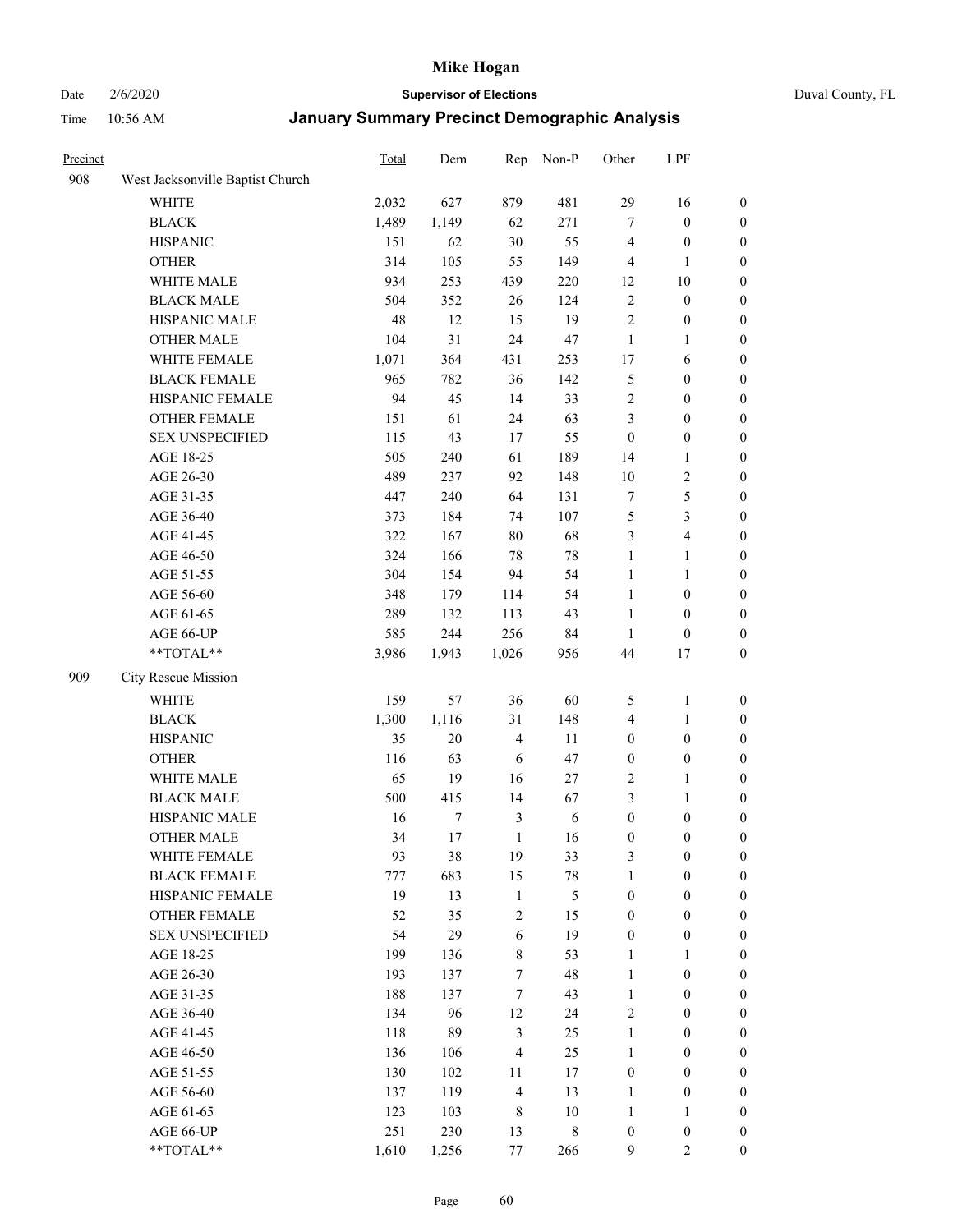# Date 2/6/2020 **Supervisor of Elections** Duval County, FL

| Precinct |                                     | <b>Total</b> | Dem   | Rep              | Non-P  | Other            | LPF              |                  |
|----------|-------------------------------------|--------------|-------|------------------|--------|------------------|------------------|------------------|
| 910      | Wallace Smalls Senior Citizen Cente |              |       |                  |        |                  |                  |                  |
|          | <b>WHITE</b>                        | 285          | 100   | 112              | 68     | 5                | $\boldsymbol{0}$ | 0                |
|          | <b>BLACK</b>                        | 2,005        | 1,683 | 66               | 248    | 7                | 1                | 0                |
|          | <b>HISPANIC</b>                     | 29           | 17    | 3                | 9      | $\boldsymbol{0}$ | $\boldsymbol{0}$ | $\boldsymbol{0}$ |
|          | <b>OTHER</b>                        | 164          | 83    | 9                | 72     | $\boldsymbol{0}$ | $\boldsymbol{0}$ | $\boldsymbol{0}$ |
|          | WHITE MALE                          | 124          | 38    | 52               | 29     | 5                | $\boldsymbol{0}$ | $\boldsymbol{0}$ |
|          | <b>BLACK MALE</b>                   | 764          | 631   | 25               | 101    | 6                | 1                | $\boldsymbol{0}$ |
|          | HISPANIC MALE                       | 9            | 6     | $\boldsymbol{0}$ | 3      | $\boldsymbol{0}$ | $\boldsymbol{0}$ | $\boldsymbol{0}$ |
|          | <b>OTHER MALE</b>                   | 54           | 27    | 3                | 24     | $\boldsymbol{0}$ | $\boldsymbol{0}$ | $\boldsymbol{0}$ |
|          | <b>WHITE FEMALE</b>                 | 155          | 61    | 60               | 34     | $\boldsymbol{0}$ | $\boldsymbol{0}$ | $\boldsymbol{0}$ |
|          | <b>BLACK FEMALE</b>                 | 1,197        | 1,024 | 39               | 133    | 1                | $\boldsymbol{0}$ | 0                |
|          | HISPANIC FEMALE                     | 18           | 10    | 3                | 5      | $\boldsymbol{0}$ | $\boldsymbol{0}$ | 0                |
|          | <b>OTHER FEMALE</b>                 | 73           | 48    | 6                | 19     | $\boldsymbol{0}$ | $\boldsymbol{0}$ | $\boldsymbol{0}$ |
|          | <b>SEX UNSPECIFIED</b>              | 89           | 38    | $\overline{2}$   | 49     | $\boldsymbol{0}$ | $\boldsymbol{0}$ | $\boldsymbol{0}$ |
|          | AGE 18-25                           | 329          | 210   | 23               | 92     | 4                | $\boldsymbol{0}$ | $\boldsymbol{0}$ |
|          | AGE 26-30                           | 279          | 198   | 18               | 63     | $\boldsymbol{0}$ | $\boldsymbol{0}$ | $\boldsymbol{0}$ |
|          | AGE 31-35                           | 258          | 176   | 14               | 66     | 1                | $\mathbf{1}$     | $\boldsymbol{0}$ |
|          | AGE 36-40                           | 227          | 165   | 12               | 50     | $\boldsymbol{0}$ | $\boldsymbol{0}$ | $\boldsymbol{0}$ |
|          | AGE 41-45                           | 183          | 147   | 13               | 22     | $\mathbf{1}$     | $\boldsymbol{0}$ | $\boldsymbol{0}$ |
|          | AGE 46-50                           | 200          | 149   | 21               | 29     | $\mathbf{1}$     | $\boldsymbol{0}$ | $\boldsymbol{0}$ |
|          | AGE 51-55                           | 204          | 162   | 13               | $27\,$ | $\overline{c}$   | $\boldsymbol{0}$ | $\boldsymbol{0}$ |
|          | AGE 56-60                           | 227          | 182   | 23               | 21     | 1                | $\boldsymbol{0}$ | 0                |
|          | AGE 61-65                           | 206          | 173   | 20               | 13     | $\boldsymbol{0}$ | $\boldsymbol{0}$ | 0                |
|          | AGE 66-UP                           | 370          | 321   | 33               | 14     | $\overline{c}$   | $\boldsymbol{0}$ | $\boldsymbol{0}$ |
|          | **TOTAL**                           | 2,483        | 1,883 | 190              | 397    | 12               | $\mathbf{1}$     | $\boldsymbol{0}$ |
| 911      | Edith Brown Ford Community Center   |              |       |                  |        |                  |                  |                  |
|          | <b>WHITE</b>                        | 763          | 237   | 302              | 211    | 11               | $\sqrt{2}$       | $\boldsymbol{0}$ |
|          | <b>BLACK</b>                        | 2,538        | 2,102 | 85               | 338    | 10               | $\mathfrak{Z}$   | $\boldsymbol{0}$ |
|          | <b>HISPANIC</b>                     | 80           | 40    | 11               | 29     | $\boldsymbol{0}$ | $\boldsymbol{0}$ | $\boldsymbol{0}$ |
|          | <b>OTHER</b>                        | 237          | 99    | 27               | 111    | $\boldsymbol{0}$ | $\boldsymbol{0}$ | $\boldsymbol{0}$ |
|          | WHITE MALE                          | 361          | 91    | 165              | 99     | 6                | $\boldsymbol{0}$ | $\boldsymbol{0}$ |
|          | <b>BLACK MALE</b>                   | 971          | 760   | 41               | 166    | 3                | 1                | $\boldsymbol{0}$ |
|          | HISPANIC MALE                       | 36           | 17    | $\tau$           | 12     | $\boldsymbol{0}$ | $\boldsymbol{0}$ | 0                |
|          | <b>OTHER MALE</b>                   | 83           | 37    | $\,8\,$          | 38     | $\boldsymbol{0}$ | $\boldsymbol{0}$ | 0                |
|          | WHITE FEMALE                        | 391          | 143   | 136              | 106    | 4                | $\overline{c}$   | 0                |
|          | <b>BLACK FEMALE</b>                 | 1,507        | 1,297 | 40               | 161    | 7                | $\boldsymbol{2}$ | $\boldsymbol{0}$ |
|          | HISPANIC FEMALE                     | 43           | 22    | $\overline{4}$   | $17\,$ | $\boldsymbol{0}$ | $\boldsymbol{0}$ | $\overline{0}$   |
|          | <b>OTHER FEMALE</b>                 | 94           | 49    | 13               | 32     | $\boldsymbol{0}$ | $\boldsymbol{0}$ | $\overline{0}$   |
|          | <b>SEX UNSPECIFIED</b>              | 132          | 62    | 11               | 58     | $\mathbf{1}$     | $\boldsymbol{0}$ | 0                |
|          | AGE 18-25                           | 488          | 265   | 34               | 183    | 5                | $\mathbf{1}$     | 0                |
|          | AGE 26-30                           | 366          | 248   | $28\,$           | 86     | 2                | $\overline{c}$   | 0                |
|          | AGE 31-35                           | 360          | 238   | 27               | 91     | 4                | $\boldsymbol{0}$ | 0                |
|          | AGE 36-40                           | 314          | 227   | 23               | 63     | $\boldsymbol{0}$ | 1                | 0                |
|          | AGE 41-45                           | 270          | 175   | 26               | 67     | $\overline{c}$   | $\boldsymbol{0}$ | 0                |
|          | AGE 46-50                           | 270          | 185   | 31               | 52     | $\sqrt{2}$       | $\boldsymbol{0}$ | 0                |
|          | AGE 51-55                           | 293          | 208   | 40               | 42     | 3                | $\boldsymbol{0}$ | 0                |
|          | AGE 56-60                           | 356          | 261   | 57               | 36     | $\mathbf{1}$     | 1                | $\overline{0}$   |
|          | AGE 61-65                           | 331          | 241   | 54               | 35     | $\mathbf{1}$     | $\boldsymbol{0}$ | $\overline{0}$   |
|          | AGE 66-UP                           | 568          | 429   | 105              | 33     | $\mathbf{1}$     | $\boldsymbol{0}$ | 0                |
|          | **TOTAL**                           | 3,618        | 2,478 | 425              | 689    | $21\,$           | 5                | $\boldsymbol{0}$ |
|          |                                     |              |       |                  |        |                  |                  |                  |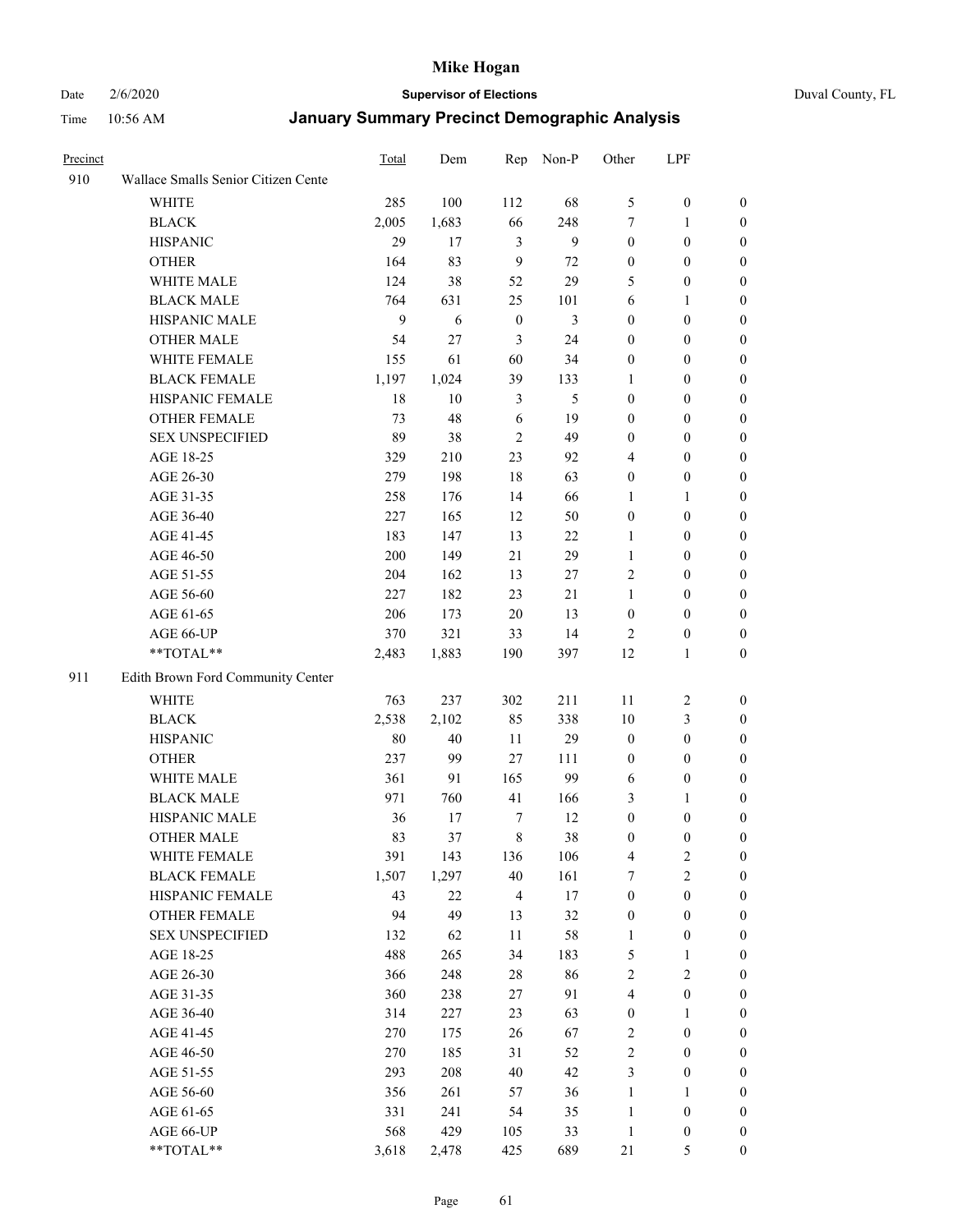Date 2/6/2020 **Supervisor of Elections** Duval County, FL

| Precinct |                             | <b>Total</b> | Dem                     | Rep              | Non-P            | Other            | LPF              |                  |
|----------|-----------------------------|--------------|-------------------------|------------------|------------------|------------------|------------------|------------------|
| 912      | Beaver St Enterprise Center |              |                         |                  |                  |                  |                  |                  |
|          | <b>WHITE</b>                | 49           | 11                      | 13               | 23               | $\overline{c}$   | $\boldsymbol{0}$ | $\boldsymbol{0}$ |
|          | <b>BLACK</b>                | 1,589        | 1,314                   | 34               | 233              | 6                | $\sqrt{2}$       | $\boldsymbol{0}$ |
|          | <b>HISPANIC</b>             | 18           | 8                       | $\mathbf{1}$     | 9                | $\boldsymbol{0}$ | $\boldsymbol{0}$ | $\boldsymbol{0}$ |
|          | <b>OTHER</b>                | 177          | 79                      | $\mathfrak{Z}$   | 93               | 1                | 1                | $\boldsymbol{0}$ |
|          | WHITE MALE                  | 16           | 3                       | 5                | 6                | 2                | $\boldsymbol{0}$ | $\boldsymbol{0}$ |
|          | <b>BLACK MALE</b>           | 697          | 548                     | 12               | 131              | 4                | $\overline{2}$   | $\boldsymbol{0}$ |
|          | HISPANIC MALE               | 9            | $\overline{\mathbf{4}}$ | $\boldsymbol{0}$ | 5                | $\boldsymbol{0}$ | $\boldsymbol{0}$ | $\boldsymbol{0}$ |
|          | <b>OTHER MALE</b>           | 60           | 36                      | $\boldsymbol{0}$ | 23               | $\boldsymbol{0}$ | $\mathbf{1}$     | $\boldsymbol{0}$ |
|          | WHITE FEMALE                | 30           | $\,$ 8 $\,$             | 6                | 16               | $\boldsymbol{0}$ | $\boldsymbol{0}$ | $\boldsymbol{0}$ |
|          | <b>BLACK FEMALE</b>         | 855          | 743                     | 21               | 89               | 2                | $\boldsymbol{0}$ | $\boldsymbol{0}$ |
|          | HISPANIC FEMALE             | 9            | $\overline{4}$          | $\mathbf{1}$     | $\overline{4}$   | $\boldsymbol{0}$ | $\boldsymbol{0}$ | $\boldsymbol{0}$ |
|          | <b>OTHER FEMALE</b>         | 52           | 26                      | $\mathfrak{Z}$   | 23               | $\boldsymbol{0}$ | $\boldsymbol{0}$ | $\boldsymbol{0}$ |
|          | <b>SEX UNSPECIFIED</b>      | 105          | 40                      | 3                | 61               | $\mathbf{1}$     | $\boldsymbol{0}$ | $\boldsymbol{0}$ |
|          | AGE 18-25                   | 444          | 296                     | $\overline{4}$   | 140              | 3                | $\mathbf{1}$     | $\boldsymbol{0}$ |
|          | AGE 26-30                   | 260          | 193                     | 3                | 63               | $\boldsymbol{0}$ | $\mathbf{1}$     | $\boldsymbol{0}$ |
|          | AGE 31-35                   | 184          | 133                     | 6                | 44               | $\boldsymbol{0}$ | $\mathbf{1}$     | $\boldsymbol{0}$ |
|          | AGE 36-40                   | 155          | 113                     | $\overline{4}$   | 36               | 2                | $\boldsymbol{0}$ | $\boldsymbol{0}$ |
|          | AGE 41-45                   | 97           | 79                      | 6                | 12               | $\boldsymbol{0}$ | $\boldsymbol{0}$ | $\boldsymbol{0}$ |
|          | AGE 46-50                   | 113          | $88\,$                  | $\overline{4}$   | $20\,$           | $\mathbf{1}$     | $\boldsymbol{0}$ | $\boldsymbol{0}$ |
|          | AGE 51-55                   | 113          | 92                      | $\,$ 8 $\,$      | 13               | $\boldsymbol{0}$ | $\boldsymbol{0}$ | $\boldsymbol{0}$ |
|          | AGE 56-60                   | 132          | 112                     | $\overline{4}$   | 15               | 1                | $\boldsymbol{0}$ | $\boldsymbol{0}$ |
|          | AGE 61-65                   | 131          | 117                     | $\overline{4}$   | $\boldsymbol{9}$ | 1                | $\boldsymbol{0}$ | $\boldsymbol{0}$ |
|          | AGE 66-UP                   | 201          | 188                     | $\,$ 8 $\,$      | 5                | $\boldsymbol{0}$ | $\boldsymbol{0}$ | $\boldsymbol{0}$ |
|          | **TOTAL**                   | 1,833        | 1,412                   | 51               | 358              | 9                | $\mathfrak{Z}$   | $\boldsymbol{0}$ |
| 913      | Wesconnett Assembly of God  |              |                         |                  |                  |                  |                  |                  |
|          | <b>WHITE</b>                | 774          | 210                     | 357              | 188              | 15               | $\overline{4}$   | $\boldsymbol{0}$ |
|          | <b>BLACK</b>                | 1,112        | 871                     | 46               | 188              | 5                | $\sqrt{2}$       | $\boldsymbol{0}$ |
|          | <b>HISPANIC</b>             | 215          | 95                      | 22               | 96               | 2                | $\boldsymbol{0}$ | $\boldsymbol{0}$ |
|          | <b>OTHER</b>                | 168          | 60                      | 36               | 72               | $\boldsymbol{0}$ | $\boldsymbol{0}$ | $\boldsymbol{0}$ |
|          | WHITE MALE                  | 336          | 75                      | 175              | 74               | 8                | $\overline{4}$   | $\boldsymbol{0}$ |
|          | <b>BLACK MALE</b>           | 348          | 253                     | 25               | 66               | 3                | $\mathbf{1}$     | $\boldsymbol{0}$ |
|          | HISPANIC MALE               | 83           | 34                      | 13               | 35               | $\mathbf{1}$     | $\boldsymbol{0}$ | $\boldsymbol{0}$ |
|          | <b>OTHER MALE</b>           | 50           | 14                      | 11               | 25               | $\boldsymbol{0}$ | $\boldsymbol{0}$ | $\boldsymbol{0}$ |
|          | WHITE FEMALE                | 429          | 133                     | 180              | 109              | 7                | $\boldsymbol{0}$ | 0                |
|          | <b>BLACK FEMALE</b>         | 744          | 603                     | 19               | 119              | 2                | $\mathbf{1}$     | $\boldsymbol{0}$ |
|          | HISPANIC FEMALE             | 129          | 58                      | 9                | 61               | $\mathbf{1}$     | $\boldsymbol{0}$ | $\overline{0}$   |
|          | <b>OTHER FEMALE</b>         | 95           | 40                      | 23               | 32               | $\boldsymbol{0}$ | $\boldsymbol{0}$ | $\overline{0}$   |
|          | <b>SEX UNSPECIFIED</b>      | 55           | 26                      | 6                | 23               | $\boldsymbol{0}$ | $\boldsymbol{0}$ | 0                |
|          | AGE 18-25                   | 277          | 132                     | 34               | 104              | 6                | $\mathbf{1}$     | $\theta$         |
|          | AGE 26-30                   | 317          | 179                     | 45               | $88\,$           | 2                | $\mathfrak{Z}$   | 0                |
|          | AGE 31-35                   | 223          | 123                     | 29               | 68               | 3                | $\boldsymbol{0}$ | 0                |
|          | AGE 36-40                   | 201          | 110                     | 39               | 50               | $\overline{c}$   | $\boldsymbol{0}$ | 0                |
|          | AGE 41-45                   | 168          | 100                     | 28               | 37               | $\overline{c}$   | $\mathbf{1}$     | 0                |
|          | AGE 46-50                   | 204          | 113                     | 38               | 51               | $\mathbf{1}$     | $\mathbf{1}$     | 0                |
|          | AGE 51-55                   | 171          | 98                      | 32               | 39               | 2                | $\boldsymbol{0}$ | 0                |
|          | AGE 56-60                   | 187          | 110                     | 43               | 31               | 3                | $\boldsymbol{0}$ | $\overline{0}$   |
|          | AGE 61-65                   | 165          | 86                      | 48               | 31               | $\boldsymbol{0}$ | $\boldsymbol{0}$ | $\overline{0}$   |
|          | AGE 66-UP                   | 355          | 185                     | 125              | 44               | $\mathbf{1}$     | $\boldsymbol{0}$ | 0                |
|          | **TOTAL**                   | 2,269        | 1,236                   | 461              | 544              | $22\,$           | 6                | $\boldsymbol{0}$ |
|          |                             |              |                         |                  |                  |                  |                  |                  |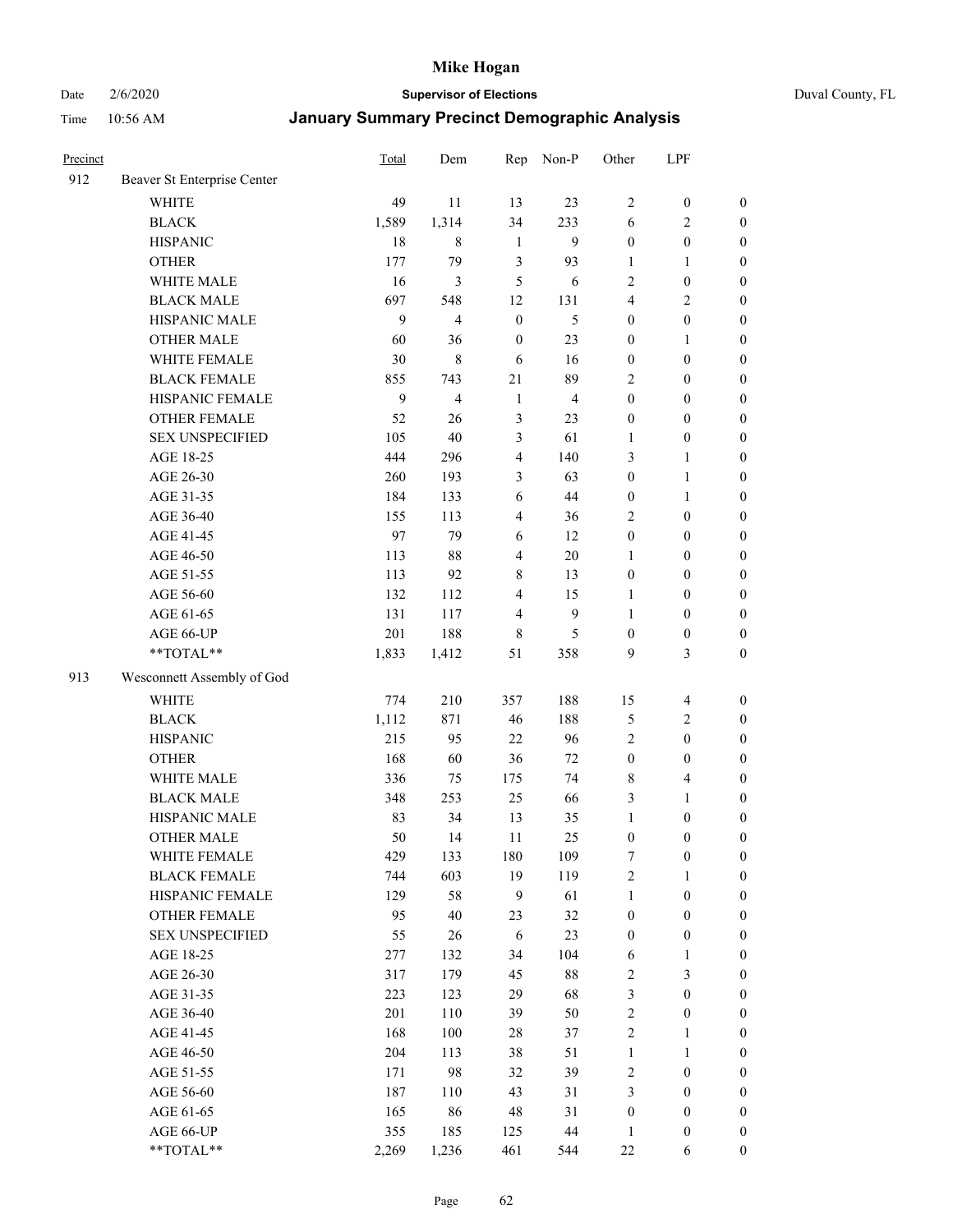Date 2/6/2020 **Supervisor of Elections** Duval County, FL

| Precinct |                                | Total  | Dem           | Rep            | Non-P                   | Other            | LPF              |                  |
|----------|--------------------------------|--------|---------------|----------------|-------------------------|------------------|------------------|------------------|
| 914      | Elks Lodge #2605               |        |               |                |                         |                  |                  |                  |
|          | <b>WHITE</b>                   | 1,822  | 398           | 921            | 471                     | 21               | 11               | 0                |
|          | <b>BLACK</b>                   | 1,907  | 1,442         | 69             | 381                     | 14               | $\mathbf{1}$     | 0                |
|          | <b>HISPANIC</b>                | 490    | 194           | 80             | 209                     | $\tau$           | $\boldsymbol{0}$ | $\boldsymbol{0}$ |
|          | <b>OTHER</b>                   | 561    | 177           | 135            | 241                     | 7                | 1                | $\boldsymbol{0}$ |
|          | WHITE MALE                     | 869    | 152           | 471            | 228                     | 12               | 6                | $\boldsymbol{0}$ |
|          | <b>BLACK MALE</b>              | 740    | 508           | 34             | 191                     | 7                | $\boldsymbol{0}$ | $\boldsymbol{0}$ |
|          | HISPANIC MALE                  | 223    | 84            | 45             | 89                      | 5                | $\boldsymbol{0}$ | $\boldsymbol{0}$ |
|          | <b>OTHER MALE</b>              | 193    | 53            | 49             | 88                      | 3                | $\boldsymbol{0}$ | $\boldsymbol{0}$ |
|          | WHITE FEMALE                   | 928    | 239           | 439            | 236                     | $\mathbf{9}$     | $\sqrt{5}$       | $\boldsymbol{0}$ |
|          | <b>BLACK FEMALE</b>            | 1,140  | 913           | 35             | 184                     | 7                | $\mathbf{1}$     | $\boldsymbol{0}$ |
|          | HISPANIC FEMALE                | 247    | 103           | 33             | 111                     | $\boldsymbol{0}$ | $\boldsymbol{0}$ | $\boldsymbol{0}$ |
|          | <b>OTHER FEMALE</b>            | 295    | 103           | $77 \,$        | 111                     | 4                | $\boldsymbol{0}$ | $\boldsymbol{0}$ |
|          | <b>SEX UNSPECIFIED</b>         | 145    | 56            | 22             | 64                      | $\sqrt{2}$       | $\mathbf{1}$     | $\boldsymbol{0}$ |
|          | AGE 18-25                      | 560    | 230           | 105            | 212                     | 12               | $\mathbf{1}$     | $\boldsymbol{0}$ |
|          | AGE 26-30                      | 586    | 260           | 114            | 203                     | 6                | $\mathfrak{Z}$   | $\boldsymbol{0}$ |
|          | AGE 31-35                      | 533    | 259           | 102            | 168                     | 4                | $\boldsymbol{0}$ | $\boldsymbol{0}$ |
|          | AGE 36-40                      | 516    | 267           | 96             | 145                     | 6                | $\sqrt{2}$       | $\boldsymbol{0}$ |
|          | AGE 41-45                      | 415    | 206           | 72             | 132                     | 4                | $\mathbf{1}$     | $\boldsymbol{0}$ |
|          | AGE 46-50                      | 416    | 206           | 104            | 102                     | 3                | $\mathbf{1}$     | $\boldsymbol{0}$ |
|          | AGE 51-55                      | 374    | 188           | 88             | 91                      | 5                | $\sqrt{2}$       | 0                |
|          | AGE 56-60                      | 393    | 183           | 126            | $80\,$                  | 3                | $\mathbf{1}$     | 0                |
|          | AGE 61-65                      | 347    | 159           | 120            | 65                      | $\overline{c}$   | $\mathbf{1}$     | $\boldsymbol{0}$ |
|          | AGE 66-UP                      | 636    | 251           | 278            | 102                     | $\overline{4}$   | $\mathbf{1}$     | $\boldsymbol{0}$ |
|          | **TOTAL**                      | 4,780  | 2,211         | 1,205          | 1,302                   | 49               | 13               | $\boldsymbol{0}$ |
| 1001     | Charles Clark Community Center |        |               |                |                         |                  |                  |                  |
|          | <b>WHITE</b>                   | 227    | 65            | 98             | 60                      | 4                | $\boldsymbol{0}$ | $\boldsymbol{0}$ |
|          | <b>BLACK</b>                   | 2,739  | 2,397         | $72\,$         | 262                     | 8                | $\boldsymbol{0}$ | $\boldsymbol{0}$ |
|          | <b>HISPANIC</b>                | 40     | 16            | 12             | 12                      | $\boldsymbol{0}$ | $\boldsymbol{0}$ | $\boldsymbol{0}$ |
|          | <b>OTHER</b>                   | 177    | 101           | 10             | 64                      | $\mathbf{1}$     | $\mathbf{1}$     | $\boldsymbol{0}$ |
|          | WHITE MALE                     | 103    | $27\,$        | 46             | $28\,$                  | 2                | $\boldsymbol{0}$ | $\boldsymbol{0}$ |
|          | <b>BLACK MALE</b>              | 1,104  | 928           | 38             | 134                     | 4                | $\boldsymbol{0}$ | $\boldsymbol{0}$ |
|          | HISPANIC MALE                  | 18     | $\mathfrak s$ | 5              | $\,8\,$                 | $\boldsymbol{0}$ | $\boldsymbol{0}$ | $\boldsymbol{0}$ |
|          | <b>OTHER MALE</b>              | 64     | 36            | 6              | 21                      | $\boldsymbol{0}$ | $\mathbf{1}$     | $\boldsymbol{0}$ |
|          | WHITE FEMALE                   | 119    | 36            | 49             | 32                      | 2                | $\boldsymbol{0}$ | 0                |
|          | <b>BLACK FEMALE</b>            | 1,584  | 1,429         | 33             | 118                     | 4                | $\boldsymbol{0}$ | $\boldsymbol{0}$ |
|          | HISPANIC FEMALE                | $20\,$ | 11            | 5              | $\overline{\mathbf{4}}$ | $\boldsymbol{0}$ | $\boldsymbol{0}$ | $\overline{0}$   |
|          | <b>OTHER FEMALE</b>            | 67     | 44            | $\overline{4}$ | $18\,$                  | $\mathbf{1}$     | $\boldsymbol{0}$ | $\overline{0}$   |
|          | <b>SEX UNSPECIFIED</b>         | 104    | 63            | 6              | 35                      | $\boldsymbol{0}$ | $\boldsymbol{0}$ | $\overline{0}$   |
|          | AGE 18-25                      | 337    | 204           | 22             | 110                     | $\mathbf{1}$     | $\boldsymbol{0}$ | $\overline{0}$   |
|          | AGE 26-30                      | 284    | 208           | 19             | 55                      | 2                | $\boldsymbol{0}$ | $\overline{0}$   |
|          | AGE 31-35                      | 249    | 183           | 16             | 48                      | $\overline{c}$   | $\boldsymbol{0}$ | 0                |
|          | AGE 36-40                      | 214    | 172           | 13             | 29                      | $\boldsymbol{0}$ | $\boldsymbol{0}$ | 0                |
|          | AGE 41-45                      | 222    | 171           | 21             | $28\,$                  | 2                | $\boldsymbol{0}$ | 0                |
|          | AGE 46-50                      | 268    | 209           | 18             | 40                      | $\mathbf{1}$     | $\boldsymbol{0}$ | 0                |
|          | AGE 51-55                      | 229    | 189           | 13             | 25                      | 2                | $\boldsymbol{0}$ | $\boldsymbol{0}$ |
|          | AGE 56-60                      | 284    | 238           | $21\,$         | 25                      | $\boldsymbol{0}$ | $\boldsymbol{0}$ | $\overline{0}$   |
|          | AGE 61-65                      | 274    | 238           | 17             | 17                      | $\overline{c}$   | $\boldsymbol{0}$ | $\overline{0}$   |
|          | AGE 66-UP                      | 819    | 766           | 32             | 20                      | $\boldsymbol{0}$ | $\mathbf{1}$     | $\boldsymbol{0}$ |
|          | **TOTAL**                      | 3,183  | 2,579         | 192            | 398                     | 13               | $\mathbf{1}$     | $\boldsymbol{0}$ |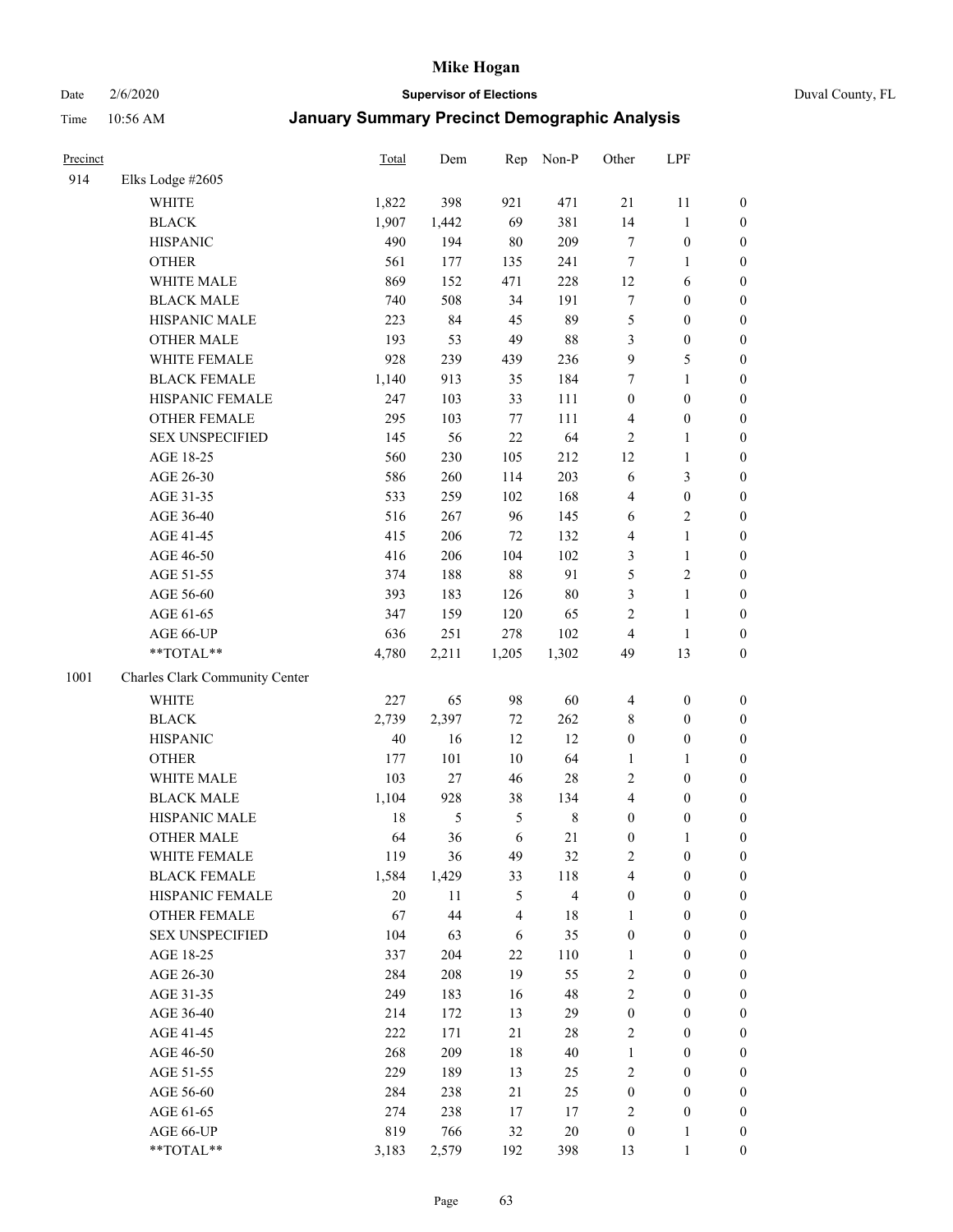### Date 2/6/2020 **Supervisor of Elections** Duval County, FL

| Precinct |                                     | Total | Dem              | Rep                     | Non-P          | Other            | LPF              |                  |
|----------|-------------------------------------|-------|------------------|-------------------------|----------------|------------------|------------------|------------------|
| 1002     | Woodlawn Presbyterian Church        |       |                  |                         |                |                  |                  |                  |
|          | <b>WHITE</b>                        | 66    | 30               | 22                      | 10             | $\overline{4}$   | $\boldsymbol{0}$ | 0                |
|          | <b>BLACK</b>                        | 3,116 | 2,752            | 69                      | 289            | 5                | 1                | $\boldsymbol{0}$ |
|          | <b>HISPANIC</b>                     | 13    | $\tau$           | $\mathbf{1}$            | 5              | $\boldsymbol{0}$ | $\boldsymbol{0}$ | $\boldsymbol{0}$ |
|          | <b>OTHER</b>                        | 174   | 85               | 5                       | 83             | 1                | $\boldsymbol{0}$ | $\boldsymbol{0}$ |
|          | WHITE MALE                          | 28    | 11               | 10                      | 5              | $\overline{c}$   | $\boldsymbol{0}$ | $\boldsymbol{0}$ |
|          | <b>BLACK MALE</b>                   | 1,228 | 1,056            | 37                      | 130            | 4                | 1                | $\boldsymbol{0}$ |
|          | HISPANIC MALE                       | 3     | $\overline{2}$   | $\boldsymbol{0}$        | 1              | 0                | $\boldsymbol{0}$ | $\boldsymbol{0}$ |
|          | <b>OTHER MALE</b>                   | 66    | 35               | $\mathbf{1}$            | 30             | $\boldsymbol{0}$ | $\boldsymbol{0}$ | $\boldsymbol{0}$ |
|          | WHITE FEMALE                        | 36    | 18               | 11                      | 5              | 2                | $\boldsymbol{0}$ | $\boldsymbol{0}$ |
|          | <b>BLACK FEMALE</b>                 | 1,842 | 1,662            | 32                      | 147            | 1                | $\boldsymbol{0}$ | $\boldsymbol{0}$ |
|          | HISPANIC FEMALE                     | 10    | 5                | $\mathbf{1}$            | $\overline{4}$ | $\boldsymbol{0}$ | $\boldsymbol{0}$ | 0                |
|          | OTHER FEMALE                        | 60    | 32               | $\mathbf{1}$            | 26             | 1                | $\boldsymbol{0}$ | $\boldsymbol{0}$ |
|          | <b>SEX UNSPECIFIED</b>              | 96    | 53               | $\overline{4}$          | 39             | $\boldsymbol{0}$ | $\boldsymbol{0}$ | $\boldsymbol{0}$ |
|          | AGE 18-25                           | 371   | 254              | 11                      | 104            | 1                | 1                | $\boldsymbol{0}$ |
|          | AGE 26-30                           | 288   | 228              | 8                       | 52             | $\boldsymbol{0}$ | $\boldsymbol{0}$ | $\boldsymbol{0}$ |
|          | AGE 31-35                           | 268   | 219              | 3                       | 44             | 2                | $\boldsymbol{0}$ | $\boldsymbol{0}$ |
|          | AGE 36-40                           | 245   | 204              | 7                       | 33             | $\mathbf{1}$     | $\boldsymbol{0}$ | $\boldsymbol{0}$ |
|          | AGE 41-45                           | 236   | 191              | 9                       | 36             | $\boldsymbol{0}$ | $\boldsymbol{0}$ | $\boldsymbol{0}$ |
|          | AGE 46-50                           | 244   | 214              | 7                       | 23             | $\boldsymbol{0}$ | $\boldsymbol{0}$ | $\boldsymbol{0}$ |
|          | AGE 51-55                           | 227   | 187              | 5                       | 33             | 2                | $\boldsymbol{0}$ | $\boldsymbol{0}$ |
|          | AGE 56-60                           | 331   | 293              | 16                      | 20             | $\overline{c}$   | $\boldsymbol{0}$ | 0                |
|          | AGE 61-65                           | 296   | 265              | 10                      | 20             | 1                | $\boldsymbol{0}$ | 0                |
|          | AGE 66-UP                           | 859   | 817              | 21                      | 21             | $\boldsymbol{0}$ | $\boldsymbol{0}$ | $\boldsymbol{0}$ |
|          | **TOTAL**                           | 3,369 | 2,874            | 97                      | 387            | 10               | $\mathbf{1}$     | $\boldsymbol{0}$ |
| 1003     | Zion Hope Missionary Baptist Church |       |                  |                         |                |                  |                  |                  |
|          | <b>WHITE</b>                        | 22    | $\boldsymbol{7}$ | 9                       | 5              | $\mathbf{1}$     | $\boldsymbol{0}$ | $\boldsymbol{0}$ |
|          | <b>BLACK</b>                        | 1,909 | 1,684            | 41                      | 179            | 5                | $\boldsymbol{0}$ | $\boldsymbol{0}$ |
|          | <b>HISPANIC</b>                     | 11    | 6                | $\mathbf{1}$            | $\overline{4}$ | $\boldsymbol{0}$ | $\boldsymbol{0}$ | $\boldsymbol{0}$ |
|          | <b>OTHER</b>                        | 101   | 46               | 4                       | 51             | 0                | $\boldsymbol{0}$ | $\boldsymbol{0}$ |
|          | WHITE MALE                          | 9     | $\overline{2}$   | 5                       | $\overline{2}$ | $\boldsymbol{0}$ | $\boldsymbol{0}$ | $\boldsymbol{0}$ |
|          | <b>BLACK MALE</b>                   | 701   | 597              | 18                      | 81             | 5                | $\boldsymbol{0}$ | $\boldsymbol{0}$ |
|          | HISPANIC MALE                       | 4     | $\mathfrak{Z}$   | $\boldsymbol{0}$        | $\mathbf{1}$   | $\boldsymbol{0}$ | $\boldsymbol{0}$ | $\boldsymbol{0}$ |
|          | <b>OTHER MALE</b>                   | 42    | 23               | $\mathbf{1}$            | 18             | $\boldsymbol{0}$ | $\boldsymbol{0}$ | $\boldsymbol{0}$ |
|          | WHITE FEMALE                        | 13    | 5                | 4                       | 3              | 1                | 0                | 0                |
|          | <b>BLACK FEMALE</b>                 | 1,180 | 1,067            | 22                      | 91             | $\boldsymbol{0}$ | $\boldsymbol{0}$ | $\overline{0}$   |
|          | HISPANIC FEMALE                     | 5     | $\mathfrak{Z}$   | $\mathbf{1}$            | $\mathbf{1}$   | $\boldsymbol{0}$ | $\boldsymbol{0}$ | $\overline{0}$   |
|          | OTHER FEMALE                        | 34    | 13               | $\overline{\mathbf{c}}$ | 19             | $\boldsymbol{0}$ | $\boldsymbol{0}$ | $\overline{0}$   |
|          | <b>SEX UNSPECIFIED</b>              | 55    | 30               | 2                       | 23             | $\boldsymbol{0}$ | $\boldsymbol{0}$ | $\overline{0}$   |
|          | AGE 18-25                           | 256   | 177              | 9                       | 69             | 1                | $\boldsymbol{0}$ | $\overline{0}$   |
|          | AGE 26-30                           | 203   | 170              | $\overline{\mathbf{4}}$ | 28             | $\mathbf{1}$     | $\boldsymbol{0}$ | $\overline{0}$   |
|          | AGE 31-35                           | 191   | 156              | 5                       | 30             | 0                | $\boldsymbol{0}$ | 0                |
|          | AGE 36-40                           | 157   | 121              | $\overline{\mathbf{4}}$ | 32             | 0                | $\boldsymbol{0}$ | 0                |
|          | AGE 41-45                           | 135   | 105              | $\overline{\mathbf{4}}$ | 25             | 1                | $\boldsymbol{0}$ | 0                |
|          | AGE 46-50                           | 143   | 128              | 5                       | 9              | 1                | $\boldsymbol{0}$ | 0                |
|          | AGE 51-55                           | 147   | 128              | 5                       | 14             | $\boldsymbol{0}$ | $\boldsymbol{0}$ | $\boldsymbol{0}$ |
|          | AGE 56-60                           | 182   | 168              | 4                       | 9              | $\mathbf{1}$     | $\boldsymbol{0}$ | $\boldsymbol{0}$ |
|          | AGE 61-65                           | 169   | 150              | 9                       | 9              | 1                | $\boldsymbol{0}$ | $\boldsymbol{0}$ |
|          | AGE 66-UP                           | 459   | 439              | 6                       | 14             | $\boldsymbol{0}$ | $\boldsymbol{0}$ | $\boldsymbol{0}$ |
|          | **TOTAL**                           | 2,043 | 1,743            | 55                      | 239            | 6                | $\boldsymbol{0}$ | $\boldsymbol{0}$ |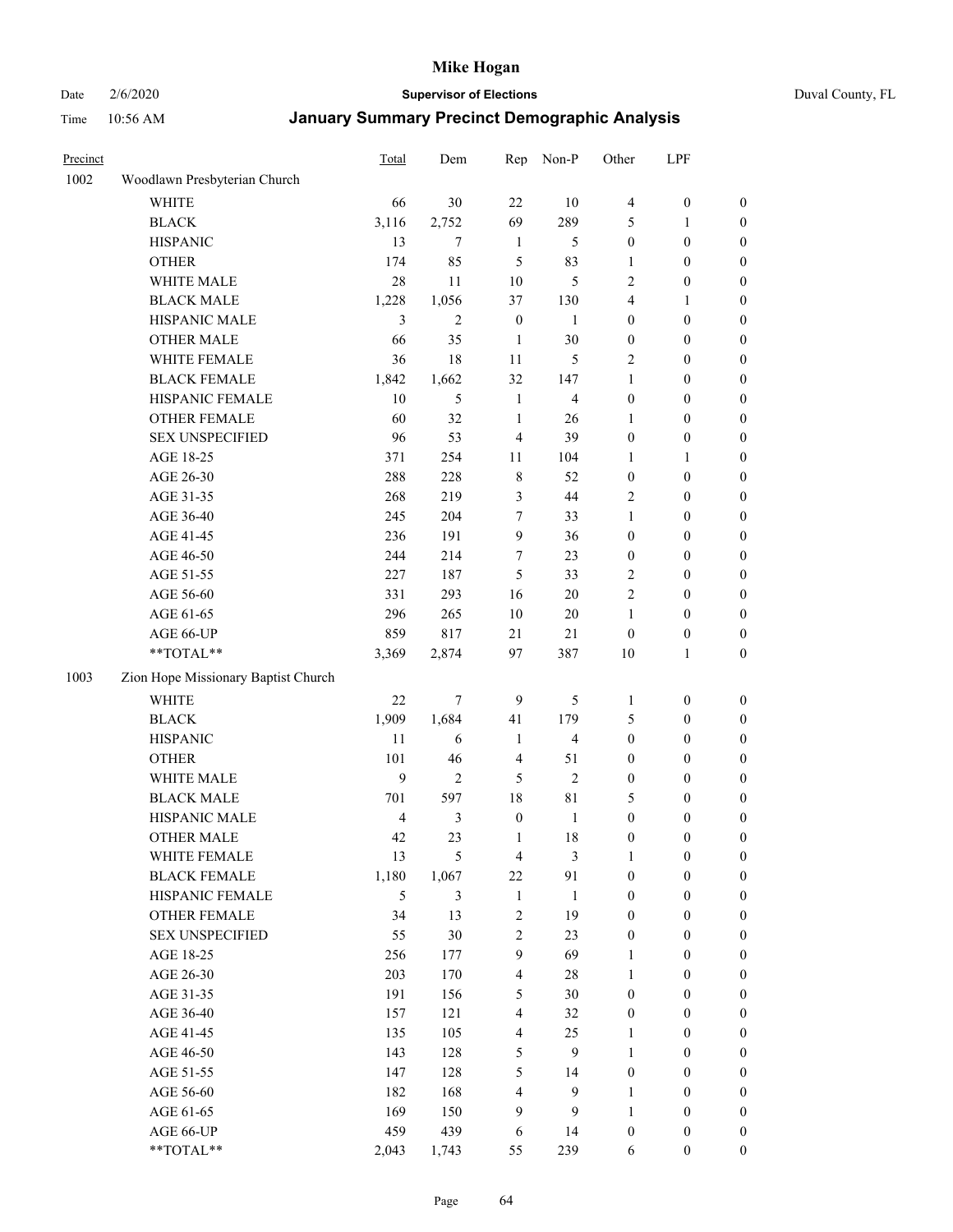Date 2/6/2020 **Supervisor of Elections** Duval County, FL

| Precinct |                          | Total          | Dem                      | Rep                     | Non-P                   | Other            | LPF              |                  |
|----------|--------------------------|----------------|--------------------------|-------------------------|-------------------------|------------------|------------------|------------------|
| 1004     | St Paul AME Church       |                |                          |                         |                         |                  |                  |                  |
|          | <b>WHITE</b>             | 23             | 13                       | $\mathfrak{Z}$          | 6                       | $\mathbf{1}$     | $\boldsymbol{0}$ | $\boldsymbol{0}$ |
|          | <b>BLACK</b>             | 2,405          | 2,180                    | 30                      | 190                     | 5                | $\boldsymbol{0}$ | $\boldsymbol{0}$ |
|          | <b>HISPANIC</b>          | 6              | $\overline{\mathcal{L}}$ | $\mathbf{1}$            | 1                       | $\boldsymbol{0}$ | $\boldsymbol{0}$ | $\boldsymbol{0}$ |
|          | <b>OTHER</b>             | 114            | 67                       | 5                       | 42                      | $\boldsymbol{0}$ | $\boldsymbol{0}$ | $\boldsymbol{0}$ |
|          | WHITE MALE               | 8              | 3                        | $\mathbf{1}$            | $\overline{\mathbf{4}}$ | $\boldsymbol{0}$ | $\boldsymbol{0}$ | $\boldsymbol{0}$ |
|          | <b>BLACK MALE</b>        | 928            | 805                      | 17                      | $102\,$                 | 4                | $\boldsymbol{0}$ | $\boldsymbol{0}$ |
|          | HISPANIC MALE            | $\overline{2}$ | $\mathbf{1}$             | $\boldsymbol{0}$        | $\mathbf{1}$            | $\boldsymbol{0}$ | $\boldsymbol{0}$ | $\boldsymbol{0}$ |
|          | <b>OTHER MALE</b>        | 27             | 16                       | $\boldsymbol{0}$        | 11                      | $\boldsymbol{0}$ | $\boldsymbol{0}$ | $\boldsymbol{0}$ |
|          | WHITE FEMALE             | 14             | 10                       | $\overline{2}$          | $\mathbf{1}$            | 1                | $\boldsymbol{0}$ | $\boldsymbol{0}$ |
|          | <b>BLACK FEMALE</b>      | 1,449          | 1,354                    | 13                      | 81                      | $\mathbf{1}$     | $\boldsymbol{0}$ | $\boldsymbol{0}$ |
|          | HISPANIC FEMALE          | $\overline{4}$ | 3                        | $\mathbf{1}$            | $\boldsymbol{0}$        | $\boldsymbol{0}$ | $\boldsymbol{0}$ | $\boldsymbol{0}$ |
|          | <b>OTHER FEMALE</b>      | 57             | 45                       | $\overline{4}$          | $\,$ 8 $\,$             | $\boldsymbol{0}$ | $\boldsymbol{0}$ | $\boldsymbol{0}$ |
|          | <b>SEX UNSPECIFIED</b>   | 59             | 27                       | $\mathbf{1}$            | 31                      | $\boldsymbol{0}$ | $\boldsymbol{0}$ | $\boldsymbol{0}$ |
|          | AGE 18-25                | 230            | 169                      | 5                       | 54                      | 2                | $\boldsymbol{0}$ | $\boldsymbol{0}$ |
|          | AGE 26-30                | 205            | 167                      | 4                       | 34                      | $\boldsymbol{0}$ | $\boldsymbol{0}$ | $\boldsymbol{0}$ |
|          | AGE 31-35                | 200            | 164                      | 5                       | 30                      | 1                | $\boldsymbol{0}$ | $\boldsymbol{0}$ |
|          | AGE 36-40                | 150            | 130                      | 3                       | 17                      | $\boldsymbol{0}$ | $\boldsymbol{0}$ | $\boldsymbol{0}$ |
|          | AGE 41-45                | 146            | 123                      | $\overline{c}$          | 19                      | 2                | $\boldsymbol{0}$ | $\boldsymbol{0}$ |
|          | AGE 46-50                | 172            | 147                      | 5                       | 19                      | $\mathbf{1}$     | $\boldsymbol{0}$ | $\boldsymbol{0}$ |
|          | AGE 51-55                | 214            | 195                      | $\overline{\mathbf{4}}$ | 15                      | $\boldsymbol{0}$ | $\boldsymbol{0}$ | $\boldsymbol{0}$ |
|          | AGE 56-60                | 229            | 212                      | 5                       | 12                      | $\boldsymbol{0}$ | $\boldsymbol{0}$ | 0                |
|          | AGE 61-65                | 203            | 182                      | 3                       | 18                      | $\boldsymbol{0}$ | $\boldsymbol{0}$ | $\boldsymbol{0}$ |
|          | AGE 66-UP                | 795            | 774                      | 3                       | 18                      | $\boldsymbol{0}$ | $\boldsymbol{0}$ | $\boldsymbol{0}$ |
|          | **TOTAL**                | 2,548          | 2,264                    | 39                      | 239                     | 6                | $\boldsymbol{0}$ | $\boldsymbol{0}$ |
| 1005     | Legends Community Center |                |                          |                         |                         |                  |                  |                  |
|          | <b>WHITE</b>             | 137            | 45                       | 47                      | 38                      | 6                | $\mathbf{1}$     | $\boldsymbol{0}$ |
|          | <b>BLACK</b>             | 3,482          | 3,104                    | 68                      | 304                     | 5                | $\mathbf{1}$     | $\boldsymbol{0}$ |
|          | <b>HISPANIC</b>          | 32             | 22                       | 5                       | 5                       | $\boldsymbol{0}$ | $\boldsymbol{0}$ | $\boldsymbol{0}$ |
|          | <b>OTHER</b>             | 165            | 87                       | $\tau$                  | 71                      | $\boldsymbol{0}$ | $\boldsymbol{0}$ | $\boldsymbol{0}$ |
|          | WHITE MALE               | 62             | 22                       | 19                      | 18                      | 3                | $\boldsymbol{0}$ | $\boldsymbol{0}$ |
|          | <b>BLACK MALE</b>        | 1,355          | 1,161                    | 34                      | 158                     | $\mathbf{1}$     | 1                | $\boldsymbol{0}$ |
|          | HISPANIC MALE            | 15             | $\,$ 8 $\,$              | $\mathfrak{Z}$          | $\overline{4}$          | $\boldsymbol{0}$ | $\boldsymbol{0}$ | $\boldsymbol{0}$ |
|          | <b>OTHER MALE</b>        | 57             | 27                       | $\mathbf{1}$            | 29                      | $\boldsymbol{0}$ | $\boldsymbol{0}$ | $\boldsymbol{0}$ |
|          | WHITE FEMALE             | 74             | 23                       | 27                      | 20                      | 3                | 1                | 0                |
|          | <b>BLACK FEMALE</b>      | 2,083          | 1,904                    | 33                      | 142                     | 4                | $\boldsymbol{0}$ | $\boldsymbol{0}$ |
|          | HISPANIC FEMALE          | 15             | 13                       | $\mathbf{1}$            | $\mathbf{1}$            | $\boldsymbol{0}$ | $\boldsymbol{0}$ | $\overline{0}$   |
|          | OTHER FEMALE             | 58             | 38                       | 4                       | 16                      | $\boldsymbol{0}$ | $\boldsymbol{0}$ | $\overline{0}$   |
|          | <b>SEX UNSPECIFIED</b>   | 97             | 62                       | 5                       | 30                      | $\boldsymbol{0}$ | $\boldsymbol{0}$ | 0                |
|          | AGE 18-25                | 415            | 281                      | 16                      | 116                     | $\mathbf{1}$     | $\mathbf{1}$     | $\overline{0}$   |
|          | AGE 26-30                | 265            | 206                      | 9                       | 50                      | $\boldsymbol{0}$ | $\boldsymbol{0}$ | 0                |
|          | AGE 31-35                | 318            | 263                      | 11                      | 44                      | $\boldsymbol{0}$ | $\boldsymbol{0}$ | 0                |
|          | AGE 36-40                | 254            | 203                      | $\boldsymbol{9}$        | 38                      | 4                | $\boldsymbol{0}$ | 0                |
|          | AGE 41-45                | 278            | 228                      | $\mathbf{9}$            | 40                      | $\mathbf{1}$     | $\boldsymbol{0}$ | 0                |
|          | AGE 46-50                | 265            | 215                      | 13                      | 36                      | $\mathbf{1}$     | $\boldsymbol{0}$ | 0                |
|          | AGE 51-55                | 307            | 270                      | 9                       | $28\,$                  | $\boldsymbol{0}$ | $\boldsymbol{0}$ | $\boldsymbol{0}$ |
|          | AGE 56-60                | 355            | 305                      | 19                      | 29                      | 2                | $\boldsymbol{0}$ | $\boldsymbol{0}$ |
|          | AGE 61-65                | 323            | 297                      | 11                      | 14                      | $\mathbf{1}$     | $\boldsymbol{0}$ | $\boldsymbol{0}$ |
|          | AGE 66-UP                | 1,034          | 988                      | 21                      | 23                      | $\mathbf{1}$     | $\mathbf{1}$     | $\boldsymbol{0}$ |
|          | **TOTAL**                | 3,816          | 3,258                    | 127                     | 418                     | 11               | $\sqrt{2}$       | $\boldsymbol{0}$ |
|          |                          |                |                          |                         |                         |                  |                  |                  |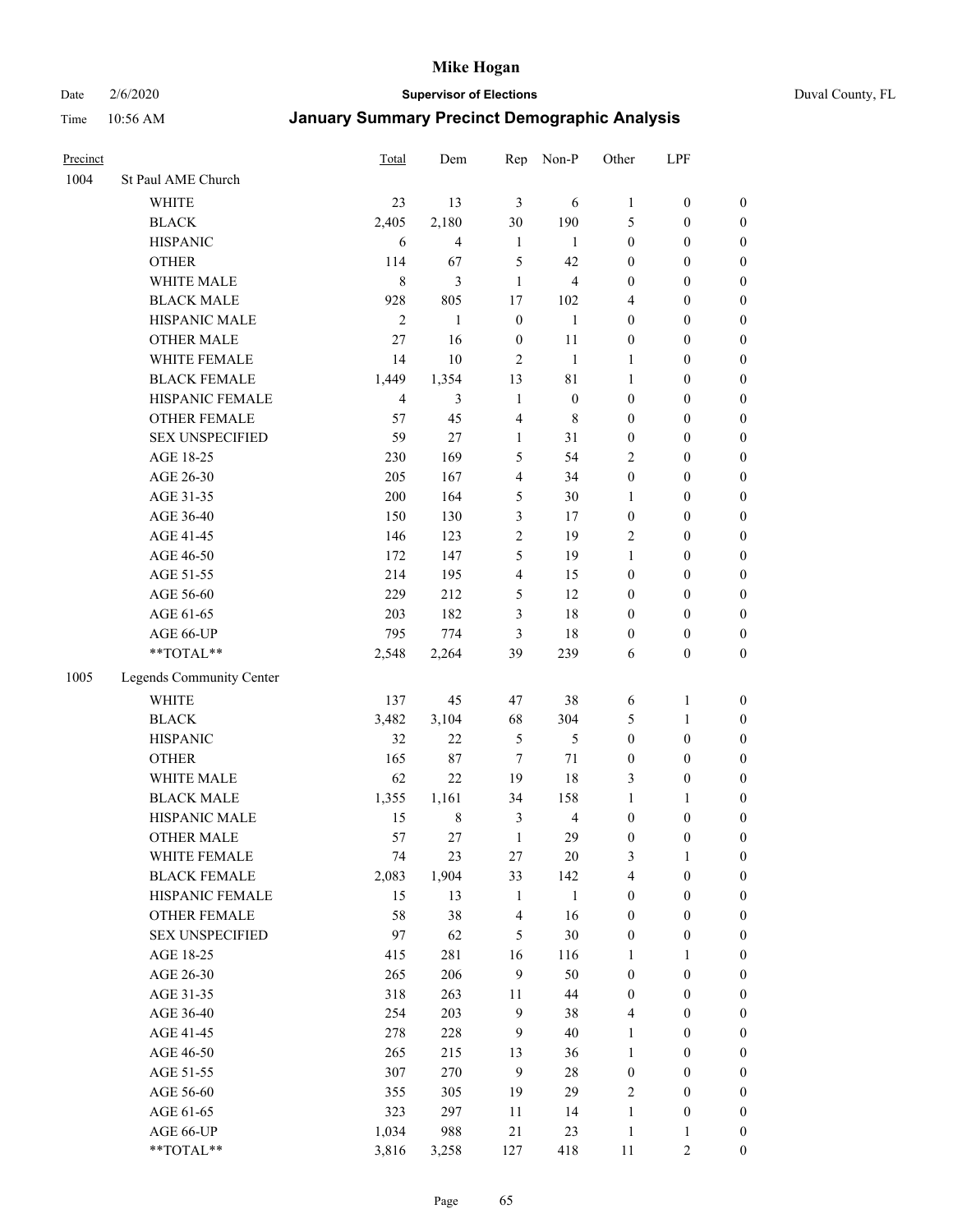Date 2/6/2020 **Supervisor of Elections** Duval County, FL

| Precinct |                                | Total | Dem    | Rep              | Non-P  | Other            | LPF              |                  |
|----------|--------------------------------|-------|--------|------------------|--------|------------------|------------------|------------------|
| 1006     | Church of God - N Lane Ave     |       |        |                  |        |                  |                  |                  |
|          | <b>WHITE</b>                   | 1,053 | 251    | 540              | 245    | 12               | $\mathfrak s$    | 0                |
|          | <b>BLACK</b>                   | 770   | 621    | 31               | 114    | 4                | $\boldsymbol{0}$ | 0                |
|          | <b>HISPANIC</b>                | 64    | 23     | 14               | 27     | $\boldsymbol{0}$ | $\boldsymbol{0}$ | $\boldsymbol{0}$ |
|          | <b>OTHER</b>                   | 141   | 50     | 26               | 64     | 1                | $\boldsymbol{0}$ | $\boldsymbol{0}$ |
|          | WHITE MALE                     | 470   | 99     | 254              | 111    | 3                | $\mathfrak{Z}$   | $\boldsymbol{0}$ |
|          | <b>BLACK MALE</b>              | 299   | 227    | 21               | 49     | $\overline{c}$   | $\boldsymbol{0}$ | $\boldsymbol{0}$ |
|          | HISPANIC MALE                  | 35    | 13     | $\overline{7}$   | 15     | $\boldsymbol{0}$ | $\boldsymbol{0}$ | $\boldsymbol{0}$ |
|          | <b>OTHER MALE</b>              | 54    | 16     | 12               | 26     | $\boldsymbol{0}$ | $\boldsymbol{0}$ | $\boldsymbol{0}$ |
|          | WHITE FEMALE                   | 569   | 151    | 280              | 127    | 9                | $\overline{2}$   | $\boldsymbol{0}$ |
|          | <b>BLACK FEMALE</b>            | 454   | 381    | 10               | 61     | 2                | $\boldsymbol{0}$ | $\boldsymbol{0}$ |
|          | HISPANIC FEMALE                | 29    | 10     | $\tau$           | 12     | $\boldsymbol{0}$ | $\boldsymbol{0}$ | 0                |
|          | OTHER FEMALE                   | 50    | 24     | 10               | 15     | 1                | $\boldsymbol{0}$ | 0                |
|          | <b>SEX UNSPECIFIED</b>         | 68    | 24     | 10               | 34     | $\boldsymbol{0}$ | $\boldsymbol{0}$ | $\boldsymbol{0}$ |
|          | AGE 18-25                      | 227   | 104    | 34               | 83     | 5                | 1                | $\boldsymbol{0}$ |
|          | AGE 26-30                      | 214   | 93     | 53               | 66     | 2                | $\boldsymbol{0}$ | $\boldsymbol{0}$ |
|          | AGE 31-35                      | 177   | 86     | 43               | 45     | $\overline{c}$   | $\mathbf{1}$     | $\boldsymbol{0}$ |
|          | AGE 36-40                      | 173   | 90     | 35               | 46     | $\mathbf{1}$     | $\mathbf{1}$     | $\boldsymbol{0}$ |
|          | AGE 41-45                      | 160   | 84     | 45               | $30\,$ | $\mathbf{1}$     | $\boldsymbol{0}$ | $\boldsymbol{0}$ |
|          | AGE 46-50                      | 182   | 87     | 55               | 38     | 2                | $\boldsymbol{0}$ | $\boldsymbol{0}$ |
|          | AGE 51-55                      | 186   | 81     | 68               | 35     | $\mathbf{1}$     | 1                | 0                |
|          | AGE 56-60                      | 191   | 78     | 72               | 39     | 1                | 1                | 0                |
|          | AGE 61-65                      | 163   | 76     | 53               | 32     | 2                | $\boldsymbol{0}$ | 0                |
|          | AGE 66-UP                      | 355   | 166    | 153              | 36     | $\boldsymbol{0}$ | $\boldsymbol{0}$ | 0                |
|          | **TOTAL**                      | 2,028 | 945    | 611              | 450    | 17               | $\mathfrak s$    | $\boldsymbol{0}$ |
| 1007     | Evangel Temple Assembly of God |       |        |                  |        |                  |                  |                  |
|          | <b>WHITE</b>                   | 908   | 242    | 452              | 201    | 12               | $\mathbf{1}$     | $\boldsymbol{0}$ |
|          | <b>BLACK</b>                   | 548   | 424    | 24               | 99     | $\mathbf{1}$     | $\boldsymbol{0}$ | $\boldsymbol{0}$ |
|          | <b>HISPANIC</b>                | 100   | 45     | 18               | 35     | $\mathbf{1}$     | $\mathbf{1}$     | $\boldsymbol{0}$ |
|          | <b>OTHER</b>                   | 133   | 43     | 33               | 56     | $\mathbf{1}$     | $\boldsymbol{0}$ | $\boldsymbol{0}$ |
|          | WHITE MALE                     | 410   | 107    | 214              | 84     | 5                | $\boldsymbol{0}$ | $\boldsymbol{0}$ |
|          | <b>BLACK MALE</b>              | 201   | 138    | 15               | 48     | $\boldsymbol{0}$ | $\boldsymbol{0}$ | $\boldsymbol{0}$ |
|          | HISPANIC MALE                  | 40    | 12     | 10               | 16     | 1                | 1                | 0                |
|          | <b>OTHER MALE</b>              | 35    | 10     | 11               | 14     | $\boldsymbol{0}$ | $\boldsymbol{0}$ | 0                |
|          | WHITE FEMALE                   | 491   | 133    | 234              | 116    | 7                | 1                | 0                |
|          | <b>BLACK FEMALE</b>            | 341   | 282    | 8                | 50     | $\mathbf{1}$     | $\boldsymbol{0}$ | $\overline{0}$   |
|          | HISPANIC FEMALE                | 60    | 33     | $\,$ 8 $\,$      | 19     | $\boldsymbol{0}$ | $\boldsymbol{0}$ | $\overline{0}$   |
|          | <b>OTHER FEMALE</b>            | 66    | 24     | 18               | 23     | $\mathbf{1}$     | $\boldsymbol{0}$ | $\overline{0}$   |
|          | <b>SEX UNSPECIFIED</b>         | 45    | 15     | $\boldsymbol{9}$ | 21     | $\boldsymbol{0}$ | $\boldsymbol{0}$ | 0                |
|          | AGE 18-25                      | 192   | $88\,$ | 32               | 71     | $\mathbf{1}$     | $\boldsymbol{0}$ | 0                |
|          | AGE 26-30                      | 160   | 72     | 37               | 48     | 2                | $\mathbf{1}$     | 0                |
|          | AGE 31-35                      | 163   | 77     | 34               | 49     | $\overline{c}$   | $\mathbf{1}$     | 0                |
|          | AGE 36-40                      | 148   | 81     | 37               | $28\,$ | $\overline{c}$   | $\boldsymbol{0}$ | 0                |
|          | AGE 41-45                      | 126   | 50     | 35               | 39     | $\overline{c}$   | $\boldsymbol{0}$ | 0                |
|          | AGE 46-50                      | 113   | 38     | 37               | 37     | $\mathbf{1}$     | $\boldsymbol{0}$ | 0                |
|          | AGE 51-55                      | 145   | 60     | 51               | 31     | 3                | $\boldsymbol{0}$ | 0                |
|          | AGE 56-60                      | 155   | 75     | 50               | $30\,$ | $\boldsymbol{0}$ | $\boldsymbol{0}$ | $\overline{0}$   |
|          | AGE 61-65                      | 150   | 65     | 62               | 22     | 1                | $\boldsymbol{0}$ | $\overline{0}$   |
|          | AGE 66-UP                      | 337   | 148    | 152              | 36     | $\mathbf{1}$     | $\boldsymbol{0}$ | 0                |
|          | **TOTAL**                      | 1,689 | 754    | 527              | 391    | 15               | $\overline{c}$   | $\boldsymbol{0}$ |
|          |                                |       |        |                  |        |                  |                  |                  |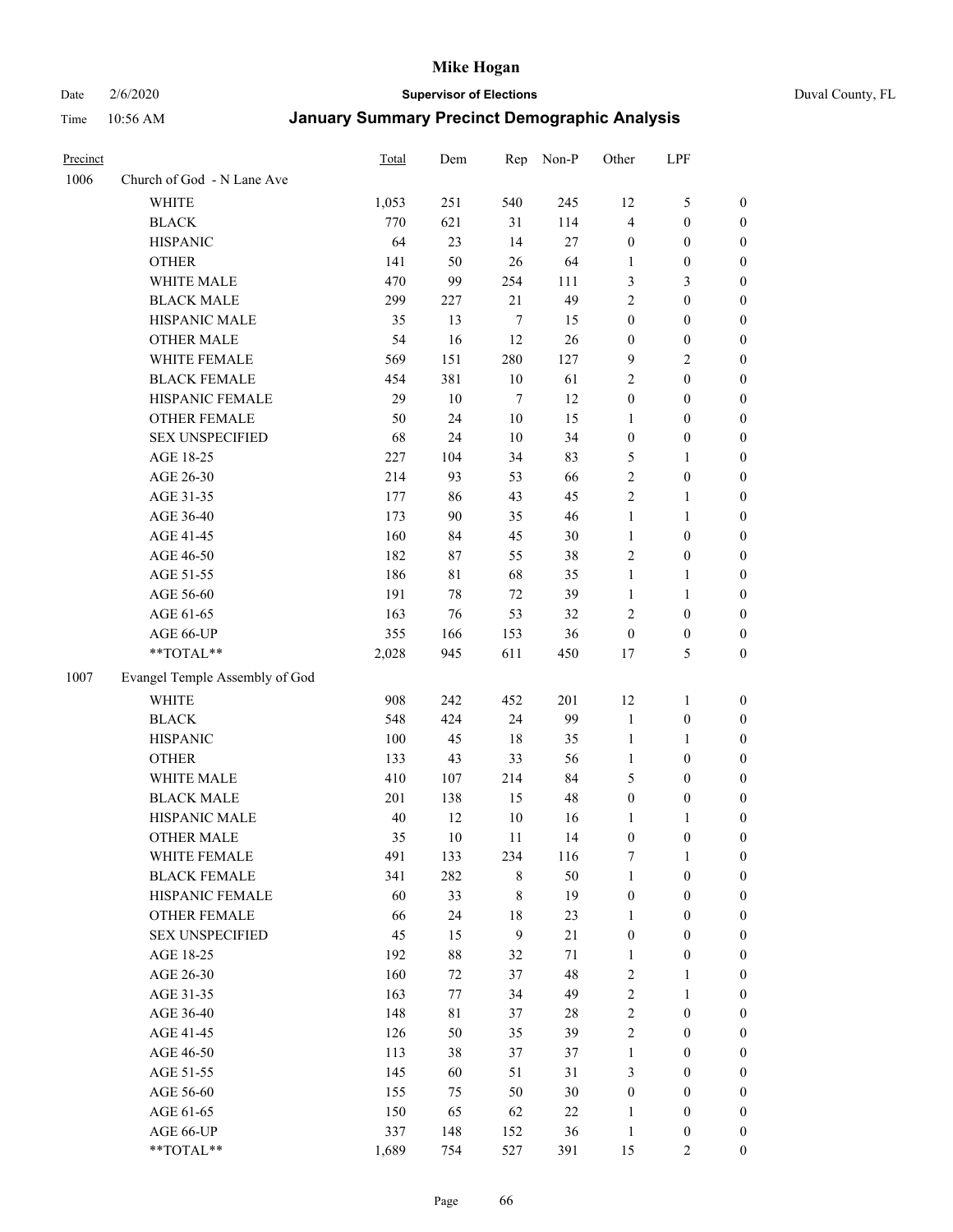# Date 2/6/2020 **Supervisor of Elections** Duval County, FL

| Precinct |                                 | Total | Dem         | Rep    | Non-P | Other                   | LPF              |                  |
|----------|---------------------------------|-------|-------------|--------|-------|-------------------------|------------------|------------------|
| 1008     | Mary Lena Gibbs Center          |       |             |        |       |                         |                  |                  |
|          | <b>WHITE</b>                    | 1,213 | 291         | 636    | 262   | 16                      | $\,$ 8 $\,$      | 0                |
|          | <b>BLACK</b>                    | 2,030 | 1,658       | 71     | 295   | 6                       | $\boldsymbol{0}$ | 0                |
|          | <b>HISPANIC</b>                 | 202   | 70          | 33     | 98    | $\mathbf{1}$            | $\boldsymbol{0}$ | $\boldsymbol{0}$ |
|          | <b>OTHER</b>                    | 369   | 112         | 100    | 153   | 3                       | 1                | $\boldsymbol{0}$ |
|          | WHITE MALE                      | 564   | 108         | 310    | 133   | 8                       | 5                | $\boldsymbol{0}$ |
|          | <b>BLACK MALE</b>               | 815   | 642         | 34     | 137   | $\overline{c}$          | $\boldsymbol{0}$ | $\boldsymbol{0}$ |
|          | HISPANIC MALE                   | 94    | 27          | $20\,$ | 46    | 1                       | $\boldsymbol{0}$ | $\boldsymbol{0}$ |
|          | <b>OTHER MALE</b>               | 146   | 38          | 48     | 59    | 1                       | $\boldsymbol{0}$ | $\boldsymbol{0}$ |
|          | WHITE FEMALE                    | 633   | 178         | 320    | 124   | 8                       | 3                | $\boldsymbol{0}$ |
|          | <b>BLACK FEMALE</b>             | 1,182 | 992         | 36     | 150   | 4                       | $\boldsymbol{0}$ | $\boldsymbol{0}$ |
|          | HISPANIC FEMALE                 | 103   | 42          | 13     | 48    | $\boldsymbol{0}$        | $\boldsymbol{0}$ | $\boldsymbol{0}$ |
|          | <b>OTHER FEMALE</b>             | 159   | 57          | 44     | 55    | $\overline{c}$          | $\mathbf{1}$     | $\boldsymbol{0}$ |
|          | <b>SEX UNSPECIFIED</b>          | 118   | 47          | 15     | 56    | $\boldsymbol{0}$        | $\boldsymbol{0}$ | $\boldsymbol{0}$ |
|          | AGE 18-25                       | 499   | 233         | 69     | 191   | 5                       | $\mathbf{1}$     | $\boldsymbol{0}$ |
|          | AGE 26-30                       | 365   | 191         | 61     | 111   | 1                       | $\mathbf{1}$     | $\boldsymbol{0}$ |
|          | AGE 31-35                       | 362   | 193         | 62     | 100   | 5                       | $\sqrt{2}$       | $\boldsymbol{0}$ |
|          | AGE 36-40                       | 354   | 205         | 50     | 94    | 5                       | $\boldsymbol{0}$ | $\boldsymbol{0}$ |
|          | AGE 41-45                       | 320   | 187         | 64     | 67    | $\mathbf{1}$            | $\mathbf{1}$     | $\boldsymbol{0}$ |
|          | AGE 46-50                       | 318   | 194         | 56     | 65    | 1                       | $\sqrt{2}$       | $\boldsymbol{0}$ |
|          | AGE 51-55                       | 288   | 173         | 63     | 49    | 2                       | $\mathbf{1}$     | $\boldsymbol{0}$ |
|          | AGE 56-60                       | 316   | 183         | 88     | 42    | 3                       | $\boldsymbol{0}$ | 0                |
|          | AGE 61-65                       | 296   | 162         | 103    | 31    | $\boldsymbol{0}$        | $\boldsymbol{0}$ | $\boldsymbol{0}$ |
|          | AGE 66-UP                       | 692   | 408         | 222    | 58    | 3                       | 1                | $\boldsymbol{0}$ |
|          | **TOTAL**                       | 3,814 | 2,131       | 840    | 808   | 26                      | $\boldsymbol{9}$ | $\boldsymbol{0}$ |
| 1009     | Oak Hill Church of the Nazarene |       |             |        |       |                         |                  |                  |
|          | <b>WHITE</b>                    | 941   | 215         | 531    | 184   | 5                       | 6                | $\boldsymbol{0}$ |
|          | <b>BLACK</b>                    | 1,425 | 1,128       | 54     | 225   | 16                      | $\sqrt{2}$       | $\boldsymbol{0}$ |
|          | <b>HISPANIC</b>                 | 190   | 85          | 41     | 62    | 2                       | $\boldsymbol{0}$ | $\boldsymbol{0}$ |
|          | <b>OTHER</b>                    | 265   | $8\sqrt{1}$ | 70     | 112   | $\mathbf{1}$            | 1                | $\boldsymbol{0}$ |
|          | WHITE MALE                      | 431   | 82          | 269    | 75    | $\overline{c}$          | 3                | $\boldsymbol{0}$ |
|          | <b>BLACK MALE</b>               | 581   | 440         | 24     | 110   | 6                       | $\mathbf{1}$     | $\boldsymbol{0}$ |
|          | HISPANIC MALE                   | 101   | 42          | 25     | 32    | $\overline{\mathbf{c}}$ | $\boldsymbol{0}$ | 0                |
|          | <b>OTHER MALE</b>               | 105   | 35          | 25     | 43    | 1                       | $\mathbf{1}$     | $\boldsymbol{0}$ |
|          | WHITE FEMALE                    | 505   | 131         | 260    | 108   | 3                       | 3                | 0                |
|          | <b>BLACK FEMALE</b>             | 820   | 669         | 30     | 111   | 9                       | $\mathbf{1}$     | $\boldsymbol{0}$ |
|          | HISPANIC FEMALE                 | 85    | 42          | 15     | 28    | $\boldsymbol{0}$        | $\boldsymbol{0}$ | $\overline{0}$   |
|          | OTHER FEMALE                    | 125   | 40          | 41     | 44    | 0                       | $\boldsymbol{0}$ | $\overline{0}$   |
|          | <b>SEX UNSPECIFIED</b>          | 68    | 28          | 7      | 32    | 1                       | $\boldsymbol{0}$ | 0                |
|          | AGE 18-25                       | 361   | 168         | 51     | 137   | 5                       | $\boldsymbol{0}$ | $\theta$         |
|          | AGE 26-30                       | 257   | 129         | 42     | 79    | 4                       | 3                | 0                |
|          | AGE 31-35                       | 242   | 131         | 44     | 64    | 1                       | $\sqrt{2}$       | 0                |
|          | AGE 36-40                       | 240   | 146         | 41     | 52    | 1                       | $\boldsymbol{0}$ | 0                |
|          | AGE 41-45                       | 259   | 163         | 51     | 41    | 3                       | $\mathbf{1}$     | 0                |
|          | AGE 46-50                       | 265   | 154         | 62     | 47    | $\mathbf{2}$            | $\boldsymbol{0}$ | 0                |
|          | AGE 51-55                       | 233   | 136         | 58     | 37    | $\mathbf{2}$            | $\boldsymbol{0}$ | 0                |
|          | AGE 56-60                       | 264   | 123         | 91     | 47    | 3                       | $\boldsymbol{0}$ | $\overline{0}$   |
|          | AGE 61-65                       | 247   | 123         | 86     | 36    | $\overline{\mathbf{c}}$ | $\boldsymbol{0}$ | $\overline{0}$   |
|          | AGE 66-UP                       | 452   | 235         | 170    | 43    | 1                       | $\mathfrak{Z}$   | 0                |
|          | **TOTAL**                       | 2,821 | 1,509       | 696    | 583   | 24                      | 9                | $\boldsymbol{0}$ |
|          |                                 |       |             |        |       |                         |                  |                  |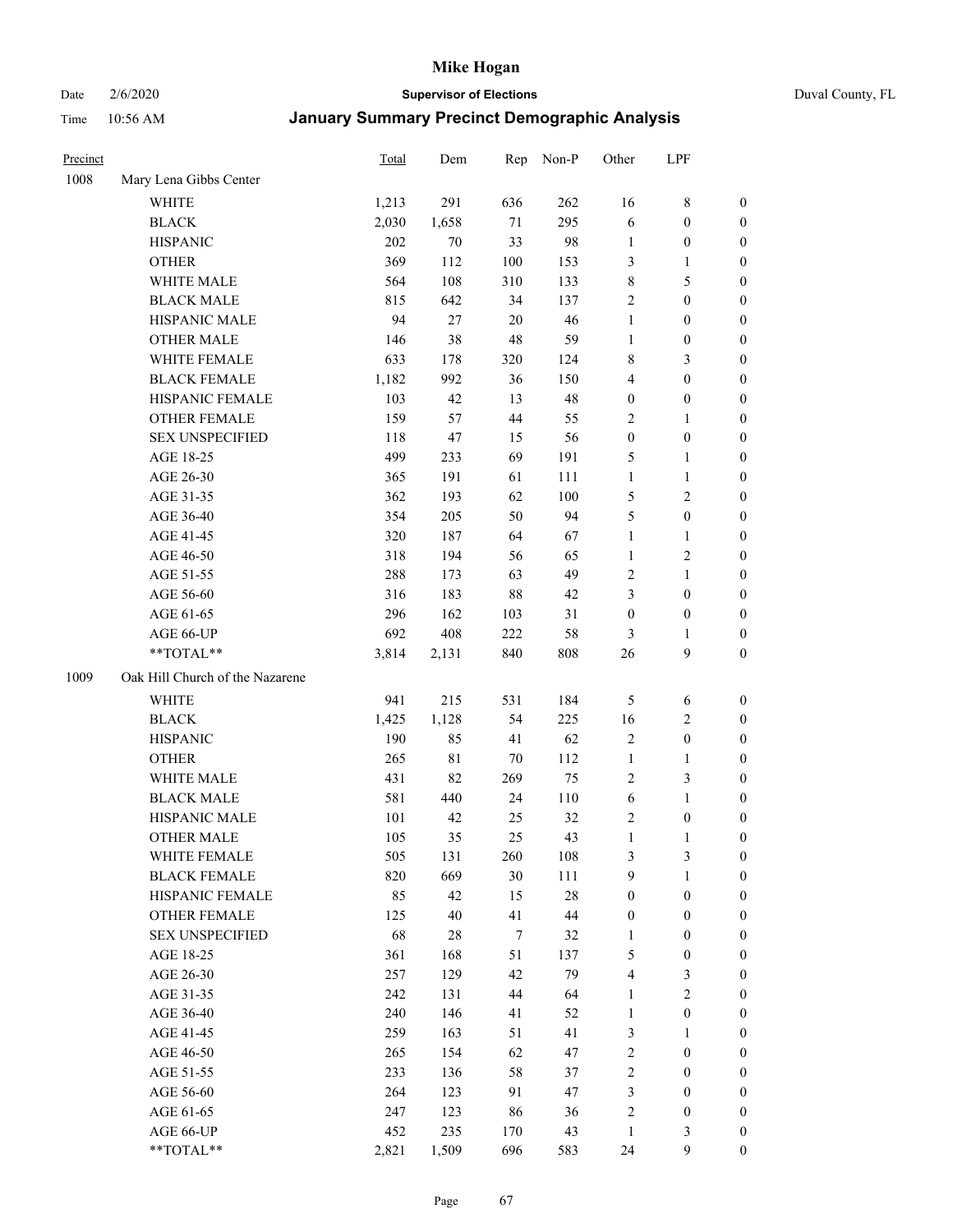# Date 2/6/2020 **Supervisor of Elections** Duval County, FL

| Precinct |                             | Total | Dem                     | Rep                     | Non-P       | Other            | LPF              |                  |
|----------|-----------------------------|-------|-------------------------|-------------------------|-------------|------------------|------------------|------------------|
| 1010     | Sweetwater Church of Christ |       |                         |                         |             |                  |                  |                  |
|          | <b>WHITE</b>                | 1,418 | 340                     | 711                     | 344         | 17               | 6                | 0                |
|          | <b>BLACK</b>                | 756   | 610                     | 24                      | 116         | 5                | $\mathbf{1}$     | $\boldsymbol{0}$ |
|          | <b>HISPANIC</b>             | 139   | 64                      | 28                      | 42          | 3                | $\mathfrak{2}$   | $\boldsymbol{0}$ |
|          | <b>OTHER</b>                | 204   | 68                      | 41                      | 93          | $\overline{c}$   | $\boldsymbol{0}$ | $\boldsymbol{0}$ |
|          | WHITE MALE                  | 645   | 133                     | 339                     | 163         | 6                | $\overline{4}$   | $\boldsymbol{0}$ |
|          | <b>BLACK MALE</b>           | 299   | 223                     | 13                      | 59          | 3                | $\mathbf{1}$     | $\boldsymbol{0}$ |
|          | HISPANIC MALE               | 68    | 22                      | 17                      | 26          | $\mathbf{1}$     | $\sqrt{2}$       | $\boldsymbol{0}$ |
|          | <b>OTHER MALE</b>           | 74    | 29                      | 13                      | $30\,$      | $\overline{2}$   | $\boldsymbol{0}$ | $\boldsymbol{0}$ |
|          | WHITE FEMALE                | 760   | 202                     | 367                     | 179         | $10\,$           | $\overline{2}$   | $\boldsymbol{0}$ |
|          | <b>BLACK FEMALE</b>         | 450   | 382                     | $10\,$                  | 56          | 2                | $\boldsymbol{0}$ | 0                |
|          | HISPANIC FEMALE             | 66    | 38                      | 11                      | 15          | $\overline{c}$   | $\boldsymbol{0}$ | 0                |
|          | <b>OTHER FEMALE</b>         | 95    | 32                      | 24                      | 39          | $\boldsymbol{0}$ | $\boldsymbol{0}$ | $\boldsymbol{0}$ |
|          | <b>SEX UNSPECIFIED</b>      | 60    | 21                      | 10                      | $28\,$      | $\mathbf{1}$     | $\boldsymbol{0}$ | $\boldsymbol{0}$ |
|          | AGE 18-25                   | 321   | 129                     | 38                      | 147         | 7                | $\boldsymbol{0}$ | $\boldsymbol{0}$ |
|          | AGE 26-30                   | 228   | 104                     | 53                      | 65          | $\mathbf{1}$     | $\mathfrak s$    | $\boldsymbol{0}$ |
|          | AGE 31-35                   | 217   | 91                      | 54                      | 68          | 3                | $\mathbf{1}$     | $\boldsymbol{0}$ |
|          | AGE 36-40                   | 200   | 94                      | 46                      | 58          | $\boldsymbol{0}$ | $\sqrt{2}$       | $\boldsymbol{0}$ |
|          | AGE 41-45                   | 198   | 94                      | 50                      | 52          | 2                | $\boldsymbol{0}$ | $\boldsymbol{0}$ |
|          | AGE 46-50                   | 215   | 102                     | 66                      | 43          | 4                | $\boldsymbol{0}$ | $\boldsymbol{0}$ |
|          | AGE 51-55                   | 213   | 103                     | 79                      | $28\,$      | 3                | $\boldsymbol{0}$ | $\boldsymbol{0}$ |
|          | AGE 56-60                   | 235   | 88                      |                         | 42          | $\boldsymbol{0}$ | $\boldsymbol{0}$ |                  |
|          |                             | 220   |                         | 105<br>93               | 38          |                  | $\boldsymbol{0}$ | 0                |
|          | AGE 61-65                   |       | 86                      |                         |             | 3                |                  | $\boldsymbol{0}$ |
|          | AGE 66-UP<br>**TOTAL**      | 469   | 191                     | 220                     | 53          | 4                | 1<br>9           | $\boldsymbol{0}$ |
|          |                             | 2,517 | 1,082                   | 804                     | 595         | $27\,$           |                  | $\boldsymbol{0}$ |
| 1011     | Teamsters 512               |       |                         |                         |             |                  |                  |                  |
|          | <b>WHITE</b>                | 1,017 | 217                     | 595                     | 199         | $\sqrt{2}$       | $\overline{4}$   | $\boldsymbol{0}$ |
|          | <b>BLACK</b>                | 287   | 222                     | 11                      | 52          | $\mathbf{1}$     | $\mathbf{1}$     | $\boldsymbol{0}$ |
|          | <b>HISPANIC</b>             | 51    | 24                      | $\overline{9}$          | 18          | $\boldsymbol{0}$ | $\boldsymbol{0}$ | $\boldsymbol{0}$ |
|          | <b>OTHER</b>                | 55    | $\,$ 8 $\,$             | 22                      | 25          | $\boldsymbol{0}$ | $\boldsymbol{0}$ | $\boldsymbol{0}$ |
|          | WHITE MALE                  | 462   | $88\,$                  | 284                     | 87          | $\mathbf{1}$     | $\overline{2}$   | $\boldsymbol{0}$ |
|          | <b>BLACK MALE</b>           | 112   | 78                      | $\sqrt{5}$              | 27          | $\mathbf{1}$     | $\mathbf{1}$     | $\boldsymbol{0}$ |
|          | HISPANIC MALE               | 21    | 10                      | $\overline{\mathbf{4}}$ | 7           | $\boldsymbol{0}$ | $\boldsymbol{0}$ | 0                |
|          | <b>OTHER MALE</b>           | 19    | $\overline{\mathbf{4}}$ | $\tau$                  | $\,$ 8 $\,$ | $\boldsymbol{0}$ | $\boldsymbol{0}$ | $\boldsymbol{0}$ |
|          | WHITE FEMALE                | 537   | 124                     | 307                     | 104         | 0                | $\overline{c}$   | 0                |
|          | <b>BLACK FEMALE</b>         | 169   | 141                     | $\overline{4}$          | 24          | 0                | $\boldsymbol{0}$ | $\boldsymbol{0}$ |
|          | HISPANIC FEMALE             | 30    | 14                      | 5                       | $11\,$      | $\boldsymbol{0}$ | $\boldsymbol{0}$ | $\overline{0}$   |
|          | OTHER FEMALE                | 26    | $\mathfrak{Z}$          | 12                      | 11          | $\boldsymbol{0}$ | $\boldsymbol{0}$ | $\overline{0}$   |
|          | <b>SEX UNSPECIFIED</b>      | 34    | 9                       | 9                       | 15          | $\mathbf{1}$     | $\boldsymbol{0}$ | 0                |
|          | AGE 18-25                   | 120   | 32                      | 42                      | 46          | $\boldsymbol{0}$ | $\boldsymbol{0}$ | 0                |
|          | AGE 26-30                   | 128   | 43                      | 41                      | 42          | $\mathbf{1}$     | $\mathbf{1}$     | 0                |
|          | AGE 31-35                   | 109   | 33                      | 48                      | $27\,$      | $\boldsymbol{0}$ | $\mathbf{1}$     | 0                |
|          | AGE 36-40                   | 116   | 43                      | 49                      | 24          | $\boldsymbol{0}$ | $\boldsymbol{0}$ | 0                |
|          | AGE 41-45                   | 108   | $40\,$                  | 42                      | 25          | $\boldsymbol{0}$ | $\mathbf{1}$     | 0                |
|          | AGE 46-50                   | 124   | 38                      | 56                      | 29          | $\boldsymbol{0}$ | $\mathbf{1}$     | 0                |
|          | AGE 51-55                   | 116   | 47                      | 45                      | 22          | $\mathbf{1}$     | $\mathbf{1}$     | 0                |
|          | AGE 56-60                   | 152   | 52                      | 71                      | 29          | $\boldsymbol{0}$ | $\boldsymbol{0}$ | $\overline{0}$   |
|          | AGE 61-65                   | 139   | 42                      | 71                      | 25          | $\mathbf{1}$     | $\boldsymbol{0}$ | $\overline{0}$   |
|          | AGE 66-UP                   | 298   | 101                     | 172                     | 25          | $\boldsymbol{0}$ | $\boldsymbol{0}$ | 0                |
|          | **TOTAL**                   | 1,410 | 471                     | 637                     | 294         | 3                | $\sqrt{5}$       | $\boldsymbol{0}$ |
|          |                             |       |                         |                         |             |                  |                  |                  |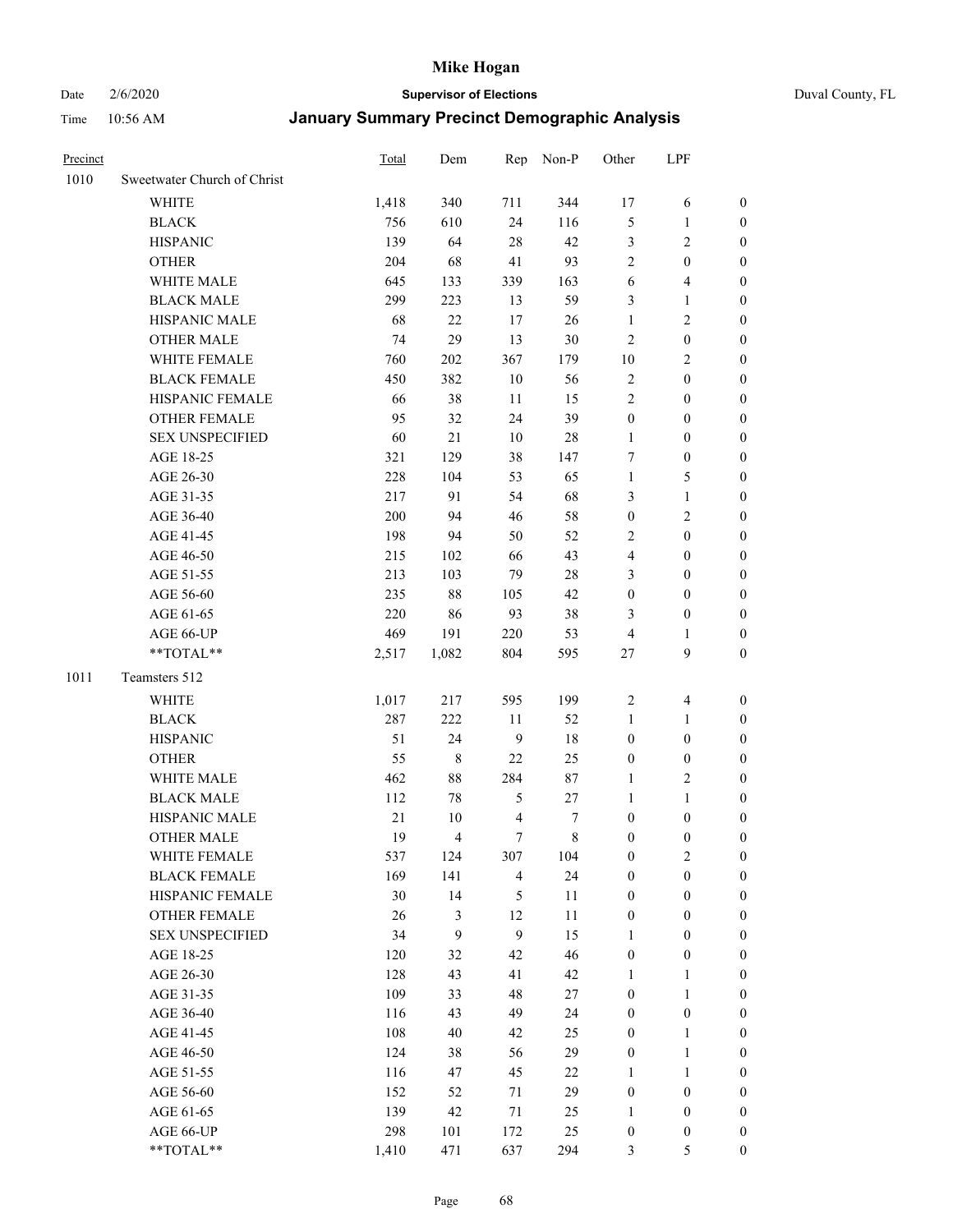# Date 2/6/2020 **Supervisor of Elections** Duval County, FL

| Precinct |                                | Total | Dem    | Rep              | Non-P  | Other            | LPF              |                  |
|----------|--------------------------------|-------|--------|------------------|--------|------------------|------------------|------------------|
| 1012     | <b>Gregory West Apartments</b> |       |        |                  |        |                  |                  |                  |
|          | <b>WHITE</b>                   | 701   | 182    | 322              | 194    | $\sqrt{2}$       | $\mathbf{1}$     | 0                |
|          | <b>BLACK</b>                   | 1,761 | 1,413  | 65               | 278    | $\sqrt{5}$       | $\boldsymbol{0}$ | 0                |
|          | <b>HISPANIC</b>                | 309   | 165    | 37               | 105    | $\overline{2}$   | $\boldsymbol{0}$ | $\boldsymbol{0}$ |
|          | <b>OTHER</b>                   | 309   | 98     | 61               | 150    | $\boldsymbol{0}$ | $\boldsymbol{0}$ | $\boldsymbol{0}$ |
|          | WHITE MALE                     | 305   | 48     | 160              | 95     | $\mathbf{1}$     | $\mathbf{1}$     | $\boldsymbol{0}$ |
|          | <b>BLACK MALE</b>              | 616   | 454    | 39               | 120    | 3                | $\boldsymbol{0}$ | $\boldsymbol{0}$ |
|          | HISPANIC MALE                  | 136   | 60     | 17               | 57     | $\overline{2}$   | $\boldsymbol{0}$ | $\boldsymbol{0}$ |
|          | <b>OTHER MALE</b>              | 107   | $28\,$ | 25               | 54     | $\boldsymbol{0}$ | $\boldsymbol{0}$ | $\boldsymbol{0}$ |
|          | WHITE FEMALE                   | 381   | 131    | 159              | $90\,$ | $\mathbf{1}$     | $\boldsymbol{0}$ | $\boldsymbol{0}$ |
|          | <b>BLACK FEMALE</b>            | 1,123 | 942    | $26\,$           | 153    | 2                | $\boldsymbol{0}$ | $\boldsymbol{0}$ |
|          | HISPANIC FEMALE                | 165   | 100    | 19               | 46     | $\boldsymbol{0}$ | $\boldsymbol{0}$ | $\boldsymbol{0}$ |
|          | <b>OTHER FEMALE</b>            | 161   | 61     | 32               | 68     | $\boldsymbol{0}$ | $\boldsymbol{0}$ | $\boldsymbol{0}$ |
|          | <b>SEX UNSPECIFIED</b>         | 86    | 34     | $\,$ 8 $\,$      | 44     | $\boldsymbol{0}$ | $\boldsymbol{0}$ | $\boldsymbol{0}$ |
|          | AGE 18-25                      | 449   | 244    | 42               | 160    | 3                | $\boldsymbol{0}$ | $\boldsymbol{0}$ |
|          | AGE 26-30                      | 345   | 203    | 34               | 106    | $\overline{c}$   | $\boldsymbol{0}$ | $\boldsymbol{0}$ |
|          | AGE 31-35                      | 341   | 222    | 36               | 82     | $\mathbf{1}$     | $\boldsymbol{0}$ | $\boldsymbol{0}$ |
|          | AGE 36-40                      | 332   | 219    | 35               | 78     | $\boldsymbol{0}$ | $\boldsymbol{0}$ | $\boldsymbol{0}$ |
|          | AGE 41-45                      | 274   | 182    | 29               | 62     | $\boldsymbol{0}$ | $\mathbf{1}$     | $\boldsymbol{0}$ |
|          | AGE 46-50                      | 277   | 176    | 50               | 51     | $\boldsymbol{0}$ | $\boldsymbol{0}$ | $\boldsymbol{0}$ |
|          | AGE 51-55                      | 255   | 154    | 46               | 55     | $\boldsymbol{0}$ | $\boldsymbol{0}$ | $\boldsymbol{0}$ |
|          | AGE 56-60                      | 227   | 127    | 52               | 45     | 3                | $\boldsymbol{0}$ | $\boldsymbol{0}$ |
|          | AGE 61-65                      | 215   | 127    | 52               | 36     | $\boldsymbol{0}$ | $\boldsymbol{0}$ | $\boldsymbol{0}$ |
|          | AGE 66-UP                      | 361   | 200    | 109              | 52     | $\boldsymbol{0}$ | $\boldsymbol{0}$ | $\boldsymbol{0}$ |
|          | **TOTAL**                      | 3,080 | 1,858  | 485              | 727    | 9                | $\mathbf{1}$     | $\boldsymbol{0}$ |
| 1013     | Cedar Creek Baptist Church     |       |        |                  |        |                  |                  |                  |
|          | <b>WHITE</b>                   | 785   | 187    | 457              | 129    | 6                | 6                | $\boldsymbol{0}$ |
|          | <b>BLACK</b>                   | 493   | 385    | 13               | 92     | 3                | $\boldsymbol{0}$ | $\boldsymbol{0}$ |
|          | <b>HISPANIC</b>                | 76    | 32     | 14               | 28     | $\overline{2}$   | $\boldsymbol{0}$ | $\boldsymbol{0}$ |
|          | <b>OTHER</b>                   | 72    | 19     | 17               | 36     | $\boldsymbol{0}$ | $\boldsymbol{0}$ | $\boldsymbol{0}$ |
|          | WHITE MALE                     | 362   | $80\,$ | 212              | 60     | 4                | 6                | $\boldsymbol{0}$ |
|          | <b>BLACK MALE</b>              | 178   | 125    | $\boldsymbol{7}$ | 43     | 3                | $\boldsymbol{0}$ | $\boldsymbol{0}$ |
|          | HISPANIC MALE                  | 28    | $10\,$ | 5                | 12     | $\mathbf{1}$     | $\boldsymbol{0}$ | $\boldsymbol{0}$ |
|          | <b>OTHER MALE</b>              | 26    | 5      | 6                | 15     | $\boldsymbol{0}$ | $\boldsymbol{0}$ | $\boldsymbol{0}$ |
|          | WHITE FEMALE                   | 418   | 105    | 242              | 69     | 2                | 0                | 0                |
|          | <b>BLACK FEMALE</b>            | 303   | 251    | 6                | 46     | $\boldsymbol{0}$ | $\boldsymbol{0}$ | $\overline{0}$   |
|          | HISPANIC FEMALE                | 46    | 21     | 9                | 15     | $\mathbf{1}$     | $\boldsymbol{0}$ | $\overline{0}$   |
|          | <b>OTHER FEMALE</b>            | 26    | 6      | 8                | 12     | $\boldsymbol{0}$ | $\boldsymbol{0}$ | $\overline{0}$   |
|          | <b>SEX UNSPECIFIED</b>         | 39    | $20\,$ | 6                | 13     | $\boldsymbol{0}$ | $\boldsymbol{0}$ | 0                |
|          | AGE 18-25                      | 160   | 63     | 43               | 50     | 4                | $\boldsymbol{0}$ | $\theta$         |
|          | AGE 26-30                      | 163   | 76     | 36               | $47\,$ | 4                | $\boldsymbol{0}$ | 0                |
|          | AGE 31-35                      | 128   | 56     | 35               | 33     | $\mathbf{1}$     | 3                | 0                |
|          | AGE 36-40                      | 122   | 55     | 38               | $28\,$ | $\mathbf{1}$     | $\boldsymbol{0}$ | 0                |
|          | AGE 41-45                      | 102   | 53     | 16               | 32     | $\boldsymbol{0}$ | $\mathbf{1}$     | 0                |
|          | AGE 46-50                      | 117   | 60     | 33               | 22     | $\boldsymbol{0}$ | $\sqrt{2}$       | 0                |
|          | AGE 51-55                      | 117   | 55     | 44               | $18\,$ | $\boldsymbol{0}$ | $\boldsymbol{0}$ | $\overline{0}$   |
|          | AGE 56-60                      | 130   | 52     | 55               | $22\,$ | 1                | $\boldsymbol{0}$ | $\overline{0}$   |
|          | AGE 61-65                      | 105   | 49     | $40\,$           | 16     | $\boldsymbol{0}$ | $\boldsymbol{0}$ | $\overline{0}$   |
|          | AGE 66-UP                      | 282   | 104    | 161              | 17     | $\boldsymbol{0}$ | $\boldsymbol{0}$ | $\boldsymbol{0}$ |
|          | **TOTAL**                      | 1,426 | 623    | 501              | 285    | 11               | 6                | $\boldsymbol{0}$ |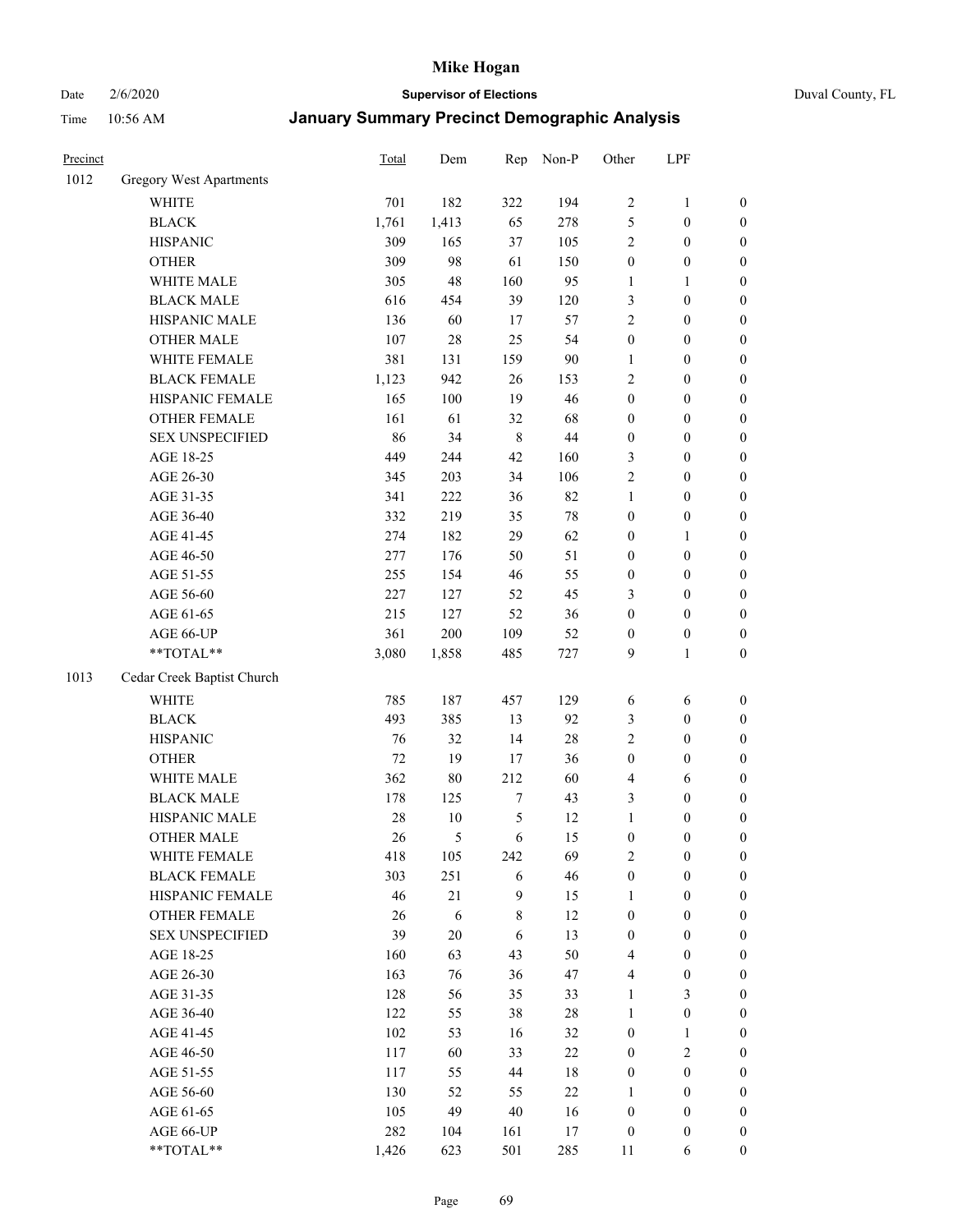Date 2/6/2020 **Supervisor of Elections** Duval County, FL

| Precinct |                             | Total | Dem   | Rep    | Non-P  | Other            | LPF                      |                  |
|----------|-----------------------------|-------|-------|--------|--------|------------------|--------------------------|------------------|
| 1014     | McGirts Creek Regional Park |       |       |        |        |                  |                          |                  |
|          | <b>WHITE</b>                | 1,299 | 322   | 650    | 310    | 12               | $\mathfrak s$            | 0                |
|          | <b>BLACK</b>                | 1,773 | 1,448 | 54     | 254    | 14               | $\mathfrak{Z}$           | $\boldsymbol{0}$ |
|          | <b>HISPANIC</b>             | 239   | 93    | 40     | 103    | 3                | $\boldsymbol{0}$         | $\boldsymbol{0}$ |
|          | <b>OTHER</b>                | 325   | 104   | 91     | 125    | 4                | 1                        | $\boldsymbol{0}$ |
|          | WHITE MALE                  | 620   | 135   | 327    | 147    | 6                | 5                        | $\boldsymbol{0}$ |
|          | <b>BLACK MALE</b>           | 723   | 545   | 33     | 136    | 8                | $\mathbf{1}$             | $\boldsymbol{0}$ |
|          | HISPANIC MALE               | 101   | 34    | 24     | 41     | $\overline{c}$   | $\boldsymbol{0}$         | $\boldsymbol{0}$ |
|          | <b>OTHER MALE</b>           | 127   | 39    | 40     | 48     | $\boldsymbol{0}$ | $\boldsymbol{0}$         | $\boldsymbol{0}$ |
|          | WHITE FEMALE                | 669   | 185   | 317    | 161    | 6                | $\boldsymbol{0}$         | $\boldsymbol{0}$ |
|          | <b>BLACK FEMALE</b>         | 1,023 | 881   | $20\,$ | 114    | 6                | $\sqrt{2}$               | $\boldsymbol{0}$ |
|          | HISPANIC FEMALE             | 132   | 56    | 15     | 60     | $\mathbf{1}$     | $\boldsymbol{0}$         | $\boldsymbol{0}$ |
|          | <b>OTHER FEMALE</b>         | 150   | 54    | 43     | 48     | 4                | $\mathbf{1}$             | $\boldsymbol{0}$ |
|          | <b>SEX UNSPECIFIED</b>      | 91    | 38    | 16     | 37     | $\boldsymbol{0}$ | $\boldsymbol{0}$         | $\boldsymbol{0}$ |
|          | AGE 18-25                   | 421   | 215   | 57     | 140    | 7                | $\sqrt{2}$               | $\boldsymbol{0}$ |
|          | AGE 26-30                   | 379   | 172   | 71     | 130    | 4                | $\sqrt{2}$               | $\boldsymbol{0}$ |
|          | AGE 31-35                   | 330   | 164   | 57     | 102    | 6                | $\mathbf{1}$             | $\boldsymbol{0}$ |
|          | AGE 36-40                   | 300   | 180   | 41     | 76     | 3                | $\boldsymbol{0}$         | $\boldsymbol{0}$ |
|          | AGE 41-45                   | 264   | 155   | 36     | 68     | 5                | $\boldsymbol{0}$         | $\boldsymbol{0}$ |
|          | AGE 46-50                   | 306   | 183   | 72     | 47     | 3                | $\mathbf{1}$             | $\boldsymbol{0}$ |
|          | AGE 51-55                   | 339   | 197   | 71     | 68     | 1                | $\sqrt{2}$               | $\boldsymbol{0}$ |
|          | AGE 56-60                   | 319   | 182   | 86     | 50     | $\mathbf{1}$     | $\boldsymbol{0}$         | $\boldsymbol{0}$ |
|          | AGE 61-65                   | 292   | 172   | $88\,$ | 31     | $\boldsymbol{0}$ | 1                        | $\boldsymbol{0}$ |
|          | AGE 66-UP                   | 681   | 344   | 255    | 79     | 3                | $\boldsymbol{0}$         | $\boldsymbol{0}$ |
|          | **TOTAL**                   | 3,636 | 1,967 | 835    | 792    | 33               | 9                        | $\boldsymbol{0}$ |
| 1015     | River City Community Church |       |       |        |        |                  |                          |                  |
|          | <b>WHITE</b>                | 1,217 | 298   | 638    | 265    | 12               | $\overline{\mathcal{A}}$ | $\boldsymbol{0}$ |
|          | <b>BLACK</b>                | 1,230 | 992   | 30     | 197    | 11               | $\boldsymbol{0}$         | $\boldsymbol{0}$ |
|          | <b>HISPANIC</b>             | 203   | 94    | 34     | $71\,$ | 2                | $\overline{2}$           | $\boldsymbol{0}$ |
|          | <b>OTHER</b>                | 332   | 97    | 99     | 132    | 4                | $\boldsymbol{0}$         | $\boldsymbol{0}$ |
|          | WHITE MALE                  | 589   | 111   | 325    | 143    | 7                | 3                        | $\boldsymbol{0}$ |
|          | <b>BLACK MALE</b>           | 509   | 399   | 16     | 90     | 4                | $\boldsymbol{0}$         | $\boldsymbol{0}$ |
|          | HISPANIC MALE               | 86    | 40    | 17     | 27     | 1                | 1                        | $\boldsymbol{0}$ |
|          | <b>OTHER MALE</b>           | 132   | 36    | 47     | 49     | $\boldsymbol{0}$ | $\boldsymbol{0}$         | $\boldsymbol{0}$ |
|          | WHITE FEMALE                | 613   | 184   | 306    | 117    | 5                | 1                        | 0                |
|          | <b>BLACK FEMALE</b>         | 697   | 577   | 14     | 100    | 6                | $\boldsymbol{0}$         | $\overline{0}$   |
|          | HISPANIC FEMALE             | 113   | 54    | 16     | 41     | 1                | $\mathbf{1}$             | $\overline{0}$   |
|          | OTHER FEMALE                | 160   | 50    | 45     | 62     | 3                | $\boldsymbol{0}$         | $\theta$         |
|          | <b>SEX UNSPECIFIED</b>      | 83    | 30    | 15     | 36     | $\mathbf{2}$     | $\boldsymbol{0}$         | 0                |
|          | AGE 18-25                   | 366   | 151   | 62     | 145    | 7                | $\mathbf{1}$             | 0                |
|          | AGE 26-30                   | 284   | 135   | 62     | 77     | 8                | $\overline{2}$           | 0                |
|          | AGE 31-35                   | 265   | 143   | 45     | 74     | $\overline{c}$   | $\mathbf{1}$             | 0                |
|          | AGE 36-40                   | 264   | 141   | 45     | 77     | $\boldsymbol{0}$ | $\mathbf{1}$             | 0                |
|          | AGE 41-45                   | 219   | 113   | 56     | 48     | 2                | $\boldsymbol{0}$         | 0                |
|          | AGE 46-50                   | 251   | 135   | 63     | 52     | 1                | $\boldsymbol{0}$         | 0                |
|          | AGE 51-55                   | 243   | 136   | 54     | 53     | $\boldsymbol{0}$ | $\boldsymbol{0}$         | 0                |
|          | AGE 56-60                   | 279   | 141   | 89     | 45     | 4                | $\boldsymbol{0}$         | $\overline{0}$   |
|          | AGE 61-65                   | 282   | 150   | 94     | 36     | 2                | $\boldsymbol{0}$         | $\overline{0}$   |
|          | AGE 66-UP                   | 527   | 235   | 231    | 57     | 3                | $\mathbf{1}$             | 0                |
|          | **TOTAL**                   | 2,982 | 1,481 | 801    | 665    | 29               | 6                        | $\boldsymbol{0}$ |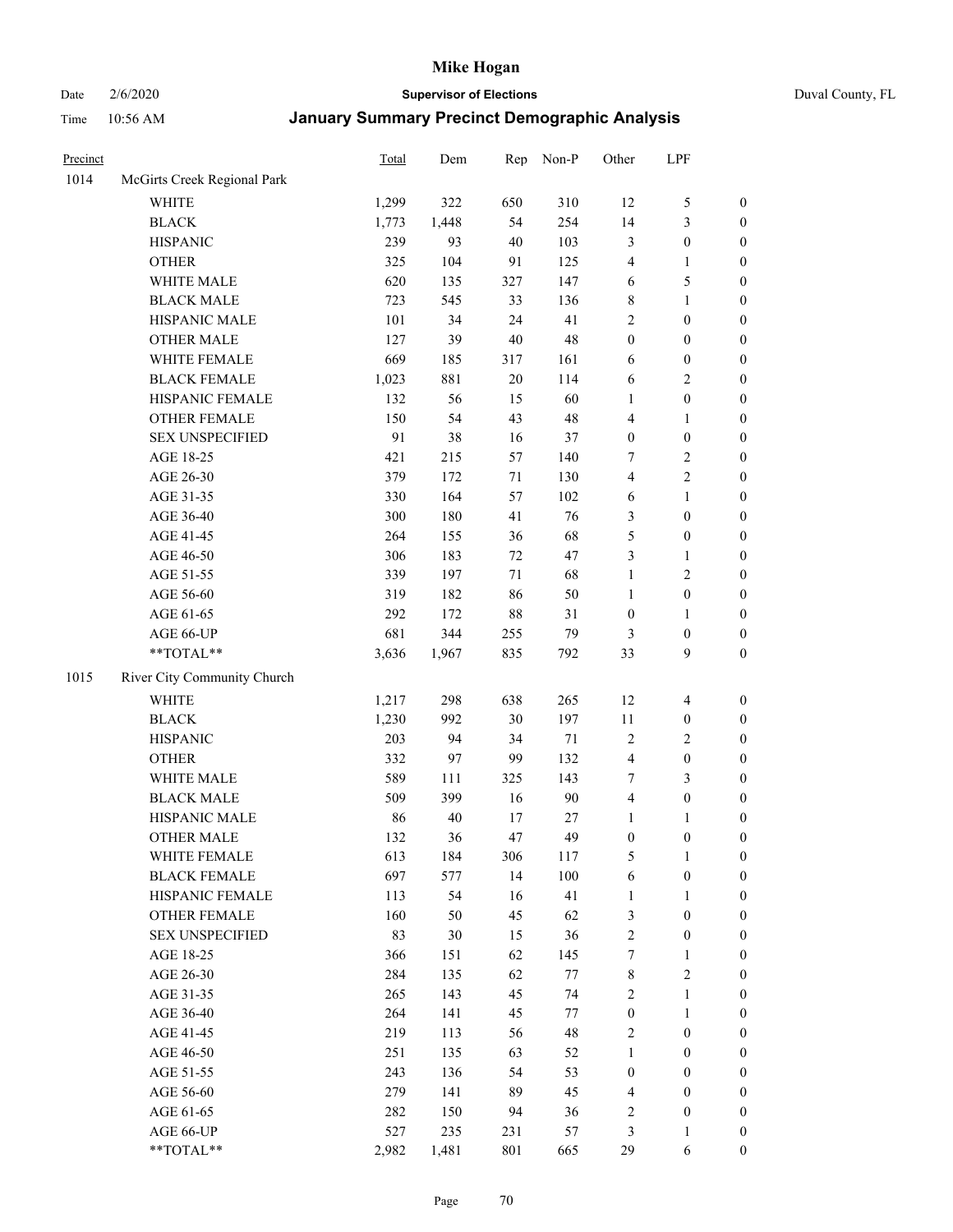# Date 2/6/2020 **Supervisor of Elections** Duval County, FL

| Precinct |                             | Total  | Dem          | Rep            | Non-P        | Other            | LPF              |                  |
|----------|-----------------------------|--------|--------------|----------------|--------------|------------------|------------------|------------------|
| 1016     | Argyle Church of Christ     |        |              |                |              |                  |                  |                  |
|          | <b>WHITE</b>                | 833    | 181          | 426            | 214          | 6                | 6                | 0                |
|          | <b>BLACK</b>                | 777    | 598          | 38             | 133          | 8                | $\boldsymbol{0}$ | 0                |
|          | <b>HISPANIC</b>             | 166    | 48           | 43             | 74           | $\boldsymbol{0}$ | $\mathbf{1}$     | $\boldsymbol{0}$ |
|          | <b>OTHER</b>                | 231    | 79           | 66             | 86           | $\boldsymbol{0}$ | $\boldsymbol{0}$ | $\boldsymbol{0}$ |
|          | WHITE MALE                  | 388    | $80\,$       | 204            | 97           | 1                | 6                | $\boldsymbol{0}$ |
|          | <b>BLACK MALE</b>           | 315    | 220          | 23             | 69           | 3                | $\boldsymbol{0}$ | $\boldsymbol{0}$ |
|          | HISPANIC MALE               | 79     | 19           | 23             | 36           | $\boldsymbol{0}$ | $\mathbf{1}$     | $\boldsymbol{0}$ |
|          | <b>OTHER MALE</b>           | 79     | 27           | 25             | $27\,$       | $\boldsymbol{0}$ | $\boldsymbol{0}$ | $\boldsymbol{0}$ |
|          | WHITE FEMALE                | 435    | 99           | 219            | 112          | 5                | $\boldsymbol{0}$ | $\boldsymbol{0}$ |
|          | <b>BLACK FEMALE</b>         | 447    | 368          | 14             | 60           | 5                | $\boldsymbol{0}$ | $\boldsymbol{0}$ |
|          | HISPANIC FEMALE             | 84     | $28\,$       | 19             | 37           | $\boldsymbol{0}$ | $\boldsymbol{0}$ | $\boldsymbol{0}$ |
|          | <b>OTHER FEMALE</b>         | 119    | 45           | 36             | 38           | 0                | $\boldsymbol{0}$ | $\boldsymbol{0}$ |
|          | <b>SEX UNSPECIFIED</b>      | 61     | $20\,$       | 10             | 31           | $\boldsymbol{0}$ | $\boldsymbol{0}$ | $\boldsymbol{0}$ |
|          | AGE 18-25                   | 276    | 128          | 54             | 89           | 4                | 1                | $\boldsymbol{0}$ |
|          | AGE 26-30                   | 260    | 122          | 45             | $87\,$       | 3                | $\mathfrak{Z}$   | $\boldsymbol{0}$ |
|          | AGE 31-35                   | 166    | 75           | 33             | 57           | $\mathbf{1}$     | $\boldsymbol{0}$ | $\boldsymbol{0}$ |
|          | AGE 36-40                   | 171    | 72           | 45             | 53           | $\boldsymbol{0}$ | $\mathbf{1}$     | $\boldsymbol{0}$ |
|          | AGE 41-45                   | 155    | 72           | 40             | 39           | 4                | $\boldsymbol{0}$ | $\boldsymbol{0}$ |
|          | AGE 46-50                   | 193    | 96           | 49             | 45           | $\mathbf{1}$     | $\overline{2}$   | $\boldsymbol{0}$ |
|          | AGE 51-55                   | 196    | 89           | 66             | 41           | $\boldsymbol{0}$ | $\boldsymbol{0}$ | $\boldsymbol{0}$ |
|          | AGE 56-60                   | 191    | 85           | 71             | 35           | $\boldsymbol{0}$ | $\boldsymbol{0}$ | 0                |
|          | AGE 61-65                   | 151    | 62           | 64             | 25           | $\boldsymbol{0}$ | $\boldsymbol{0}$ | 0                |
|          | AGE 66-UP                   | 248    | 105          | 106            | 36           | 1                | $\boldsymbol{0}$ | $\boldsymbol{0}$ |
|          | **TOTAL**                   | 2,007  | 906          | 573            | 507          | 14               | $\tau$           | $\boldsymbol{0}$ |
| 1101     | Elm Croft of Timberlin Park |        |              |                |              |                  |                  |                  |
|          | <b>WHITE</b>                | 747    | 160          | 408            | 169          | 7                | $\mathfrak{Z}$   | $\boldsymbol{0}$ |
|          | <b>BLACK</b>                | 146    | 118          | $\sqrt{5}$     | $20\,$       | 3                | $\boldsymbol{0}$ | $\boldsymbol{0}$ |
|          | <b>HISPANIC</b>             | 68     | 24           | 22             | 21           | $\mathbf{1}$     | $\boldsymbol{0}$ | $\boldsymbol{0}$ |
|          | <b>OTHER</b>                | 147    | 32           | 41             | 71           | 3                | $\boldsymbol{0}$ | $\boldsymbol{0}$ |
|          | WHITE MALE                  | 342    | 54           | 193            | 89           | 5                | $\mathbf{1}$     | $\boldsymbol{0}$ |
|          | <b>BLACK MALE</b>           | 51     | 36           | $\overline{4}$ | 10           | $\mathbf{1}$     | $\boldsymbol{0}$ | $\boldsymbol{0}$ |
|          | HISPANIC MALE               | 27     | $\mathbf{9}$ | $\,$ 8 $\,$    | $\mathbf{9}$ | $\mathbf{1}$     | $\boldsymbol{0}$ | 0                |
|          | <b>OTHER MALE</b>           | 60     | 10           | 21             | 29           | $\boldsymbol{0}$ | $\boldsymbol{0}$ | $\boldsymbol{0}$ |
|          | WHITE FEMALE                | 393    | 105          | 210            | 74           | 2                | $\overline{c}$   | 0                |
|          | <b>BLACK FEMALE</b>         | 94     | $8\sqrt{1}$  | $\mathbf{1}$   | $10\,$       | $\overline{c}$   | $\boldsymbol{0}$ | $\overline{0}$   |
|          | HISPANIC FEMALE             | 41     | 15           | 14             | 12           | $\boldsymbol{0}$ | $\boldsymbol{0}$ | $\overline{0}$   |
|          | <b>OTHER FEMALE</b>         | 73     | 19           | 17             | 34           | 3                | $\boldsymbol{0}$ | $\overline{0}$   |
|          | <b>SEX UNSPECIFIED</b>      | 27     | 5            | $\,$ $\,$      | 14           | $\boldsymbol{0}$ | $\boldsymbol{0}$ | 0                |
|          | AGE 18-25                   | 92     | 25           | 32             | 32           | 3                | $\boldsymbol{0}$ | 0                |
|          | AGE 26-30                   | 83     | 33           | 27             | 19           | $\overline{c}$   | $\overline{2}$   | 0                |
|          | AGE 31-35                   | 101    | 37           | 25             | 37           | $\overline{c}$   | $\boldsymbol{0}$ | 0                |
|          | AGE 36-40                   | $80\,$ | 30           | 27             | $22\,$       | $\mathbf{1}$     | $\boldsymbol{0}$ | 0                |
|          | AGE 41-45                   | 92     | 35           | 31             | 26           | $\boldsymbol{0}$ | $\boldsymbol{0}$ | 0                |
|          | AGE 46-50                   | 113    | 22           | 51             | 38           | $\mathbf{1}$     | 1                | 0                |
|          | AGE 51-55                   | 127    | 31           | 61             | 34           | $\mathbf{1}$     | $\boldsymbol{0}$ | 0                |
|          | AGE 56-60                   | 114    | 36           | 52             | 25           | $\mathbf{1}$     | $\boldsymbol{0}$ | 0                |
|          | AGE 61-65                   | 84     | $27\,$       | 43             | 14           | $\boldsymbol{0}$ | $\boldsymbol{0}$ | 0                |
|          | AGE 66-UP                   | 222    | 58           | 127            | 34           | 3                | $\boldsymbol{0}$ | 0                |
|          | **TOTAL**                   | 1,108  | 334          | 476            | 281          | 14               | $\mathfrak{Z}$   | $\boldsymbol{0}$ |
|          |                             |        |              |                |              |                  |                  |                  |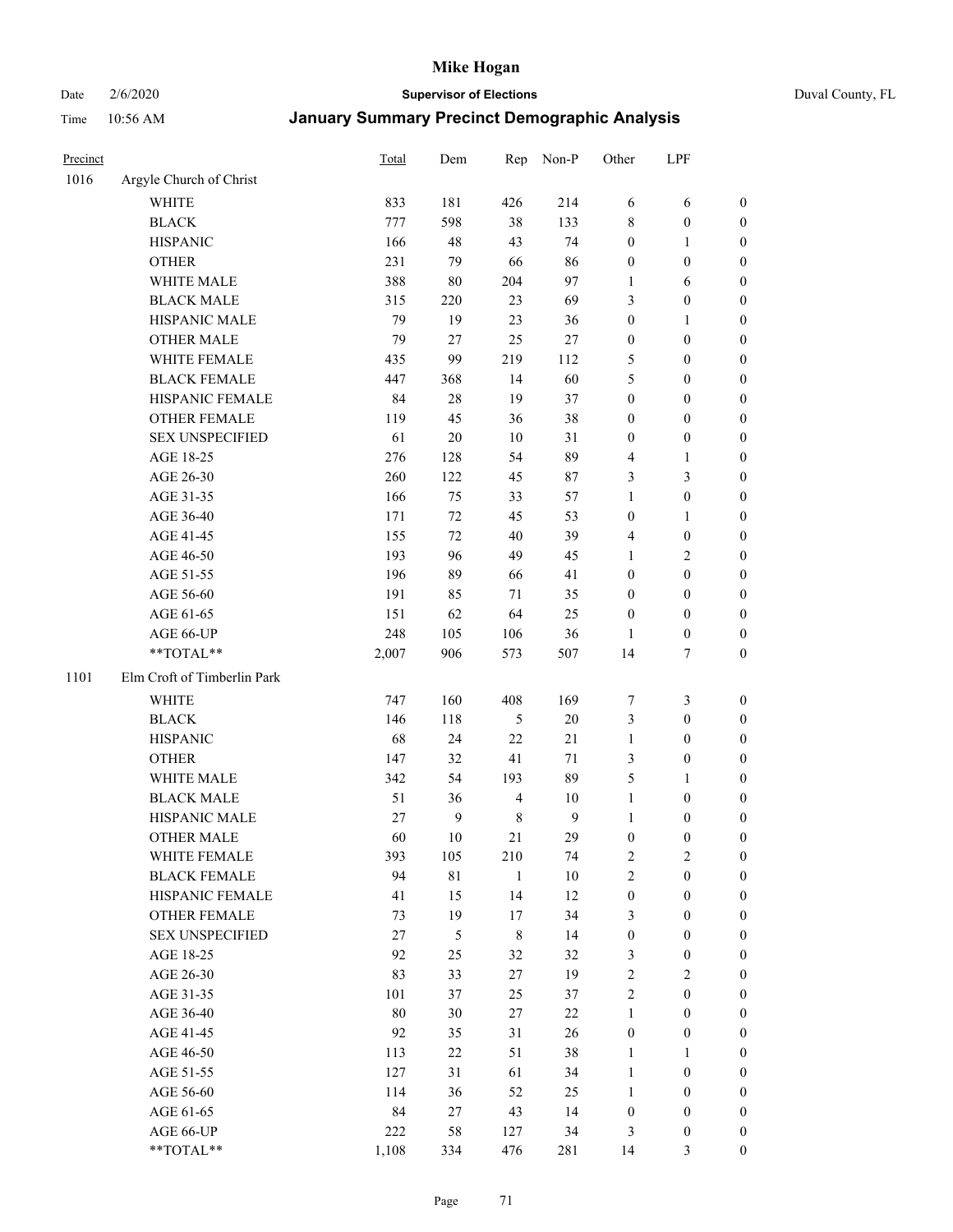# Date 2/6/2020 **Supervisor of Elections** Duval County, FL

| Precinct |                                   | Total      | Dem            | Rep              | Non-P          | Other                 | LPF                              |                  |
|----------|-----------------------------------|------------|----------------|------------------|----------------|-----------------------|----------------------------------|------------------|
| 1102     | Glen Kernan Golf and Country Club |            |                |                  |                |                       |                                  |                  |
|          | <b>WHITE</b>                      | 352        | 46             | 235              | 67             | 3                     | $\mathbf{1}$                     | 0                |
|          | <b>BLACK</b>                      | $28\,$     | $18\,$         | $\overline{c}$   | $\,$ 8 $\,$    | $\boldsymbol{0}$      | $\boldsymbol{0}$                 | 0                |
|          | <b>HISPANIC</b>                   | 20         | $\mathfrak{Z}$ | 9                | $\,$ 8 $\,$    | $\boldsymbol{0}$      | $\boldsymbol{0}$                 | $\boldsymbol{0}$ |
|          | <b>OTHER</b>                      | 123        | 36             | 23               | 62             | 2                     | $\boldsymbol{0}$                 | $\boldsymbol{0}$ |
|          | WHITE MALE                        | 169        | 15             | 121              | 32             | 1                     | $\boldsymbol{0}$                 | $\boldsymbol{0}$ |
|          | <b>BLACK MALE</b>                 | 16         | $\mathbf{9}$   | $\sqrt{2}$       | 5              | $\boldsymbol{0}$      | $\boldsymbol{0}$                 | $\boldsymbol{0}$ |
|          | HISPANIC MALE                     | 6          | $\mathbf{1}$   | $\mathbf{1}$     | $\overline{4}$ | 0                     | $\boldsymbol{0}$                 | $\boldsymbol{0}$ |
|          | <b>OTHER MALE</b>                 | 55         | 17             | $10\,$           | 28             | $\boldsymbol{0}$      | $\boldsymbol{0}$                 | $\boldsymbol{0}$ |
|          | WHITE FEMALE                      | 179        | 31             | 112              | 33             | $\overline{c}$        | $\mathbf{1}$                     | $\boldsymbol{0}$ |
|          | <b>BLACK FEMALE</b>               | 11         | $\,$ 8 $\,$    | $\boldsymbol{0}$ | 3              | $\boldsymbol{0}$      | $\boldsymbol{0}$                 | $\boldsymbol{0}$ |
|          | HISPANIC FEMALE                   | 14         | $\overline{2}$ | 8                | $\overline{4}$ | $\boldsymbol{0}$      | $\boldsymbol{0}$                 | $\boldsymbol{0}$ |
|          | <b>OTHER FEMALE</b>               | 57         | 16             | $10\,$           | 29             | $\overline{c}$        | $\boldsymbol{0}$                 | $\boldsymbol{0}$ |
|          | <b>SEX UNSPECIFIED</b>            | 16         | $\overline{4}$ | 5                | $\tau$         | $\boldsymbol{0}$      | $\boldsymbol{0}$                 | $\boldsymbol{0}$ |
|          | AGE 18-25                         | 75         | 15             | 27               | 30             | 3                     | $\boldsymbol{0}$                 | $\boldsymbol{0}$ |
|          | AGE 26-30                         | $22\,$     | 6              | 12               | $\sqrt{2}$     | 1                     | $\mathbf{1}$                     | $\boldsymbol{0}$ |
|          | AGE 31-35                         | 23         | $\tau$         | 9                | $\tau$         | $\boldsymbol{0}$      | $\boldsymbol{0}$                 | $\boldsymbol{0}$ |
|          | AGE 36-40                         | 28         | 6              | 12               | 10             | $\boldsymbol{0}$      | $\boldsymbol{0}$                 | $\boldsymbol{0}$ |
|          | AGE 41-45                         | 46         | 11             | 15               | $20\,$         | $\boldsymbol{0}$      | $\boldsymbol{0}$                 | $\boldsymbol{0}$ |
|          | AGE 46-50                         | 86         | 13             | 45               | $28\,$         | $\boldsymbol{0}$      | $\boldsymbol{0}$                 | $\boldsymbol{0}$ |
|          | AGE 51-55                         | 58         | $\,$ 8 $\,$    | 33               | 17             | $\boldsymbol{0}$      | $\boldsymbol{0}$                 | $\boldsymbol{0}$ |
|          | AGE 56-60                         | 58         | 12             | 33               | 13             | $\boldsymbol{0}$      | $\boldsymbol{0}$                 | $\boldsymbol{0}$ |
|          | AGE 61-65                         | 34         | $\overline{4}$ | 19               | 11             | $\boldsymbol{0}$      | $\boldsymbol{0}$                 | $\boldsymbol{0}$ |
|          | AGE 66-UP                         | 93         | 21             | 64               | $\tau$         | 1                     | $\boldsymbol{0}$                 | $\boldsymbol{0}$ |
|          | **TOTAL**                         | 523        | 103            | 269              | 145            | 5                     | $\mathbf{1}$                     | $\boldsymbol{0}$ |
| 1103     | Hampton Glen                      |            |                |                  |                |                       |                                  |                  |
|          | <b>WHITE</b>                      | 1,960      | 431            | 1,090            | 401            | 29                    | $\boldsymbol{9}$                 |                  |
|          | <b>BLACK</b>                      | 354        | 245            | 13               | 92             | 3                     |                                  | $\boldsymbol{0}$ |
|          | <b>HISPANIC</b>                   | 198        | 81             | 51               | 61             |                       | $\mathbf{1}$<br>$\mathbf{1}$     | $\boldsymbol{0}$ |
|          |                                   |            |                |                  |                | 4                     |                                  | $\boldsymbol{0}$ |
|          | <b>OTHER</b>                      | 596        | 181            | 128              | 284            | 3                     | $\boldsymbol{0}$                 | $\boldsymbol{0}$ |
|          | WHITE MALE<br><b>BLACK MALE</b>   | 902        | 164<br>87      | 520              | 198<br>48      | 15<br>$\overline{c}$  | 5<br>$\boldsymbol{0}$            | $\boldsymbol{0}$ |
|          |                                   | 146        |                | $\boldsymbol{9}$ |                |                       |                                  | $\boldsymbol{0}$ |
|          | HISPANIC MALE                     | 92         | 36             | $22\,$           | 33             | $\mathbf{1}$          | $\boldsymbol{0}$                 | $\boldsymbol{0}$ |
|          | <b>OTHER MALE</b>                 | 258        | 75             | 57               | 125            | 1                     | $\boldsymbol{0}$                 | $\boldsymbol{0}$ |
|          | WHITE FEMALE                      | 1,046      | 267            | 561              | 200            | 14                    | 4                                | 0                |
|          | <b>BLACK FEMALE</b>               | 206<br>99  | 156            | $\overline{4}$   | 44             | $\mathbf{1}$          | $\mathbf{1}$                     | $\boldsymbol{0}$ |
|          | HISPANIC FEMALE                   |            | $40\,$         | 27               | 28             | 3                     | $\mathbf{1}$                     | $\overline{0}$   |
|          | OTHER FEMALE                      | 293        | 97             | 66               | 129            | 1                     | $\boldsymbol{0}$                 | $\overline{0}$   |
|          | <b>SEX UNSPECIFIED</b>            | 66         | 16             | 16               | 33             | $\mathbf{1}$          | $\boldsymbol{0}$                 | 0<br>$\theta$    |
|          | AGE 18-25                         | 412        | 124            | 111              | 156            | 14                    | 7                                |                  |
|          | AGE 26-30<br>AGE 31-35            | 313<br>268 | 132<br>82      | 92<br>93         | 83<br>85       | 5<br>7                | $\mathbf{1}$                     | 0                |
|          |                                   |            |                |                  |                |                       | $\mathbf{1}$                     | 0                |
|          | AGE 36-40                         | 199<br>224 | 56<br>82       | $70\,$<br>82     | $70\,$<br>60   | 2<br>$\boldsymbol{0}$ | $\mathbf{1}$<br>$\boldsymbol{0}$ | 0                |
|          | AGE 41-45                         |            |                |                  |                |                       |                                  | 0                |
|          | AGE 46-50                         | 301        | 85             | 132              | $8\sqrt{1}$    | 3                     | $\boldsymbol{0}$                 | 0                |
|          | AGE 51-55                         | 325        | 96             | 127              | 101            | $\mathbf{1}$          | $\boldsymbol{0}$                 | $\boldsymbol{0}$ |
|          | AGE 56-60                         | 297        | 73             | 156              | 66             | 1                     | 1                                | $\boldsymbol{0}$ |
|          | AGE 61-65                         | 238        | 61             | 135              | 38             | 4                     | $\boldsymbol{0}$                 | $\overline{0}$   |
|          | AGE 66-UP                         | 529        | 146            | 284              | 97             | 2                     | $\boldsymbol{0}$                 | 0                |
|          | **TOTAL**                         | 3,108      | 938            | 1,282            | 838            | 39                    | 11                               | $\boldsymbol{0}$ |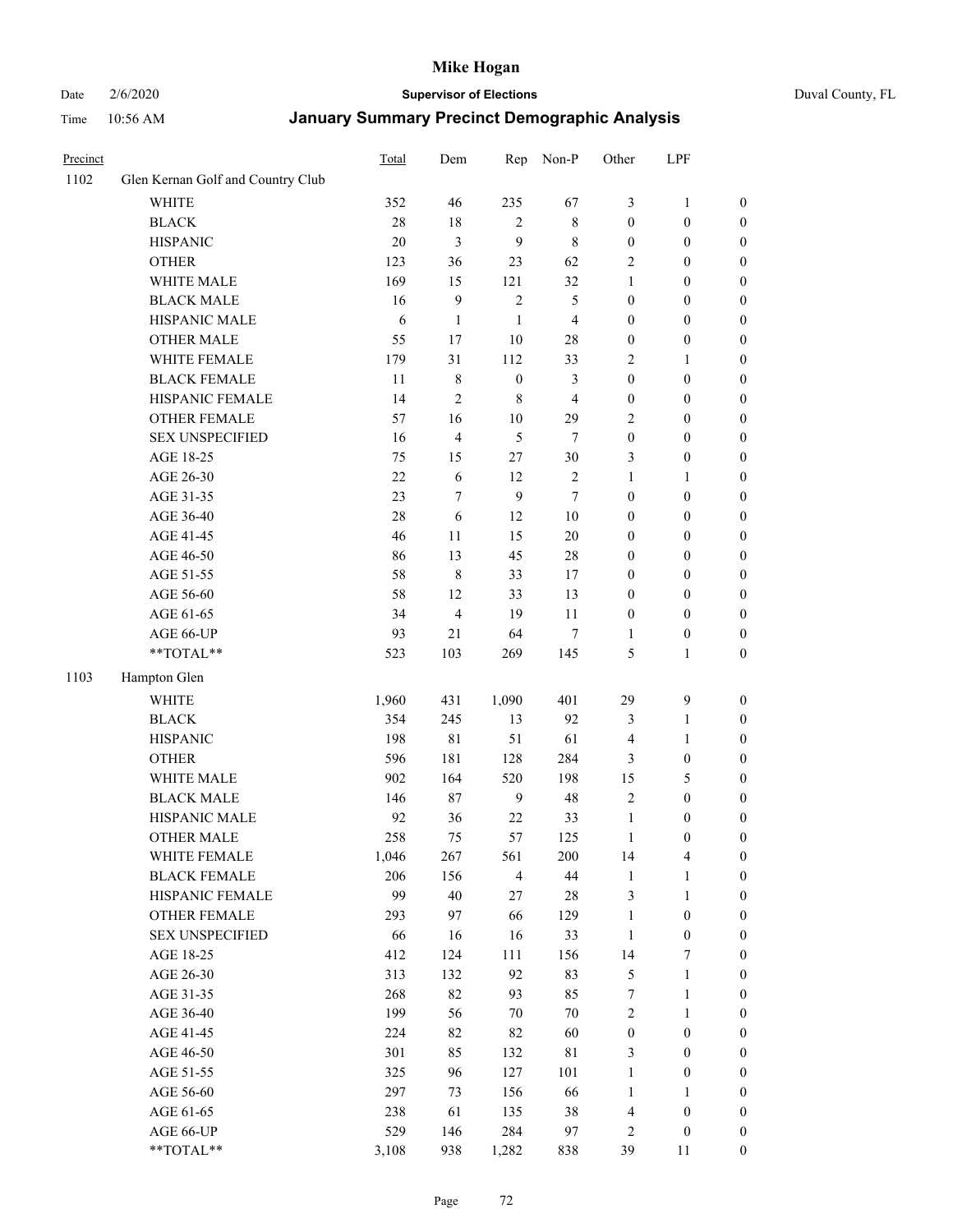Date 2/6/2020 **Supervisor of Elections** Duval County, FL

| Precinct |                                | Total | Dem   | Rep    | Non-P  | Other                   | LPF                     |                  |
|----------|--------------------------------|-------|-------|--------|--------|-------------------------|-------------------------|------------------|
| 1104     | Shepherd of the Woods Lutheran |       |       |        |        |                         |                         |                  |
|          | <b>WHITE</b>                   | 2,703 | 607   | 1,400  | 642    | 40                      | 14                      | 0                |
|          | <b>BLACK</b>                   | 733   | 539   | 34     | 152    | $\tau$                  | $\mathbf{1}$            | 0                |
|          | <b>HISPANIC</b>                | 298   | 94    | 78     | 125    | $\boldsymbol{0}$        | $\mathbf{1}$            | $\boldsymbol{0}$ |
|          | <b>OTHER</b>                   | 662   | 211   | 153    | 292    | 3                       | $\mathfrak{Z}$          | $\boldsymbol{0}$ |
|          | WHITE MALE                     | 1,302 | 266   | 699    | 311    | 15                      | 11                      | $\boldsymbol{0}$ |
|          | <b>BLACK MALE</b>              | 325   | 223   | 20     | 76     | 5                       | $\mathbf{1}$            | $\boldsymbol{0}$ |
|          | HISPANIC MALE                  | 130   | 39    | 33     | 57     | $\boldsymbol{0}$        | $\mathbf{1}$            | $\boldsymbol{0}$ |
|          | <b>OTHER MALE</b>              | 280   | 88    | 58     | 130    | $\overline{c}$          | $\sqrt{2}$              | $\boldsymbol{0}$ |
|          | WHITE FEMALE                   | 1,371 | 337   | 685    | 322    | 25                      | $\sqrt{2}$              | $\boldsymbol{0}$ |
|          | <b>BLACK FEMALE</b>            | 397   | 310   | 13     | $72\,$ | $\mathbf{2}$            | $\boldsymbol{0}$        | $\boldsymbol{0}$ |
|          | HISPANIC FEMALE                | 159   | 50    | 45     | 64     | $\boldsymbol{0}$        | $\boldsymbol{0}$        | $\boldsymbol{0}$ |
|          | OTHER FEMALE                   | 332   | 116   | 87     | 127    | 1                       | $\mathbf{1}$            | $\boldsymbol{0}$ |
|          | <b>SEX UNSPECIFIED</b>         | 100   | 22    | 25     | 52     | $\boldsymbol{0}$        | $\mathbf{1}$            | $\boldsymbol{0}$ |
|          | AGE 18-25                      | 487   | 150   | 147    | 180    | 6                       | $\overline{\mathbf{4}}$ | $\boldsymbol{0}$ |
|          | AGE 26-30                      | 493   | 137   | 181    | 163    | $10\,$                  | $\sqrt{2}$              | $\boldsymbol{0}$ |
|          | AGE 31-35                      | 451   | 142   | 152    | 148    | 4                       | $\sqrt{5}$              | $\boldsymbol{0}$ |
|          | AGE 36-40                      | 436   | 137   | 137    | 157    | 3                       | $\sqrt{2}$              | $\boldsymbol{0}$ |
|          | AGE 41-45                      | 400   | 137   | 131    | 124    | 6                       | $\sqrt{2}$              | $\boldsymbol{0}$ |
|          | AGE 46-50                      | 454   | 142   | 175    | 131    | 5                       | $\mathbf{1}$            | $\boldsymbol{0}$ |
|          | AGE 51-55                      | 399   | 117   | 185    | 94     | 3                       | $\boldsymbol{0}$        | $\boldsymbol{0}$ |
|          | AGE 56-60                      | 402   | 148   | 182    | 69     | $\overline{2}$          | 1                       | 0                |
|          | AGE 61-65                      | 295   | 103   | 129    | 56     | 6                       | $\mathbf{1}$            | $\boldsymbol{0}$ |
|          | AGE 66-UP                      | 579   | 238   | 246    | 89     | 5                       | $\mathbf{1}$            | $\boldsymbol{0}$ |
|          | **TOTAL**                      | 4,396 | 1,451 | 1,665  | 1,211  | 50                      | 19                      | $\boldsymbol{0}$ |
| 1105     | Kernan Blvd Baptist Church     |       |       |        |        |                         |                         |                  |
|          | <b>WHITE</b>                   | 3,316 | 886   | 1,445  | 914    | 44                      | $27\,$                  | $\boldsymbol{0}$ |
|          | <b>BLACK</b>                   | 693   | 491   | 31     | 165    | 5                       | $\mathbf{1}$            | $\boldsymbol{0}$ |
|          | <b>HISPANIC</b>                | 404   | 170   | 86     | 143    | 3                       | $\sqrt{2}$              | $\boldsymbol{0}$ |
|          | <b>OTHER</b>                   | 663   | 188   | 147    | 323    | 4                       | $\mathbf{1}$            | $\boldsymbol{0}$ |
|          | WHITE MALE                     | 1,477 | 298   | 715    | 426    | 21                      | 17                      | $\boldsymbol{0}$ |
|          | <b>BLACK MALE</b>              | 275   | 171   | 16     | 83     | 5                       | $\boldsymbol{0}$        | $\boldsymbol{0}$ |
|          | HISPANIC MALE                  | 171   | 62    | 43     | 64     | 1                       | 1                       | 0                |
|          | <b>OTHER MALE</b>              | 223   | 58    | 59     | 104    | 1                       | $\mathbf{1}$            | $\boldsymbol{0}$ |
|          | WHITE FEMALE                   | 1,709 | 558   | 686    | 435    | 20                      | 10                      | 0                |
|          | <b>BLACK FEMALE</b>            | 379   | 294   | $11\,$ | 73     | $\boldsymbol{0}$        | $\mathbf{1}$            | $\boldsymbol{0}$ |
|          | HISPANIC FEMALE                | 210   | 99    | 38     | $71\,$ | $\overline{\mathbf{c}}$ | $\boldsymbol{0}$        | $\overline{0}$   |
|          | <b>OTHER FEMALE</b>            | 257   | 92    | 61     | 102    | $\overline{\mathbf{c}}$ | $\boldsymbol{0}$        | $\overline{0}$   |
|          | <b>SEX UNSPECIFIED</b>         | 375   | 103   | $80\,$ | 187    | 4                       | $\mathbf{1}$            | 0                |
|          | AGE 18-25                      | 1,544 | 621   | 396    | 501    | $20\,$                  | 6                       | 0                |
|          | AGE 26-30                      | 857   | 282   | 251    | 306    | 13                      | 5                       | 0                |
|          | AGE 31-35                      | 547   | 171   | 182    | 180    | 9                       | 5                       | 0                |
|          | AGE 36-40                      | 378   | 129   | 111    | 129    | 3                       | 6                       | 0                |
|          | AGE 41-45                      | 305   | 105   | 95     | 97     | 5                       | $\mathfrak{Z}$          | 0                |
|          | AGE 46-50                      | 312   | 94    | 129    | 84     | $\mathbf{2}$            | $\mathfrak{Z}$          | 0                |
|          | AGE 51-55                      | 272   | 72    | 137    | 62     | $\boldsymbol{0}$        | $\mathbf{1}$            | 0                |
|          | AGE 56-60                      | 288   | 81    | 133    | 74     | 0                       | $\boldsymbol{0}$        | $\boldsymbol{0}$ |
|          | AGE 61-65                      | 227   | 67    | 104    | 53     | $\overline{\mathbf{c}}$ | 1                       | $\boldsymbol{0}$ |
|          | AGE 66-UP                      | 345   | 112   | 171    | 59     | 2                       | $\mathbf{1}$            | 0                |
|          | **TOTAL**                      | 5,076 | 1,735 | 1,709  | 1,545  | 56                      | 31                      | $\boldsymbol{0}$ |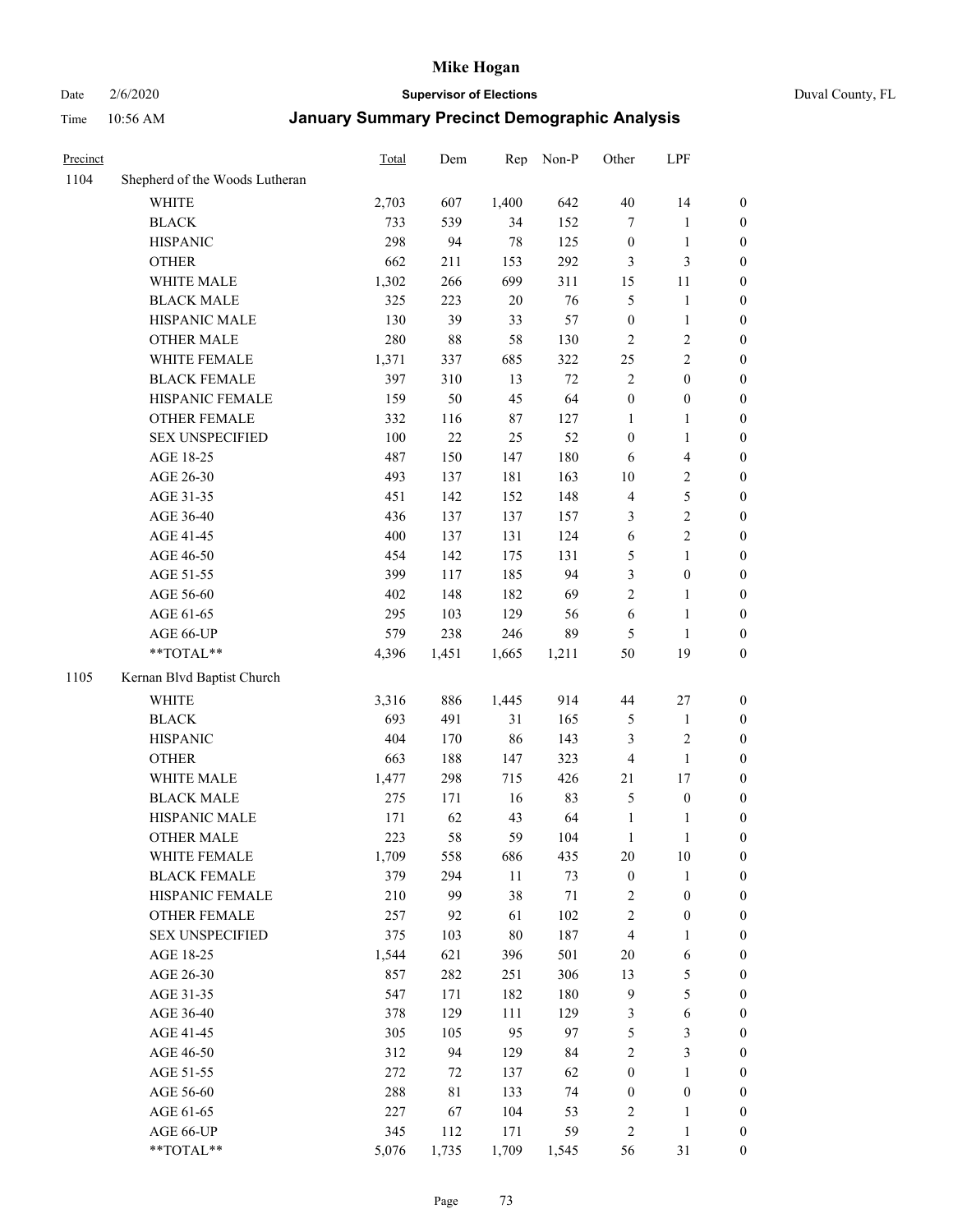#### Date 2/6/2020 **Supervisor of Elections** Duval County, FL

| Precinct |                        | Total | Dem              | Rep            | Non-P       | Other            | LPF                      |                  |
|----------|------------------------|-------|------------------|----------------|-------------|------------------|--------------------------|------------------|
| 1106     | Church of Eleven 22    |       |                  |                |             |                  |                          |                  |
|          | <b>WHITE</b>           | 4,221 | 963              | 2,288          | 914         | 41               | 15                       | 0                |
|          | <b>BLACK</b>           | 618   | 452              | 23             | 125         | 18               | $\boldsymbol{0}$         | $\boldsymbol{0}$ |
|          | <b>HISPANIC</b>        | 380   | 135              | 89             | 153         | $\mathbf{1}$     | $\overline{c}$           | $\boldsymbol{0}$ |
|          | <b>OTHER</b>           | 729   | 248              | 165            | 308         | 6                | $\sqrt{2}$               | $\boldsymbol{0}$ |
|          | WHITE MALE             | 1,874 | 376              | 1,014          | 458         | 18               | $\,$ 8 $\,$              | $\boldsymbol{0}$ |
|          | <b>BLACK MALE</b>      | 261   | 173              | 15             | 66          | 7                | $\boldsymbol{0}$         | $\boldsymbol{0}$ |
|          | HISPANIC MALE          | 159   | 54               | 32             | $71\,$      | $\mathbf{1}$     | $\mathbf{1}$             | $\boldsymbol{0}$ |
|          | <b>OTHER MALE</b>      | 319   | 90               | 78             | 147         | $\overline{c}$   | $\overline{c}$           | $\boldsymbol{0}$ |
|          | WHITE FEMALE           | 2,315 | 577              | 1,262          | 446         | 23               | $\boldsymbol{7}$         | $\boldsymbol{0}$ |
|          | <b>BLACK FEMALE</b>    | 354   | 277              | $\,$ 8 $\,$    | 59          | $10\,$           | $\boldsymbol{0}$         | 0                |
|          | HISPANIC FEMALE        | 211   | 78               | 53             | 79          | $\boldsymbol{0}$ | 1                        | 0                |
|          | OTHER FEMALE           | 345   | 133              | 74             | 134         | 4                | $\boldsymbol{0}$         | $\boldsymbol{0}$ |
|          | <b>SEX UNSPECIFIED</b> | 110   | $40\,$           | 29             | $40\,$      | $\mathbf{1}$     | $\boldsymbol{0}$         | $\boldsymbol{0}$ |
|          | AGE 18-25              | 581   | 198              | 182            | 183         | 14               | $\overline{\mathbf{4}}$  | $\boldsymbol{0}$ |
|          | AGE 26-30              | 500   | 148              | 185            | 152         | 10               | $\mathfrak s$            | $\boldsymbol{0}$ |
|          | AGE 31-35              | 444   | 150              | 136            | 145         | $10\,$           | $\sqrt{3}$               | $\boldsymbol{0}$ |
|          | AGE 36-40              | 479   | 160              | 161            | 153         | 3                | $\sqrt{2}$               | $\boldsymbol{0}$ |
|          | AGE 41-45              | 434   | 130              | 155            | 147         | $\mathbf{1}$     | $\mathbf{1}$             | $\boldsymbol{0}$ |
|          | AGE 46-50              | 446   | 131              | 189            | 119         | 5                | $\sqrt{2}$               | $\boldsymbol{0}$ |
|          | AGE 51-55              | 425   | 125              | 177            | 118         | 5                | $\boldsymbol{0}$         | $\boldsymbol{0}$ |
|          | AGE 56-60              | 435   | 102              | 197            | 131         | 5                | $\boldsymbol{0}$         | 0                |
|          | AGE 61-65              | 402   | 130              | 190            | 74          | 6                | $\sqrt{2}$               | $\boldsymbol{0}$ |
|          | AGE 66-UP              | 1,800 | 522              | 993            | 278         | $\tau$           | $\boldsymbol{0}$         | $\boldsymbol{0}$ |
|          | **TOTAL**              | 5,948 | 1,798            | 2,565          | 1,500       | 66               | 19                       | $\boldsymbol{0}$ |
| 1107     | Deercreek Country Club |       |                  |                |             |                  |                          |                  |
|          | <b>WHITE</b>           | 1,112 | 160              | 763            | 180         | 5                | $\overline{\mathcal{A}}$ | $\boldsymbol{0}$ |
|          | <b>BLACK</b>           | 82    | 50               | $\overline{9}$ | 23          | $\boldsymbol{0}$ | $\boldsymbol{0}$         | $\boldsymbol{0}$ |
|          | <b>HISPANIC</b>        | 64    | 13               | 28             | 23          | $\boldsymbol{0}$ | $\boldsymbol{0}$         | $\boldsymbol{0}$ |
|          | <b>OTHER</b>           | 406   | 112              | 107            | 181         | 4                | $\sqrt{2}$               | $\boldsymbol{0}$ |
|          | WHITE MALE             | 543   | 62               | 376            | 99          | $\overline{c}$   | $\overline{4}$           | $\boldsymbol{0}$ |
|          | <b>BLACK MALE</b>      | 38    | 19               | $\overline{4}$ | 15          | $\boldsymbol{0}$ | $\boldsymbol{0}$         | $\boldsymbol{0}$ |
|          | HISPANIC MALE          | 35    | $\boldsymbol{7}$ | 16             | 12          | $\boldsymbol{0}$ | $\boldsymbol{0}$         | $\boldsymbol{0}$ |
|          | <b>OTHER MALE</b>      | 172   | 45               | 52             | 73          | $\boldsymbol{0}$ | $\mathfrak{2}$           | $\boldsymbol{0}$ |
|          | WHITE FEMALE           | 556   | 97               | 381            | 75          | 3                | 0                        | 0                |
|          | <b>BLACK FEMALE</b>    | 44    | 31               | 5              | $\,$ 8 $\,$ | $\boldsymbol{0}$ | $\boldsymbol{0}$         | $\overline{0}$   |
|          | HISPANIC FEMALE        | 29    | $\sqrt{6}$       | 12             | $11\,$      | $\boldsymbol{0}$ | $\boldsymbol{0}$         | $\overline{0}$   |
|          | <b>OTHER FEMALE</b>    | 204   | 60               | 50             | 90          | 4                | $\boldsymbol{0}$         | $\overline{0}$   |
|          | <b>SEX UNSPECIFIED</b> | 43    | $\,$ 8 $\,$      | 11             | 24          | $\boldsymbol{0}$ | $\boldsymbol{0}$         | 0                |
|          | AGE 18-25              | 187   | 49               | $8\sqrt{1}$    | 52          | 5                | $\boldsymbol{0}$         | 0                |
|          | AGE 26-30              | 87    | 25               | 38             | 23          | $\boldsymbol{0}$ | $\mathbf{1}$             | 0                |
|          | AGE 31-35              | 74    | 22               | $28\,$         | $22\,$      | $\boldsymbol{0}$ | $\sqrt{2}$               | 0                |
|          | AGE 36-40              | 71    | 18               | 23             | $30\,$      | $\boldsymbol{0}$ | $\boldsymbol{0}$         | 0                |
|          | AGE 41-45              | 89    | 15               | 43             | $30\,$      | $\boldsymbol{0}$ | $\mathbf{1}$             | 0                |
|          | AGE 46-50              | 105   | 12               | 53             | 40          | $\boldsymbol{0}$ | $\boldsymbol{0}$         | 0                |
|          | AGE 51-55              | 163   | 32               | $72\,$         | 56          | 2                | $\mathbf{1}$             | 0                |
|          | AGE 56-60              | 194   | 36               | 112            | 44          | $\mathbf{1}$     | $\mathbf{1}$             | 0                |
|          | AGE 61-65              | 195   | 29               | 132            | 33          | 1                | $\boldsymbol{0}$         | 0                |
|          | AGE 66-UP              | 499   | 97               | 325            | 77          | $\boldsymbol{0}$ | $\boldsymbol{0}$         | 0                |
|          | **TOTAL**              | 1,664 | 335              | 907            | 407         | 9                | 6                        | $\boldsymbol{0}$ |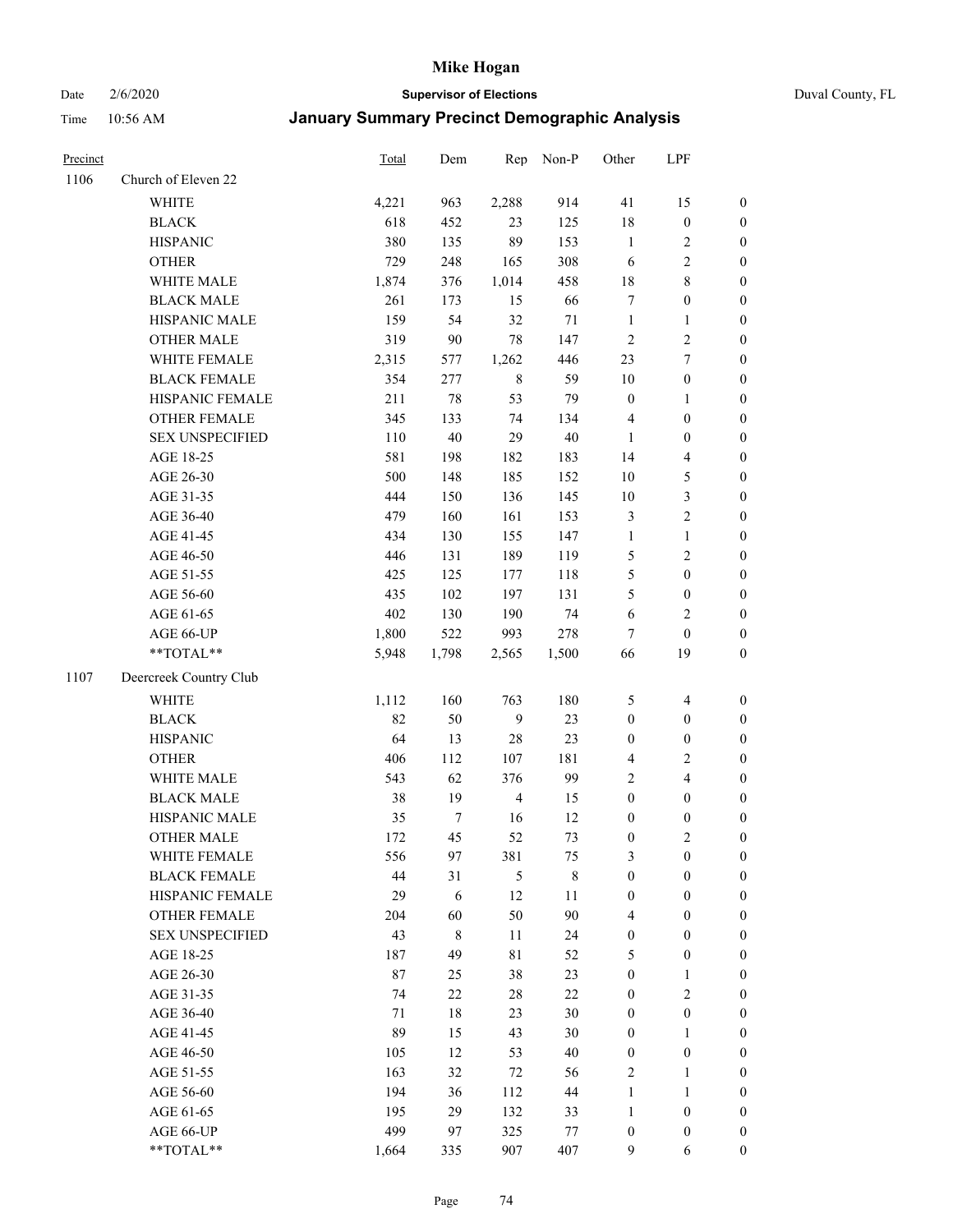Date 2/6/2020 **Supervisor of Elections** Duval County, FL

| Precinct |                        | Total   | Dem              | Rep           | Non-P            | Other            | LPF                     |                  |
|----------|------------------------|---------|------------------|---------------|------------------|------------------|-------------------------|------------------|
| 1108     | The Park at Potenza    |         |                  |               |                  |                  |                         |                  |
|          | <b>WHITE</b>           | 2,240   | 625              | 992           | 581              | 28               | 14                      | 0                |
|          | <b>BLACK</b>           | 726     | 522              | 25            | 169              | $\mathbf{9}$     | $\mathbf{1}$            | $\boldsymbol{0}$ |
|          | <b>HISPANIC</b>        | 271     | 104              | 61            | 101              | 5                | $\boldsymbol{0}$        | $\boldsymbol{0}$ |
|          | <b>OTHER</b>           | 291     | 93               | 53            | 141              | 3                | $\mathbf{1}$            | $\boldsymbol{0}$ |
|          | WHITE MALE             | 1,030   | 242              | 471           | 292              | 14               | 11                      | $\boldsymbol{0}$ |
|          | <b>BLACK MALE</b>      | 286     | 175              | 14            | 94               | 3                | $\boldsymbol{0}$        | $\boldsymbol{0}$ |
|          | HISPANIC MALE          | 108     | 37               | 22            | 47               | $\overline{c}$   | $\boldsymbol{0}$        | $\boldsymbol{0}$ |
|          | <b>OTHER MALE</b>      | 114     | 29               | 21            | 61               | $\overline{c}$   | $\mathbf{1}$            | $\boldsymbol{0}$ |
|          | WHITE FEMALE           | 1,187   | 376              | 512           | 282              | 14               | $\mathfrak{Z}$          | $\boldsymbol{0}$ |
|          | <b>BLACK FEMALE</b>    | 430     | 339              | 11            | 73               | 6                | $\mathbf{1}$            | $\boldsymbol{0}$ |
|          | HISPANIC FEMALE        | 154     | 62               | 39            | 50               | 3                | $\boldsymbol{0}$        | 0                |
|          | OTHER FEMALE           | 142     | 57               | $26\,$        | 58               | 1                | $\boldsymbol{0}$        | $\boldsymbol{0}$ |
|          | <b>SEX UNSPECIFIED</b> | $77 \,$ | 27               | 15            | 35               | $\boldsymbol{0}$ | $\boldsymbol{0}$        | $\boldsymbol{0}$ |
|          | AGE 18-25              | 480     | 184              | 125           | 153              | 15               | $\mathfrak{Z}$          | $\boldsymbol{0}$ |
|          | AGE 26-30              | 528     | 215              | 123           | 183              | 6                | $\mathbf{1}$            | $\boldsymbol{0}$ |
|          | AGE 31-35              | 413     | 172              | 90            | 143              | 4                | $\overline{\mathbf{4}}$ | $\boldsymbol{0}$ |
|          | AGE 36-40              | 317     | 123              | 73            | 117              | 2                | $\sqrt{2}$              | $\boldsymbol{0}$ |
|          | AGE 41-45              | 259     | 109              | 73            | 73               | $\overline{2}$   | $\overline{2}$          | $\boldsymbol{0}$ |
|          | AGE 46-50              | 270     | 104              | 82            | $77\,$           | $\sqrt{6}$       | $\mathbf{1}$            | $\boldsymbol{0}$ |
|          | AGE 51-55              | 217     | 73               | 88            | 53               | 2                | $\mathbf{1}$            | $\boldsymbol{0}$ |
|          | AGE 56-60              | 271     | 90               | 124           | 56               | $\mathbf{1}$     | $\boldsymbol{0}$        | 0                |
|          | AGE 61-65              | 240     | 93               | 95            | 47               | 4                | $\mathbf{1}$            | 0                |
|          | AGE 66-UP              | 532     | 181              | 258           | 89               | 3                | $\mathbf{1}$            | $\boldsymbol{0}$ |
|          | **TOTAL**              | 3,528   | 1,344            | 1,131         | 992              | 45               | 16                      | $\boldsymbol{0}$ |
| 1109     | Deerwood Country Club  |         |                  |               |                  |                  |                         |                  |
|          | <b>WHITE</b>           | 1,766   | 282              | 1,243         | 230              | $\,$ 8 $\,$      | $\mathfrak{Z}$          | $\boldsymbol{0}$ |
|          | <b>BLACK</b>           | 50      | 34               | $\mathfrak s$ | $10\,$           | $\mathbf{1}$     | $\boldsymbol{0}$        | $\boldsymbol{0}$ |
|          | <b>HISPANIC</b>        | 76      | 14               | 45            | 17               | $\boldsymbol{0}$ | $\boldsymbol{0}$        | $\boldsymbol{0}$ |
|          | <b>OTHER</b>           | 173     | 39               | 68            | 66               | $\boldsymbol{0}$ | $\boldsymbol{0}$        | $\boldsymbol{0}$ |
|          | WHITE MALE             | 833     | 105              | 597           | 124              | 4                | $\mathfrak{Z}$          | $\boldsymbol{0}$ |
|          | <b>BLACK MALE</b>      | 24      | 14               | $\sqrt{2}$    | $\boldsymbol{7}$ | $\mathbf{1}$     | $\boldsymbol{0}$        | $\boldsymbol{0}$ |
|          | HISPANIC MALE          | 35      | $\sqrt{6}$       | $20\,$        | $\mathbf{9}$     | $\boldsymbol{0}$ | $\boldsymbol{0}$        | $\boldsymbol{0}$ |
|          | <b>OTHER MALE</b>      | 66      | 18               | 24            | 24               | $\boldsymbol{0}$ | $\boldsymbol{0}$        | $\boldsymbol{0}$ |
|          | WHITE FEMALE           | 921     | 174              | 639           | 104              | 4                | 0                       | 0                |
|          | <b>BLACK FEMALE</b>    | 25      | 19               | 3             | 3                | $\boldsymbol{0}$ | $\boldsymbol{0}$        | $\overline{0}$   |
|          | HISPANIC FEMALE        | 39      | $\boldsymbol{7}$ | 25            | 7                | $\boldsymbol{0}$ | $\boldsymbol{0}$        | $\overline{0}$   |
|          | <b>OTHER FEMALE</b>    | 82      | 19               | 36            | $27\,$           | $\boldsymbol{0}$ | $\boldsymbol{0}$        | $\overline{0}$   |
|          | <b>SEX UNSPECIFIED</b> | 40      | $\boldsymbol{7}$ | 15            | 18               | 0                | $\boldsymbol{0}$        | 0                |
|          | AGE 18-25              | 188     | 32               | 115           | 41               | 0                | $\boldsymbol{0}$        | $\theta$         |
|          | AGE 26-30              | 132     | $26\,$           | 73            | 33               | $\boldsymbol{0}$ | $\boldsymbol{0}$        | 0                |
|          | AGE 31-35              | 134     | 26               | 90            | 17               | $\mathbf{1}$     | $\boldsymbol{0}$        | 0                |
|          | AGE 36-40              | 137     | 23               | 81            | 32               | $\mathbf{1}$     | $\boldsymbol{0}$        | 0                |
|          | AGE 41-45              | 145     | 24               | 95            | 21               | 3                | $\overline{2}$          | 0                |
|          | AGE 46-50              | 174     | 19               | 121           | 32               | 2                | $\boldsymbol{0}$        | 0                |
|          | AGE 51-55              | 172     | $30\,$           | 117           | 25               | $\boldsymbol{0}$ | $\boldsymbol{0}$        | $\overline{0}$   |
|          | AGE 56-60              | 180     | 29               | 114           | 37               | $\boldsymbol{0}$ | $\boldsymbol{0}$        | $\overline{0}$   |
|          | AGE 61-65              | 166     | 28               | 118           | $20\,$           | $\boldsymbol{0}$ | $\boldsymbol{0}$        | $\overline{0}$   |
|          | AGE 66-UP              | 637     | 132              | 437           | 65               | 2                | $\mathbf{1}$            | 0                |
|          | **TOTAL**              | 2,065   | 369              | 1,361         | 323              | 9                | 3                       | $\boldsymbol{0}$ |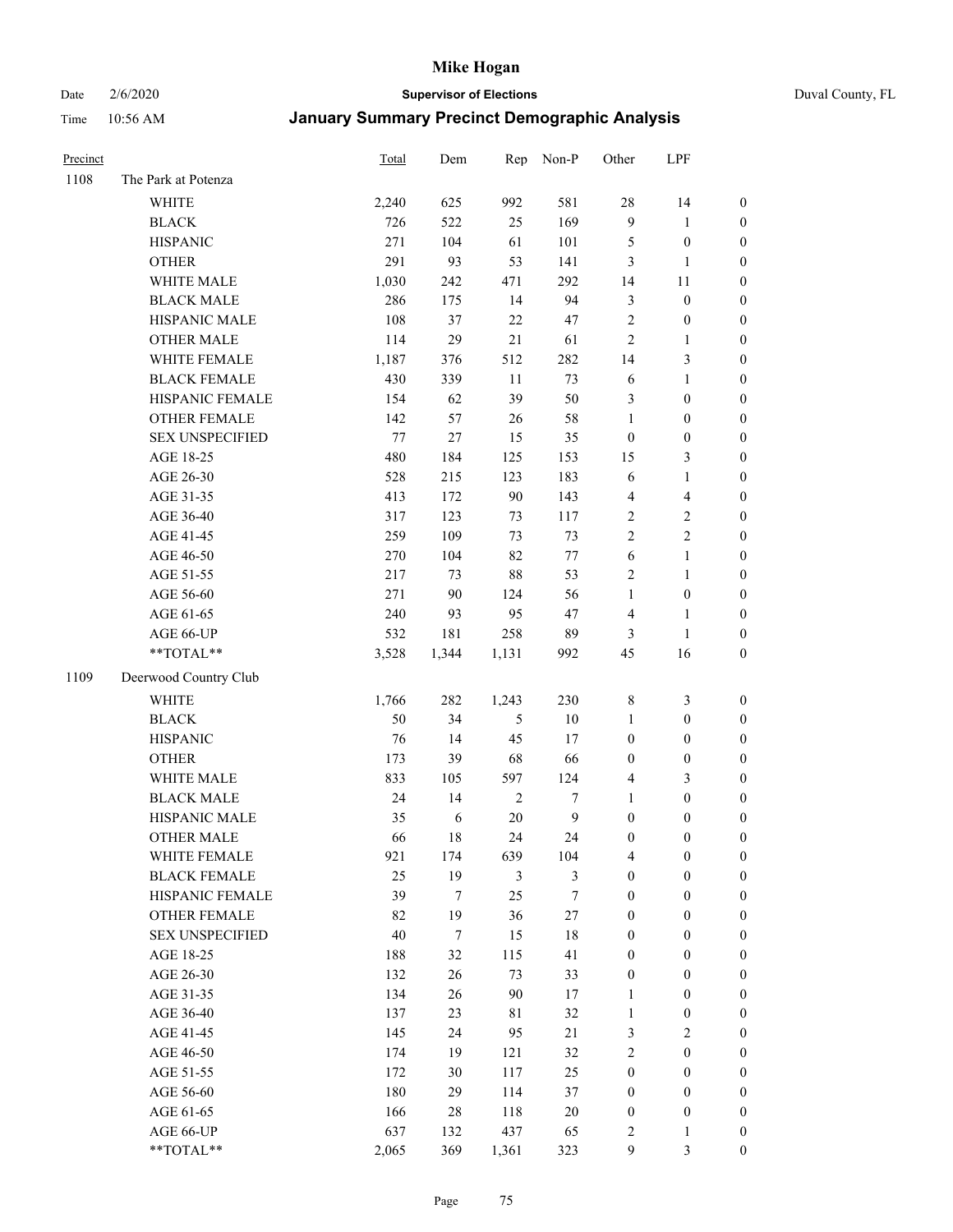Date 2/6/2020 **Supervisor of Elections** Duval County, FL

| Precinct |                                     | Total       | Dem    | Rep          | Non-P  | Other            | LPF                     |                  |
|----------|-------------------------------------|-------------|--------|--------------|--------|------------------|-------------------------|------------------|
| 1110     | Courtyard Marriott                  |             |        |              |        |                  |                         |                  |
|          | <b>WHITE</b>                        | 4,700       | 1,040  | 2,430        | 1,134  | 79               | 17                      | 0                |
|          | <b>BLACK</b>                        | 960         | 693    | 41           | 207    | $17\,$           | $\sqrt{2}$              | 0                |
|          | <b>HISPANIC</b>                     | 606         | 224    | 149          | 222    | 6                | $\mathfrak s$           | $\boldsymbol{0}$ |
|          | <b>OTHER</b>                        | 622         | 187    | 168          | 259    | 6                | $\overline{2}$          | $\boldsymbol{0}$ |
|          | WHITE MALE                          | 2,010       | 376    | 1,082        | 513    | 30               | 9                       | $\boldsymbol{0}$ |
|          | <b>BLACK MALE</b>                   | 402         | 261    | 24           | 108    | 9                | $\boldsymbol{0}$        | $\boldsymbol{0}$ |
|          | HISPANIC MALE                       | 265         | 93     | 63           | 101    | 4                | $\overline{4}$          | $\boldsymbol{0}$ |
|          | <b>OTHER MALE</b>                   | 247         | $70\,$ | 70           | 102    | 5                | $\boldsymbol{0}$        | $\boldsymbol{0}$ |
|          | WHITE FEMALE                        | 2,660       | 656    | 1,337        | 611    | 48               | $\,$ 8 $\,$             | $\boldsymbol{0}$ |
|          | <b>BLACK FEMALE</b>                 | 546         | 423    | 16           | 97     | 8                | $\sqrt{2}$              | 0                |
|          | HISPANIC FEMALE                     | 336         | 130    | 86           | 117    | $\sqrt{2}$       | $\mathbf{1}$            | 0                |
|          | OTHER FEMALE                        | 320         | 101    | 91           | 125    | $\mathbf{1}$     | $\sqrt{2}$              | $\boldsymbol{0}$ |
|          | <b>SEX UNSPECIFIED</b>              | 102         | 34     | 19           | 48     | $\mathbf{1}$     | $\boldsymbol{0}$        | $\boldsymbol{0}$ |
|          | AGE 18-25                           | 698         | 196    | 258          | 225    | 12               | $\boldsymbol{7}$        | $\boldsymbol{0}$ |
|          | AGE 26-30                           | 919         | 263    | 375          | 254    | 24               | $\mathfrak{Z}$          | $\boldsymbol{0}$ |
|          | AGE 31-35                           | 910         | 251    | 363          | 281    | 9                | $\sqrt{6}$              | $\boldsymbol{0}$ |
|          | AGE 36-40                           | 750         | 245    | 232          | 259    | 9                | $\mathfrak s$           | $\boldsymbol{0}$ |
|          | AGE 41-45                           | 612         | 234    | 197          | 167    | 13               | $\mathbf{1}$            | $\boldsymbol{0}$ |
|          | AGE 46-50                           | 609         | 191    | 234          | 169    | $11\,$           | $\overline{\mathbf{4}}$ | $\boldsymbol{0}$ |
|          | AGE 51-55                           | 483         | 153    | 219          | 104    | 7                | $\boldsymbol{0}$        | $\boldsymbol{0}$ |
|          | AGE 56-60                           | 459         | 141    | 217          | 96     | 5                | $\boldsymbol{0}$        | 0                |
|          | AGE 61-65                           | 446         | 146    | 210          | 89     | 1                | $\boldsymbol{0}$        | 0                |
|          | AGE 66-UP                           | 998         | 320    | 483          | 178    | 17               | $\boldsymbol{0}$        | $\boldsymbol{0}$ |
|          | **TOTAL**                           | 6,888       | 2,144  | 2,788        | 1,822  | 108              | 26                      | $\boldsymbol{0}$ |
| 1111     | Shepherd of the Woods Lutheran Chur |             |        |              |        |                  |                         |                  |
|          | <b>WHITE</b>                        | 969         | 265    | 385          | 300    | 14               | $\mathfrak s$           | $\boldsymbol{0}$ |
|          | <b>BLACK</b>                        | 487         | 378    | 16           | 90     | 3                | $\boldsymbol{0}$        | $\boldsymbol{0}$ |
|          | <b>HISPANIC</b>                     | 211         | 87     | 33           | $87\,$ | 2                | $\overline{c}$          | $\boldsymbol{0}$ |
|          | <b>OTHER</b>                        | 146         | 60     | 18           | 67     | $\mathbf{1}$     | $\boldsymbol{0}$        | $\boldsymbol{0}$ |
|          | WHITE MALE                          | 432         | 102    | 182          | 141    | 6                | $\mathbf{1}$            | $\boldsymbol{0}$ |
|          | <b>BLACK MALE</b>                   | 191         | 137    | $\mathbf{9}$ | 45     | $\boldsymbol{0}$ | $\boldsymbol{0}$        | $\boldsymbol{0}$ |
|          | HISPANIC MALE                       | 93          | 35     | 17           | $40\,$ | $\boldsymbol{0}$ | 1                       | 0                |
|          | <b>OTHER MALE</b>                   | 52          | 22     | 9            | 21     | $\boldsymbol{0}$ | $\boldsymbol{0}$        | $\boldsymbol{0}$ |
|          | WHITE FEMALE                        | 518         | 158    | 198          | 150    | 8                | 4                       | 0                |
|          | <b>BLACK FEMALE</b>                 | 287         | 233    | 7            | 44     | 3                | $\boldsymbol{0}$        | $\overline{0}$   |
|          | HISPANIC FEMALE                     | 115         | 52     | 14           | 46     | $\overline{c}$   | 1                       | $\overline{0}$   |
|          | OTHER FEMALE                        | 65          | 29     | 8            | $27\,$ | $\mathbf{1}$     | $\boldsymbol{0}$        | 0                |
|          | <b>SEX UNSPECIFIED</b>              | 60          | $22\,$ | 8            | $30\,$ | $\boldsymbol{0}$ | $\boldsymbol{0}$        | 0                |
|          | AGE 18-25                           | 285         | 114    | 66           | 99     | 5                | $\mathbf{1}$            | 0                |
|          | AGE 26-30                           | 335         | 141    | 68           | 117    | 7                | $\overline{c}$          | 0                |
|          | AGE 31-35                           | 230         | 98     | 45           | 84     | 2                | $\mathbf{1}$            | 0                |
|          | AGE 36-40                           | 166         | 81     | 28           | 56     | $\boldsymbol{0}$ | $\mathbf{1}$            | 0                |
|          | AGE 41-45                           | 122         | 58     | 25           | 38     | $\mathbf{1}$     | $\boldsymbol{0}$        | 0                |
|          | AGE 46-50                           | 121         | 54     | 26           | 38     | 2                | 1                       | 0                |
|          | AGE 51-55                           | 104         | 55     | 27           | $22\,$ | $\boldsymbol{0}$ | $\boldsymbol{0}$        | 0                |
|          | AGE 56-60                           | 128         | 64     | 35           | 28     | 1                | $\boldsymbol{0}$        | 0                |
|          | AGE 61-65                           | $8\sqrt{1}$ | 37     | 24           | 19     | $\mathbf{1}$     | $\boldsymbol{0}$        | 0                |
|          | AGE 66-UP                           | 240         | 87     | 108          | 43     | $\mathbf{1}$     | $\mathbf{1}$            | 0                |
|          | **TOTAL**                           | 1,813       | 790    | 452          | 544    | $20\,$           | 7                       | $\boldsymbol{0}$ |
|          |                                     |             |        |              |        |                  |                         |                  |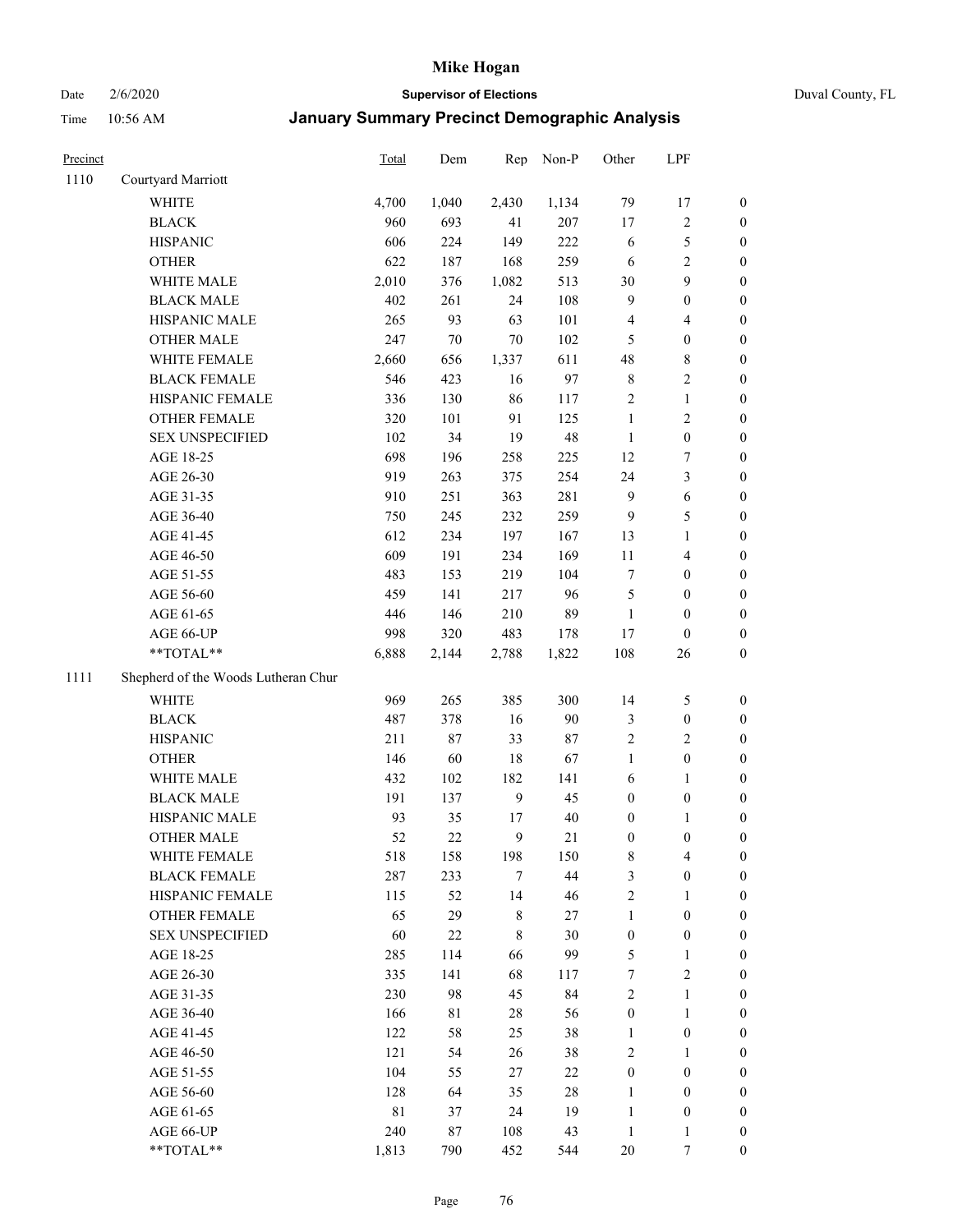# Date 2/6/2020 **Supervisor of Elections** Duval County, FL

| Precinct |                            | Total        | Dem        | Rep         | Non-P         | Other                        | LPF                                |                                      |
|----------|----------------------------|--------------|------------|-------------|---------------|------------------------------|------------------------------------|--------------------------------------|
| 1112     | Southeast Regional Library |              |            |             |               |                              |                                    |                                      |
|          | <b>WHITE</b>               | 2,334        | 500        | 1,255       | 529           | 35                           | 15                                 | 0                                    |
|          | <b>BLACK</b>               | 416          | 309        | 17          | $80\,$        | $10\,$                       | $\boldsymbol{0}$                   | 0                                    |
|          | <b>HISPANIC</b>            | 211          | 77         | 54          | 79            | $\mathbf{1}$                 | $\boldsymbol{0}$                   | $\boldsymbol{0}$                     |
|          | <b>OTHER</b>               | 517          | 148        | 132         | 231           | 4                            | $\overline{c}$                     | $\boldsymbol{0}$                     |
|          | WHITE MALE                 | 1,095        | 189        | 605         | 276           | 15                           | $10\,$                             | $\boldsymbol{0}$                     |
|          | <b>BLACK MALE</b>          | 158          | 104        | 9           | 41            | 4                            | $\boldsymbol{0}$                   | $\boldsymbol{0}$                     |
|          | HISPANIC MALE              | $87\,$       | 32         | 22          | 32            | $\mathbf{1}$                 | $\boldsymbol{0}$                   | $\boldsymbol{0}$                     |
|          | <b>OTHER MALE</b>          | 223          | 58         | 60          | 102           | $\mathbf{1}$                 | $\overline{c}$                     | $\boldsymbol{0}$                     |
|          | WHITE FEMALE               | 1,222        | 308        | 642         | 248           | 20                           | $\overline{4}$                     | $\boldsymbol{0}$                     |
|          | <b>BLACK FEMALE</b>        | 252          | 200        | $\,$ 8 $\,$ | 38            | 6                            | $\boldsymbol{0}$                   | $\boldsymbol{0}$                     |
|          | HISPANIC FEMALE            | 119          | 43         | 31          | 45            | $\boldsymbol{0}$             | $\boldsymbol{0}$                   | $\boldsymbol{0}$                     |
|          | OTHER FEMALE               | 249          | 79         | 63          | 104           | 3                            | $\boldsymbol{0}$                   | $\boldsymbol{0}$                     |
|          | <b>SEX UNSPECIFIED</b>     | 73           | $21\,$     | 18          | 33            | $\boldsymbol{0}$             | $\mathbf{1}$                       | $\boldsymbol{0}$                     |
|          | AGE 18-25                  | 433          | 133        | 156         | 129           | 13                           | $\sqrt{2}$                         | $\boldsymbol{0}$                     |
|          | AGE 26-30                  | 369          | 125        | 115         | 120           | $\,$ $\,$                    | $\mathbf{1}$                       | $\boldsymbol{0}$                     |
|          | AGE 31-35                  | 347          | 104        | 109         | 121           | 9                            | $\overline{\mathbf{4}}$            | $\boldsymbol{0}$                     |
|          | AGE 36-40                  | 306          | 101        | 106         | 95            | $\sqrt{2}$                   | $\sqrt{2}$                         | $\boldsymbol{0}$                     |
|          | AGE 41-45                  | 280          | $87\,$     | 113         | $77\,$        | $\mathbf{1}$                 | $\overline{2}$                     | $\boldsymbol{0}$                     |
|          | AGE 46-50                  | 346          | 98         | 148         | 95            | 4                            | $\mathbf{1}$                       | $\boldsymbol{0}$                     |
|          | AGE 51-55                  | 303          | 75         | 143         | 79            | 5                            | $\mathbf{1}$                       | $\boldsymbol{0}$                     |
|          | AGE 56-60                  | 317          | 84         | 171         | 58            | 3                            | $\mathbf{1}$                       | 0                                    |
|          | AGE 61-65                  | 264          | 72         | 128         | 61            | $\overline{c}$               | $\mathbf{1}$                       | 0                                    |
|          | AGE 66-UP                  | 513          | 155        | 269         | 84            | 3                            | $\sqrt{2}$                         | $\boldsymbol{0}$                     |
|          | **TOTAL**                  | 3,478        | 1,034      | 1,458       | 919           | 50                           | 17                                 | $\boldsymbol{0}$                     |
| 1113     | Deermeadows Church         |              |            |             |               |                              |                                    |                                      |
|          | <b>WHITE</b>               | 2,034        | 604        | 794         | 586           | 37                           | 13                                 | $\boldsymbol{0}$                     |
|          | <b>BLACK</b>               |              | 825        | 44          | 237           | $\mathbf{9}$                 | $\boldsymbol{0}$                   |                                      |
|          | <b>HISPANIC</b>            | 1,115<br>318 | 139        | 52          | 123           | 3                            | $\mathbf{1}$                       | $\boldsymbol{0}$<br>$\boldsymbol{0}$ |
|          | <b>OTHER</b>               | 298          | 115        | 51          | 127           | 4                            | $\mathbf{1}$                       | $\boldsymbol{0}$                     |
|          | WHITE MALE                 | 954          | 268        | 372         | 290           |                              | $10\,$                             |                                      |
|          | <b>BLACK MALE</b>          | 447          | 296        | 19          | 128           | 14                           | $\boldsymbol{0}$                   | $\boldsymbol{0}$<br>$\boldsymbol{0}$ |
|          | HISPANIC MALE              |              | 60         | 30          | 59            | 4                            |                                    |                                      |
|          | <b>OTHER MALE</b>          | 152<br>126   | 39         | 25          | 59            | 3<br>$\overline{c}$          | $\boldsymbol{0}$<br>$\mathbf{1}$   | 0<br>$\boldsymbol{0}$                |
|          |                            |              |            |             |               |                              |                                    |                                      |
|          | WHITE FEMALE               | 1,057        | 328        | 417         | 286           | 23                           | 3                                  | 0                                    |
|          | <b>BLACK FEMALE</b>        | 651          | 515        | 25          | 106           | 5                            | $\boldsymbol{0}$                   | $\boldsymbol{0}$                     |
|          | HISPANIC FEMALE            | 161          | $77\,$     | $22\,$      | 61            | $\boldsymbol{0}$             | 1                                  | $\overline{0}$                       |
|          | OTHER FEMALE               | 131          | 66         | $21\,$      | 44            | $\boldsymbol{0}$             | $\boldsymbol{0}$                   | $\overline{0}$                       |
|          | <b>SEX UNSPECIFIED</b>     | 86           | 34         | 10          | $40\,$        | $\overline{2}$               | $\boldsymbol{0}$                   | 0                                    |
|          | AGE 18-25                  | 570          | 226        | 116         | 208           | 16                           | $\overline{4}$                     | 0                                    |
|          | AGE 26-30                  | 727<br>469   | 340<br>210 | 124<br>99   | 245           | 13<br>5                      | $\mathfrak s$<br>$\boldsymbol{0}$  | 0                                    |
|          | AGE 31-35                  |              |            |             | 155           |                              |                                    | 0                                    |
|          | AGE 36-40                  | 336          | 168        | 60<br>57    | 100<br>$78\,$ | 5<br>$\overline{\mathbf{4}}$ | $\mathfrak{Z}$<br>$\boldsymbol{0}$ | 0                                    |
|          | AGE 41-45                  | 272          | 133        |             |               |                              |                                    | 0                                    |
|          | AGE 46-50                  | 251          | 118        | 61          | 68            | 4                            | $\boldsymbol{0}$                   | 0                                    |
|          | AGE 51-55                  | 269          | 134        | 65          | 68            | 1                            | $\mathbf{1}$                       | 0                                    |
|          | AGE 56-60                  | 216          | 85         | 84          | 46            | $\boldsymbol{0}$             | $\mathbf{1}$                       | 0                                    |
|          | AGE 61-65                  | 194          | 77         | 80          | 34            | 2                            | $\mathbf{1}$                       | 0                                    |
|          | AGE 66-UP                  | 459          | 191        | 195         | 70            | 3                            | $\boldsymbol{0}$                   | 0                                    |
|          | **TOTAL**                  | 3,765        | 1,683      | 941         | 1,073         | 53                           | 15                                 | $\boldsymbol{0}$                     |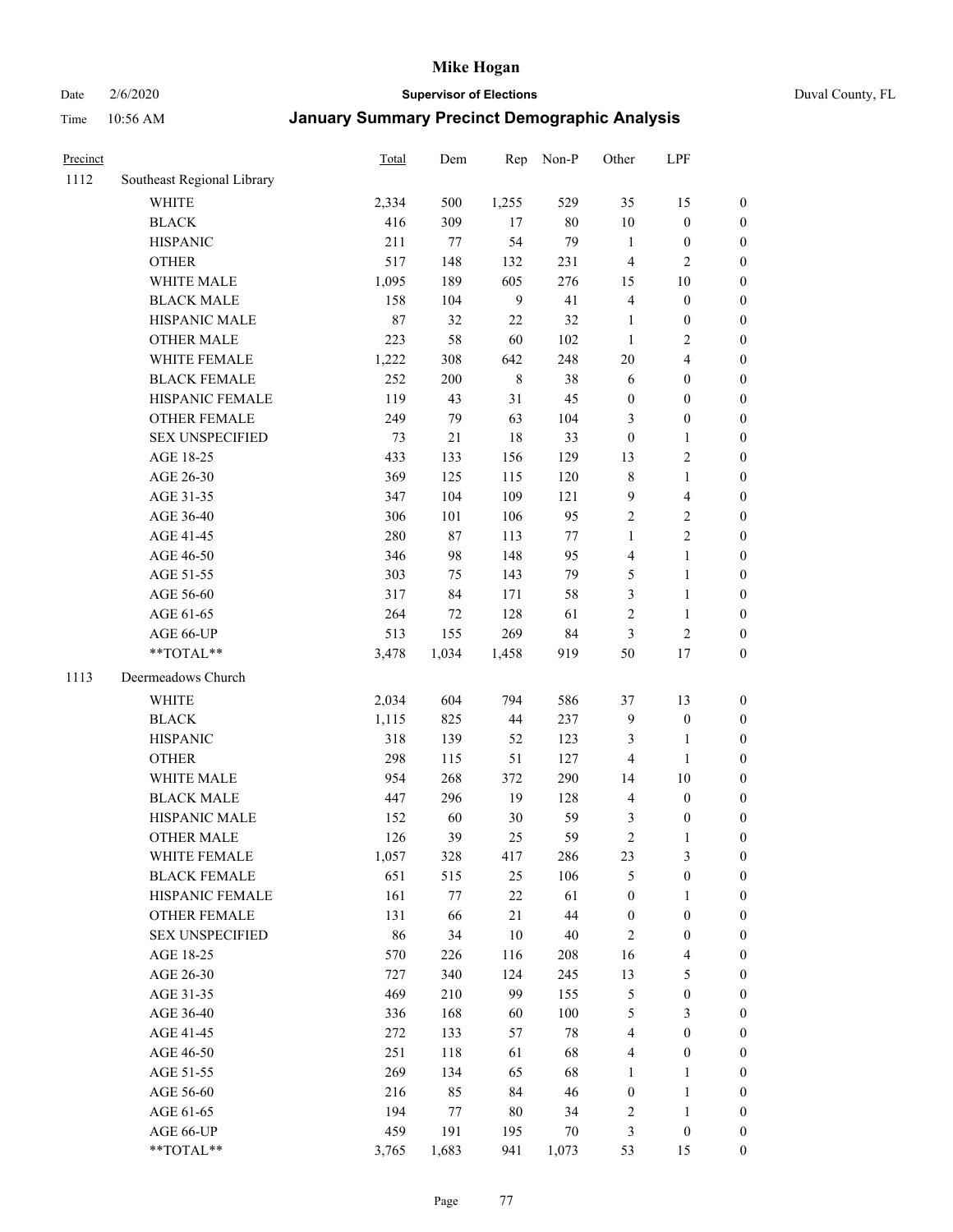Date 2/6/2020 **Supervisor of Elections** Duval County, FL

| Precinct |                        | Total       | Dem    | Rep           | Non-P  | Other            | LPF              |                  |
|----------|------------------------|-------------|--------|---------------|--------|------------------|------------------|------------------|
| 1114     | The Salem Center       |             |        |               |        |                  |                  |                  |
|          | WHITE                  | 2,262       | 578    | 1,059         | 567    | 45               | 13               | 0                |
|          | <b>BLACK</b>           | 713         | 544    | 16            | 142    | $10\,$           | $\mathbf{1}$     | 0                |
|          | <b>HISPANIC</b>        | 304         | 111    | 61            | 127    | 5                | $\boldsymbol{0}$ | $\boldsymbol{0}$ |
|          | <b>OTHER</b>           | 366         | 135    | 60            | 160    | 9                | $\sqrt{2}$       | $\boldsymbol{0}$ |
|          | WHITE MALE             | 999         | 214    | 487           | 261    | 25               | 12               | $\boldsymbol{0}$ |
|          | <b>BLACK MALE</b>      | 253         | 184    | $\mathfrak s$ | 61     | 3                | $\boldsymbol{0}$ | $\boldsymbol{0}$ |
|          | HISPANIC MALE          | 134         | 42     | 35            | 55     | $\overline{c}$   | $\boldsymbol{0}$ | $\boldsymbol{0}$ |
|          | <b>OTHER MALE</b>      | 146         | 42     | $30\,$        | $70\,$ | $\overline{c}$   | $\overline{c}$   | $\boldsymbol{0}$ |
|          | WHITE FEMALE           | 1,241       | 358    | 566           | 298    | 18               | $\mathbf{1}$     | $\boldsymbol{0}$ |
|          | <b>BLACK FEMALE</b>    | 453         | 354    | $11\,$        | $80\,$ | 7                | $\mathbf{1}$     | $\boldsymbol{0}$ |
|          | HISPANIC FEMALE        | 164         | 66     | 25            | $70\,$ | 3                | $\boldsymbol{0}$ | 0                |
|          | OTHER FEMALE           | 174         | 82     | $26\,$        | 59     | $\tau$           | $\boldsymbol{0}$ | $\boldsymbol{0}$ |
|          | <b>SEX UNSPECIFIED</b> | $8\sqrt{1}$ | $26\,$ | $11\,$        | 42     | $\boldsymbol{2}$ | $\boldsymbol{0}$ | $\boldsymbol{0}$ |
|          | AGE 18-25              | 539         | 182    | 164           | 173    | 18               | $\sqrt{2}$       | $\boldsymbol{0}$ |
|          | AGE 26-30              | 711         | 275    | 199           | 222    | 14               | $\mathbf{1}$     | $\boldsymbol{0}$ |
|          | AGE 31-35              | 455         | 165    | 118           | 159    | 7                | 6                | $\boldsymbol{0}$ |
|          | AGE 36-40              | 300         | 131    | 73            | 89     | 5                | $\sqrt{2}$       | $\boldsymbol{0}$ |
|          | AGE 41-45              | 231         | 102    | 57            | 65     | $\boldsymbol{7}$ | $\boldsymbol{0}$ | $\boldsymbol{0}$ |
|          | AGE 46-50              | 239         | 90     | 71            | $72\,$ | 4                | $\sqrt{2}$       | $\boldsymbol{0}$ |
|          | AGE 51-55              | 225         | 94     | 85            | 44     | 1                | $\mathbf{1}$     | $\boldsymbol{0}$ |
|          | AGE 56-60              | 201         | 69     | 77            | 49     | $\sqrt{6}$       | $\boldsymbol{0}$ | 0                |
|          | AGE 61-65              | 177         | 67     | 67            | 41     | 2                | $\boldsymbol{0}$ | 0                |
|          | AGE 66-UP              | 567         | 193    | 285           | 82     | 5                | $\overline{c}$   | $\boldsymbol{0}$ |
|          | **TOTAL**              | 3,645       | 1,368  | 1,196         | 996    | 69               | 16               | $\boldsymbol{0}$ |
| 1115     | Mission Way Church     |             |        |               |        |                  |                  |                  |
|          | <b>WHITE</b>           | 2,638       | 527    | 1,436         | 628    | 31               | 16               | $\boldsymbol{0}$ |
|          | <b>BLACK</b>           | 637         | 456    | 48            | 129    | 4                | $\boldsymbol{0}$ | $\boldsymbol{0}$ |
|          | <b>HISPANIC</b>        | 308         | 114    | 82            | 111    | $\boldsymbol{0}$ | $\mathbf{1}$     | $\boldsymbol{0}$ |
|          | <b>OTHER</b>           | 502         | 166    | 136           | 196    | 4                | $\boldsymbol{0}$ | $\boldsymbol{0}$ |
|          | WHITE MALE             | 1,222       | 187    | 710           | 302    | 13               | 10               | $\boldsymbol{0}$ |
|          | <b>BLACK MALE</b>      | 277         | 177    | 30            | 67     | $\mathfrak{Z}$   | $\boldsymbol{0}$ | $\boldsymbol{0}$ |
|          | HISPANIC MALE          | 148         | 46     | 38            | 63     | $\boldsymbol{0}$ | 1                | 0                |
|          | <b>OTHER MALE</b>      | 213         | 64     | 67            | 81     | $\mathbf{1}$     | $\boldsymbol{0}$ | $\boldsymbol{0}$ |
|          | WHITE FEMALE           | 1,388       | 336    | 711           | 317    | 18               | 6                | 0                |
|          | <b>BLACK FEMALE</b>    | 356         | 275    | 18            | 62     | 1                | $\boldsymbol{0}$ | $\boldsymbol{0}$ |
|          | HISPANIC FEMALE        | 156         | 66     | 43            | 47     | $\boldsymbol{0}$ | $\boldsymbol{0}$ | $\overline{0}$   |
|          | <b>OTHER FEMALE</b>    | 241         | $88\,$ | 63            | $87\,$ | 3                | $\boldsymbol{0}$ | $\overline{0}$   |
|          | <b>SEX UNSPECIFIED</b> | 84          | 24     | 22            | 38     | $\boldsymbol{0}$ | $\boldsymbol{0}$ | 0                |
|          | AGE 18-25              | 446         | 152    | 146           | 140    | 7                | $\mathbf{1}$     | 0                |
|          | AGE 26-30              | 334         | 110    | 121           | 91     | 9                | $\mathfrak z$    | 0                |
|          | AGE 31-35              | 448         | 124    | 159           | 161    | $\overline{c}$   | $\sqrt{2}$       | 0                |
|          | AGE 36-40              | 494         | 133    | 206           | 149    | 3                | $\mathfrak{Z}$   | 0                |
|          | AGE 41-45              | 502         | 147    | 200           | 142    | $\boldsymbol{7}$ | 6                | 0                |
|          | AGE 46-50              | 464         | 142    | 194           | 125    | 2                | $\mathbf{1}$     | 0                |
|          | AGE 51-55              | 399         | 119    | 191           | 86     | 2                | $\mathbf{1}$     | 0                |
|          | AGE 56-60              | 315         | 106    | 158           | 50     | $\mathbf{1}$     | $\boldsymbol{0}$ | 0                |
|          | AGE 61-65              | 226         | 83     | 110           | 31     | 2                | $\boldsymbol{0}$ | 0                |
|          | AGE 66-UP              | 455         | 147    | 216           | $88\,$ | 4                | $\boldsymbol{0}$ | 0                |
|          | **TOTAL**              | 4,085       | 1,263  | 1,702         | 1,064  | 39               | 17               | $\boldsymbol{0}$ |
|          |                        |             |        |               |        |                  |                  |                  |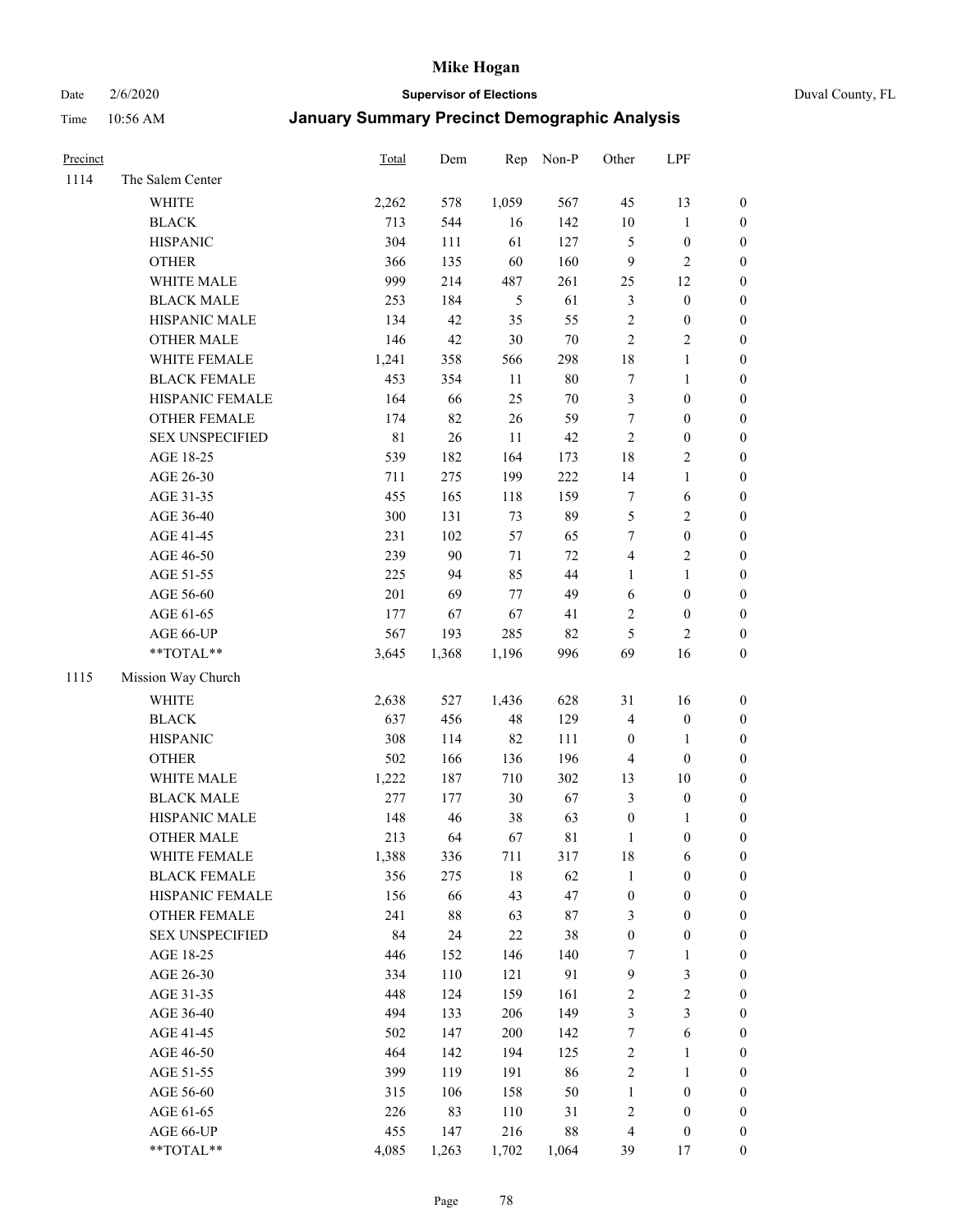Date 2/6/2020 **Supervisor of Elections** Duval County, FL

| Precinct |                                 | Total | Dem            | Rep                     | Non-P        | Other            | LPF              |                  |
|----------|---------------------------------|-------|----------------|-------------------------|--------------|------------------|------------------|------------------|
| 1116     | First Baptist Church of Nocatee |       |                |                         |              |                  |                  |                  |
|          | <b>WHITE</b>                    | 1,523 | 312            | 877                     | 300          | 28               | 6                | 0                |
|          | <b>BLACK</b>                    | 79    | 53             | 10                      | 15           | 1                | $\boldsymbol{0}$ | 0                |
|          | <b>HISPANIC</b>                 | 90    | 29             | 36                      | 25           | $\boldsymbol{0}$ | $\boldsymbol{0}$ | $\boldsymbol{0}$ |
|          | <b>OTHER</b>                    | 96    | 29             | 29                      | 37           | $\boldsymbol{0}$ | 1                | $\boldsymbol{0}$ |
|          | WHITE MALE                      | 728   | 122            | 442                     | 148          | 14               | $\sqrt{2}$       | $\boldsymbol{0}$ |
|          | <b>BLACK MALE</b>               | 42    | 26             | 6                       | $\mathbf{9}$ | 1                | $\boldsymbol{0}$ | $\boldsymbol{0}$ |
|          | HISPANIC MALE                   | 42    | 12             | 17                      | 13           | $\boldsymbol{0}$ | $\boldsymbol{0}$ | $\boldsymbol{0}$ |
|          | <b>OTHER MALE</b>               | 37    | 13             | $\,$ 8 $\,$             | 15           | $\boldsymbol{0}$ | $\mathbf{1}$     | $\boldsymbol{0}$ |
|          | WHITE FEMALE                    | 787   | 189            | 430                     | 150          | 14               | $\overline{4}$   | $\boldsymbol{0}$ |
|          | <b>BLACK FEMALE</b>             | 37    | $27\,$         | $\overline{\mathbf{4}}$ | 6            | $\boldsymbol{0}$ | $\boldsymbol{0}$ | $\boldsymbol{0}$ |
|          | HISPANIC FEMALE                 | 47    | 17             | 19                      | 11           | 0                | $\boldsymbol{0}$ | $\boldsymbol{0}$ |
|          | <b>OTHER FEMALE</b>             | 47    | 14             | 18                      | 15           | 0                | $\boldsymbol{0}$ | $\boldsymbol{0}$ |
|          | <b>SEX UNSPECIFIED</b>          | 21    | $\mathfrak{Z}$ | $\,8\,$                 | 10           | $\boldsymbol{0}$ | $\boldsymbol{0}$ | $\boldsymbol{0}$ |
|          | AGE 18-25                       | 114   | 36             | 42                      | 31           | 4                | $\mathbf{1}$     | $\boldsymbol{0}$ |
|          | AGE 26-30                       | 89    | 17             | 45                      | 26           | $\boldsymbol{0}$ | $\mathbf{1}$     | $\boldsymbol{0}$ |
|          | AGE 31-35                       | 122   | 32             | 59                      | 29           | $\boldsymbol{0}$ | $\sqrt{2}$       | $\boldsymbol{0}$ |
|          | AGE 36-40                       | 122   | 34             | 50                      | 38           | $\boldsymbol{0}$ | $\boldsymbol{0}$ | $\boldsymbol{0}$ |
|          | AGE 41-45                       | 108   | 23             | 46                      | 36           | $\mathbf{2}$     | $\mathbf{1}$     | $\boldsymbol{0}$ |
|          | AGE 46-50                       | 129   | 37             | 56                      | $28\,$       | 8                | $\boldsymbol{0}$ | $\boldsymbol{0}$ |
|          | AGE 51-55                       | 160   | 32             | 79                      | $44\,$       | 3                | $\sqrt{2}$       | $\boldsymbol{0}$ |
|          | AGE 56-60                       | 188   | 35             | 117                     | 35           | $\mathbf{1}$     | $\boldsymbol{0}$ | $\boldsymbol{0}$ |
|          | AGE 61-65                       | 203   | 46             | 120                     | 36           | $\mathbf{1}$     | $\boldsymbol{0}$ | $\boldsymbol{0}$ |
|          | AGE 66-UP                       | 553   | 131            | 338                     | 74           | $10\,$           | $\boldsymbol{0}$ | $\boldsymbol{0}$ |
|          | **TOTAL**                       | 1,788 | 423            | 952                     | 377          | 29               | $\tau$           | $\boldsymbol{0}$ |
| 1201     | Church of God Marietta          |       |                |                         |              |                  |                  |                  |
|          | <b>WHITE</b>                    | 2,277 | 397            | 1,481                   | 382          | 9                | $\,$ 8 $\,$      | $\boldsymbol{0}$ |
|          | <b>BLACK</b>                    | 345   | 271            | 23                      | 46           | 4                | $\mathbf{1}$     | $\boldsymbol{0}$ |
|          | <b>HISPANIC</b>                 | 109   | 50             | 29                      | 30           | $\boldsymbol{0}$ | $\boldsymbol{0}$ | $\boldsymbol{0}$ |
|          | <b>OTHER</b>                    | 167   | 41             | 69                      | 56           | 1                | $\boldsymbol{0}$ | $\boldsymbol{0}$ |
|          | WHITE MALE                      | 1,032 | 164            | 682                     | 176          | 6                | $\overline{4}$   | $\boldsymbol{0}$ |
|          | <b>BLACK MALE</b>               | 146   | 103            | 16                      | 24           | $\overline{c}$   | $\mathbf{1}$     | $\boldsymbol{0}$ |
|          | HISPANIC MALE                   | 47    | $20\,$         | 15                      | 12           | $\boldsymbol{0}$ | $\boldsymbol{0}$ | 0                |
|          | <b>OTHER MALE</b>               | 61    | 18             | 27                      | 16           | 0                | $\boldsymbol{0}$ | $\boldsymbol{0}$ |
|          | WHITE FEMALE                    | 1,222 | 229            | 786                     | 200          | 3                | 4                | 0                |
|          | <b>BLACK FEMALE</b>             | 192   | 163            | $\tau$                  | $20\,$       | $\mathbf{2}$     | $\boldsymbol{0}$ | $\overline{0}$   |
|          | HISPANIC FEMALE                 | 60    | 29             | 14                      | 17           | $\boldsymbol{0}$ | $\boldsymbol{0}$ | $\overline{0}$   |
|          | <b>OTHER FEMALE</b>             | 71    | 21             | $28\,$                  | $21\,$       | 1                | $\boldsymbol{0}$ | 0                |
|          | <b>SEX UNSPECIFIED</b>          | 66    | 12             | 26                      | 28           | $\boldsymbol{0}$ | $\boldsymbol{0}$ | 0                |
|          | AGE 18-25                       | 266   | 50             | 127                     | 85           | 3                | $\mathbf{1}$     | 0                |
|          | AGE 26-30                       | 224   | 40             | 113                     | 66           | 3                | $\overline{2}$   | 0                |
|          | AGE 31-35                       | 216   | 53             | 103                     | 57           | $\overline{c}$   | $\mathbf{1}$     | 0                |
|          | AGE 36-40                       | 219   | 56             | 113                     | 49           | $\boldsymbol{0}$ | $\mathbf{1}$     | 0                |
|          | AGE 41-45                       | 190   | 57             | 87                      | 45           | 1                | $\boldsymbol{0}$ | 0                |
|          | AGE 46-50                       | 211   | 60             | 111                     | 38           | 1                | 1                | 0                |
|          | AGE 51-55                       | 240   | 64             | 131                     | 45           | $\boldsymbol{0}$ | $\boldsymbol{0}$ | 0                |
|          | AGE 56-60                       | 307   | 75             | 184                     | 45           | 3                | $\boldsymbol{0}$ | 0                |
|          | AGE 61-65                       | 275   | 84             | 163                     | 27           | 1                | $\boldsymbol{0}$ | 0                |
|          | AGE 66-UP                       | 750   | 220            | 470                     | 57           | $\boldsymbol{0}$ | $\mathfrak{Z}$   | 0                |
|          | **TOTAL**                       | 2,898 | 759            | 1,602                   | 514          | 14               | 9                | $\boldsymbol{0}$ |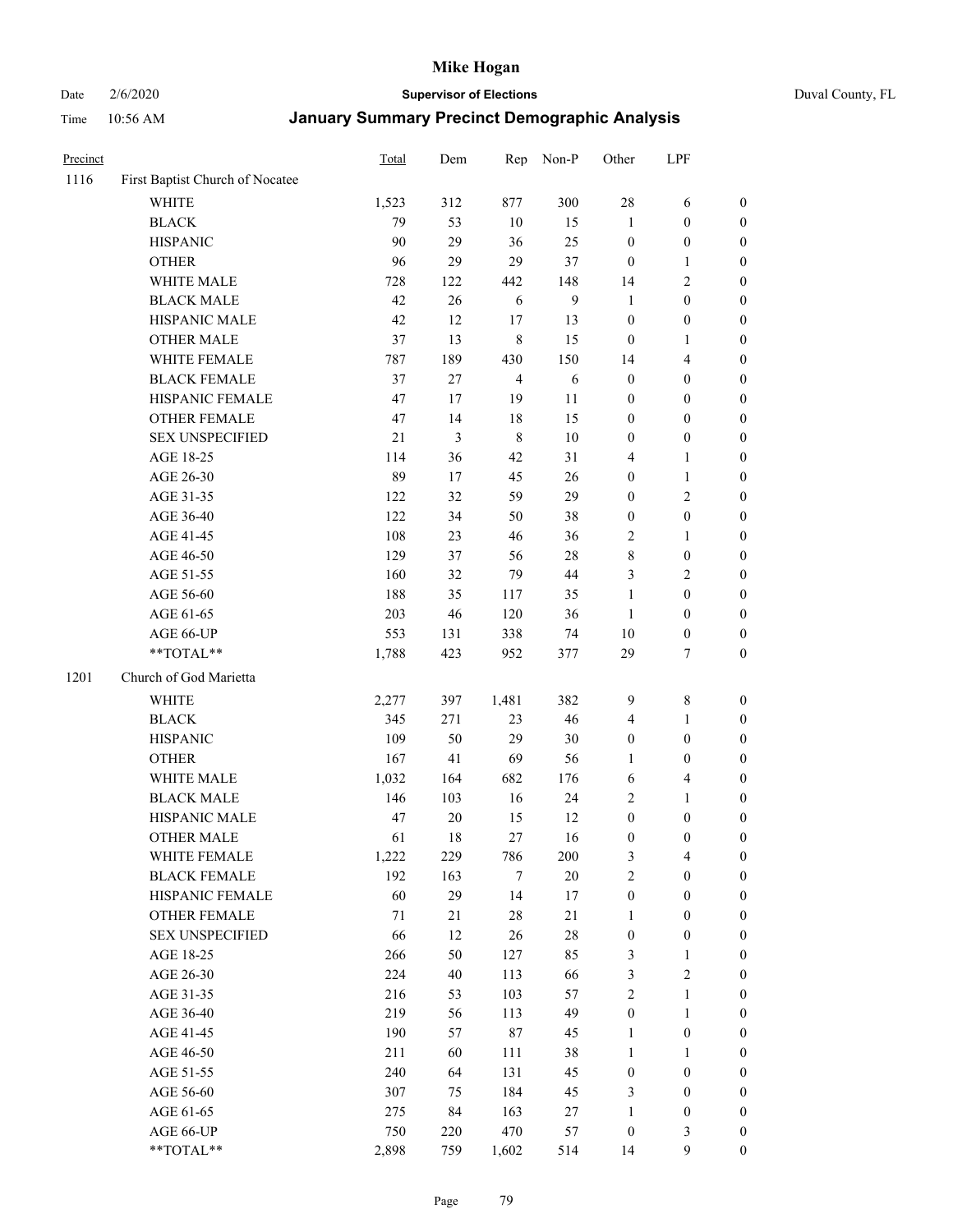# Date 2/6/2020 **Supervisor of Elections** Duval County, FL

| Precinct |                                        | Total | Dem                     | Rep              | Non-P          | Other            | LPF              |                  |
|----------|----------------------------------------|-------|-------------------------|------------------|----------------|------------------|------------------|------------------|
| 1202     | Hillcrest at Crystal Springs           |       |                         |                  |                |                  |                  |                  |
|          | <b>WHITE</b>                           | 1,588 | 257                     | 1,097            | 217            | 11               | 6                | 0                |
|          | <b>BLACK</b>                           | 547   | 437                     | $28\,$           | $77\,$         | 5                | $\boldsymbol{0}$ | $\boldsymbol{0}$ |
|          | <b>HISPANIC</b>                        | 87    | 24                      | 36               | $26\,$         | $\mathbf{1}$     | $\boldsymbol{0}$ | $\boldsymbol{0}$ |
|          | <b>OTHER</b>                           | 162   | 48                      | 63               | 51             | $\boldsymbol{0}$ | $\boldsymbol{0}$ | $\boldsymbol{0}$ |
|          | WHITE MALE                             | 761   | 119                     | 523              | 108            | 7                | $\overline{4}$   | $\boldsymbol{0}$ |
|          | <b>BLACK MALE</b>                      | 253   | 188                     | 17               | 47             | $\mathbf{1}$     | $\boldsymbol{0}$ | $\boldsymbol{0}$ |
|          | HISPANIC MALE                          | 41    | $10\,$                  | 18               | 12             | $\mathbf{1}$     | $\boldsymbol{0}$ | $\boldsymbol{0}$ |
|          | <b>OTHER MALE</b>                      | 57    | 18                      | 24               | 15             | $\boldsymbol{0}$ | $\boldsymbol{0}$ | $\boldsymbol{0}$ |
|          | WHITE FEMALE                           | 799   | 135                     | 560              | 98             | 4                | $\mathfrak{2}$   | $\boldsymbol{0}$ |
|          | <b>BLACK FEMALE</b>                    | 286   | 243                     | $10\,$           | 29             | 4                | $\boldsymbol{0}$ | $\boldsymbol{0}$ |
|          | HISPANIC FEMALE                        | 43    | 12                      | 17               | 14             | $\boldsymbol{0}$ | $\boldsymbol{0}$ | $\boldsymbol{0}$ |
|          | <b>OTHER FEMALE</b>                    | 73    | $26\,$                  | 29               | 18             | $\boldsymbol{0}$ | $\boldsymbol{0}$ | $\boldsymbol{0}$ |
|          | <b>SEX UNSPECIFIED</b>                 | 71    | 15                      | 26               | $30\,$         | $\boldsymbol{0}$ | $\boldsymbol{0}$ | $\boldsymbol{0}$ |
|          | AGE 18-25                              | 259   | 65                      | 111              | $77\,$         | 5                | 1                | $\boldsymbol{0}$ |
|          | AGE 26-30                              | 190   | 61                      | 76               | 50             | 2                | $\mathbf{1}$     | $\boldsymbol{0}$ |
|          | AGE 31-35                              | 183   | 59                      | 82               | 41             | $\boldsymbol{0}$ | $\mathbf{1}$     | $\boldsymbol{0}$ |
|          | AGE 36-40                              | 154   | 52                      | $8\sqrt{1}$      | 18             | 1                | $\sqrt{2}$       | $\boldsymbol{0}$ |
|          | AGE 41-45                              | 160   | 41                      | 86               | 31             | 2                | $\boldsymbol{0}$ | $\boldsymbol{0}$ |
|          | AGE 46-50                              | 182   | 57                      | 95               | $27\,$         | 3                | $\boldsymbol{0}$ | $\boldsymbol{0}$ |
|          | AGE 51-55                              | 249   | 83                      | 128              | 36             | $\mathbf{1}$     | 1                | $\boldsymbol{0}$ |
|          | AGE 56-60                              | 266   | 95                      | 149              | 22             | $\boldsymbol{0}$ | $\boldsymbol{0}$ | 0                |
|          | AGE 61-65                              | 254   | 81                      | 150              | 22             | 1                | $\boldsymbol{0}$ | 0                |
|          | AGE 66-UP                              | 485   | 171                     | 265              | 47             | $\sqrt{2}$       | $\boldsymbol{0}$ | $\boldsymbol{0}$ |
|          | $\mathrm{*}\mathrm{*} \mathrm{TOTAL}*$ | 2,384 | 766                     | 1,224            | 371            | 17               | 6                | $\boldsymbol{0}$ |
| 1203     | Leroy D. Clemons Senior Center         |       |                         |                  |                |                  |                  |                  |
|          | <b>WHITE</b>                           | 1,103 | 165                     | 718              | 207            | 7                | 6                | $\boldsymbol{0}$ |
|          | <b>BLACK</b>                           | 118   | 91                      | 5                | $22\,$         | $\boldsymbol{0}$ | $\boldsymbol{0}$ | $\boldsymbol{0}$ |
|          | <b>HISPANIC</b>                        | 34    | $\mathbf{9}$            | 14               | 11             | $\boldsymbol{0}$ | $\boldsymbol{0}$ | $\boldsymbol{0}$ |
|          | <b>OTHER</b>                           | 58    | $10\,$                  | 22               | 26             | $\boldsymbol{0}$ | $\boldsymbol{0}$ | $\boldsymbol{0}$ |
|          | WHITE MALE                             | 507   | 58                      | 350              | 95             | $\overline{c}$   | $\overline{2}$   | $\boldsymbol{0}$ |
|          | <b>BLACK MALE</b>                      | 51    | 39                      | $\overline{c}$   | $10\,$         | $\boldsymbol{0}$ | $\boldsymbol{0}$ | $\boldsymbol{0}$ |
|          | HISPANIC MALE                          | 19    | 6                       | $\boldsymbol{9}$ | $\overline{4}$ | $\boldsymbol{0}$ | $\boldsymbol{0}$ | $\boldsymbol{0}$ |
|          | <b>OTHER MALE</b>                      | 23    | $\overline{\mathbf{4}}$ | 11               | $\,$ 8 $\,$    | $\boldsymbol{0}$ | $\boldsymbol{0}$ | $\boldsymbol{0}$ |
|          | WHITE FEMALE                           | 580   | 104                     | 359              | 108            | 5                | 4                | 0                |
|          | <b>BLACK FEMALE</b>                    | 64    | 51                      | 3                | $10\,$         | $\boldsymbol{0}$ | $\boldsymbol{0}$ | $\overline{0}$   |
|          | HISPANIC FEMALE                        | 14    | $\mathfrak{Z}$          | 5                | 6              | $\boldsymbol{0}$ | $\boldsymbol{0}$ | $\overline{0}$   |
|          | <b>OTHER FEMALE</b>                    | 23    | $\mathfrak s$           | 8                | $10\,$         | $\boldsymbol{0}$ | $\boldsymbol{0}$ | $\overline{0}$   |
|          | <b>SEX UNSPECIFIED</b>                 | 32    | 5                       | 12               | 15             | $\boldsymbol{0}$ | $\boldsymbol{0}$ | 0                |
|          | AGE 18-25                              | 118   | 17                      | 57               | 41             | 2                | $\mathbf{1}$     | 0                |
|          | AGE 26-30                              | 116   | $20\,$                  | 61               | 33             | $\mathbf{1}$     | $\mathbf{1}$     | 0                |
|          | AGE 31-35                              | 113   | 14                      | 67               | $30\,$         | 2                | $\boldsymbol{0}$ | 0                |
|          | AGE 36-40                              | 101   | $18\,$                  | 55               | $27\,$         | $\boldsymbol{0}$ | $\mathbf{1}$     | 0                |
|          | AGE 41-45                              | 81    | 15                      | 40               | 26             | $\boldsymbol{0}$ | $\boldsymbol{0}$ | 0                |
|          | AGE 46-50                              | 101   | 9                       | 63               | $27\,$         | 1                | 1                | 0                |
|          | AGE 51-55                              | 122   | 29                      | 68               | 24             | $\boldsymbol{0}$ | $\mathbf{1}$     | 0                |
|          | AGE 56-60                              | 159   | 34                      | 104              | 21             | $\boldsymbol{0}$ | $\boldsymbol{0}$ | $\overline{0}$   |
|          | AGE 61-65                              | 144   | 36                      | 84               | $22\,$         | 1                | $\mathbf{1}$     | 0                |
|          | AGE 66-UP                              | 258   | 83                      | 160              | 15             | $\boldsymbol{0}$ | $\boldsymbol{0}$ | 0                |
|          | **TOTAL**                              | 1,313 | 275                     | 759              | 266            | 7                | 6                | $\boldsymbol{0}$ |
|          |                                        |       |                         |                  |                |                  |                  |                  |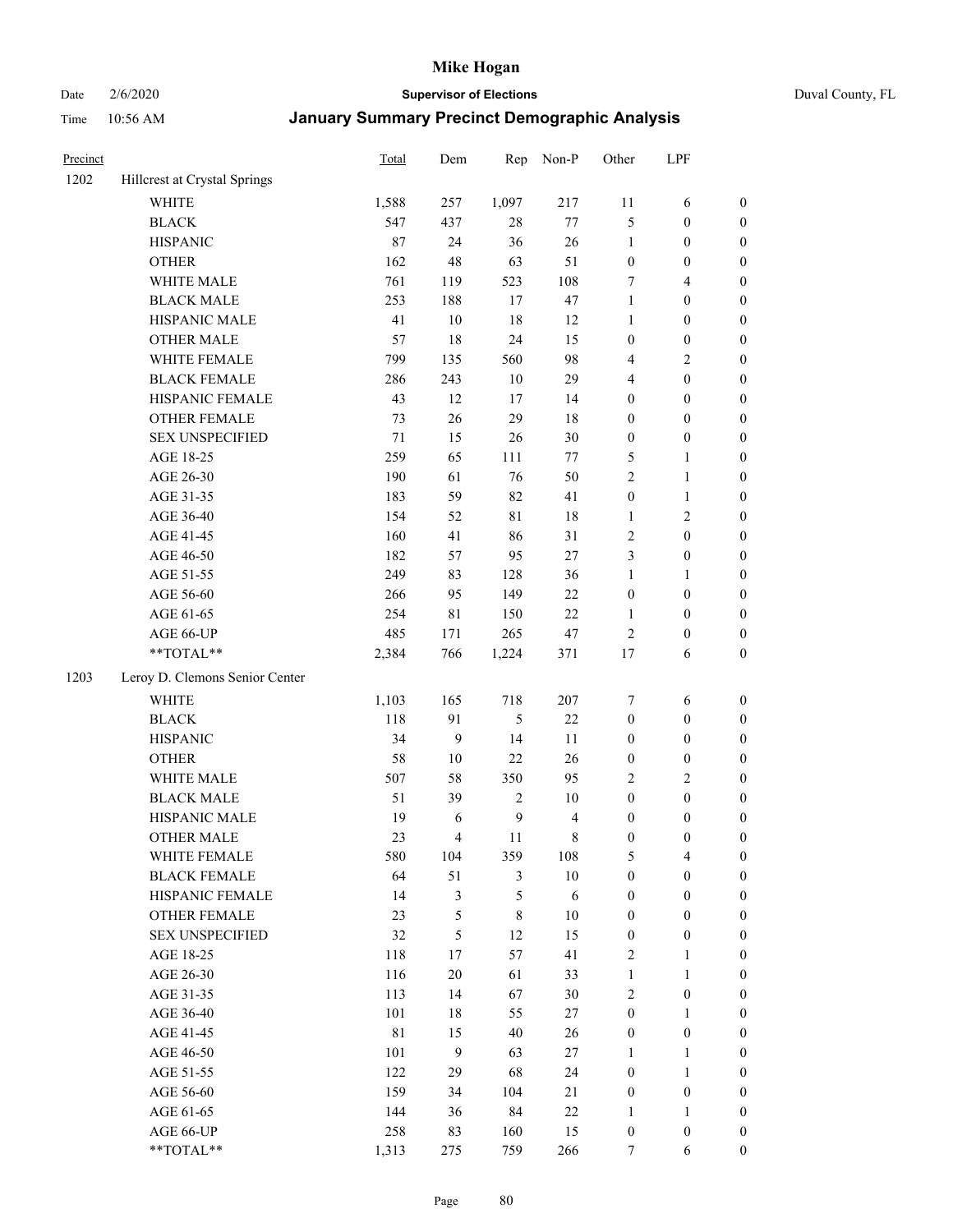Date 2/6/2020 **Supervisor of Elections** Duval County, FL

| Precinct |                                                             | Total  | Dem        | Rep              | Non-P        | Other            | LPF              |                  |
|----------|-------------------------------------------------------------|--------|------------|------------------|--------------|------------------|------------------|------------------|
| 1204     | Maxville Community Center                                   |        |            |                  |              |                  |                  |                  |
|          | <b>WHITE</b>                                                | 1,513  | 271        | 964              | 260          | 12               | 6                | 0                |
|          | <b>BLACK</b>                                                | 278    | 233        | 14               | 31           | $\boldsymbol{0}$ | $\boldsymbol{0}$ | $\boldsymbol{0}$ |
|          | <b>HISPANIC</b>                                             | 59     | 19         | 24               | 16           | $\boldsymbol{0}$ | $\boldsymbol{0}$ | $\boldsymbol{0}$ |
|          | <b>OTHER</b>                                                | 89     | 21         | 38               | 29           | $\boldsymbol{0}$ | 1                | $\boldsymbol{0}$ |
|          | WHITE MALE                                                  | 715    | 99         | 479              | 127          | 5                | $\mathfrak s$    | $\boldsymbol{0}$ |
|          | <b>BLACK MALE</b>                                           | 115    | 94         | 6                | 15           | $\boldsymbol{0}$ | $\boldsymbol{0}$ | $\boldsymbol{0}$ |
|          | HISPANIC MALE                                               | $28\,$ | $\sqrt{6}$ | 14               | $\,$ 8 $\,$  | $\boldsymbol{0}$ | $\boldsymbol{0}$ | $\boldsymbol{0}$ |
|          | <b>OTHER MALE</b>                                           | 35     | $\tau$     | 18               | $\mathbf{9}$ | $\boldsymbol{0}$ | $\mathbf{1}$     | $\boldsymbol{0}$ |
|          | WHITE FEMALE                                                | 778    | 169        | 469              | 132          | 7                | $\mathbf{1}$     | $\boldsymbol{0}$ |
|          | <b>BLACK FEMALE</b>                                         | 157    | 136        | 6                | 15           | $\boldsymbol{0}$ | $\boldsymbol{0}$ | $\boldsymbol{0}$ |
|          | HISPANIC FEMALE                                             | $28\,$ | 11         | $\boldsymbol{9}$ | $\,8\,$      | $\boldsymbol{0}$ | $\boldsymbol{0}$ | 0                |
|          | OTHER FEMALE                                                | 37     | 12         | 14               | $11\,$       | $\boldsymbol{0}$ | $\boldsymbol{0}$ | $\boldsymbol{0}$ |
|          | <b>SEX UNSPECIFIED</b>                                      | 46     | $10\,$     | 25               | 11           | $\boldsymbol{0}$ | $\boldsymbol{0}$ | $\boldsymbol{0}$ |
|          | AGE 18-25                                                   | 211    | 46         | 110              | 55           | $\boldsymbol{0}$ | $\boldsymbol{0}$ | $\boldsymbol{0}$ |
|          | AGE 26-30                                                   | 157    | 31         | 84               | 37           | $\mathbf{1}$     | $\overline{4}$   | $\boldsymbol{0}$ |
|          | AGE 31-35                                                   | 172    | 49         | 74               | 45           | $\sqrt{2}$       | $\sqrt{2}$       | $\boldsymbol{0}$ |
|          | AGE 36-40                                                   | 163    | 57         | 75               | 29           | $\mathbf{1}$     | $\mathbf{1}$     | $\boldsymbol{0}$ |
|          | AGE 41-45                                                   | 151    | 49         | 62               | 37           | 3                | $\boldsymbol{0}$ | $\boldsymbol{0}$ |
|          | AGE 46-50                                                   | 159    | 41         | 91               | 26           | $\mathbf{1}$     | $\boldsymbol{0}$ | $\boldsymbol{0}$ |
|          | AGE 51-55                                                   | 199    | 52         | 118              | $28\,$       | $\mathbf{1}$     | $\boldsymbol{0}$ | $\boldsymbol{0}$ |
|          | AGE 56-60                                                   | 214    | 65         | 123              | 25           | $\mathbf{1}$     | $\boldsymbol{0}$ | 0                |
|          | AGE 61-65                                                   | 168    | 48         | 96               | 22           | $\overline{c}$   | $\boldsymbol{0}$ | 0                |
|          | AGE 66-UP                                                   | 344    | 106        | 207              | 31           | $\boldsymbol{0}$ | $\boldsymbol{0}$ | $\boldsymbol{0}$ |
|          | $\mathrm{*}\mathrm{*} \mathrm{TOTAL} \mathrm{*} \mathrm{*}$ | 1,939  | 544        | 1,040            | 336          | 12               | $\boldsymbol{7}$ | $\boldsymbol{0}$ |
| 1205     | Midnight Cry Ministries                                     |        |            |                  |              |                  |                  |                  |
|          | <b>WHITE</b>                                                | 2,198  | 431        | 1,248            | 485          | $20\,$           | 14               | $\boldsymbol{0}$ |
|          | <b>BLACK</b>                                                | 1,486  | 1,192      | 55               | 233          | 6                | $\boldsymbol{0}$ | $\boldsymbol{0}$ |
|          | <b>HISPANIC</b>                                             | 262    | 107        | 49               | 104          | $\boldsymbol{0}$ | $\sqrt{2}$       | $\boldsymbol{0}$ |
|          | <b>OTHER</b>                                                | 356    | 84         | 94               | 172          | 4                | $\overline{2}$   | $\boldsymbol{0}$ |
|          | WHITE MALE                                                  | 1,027  | 174        | 585              | 245          | 13               | $10\,$           | $\boldsymbol{0}$ |
|          | <b>BLACK MALE</b>                                           | 602    | 456        | $27\,$           | 116          | 3                | $\boldsymbol{0}$ | $\boldsymbol{0}$ |
|          | HISPANIC MALE                                               | 112    | 53         | $21\,$           | $38\,$       | $\boldsymbol{0}$ | $\boldsymbol{0}$ | $\boldsymbol{0}$ |
|          | <b>OTHER MALE</b>                                           | 130    | 22         | 47               | 57           | 3                | $\mathbf{1}$     | $\boldsymbol{0}$ |
|          | WHITE FEMALE                                                | 1,139  | 249        | 650              | 229          | 7                | 4                | 0                |
|          | <b>BLACK FEMALE</b>                                         | 858    | 719        | 26               | 110          | 3                | $\boldsymbol{0}$ | $\boldsymbol{0}$ |
|          | HISPANIC FEMALE                                             | 144    | 51         | $27\,$           | 64           | $\boldsymbol{0}$ | $\sqrt{2}$       | $\overline{0}$   |
|          | OTHER FEMALE                                                | 156    | 47         | 40               | 67           | $\mathbf{1}$     | $\mathbf{1}$     | $\overline{0}$   |
|          | <b>SEX UNSPECIFIED</b>                                      | 133    | 43         | 23               | 67           | $\boldsymbol{0}$ | $\boldsymbol{0}$ | 0                |
|          | AGE 18-25                                                   | 530    | 195        | 123              | 204          | 7                | $\mathbf{1}$     | 0                |
|          | AGE 26-30                                                   | 402    | 153        | 105              | 135          | 6                | $\mathfrak{Z}$   | 0                |
|          | AGE 31-35                                                   | 389    | 169        | 106              | 111          | 2                | $\mathbf{1}$     | 0                |
|          | AGE 36-40                                                   | 371    | 161        | 102              | 104          | $\overline{c}$   | $\sqrt{2}$       | 0                |
|          | AGE 41-45                                                   | 351    | 166        | 97               | 86           | $\mathbf{1}$     | $\mathbf{1}$     | 0                |
|          | AGE 46-50                                                   | 394    | 178        | 122              | 86           | 4                | $\overline{4}$   | 0                |
|          | AGE 51-55                                                   | 409    | 176        | 143              | 86           | 3                | $\mathbf{1}$     | $\boldsymbol{0}$ |
|          | AGE 56-60                                                   | 425    | 186        | 167              | 67           | $\overline{c}$   | $\mathfrak{Z}$   | $\boldsymbol{0}$ |
|          | AGE 61-65                                                   | 334    | 139        | 150              | 44           | $\boldsymbol{0}$ | $\mathbf{1}$     | $\boldsymbol{0}$ |
|          | AGE 66-UP                                                   | 692    | 288        | 331              | 69           | 3                | $\mathbf{1}$     | $\boldsymbol{0}$ |
|          | **TOTAL**                                                   | 4,302  | 1,814      | 1,446            | 994          | 30               | 18               | $\boldsymbol{0}$ |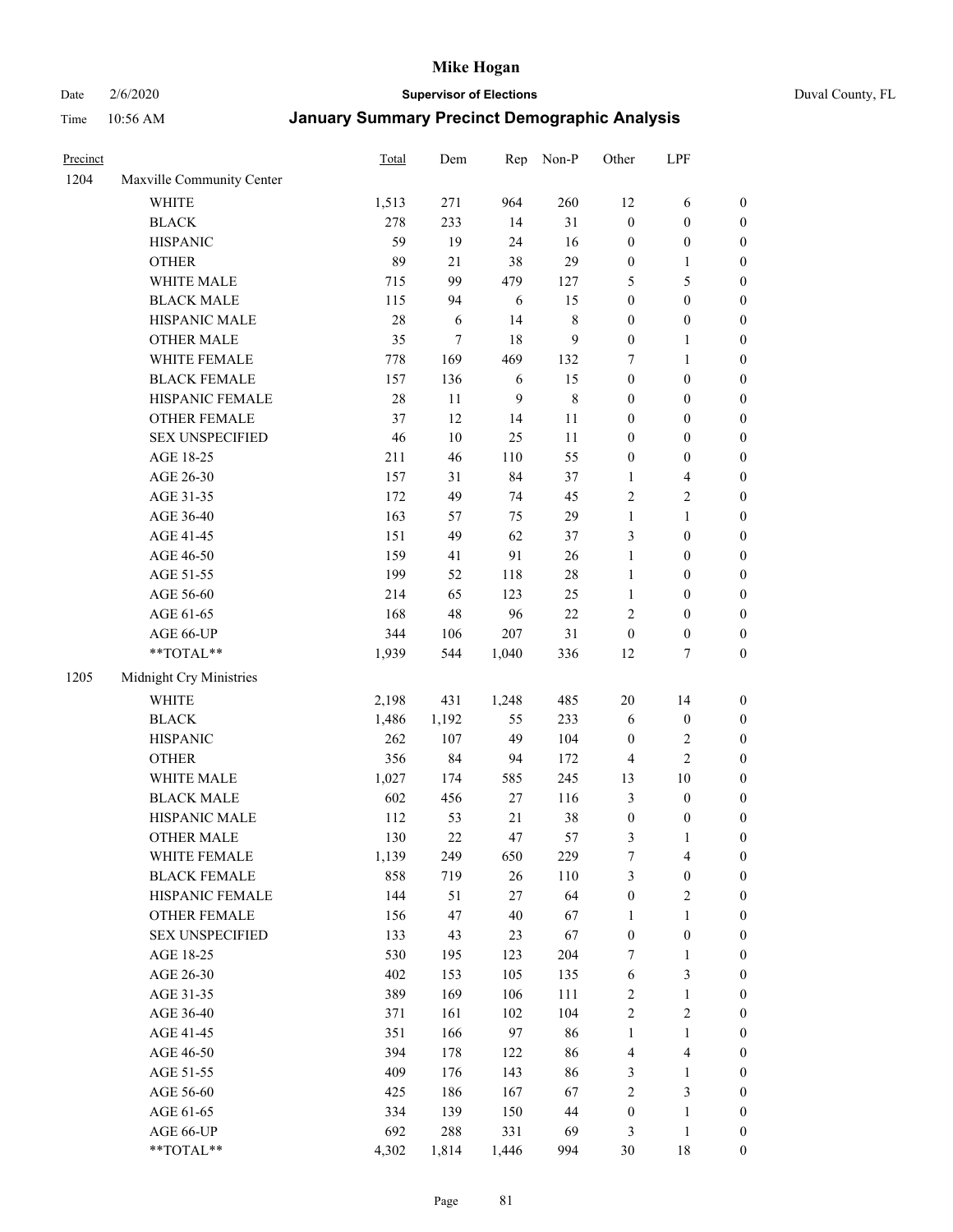Date 2/6/2020 **Supervisor of Elections** Duval County, FL

| Precinct |                             | Total | Dem              | Rep            | Non-P          | Other            | LPF              |                  |
|----------|-----------------------------|-------|------------------|----------------|----------------|------------------|------------------|------------------|
| 1206     | Promise Land Baptist Church |       |                  |                |                |                  |                  |                  |
|          | <b>WHITE</b>                | 2,004 | 283              | 1,431          | 269            | 15               | 6                | 0                |
|          | <b>BLACK</b>                | 1,252 | 974              | 53             | 215            | 8                | $\sqrt{2}$       | $\boldsymbol{0}$ |
|          | <b>HISPANIC</b>             | 91    | 43               | 24             | 24             | $\boldsymbol{0}$ | $\boldsymbol{0}$ | $\boldsymbol{0}$ |
|          | <b>OTHER</b>                | 278   | 85               | 93             | 92             | 7                | 1                | $\boldsymbol{0}$ |
|          | WHITE MALE                  | 950   | 108              | 704            | 127            | 7                | $\overline{4}$   | $\boldsymbol{0}$ |
|          | <b>BLACK MALE</b>           | 567   | 412              | 34             | 115            | 5                | $\mathbf{1}$     | $\boldsymbol{0}$ |
|          | HISPANIC MALE               | 38    | 16               | 12             | $10\,$         | $\boldsymbol{0}$ | $\boldsymbol{0}$ | $\boldsymbol{0}$ |
|          | <b>OTHER MALE</b>           | 97    | 30               | 31             | 31             | 4                | $\mathbf{1}$     | $\boldsymbol{0}$ |
|          | WHITE FEMALE                | 1,027 | 172              | 707            | 138            | 8                | $\sqrt{2}$       | $\boldsymbol{0}$ |
|          | <b>BLACK FEMALE</b>         | 657   | 543              | 18             | 92             | 3                | $\mathbf{1}$     | $\boldsymbol{0}$ |
|          | HISPANIC FEMALE             | 51    | 25               | 12             | 14             | $\boldsymbol{0}$ | $\boldsymbol{0}$ | $\boldsymbol{0}$ |
|          | <b>OTHER FEMALE</b>         | 137   | 44               | 51             | $40\,$         | $\overline{2}$   | $\boldsymbol{0}$ | $\boldsymbol{0}$ |
|          | <b>SEX UNSPECIFIED</b>      | 101   | 35               | 32             | 33             | $\mathbf{1}$     | $\boldsymbol{0}$ | $\boldsymbol{0}$ |
|          | AGE 18-25                   | 417   | 136              | 147            | 126            | 8                | $\boldsymbol{0}$ | $\boldsymbol{0}$ |
|          | AGE 26-30                   | 294   | 94               | 112            | 82             | 3                | $\mathfrak{Z}$   | $\boldsymbol{0}$ |
|          | AGE 31-35                   | 283   | $88\,$           | 125            | 66             | 3                | $\mathbf{1}$     | $\boldsymbol{0}$ |
|          | AGE 36-40                   | 287   | 118              | 109            | 56             | 3                | $\mathbf{1}$     | $\boldsymbol{0}$ |
|          | AGE 41-45                   | 305   | 142              | 112            | 48             | $\boldsymbol{0}$ | $\mathfrak{Z}$   | $\boldsymbol{0}$ |
|          | AGE 46-50                   | 327   | 137              | 133            | 56             | $\mathbf{1}$     | $\boldsymbol{0}$ | $\boldsymbol{0}$ |
|          | AGE 51-55                   | 377   | 155              | 173            | 49             | $\boldsymbol{0}$ | $\boldsymbol{0}$ | $\boldsymbol{0}$ |
|          | AGE 56-60                   | 413   | 155              | 204            | 51             | 3                | $\boldsymbol{0}$ | 0                |
|          | AGE 61-65                   | 309   | 134              | 136            | 37             | $\mathbf{1}$     | 1                | $\boldsymbol{0}$ |
|          | AGE 66-UP                   | 609   | 223              | 349            | 29             | 8                | $\boldsymbol{0}$ | $\boldsymbol{0}$ |
|          | **TOTAL**                   | 3,625 | 1,385            | 1,601          | 600            | 30               | 9                | $\boldsymbol{0}$ |
| 1207     | Baldwin Town Hall           |       |                  |                |                |                  |                  |                  |
|          | <b>WHITE</b>                | 638   | 142              | 362            | 127            | 5                | $\boldsymbol{2}$ | $\boldsymbol{0}$ |
|          | <b>BLACK</b>                | 246   | 222              | $\,$ 8 $\,$    | 16             | $\boldsymbol{0}$ | $\boldsymbol{0}$ | $\boldsymbol{0}$ |
|          | <b>HISPANIC</b>             | 13    | $\overline{2}$   | 7              | $\overline{4}$ | $\boldsymbol{0}$ | $\boldsymbol{0}$ | $\boldsymbol{0}$ |
|          | <b>OTHER</b>                | 33    | 11               | 9              | 13             | $\boldsymbol{0}$ | $\boldsymbol{0}$ | $\boldsymbol{0}$ |
|          | WHITE MALE                  | 290   | 60               | 170            | 55             | 4                | $\mathbf{1}$     | $\boldsymbol{0}$ |
|          | <b>BLACK MALE</b>           | 89    | 78               | $\mathfrak s$  | $\sqrt{6}$     | $\boldsymbol{0}$ | $\boldsymbol{0}$ | $\boldsymbol{0}$ |
|          | HISPANIC MALE               | 6     | $\boldsymbol{0}$ | $\mathfrak{Z}$ | 3              | $\boldsymbol{0}$ | $\boldsymbol{0}$ | $\boldsymbol{0}$ |
|          | <b>OTHER MALE</b>           | 17    | 8                | 3              | 6              | $\boldsymbol{0}$ | $\boldsymbol{0}$ | $\boldsymbol{0}$ |
|          | WHITE FEMALE                | 340   | 82               | 187            | 69             | 1                | 1                | 0                |
|          | <b>BLACK FEMALE</b>         | 149   | 138              | 3              | $\,$ 8 $\,$    | $\boldsymbol{0}$ | $\boldsymbol{0}$ | $\overline{0}$   |
|          | HISPANIC FEMALE             | 7     | $\overline{c}$   | $\overline{4}$ | $\mathbf{1}$   | $\boldsymbol{0}$ | $\boldsymbol{0}$ | $\overline{0}$   |
|          | <b>OTHER FEMALE</b>         | 11    | 2                | 6              | $\mathfrak{Z}$ | $\boldsymbol{0}$ | $\boldsymbol{0}$ | $\overline{0}$   |
|          | <b>SEX UNSPECIFIED</b>      | 21    | $\tau$           | 5              | 9              | $\boldsymbol{0}$ | $\boldsymbol{0}$ | $\overline{0}$   |
|          | AGE 18-25                   | 92    | 29               | 34             | $28\,$         | $\boldsymbol{0}$ | $\mathbf{1}$     | $\overline{0}$   |
|          | AGE 26-30                   | 82    | 23               | 36             | 21             | 2                | $\boldsymbol{0}$ | $\overline{0}$   |
|          | AGE 31-35                   | 76    | 24               | 36             | 15             | $\boldsymbol{0}$ | $\mathbf{1}$     | 0                |
|          | AGE 36-40                   | 71    | 19               | 36             | 16             | $\boldsymbol{0}$ | $\boldsymbol{0}$ | 0                |
|          | AGE 41-45                   | 44    | 17               | 15             | 12             | $\boldsymbol{0}$ | $\boldsymbol{0}$ | 0                |
|          | AGE 46-50                   | 76    | $28\,$           | 36             | $10\,$         | 2                | $\boldsymbol{0}$ | 0                |
|          | AGE 51-55                   | 72    | 28               | 31             | 13             | $\boldsymbol{0}$ | $\boldsymbol{0}$ | $\overline{0}$   |
|          | AGE 56-60                   | 83    | 29               | 39             | 15             | $\boldsymbol{0}$ | $\boldsymbol{0}$ | $\overline{0}$   |
|          | AGE 61-65                   | 94    | 40               | 40             | 14             | $\boldsymbol{0}$ | $\boldsymbol{0}$ | $\overline{0}$   |
|          | AGE 66-UP                   | 240   | 140              | 83             | 16             | $\mathbf{1}$     | $\boldsymbol{0}$ | $\boldsymbol{0}$ |
|          | **TOTAL**                   | 930   | 377              | 386            | 160            | 5                | $\overline{c}$   | $\boldsymbol{0}$ |
|          |                             |       |                  |                |                |                  |                  |                  |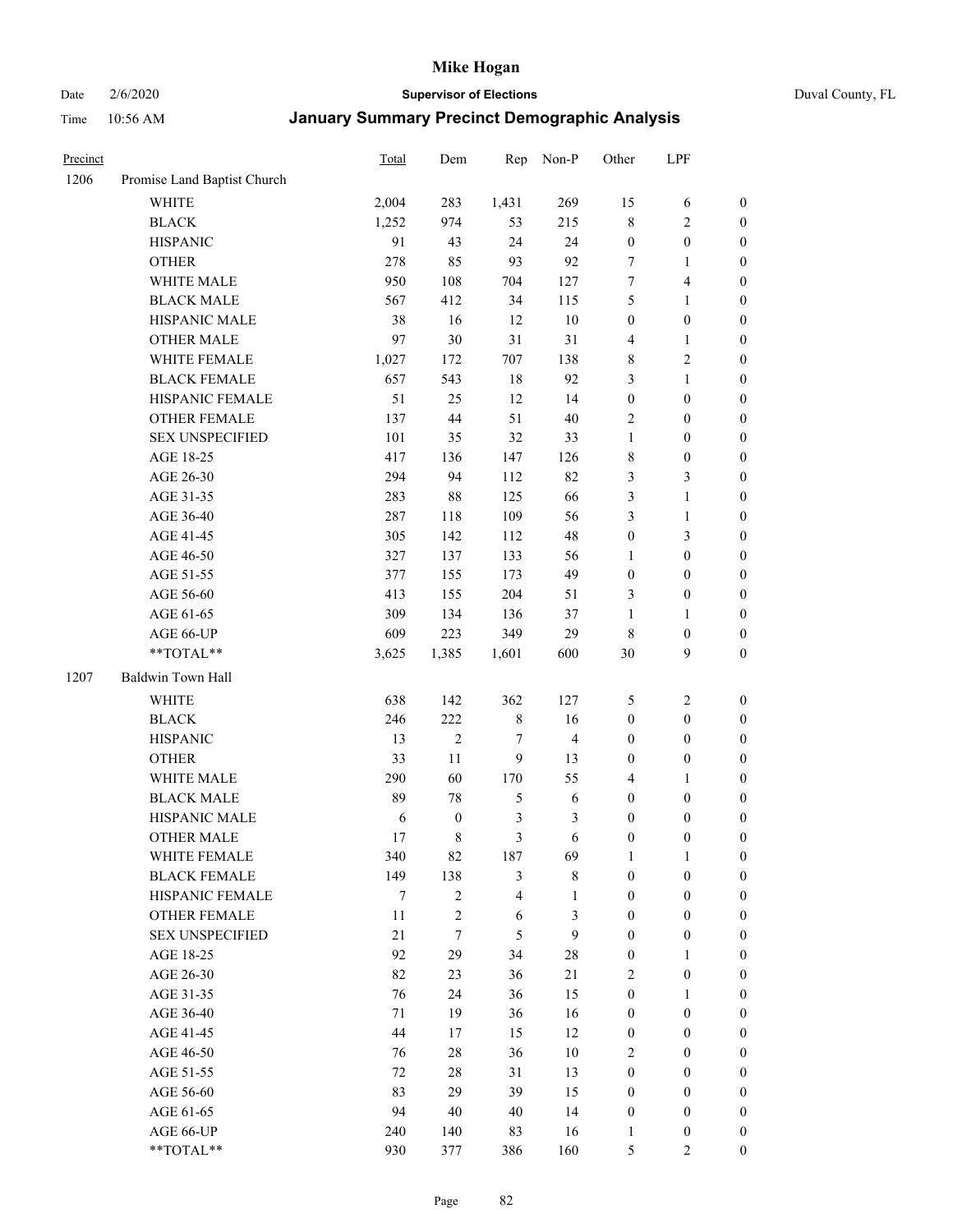# Date 2/6/2020 **Supervisor of Elections** Duval County, FL

| Precinct |                                     | Total | Dem      | Rep         | Non-P       | Other            | LPF                              |                  |
|----------|-------------------------------------|-------|----------|-------------|-------------|------------------|----------------------------------|------------------|
| 1208     | Harvest Ministries                  |       |          |             |             |                  |                                  |                  |
|          | <b>WHITE</b>                        | 1,905 | 417      | 1,092       | 376         | 13               | $\boldsymbol{7}$                 | 0                |
|          | <b>BLACK</b>                        | 1,374 | 1,088    | 49          | 225         | 11               | $\mathbf{1}$                     | $\boldsymbol{0}$ |
|          | <b>HISPANIC</b>                     | 220   | 98       | 46          | $72\,$      | 4                | $\boldsymbol{0}$                 | $\boldsymbol{0}$ |
|          | <b>OTHER</b>                        | 392   | 104      | 120         | 165         | 2                | 1                                | $\boldsymbol{0}$ |
|          | WHITE MALE                          | 889   | 169      | 535         | 176         | 5                | $\overline{4}$                   | $\boldsymbol{0}$ |
|          | <b>BLACK MALE</b>                   | 482   | 355      | 19          | 100         | $\boldsymbol{7}$ | $\mathbf{1}$                     | $\boldsymbol{0}$ |
|          | HISPANIC MALE                       | 95    | 37       | 22          | 34          | $\sqrt{2}$       | $\boldsymbol{0}$                 | $\boldsymbol{0}$ |
|          | <b>OTHER MALE</b>                   | 158   | 40       | 45          | 71          | 2                | $\boldsymbol{0}$                 | $\boldsymbol{0}$ |
|          | WHITE FEMALE                        | 1,003 | 248      | 549         | 195         | $\,$ $\,$        | $\mathfrak{Z}$                   | $\boldsymbol{0}$ |
|          | <b>BLACK FEMALE</b>                 | 873   | 721      | 28          | 120         | 4                | $\boldsymbol{0}$                 | $\boldsymbol{0}$ |
|          | HISPANIC FEMALE                     | 120   | 56       | 24          | 38          | $\overline{2}$   | $\boldsymbol{0}$                 | 0                |
|          | OTHER FEMALE                        | 182   | 54       | 63          | 64          | $\boldsymbol{0}$ | 1                                | $\boldsymbol{0}$ |
|          | <b>SEX UNSPECIFIED</b>              | 89    | 27       | 22          | $40\,$      | $\boldsymbol{0}$ | $\boldsymbol{0}$                 | $\boldsymbol{0}$ |
|          | AGE 18-25                           | 453   | 185      | 109         | 151         | 8                | $\boldsymbol{0}$                 | $\boldsymbol{0}$ |
|          | AGE 26-30                           | 350   | 160      | 87          | 101         | $\mathbf{1}$     | $\mathbf{1}$                     | $\boldsymbol{0}$ |
|          | AGE 31-35                           | 397   | 179      | 100         | 114         | 3                | $\mathbf{1}$                     | $\boldsymbol{0}$ |
|          | AGE 36-40                           | 355   | 163      | 85          | 102         | 3                | $\sqrt{2}$                       | $\boldsymbol{0}$ |
|          | AGE 41-45                           | 294   | 149      | 82          | 61          | $\mathbf{1}$     | $\mathbf{1}$                     | $\boldsymbol{0}$ |
|          | AGE 46-50                           | 341   | 159      | 110         | 63          | 8                | $\mathbf{1}$                     | $\boldsymbol{0}$ |
|          | AGE 51-55                           | 315   | 136      | 121         | 55          | $\mathbf{1}$     | $\sqrt{2}$                       | $\boldsymbol{0}$ |
|          | AGE 56-60                           | 384   | 169      | 158         | 53          | 3                | $\mathbf{1}$                     | 0                |
|          | AGE 61-65                           | 339   | 142      | 142         | 54          | $\mathbf{1}$     | $\boldsymbol{0}$                 | $\boldsymbol{0}$ |
|          | AGE 66-UP                           | 658   | 264      | 312         | $8\sqrt{1}$ | $\mathbf{1}$     | $\boldsymbol{0}$                 | $\boldsymbol{0}$ |
|          | **TOTAL**                           | 3,891 | 1,707    | 1,307       | 838         | 30               | 9                                | $\boldsymbol{0}$ |
| 1209     | Whitehouse Baptist Church           |       |          |             |             |                  |                                  |                  |
|          | <b>WHITE</b>                        | 2,691 | 445      | 1,789       | 426         | 18               | 13                               | $\boldsymbol{0}$ |
|          | <b>BLACK</b>                        | 498   | 387      | $27\,$      | 81          | 3                | $\boldsymbol{0}$                 | $\boldsymbol{0}$ |
|          | <b>HISPANIC</b>                     | 94    | 29       | 35          | 29          | $\boldsymbol{0}$ | $\mathbf{1}$                     | $\boldsymbol{0}$ |
|          | <b>OTHER</b>                        | 164   | 34       | 66          | 61          | $\sqrt{2}$       | $\mathbf{1}$                     | $\boldsymbol{0}$ |
|          | WHITE MALE                          | 1,260 | 191      | 848         | 209         | 8                | $\overline{4}$                   | $\boldsymbol{0}$ |
|          | <b>BLACK MALE</b>                   | 209   | 154      | 21          | 33          | $\mathbf{1}$     | $\boldsymbol{0}$                 | $\boldsymbol{0}$ |
|          | HISPANIC MALE                       | 57    | 15       | 24          | $18\,$      | $\boldsymbol{0}$ | $\boldsymbol{0}$                 | $\boldsymbol{0}$ |
|          | <b>OTHER MALE</b>                   | 52    | 10       | 24          | 18          | $\boldsymbol{0}$ | $\boldsymbol{0}$                 | $\boldsymbol{0}$ |
|          |                                     | 1,400 | 252      |             | 210         |                  | 8                                | 0                |
|          | WHITE FEMALE<br><b>BLACK FEMALE</b> | 278   | 229      | 920         | 41          | 10<br>2          |                                  | $\boldsymbol{0}$ |
|          | HISPANIC FEMALE                     | 35    | 13       | 6<br>$11\,$ | $10\,$      | $\boldsymbol{0}$ | $\boldsymbol{0}$<br>$\mathbf{1}$ | $\overline{0}$   |
|          | OTHER FEMALE                        | 61    | 15       | 28          | 17          | $\mathbf{1}$     | $\boldsymbol{0}$                 | $\overline{0}$   |
|          | <b>SEX UNSPECIFIED</b>              | 95    | 16       | 35          | 41          | $\mathbf{1}$     | $\overline{2}$                   | 0                |
|          | AGE 18-25                           | 335   | 73       | 158         | 91          | 9                | $\overline{\mathbf{4}}$          | 0                |
|          | AGE 26-30                           | 272   | 63       | 140         | 64          | 2                | $\mathfrak{Z}$                   | 0                |
|          | AGE 31-35                           | 289   | 60       | 153         | 73          | $\overline{c}$   | $\mathbf{1}$                     | 0                |
|          | AGE 36-40                           | 301   |          | 153         | $70\,$      | 3                | $\mathfrak{Z}$                   |                  |
|          | AGE 41-45                           | 290   | 72<br>74 | 157         | 58          | $\boldsymbol{0}$ | $\mathbf{1}$                     | 0<br>0           |
|          |                                     |       |          |             |             |                  |                                  |                  |
|          | AGE 46-50                           | 324   | 88       | 179         | 53          | 3                | $\mathbf{1}$                     | 0                |
|          | AGE 51-55                           | 328   | 99       | 185         | 43          | $\mathbf{1}$     | $\boldsymbol{0}$                 | 0                |
|          | AGE 56-60                           | 380   | 108      | 215         | 55          | $\overline{c}$   | $\boldsymbol{0}$                 | $\overline{0}$   |
|          | AGE 61-65                           | 293   | 83       | 176         | 32          | $\mathbf{1}$     | 1                                | $\boldsymbol{0}$ |
|          | AGE 66-UP                           | 633   | 174      | 401         | 57          | $\boldsymbol{0}$ | $\mathbf{1}$                     | $\boldsymbol{0}$ |
|          | **TOTAL**                           | 3,447 | 895      | 1,917       | 597         | 23               | 15                               | $\boldsymbol{0}$ |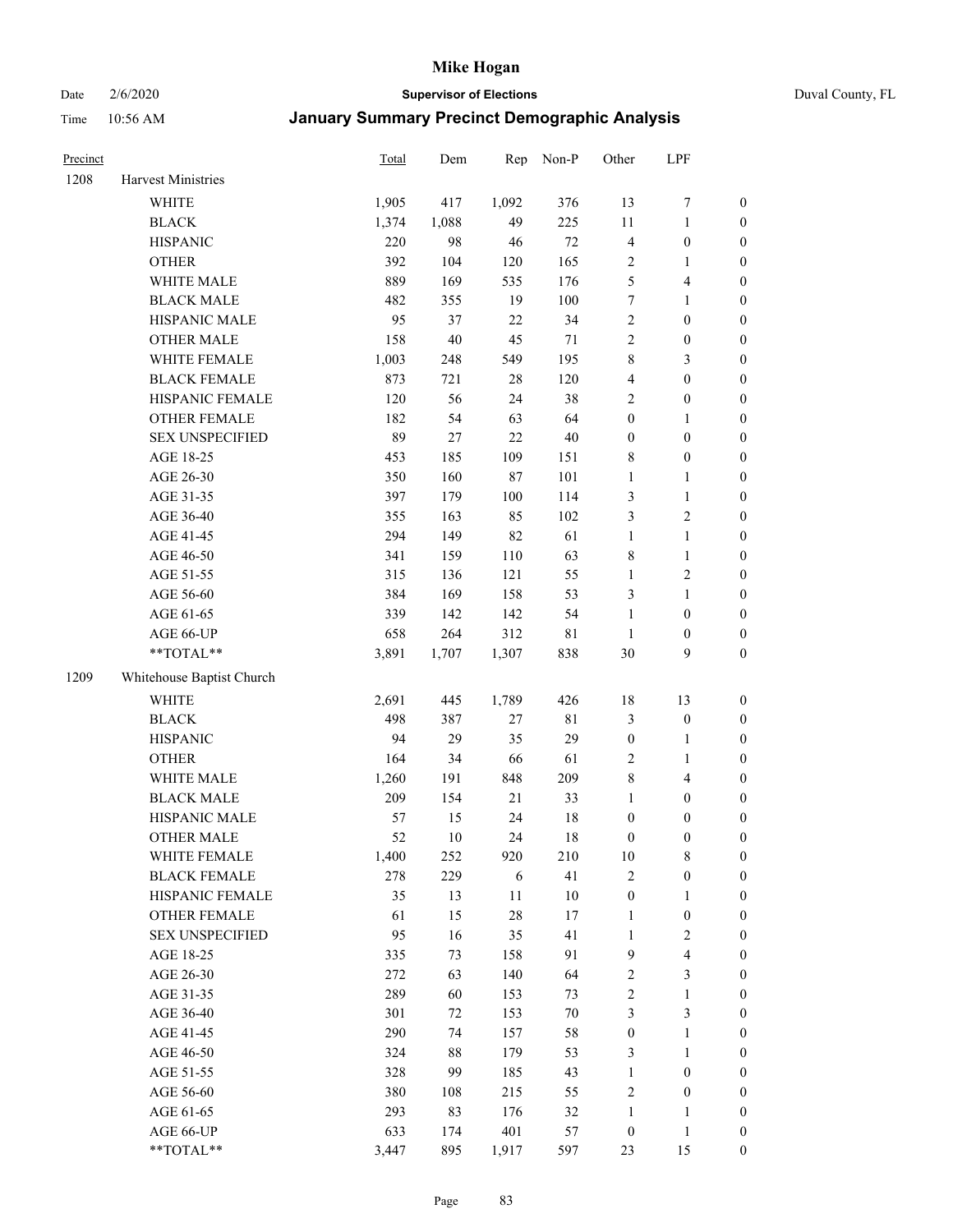# Date 2/6/2020 **Supervisor of Elections** Duval County, FL

| Precinct |                             | Total | Dem    | Rep   | Non-P       | Other            | LPF                      |                  |
|----------|-----------------------------|-------|--------|-------|-------------|------------------|--------------------------|------------------|
| 1210     | Shindler Dr Baptist Church  |       |        |       |             |                  |                          |                  |
|          | <b>WHITE</b>                | 1,750 | 344    | 989   | 386         | $20\,$           | 11                       | 0                |
|          | <b>BLACK</b>                | 689   | 527    | 41    | 116         | 5                | $\boldsymbol{0}$         | $\boldsymbol{0}$ |
|          | <b>HISPANIC</b>             | 236   | $88\,$ | 49    | 97          | 2                | $\boldsymbol{0}$         | $\boldsymbol{0}$ |
|          | <b>OTHER</b>                | 223   | 73     | 68    | $8\sqrt{1}$ | $\mathbf{1}$     | $\boldsymbol{0}$         | $\boldsymbol{0}$ |
|          | WHITE MALE                  | 842   | 143    | 500   | 182         | 8                | 9                        | $\boldsymbol{0}$ |
|          | <b>BLACK MALE</b>           | 296   | 214    | 22    | 55          | 5                | $\boldsymbol{0}$         | $\boldsymbol{0}$ |
|          | HISPANIC MALE               | 114   | 42     | 25    | 46          | $\mathbf{1}$     | $\boldsymbol{0}$         | $\boldsymbol{0}$ |
|          | <b>OTHER MALE</b>           | 77    | $21\,$ | 28    | $27\,$      | $\mathbf{1}$     | $\boldsymbol{0}$         | $\boldsymbol{0}$ |
|          | WHITE FEMALE                | 888   | 198    | 477   | 199         | 12               | $\sqrt{2}$               | $\boldsymbol{0}$ |
|          | <b>BLACK FEMALE</b>         | 382   | 306    | 18    | 58          | $\boldsymbol{0}$ | $\boldsymbol{0}$         | $\boldsymbol{0}$ |
|          | HISPANIC FEMALE             | 116   | 42     | 23    | 50          | 1                | $\boldsymbol{0}$         | $\boldsymbol{0}$ |
|          | <b>OTHER FEMALE</b>         | 116   | 39     | 36    | 41          | $\boldsymbol{0}$ | $\boldsymbol{0}$         | $\boldsymbol{0}$ |
|          | <b>SEX UNSPECIFIED</b>      | 67    | 27     | 18    | $22\,$      | $\boldsymbol{0}$ | $\boldsymbol{0}$         | $\boldsymbol{0}$ |
|          | AGE 18-25                   | 354   | 106    | 105   | 133         | $10\,$           | $\boldsymbol{0}$         | $\boldsymbol{0}$ |
|          | AGE 26-30                   | 270   | 98     | 88    | $78\,$      | 4                | $\sqrt{2}$               | $\boldsymbol{0}$ |
|          | AGE 31-35                   | 230   | 83     | 80    | 65          | $\mathbf{1}$     | $\mathbf{1}$             | $\boldsymbol{0}$ |
|          | AGE 36-40                   | 241   | 75     | 85    | 74          | 3                | $\overline{\mathcal{A}}$ | $\boldsymbol{0}$ |
|          | AGE 41-45                   | 233   | 86     | 82    | 64          | $\mathbf{1}$     | $\boldsymbol{0}$         | $\boldsymbol{0}$ |
|          | AGE 46-50                   | 263   | 90     | 113   | 58          | 2                | $\boldsymbol{0}$         | $\boldsymbol{0}$ |
|          | AGE 51-55                   | 280   | 104    | 117   | 58          | $\boldsymbol{0}$ | 1                        | $\boldsymbol{0}$ |
|          | AGE 56-60                   | 290   | 114    | 129   | 44          | 2                | $\mathbf{1}$             | 0                |
|          | AGE 61-65                   | 248   | 95     | 113   | 37          | 1                | $\sqrt{2}$               | $\boldsymbol{0}$ |
|          | AGE 66-UP                   | 486   | 181    | 232   | 69          | 4                | $\boldsymbol{0}$         | $\boldsymbol{0}$ |
|          | **TOTAL**                   | 2,898 | 1,032  | 1,147 | 680         | 28               | 11                       | $\boldsymbol{0}$ |
| 1211     | Christian Family Fellowship |       |        |       |             |                  |                          |                  |
|          | <b>WHITE</b>                | 2,145 | 347    | 1,274 | 487         | 28               | $\boldsymbol{9}$         | $\boldsymbol{0}$ |
|          | <b>BLACK</b>                | 1,656 | 1,242  | 74    | 325         | 14               | $\mathbf{1}$             | $\boldsymbol{0}$ |
|          | <b>HISPANIC</b>             | 403   | 136    | 105   | 152         | 10               | $\boldsymbol{0}$         | $\boldsymbol{0}$ |
|          | <b>OTHER</b>                | 479   | 140    | 135   | 199         | 4                | $\mathbf{1}$             | $\boldsymbol{0}$ |
|          | WHITE MALE                  | 1,055 | 120    | 644   | 273         | 12               | 6                        | $\boldsymbol{0}$ |
|          | <b>BLACK MALE</b>           | 723   | 509    | 40    | 167         | 7                | $\boldsymbol{0}$         | $\boldsymbol{0}$ |
|          | HISPANIC MALE               | 186   | 56     | 53    | 73          | 4                | $\boldsymbol{0}$         | $\boldsymbol{0}$ |
|          | <b>OTHER MALE</b>           | 186   | 50     | 52    | 82          | $\mathbf{1}$     | $\mathbf{1}$             | $\boldsymbol{0}$ |
|          | WHITE FEMALE                | 1,077 | 226    | 621   | 211         | 16               | 3                        | 0                |
|          | <b>BLACK FEMALE</b>         | 909   | 718    | 32    | 151         | 7                | $\mathbf{1}$             | $\boldsymbol{0}$ |
|          | HISPANIC FEMALE             | 211   | 79     | 50    | 76          | 6                | $\boldsymbol{0}$         | $\overline{0}$   |
|          | <b>OTHER FEMALE</b>         | 241   | 74     | 71    | 93          | 3                | $\boldsymbol{0}$         | 0                |
|          | <b>SEX UNSPECIFIED</b>      | 94    | 33     | 25    | 36          | $\boldsymbol{0}$ | $\boldsymbol{0}$         | 0                |
|          | AGE 18-25                   | 536   | 183    | 142   | 201         | 8                | $\sqrt{2}$               | 0                |
|          | AGE 26-30                   | 452   | 171    | 117   | 155         | 9                | $\boldsymbol{0}$         | 0                |
|          | AGE 31-35                   | 419   | 159    | 112   | 141         | 4                | $\mathfrak z$            | 0                |
|          | AGE 36-40                   | 446   | 193    | 113   | 130         | 7                | $\sqrt{3}$               | 0                |
|          | AGE 41-45                   | 457   | 171    | 143   | 132         | 9                | $\sqrt{2}$               | 0                |
|          | AGE 46-50                   | 494   | 233    | 172   | 84          | 4                | $\mathbf{1}$             | 0                |
|          | AGE 51-55                   | 470   | 200    | 176   | 91          | 3                | $\boldsymbol{0}$         | 0                |
|          | AGE 56-60                   | 446   | 192    | 165   | 86          | 3                | $\boldsymbol{0}$         | 0                |
|          | AGE 61-65                   | 350   | 142    | 158   | 47          | 3                | $\boldsymbol{0}$         | 0                |
|          | AGE 66-UP                   | 611   | 221    | 290   | 94          | 6                | $\boldsymbol{0}$         | 0                |
|          | **TOTAL**                   | 4,683 | 1,865  | 1,588 | 1,163       | 56               | 11                       | $\boldsymbol{0}$ |
|          |                             |       |        |       |             |                  |                          |                  |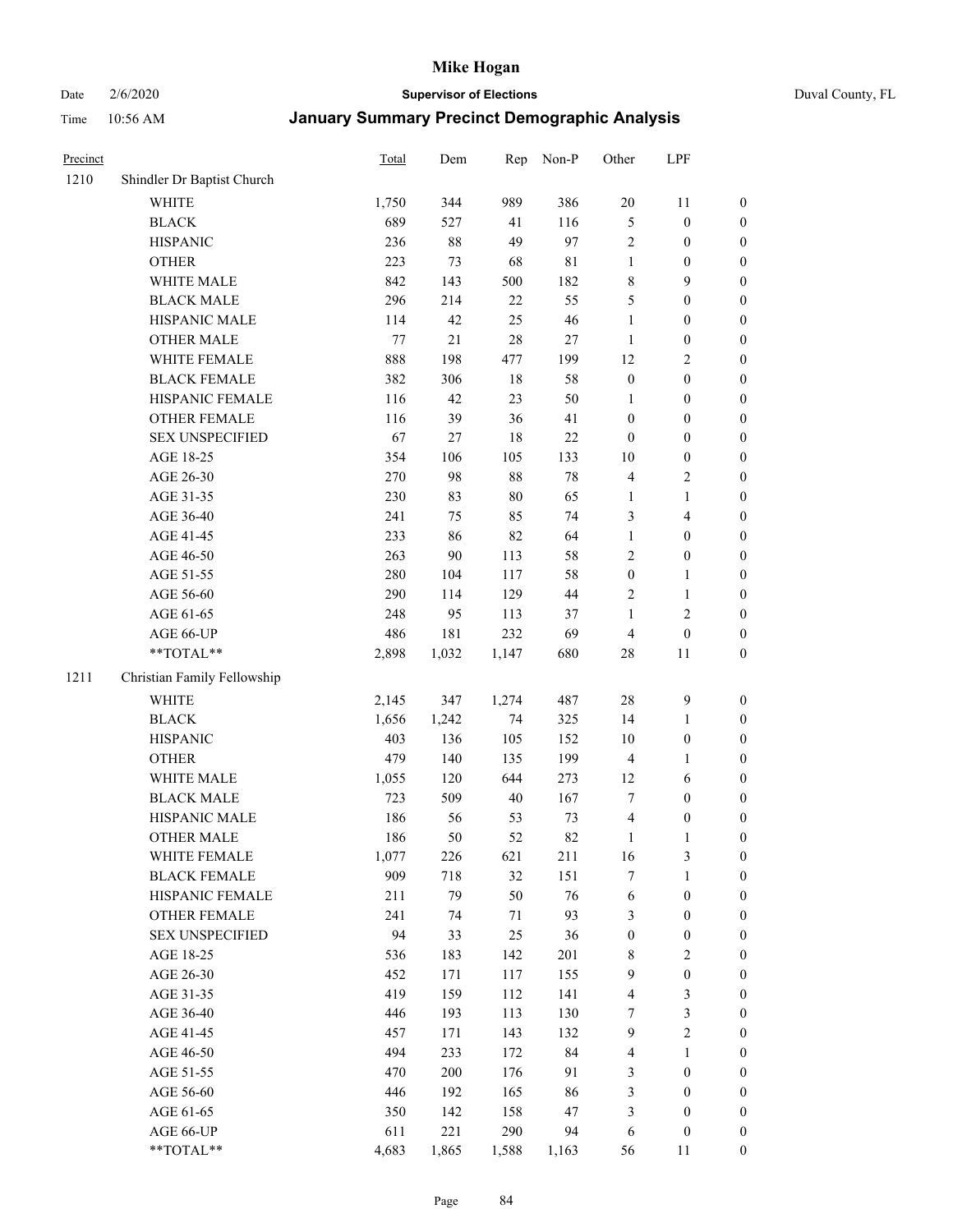# Date 2/6/2020 **Supervisor of Elections** Duval County, FL

| Precinct |                         | <b>Total</b> | Dem    | Rep    | Non-P  | Other                   | LPF              |                  |
|----------|-------------------------|--------------|--------|--------|--------|-------------------------|------------------|------------------|
| 1212     | West Regional Library   |              |        |        |        |                         |                  |                  |
|          | <b>WHITE</b>            | 2,771        | 462    | 1,726  | 543    | 32                      | $\,$ 8 $\,$      | 0                |
|          | <b>BLACK</b>            | 2,579        | 2,079  | 95     | 385    | $20\,$                  | $\boldsymbol{0}$ | $\boldsymbol{0}$ |
|          | <b>HISPANIC</b>         | 369          | 147    | 79     | 140    | 3                       | $\boldsymbol{0}$ | $\boldsymbol{0}$ |
|          | <b>OTHER</b>            | 475          | 154    | 116    | 200    | 5                       | $\boldsymbol{0}$ | $\boldsymbol{0}$ |
|          | WHITE MALE              | 1,279        | 188    | 825    | 245    | 16                      | 5                | $\boldsymbol{0}$ |
|          | <b>BLACK MALE</b>       | 1,127        | 866    | 49     | 199    | 13                      | $\boldsymbol{0}$ | $\boldsymbol{0}$ |
|          | HISPANIC MALE           | 171          | 61     | 49     | 59     | $\sqrt{2}$              | $\boldsymbol{0}$ | $\boldsymbol{0}$ |
|          | <b>OTHER MALE</b>       | 172          | 58     | $44\,$ | 67     | 3                       | $\boldsymbol{0}$ | $\boldsymbol{0}$ |
|          | WHITE FEMALE            | 1,459        | 271    | 881    | 288    | 16                      | $\mathfrak{Z}$   | $\boldsymbol{0}$ |
|          | <b>BLACK FEMALE</b>     | 1,402        | 1,175  | 44     | 176    | 7                       | $\boldsymbol{0}$ | $\boldsymbol{0}$ |
|          | HISPANIC FEMALE         | 186          | 81     | 27     | $77\,$ | $\mathbf{1}$            | $\boldsymbol{0}$ | 0                |
|          | OTHER FEMALE            | 231          | 82     | 64     | 83     | $\overline{2}$          | $\boldsymbol{0}$ | $\boldsymbol{0}$ |
|          | <b>SEX UNSPECIFIED</b>  | 167          | 60     | 33     | 74     | $\boldsymbol{0}$        | $\boldsymbol{0}$ | $\boldsymbol{0}$ |
|          | AGE 18-25               | 746          | 323    | 164    | 248    | $11\,$                  | $\boldsymbol{0}$ | $\boldsymbol{0}$ |
|          | AGE 26-30               | 502          | 228    | 117    | 148    | 8                       | $\mathbf{1}$     | $\boldsymbol{0}$ |
|          | AGE 31-35               | 604          | 276    | 176    | 146    | 5                       | $\mathbf{1}$     | $\boldsymbol{0}$ |
|          | AGE 36-40               | 648          | 292    | 207    | 140    | 8                       | $\mathbf{1}$     | $\boldsymbol{0}$ |
|          | AGE 41-45               | 621          | 304    | 185    | 125    | 6                       | $\mathbf{1}$     | $\boldsymbol{0}$ |
|          | AGE 46-50               | 670          | 335    | 203    | 120    | $10\,$                  | $\sqrt{2}$       | $\boldsymbol{0}$ |
|          | AGE 51-55               | 618          | 323    | 187    | 103    | 5                       | $\boldsymbol{0}$ | $\boldsymbol{0}$ |
|          | AGE 56-60               | 539          | 251    | 222    | 64     | $\mathbf{1}$            | 1                | 0                |
|          | AGE 61-65               | 421          | 196    | 166    | 57     | $\mathbf{1}$            | $\mathbf{1}$     | 0                |
|          | AGE 66-UP               | 822          | 314    | 388    | 115    | 5                       | $\boldsymbol{0}$ | $\boldsymbol{0}$ |
|          | **TOTAL**               | 6,194        | 2,842  | 2,016  | 1,268  | 60                      | $\,$ 8 $\,$      | $\boldsymbol{0}$ |
| 1213     | New Hope Baptist Temple |              |        |        |        |                         |                  |                  |
|          | <b>WHITE</b>            | 2,495        | 510    | 1,401  | 553    | 21                      | $10\,$           | $\boldsymbol{0}$ |
|          | <b>BLACK</b>            | 1,743        | 1,364  | 71     | 299    | $\,$ $\,$               | $\mathbf{1}$     | $\boldsymbol{0}$ |
|          | <b>HISPANIC</b>         | 375          | 146    | 45     | 177    | 7                       | $\boldsymbol{0}$ | $\boldsymbol{0}$ |
|          | <b>OTHER</b>            | 337          | 112    | 83     | 139    | 3                       | $\boldsymbol{0}$ | $\boldsymbol{0}$ |
|          | WHITE MALE              | 1,161        | 185    | 703    | 256    | $11\,$                  | 6                | $\boldsymbol{0}$ |
|          | <b>BLACK MALE</b>       | 651          | 472    | 37     | 138    | 3                       | $\mathbf{1}$     | $\boldsymbol{0}$ |
|          | HISPANIC MALE           | 185          | 63     | 24     | 95     | 3                       | $\boldsymbol{0}$ | $\boldsymbol{0}$ |
|          | <b>OTHER MALE</b>       | 124          | 42     | 36     | $44\,$ | $\overline{c}$          | $\boldsymbol{0}$ | $\boldsymbol{0}$ |
|          | WHITE FEMALE            | 1,291        | 312    | 675    | 291    | 9                       | 4                | 0                |
|          | <b>BLACK FEMALE</b>     | 1,064        | 870    | 34     | 155    | 5                       | $\boldsymbol{0}$ | $\boldsymbol{0}$ |
|          | HISPANIC FEMALE         | 180          | $78\,$ | 21     | $77\,$ | 4                       | $\boldsymbol{0}$ | $\overline{0}$   |
|          | OTHER FEMALE            | 153          | 55     | 42     | 56     | $\boldsymbol{0}$        | $\boldsymbol{0}$ | $\overline{0}$   |
|          | <b>SEX UNSPECIFIED</b>  | 141          | 55     | 28     | 56     | 2                       | $\boldsymbol{0}$ | 0                |
|          | AGE 18-25               | 596          | 231    | 137    | 223    | 5                       | $\boldsymbol{0}$ | 0                |
|          | AGE 26-30               | 538          | 223    | 125    | 181    | 7                       | $\sqrt{2}$       | 0                |
|          | AGE 31-35               | 477          | 218    | 105    | 149    | 4                       | $\mathbf{1}$     | 0                |
|          | AGE 36-40               | 413          | 204    | 93     | 114    | $\overline{\mathbf{c}}$ | $\boldsymbol{0}$ | 0                |
|          | AGE 41-45               | 410          | 188    | 102    | 114    | 3                       | 3                | 0                |
|          | AGE 46-50               | 408          | 185    | 135    | 82     | 4                       | $\sqrt{2}$       | 0                |
|          | AGE 51-55               | 475          | 220    | 153    | 97     | 4                       | $\mathbf{1}$     | 0                |
|          | AGE 56-60               | 435          | 184    | 175    | 73     | 3                       | $\boldsymbol{0}$ | 0                |
|          | AGE 61-65               | 417          | 176    | 192    | 47     | $\boldsymbol{0}$        | $\sqrt{2}$       | 0                |
|          | AGE 66-UP               | 776          | 300    | 383    | $87\,$ | 6                       | $\boldsymbol{0}$ | 0                |
|          | **TOTAL**               | 4,950        | 2,132  | 1,600  | 1,168  | 39                      | 11               | $\boldsymbol{0}$ |
|          |                         |              |        |        |        |                         |                  |                  |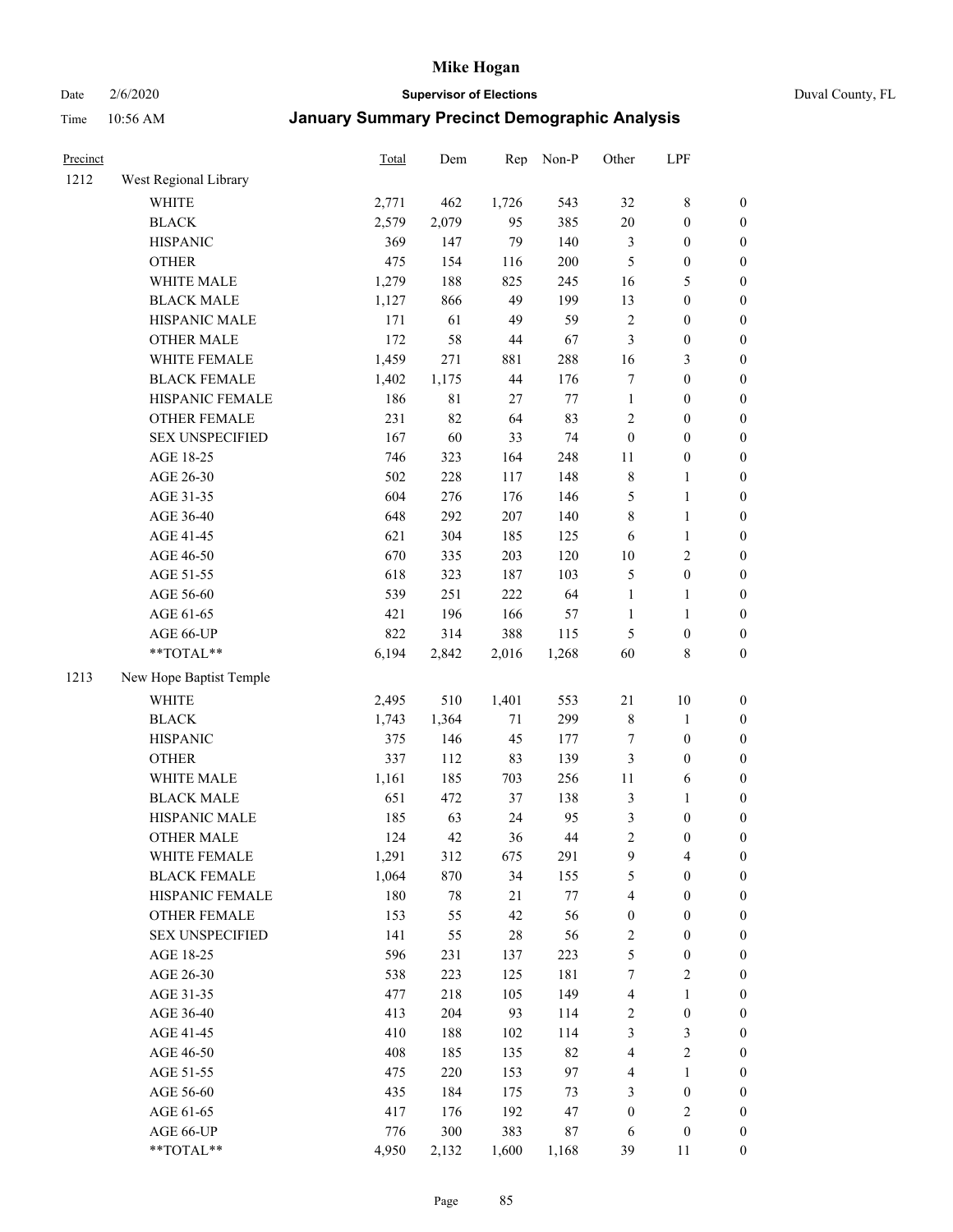Date 2/6/2020 **Supervisor of Elections** Duval County, FL

| Precinct |                              | <b>Total</b> | Dem    | Rep            | Non-P          | Other            | LPF                     |                  |
|----------|------------------------------|--------------|--------|----------------|----------------|------------------|-------------------------|------------------|
| 1301     | Bennie Furlong Senior Center |              |        |                |                |                  |                         |                  |
|          | <b>WHITE</b>                 | 3,016        | 719    | 1,652          | 604            | 28               | 13                      | 0                |
|          | <b>BLACK</b>                 | 32           | 24     | $\overline{4}$ | $\overline{4}$ | $\boldsymbol{0}$ | $\boldsymbol{0}$        | $\boldsymbol{0}$ |
|          | <b>HISPANIC</b>              | 54           | 17     | 19             | 18             | $\boldsymbol{0}$ | $\boldsymbol{0}$        | $\boldsymbol{0}$ |
|          | <b>OTHER</b>                 | 137          | 41     | 41             | 51             | 2                | $\overline{c}$          | $\boldsymbol{0}$ |
|          | WHITE MALE                   | 1,473        | 298    | 838            | 318            | 10               | 9                       | $\boldsymbol{0}$ |
|          | <b>BLACK MALE</b>            | 17           | 12     | $\sqrt{2}$     | $\mathfrak{Z}$ | $\boldsymbol{0}$ | $\boldsymbol{0}$        | $\boldsymbol{0}$ |
|          | HISPANIC MALE                | 25           | 5      | 11             | 9              | $\boldsymbol{0}$ | $\boldsymbol{0}$        | $\boldsymbol{0}$ |
|          | <b>OTHER MALE</b>            | 48           | 13     | 17             | 17             | $\boldsymbol{0}$ | $\mathbf{1}$            | $\boldsymbol{0}$ |
|          | WHITE FEMALE                 | 1,513        | 414    | 797            | 281            | 17               | $\overline{\mathbf{4}}$ | $\boldsymbol{0}$ |
|          | <b>BLACK FEMALE</b>          | 14           | 11     | $\sqrt{2}$     | $\mathbf{1}$   | $\boldsymbol{0}$ | $\boldsymbol{0}$        | 0                |
|          | HISPANIC FEMALE              | 28           | 12     | $\,8\,$        | $\,$ 8 $\,$    | $\boldsymbol{0}$ | $\boldsymbol{0}$        | 0                |
|          | <b>OTHER FEMALE</b>          | 67           | 22     | 20             | 22             | $\overline{2}$   | 1                       | $\boldsymbol{0}$ |
|          | <b>SEX UNSPECIFIED</b>       | 54           | 14     | 21             | 18             | $\mathbf{1}$     | $\boldsymbol{0}$        | $\boldsymbol{0}$ |
|          | AGE 18-25                    | 251          | 53     | 121            | 69             | 7                | $\mathbf{1}$            | $\boldsymbol{0}$ |
|          | AGE 26-30                    | 248          | 49     | 119            | 70             | 5                | $\mathfrak s$           | $\boldsymbol{0}$ |
|          | AGE 31-35                    | 259          | 49     | 123            | 83             | $\overline{c}$   | $\sqrt{2}$              | $\boldsymbol{0}$ |
|          | AGE 36-40                    | 224          | 64     | 96             | 64             | $\boldsymbol{0}$ | $\boldsymbol{0}$        | $\boldsymbol{0}$ |
|          | AGE 41-45                    | 222          | 56     | 106            | 54             | 3                | $\mathfrak{Z}$          | $\boldsymbol{0}$ |
|          | AGE 46-50                    | 276          | 59     | 147            | 67             | 3                | $\boldsymbol{0}$        | $\boldsymbol{0}$ |
|          | AGE 51-55                    | 270          | 49     | 166            | 52             | $\mathbf{1}$     | $\sqrt{2}$              | $\boldsymbol{0}$ |
|          | AGE 56-60                    | 346          | 84     | 200            | 57             | 3                | $\overline{2}$          | 0                |
|          | AGE 61-65                    | 373          | 90     | 232            | 48             | 3                | $\boldsymbol{0}$        | 0                |
|          | AGE 66-UP                    | 769          | 248    | 406            | 112            | 3                | $\boldsymbol{0}$        | $\boldsymbol{0}$ |
|          | **TOTAL**                    | 3,239        | 801    | 1,716          | 677            | 30               | 15                      | $\boldsymbol{0}$ |
| 1302     | Bethlehem Lutheran Church    |              |        |                |                |                  |                         |                  |
|          | <b>WHITE</b>                 | 2,887        | 650    | 1,609          | 584            | 22               | $22\,$                  | $\boldsymbol{0}$ |
|          | <b>BLACK</b>                 | $20\,$       | 12     | $\overline{4}$ | $\mathfrak{Z}$ | $\mathbf{1}$     | $\boldsymbol{0}$        | $\boldsymbol{0}$ |
|          | <b>HISPANIC</b>              | 56           | 15     | 24             | 15             | $\mathbf{1}$     | $\mathbf{1}$            | $\boldsymbol{0}$ |
|          | <b>OTHER</b>                 | 161          | 42     | 63             | 54             | $\overline{c}$   | $\boldsymbol{0}$        | $\boldsymbol{0}$ |
|          | WHITE MALE                   | 1,430        | 256    | 829            | 318            | $11\,$           | 16                      | $\boldsymbol{0}$ |
|          | <b>BLACK MALE</b>            | 12           | $\tau$ | $\sqrt{2}$     | $\overline{2}$ | $\mathbf{1}$     | $\boldsymbol{0}$        | $\boldsymbol{0}$ |
|          | HISPANIC MALE                | $20\,$       | $\tau$ | 6              | $\sqrt{6}$     | $\boldsymbol{0}$ | 1                       | 0                |
|          | <b>OTHER MALE</b>            | 66           | 17     | 26             | 22             | $\mathbf{1}$     | $\boldsymbol{0}$        | $\boldsymbol{0}$ |
|          | WHITE FEMALE                 | 1,425        | 390    | 761            | 257            | 11               | 6                       | 0                |
|          | <b>BLACK FEMALE</b>          | 7            | 5      | $\mathbf{1}$   | 1              | $\boldsymbol{0}$ | $\boldsymbol{0}$        | $\boldsymbol{0}$ |
|          | HISPANIC FEMALE              | 36           | 8      | 18             | 9              | 1                | $\boldsymbol{0}$        | $\overline{0}$   |
|          | <b>OTHER FEMALE</b>          | 55           | 19     | 24             | 12             | $\boldsymbol{0}$ | $\boldsymbol{0}$        | $\overline{0}$   |
|          | <b>SEX UNSPECIFIED</b>       | 73           | 10     | 33             | 29             | 1                | $\boldsymbol{0}$        | 0                |
|          | AGE 18-25                    | 259          | 48     | 134            | $70\,$         | 4                | $\mathfrak{Z}$          | $\overline{0}$   |
|          | AGE 26-30                    | 298          | 53     | 163            | 77             | $\overline{4}$   | $\mathbf{1}$            | $\overline{0}$   |
|          | AGE 31-35                    | 329          | 71     | 156            | 92             | 5                | $\sqrt{5}$              | 0                |
|          | AGE 36-40                    | 306          | 65     | 152            | 86             | $\mathbf{1}$     | $\sqrt{2}$              | 0                |
|          | AGE 41-45                    | 266          | 56     | 131            | 76             | $\mathbf{1}$     | $\sqrt{2}$              | 0                |
|          | AGE 46-50                    | 252          | 57     | 129            | 61             | 2                | $\mathfrak{Z}$          | 0                |
|          | AGE 51-55                    | 233          | 43     | 148            | 37             | 3                | $\overline{2}$          | $\overline{0}$   |
|          | AGE 56-60                    | 320          | 72     | 202            | 43             | 3                | $\boldsymbol{0}$        | $\overline{0}$   |
|          | AGE 61-65                    | 287          | 77     | 156            | 51             | $\boldsymbol{0}$ | $\mathfrak{Z}$          | $\overline{0}$   |
|          | AGE 66-UP                    | 574          | 177    | 329            | 63             | 3                | $\overline{2}$          | $\boldsymbol{0}$ |
|          | **TOTAL**                    | 3,124        | 719    | 1,700          | 656            | 26               | 23                      | $\boldsymbol{0}$ |
|          |                              |              |        |                |                |                  |                         |                  |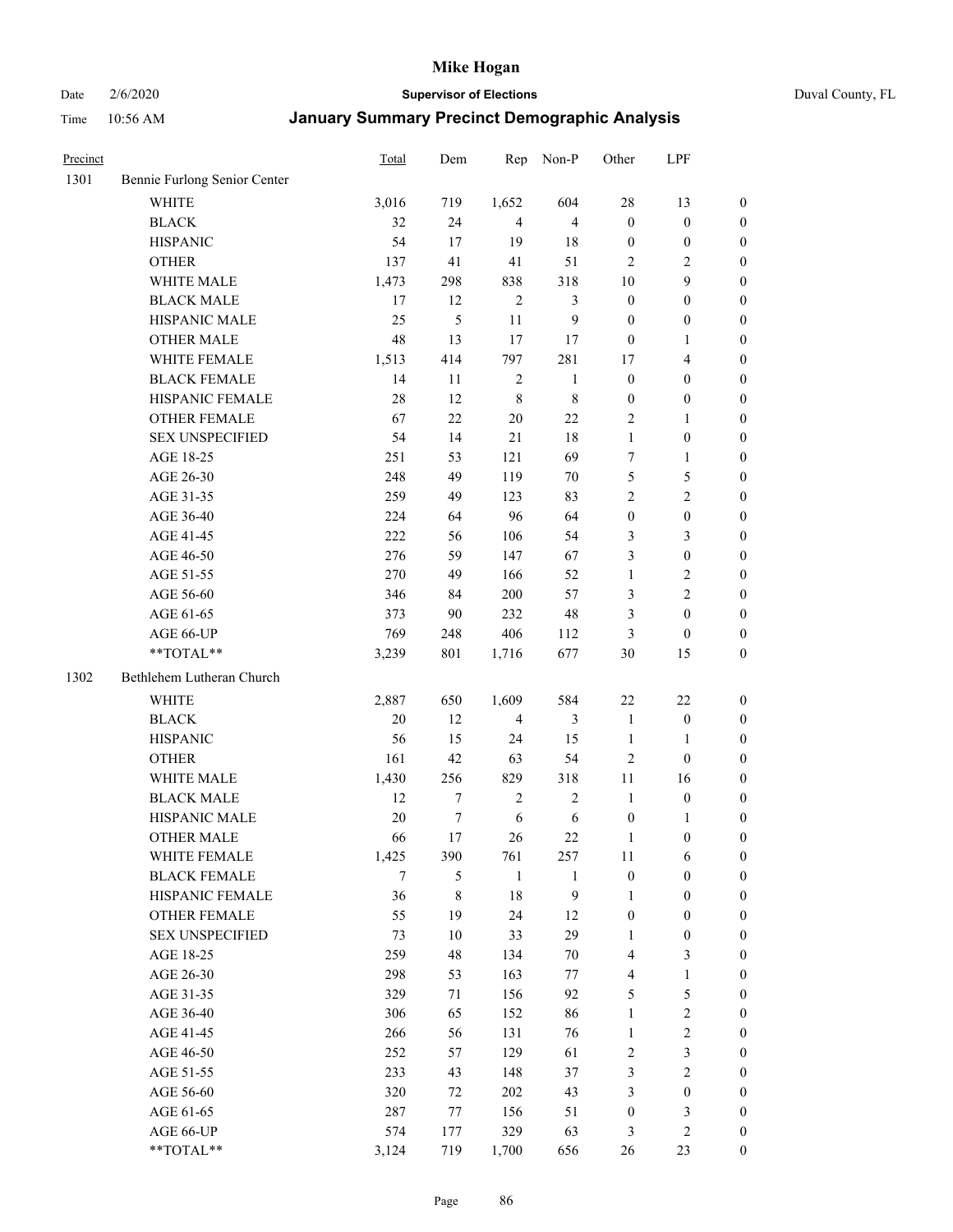Date 2/6/2020 **Supervisor of Elections** Duval County, FL

| Precinct |                                        | Total   | Dem            | Rep            | Non-P       | Other            | LPF                     |                  |
|----------|----------------------------------------|---------|----------------|----------------|-------------|------------------|-------------------------|------------------|
| 1303     | American Legion Post 129               |         |                |                |             |                  |                         |                  |
|          | <b>WHITE</b>                           | 2,471   | 549            | 1,327          | 563         | 24               | $\,$ 8 $\,$             | 0                |
|          | <b>BLACK</b>                           | 112     | 83             | 6              | 21          | $\overline{c}$   | $\boldsymbol{0}$        | $\boldsymbol{0}$ |
|          | <b>HISPANIC</b>                        | 76      | 21             | 30             | 25          | $\boldsymbol{0}$ | $\boldsymbol{0}$        | $\boldsymbol{0}$ |
|          | <b>OTHER</b>                           | 123     | 22             | 49             | 51          | 1                | $\boldsymbol{0}$        | $\boldsymbol{0}$ |
|          | WHITE MALE                             | 1,196   | 230            | 661            | 284         | 14               | 7                       | $\boldsymbol{0}$ |
|          | <b>BLACK MALE</b>                      | 47      | 30             | $\mathfrak{Z}$ | 13          | $\mathbf{1}$     | $\boldsymbol{0}$        | $\boldsymbol{0}$ |
|          | HISPANIC MALE                          | 31      | $\mathfrak{Z}$ | 15             | 13          | $\boldsymbol{0}$ | $\boldsymbol{0}$        | $\boldsymbol{0}$ |
|          | <b>OTHER MALE</b>                      | 34      | 6              | 16             | 11          | $\mathbf{1}$     | $\boldsymbol{0}$        | $\boldsymbol{0}$ |
|          | WHITE FEMALE                           | 1,261   | 318            | 658            | 274         | $10\,$           | 1                       | $\boldsymbol{0}$ |
|          | <b>BLACK FEMALE</b>                    | 63      | 51             | $\mathfrak{Z}$ | $\,$ 8 $\,$ | $\mathbf{1}$     | $\boldsymbol{0}$        | $\boldsymbol{0}$ |
|          | HISPANIC FEMALE                        | 44      | 18             | 14             | 12          | $\boldsymbol{0}$ | $\boldsymbol{0}$        | $\boldsymbol{0}$ |
|          | OTHER FEMALE                           | 58      | 12             | 26             | $20\,$      | $\boldsymbol{0}$ | $\boldsymbol{0}$        | $\boldsymbol{0}$ |
|          | <b>SEX UNSPECIFIED</b>                 | 48      | $\tau$         | 16             | 25          | $\boldsymbol{0}$ | $\boldsymbol{0}$        | $\boldsymbol{0}$ |
|          | AGE 18-25                              | 240     | 56             | 92             | 83          | 7                | $\sqrt{2}$              | $\boldsymbol{0}$ |
|          | AGE 26-30                              | 321     | 60             | 161            | 97          | 3                | $\boldsymbol{0}$        | $\boldsymbol{0}$ |
|          | AGE 31-35                              | 269     | 65             | 116            | 86          | $\mathbf{1}$     | $\mathbf{1}$            | $\boldsymbol{0}$ |
|          | AGE 36-40                              | 248     | 57             | 121            | 66          | $\overline{c}$   | $\sqrt{2}$              | $\boldsymbol{0}$ |
|          | AGE 41-45                              | 184     | 37             | 83             | 61          | $\overline{c}$   | $\mathbf{1}$            | $\boldsymbol{0}$ |
|          | AGE 46-50                              | $207\,$ | 43             | 115            | 45          | 3                | $\mathbf{1}$            | $\boldsymbol{0}$ |
|          | AGE 51-55                              | 213     | 49             | 118            | 44          | 2                | $\boldsymbol{0}$        | $\boldsymbol{0}$ |
|          | AGE 56-60                              | 254     | 63             | 138            | 49          | 4                | $\boldsymbol{0}$        | 0                |
|          | AGE 61-65                              | 252     | 73             | 140            | 36          | 3                | $\boldsymbol{0}$        | $\boldsymbol{0}$ |
|          | AGE 66-UP                              | 594     | 172            | 328            | 93          | $\boldsymbol{0}$ | 1                       | $\boldsymbol{0}$ |
|          | $\mathrm{*}\mathrm{*} \mathrm{TOTAL}*$ | 2,782   | 675            | 1,412          | 660         | $27\,$           | $\,$ 8 $\,$             | $\boldsymbol{0}$ |
| 1304     | Jacksonville Beach City Hall           |         |                |                |             |                  |                         |                  |
|          | <b>WHITE</b>                           | 2,693   | 683            | 1,245          | 706         | $40\,$           | 19                      | $\boldsymbol{0}$ |
|          | <b>BLACK</b>                           | 223     | 172            | $11\,$         | 38          | $\mathbf{1}$     | $\mathbf{1}$            | $\boldsymbol{0}$ |
|          | <b>HISPANIC</b>                        | 106     | 35             | 36             | 33          | $\mathbf{1}$     | $\mathbf{1}$            | $\boldsymbol{0}$ |
|          | <b>OTHER</b>                           | 191     | 48             | 51             | $90\,$      | $\mathbf{1}$     | $\mathbf{1}$            | $\boldsymbol{0}$ |
|          | WHITE MALE                             | 1,320   | 278            | 625            | 381         | 21               | 15                      | $\boldsymbol{0}$ |
|          | <b>BLACK MALE</b>                      | 83      | 58             | $\sqrt{5}$     | 18          | $\mathbf{1}$     | $\mathbf{1}$            | $\boldsymbol{0}$ |
|          | HISPANIC MALE                          | 51      | 14             | 23             | 13          | $\boldsymbol{0}$ | $\mathbf{1}$            | 0                |
|          | <b>OTHER MALE</b>                      | 73      | 16             | 22             | 33          | $\mathbf{1}$     | $\mathbf{1}$            | $\boldsymbol{0}$ |
|          | WHITE FEMALE                           | 1,352   | 400            | 607            | 322         | 19               | 4                       | 0                |
|          | <b>BLACK FEMALE</b>                    | 137     | 111            | 6              | $20\,$      | $\boldsymbol{0}$ | $\boldsymbol{0}$        | $\overline{0}$   |
|          | HISPANIC FEMALE                        | 50      | $18\,$         | 12             | 19          | 1                | $\boldsymbol{0}$        | $\overline{0}$   |
|          | <b>OTHER FEMALE</b>                    | 91      | $28\,$         | 24             | 39          | $\boldsymbol{0}$ | $\boldsymbol{0}$        | $\overline{0}$   |
|          | <b>SEX UNSPECIFIED</b>                 | 56      | 15             | 19             | $22\,$      | $\boldsymbol{0}$ | $\boldsymbol{0}$        | 0                |
|          | AGE 18-25                              | 321     | 89             | 119            | 105         | 5                | $\mathfrak{Z}$          | 0                |
|          | AGE 26-30                              | 475     | 129            | 179            | 155         | 8                | $\overline{\mathbf{4}}$ | 0                |
|          | AGE 31-35                              | 357     | 101            | 124            | 122         | 5                | 5                       | 0                |
|          | AGE 36-40                              | 316     | 76             | 114            | 118         | 5                | $\mathfrak{Z}$          | 0                |
|          | AGE 41-45                              | 215     | 55             | 82             | $71\,$      | $\tau$           | $\boldsymbol{0}$        | 0                |
|          | AGE 46-50                              | 234     | 69             | 103            | 60          | $\boldsymbol{0}$ | $\sqrt{2}$              | 0                |
|          | AGE 51-55                              | 223     | 55             | 112            | 53          | $\mathbf{1}$     | $\sqrt{2}$              | $\overline{0}$   |
|          | AGE 56-60                              | 248     | 68             | 126            | 50          | 3                | 1                       | $\boldsymbol{0}$ |
|          | AGE 61-65                              | 199     | $80\,$         | 86             | 32          | $\boldsymbol{0}$ | $\mathbf{1}$            | $\boldsymbol{0}$ |
|          | AGE 66-UP                              | 625     | 216            | 298            | 101         | 9                | $\mathbf{1}$            | $\boldsymbol{0}$ |
|          | **TOTAL**                              | 3,213   | 938            | 1,343          | 867         | 43               | $22\,$                  | $\boldsymbol{0}$ |
|          |                                        |         |                |                |             |                  |                         |                  |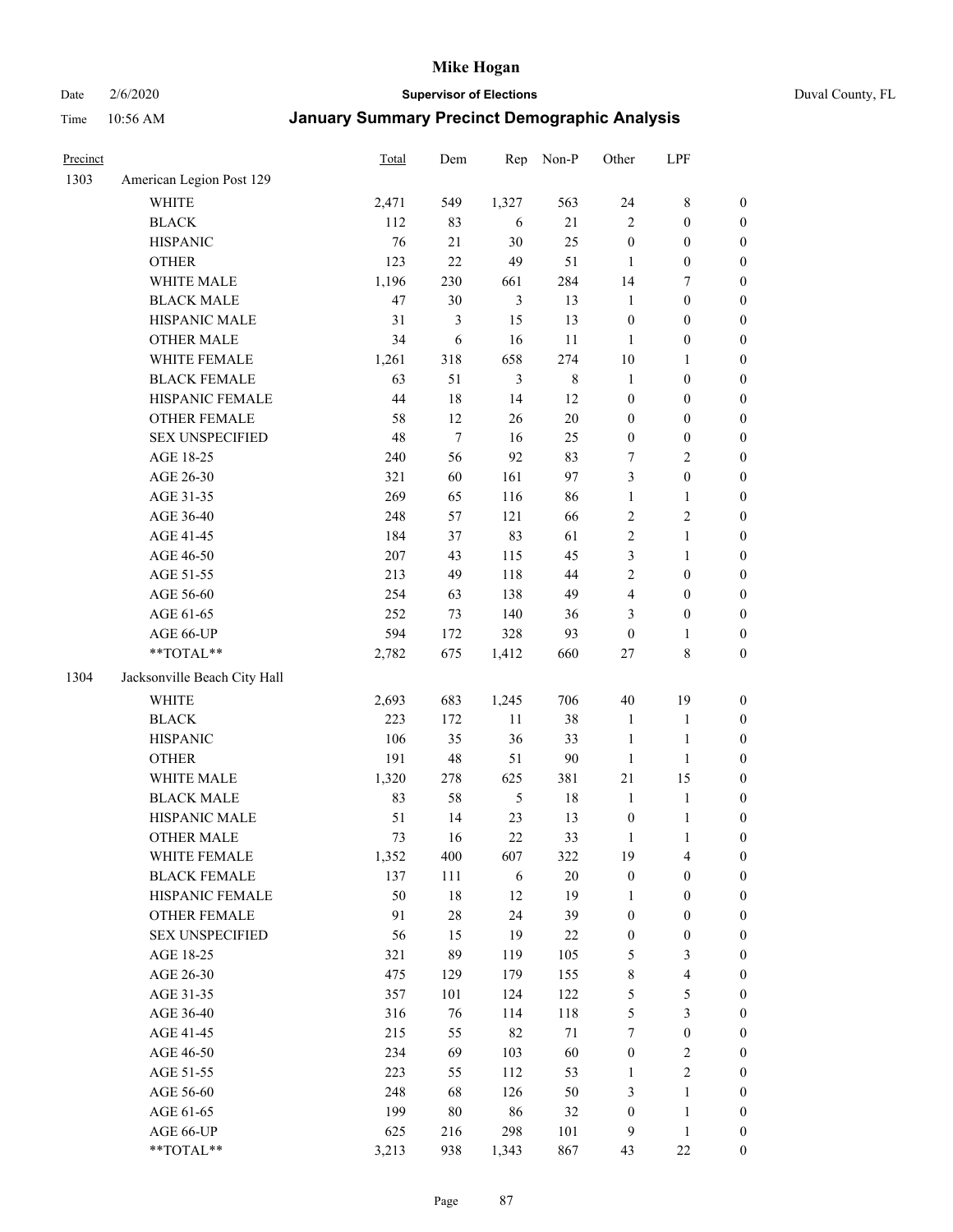Date 2/6/2020 **Supervisor of Elections** Duval County, FL

| Precinct |                          | Total | Dem    | Rep              | Non-P                   | Other            | LPF              |                  |
|----------|--------------------------|-------|--------|------------------|-------------------------|------------------|------------------|------------------|
| 1305     | Beaches Regional Library |       |        |                  |                         |                  |                  |                  |
|          | <b>WHITE</b>             | 2,637 | 663    | 1,368            | 567                     | 26               | 13               | 0                |
|          | <b>BLACK</b>             | 31    | 17     | 2                | 9                       | 3                | $\boldsymbol{0}$ | $\boldsymbol{0}$ |
|          | <b>HISPANIC</b>          | 58    | $20\,$ | 20               | 17                      | $\mathbf{1}$     | $\boldsymbol{0}$ | $\boldsymbol{0}$ |
|          | <b>OTHER</b>             | 113   | 33     | 40               | 40                      | $\boldsymbol{0}$ | $\boldsymbol{0}$ | $\boldsymbol{0}$ |
|          | WHITE MALE               | 1,244 | 250    | 685              | 288                     | $10\,$           | 11               | $\boldsymbol{0}$ |
|          | <b>BLACK MALE</b>        | 17    | 8      | $\sqrt{2}$       | 5                       | $\overline{c}$   | $\boldsymbol{0}$ | $\boldsymbol{0}$ |
|          | HISPANIC MALE            | 20    | 6      | $\,$ 8 $\,$      | $\sqrt{5}$              | $\mathbf{1}$     | $\boldsymbol{0}$ | $\boldsymbol{0}$ |
|          | <b>OTHER MALE</b>        | 34    | 9      | 13               | 12                      | $\boldsymbol{0}$ | $\boldsymbol{0}$ | $\boldsymbol{0}$ |
|          | WHITE FEMALE             | 1,368 | 408    | 675              | 267                     | 16               | $\boldsymbol{2}$ | $\boldsymbol{0}$ |
|          | <b>BLACK FEMALE</b>      | 14    | 9      | $\boldsymbol{0}$ | $\overline{\mathbf{4}}$ | $\mathbf{1}$     | $\boldsymbol{0}$ | $\boldsymbol{0}$ |
|          | HISPANIC FEMALE          | 36    | 13     | 11               | 12                      | $\boldsymbol{0}$ | $\boldsymbol{0}$ | $\boldsymbol{0}$ |
|          | <b>OTHER FEMALE</b>      | 48    | 16     | 18               | 14                      | $\boldsymbol{0}$ | $\boldsymbol{0}$ | $\boldsymbol{0}$ |
|          | <b>SEX UNSPECIFIED</b>   | 58    | 14     | 18               | $26\,$                  | $\boldsymbol{0}$ | $\boldsymbol{0}$ | $\boldsymbol{0}$ |
|          | AGE 18-25                | 251   | 49     | 101              | 90                      | $10\,$           | $\mathbf{1}$     | $\boldsymbol{0}$ |
|          | AGE 26-30                | 264   | 73     | 104              | 83                      | 3                | $\mathbf{1}$     | $\boldsymbol{0}$ |
|          | AGE 31-35                | 262   | 54     | 115              | 90                      | $\overline{c}$   | $\mathbf{1}$     | $\boldsymbol{0}$ |
|          | AGE 36-40                | 225   | 49     | 103              | 68                      | $\overline{c}$   | $\mathfrak{Z}$   | $\boldsymbol{0}$ |
|          | AGE 41-45                | 182   | 58     | 78               | 42                      | 2                | $\sqrt{2}$       | $\boldsymbol{0}$ |
|          | AGE 46-50                | 241   | 51     | 128              | 55                      | 4                | $\mathfrak{Z}$   | $\boldsymbol{0}$ |
|          | AGE 51-55                | 235   | 56     | 134              | 42                      | 2                | $\mathbf{1}$     | $\boldsymbol{0}$ |
|          | AGE 56-60                | 278   | 67     | 168              | 41                      | $\overline{2}$   | $\boldsymbol{0}$ | 0                |
|          | AGE 61-65                | 299   | 77     | 165              | 55                      | $\mathbf{1}$     | 1                | 0                |
|          | AGE 66-UP                | 602   | 199    | 334              | 67                      | $\overline{c}$   | $\boldsymbol{0}$ | $\boldsymbol{0}$ |
|          | **TOTAL**                | 2,839 | 733    | 1,430            | 633                     | $30\,$           | 13               | $\boldsymbol{0}$ |
| 1306     | Atlantic Beach City Hall |       |        |                  |                         |                  |                  |                  |
|          | <b>WHITE</b>             | 2,234 | 649    | 1,025            | 529                     | 23               | $\,$ 8 $\,$      | $\boldsymbol{0}$ |
|          | <b>BLACK</b>             | 88    | 70     | $\overline{4}$   | 14                      | $\boldsymbol{0}$ | $\boldsymbol{0}$ | $\boldsymbol{0}$ |
|          | <b>HISPANIC</b>          | 46    | 19     | 12               | 15                      | $\boldsymbol{0}$ | $\boldsymbol{0}$ | $\boldsymbol{0}$ |
|          | <b>OTHER</b>             | 143   | 39     | 46               | 53                      | 1                | $\overline{4}$   | $\boldsymbol{0}$ |
|          | WHITE MALE               | 1,061 | 256    | 523              | 262                     | 14               | $\sqrt{6}$       | $\boldsymbol{0}$ |
|          | <b>BLACK MALE</b>        | 45    | 33     | $\sqrt{2}$       | $10\,$                  | $\boldsymbol{0}$ | $\boldsymbol{0}$ | $\boldsymbol{0}$ |
|          | HISPANIC MALE            | 25    | $10\,$ | $\,$ 8 $\,$      | 7                       | $\boldsymbol{0}$ | $\boldsymbol{0}$ | $\boldsymbol{0}$ |
|          | <b>OTHER MALE</b>        | 48    | 10     | 16               | 21                      | $\boldsymbol{0}$ | $\mathbf{1}$     | $\boldsymbol{0}$ |
|          | WHITE FEMALE             | 1,147 | 387    | 491              | 258                     | 9                | 2                | 0                |
|          | <b>BLACK FEMALE</b>      | 43    | 37     | $\overline{c}$   | $\overline{4}$          | $\boldsymbol{0}$ | $\boldsymbol{0}$ | $\boldsymbol{0}$ |
|          | HISPANIC FEMALE          | 20    | 9      | $\overline{4}$   | $\tau$                  | $\boldsymbol{0}$ | $\boldsymbol{0}$ | $\overline{0}$   |
|          | OTHER FEMALE             | 69    | 26     | 22               | 18                      | $\mathbf{1}$     | $\sqrt{2}$       | 0                |
|          | <b>SEX UNSPECIFIED</b>   | 53    | 9      | 19               | 24                      | $\boldsymbol{0}$ | $\mathbf{1}$     | 0                |
|          | AGE 18-25                | 211   | 66     | 77               | 63                      | 4                | $\mathbf{1}$     | 0                |
|          | AGE 26-30                | 214   | 61     | 80               | 67                      | 5                | $\mathbf{1}$     | 0                |
|          | AGE 31-35                | 212   | 63     | 70               | $71\,$                  | 6                | $\sqrt{2}$       | 0                |
|          | AGE 36-40                | 208   | 66     | 69               | $70\,$                  | $\mathbf{1}$     | $\sqrt{2}$       | 0                |
|          | AGE 41-45                | 186   | 51     | 73               | 58                      | 3                | $\mathbf{1}$     | 0                |
|          | AGE 46-50                | 205   | 53     | 95               | 55                      | $\mathbf{1}$     | $\mathbf{1}$     | 0                |
|          | AGE 51-55                | 188   | 48     | 98               | 41                      | $\boldsymbol{0}$ | $\mathbf{1}$     | 0                |
|          | AGE 56-60                | 241   | 63     | 135              | 43                      | $\boldsymbol{0}$ | $\boldsymbol{0}$ | 0                |
|          | AGE 61-65                | 254   | 94     | 110              | 48                      | 1                | 1                | 0                |
|          | AGE 66-UP                | 591   | 211    | 280              | 95                      | 3                | $\sqrt{2}$       | 0                |
|          | **TOTAL**                | 2,511 | 777    | 1,087            | 611                     | 24               | 12               | $\boldsymbol{0}$ |
|          |                          |       |        |                  |                         |                  |                  |                  |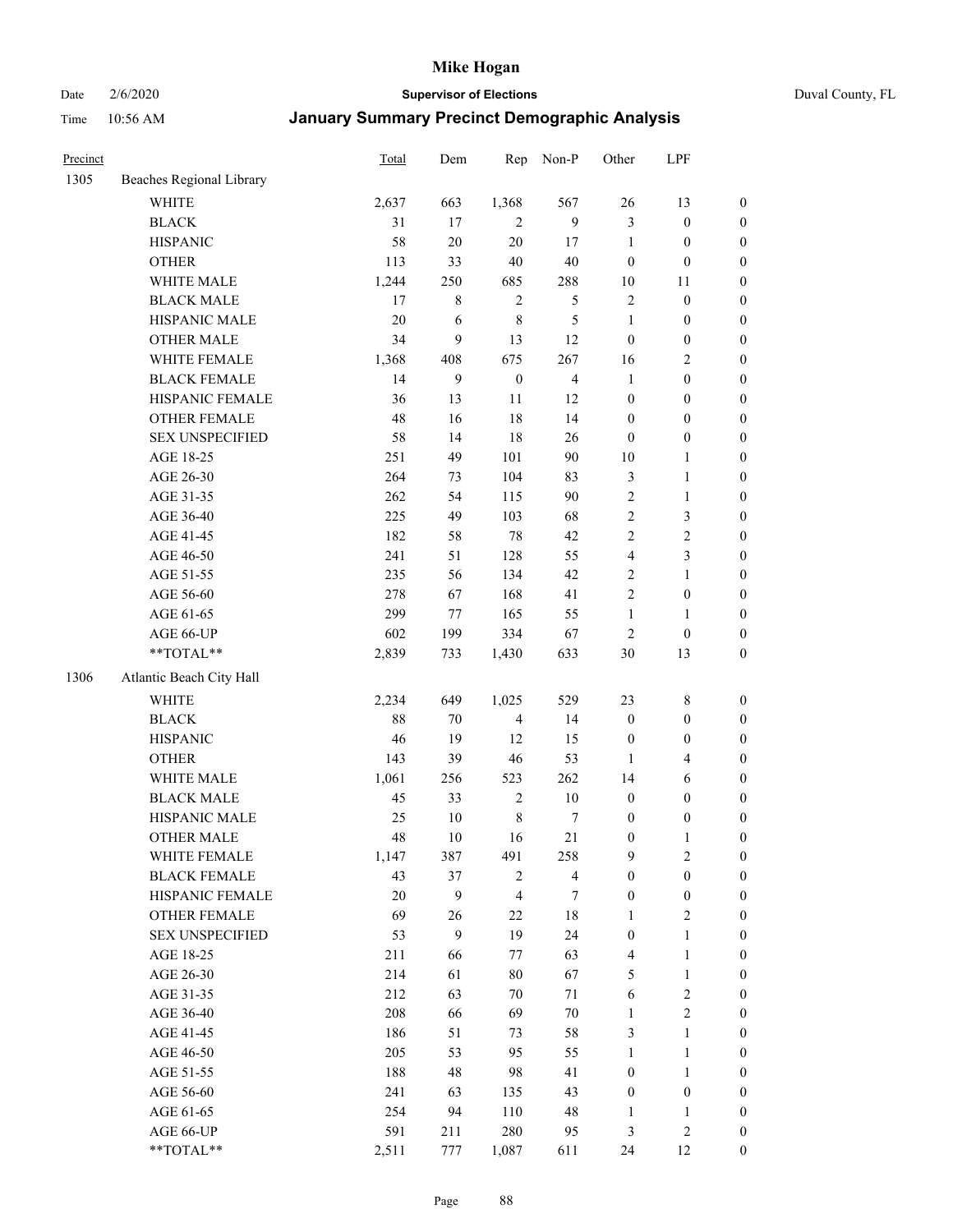Date 2/6/2020 **Supervisor of Elections** Duval County, FL

| Precinct |                               | Total  | Dem          | Rep          | Non-P            | Other            | LPF              |                  |
|----------|-------------------------------|--------|--------------|--------------|------------------|------------------|------------------|------------------|
| 1307     | Adele Grage Cultural Center   |        |              |              |                  |                  |                  |                  |
|          | <b>WHITE</b>                  | 3,075  | 778          | 1,662        | 598              | 24               | 13               | $\boldsymbol{0}$ |
|          | <b>BLACK</b>                  | 17     | 12           | 3            | 2                | $\boldsymbol{0}$ | $\boldsymbol{0}$ | $\boldsymbol{0}$ |
|          | <b>HISPANIC</b>               | 50     | 14           | 25           | $11\,$           | $\boldsymbol{0}$ | $\boldsymbol{0}$ | $\boldsymbol{0}$ |
|          | <b>OTHER</b>                  | 127    | 32           | 43           | 52               | $\boldsymbol{0}$ | $\boldsymbol{0}$ | $\boldsymbol{0}$ |
|          | WHITE MALE                    | 1,410  | 285          | 799          | 304              | 13               | 9                | $\boldsymbol{0}$ |
|          | <b>BLACK MALE</b>             | 10     | $\tau$       | $\mathbf{1}$ | $\sqrt{2}$       | $\boldsymbol{0}$ | $\boldsymbol{0}$ | $\boldsymbol{0}$ |
|          | HISPANIC MALE                 | 23     | 6            | 10           | $\tau$           | $\boldsymbol{0}$ | $\boldsymbol{0}$ | $\boldsymbol{0}$ |
|          | <b>OTHER MALE</b>             | 54     | 11           | 25           | 18               | $\boldsymbol{0}$ | $\boldsymbol{0}$ | $\boldsymbol{0}$ |
|          | WHITE FEMALE                  | 1,639  | 484          | 852          | 288              | 11               | $\overline{4}$   | $\boldsymbol{0}$ |
|          | <b>BLACK FEMALE</b>           | $\tau$ | 5            | $\sqrt{2}$   | $\boldsymbol{0}$ | $\boldsymbol{0}$ | $\boldsymbol{0}$ | $\boldsymbol{0}$ |
|          | HISPANIC FEMALE               | 26     | $\,$ 8 $\,$  | 14           | $\overline{4}$   | $\boldsymbol{0}$ | $\boldsymbol{0}$ | $\boldsymbol{0}$ |
|          | <b>OTHER FEMALE</b>           | 51     | 16           | 15           | $20\,$           | $\boldsymbol{0}$ | $\boldsymbol{0}$ | $\boldsymbol{0}$ |
|          | <b>SEX UNSPECIFIED</b>        | 49     | 14           | 15           | $20\,$           | $\boldsymbol{0}$ | $\boldsymbol{0}$ | $\boldsymbol{0}$ |
|          | AGE 18-25                     | 220    | 63           | 97           | 54               | 5                | $\mathbf{1}$     | $\boldsymbol{0}$ |
|          | AGE 26-30                     | 140    | 33           | 61           | 43               | $\mathbf{1}$     | $\sqrt{2}$       | $\boldsymbol{0}$ |
|          | AGE 31-35                     | 124    | 30           | 46           | 46               | $\mathbf{1}$     | $\mathbf{1}$     | $\boldsymbol{0}$ |
|          | AGE 36-40                     | 178    | 34           | 79           | 64               | $\boldsymbol{0}$ | $\mathbf{1}$     | $\boldsymbol{0}$ |
|          | AGE 41-45                     | 132    | 40           | 60           | 32               | $\boldsymbol{0}$ | $\boldsymbol{0}$ | $\boldsymbol{0}$ |
|          | AGE 46-50                     | 179    | 37           | 82           | 55               | 1                | $\overline{4}$   | $\boldsymbol{0}$ |
|          | AGE 51-55                     | 276    | 64           | 161          | 46               | 3                | $\sqrt{2}$       | $\boldsymbol{0}$ |
|          | AGE 56-60                     | 310    | 65           | 189          | 53               | $\mathbf{1}$     | $\sqrt{2}$       | 0                |
|          | AGE 61-65                     | 346    | 105          | 179          | 60               | $\overline{2}$   | $\boldsymbol{0}$ | $\boldsymbol{0}$ |
|          | AGE 66-UP                     | 1,362  | 364          | 778          | 210              | $10\,$           | $\boldsymbol{0}$ | $\boldsymbol{0}$ |
|          | **TOTAL**                     | 3,269  | 836          | 1,733        | 663              | 24               | 13               | $\boldsymbol{0}$ |
| 1308     | Community Presbyterian Church |        |              |              |                  |                  |                  |                  |
|          | <b>WHITE</b>                  | 2,148  | 586          | 1,074        | 470              | 6                | 12               | $\boldsymbol{0}$ |
|          | <b>BLACK</b>                  | 365    | 298          | 16           | 49               | $\mathbf{1}$     | $\mathbf{1}$     | $\boldsymbol{0}$ |
|          | <b>HISPANIC</b>               | 65     | 28           | 15           | 22               | $\boldsymbol{0}$ | $\boldsymbol{0}$ | $\boldsymbol{0}$ |
|          | <b>OTHER</b>                  | 128    | 42           | 38           | 46               | $\mathbf{1}$     | $\mathbf{1}$     | $\boldsymbol{0}$ |
|          | WHITE MALE                    | 1,015  | 230          | 533          | 244              | $\mathbf{1}$     | $\tau$           | $\boldsymbol{0}$ |
|          | <b>BLACK MALE</b>             | 151    | 111          | 11           | $28\,$           | $\mathbf{1}$     | $\boldsymbol{0}$ | $\boldsymbol{0}$ |
|          | HISPANIC MALE                 | 25     | $\mathbf{9}$ | 6            | $10\,$           | $\boldsymbol{0}$ | $\boldsymbol{0}$ | $\boldsymbol{0}$ |
|          | <b>OTHER MALE</b>             | 41     | 11           | 16           | 13               | $\mathbf{1}$     | $\boldsymbol{0}$ | $\boldsymbol{0}$ |
|          | WHITE FEMALE                  | 1,115  | 351          | 535          | 219              | 5                | 5                | 0                |
|          | <b>BLACK FEMALE</b>           | 207    | 180          | 5            | 21               | $\boldsymbol{0}$ | $\mathbf{1}$     | $\boldsymbol{0}$ |
|          | HISPANIC FEMALE               | 40     | 19           | $\mathbf{9}$ | 12               | $\boldsymbol{0}$ | $\boldsymbol{0}$ | $\overline{0}$   |
|          | <b>OTHER FEMALE</b>           | 54     | 21           | 15           | 18               | $\boldsymbol{0}$ | $\boldsymbol{0}$ | 0                |
|          | <b>SEX UNSPECIFIED</b>        | 57     | $22\,$       | 13           | $21\,$           | $\boldsymbol{0}$ | $\mathbf{1}$     | 0                |
|          | AGE 18-25                     | 268    | 82           | 96           | 87               | 2                | $\mathbf{1}$     | 0                |
|          | AGE 26-30                     | 178    | 60           | 60           | 56               | $\mathbf{1}$     | $\mathbf{1}$     | 0                |
|          | AGE 31-35                     | 218    | 83           | 64           | 69               | $\mathbf{1}$     | $\mathbf{1}$     | 0                |
|          | AGE 36-40                     | 209    | 56           | 84           | 66               | $\boldsymbol{0}$ | $\mathfrak{Z}$   | 0                |
|          | AGE 41-45                     | 185    | 64           | 68           | 50               | $\boldsymbol{0}$ | $\mathfrak{Z}$   | 0                |
|          | AGE 46-50                     | 241    | 74           | 106          | 60               | $\boldsymbol{0}$ | $\mathbf{1}$     | 0                |
|          | AGE 51-55                     | 227    | 84           | 103          | 37               | 1                | $\sqrt{2}$       | 0                |
|          | AGE 56-60                     | 290    | 87           | 147          | 54               | 1                | 1                | 0                |
|          | AGE 61-65                     | 261    | 98           | 128          | 35               | $\boldsymbol{0}$ | $\boldsymbol{0}$ | 0                |
|          | AGE 66-UP                     | 628    | 266          | 286          | 73               | 2                | $\mathbf{1}$     | 0                |
|          | **TOTAL**                     | 2,706  | 954          | 1,143        | 587              | 8                | 14               | $\boldsymbol{0}$ |
|          |                               |        |              |              |                  |                  |                  |                  |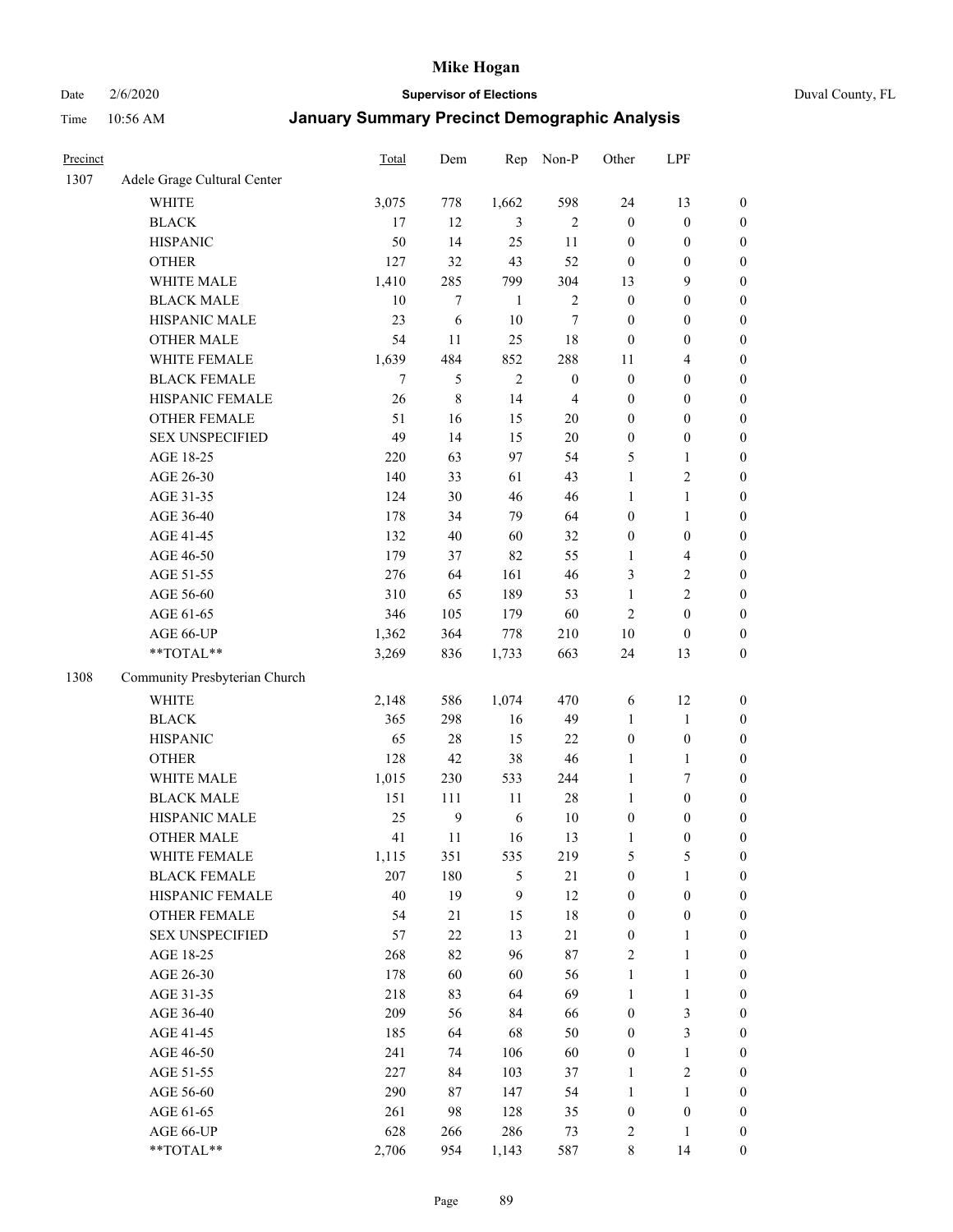Date 2/6/2020 **Supervisor of Elections** Duval County, FL

| Precinct |                                     | Total | Dem    | Rep            | Non-P                   | Other                   | LPF                     |                  |
|----------|-------------------------------------|-------|--------|----------------|-------------------------|-------------------------|-------------------------|------------------|
| 1309     | Christ United Methodist Church      |       |        |                |                         |                         |                         |                  |
|          | <b>WHITE</b>                        | 2,728 | 663    | 1,448          | 586                     | $20\,$                  | 11                      | 0                |
|          | <b>BLACK</b>                        | 32    | 17     | 6              | 8                       | $\mathbf{1}$            | $\boldsymbol{0}$        | 0                |
|          | <b>HISPANIC</b>                     | 62    | 21     | 19             | 19                      | $\overline{2}$          | $\mathbf{1}$            | 0                |
|          | <b>OTHER</b>                        | 147   | 37     | 38             | 65                      | 4                       | $\mathfrak{Z}$          | $\boldsymbol{0}$ |
|          | WHITE MALE                          | 1,305 | 240    | 732            | 313                     | 12                      | $\,$ 8 $\,$             | $\boldsymbol{0}$ |
|          | <b>BLACK MALE</b>                   | 17    | 10     | $\overline{2}$ | $\overline{\mathbf{4}}$ | $\mathbf{1}$            | $\boldsymbol{0}$        | $\boldsymbol{0}$ |
|          | HISPANIC MALE                       | 33    | 9      | $11\,$         | 11                      | 2                       | $\boldsymbol{0}$        | $\boldsymbol{0}$ |
|          | <b>OTHER MALE</b>                   | 51    | 10     | 16             | 22                      | $\mathbf{1}$            | $\overline{c}$          | $\boldsymbol{0}$ |
|          | WHITE FEMALE                        | 1,380 | 416    | 694            | 259                     | 8                       | $\mathfrak{Z}$          | $\boldsymbol{0}$ |
|          | <b>BLACK FEMALE</b>                 | 15    | 7      | $\overline{4}$ | $\overline{4}$          | $\boldsymbol{0}$        | $\boldsymbol{0}$        | 0                |
|          | HISPANIC FEMALE                     | 29    | 12     | $\,$ 8 $\,$    | $\,$ 8 $\,$             | $\boldsymbol{0}$        | 1                       | 0                |
|          | OTHER FEMALE                        | 67    | 22     | 18             | 24                      | 2                       | $\mathbf{1}$            | 0                |
|          | <b>SEX UNSPECIFIED</b>              | 71    | 12     | 26             | 32                      | $\mathbf{1}$            | $\boldsymbol{0}$        | $\boldsymbol{0}$ |
|          | AGE 18-25                           | 266   | 52     | 114            | 95                      | 3                       | $\sqrt{2}$              | $\boldsymbol{0}$ |
|          | AGE 26-30                           | 252   | 53     | 108            | 85                      | 6                       | $\boldsymbol{0}$        | $\boldsymbol{0}$ |
|          | AGE 31-35                           | 270   | 73     | 118            | 77                      | $\mathbf{1}$            | $\mathbf{1}$            | $\boldsymbol{0}$ |
|          | AGE 36-40                           | 322   | 79     | 143            | 94                      | 3                       | $\mathfrak{Z}$          | $\boldsymbol{0}$ |
|          | AGE 41-45                           | 249   | 62     | 107            | 76                      | 2                       | $\overline{c}$          | $\overline{0}$   |
|          | AGE 46-50                           | 254   | 51     | 126            | 72                      | $\mathbf{1}$            | $\overline{\mathbf{4}}$ | $\boldsymbol{0}$ |
|          | AGE 51-55                           | 221   | 47     | 133            | 37                      | $\overline{4}$          | $\boldsymbol{0}$        | 0                |
|          | AGE 56-60                           | 254   | 51     | 153            | 47                      | 2                       | 1                       | 0                |
|          | AGE 61-65                           | 283   | 69     | 172            | 41                      | 1                       | $\boldsymbol{0}$        | 0                |
|          | AGE 66-UP                           | 596   | 201    | 336            | 53                      | $\overline{4}$          | $\overline{2}$          | 0                |
|          | **TOTAL**                           | 2,969 | 738    | 1,511          | 678                     | 27                      | 15                      | $\boldsymbol{0}$ |
| 1310     | First Christian Church of the Beach |       |        |                |                         |                         |                         |                  |
|          | <b>WHITE</b>                        | 2,877 | 699    | 1,441          | 691                     | 36                      | 10                      | $\boldsymbol{0}$ |
|          | <b>BLACK</b>                        | 41    | $26\,$ | $\mathfrak{S}$ | $10\,$                  | $\boldsymbol{0}$        | $\boldsymbol{0}$        | $\boldsymbol{0}$ |
|          | <b>HISPANIC</b>                     | 77    | 25     | 30             | 22                      | $\boldsymbol{0}$        | $\boldsymbol{0}$        | $\boldsymbol{0}$ |
|          | <b>OTHER</b>                        | 147   | 37     | 44             | 63                      | 1                       | $\sqrt{2}$              | $\overline{0}$   |
|          | WHITE MALE                          | 1,400 | 302    | 696            | 377                     | 17                      | $\,$ 8 $\,$             | $\overline{0}$   |
|          | <b>BLACK MALE</b>                   | 23    | 12     | $\overline{4}$ | 7                       | $\boldsymbol{0}$        | $\boldsymbol{0}$        | $\boldsymbol{0}$ |
|          | HISPANIC MALE                       | 38    | $10\,$ | 19             | $\overline{9}$          | $\boldsymbol{0}$        | $\boldsymbol{0}$        | 0                |
|          | <b>OTHER MALE</b>                   | 56    | 12     | 18             | 24                      | $\mathbf{1}$            | 1                       | 0                |
|          | WHITE FEMALE                        | 1,451 | 392    | 732            | 306                     | 19                      | 2                       | 0                |
|          | <b>BLACK FEMALE</b>                 | 16    | 13     | $\mathbf{1}$   | $\overline{c}$          | $\boldsymbol{0}$        | $\boldsymbol{0}$        | $\overline{0}$   |
|          | HISPANIC FEMALE                     | 39    | 15     | $11\,$         | 13                      | $\boldsymbol{0}$        | $\boldsymbol{0}$        | $\overline{0}$   |
|          | OTHER FEMALE                        | 62    | $20\,$ | 23             | 19                      | $\boldsymbol{0}$        | $\boldsymbol{0}$        | $\overline{0}$   |
|          | <b>SEX UNSPECIFIED</b>              | 57    | 11     | 16             | 29                      | $\boldsymbol{0}$        | $\mathbf{1}$            | 0                |
|          | AGE 18-25                           | 272   | 57     | 99             | 102                     | 11                      | $\mathfrak{Z}$          | 0                |
|          | AGE 26-30                           | 351   | 84     | 138            | 123                     | 4                       | $\sqrt{2}$              | 0                |
|          | AGE 31-35                           | 338   | 89     | 139            | 103                     | 3                       | $\overline{\mathbf{4}}$ | 0                |
|          | AGE 36-40                           | 273   | 74     | 111            | 82                      | 5                       | $\mathbf{1}$            | 0                |
|          | AGE 41-45                           | 209   | 53     | 92             | 59                      | $\overline{\mathbf{4}}$ | $\mathbf{1}$            | 0                |
|          | AGE 46-50                           | 235   | 60     | 116            | 59                      | $\boldsymbol{0}$        | $\boldsymbol{0}$        | 0                |
|          | AGE 51-55                           | 297   | 68     | 169            | 57                      | 3                       | $\boldsymbol{0}$        | 0                |
|          | AGE 56-60                           | 299   | 67     | 171            | 59                      | $\mathbf{1}$            | 1                       | $\overline{0}$   |
|          | AGE 61-65                           | 253   | 66     | 128            | 58                      | $\mathbf{1}$            | $\boldsymbol{0}$        | $\overline{0}$   |
|          | AGE 66-UP                           | 615   | 169    | 357            | 84                      | 5                       | $\boldsymbol{0}$        | 0                |
|          | **TOTAL**                           | 3,142 | 787    | 1,520          | 786                     | 37                      | 12                      | $\boldsymbol{0}$ |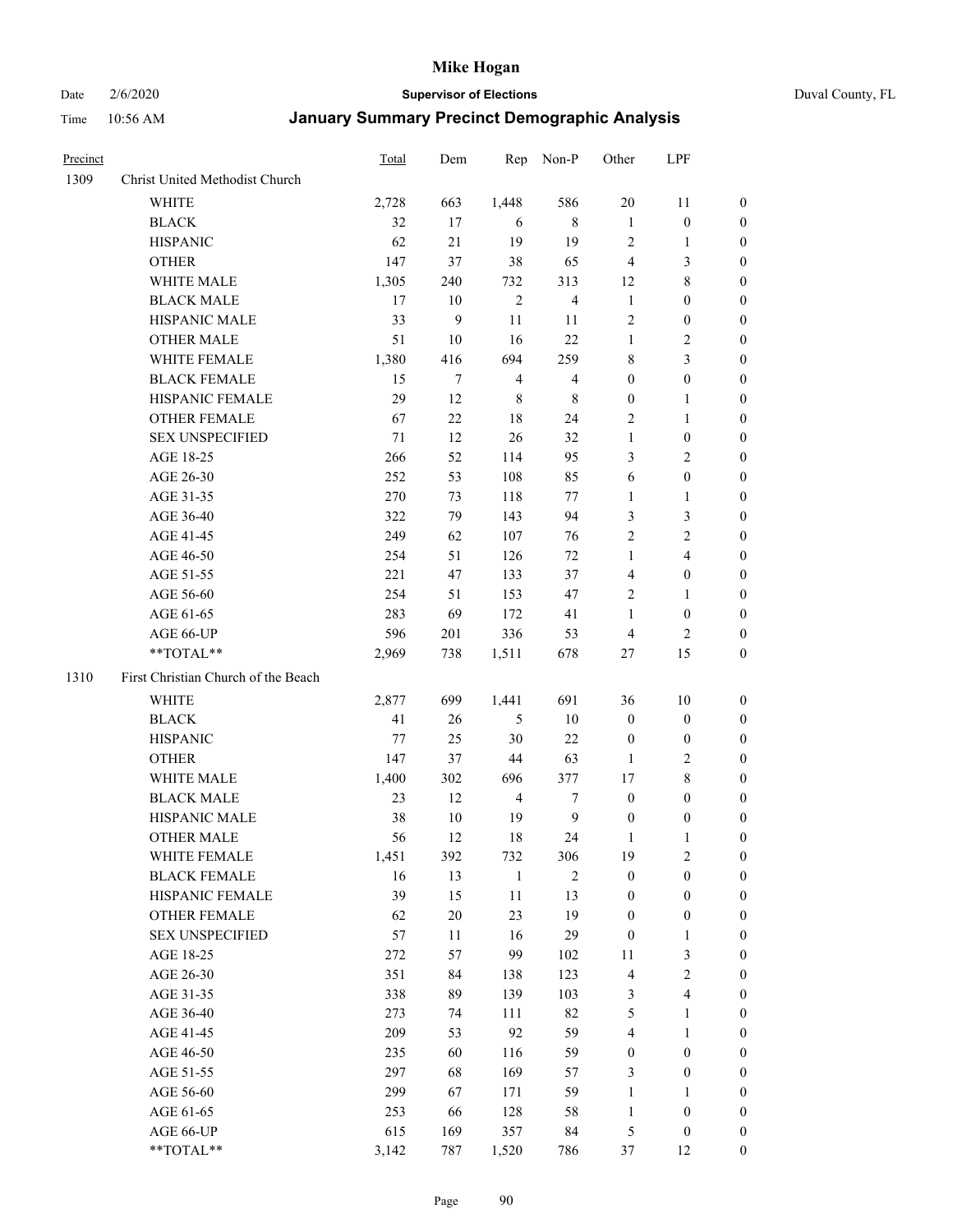Date 2/6/2020 **Supervisor of Elections** Duval County, FL

| Precinct |                            | Total | Dem    | Rep            | Non-P         | Other            | LPF              |                  |
|----------|----------------------------|-------|--------|----------------|---------------|------------------|------------------|------------------|
| 1311     | Hampton Inn                |       |        |                |               |                  |                  |                  |
|          | <b>WHITE</b>               | 3,299 | 722    | 1,791          | 732           | 31               | 23               | 0                |
|          | <b>BLACK</b>               | 69    | 47     | 6              | 15            | $\boldsymbol{0}$ | $\mathbf{1}$     | 0                |
|          | <b>HISPANIC</b>            | 80    | 30     | 26             | 23            | $\mathbf{1}$     | $\boldsymbol{0}$ | $\boldsymbol{0}$ |
|          | <b>OTHER</b>               | 197   | 54     | $80\,$         | 62            | $\boldsymbol{0}$ | 1                | $\boldsymbol{0}$ |
|          | WHITE MALE                 | 1,511 | 251    | 866            | 365           | 17               | 12               | $\boldsymbol{0}$ |
|          | <b>BLACK MALE</b>          | 42    | 28     | $\overline{4}$ | 10            | $\boldsymbol{0}$ | $\boldsymbol{0}$ | $\boldsymbol{0}$ |
|          | HISPANIC MALE              | 26    | 9      | 9              | $\,$ 8 $\,$   | $\boldsymbol{0}$ | $\boldsymbol{0}$ | $\boldsymbol{0}$ |
|          | <b>OTHER MALE</b>          | 75    | 21     | 35             | 18            | $\boldsymbol{0}$ | $\mathbf{1}$     | $\boldsymbol{0}$ |
|          | WHITE FEMALE               | 1,757 | 463    | 912            | 357           | 14               | 11               | $\boldsymbol{0}$ |
|          | <b>BLACK FEMALE</b>        | 26    | 18     | $\sqrt{2}$     | $\mathfrak s$ | $\boldsymbol{0}$ | $\mathbf{1}$     | 0                |
|          | HISPANIC FEMALE            | 53    | 21     | 16             | 15            | 1                | $\boldsymbol{0}$ | 0                |
|          | <b>OTHER FEMALE</b>        | 94    | $28\,$ | 38             | $28\,$        | $\boldsymbol{0}$ | $\boldsymbol{0}$ | $\boldsymbol{0}$ |
|          | <b>SEX UNSPECIFIED</b>     | 61    | 14     | 21             | 26            | $\boldsymbol{0}$ | $\boldsymbol{0}$ | $\boldsymbol{0}$ |
|          | AGE 18-25                  | 304   | 56     | 133            | 107           | 5                | $\mathfrak{Z}$   | $\boldsymbol{0}$ |
|          | AGE 26-30                  | 305   | 71     | 139            | 89            | 3                | $\mathfrak{Z}$   | $\boldsymbol{0}$ |
|          | AGE 31-35                  | 345   | 66     | 156            | 112           | 4                | $\boldsymbol{7}$ | $\boldsymbol{0}$ |
|          | AGE 36-40                  | 326   | 79     | 140            | 102           | 2                | $\mathfrak{Z}$   | $\boldsymbol{0}$ |
|          | AGE 41-45                  | 263   | 57     | 133            | 68            | $\overline{c}$   | 3                | $\boldsymbol{0}$ |
|          | AGE 46-50                  | 309   | 48     | 182            | $70\,$        | 4                | 5                | $\boldsymbol{0}$ |
|          | AGE 51-55                  | 329   | 59     | 209            | 60            | $\mathbf{1}$     | $\boldsymbol{0}$ | $\boldsymbol{0}$ |
|          | AGE 56-60                  | 327   | 67     | 196            | 58            | 5                | 1                | 0                |
|          | AGE 61-65                  | 335   | 108    | 179            | 47            | 1                | $\boldsymbol{0}$ | $\boldsymbol{0}$ |
|          | AGE 66-UP                  | 799   | 242    | 434            | 118           | 5                | $\boldsymbol{0}$ | $\boldsymbol{0}$ |
|          | **TOTAL**                  | 3,645 | 853    | 1,903          | 832           | 32               | 25               | $\boldsymbol{0}$ |
| 1312     | Oceanside Church of Christ |       |        |                |               |                  |                  |                  |
|          | <b>WHITE</b>               | 1,890 | 487    | 802            | 570           | 21               | 10               | $\boldsymbol{0}$ |
|          | <b>BLACK</b>               | 330   | 239    | 16             | 74            | $\mathbf{1}$     | $\boldsymbol{0}$ | $\boldsymbol{0}$ |
|          | <b>HISPANIC</b>            | 130   | 57     | 31             | 42            | $\boldsymbol{0}$ | $\boldsymbol{0}$ | $\boldsymbol{0}$ |
|          | <b>OTHER</b>               | 183   | 53     | 49             | 79            | $\mathbf{1}$     | $\mathbf{1}$     | $\boldsymbol{0}$ |
|          | WHITE MALE                 | 921   | 180    | 422            | 304           | 7                | $\,$ 8 $\,$      | $\boldsymbol{0}$ |
|          | <b>BLACK MALE</b>          | 139   | 93     | $11\,$         | 35            | $\boldsymbol{0}$ | $\boldsymbol{0}$ | $\boldsymbol{0}$ |
|          | HISPANIC MALE              | 60    | 22     | 17             | $21\,$        | $\boldsymbol{0}$ | $\boldsymbol{0}$ | $\boldsymbol{0}$ |
|          | <b>OTHER MALE</b>          | 59    | 16     | 14             | 29            | $\boldsymbol{0}$ | $\boldsymbol{0}$ | $\boldsymbol{0}$ |
|          | WHITE FEMALE               | 951   | 302    | 373            | 260           | 14               | $\overline{c}$   | 0                |
|          | <b>BLACK FEMALE</b>        | 184   | 144    | $\overline{4}$ | 35            | 1                | $\boldsymbol{0}$ | $\overline{0}$   |
|          | HISPANIC FEMALE            | 69    | 34     | 14             | 21            | $\boldsymbol{0}$ | $\boldsymbol{0}$ | $\overline{0}$   |
|          | <b>OTHER FEMALE</b>        | 94    | 29     | 30             | 33            | $\mathbf{1}$     | $\mathbf{1}$     | $\overline{0}$   |
|          | <b>SEX UNSPECIFIED</b>     | 56    | 16     | 13             | 27            | $\boldsymbol{0}$ | $\boldsymbol{0}$ | 0                |
|          | AGE 18-25                  | 301   | $80\,$ | 90             | 124           | 3                | $\overline{4}$   | 0                |
|          | AGE 26-30                  | 315   | 93     | 103            | 113           | 3                | $\mathfrak{Z}$   | 0                |
|          | AGE 31-35                  | 296   | 100    | 82             | 108           | 6                | $\boldsymbol{0}$ | 0                |
|          | AGE 36-40                  | 263   | $88\,$ | 68             | 101           | 4                | $\sqrt{2}$       | 0                |
|          | AGE 41-45                  | 193   | 64     | 63             | 64            | $\mathbf{1}$     | $\mathbf{1}$     | 0                |
|          | AGE 46-50                  | 224   | 67     | 88             | 65            | 3                | $\mathbf{1}$     | 0                |
|          | AGE 51-55                  | 221   | 64     | 100            | 57            | $\boldsymbol{0}$ | $\boldsymbol{0}$ | 0                |
|          | AGE 56-60                  | 219   | 64     | 107            | 48            | $\boldsymbol{0}$ | $\boldsymbol{0}$ | 0                |
|          | AGE 61-65                  | 200   | 91     | 76             | 31            | 2                | $\boldsymbol{0}$ | $\overline{0}$   |
|          | AGE 66-UP                  | 301   | 125    | 121            | 54            | $\mathbf{1}$     | $\boldsymbol{0}$ | 0                |
|          | **TOTAL**                  | 2,533 | 836    | 898            | 765           | 23               | 11               | $\boldsymbol{0}$ |
|          |                            |       |        |                |               |                  |                  |                  |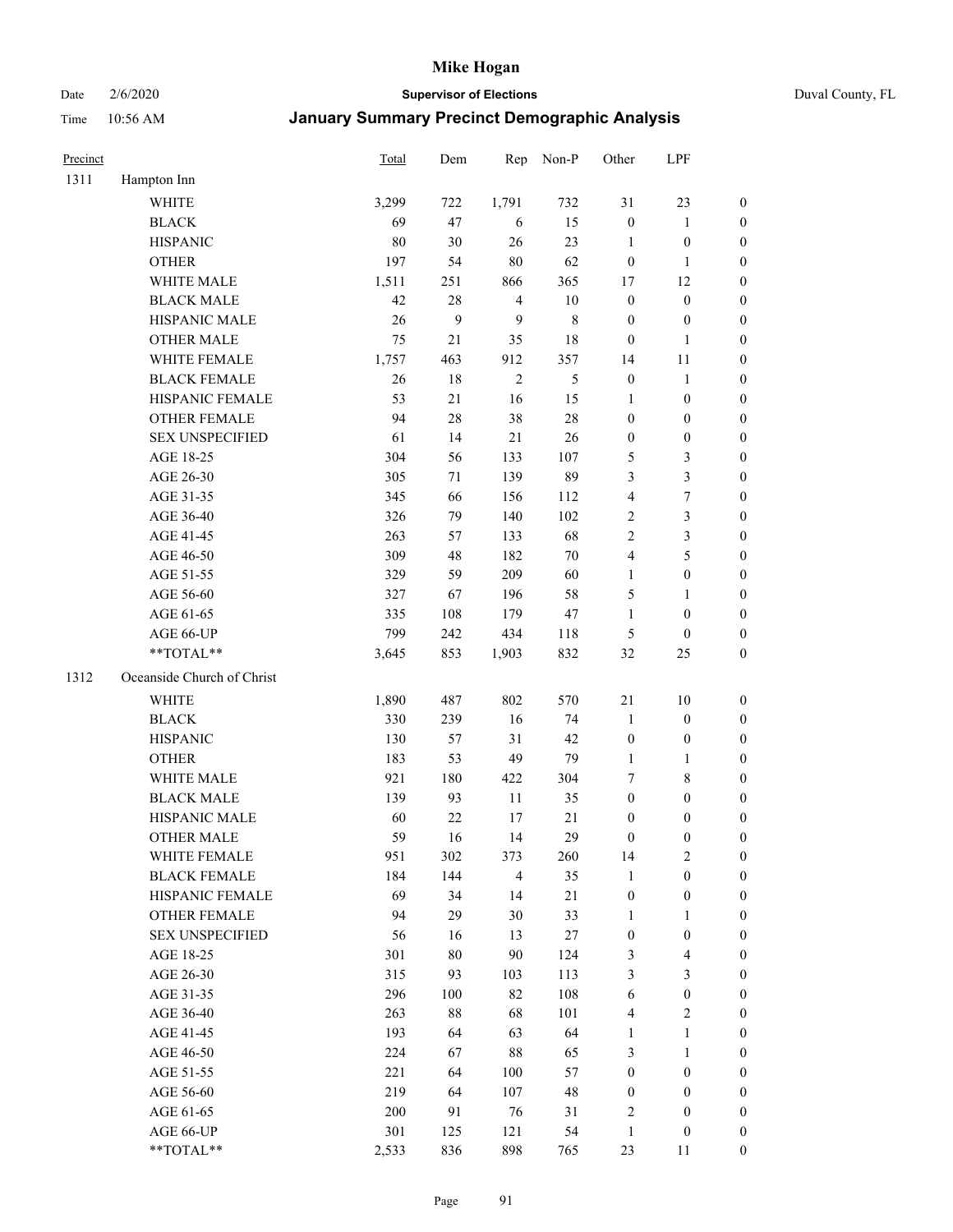Date 2/6/2020 **Supervisor of Elections** Duval County, FL

| Precinct |                          | Total  | Dem              | Rep            | Non-P  | Other            | LPF              |                  |
|----------|--------------------------|--------|------------------|----------------|--------|------------------|------------------|------------------|
| 1313     | Rivertown Church         |        |                  |                |        |                  |                  |                  |
|          | <b>WHITE</b>             | 3,680  | 605              | 2,282          | 752    | $27\,$           | 14               | $\boldsymbol{0}$ |
|          | <b>BLACK</b>             | 191    | 137              | 7              | 47     | $\boldsymbol{0}$ | $\boldsymbol{0}$ | $\boldsymbol{0}$ |
|          | <b>HISPANIC</b>          | 147    | 63               | 44             | 38     | $\mathbf{1}$     | 1                | $\boldsymbol{0}$ |
|          | <b>OTHER</b>             | 283    | 49               | 104            | 126    | 4                | $\boldsymbol{0}$ | $\boldsymbol{0}$ |
|          | WHITE MALE               | 1,795  | 224              | 1,153          | 403    | 10               | 5                | $\boldsymbol{0}$ |
|          | <b>BLACK MALE</b>        | 69     | 46               | $\mathfrak{Z}$ | $20\,$ | $\boldsymbol{0}$ | $\boldsymbol{0}$ | $\boldsymbol{0}$ |
|          | HISPANIC MALE            | 73     | 27               | 23             | 21     | $\mathbf{1}$     | $\mathbf{1}$     | $\boldsymbol{0}$ |
|          | <b>OTHER MALE</b>        | 98     | 17               | 33             | 48     | $\boldsymbol{0}$ | $\boldsymbol{0}$ | $\boldsymbol{0}$ |
|          | WHITE FEMALE             | 1,855  | 379              | 1,108          | 342    | 17               | $\mathbf{9}$     | $\boldsymbol{0}$ |
|          | <b>BLACK FEMALE</b>      | 122    | 91               | $\overline{4}$ | $27\,$ | $\boldsymbol{0}$ | $\boldsymbol{0}$ | $\boldsymbol{0}$ |
|          | HISPANIC FEMALE          | 70     | 34               | $20\,$         | 16     | $\boldsymbol{0}$ | $\boldsymbol{0}$ | 0                |
|          | <b>OTHER FEMALE</b>      | 136    | 27               | 60             | 46     | 3                | $\boldsymbol{0}$ | $\boldsymbol{0}$ |
|          | <b>SEX UNSPECIFIED</b>   | 83     | 9                | 33             | $40\,$ | $\mathbf{1}$     | $\boldsymbol{0}$ | $\boldsymbol{0}$ |
|          | AGE 18-25                | 396    | 91               | 158            | 143    | 4                | $\boldsymbol{0}$ | $\boldsymbol{0}$ |
|          | AGE 26-30                | 332    | 86               | 146            | 95     | 4                | $\mathbf{1}$     | $\boldsymbol{0}$ |
|          | AGE 31-35                | 361    | 85               | 158            | 105    | 5                | $8\,$            | $\boldsymbol{0}$ |
|          | AGE 36-40                | 359    | 56               | 176            | 122    | 4                | $\mathbf{1}$     | $\boldsymbol{0}$ |
|          | AGE 41-45                | 347    | 79               | 182            | 82     | 3                | $\mathbf{1}$     | $\boldsymbol{0}$ |
|          | AGE 46-50                | 344    | 60               | 201            | $78\,$ | 4                | $\mathbf{1}$     | $\boldsymbol{0}$ |
|          | AGE 51-55                | 343    | 60               | 205            | 74     | 3                | $\mathbf{1}$     | 0                |
|          | AGE 56-60                | 451    | 57               | 313            | 79     | $\mathbf{1}$     | $\mathbf{1}$     | 0                |
|          | AGE 61-65                | 349    | 58               | 224            | 65     | $\mathbf{1}$     | $\mathbf{1}$     | 0                |
|          | AGE 66-UP                | 1,017  | 222              | 672            | 120    | 3                | $\boldsymbol{0}$ | $\boldsymbol{0}$ |
|          | **TOTAL**                | 4,301  | 854              | 2,437          | 963    | 32               | 15               | $\boldsymbol{0}$ |
| 1314     | Mayport Community Center |        |                  |                |        |                  |                  |                  |
|          | <b>WHITE</b>             | 716    | 113              | 384            | 205    | 6                | $\,$ 8 $\,$      | $\boldsymbol{0}$ |
|          | <b>BLACK</b>             | 163    | 111              | 6              | 41     | 5                | $\boldsymbol{0}$ | $\boldsymbol{0}$ |
|          | <b>HISPANIC</b>          | 65     | 14               | 25             | 26     | $\boldsymbol{0}$ | $\boldsymbol{0}$ | $\boldsymbol{0}$ |
|          | <b>OTHER</b>             | 105    | 29               | 34             | $40\,$ | 2                | $\boldsymbol{0}$ | $\boldsymbol{0}$ |
|          | WHITE MALE               | 373    | 46               | 215            | 105    | 3                | $\overline{4}$   | $\boldsymbol{0}$ |
|          | <b>BLACK MALE</b>        | 73     | 44               | $\mathfrak{Z}$ | 23     | 3                | $\boldsymbol{0}$ | $\boldsymbol{0}$ |
|          | HISPANIC MALE            | 32     | $\boldsymbol{7}$ | 14             | 11     | $\boldsymbol{0}$ | $\boldsymbol{0}$ | $\boldsymbol{0}$ |
|          | <b>OTHER MALE</b>        | 42     | 10               | 16             | 14     | 2                | $\boldsymbol{0}$ | $\boldsymbol{0}$ |
|          | WHITE FEMALE             | 332    | 67               | 161            | 97     | 3                | 4                | 0                |
|          | <b>BLACK FEMALE</b>      | 87     | 65               | 3              | 17     | 2                | $\boldsymbol{0}$ | $\overline{0}$   |
|          | HISPANIC FEMALE          | 32     | 6                | 11             | 15     | $\boldsymbol{0}$ | $\boldsymbol{0}$ | $\overline{0}$   |
|          | OTHER FEMALE             | 48     | 15               | 15             | 18     | $\boldsymbol{0}$ | $\boldsymbol{0}$ | 0                |
|          | <b>SEX UNSPECIFIED</b>   | 30     | $\boldsymbol{7}$ | $11\,$         | 12     | $\boldsymbol{0}$ | $\boldsymbol{0}$ | 0                |
|          | AGE 18-25                | 140    | 39               | 46             | 53     | 2                | $\boldsymbol{0}$ | 0                |
|          | AGE 26-30                | 99     | $28\,$           | 28             | 40     | $\mathbf{1}$     | $\boldsymbol{2}$ | 0                |
|          | AGE 31-35                | 139    | 43               | 50             | 42     | 2                | $\sqrt{2}$       | 0                |
|          | AGE 36-40                | 178    | 36               | 84             | 55     | $\boldsymbol{0}$ | $\mathfrak{Z}$   | 0                |
|          | AGE 41-45                | 115    | 23               | 54             | 35     | 2                | $\mathbf{1}$     | 0                |
|          | AGE 46-50                | 118    | 27               | 65             | 24     | 2                | $\boldsymbol{0}$ | 0                |
|          | AGE 51-55                | 67     | 16               | 35             | 14     | $\overline{c}$   | $\boldsymbol{0}$ | 0                |
|          | AGE 56-60                | 67     | $20\,$           | 27             | 19     | 1                | $\boldsymbol{0}$ | 0                |
|          | AGE 61-65                | 43     | 11               | 20             | 12     | $\boldsymbol{0}$ | $\boldsymbol{0}$ | 0                |
|          | AGE 66-UP                | $80\,$ | 24               | 40             | 15     | $\mathbf{1}$     | $\boldsymbol{0}$ | 0                |
|          | **TOTAL**                | 1,049  | 267              | 449            | 312    | 13               | $\,$ 8 $\,$      | $\boldsymbol{0}$ |
|          |                          |        |                  |                |        |                  |                  |                  |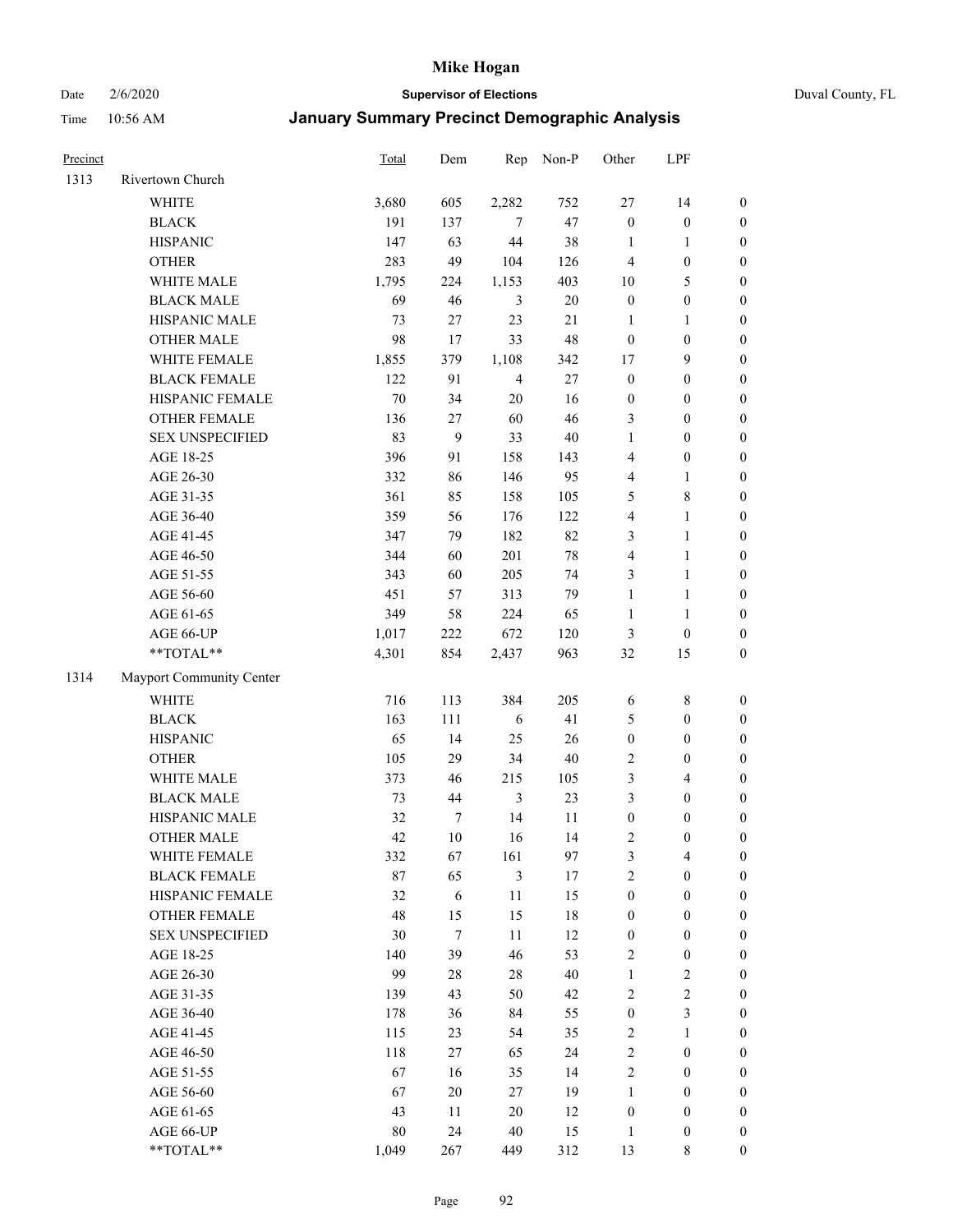Date 2/6/2020 **Supervisor of Elections** Duval County, FL

| Precinct |                            | Total      | Dem         | Rep          | Non-P    | Other            | LPF                               |                                      |
|----------|----------------------------|------------|-------------|--------------|----------|------------------|-----------------------------------|--------------------------------------|
| 1315     | USO Center of Jacksonville |            |             |              |          |                  |                                   |                                      |
|          | WHITE                      | 4,158      | 1,009       | 1,874        | 1,208    | 45               | $22\,$                            | 0                                    |
|          | <b>BLACK</b>               | 768        | 545         | 52           | 161      | $\sqrt{6}$       | $\overline{4}$                    | 0                                    |
|          | <b>HISPANIC</b>            | 397        | 142         | 95           | 154      | 5                | $\mathbf{1}$                      | $\boldsymbol{0}$                     |
|          | <b>OTHER</b>               | 487        | 123         | 145          | 212      | 3                | $\overline{4}$                    | $\boldsymbol{0}$                     |
|          | WHITE MALE                 | 1,986      | 380         | 975          | 589      | 26               | 16                                | $\boldsymbol{0}$                     |
|          | <b>BLACK MALE</b>          | 342        | 219         | 32           | 86       | $\overline{c}$   | $\mathfrak{Z}$                    | $\boldsymbol{0}$                     |
|          | HISPANIC MALE              | 186        | 53          | 51           | 78       | 4                | $\boldsymbol{0}$                  | $\boldsymbol{0}$                     |
|          | <b>OTHER MALE</b>          | 182        | 40          | 68           | $71\,$   | $\mathbf{1}$     | $\overline{2}$                    | $\boldsymbol{0}$                     |
|          | WHITE FEMALE               | 2,135      | 619         | 887          | 604      | 19               | 6                                 | $\boldsymbol{0}$                     |
|          | <b>BLACK FEMALE</b>        | 409        | 312         | $20\,$       | 73       | 4                | $\boldsymbol{0}$                  | 0                                    |
|          | HISPANIC FEMALE            | 200        | 84          | 43           | $71\,$   | 1                | 1                                 | 0                                    |
|          | OTHER FEMALE               | 225        | 61          | 67           | 93       | 2                | $\sqrt{2}$                        | $\boldsymbol{0}$                     |
|          | <b>SEX UNSPECIFIED</b>     | 145        | 51          | 23           | 70       | $\boldsymbol{0}$ | $\mathbf{1}$                      | $\boldsymbol{0}$                     |
|          | AGE 18-25                  | 668        | 187         | 191          | $272\,$  | 12               | 6                                 | $\boldsymbol{0}$                     |
|          | AGE 26-30                  | 662        | 188         | 202          | 254      | 11               | $\boldsymbol{7}$                  | $\boldsymbol{0}$                     |
|          | AGE 31-35                  | 582        | 192         | 172          | 203      | 9                | 6                                 | $\boldsymbol{0}$                     |
|          | AGE 36-40                  | 585        | 189         | 177          | 212      | 4                | 3                                 | $\boldsymbol{0}$                     |
|          | AGE 41-45                  | 434        | 114         | 167          | 151      | $\mathbf{1}$     | $\mathbf{1}$                      | $\boldsymbol{0}$                     |
|          | AGE 46-50                  | 521        | 181         | 170          | 160      | 7                | $\mathfrak{Z}$                    | $\boldsymbol{0}$                     |
|          | AGE 51-55                  | 464        | 134         | 214          | 113      | $\mathbf{2}$     | $\mathbf{1}$                      | 0                                    |
|          | AGE 56-60                  | 495        | 146         | 220          | 125      | $\overline{2}$   | $\sqrt{2}$                        | 0                                    |
|          | AGE 61-65                  | 458        | 167         | 203          | 82       | 5                | $\mathbf{1}$                      | 0                                    |
|          | AGE 66-UP                  | 939        | 320         | 449          | 163      | 6                | $\mathbf{1}$                      | $\boldsymbol{0}$                     |
|          | **TOTAL**                  | 5,810      | 1,819       | 2,166        | 1,735    | 59               | 31                                | $\boldsymbol{0}$                     |
| 1401     | Church at Argyle           |            |             |              |          |                  |                                   |                                      |
|          | <b>WHITE</b>               | 1,530      | 336         | 798          | 363      | 25               | $\,$ $\,$                         | $\boldsymbol{0}$                     |
|          | <b>BLACK</b>               | 795        | 603         | 41           | 145      | 5                | $\mathbf{1}$                      |                                      |
|          | <b>HISPANIC</b>            | 247        | 111         | 44           | 86       | 4                | $\sqrt{2}$                        | $\boldsymbol{0}$<br>$\boldsymbol{0}$ |
|          | <b>OTHER</b>               | 289        | 92          | $8\sqrt{1}$  | 112      |                  | $\mathbf{1}$                      | $\boldsymbol{0}$                     |
|          | WHITE MALE                 |            |             |              |          | 3                |                                   |                                      |
|          | <b>BLACK MALE</b>          | 699        | 119<br>212  | 378<br>23    | 187      | 10               | $\mathfrak s$<br>$\boldsymbol{0}$ | $\boldsymbol{0}$                     |
|          |                            | 305        |             |              | 66       | 4                |                                   | $\boldsymbol{0}$                     |
|          | HISPANIC MALE              | 108<br>108 | 50<br>21    | $20\,$<br>42 | 35<br>41 | 2<br>3           | 1                                 | 0                                    |
|          | <b>OTHER MALE</b>          |            |             |              |          |                  | 1                                 | $\boldsymbol{0}$                     |
|          | WHITE FEMALE               | 819        | 216         | 414          | 173      | 15               | 1                                 | 0                                    |
|          | <b>BLACK FEMALE</b>        | 478        | 383         | 17           | 76       | $\mathbf{1}$     | $\mathbf{1}$                      | $\boldsymbol{0}$                     |
|          | HISPANIC FEMALE            | 134        | 58          | 24           | 50       | $\overline{c}$   | $\boldsymbol{0}$                  | $\overline{0}$                       |
|          | <b>OTHER FEMALE</b>        | 153        | 64          | 37           | 52       | $\boldsymbol{0}$ | $\boldsymbol{0}$                  | $\overline{0}$                       |
|          | <b>SEX UNSPECIFIED</b>     | 57         | 19          | $\mathbf{9}$ | 26       | $\boldsymbol{0}$ | $\mathfrak{Z}$                    | 0                                    |
|          | AGE 18-25                  | 312        | 112         | 77           | 112      | 10               | $\mathbf{1}$                      | 0                                    |
|          | AGE 26-30                  | 325        | 148         | 70           | 100      | 5                | $\sqrt{2}$                        | 0                                    |
|          | AGE 31-35                  | 312        | 136         | 83           | $88\,$   | $\overline{c}$   | $\mathfrak{Z}$                    | 0                                    |
|          | AGE 36-40                  | 274        | 105         | 73           | 83       | 8                | 5                                 | 0                                    |
|          | AGE 41-45                  | 225        | 89          | 58           | 73       | 4                | $\mathbf{1}$                      | 0                                    |
|          | AGE 46-50                  | 223        | 85          | 86           | 52       | 0                | $\boldsymbol{0}$                  | 0                                    |
|          | AGE 51-55                  | 231        | 92          | 90           | 49       | $\boldsymbol{0}$ | $\boldsymbol{0}$                  | 0                                    |
|          | AGE 56-60                  | 244        | 100         | 99           | 43       | 2                | $\boldsymbol{0}$                  | $\overline{0}$                       |
|          | AGE 61-65                  | 238        | $8\sqrt{1}$ | 112          | 42       | 3                | $\boldsymbol{0}$                  | $\overline{0}$                       |
|          | AGE 66-UP                  | 477        | 194         | 216          | 64       | 3                | $\boldsymbol{0}$                  | 0                                    |
|          | **TOTAL**                  | 2,861      | 1,142       | 964          | 706      | 37               | 12                                | $\boldsymbol{0}$                     |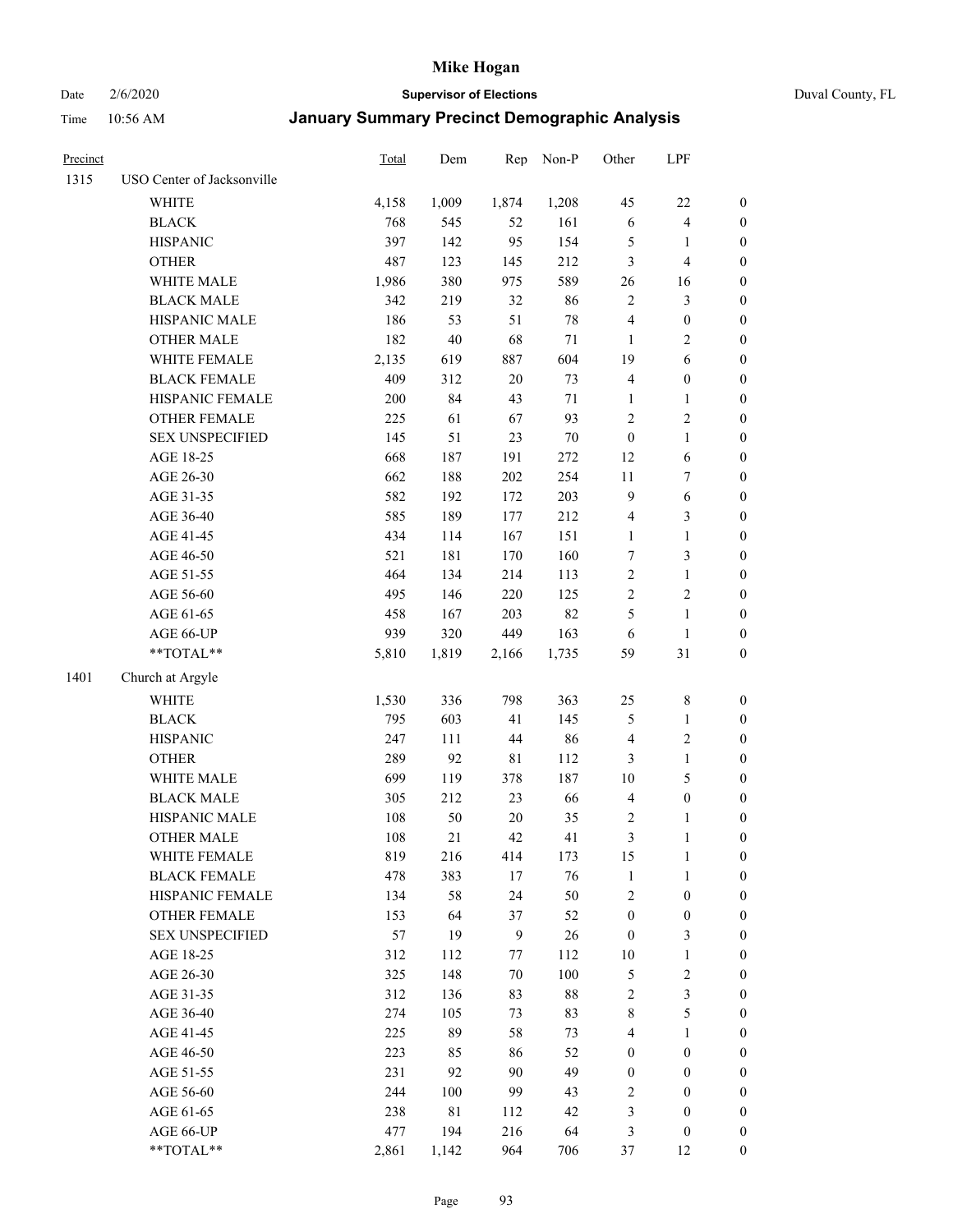Date 2/6/2020 **Supervisor of Elections** Duval County, FL

| Precinct |                              | Total | Dem   | Rep    | Non-P | Other            | LPF              |                  |
|----------|------------------------------|-------|-------|--------|-------|------------------|------------------|------------------|
| 1402     | Kirkwood Presbyterian Church |       |       |        |       |                  |                  |                  |
|          | <b>WHITE</b>                 | 1,525 | 275   | 923    | 302   | 17               | $\,$ 8 $\,$      | 0                |
|          | <b>BLACK</b>                 | 755   | 574   | 52     | 125   | 4                | $\boldsymbol{0}$ | 0                |
|          | <b>HISPANIC</b>              | 248   | 87    | 75     | 84    | 1                | $\mathbf{1}$     | $\boldsymbol{0}$ |
|          | <b>OTHER</b>                 | 376   | 90    | 146    | 135   | 5                | $\boldsymbol{0}$ | $\boldsymbol{0}$ |
|          | WHITE MALE                   | 728   | 102   | 461    | 151   | 8                | 6                | $\boldsymbol{0}$ |
|          | <b>BLACK MALE</b>            | 328   | 236   | 25     | 66    | 1                | $\boldsymbol{0}$ | $\boldsymbol{0}$ |
|          | HISPANIC MALE                | 124   | 39    | 47     | 36    | 1                | $\mathbf{1}$     | $\boldsymbol{0}$ |
|          | <b>OTHER MALE</b>            | 157   | 39    | 63     | 52    | 3                | $\boldsymbol{0}$ | $\boldsymbol{0}$ |
|          | WHITE FEMALE                 | 785   | 173   | 453    | 148   | 9                | $\sqrt{2}$       | $\boldsymbol{0}$ |
|          | <b>BLACK FEMALE</b>          | 415   | 328   | 27     | 57    | 3                | $\boldsymbol{0}$ | $\boldsymbol{0}$ |
|          | HISPANIC FEMALE              | 124   | 48    | 28     | 48    | $\boldsymbol{0}$ | $\boldsymbol{0}$ | $\boldsymbol{0}$ |
|          | <b>OTHER FEMALE</b>          | 182   | 46    | 74     | 60    | $\overline{c}$   | $\boldsymbol{0}$ | $\boldsymbol{0}$ |
|          | <b>SEX UNSPECIFIED</b>       | 61    | 15    | 18     | 28    | $\boldsymbol{0}$ | $\boldsymbol{0}$ | $\boldsymbol{0}$ |
|          | AGE 18-25                    | 267   | 79    | 81     | 101   | 5                | $\mathbf{1}$     | $\boldsymbol{0}$ |
|          | AGE 26-30                    | 262   | 90    | 89     | 79    | $\overline{c}$   | $\sqrt{2}$       | $\boldsymbol{0}$ |
|          | AGE 31-35                    | 249   | 89    | 87     | 70    | 3                | $\boldsymbol{0}$ | $\boldsymbol{0}$ |
|          | AGE 36-40                    | 216   | 91    | 54     | 63    | 5                | 3                | $\boldsymbol{0}$ |
|          | AGE 41-45                    | 255   | 97    | 85     | 68    | 4                | $\mathbf{1}$     | $\boldsymbol{0}$ |
|          | AGE 46-50                    | 236   | 83    | 106    | 45    | $\overline{c}$   | $\boldsymbol{0}$ | $\boldsymbol{0}$ |
|          | AGE 51-55                    | 280   | 97    | 128    | 54    | $\boldsymbol{0}$ | 1                | $\boldsymbol{0}$ |
|          | AGE 56-60                    | 308   | 114   | 140    | 52    | $\mathbf{2}$     | $\boldsymbol{0}$ | 0                |
|          | AGE 61-65                    | 266   | 81    | 146    | 37    | $\overline{c}$   | $\boldsymbol{0}$ | $\boldsymbol{0}$ |
|          | AGE 66-UP                    | 564   | 205   | 280    | 76    | $\mathbf{2}$     | 1                | $\boldsymbol{0}$ |
|          | **TOTAL**                    | 2,904 | 1,026 | 1,196  | 646   | $27\,$           | $\boldsymbol{9}$ | $\boldsymbol{0}$ |
| 1403     | Argyle Branch Library        |       |       |        |       |                  |                  |                  |
|          | <b>WHITE</b>                 | 1,475 | 279   | 846    | 323   | 23               | $\overline{4}$   | $\boldsymbol{0}$ |
|          | <b>BLACK</b>                 | 735   | 571   | 30     | 128   | 6                | $\boldsymbol{0}$ | $\boldsymbol{0}$ |
|          | <b>HISPANIC</b>              | 289   | 105   | 76     | 108   | $\boldsymbol{0}$ | $\boldsymbol{0}$ | $\boldsymbol{0}$ |
|          | <b>OTHER</b>                 | 311   | 89    | 114    | 105   | 3                | $\boldsymbol{0}$ | $\boldsymbol{0}$ |
|          | WHITE MALE                   | 695   | 110   | 417    | 151   | 13               | $\overline{4}$   | $\boldsymbol{0}$ |
|          | <b>BLACK MALE</b>            | 313   | 227   | 17     | 65    | $\overline{4}$   | $\boldsymbol{0}$ | $\boldsymbol{0}$ |
|          | HISPANIC MALE                | 140   | 48    | 41     | 51    | $\boldsymbol{0}$ | $\boldsymbol{0}$ | $\boldsymbol{0}$ |
|          | <b>OTHER MALE</b>            | 120   | 27    | 49     | 43    | 1                | $\boldsymbol{0}$ | $\boldsymbol{0}$ |
|          | WHITE FEMALE                 | 766   | 167   | 421    | 169   | 9                | 0                | 0                |
|          | <b>BLACK FEMALE</b>          | 406   | 334   | 12     | 58    | $\mathbf{2}$     | $\boldsymbol{0}$ | $\overline{0}$   |
|          | HISPANIC FEMALE              | 143   | 55    | 34     | 54    | $\boldsymbol{0}$ | $\boldsymbol{0}$ | $\overline{0}$   |
|          | <b>OTHER FEMALE</b>          | 156   | 47    | 62     | 45    | 2                | $\boldsymbol{0}$ | $\overline{0}$   |
|          | <b>SEX UNSPECIFIED</b>       | 71    | 29    | 13     | 28    | $\mathbf{1}$     | $\boldsymbol{0}$ | 0                |
|          | AGE 18-25                    | 306   | 123   | 74     | 104   | 5                | $\boldsymbol{0}$ | $\theta$         |
|          | AGE 26-30                    | 276   | 91    | 94     | 88    | 3                | $\boldsymbol{0}$ | 0                |
|          | AGE 31-35                    | 286   | 97    | 108    | 78    | 3                | $\boldsymbol{0}$ | 0                |
|          | AGE 36-40                    | 300   | 118   | $78\,$ | 97    | 5                | $\sqrt{2}$       | 0                |
|          | AGE 41-45                    | 262   | 97    | 90     | 72    | 3                | $\boldsymbol{0}$ | 0                |
|          | AGE 46-50                    | 248   | 93    | 101    | 49    | 4                | 1                | 0                |
|          | AGE 51-55                    | 228   | 91    | 89     | 46    | 2                | $\boldsymbol{0}$ | 0                |
|          | AGE 56-60                    | 257   | 93    | 130    | 32    | 1                | 1                | 0                |
|          | AGE 61-65                    | 231   | 94    | 97     | 37    | 3                | $\boldsymbol{0}$ | 0                |
|          | AGE 66-UP                    | 416   | 147   | 205    | 61    | 3                | $\boldsymbol{0}$ | 0                |
|          | **TOTAL**                    | 2,810 | 1,044 | 1,066  | 664   | 32               | $\overline{4}$   | $\boldsymbol{0}$ |
|          |                              |       |       |        |       |                  |                  |                  |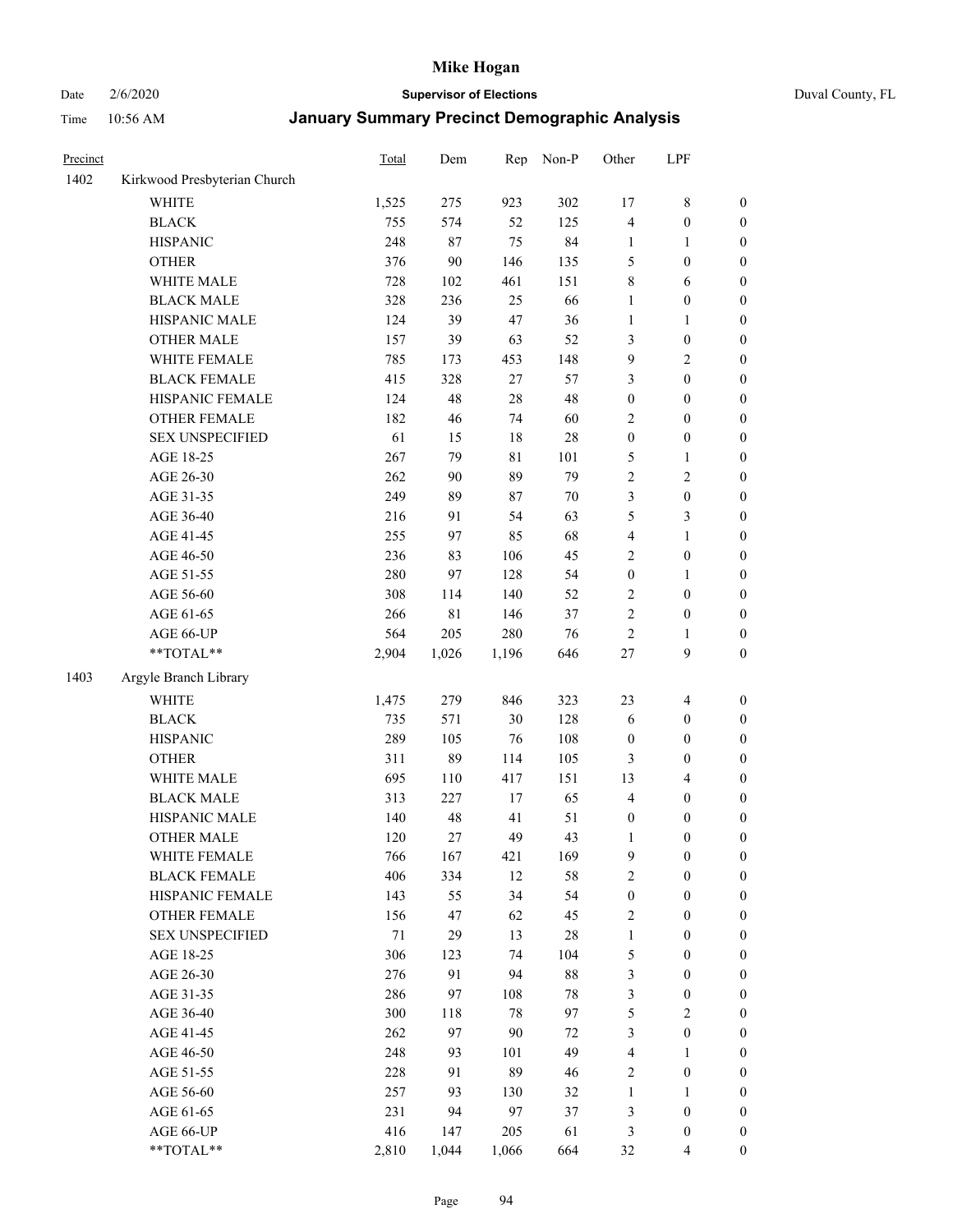# Date 2/6/2020 **Supervisor of Elections** Duval County, FL

| Precinct |                            | Total | Dem    | Rep            | Non-P          | Other            | LPF              |                  |
|----------|----------------------------|-------|--------|----------------|----------------|------------------|------------------|------------------|
| 1404     | Grace Church of Avondale   |       |        |                |                |                  |                  |                  |
|          | <b>WHITE</b>               | 3,860 | 1,469  | 1,597          | 721            | 41               | 32               | 0                |
|          | <b>BLACK</b>               | 85    | 60     | $\overline{7}$ | 18             | $\boldsymbol{0}$ | $\boldsymbol{0}$ | 0                |
|          | <b>HISPANIC</b>            | 126   | 61     | 20             | 40             | 4                | $\mathbf{1}$     | $\boldsymbol{0}$ |
|          | <b>OTHER</b>               | 203   | 75     | 46             | 79             | $\overline{2}$   | $\mathbf{1}$     | $\boldsymbol{0}$ |
|          | WHITE MALE                 | 1,781 | 598    | 774            | 369            | 19               | $21\,$           | $\boldsymbol{0}$ |
|          | <b>BLACK MALE</b>          | 43    | 30     | $\mathfrak{Z}$ | 10             | $\boldsymbol{0}$ | $\boldsymbol{0}$ | $\boldsymbol{0}$ |
|          | HISPANIC MALE              | 57    | 25     | 10             | 18             | 3                | $\mathbf{1}$     | $\boldsymbol{0}$ |
|          | <b>OTHER MALE</b>          | 84    | 34     | 19             | 31             | $\boldsymbol{0}$ | $\boldsymbol{0}$ | $\boldsymbol{0}$ |
|          | WHITE FEMALE               | 2,053 | 862    | 816            | 342            | 22               | 11               | $\boldsymbol{0}$ |
|          | <b>BLACK FEMALE</b>        | 41    | 30     | $\overline{4}$ | 7              | $\boldsymbol{0}$ | $\boldsymbol{0}$ | 0                |
|          | HISPANIC FEMALE            | 68    | 35     | 10             | $22\,$         | 1                | $\boldsymbol{0}$ | 0                |
|          | OTHER FEMALE               | 83    | 34     | 18             | 29             | 2                | $\boldsymbol{0}$ | $\boldsymbol{0}$ |
|          | <b>SEX UNSPECIFIED</b>     | 64    | 17     | 16             | $30\,$         | $\boldsymbol{0}$ | $\mathbf{1}$     | $\boldsymbol{0}$ |
|          | AGE 18-25                  | 297   | 113    | 90             | 85             | 7                | $\sqrt{2}$       | $\boldsymbol{0}$ |
|          | AGE 26-30                  | 442   | 160    | 157            | 113            | 7                | $\mathfrak s$    | $\boldsymbol{0}$ |
|          | AGE 31-35                  | 505   | 187    | 178            | 127            | $10\,$           | $\mathfrak{Z}$   | $\boldsymbol{0}$ |
|          | AGE 36-40                  | 485   | 197    | 137            | 138            | 4                | $\mathbf{9}$     | $\boldsymbol{0}$ |
|          | AGE 41-45                  | 346   | 131    | 118            | 89             | 3                | $\sqrt{5}$       | $\boldsymbol{0}$ |
|          | AGE 46-50                  | 359   | 138    | 140            | $77\,$         | $\mathbf{1}$     | $\mathfrak{Z}$   | $\boldsymbol{0}$ |
|          | AGE 51-55                  | 358   | 131    | 159            | 63             | 4                | $\mathbf{1}$     | $\boldsymbol{0}$ |
|          | AGE 56-60                  | 367   | 137    | 170            | 53             | 5                | $\sqrt{2}$       | 0                |
|          | AGE 61-65                  | 326   | 139    | 144            | 38             | 2                | $\mathfrak{Z}$   | $\boldsymbol{0}$ |
|          | AGE 66-UP                  | 788   | 332    | 377            | 74             | 4                | $\mathbf{1}$     | $\boldsymbol{0}$ |
|          | **TOTAL**                  | 4,274 | 1,665  | 1,670          | 858            | 47               | 34               | $\boldsymbol{0}$ |
| 1405     | Murray Hill Baptist Church |       |        |                |                |                  |                  |                  |
|          | <b>WHITE</b>               | 1,809 | 730    | 669            | 385            | 13               | 12               | $\boldsymbol{0}$ |
|          | <b>BLACK</b>               | 192   | 153    | 7              | 32             | $\boldsymbol{0}$ | $\boldsymbol{0}$ | $\boldsymbol{0}$ |
|          | <b>HISPANIC</b>            | 93    | 51     | 22             | 19             | $\boldsymbol{0}$ | $\mathbf{1}$     | $\boldsymbol{0}$ |
|          | <b>OTHER</b>               | 119   | 43     | 28             | 45             | $\mathbf{1}$     | $\sqrt{2}$       | $\boldsymbol{0}$ |
|          | WHITE MALE                 | 829   | 295    | 315            | 208            | 3                | $\,$ 8 $\,$      | $\boldsymbol{0}$ |
|          | <b>BLACK MALE</b>          | 75    | 55     | $\mathfrak{Z}$ | 17             | $\boldsymbol{0}$ | $\boldsymbol{0}$ | $\boldsymbol{0}$ |
|          | HISPANIC MALE              | 38    | 16     | 13             | $\overline{9}$ | $\boldsymbol{0}$ | $\boldsymbol{0}$ | 0                |
|          | <b>OTHER MALE</b>          | 54    | 16     | 12             | 24             | $\mathbf{1}$     | $\mathbf{1}$     | $\boldsymbol{0}$ |
|          | WHITE FEMALE               | 962   | 430    | 346            | 173            | 10               | 3                | 0                |
|          | <b>BLACK FEMALE</b>        | 114   | 95     | $\overline{4}$ | 15             | $\boldsymbol{0}$ | $\boldsymbol{0}$ | $\boldsymbol{0}$ |
|          | HISPANIC FEMALE            | 49    | 32     | $\,$ 8 $\,$    | $\,$ 8 $\,$    | $\boldsymbol{0}$ | $\mathbf{1}$     | $\overline{0}$   |
|          | OTHER FEMALE               | 42    | $22\,$ | $11\,$         | 9              | $\boldsymbol{0}$ | $\boldsymbol{0}$ | $\overline{0}$   |
|          | <b>SEX UNSPECIFIED</b>     | 50    | 16     | 14             | 18             | $\boldsymbol{0}$ | $\overline{2}$   | 0                |
|          | AGE 18-25                  | 145   | 49     | 28             | 62             | 6                | $\boldsymbol{0}$ | $\theta$         |
|          | AGE 26-30                  | 253   | 125    | 61             | 64             | $\boldsymbol{0}$ | $\mathfrak{Z}$   | 0                |
|          | AGE 31-35                  | 296   | 144    | 73             | 71             | 2                | 6                | 0                |
|          | AGE 36-40                  | 232   | 102    | 62             | 66             | $\overline{c}$   | $\boldsymbol{0}$ | 0                |
|          | AGE 41-45                  | 173   | 89     | 40             | 41             | $\overline{c}$   | 1                | 0                |
|          | AGE 46-50                  | 150   | 52     | 58             | 37             | $\boldsymbol{0}$ | $\mathfrak{Z}$   | 0                |
|          | AGE 51-55                  | 156   | 58     | 64             | 33             | $\boldsymbol{0}$ | $\mathbf{1}$     | 0                |
|          | AGE 56-60                  | 147   | 64     | 57             | 26             | $\boldsymbol{0}$ | $\boldsymbol{0}$ | $\overline{0}$   |
|          | AGE 61-65                  | 174   | 70     | 76             | $28\,$         | $\boldsymbol{0}$ | $\boldsymbol{0}$ | $\boldsymbol{0}$ |
|          | AGE 66-UP                  | 486   | 223    | 207            | 53             | 2                | $\mathbf{1}$     | 0                |
|          | **TOTAL**                  | 2,213 | 977    | 726            | 481            | 14               | 15               | $\boldsymbol{0}$ |
|          |                            |       |        |                |                |                  |                  |                  |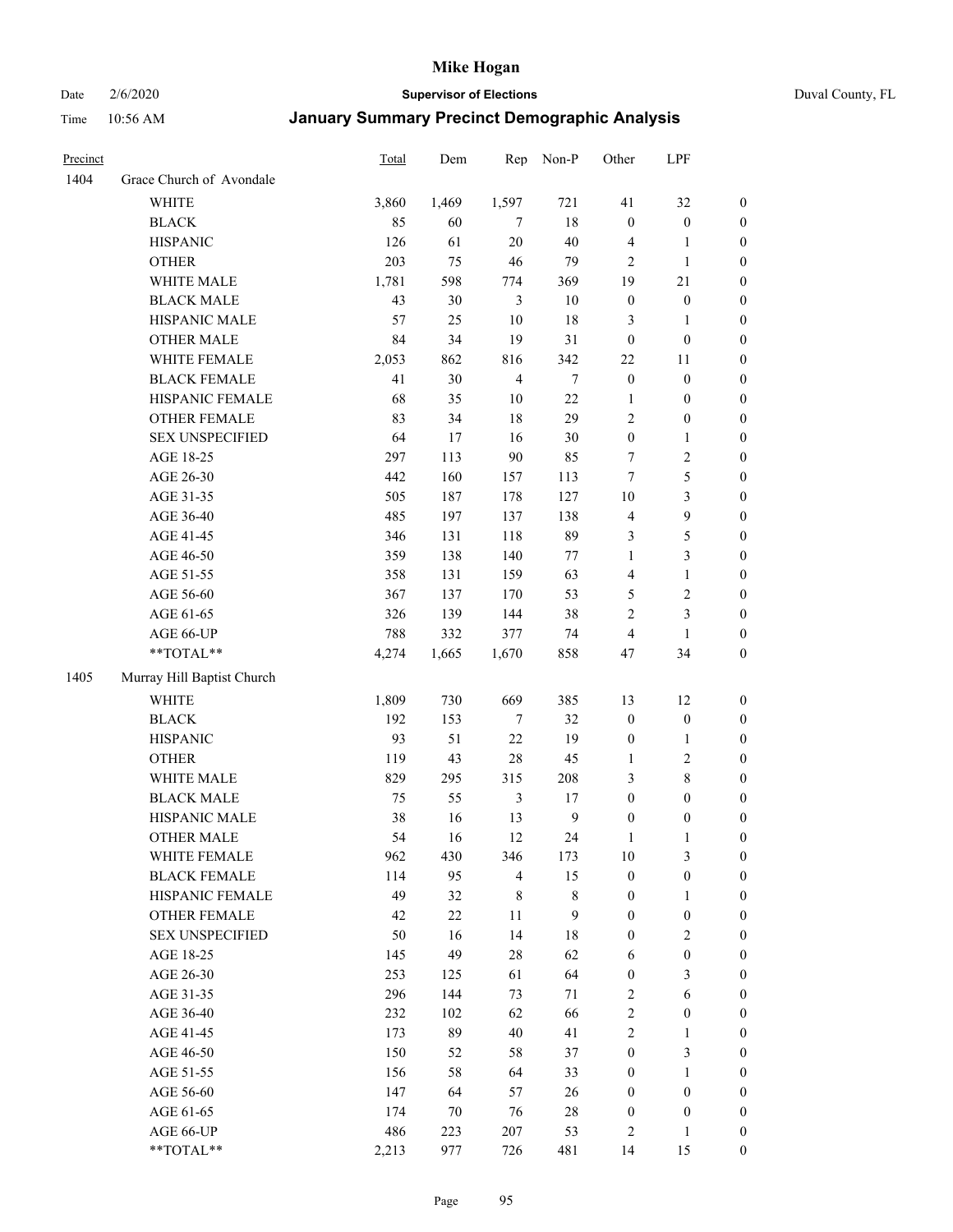#### Date 2/6/2020 **Supervisor of Elections** Duval County, FL

| Precinct |                                     | Total | Dem          | Rep         | Non-P       | Other            | LPF              |                  |
|----------|-------------------------------------|-------|--------------|-------------|-------------|------------------|------------------|------------------|
| 1406     | Hillcrest Baptist                   |       |              |             |             |                  |                  |                  |
|          | <b>WHITE</b>                        | 1,052 | 204          | 605         | 231         | 6                | 6                | 0                |
|          | <b>BLACK</b>                        | 350   | 276          | 16          | 53          | 3                | $\sqrt{2}$       | $\boldsymbol{0}$ |
|          | <b>HISPANIC</b>                     | 129   | 53           | 33          | 41          | $\mathbf{1}$     | $\mathbf{1}$     | $\boldsymbol{0}$ |
|          | <b>OTHER</b>                        | 162   | $28\,$       | 53          | 76          | 3                | $\sqrt{2}$       | $\boldsymbol{0}$ |
|          | WHITE MALE                          | 475   | 75           | 293         | 104         | 3                | $\boldsymbol{0}$ | $\boldsymbol{0}$ |
|          | <b>BLACK MALE</b>                   | 150   | 111          | 10          | 25          | $\overline{c}$   | $\sqrt{2}$       | $\boldsymbol{0}$ |
|          | HISPANIC MALE                       | 51    | 18           | 16          | 16          | $\boldsymbol{0}$ | $\mathbf{1}$     | $\boldsymbol{0}$ |
|          | <b>OTHER MALE</b>                   | 66    | 12           | 25          | $27\,$      | $\mathbf{1}$     | $\mathbf{1}$     | $\boldsymbol{0}$ |
|          | WHITE FEMALE                        | 566   | 126          | 306         | 127         | 3                | $\overline{4}$   | $\boldsymbol{0}$ |
|          | <b>BLACK FEMALE</b>                 | 197   | 164          | 6           | $26\,$      | $\mathbf{1}$     | $\boldsymbol{0}$ | 0                |
|          | HISPANIC FEMALE                     | 75    | 32           | 17          | 25          | $\mathbf{1}$     | $\boldsymbol{0}$ | 0                |
|          | <b>OTHER FEMALE</b>                 | 78    | 14           | 24          | 37          | 2                | $\mathbf{1}$     | $\boldsymbol{0}$ |
|          | <b>SEX UNSPECIFIED</b>              | 35    | 9            | 10          | 14          | $\boldsymbol{0}$ | $\sqrt{2}$       | $\boldsymbol{0}$ |
|          | AGE 18-25                           | 144   | 49           | 44          | 49          | $\mathbf{1}$     | $\mathbf{1}$     | $\boldsymbol{0}$ |
|          | AGE 26-30                           | 144   | 39           | 52          | 48          | $\mathbf{1}$     | $\overline{4}$   | $\boldsymbol{0}$ |
|          | AGE 31-35                           | 168   | 59           | 54          | 51          | $\overline{c}$   | $\sqrt{2}$       | $\boldsymbol{0}$ |
|          | AGE 36-40                           | 153   | 51           | 46          | 52          | $\overline{c}$   | $\sqrt{2}$       | $\boldsymbol{0}$ |
|          | AGE 41-45                           | 113   | 38           | 37          | 36          | 2                | $\boldsymbol{0}$ | $\boldsymbol{0}$ |
|          | AGE 46-50                           | 138   | $40\,$       | 65          | $30\,$      | 3                | $\boldsymbol{0}$ | $\boldsymbol{0}$ |
|          | AGE 51-55                           | 164   | 51           | 79          | 34          | $\boldsymbol{0}$ | $\boldsymbol{0}$ | $\boldsymbol{0}$ |
|          | AGE 56-60                           | 171   | 59           | $8\sqrt{1}$ | $28\,$      | 1                | $\sqrt{2}$       | 0                |
|          | AGE 61-65                           | 163   | 65           | 75          | 23          | $\boldsymbol{0}$ | $\boldsymbol{0}$ | $\boldsymbol{0}$ |
|          | AGE 66-UP                           | 334   | 110          | 174         | 49          | $\mathbf{1}$     | $\boldsymbol{0}$ | $\boldsymbol{0}$ |
|          | **TOTAL**                           | 1,693 | 561          | 707         | 401         | 13               | 11               | $\boldsymbol{0}$ |
| 1407     | Jacksonville Association of Fire Fi |       |              |             |             |                  |                  |                  |
|          | <b>WHITE</b>                        | 1,072 | 469          | 279         | 287         | $22\,$           | 15               | $\boldsymbol{0}$ |
|          | <b>BLACK</b>                        | 245   | 188          | 13          | 42          | 2                | $\boldsymbol{0}$ | $\boldsymbol{0}$ |
|          | <b>HISPANIC</b>                     | 56    | 32           | 9           | 14          | $\mathbf{1}$     | $\boldsymbol{0}$ | $\boldsymbol{0}$ |
|          | <b>OTHER</b>                        | 125   | 48           | 18          | 57          | $\overline{c}$   | $\boldsymbol{0}$ | $\boldsymbol{0}$ |
|          | WHITE MALE                          | 545   | 209          | 147         | 169         | 13               | $\boldsymbol{7}$ | $\boldsymbol{0}$ |
|          | <b>BLACK MALE</b>                   | 107   | 76           | 6           | 25          | $\boldsymbol{0}$ | $\boldsymbol{0}$ | $\boldsymbol{0}$ |
|          | HISPANIC MALE                       | 17    | $\mathbf{9}$ | $\sqrt{2}$  | $\sqrt{6}$  | $\boldsymbol{0}$ | $\boldsymbol{0}$ | $\boldsymbol{0}$ |
|          | <b>OTHER MALE</b>                   | 52    | 19           | 10          | 21          | 2                | $\boldsymbol{0}$ | $\boldsymbol{0}$ |
|          | WHITE FEMALE                        | 514   | 254          | 130         | 113         | 9                | 8                | 0                |
|          | <b>BLACK FEMALE</b>                 | 136   | 112          | 6           | 16          | $\overline{c}$   | $\boldsymbol{0}$ | $\overline{0}$   |
|          | HISPANIC FEMALE                     | 38    | $22\,$       | 7           | 8           | $\mathbf{1}$     | $\boldsymbol{0}$ | $\overline{0}$   |
|          | OTHER FEMALE                        | 46    | $20\,$       | 6           | $20\,$      | $\boldsymbol{0}$ | $\boldsymbol{0}$ | $\overline{0}$   |
|          | <b>SEX UNSPECIFIED</b>              | 43    | 16           | 5           | 22          | $\boldsymbol{0}$ | $\boldsymbol{0}$ | 0                |
|          | AGE 18-25                           | 144   | 79           | 11          | 49          | 3                | $\sqrt{2}$       | 0                |
|          | AGE 26-30                           | 272   | 124          | 63          | 75          | 7                | $\mathfrak{Z}$   | 0                |
|          | AGE 31-35                           | 259   | 127          | 45          | $78\,$      | 7                | $\sqrt{2}$       | 0                |
|          | AGE 36-40                           | 172   | 68           | 29          | 69          | 3                | $\mathfrak{Z}$   | 0                |
|          | AGE 41-45                           | 115   | 53           | 24          | 34          | $\mathbf{1}$     | $\mathfrak{Z}$   | 0                |
|          | AGE 46-50                           | 123   | 63           | 34          | 24          | $\mathbf{1}$     | $\mathbf{1}$     | 0                |
|          | AGE 51-55                           | 83    | 43           | $20\,$      | 18          | $\mathbf{1}$     | $\mathbf{1}$     | 0                |
|          | AGE 56-60                           | 83    | 39           | 22          | 21          | $\mathbf{1}$     | $\boldsymbol{0}$ | 0                |
|          | AGE 61-65                           | 79    | 50           | 21          | $\,$ 8 $\,$ | $\boldsymbol{0}$ | $\boldsymbol{0}$ | $\overline{0}$   |
|          | AGE 66-UP                           | 168   | 91           | 50          | 24          | 3                | $\boldsymbol{0}$ | 0                |
|          | **TOTAL**                           | 1,498 | 737          | 319         | 400         | 27               | 15               | $\boldsymbol{0}$ |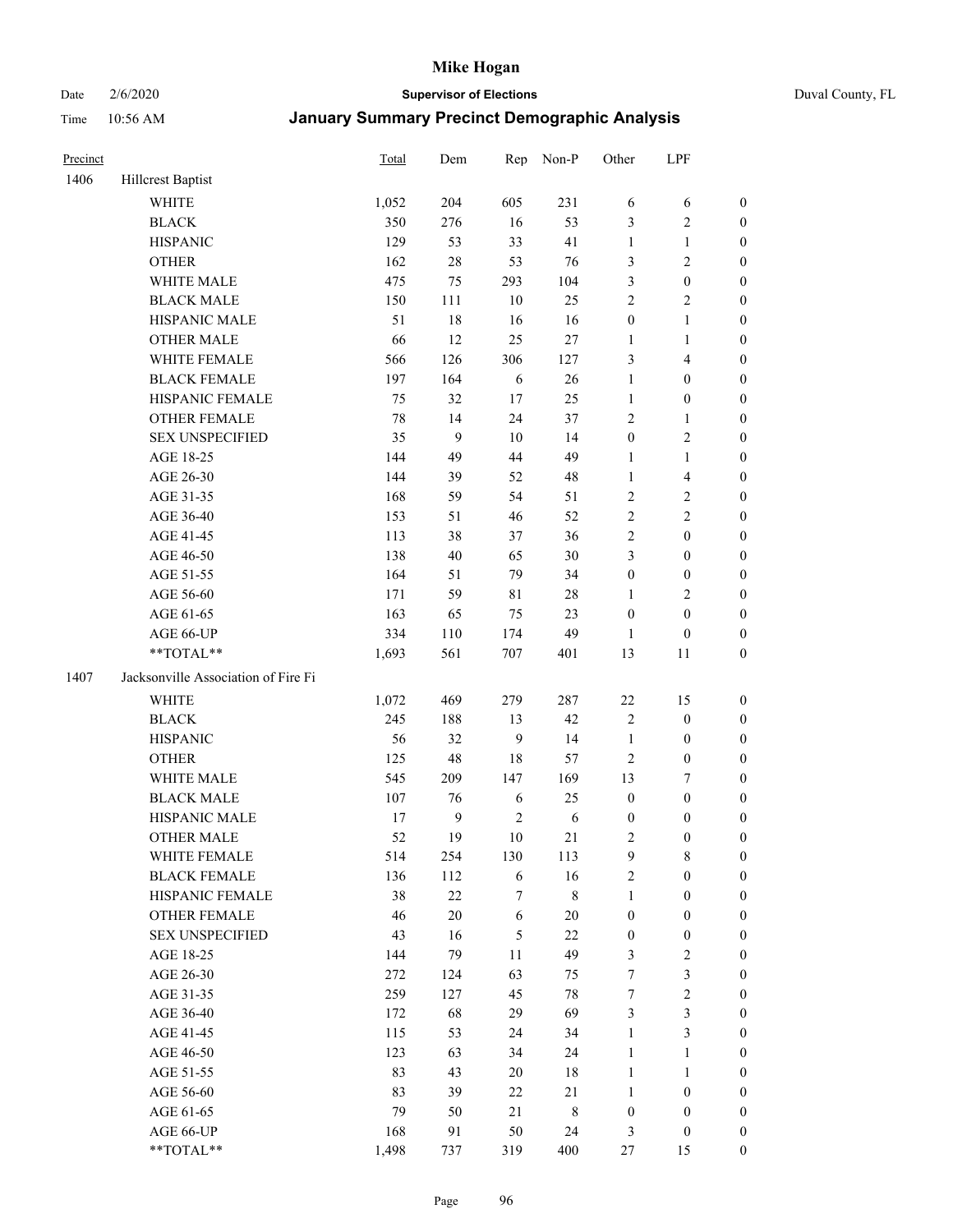Date 2/6/2020 **Supervisor of Elections** Duval County, FL

| Precinct |                               | Total | Dem    | Rep          | Non-P  | Other            | LPF                     |                  |
|----------|-------------------------------|-------|--------|--------------|--------|------------------|-------------------------|------------------|
| 1408     | St. Johns Presbyterian Church |       |        |              |        |                  |                         |                  |
|          | <b>WHITE</b>                  | 2,987 | 908    | 1,481        | 551    | 29               | 18                      | 0                |
|          | <b>BLACK</b>                  | 187   | 130    | 17           | 38     | $\sqrt{2}$       | $\boldsymbol{0}$        | 0                |
|          | <b>HISPANIC</b>               | 105   | 49     | 22           | 33     | $\mathbf{1}$     | $\boldsymbol{0}$        | $\boldsymbol{0}$ |
|          | <b>OTHER</b>                  | 165   | 37     | 55           | 68     | 4                | 1                       | $\boldsymbol{0}$ |
|          | WHITE MALE                    | 1,396 | 363    | 732          | 275    | 13               | 13                      | $\boldsymbol{0}$ |
|          | <b>BLACK MALE</b>             | 83    | 51     | $\mathbf{9}$ | 22     | $\mathbf{1}$     | $\boldsymbol{0}$        | $\boldsymbol{0}$ |
|          | HISPANIC MALE                 | 52    | 24     | 13           | 15     | $\boldsymbol{0}$ | $\boldsymbol{0}$        | $\boldsymbol{0}$ |
|          | <b>OTHER MALE</b>             | 75    | $18\,$ | 28           | $27\,$ | $\mathbf{1}$     | $\mathbf{1}$            | $\boldsymbol{0}$ |
|          | WHITE FEMALE                  | 1,556 | 536    | 731          | 268    | 16               | $\mathfrak s$           | $\boldsymbol{0}$ |
|          | <b>BLACK FEMALE</b>           | 103   | 78     | $\,$ 8 $\,$  | 16     | $\mathbf{1}$     | $\boldsymbol{0}$        | $\boldsymbol{0}$ |
|          | HISPANIC FEMALE               | 51    | 25     | $\,$ 8 $\,$  | 17     | $\mathbf{1}$     | $\boldsymbol{0}$        | 0                |
|          | OTHER FEMALE                  | 59    | 14     | 22           | 21     | $\sqrt{2}$       | $\boldsymbol{0}$        | $\boldsymbol{0}$ |
|          | <b>SEX UNSPECIFIED</b>        | 69    | 15     | 24           | 29     | $\mathbf{1}$     | $\boldsymbol{0}$        | $\boldsymbol{0}$ |
|          | AGE 18-25                     | 250   | 77     | 84           | 84     | 4                | $\mathbf{1}$            | $\boldsymbol{0}$ |
|          | AGE 26-30                     | 315   | 109    | 115          | $78\,$ | $10\,$           | $\mathfrak{Z}$          | $\boldsymbol{0}$ |
|          | AGE 31-35                     | 352   | 115    | 124          | 105    | 5                | $\mathfrak z$           | $\boldsymbol{0}$ |
|          | AGE 36-40                     | 290   | 98     | 106          | 77     | $\boldsymbol{7}$ | $\sqrt{2}$              | $\boldsymbol{0}$ |
|          | AGE 41-45                     | 262   | 86     | 102          | 69     | $\overline{2}$   | $\mathfrak{Z}$          | $\boldsymbol{0}$ |
|          | AGE 46-50                     | 247   | 66     | 130          | 47     | $\mathbf{1}$     | $\mathfrak{Z}$          | $\boldsymbol{0}$ |
|          | AGE 51-55                     | 270   | 77     | 142          | 49     | $\mathbf{1}$     | $\mathbf{1}$            | $\boldsymbol{0}$ |
|          | AGE 56-60                     | 303   | 102    | 154          | 44     | 3                | $\boldsymbol{0}$        | 0                |
|          | AGE 61-65                     | 352   | 115    | 186          | 49     | $\mathbf{1}$     | 1                       | 0                |
|          | AGE 66-UP                     | 800   | 277    | 431          | 88     | $\sqrt{2}$       | $\sqrt{2}$              | $\boldsymbol{0}$ |
|          | **TOTAL**                     | 3,444 | 1,124  | 1,575        | 690    | 36               | 19                      | $\boldsymbol{0}$ |
| 1409     | St. Peters Episcopal Church   |       |        |              |        |                  |                         |                  |
|          | <b>WHITE</b>                  | 3,161 | 701    | 1,705        | 704    | $40\,$           | 11                      | $\boldsymbol{0}$ |
|          | <b>BLACK</b>                  | 1,261 | 933    | 55           | 265    | 7                | 1                       | $\boldsymbol{0}$ |
|          | <b>HISPANIC</b>               | 405   | 161    | 86           | 152    | 5                | $\mathbf{1}$            | $\boldsymbol{0}$ |
|          | <b>OTHER</b>                  | 450   | 110    | 127          | 204    | 9                | $\boldsymbol{0}$        | $\boldsymbol{0}$ |
|          | WHITE MALE                    | 1,517 | 284    | 856          | 350    | $20\,$           | $\boldsymbol{7}$        | $\boldsymbol{0}$ |
|          | <b>BLACK MALE</b>             | 546   | 369    | $28\,$       | 145    | 4                | $\boldsymbol{0}$        | $\boldsymbol{0}$ |
|          | HISPANIC MALE                 | 198   | 61     | 47           | $87\,$ | 3                | $\boldsymbol{0}$        | $\boldsymbol{0}$ |
|          | <b>OTHER MALE</b>             | 176   | 44     | 57           | 71     | 4                | $\boldsymbol{0}$        | $\boldsymbol{0}$ |
|          | WHITE FEMALE                  | 1,602 | 410    | 824          | 345    | 19               | 4                       | 0                |
|          | <b>BLACK FEMALE</b>           | 691   | 549    | 25           | 113    | 3                | $\mathbf{1}$            | $\boldsymbol{0}$ |
|          | HISPANIC FEMALE               | 198   | 94     | 36           | 65     | $\overline{c}$   | $\mathbf{1}$            | $\boldsymbol{0}$ |
|          | <b>OTHER FEMALE</b>           | 209   | 53     | 60           | 92     | 4                | $\boldsymbol{0}$        | $\overline{0}$   |
|          | <b>SEX UNSPECIFIED</b>        | 140   | 41     | 40           | 57     | 2                | $\boldsymbol{0}$        | 0                |
|          | AGE 18-25                     | 613   | 206    | 138          | 252    | 16               | $\mathbf{1}$            | $\overline{0}$   |
|          | AGE 26-30                     | 518   | 175    | 157          | 178    | 8                | $\boldsymbol{0}$        | 0                |
|          | AGE 31-35                     | 480   | 178    | 134          | 158    | 6                | $\overline{\mathbf{4}}$ | 0                |
|          | AGE 36-40                     | 458   | 181    | 136          | 130    | 8                | $\mathfrak{Z}$          | 0                |
|          | AGE 41-45                     | 397   | 137    | 142          | 115    | 3                | $\boldsymbol{0}$        | 0                |
|          | AGE 46-50                     | 431   | 147    | 165          | 114    | 5                | $\boldsymbol{0}$        | 0                |
|          | AGE 51-55                     | 421   | 160    | 164          | 93     | 3                | $\mathbf{1}$            | 0                |
|          | AGE 56-60                     | 524   | 215    | 215          | 90     | $\overline{c}$   | $\sqrt{2}$              | $\boldsymbol{0}$ |
|          | AGE 61-65                     | 450   | 158    | 222          | 66     | 3                | $\mathbf{1}$            | $\boldsymbol{0}$ |
|          | AGE 66-UP                     | 982   | 348    | 500          | 126    | 7                | $\mathbf{1}$            | $\boldsymbol{0}$ |
|          | **TOTAL**                     | 5,277 | 1,905  | 1,973        | 1,325  | 61               | 13                      | $\boldsymbol{0}$ |
|          |                               |       |        |              |        |                  |                         |                  |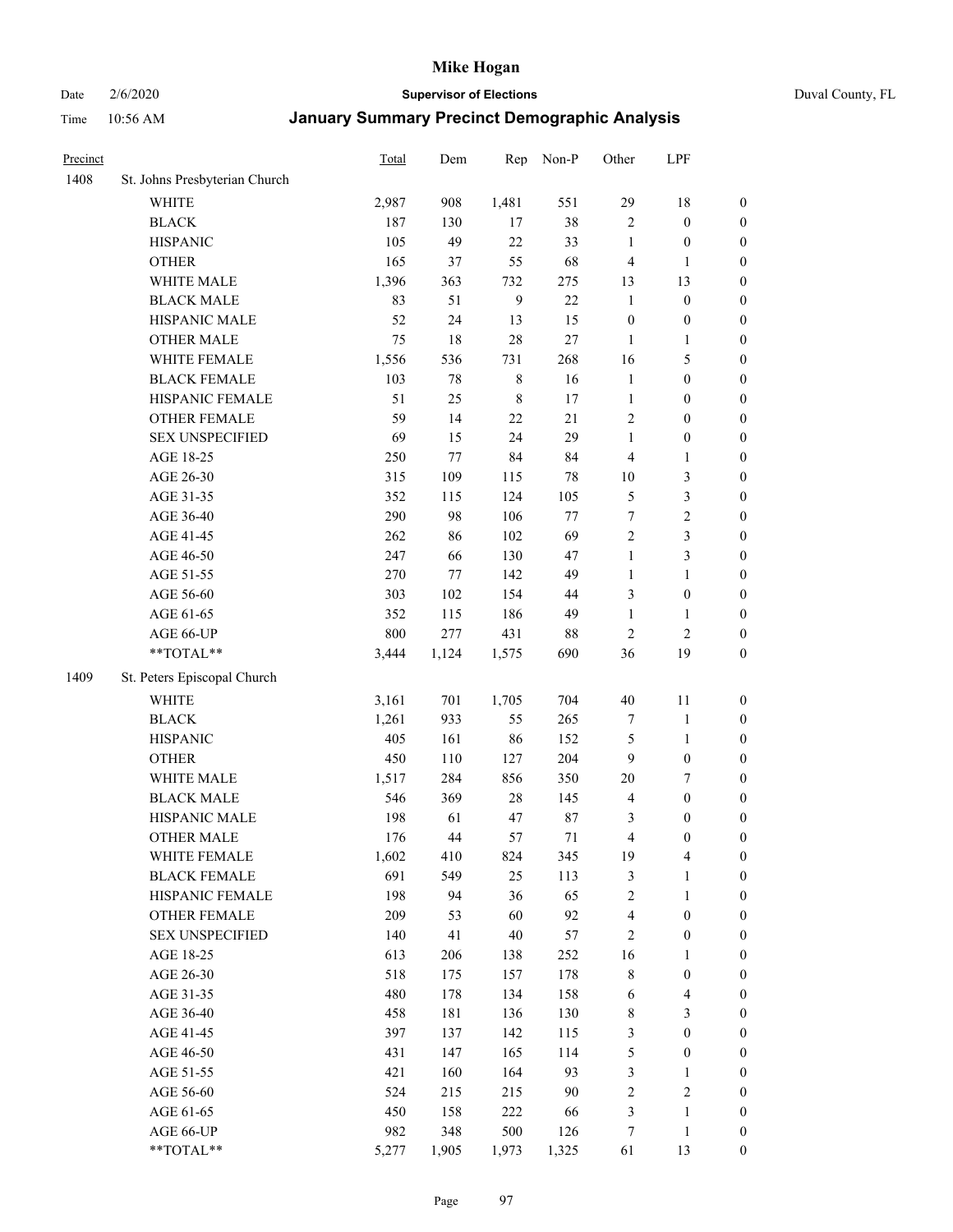Date 2/6/2020 **Supervisor of Elections** Duval County, FL

| Precinct |                                | Total | Dem   | Rep          | Non-P            | Other                   | LPF              |                  |
|----------|--------------------------------|-------|-------|--------------|------------------|-------------------------|------------------|------------------|
| 1410     | Fleet Reserve                  |       |       |              |                  |                         |                  |                  |
|          | <b>WHITE</b>                   | 2,572 | 532   | 1,392        | 604              | 32                      | 12               | 0                |
|          | <b>BLACK</b>                   | 1,545 | 1,195 | 62           | 275              | 12                      | $\mathbf{1}$     | 0                |
|          | <b>HISPANIC</b>                | 377   | 153   | 66           | 154              | $\sqrt{2}$              | $\sqrt{2}$       | 0                |
|          | <b>OTHER</b>                   | 484   | 152   | 119          | 210              | $\mathbf{1}$            | $\sqrt{2}$       | $\boldsymbol{0}$ |
|          | WHITE MALE                     | 1,144 | 173   | 664          | 286              | 14                      | 7                | $\boldsymbol{0}$ |
|          | <b>BLACK MALE</b>              | 589   | 413   | 38           | 133              | 5                       | $\boldsymbol{0}$ | $\boldsymbol{0}$ |
|          | HISPANIC MALE                  | 167   | 64    | 32           | 71               | $\boldsymbol{0}$        | $\boldsymbol{0}$ | $\boldsymbol{0}$ |
|          | <b>OTHER MALE</b>              | 178   | 49    | 47           | 80               | $\mathbf{1}$            | $\mathbf{1}$     | $\boldsymbol{0}$ |
|          | WHITE FEMALE                   | 1,395 | 349   | 715          | 309              | 17                      | 5                | $\boldsymbol{0}$ |
|          | <b>BLACK FEMALE</b>            | 929   | 761   | 22           | 138              | 7                       | $\mathbf{1}$     | 0                |
|          | HISPANIC FEMALE                | 203   | 89    | 29           | $8\sqrt{1}$      | $\mathbf{2}$            | $\sqrt{2}$       | 0                |
|          | OTHER FEMALE                   | 244   | 89    | 59           | 95               | $\boldsymbol{0}$        | $\mathbf{1}$     | 0                |
|          | <b>SEX UNSPECIFIED</b>         | 129   | 45    | 33           | 50               | $\mathbf{1}$            | $\boldsymbol{0}$ | $\boldsymbol{0}$ |
|          | AGE 18-25                      | 562   | 241   | 98           | 208              | $10\,$                  | $\mathfrak s$    | $\boldsymbol{0}$ |
|          | AGE 26-30                      | 504   | 212   | 116          | 171              | 2                       | $\mathfrak{Z}$   | $\boldsymbol{0}$ |
|          | AGE 31-35                      | 471   | 185   | 126          | 151              | 6                       | 3                | $\boldsymbol{0}$ |
|          | AGE 36-40                      | 450   | 197   | 98           | 147              | 5                       | 3                | $\boldsymbol{0}$ |
|          | AGE 41-45                      | 374   | 147   | 124          | 99               | 4                       | $\boldsymbol{0}$ | $\boldsymbol{0}$ |
|          | AGE 46-50                      | 417   | 161   | 162          | 92               | $\overline{c}$          | $\boldsymbol{0}$ | $\boldsymbol{0}$ |
|          | AGE 51-55                      | 458   | 180   | 164          | 107              | 7                       | $\boldsymbol{0}$ | 0                |
|          | AGE 56-60                      | 438   | 183   | 170          | 80               | 3                       | $\sqrt{2}$       | 0                |
|          | AGE 61-65                      | 418   | 191   | 163          | 59               | 4                       | $\mathbf{1}$     | 0                |
|          | AGE 66-UP                      | 880   | 331   | 418          | 127              | 4                       | $\boldsymbol{0}$ | $\boldsymbol{0}$ |
|          | **TOTAL**                      | 4,978 | 2,032 | 1,639        | 1,243            | 47                      | 17               | $\boldsymbol{0}$ |
| 1411     | Ortega United Methodist Church |       |       |              |                  |                         |                  |                  |
|          | <b>WHITE</b>                   | 5,049 | 951   | 3,436        | 612              | 32                      | 18               | $\boldsymbol{0}$ |
|          | <b>BLACK</b>                   | 126   | 95    | 3            | $27\,$           | $\mathbf{1}$            | $\boldsymbol{0}$ | $\boldsymbol{0}$ |
|          | <b>HISPANIC</b>                | 97    | 28    | 48           | 20               | $\mathbf{1}$            | $\boldsymbol{0}$ | $\boldsymbol{0}$ |
|          | <b>OTHER</b>                   | 181   | 44    | 70           | 59               | $\tau$                  | $\mathbf{1}$     | $\boldsymbol{0}$ |
|          | WHITE MALE                     | 2,354 | 371   | 1,640        | 319              | 16                      | $\,$ 8 $\,$      | $\boldsymbol{0}$ |
|          | <b>BLACK MALE</b>              | 55    | 37    | $\sqrt{2}$   | 15               | $\mathbf{1}$            | $\boldsymbol{0}$ | $\boldsymbol{0}$ |
|          | HISPANIC MALE                  | 45    | 14    | 21           | $\boldsymbol{9}$ | $\mathbf{1}$            | $\boldsymbol{0}$ | 0                |
|          | <b>OTHER MALE</b>              | 73    | 16    | 31           | 21               | 5                       | $\boldsymbol{0}$ | $\boldsymbol{0}$ |
|          | WHITE FEMALE                   | 2,645 | 574   | 1,761        | 285              | 16                      | 9                | 0                |
|          | <b>BLACK FEMALE</b>            | 67    | 56    | $\mathbf{1}$ | 10               | $\boldsymbol{0}$        | $\boldsymbol{0}$ | $\boldsymbol{0}$ |
|          | HISPANIC FEMALE                | 51    | 14    | 26           | 11               | $\boldsymbol{0}$        | $\boldsymbol{0}$ | $\overline{0}$   |
|          | OTHER FEMALE                   | 74    | 23    | 32           | 16               | $\overline{\mathbf{c}}$ | $\mathbf{1}$     | $\overline{0}$   |
|          | <b>SEX UNSPECIFIED</b>         | 89    | 13    | 43           | 32               | $\boldsymbol{0}$        | $\mathbf{1}$     | 0                |
|          | AGE 18-25                      | 519   | 90    | 307          | 111              | 8                       | 3                | 0                |
|          | AGE 26-30                      | 393   | 72    | 241          | 75               | 4                       | $\mathbf{1}$     | 0                |
|          | AGE 31-35                      | 505   | 101   | 298          | 96               | 5                       | 5                | 0                |
|          | AGE 36-40                      | 405   | 81    | 219          | 97               | 6                       | $\sqrt{2}$       | 0                |
|          | AGE 41-45                      | 373   | 78    | 224          | 66               | 2                       | $\mathfrak{Z}$   | 0                |
|          | AGE 46-50                      | 437   | 86    | 269          | 79               | $\overline{c}$          | $\mathbf{1}$     | 0                |
|          | AGE 51-55                      | 448   | 85    | 307          | 50               | 2                       | $\overline{4}$   | 0                |
|          | AGE 56-60                      | 459   | 83    | 339          | 36               | $\mathbf{1}$            | $\boldsymbol{0}$ | 0                |
|          | AGE 61-65                      | 514   | 124   | 354          | 33               | 3                       | $\boldsymbol{0}$ | $\boldsymbol{0}$ |
|          | AGE 66-UP                      | 1,398 | 317   | 999          | 74               | 8                       | $\boldsymbol{0}$ | 0                |
|          | **TOTAL**                      | 5,453 | 1,118 | 3,557        | 718              | 41                      | 19               | $\boldsymbol{0}$ |
|          |                                |       |       |              |                  |                         |                  |                  |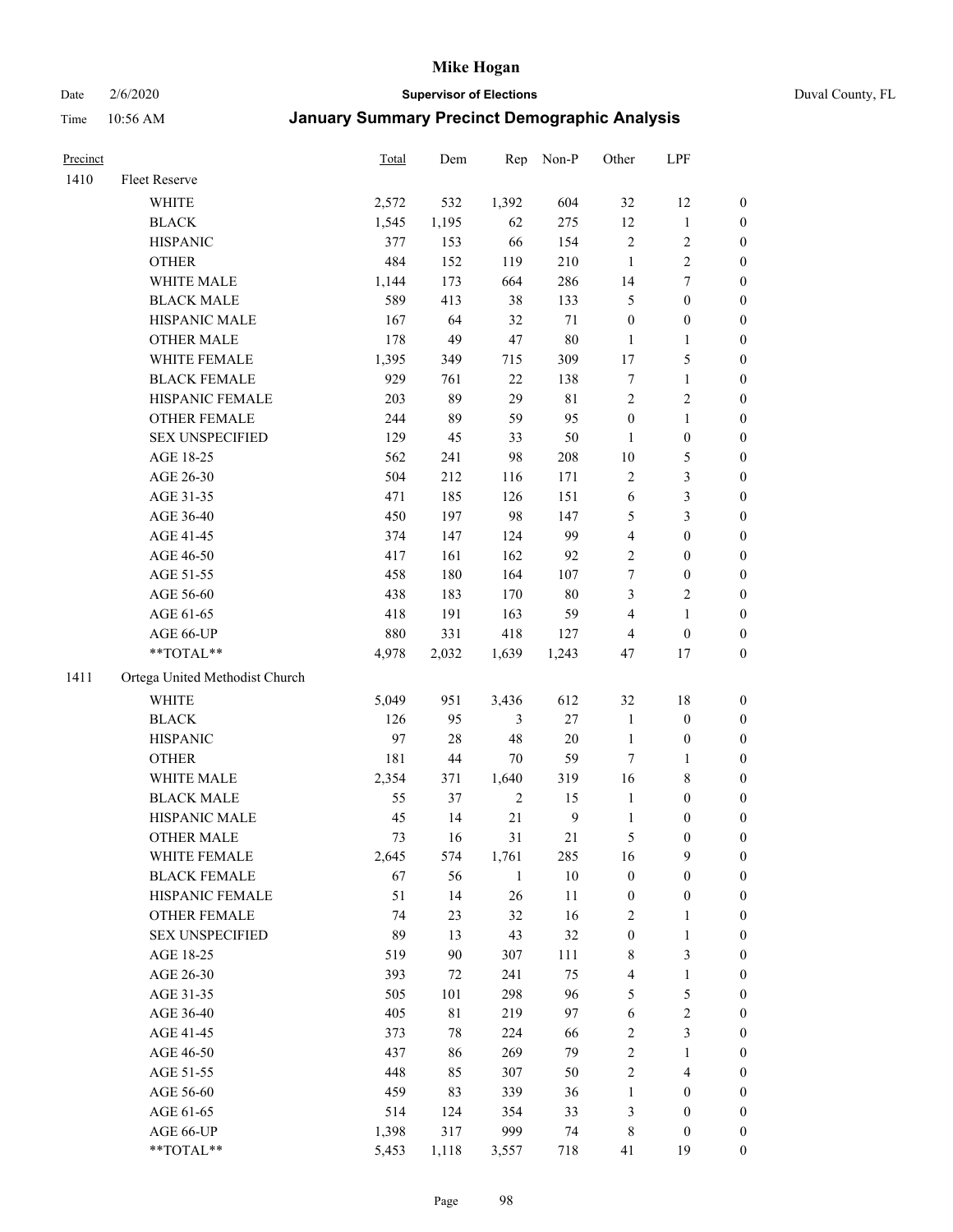# Date 2/6/2020 **Supervisor of Elections** Duval County, FL

| Precinct |                                    | Total   | Dem   | Rep            | Non-P   | Other            | LPF              |                  |
|----------|------------------------------------|---------|-------|----------------|---------|------------------|------------------|------------------|
| 1412     | Saint Catherine's Episcopal Church |         |       |                |         |                  |                  |                  |
|          | <b>WHITE</b>                       | 1,869   | 562   | 873            | 400     | 21               | 13               | 0                |
|          | <b>BLACK</b>                       | 553     | 446   | 16             | 85      | 6                | $\boldsymbol{0}$ | 0                |
|          | <b>HISPANIC</b>                    | 140     | 53    | 30             | 55      | $\overline{c}$   | $\boldsymbol{0}$ | $\boldsymbol{0}$ |
|          | <b>OTHER</b>                       | 180     | 47    | 47             | 83      | $\mathbf{1}$     | $\overline{2}$   | $\boldsymbol{0}$ |
|          | WHITE MALE                         | 858     | 232   | 425            | 181     | $10\,$           | 10               | $\boldsymbol{0}$ |
|          | <b>BLACK MALE</b>                  | 183     | 139   | $\tau$         | 33      | 4                | $\boldsymbol{0}$ | $\boldsymbol{0}$ |
|          | HISPANIC MALE                      | 62      | 24    | 19             | 18      | 1                | $\boldsymbol{0}$ | $\boldsymbol{0}$ |
|          | <b>OTHER MALE</b>                  | 57      | 12    | 15             | $27\,$  | $\mathbf{1}$     | $\overline{c}$   | $\boldsymbol{0}$ |
|          | WHITE FEMALE                       | 988     | 323   | 437            | 214     | $11\,$           | $\mathfrak{Z}$   | $\boldsymbol{0}$ |
|          | <b>BLACK FEMALE</b>                | 360     | 301   | $\mathbf{9}$   | 48      | 2                | $\boldsymbol{0}$ | $\boldsymbol{0}$ |
|          | HISPANIC FEMALE                    | 76      | 29    | 11             | 35      | $\mathbf{1}$     | $\boldsymbol{0}$ | $\boldsymbol{0}$ |
|          | <b>OTHER FEMALE</b>                | 84      | 26    | 22             | 36      | $\boldsymbol{0}$ | $\boldsymbol{0}$ | $\boldsymbol{0}$ |
|          | <b>SEX UNSPECIFIED</b>             | 74      | 22    | 21             | 31      | $\boldsymbol{0}$ | $\boldsymbol{0}$ | $\boldsymbol{0}$ |
|          | AGE 18-25                          | 259     | 99    | 55             | 99      | 6                | $\boldsymbol{0}$ | $\boldsymbol{0}$ |
|          | AGE 26-30                          | 301     | 138   | 67             | 83      | 8                | $\mathfrak s$    | $\boldsymbol{0}$ |
|          | AGE 31-35                          | 293     | 119   | 78             | 85      | 6                | 5                | $\boldsymbol{0}$ |
|          | AGE 36-40                          | 268     | 108   | 79             | 78      | $\overline{c}$   | $\mathbf{1}$     | $\boldsymbol{0}$ |
|          | AGE 41-45                          | 190     | 63    | 74             | 49      | 3                | $\mathbf{1}$     | $\boldsymbol{0}$ |
|          | AGE 46-50                          | 210     | 91    | 75             | 41      | $\overline{2}$   | $\mathbf{1}$     | $\boldsymbol{0}$ |
|          | AGE 51-55                          | 222     | 92    | 89             | $40\,$  | $\mathbf{1}$     | $\boldsymbol{0}$ | $\boldsymbol{0}$ |
|          | AGE 56-60                          | 276     | 98    | 114            | 60      | $\overline{c}$   | $\overline{c}$   | $\boldsymbol{0}$ |
|          | AGE 61-65                          | 239     | 105   | 108            | $26\,$  | $\boldsymbol{0}$ | $\boldsymbol{0}$ | $\boldsymbol{0}$ |
|          | AGE 66-UP                          | 483     | 195   | 226            | 62      | $\boldsymbol{0}$ | $\boldsymbol{0}$ | $\boldsymbol{0}$ |
|          | **TOTAL**                          | 2,742   | 1,108 | 966            | 623     | 30               | 15               | $\boldsymbol{0}$ |
| 1413     | Trinity Lutheran Church - ELCA     |         |       |                |         |                  |                  |                  |
|          | <b>WHITE</b>                       | 3,205   | 1,322 | 1,140          | 668     | 55               | 20               | $\boldsymbol{0}$ |
|          | <b>BLACK</b>                       | 230     | 165   | 12             | 52      | $\mathbf{1}$     | $\boldsymbol{0}$ | $\boldsymbol{0}$ |
|          | <b>HISPANIC</b>                    | 123     | 57    | 23             | 41      | 2                | $\boldsymbol{0}$ | $\boldsymbol{0}$ |
|          | <b>OTHER</b>                       | 226     | 100   | 41             | 78      | 5                | $\overline{2}$   | $\boldsymbol{0}$ |
|          | WHITE MALE                         | 1,522   | 545   | 577            | 349     | 34               | 17               | $\boldsymbol{0}$ |
|          | <b>BLACK MALE</b>                  | $107\,$ | 75    | $\sqrt{6}$     | 26      | $\boldsymbol{0}$ | $\boldsymbol{0}$ | $\boldsymbol{0}$ |
|          | HISPANIC MALE                      | 57      | 25    | 12             | 19      | 1                | $\boldsymbol{0}$ | 0                |
|          | <b>OTHER MALE</b>                  | 85      | 37    | 18             | 26      | 3                | $\mathbf{1}$     | $\boldsymbol{0}$ |
|          | WHITE FEMALE                       | 1,644   | 765   | 544            | 312     | 20               | 3                | 0                |
|          | <b>BLACK FEMALE</b>                | 120     | 89    | $\overline{4}$ | 26      | 1                | $\boldsymbol{0}$ | $\boldsymbol{0}$ |
|          | HISPANIC FEMALE                    | 61      | 30    | $10\,$         | 20      | 1                | $\boldsymbol{0}$ | $\overline{0}$   |
|          | OTHER FEMALE                       | 97      | 45    | 18             | 32      | 1                | $\mathbf{1}$     | $\overline{0}$   |
|          | <b>SEX UNSPECIFIED</b>             | 91      | 33    | 27             | 29      | 2                | $\boldsymbol{0}$ | 0                |
|          | AGE 18-25                          | 273     | 122   | 60             | 81      | 8                | $\sqrt{2}$       | 0                |
|          | AGE 26-30                          | 531     | 238   | 131            | 150     | 11               | $\mathbf{1}$     | 0                |
|          | AGE 31-35                          | 618     | 284   | 143            | 170     | 15               | 6                | 0                |
|          | AGE 36-40                          | 396     | 172   | 108            | 103     | 8                | $\mathfrak s$    | 0                |
|          | AGE 41-45                          | 274     | 122   | 72             | 69      | 7                | $\overline{4}$   | 0                |
|          | AGE 46-50                          | 259     | 103   | 96             | 56      | 3                | $\mathbf{1}$     | 0                |
|          | AGE 51-55                          | 239     | 88    | 97             | 51      | $\mathbf{2}$     | $\mathbf{1}$     | 0                |
|          | AGE 56-60                          | 256     | 108   | 103            | 40      | 5                | $\boldsymbol{0}$ | 0                |
|          | AGE 61-65                          | 273     | 132   | 96             | 42      | 1                | $\sqrt{2}$       | 0                |
|          | AGE 66-UP                          | 664     | 274   | 310            | $77 \,$ | 3                | $\boldsymbol{0}$ | 0                |
|          | **TOTAL**                          | 3,784   | 1,644 | 1,216          | 839     | 63               | $22\,$           | $\boldsymbol{0}$ |
|          |                                    |         |       |                |         |                  |                  |                  |